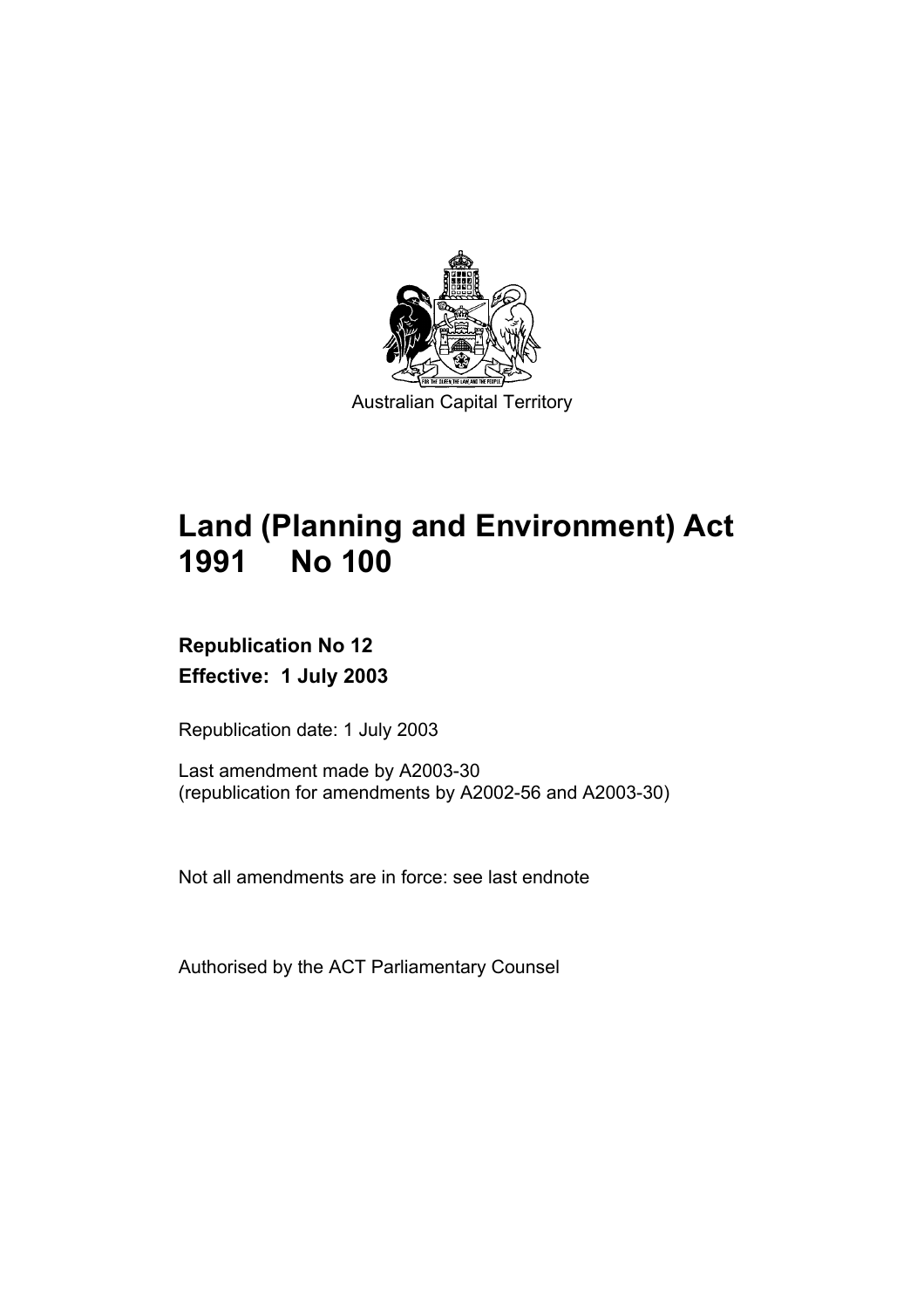#### **About this republication**

#### **The republished law**

This is a republication of the *Land (Planning and Environment) Act 1991* (including any amendment made under the *Legislation Act 2001*, part 11.3 (Editorial changes)) as in force on 1 July 2003*.* It also includes any amendment, repeal or expiry affecting the republished law to 1 July 2003.

The legislation history and amendment history of the republished law are set out in endnotes 3 and 4.

#### **Kinds of republications**

The Parliamentary Counsel's Office prepares 2 kinds of republications of ACT laws (see the ACT legislation register at www.legislation.act.gov.au):

- authorised republications to which the *Legislation Act 2001* applies
- unauthorised republications.

The status of this republication appears on the bottom of each page.

#### **Editorial changes**

The *Legislation Act 2001*, part 11.3 authorises the Parliamentary Counsel to make editorial amendments and other changes of a formal nature when preparing a law for republication. Editorial changes do not change the effect of the law, but have effect as if they had been made by an Act commencing on the republication date (see *Legislation Act 2001*, s 115 and s 117). The changes are made if the Parliamentary Counsel considers they are desirable to bring the law into line, or more closely into line, with current legislative drafting practice.

This republication includes amendments made under part 11.3 (see endnote 1).

#### **Uncommenced provisions and amendments**

If a provision of the republished law has not commenced or is affected by an uncommenced amendment, the symbol  $\|\mathbf{U}\|$  appears immediately before the provision heading. The text of the uncommenced provision or amendment appears only in the last endnote.

#### **Modifications**

If a provision of the republished law is affected by a current modification, the symbol  $\mathbf{M}$ appears immediately before the provision heading. The text of the modifying provision appears in the endnotes. For the legal status of modifications, see *Legislation Act 2001*, section 95.

#### **Penalties**

The value of a penalty unit for an offence against this republished law at the republication date is—

- (a) if the person charged is an individual—\$100; or
- (b) if the person charged is a corporation—\$500.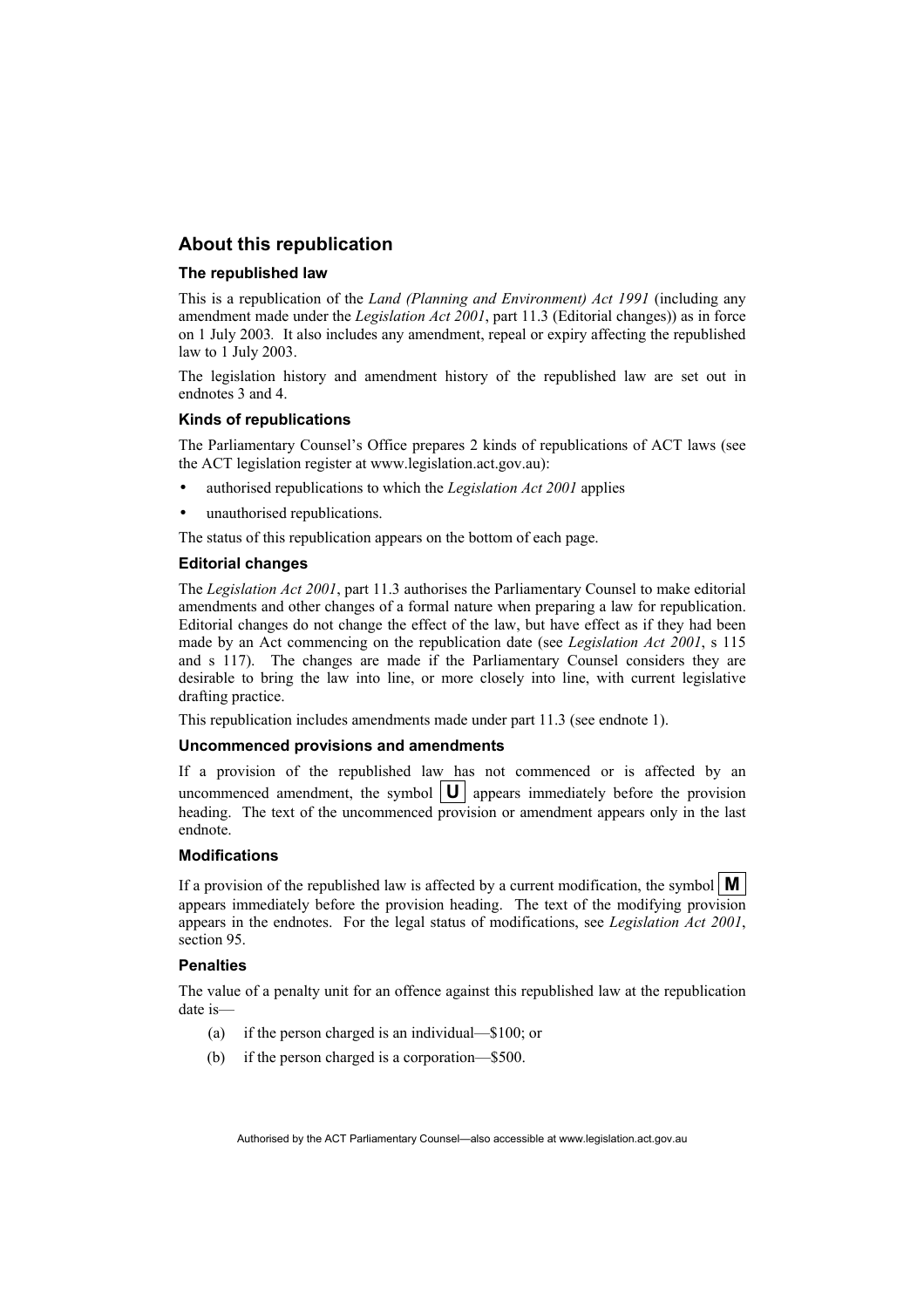

# **Land (Planning and Environment) Act 1991**

# **Contents**

|                             |                                                                 | Page       |
|-----------------------------|-----------------------------------------------------------------|------------|
| Part 1                      | <b>Preliminary</b>                                              |            |
| 1                           | Name of Act                                                     | 2          |
| 2                           | Dictionary                                                      | 2          |
| 3                           | <b>Notes</b>                                                    | 2          |
| Part 2                      | <b>Planning</b>                                                 |            |
| <b>Division 2.1</b>         | Preliminary                                                     |            |
| 5                           | Definitions for pt 2                                            | 3          |
| <b>Division 2.2</b>         | Territory plan-object and effect                                |            |
| 7                           | Object                                                          | 6          |
| 8                           | Effect of plan                                                  | 7          |
| R <sub>12</sub><br>01/07/03 | Land (Planning and Environment) Act 1991<br>Effective: 01/07/03 | contents 1 |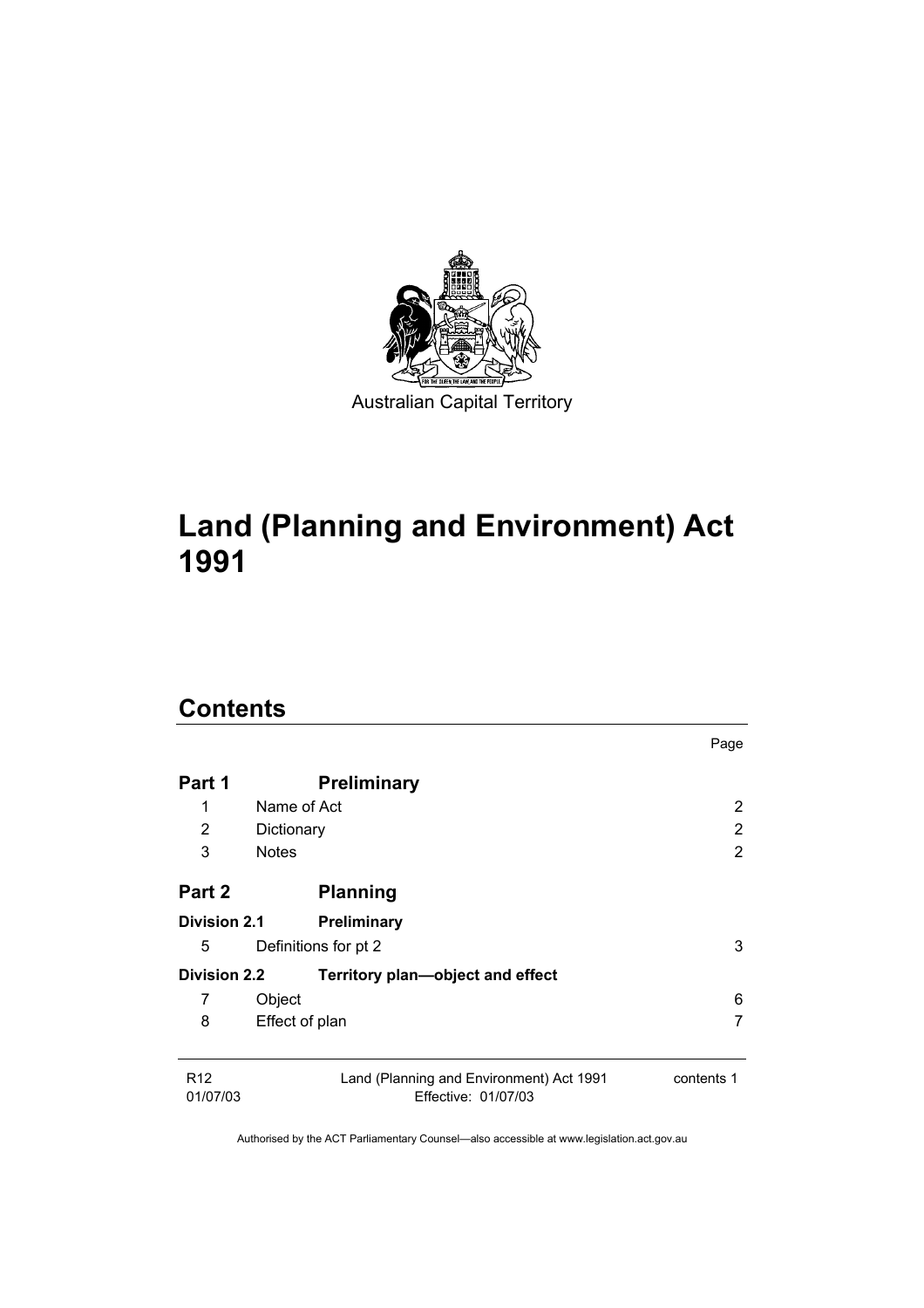|                 |                                                                                         | Page |
|-----------------|-----------------------------------------------------------------------------------------|------|
| 9               | Effect of draft plan variation                                                          | 7    |
| 10              | Effect of interim heritage places register                                              | 8    |
| 11              | Draft heritage places register and variations-lack of effect                            | 8    |
| 12              | Plan not to have retrospective effect                                                   | 9    |
|                 | <b>Division 2.3</b><br>Territory plan-continuation and variation                        |      |
|                 | Subdivision 2.3.1 Territory plan                                                        |      |
| 13              | Continuation of plan                                                                    | 9    |
|                 | Subdivision 2.3.2 Preparation of variations of Territory plan                           |      |
| 14              | Application of sdiv 2.3.2                                                               | 9    |
| 15              | Preparation of plan variations                                                          | 9    |
| 16              | Consultation with conservator                                                           | 9    |
| 17              | Heritage                                                                                | 10   |
| 18              | Environmental reports and inquiries                                                     | 11   |
| 19              | Public consultation-notification                                                        | 12   |
| 19A             | Public consultation-notice of interim effect etc                                        | 13   |
| 19B             | Public consultation-availability of draft plan variation etc                            | 13   |
| 19 <sub>C</sub> | Draft plan variations that do not affect rights                                         | 14   |
| 20              | Consultation with national capital authority                                            | 14   |
| 21              | Public inspection of comments                                                           | 14   |
| 22              | Revision, deferral or withdrawal of draft plan variations                               | 15   |
|                 | Subdivision 2.3.3 Minister approval and consideration by Legislative<br><b>Assembly</b> |      |
| 23              | Application of sdiv 2.3.3                                                               | 16   |
| 24              | Submission of draft plan variation to Minister                                          | 16   |
| 25              | Consideration by Legislative Assembly committee                                         | 17   |
| 26              | Minister's powers                                                                       | 18   |
| 27              | Return of draft plan variation to authority                                             | 19   |
| 28              | Notice of revival of deferred draft plan variation                                      | 20   |
| 29              | Consideration of plan variation by Legislative Assembly                                 | 20   |
| 30              | Rejection of plan variation by Legislative Assembly                                     | 22   |
| 30A             | Partial rejection of plan variation by Legislative Assembly                             | 23   |
| 30 <sub>B</sub> | Partial rejection of plan variation-newspaper publication etc                           | 24   |

| contents 2 | Land (Planning and Environment) Act 1991 | R <sub>12</sub> |
|------------|------------------------------------------|-----------------|
|            | Effective: 01/07/03                      | 01/07/03        |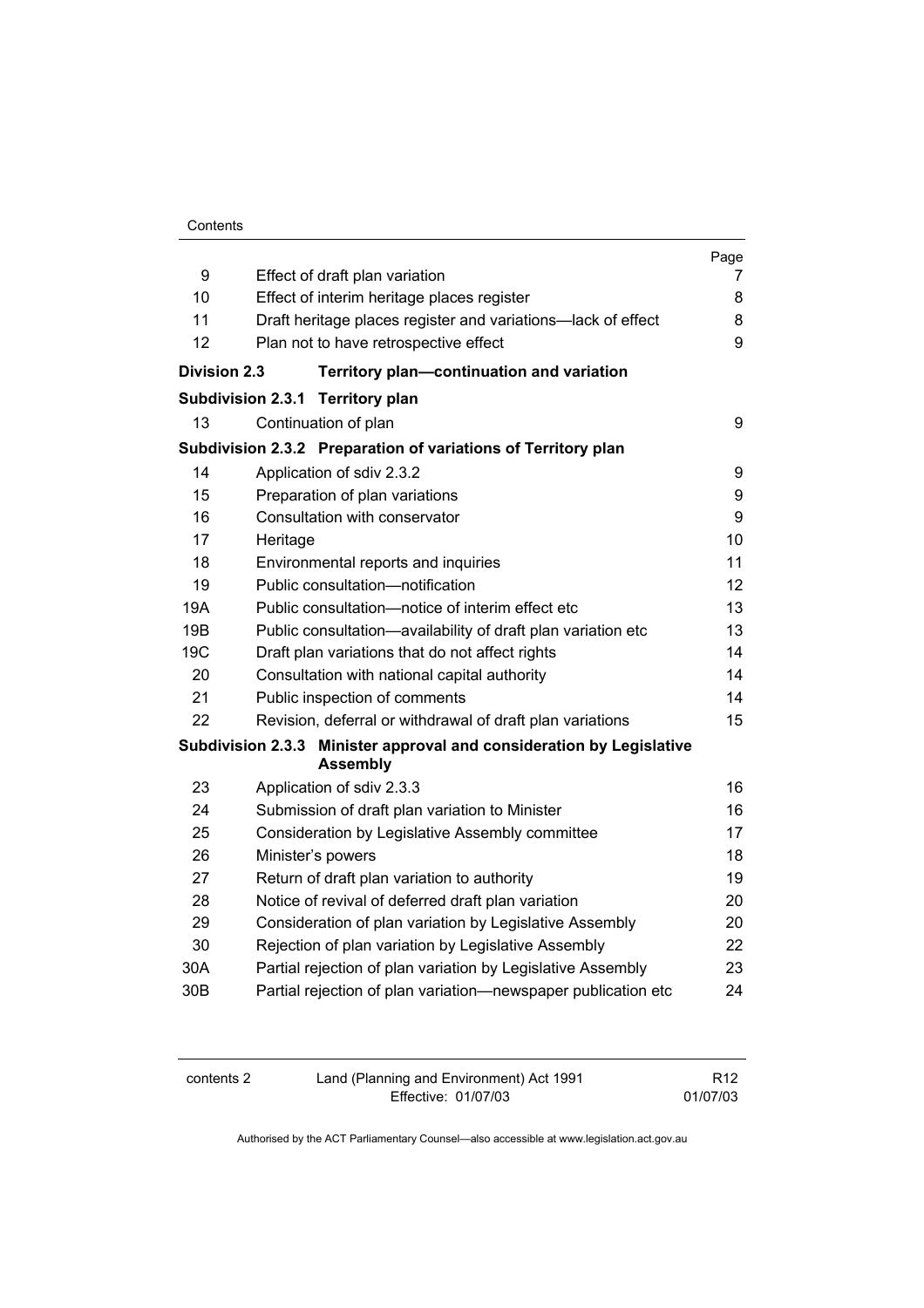|                          |             |                                                                            | Contents |
|--------------------------|-------------|----------------------------------------------------------------------------|----------|
|                          |             |                                                                            | Page     |
|                          |             | Subdivision 2.3.4 Plan variations-defined land                             |          |
| 31                       |             | Definition for sdiv 2.3.4                                                  | 24       |
| 32                       |             | Plan variations in relation to defined land                                | 24       |
| Division 2.5             |             | <b>Miscellaneous</b>                                                       |          |
| 51                       |             | Challenge to validity of provisions of plan                                | 25       |
| Part <sub>3</sub>        |             | <b>Heritage</b>                                                            |          |
| Division 3.1             |             | Preliminary                                                                |          |
| 52                       |             | Definitions for pt 3                                                       | 26       |
| 53                       |             | Compliance with requirements for consultation or notification              | 27       |
| Division 3.2             |             | Heritage places register                                                   |          |
| 54                       |             | Content of heritage places register                                        | 28       |
| Division 3.3             |             | Interim heritage places registers                                          |          |
| Subdivision 3.3.1 Effect |             |                                                                            |          |
| 55                       |             | Effect of interim registers                                                | 29       |
|                          |             | Subdivision 3.3.2 Preparation, notification and submission of<br>registers |          |
| 56                       |             | Criteria for preparation                                                   | 30       |
| 57                       |             | Ministerial directions and declarations under div 3.5                      | 30       |
| 58                       |             | Public consultation                                                        | 30       |
| 59                       |             | Application for inclusion of places in interim register                    | 31       |
| 60                       |             | Public notification                                                        | 31       |
| 61                       |             | Notification of lessees and occupiers                                      | 32       |
| 62                       |             | Revision of interim register                                               | 33       |
| 63                       |             | Submission of interim register to planning and land authority              | 34       |
| Division 3.4             |             | Acquisition of heritage places and objects                                 |          |
| 64                       | Acquisition |                                                                            | 36       |
| <b>Division 3.5</b>      |             | <b>Aboriginal heritage</b>                                                 |          |
|                          |             | <b>Subdivision 3.5.1 Preliminary</b>                                       |          |
| 66                       |             | Definitions for div 3.5                                                    | 37       |

| R12      |
|----------|
| 01/07/03 |

Land (Planning and Environment) Act 1991 Effective: 01/07/03

contents 3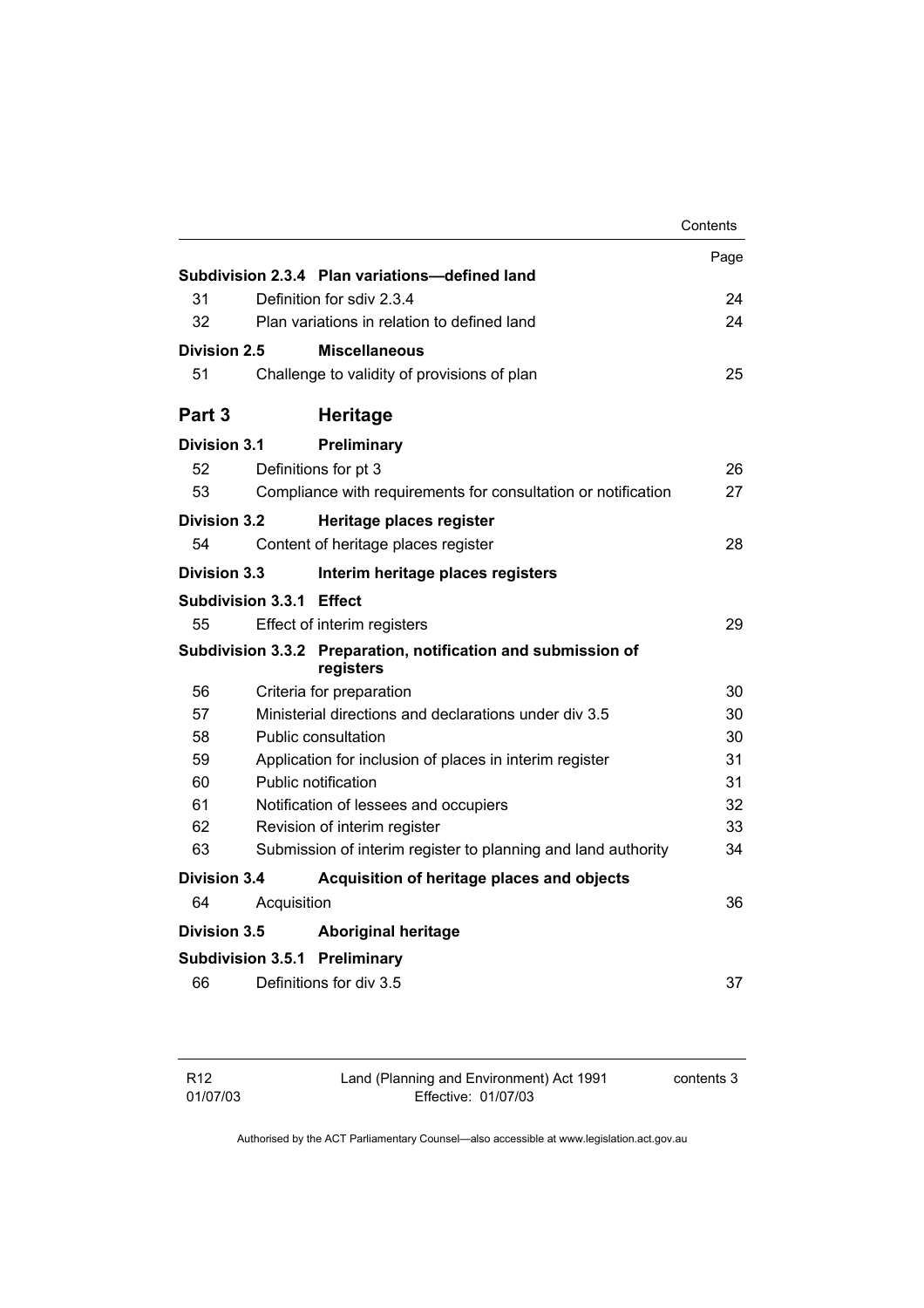| Contents |
|----------|
|----------|

| Subdivision 3.5.2 Reporting discoveries of unregistered Aboriginal<br>places  |                                                                                 |                             |
|-------------------------------------------------------------------------------|---------------------------------------------------------------------------------|-----------------------------|
| 67                                                                            | Reports                                                                         | 37                          |
| 68                                                                            | Aboriginal heritage discoveries-consideration of reports                        | 38                          |
| 69                                                                            | Aboriginal heritage discoveries—Ministerial directions and<br>declarations      | 39                          |
|                                                                               | Subdivision 3.5.3 Protection of unregistered Aboriginal heritage                |                             |
| 70                                                                            | Damaging unregistered Aboriginal places                                         | 40                          |
| 71                                                                            | Orders for protection of unregistered Aboriginal places-<br>application of pt 6 | 41                          |
| 72                                                                            | Orders-reports by heritage council                                              | 42                          |
| 73                                                                            | Orders-Ministerial directions and declarations                                  | 42                          |
|                                                                               | Subdivision 3.5.4 Compensation claims                                           |                             |
| 74                                                                            | Definitions for sdiv 3.5.4                                                      | 43                          |
| 75                                                                            | Application of sdiv 3.5.4                                                       | 44                          |
| 76                                                                            | Right to compensation                                                           | 44                          |
| 77                                                                            | Loss for which compensation is recoverable                                      | 45                          |
| 78                                                                            | Amount of compensation                                                          | 46                          |
| 79                                                                            | Consultation with applicants                                                    | 46                          |
| 80                                                                            | Notice of decisions about compensation                                          | 47                          |
|                                                                               | Subdivision 3.5.5 Consultation in relation to registers                         |                             |
| 81                                                                            | Consultation with Aboriginal organisations                                      | 47                          |
|                                                                               | Subdivision 3.5.6 Restricted information                                        |                             |
| 82                                                                            | Restricted information                                                          | 47                          |
| 83                                                                            | Publication of restricted information by public officials                       | 48                          |
| 84                                                                            | Publication of restricted information generally                                 | 49                          |
| 85                                                                            | Access to restricted information                                                | 50                          |
| <b>Division 3.6</b>                                                           | Public access to heritage information                                           |                             |
|                                                                               | Subdivision 3.6.1 Information about administrative action                       |                             |
| 87                                                                            | Application of sdiv 3.6.1                                                       | 50                          |
| 88                                                                            | Searching administrative records                                                | 51                          |
|                                                                               | Subdivision 3.6.2 Access to heritage registers                                  |                             |
| 89                                                                            | Searching heritage registers                                                    | 52                          |
| contents 4<br>Land (Planning and Environment) Act 1991<br>Effective: 01/07/03 |                                                                                 | R <sub>12</sub><br>01/07/03 |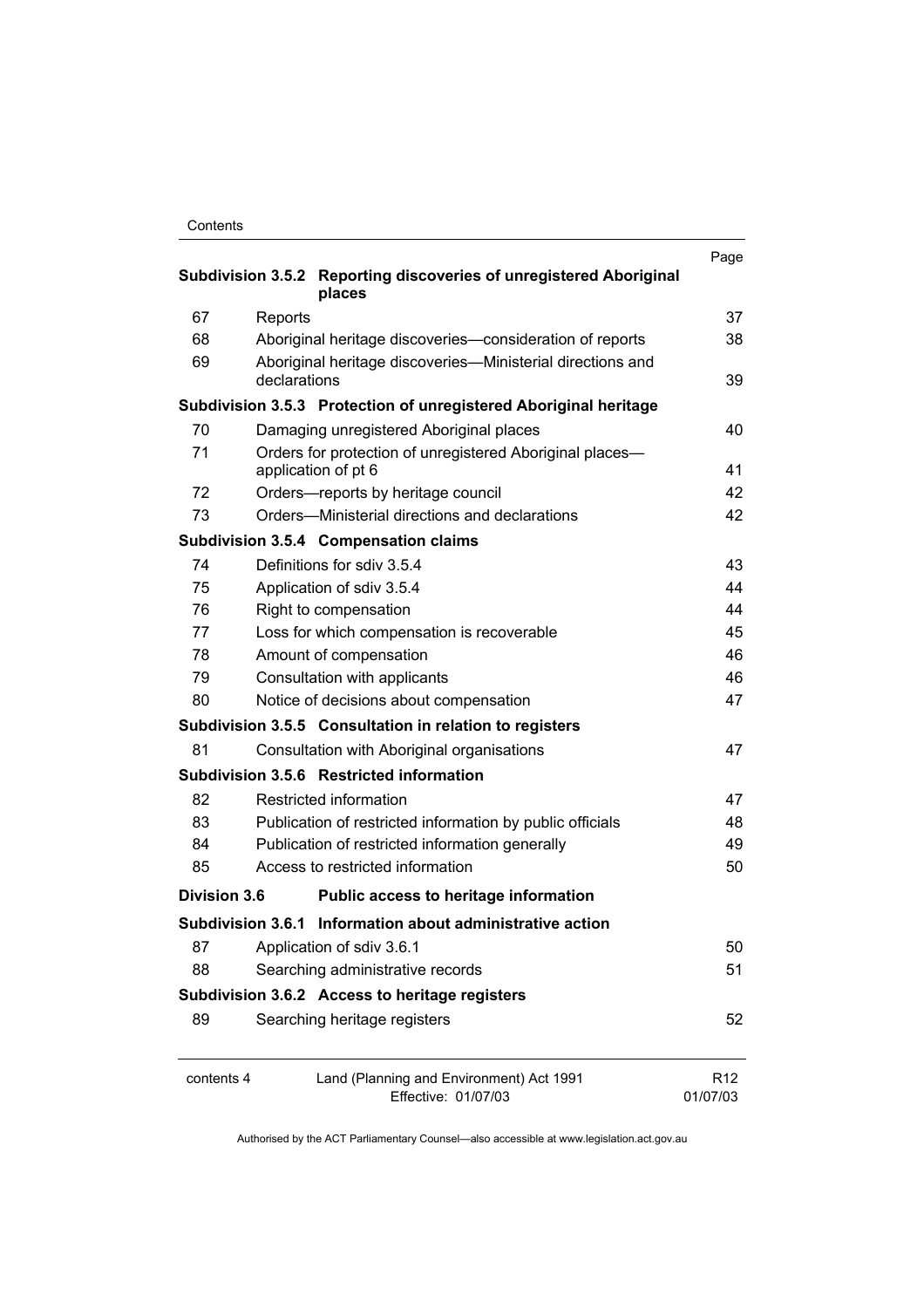|                     |                                                       | Contents |
|---------------------|-------------------------------------------------------|----------|
|                     |                                                       | Page     |
| <b>Division 3.7</b> | <b>Australian Capital Territory Heritage Council</b>  |          |
| 90                  | Definitions for div 3.7                               | 53       |
| 91                  | Establishment of heritage council                     | 53       |
| 92                  | Constitution                                          | 53       |
| 93                  | Functions of heritage council                         | 54       |
| 94                  | <b>Ministerial directions</b>                         | 54       |
| 95                  | Deputies of permanent members                         | 55       |
| 96                  | Appointment of expert members                         | 55       |
| 97                  | Term of appointment of expert members                 | 56       |
| 98                  | Conditions of appointment of expert members generally | 56       |
| 99                  | Chairperson, deputy chairperson and secretary         | 56       |
| 100                 | Leave of absence                                      | 57       |
| 101                 | Disclosure of interests                               | 57       |
| 102                 | Ending of appointments                                | 57       |
| 103                 | Calling meetings                                      | 58       |
| 104                 | Procedure at meetings                                 | 58       |
| 105                 | Delegation to secretary                               | 59       |
| Part 4              | <b>Environmental assessments and inquiries</b>        |          |
| Division 4.1        | <b>Preliminary</b>                                    |          |
| 111                 | Definitions for pt 4                                  | 60       |
| 112                 | Proponents                                            | 62       |
| <b>Division 4.2</b> | <b>Preliminary assessments</b>                        |          |
| 113                 | <b>Directions</b>                                     | 62       |
| 114                 | Mandatory preliminary assessments                     | 62       |
| 115                 | Content                                               | 63       |
| 116                 | Submission to Minister                                | 63       |
| 117                 | Public inspection                                     | 63       |
| 118                 | <b>Exclusion of material</b>                          | 64       |
| Division 4.3        | <b>Assessments</b>                                    |          |
|                     | Subdivision 4.3.1 Form and content                    |          |
| 119                 | Form                                                  | 65       |
|                     |                                                       |          |

| R <sub>12</sub> | Land (Planning and Environment) Act 1991 | contents 5 |
|-----------------|------------------------------------------|------------|
| 01/07/03        | Effective: 01/07/03                      |            |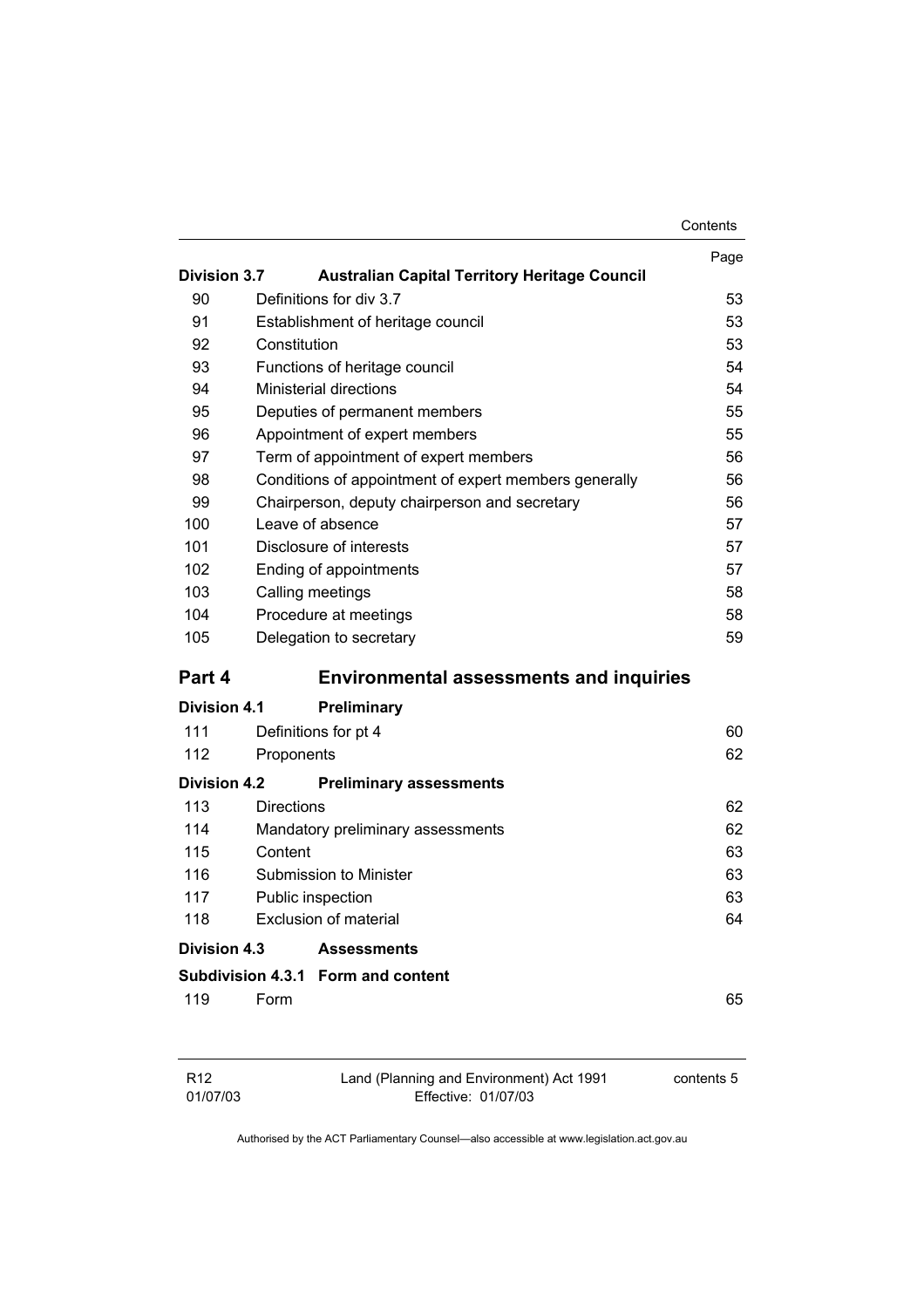| Contents |
|----------|
|          |

|                     |                                                                                               | Page                        |
|---------------------|-----------------------------------------------------------------------------------------------|-----------------------------|
| 120                 | Content of public environment reports and environmental impact<br>statements                  | 65                          |
|                     | Subdivision 4.3.2 Direction of assessments                                                    |                             |
| 121                 | Decisions to direct assessments                                                               | 66                          |
| 122                 | Environment Minister's power to direct assessments                                            | 66                          |
| 123                 | <b>Directions</b>                                                                             | 67                          |
|                     | Subdivision 4.3.3 Preparation, evaluation and consideration by<br><b>Legislative Assembly</b> |                             |
| 124                 | Public environment reports-preparation                                                        | 68                          |
| 125                 | Environmental impact statements-consultation and public<br>inspection                         | 69                          |
| 126                 | Environmental impact statements-consideration of relevant<br>comments and reports             | 70                          |
| 127                 | Submission of reports and statements to Environment Minister                                  | 70                          |
| 128                 | Consultation                                                                                  | 71                          |
| 129                 | Further information                                                                           | 72                          |
| 130                 | Further revision                                                                              | 72                          |
| 131                 | <b>Evaluation by Environment Minister</b>                                                     | 72                          |
| 132                 | Tabling in Legislative Assembly and public inspection                                         | 73                          |
| 133                 | <b>Exclusion of material</b>                                                                  | 74                          |
| 134                 | Exemptions                                                                                    | 75                          |
| <b>Division 4.4</b> | <b>Inquiries</b>                                                                              |                             |
|                     | Subdivision 4.4.1 Establishment of panels and terms of reference                              |                             |
| 135                 | Constitution                                                                                  | 76                          |
| 136                 | Combined inquiries                                                                            | 76                          |
| 138                 | Terms of reference                                                                            | 76                          |
| 139                 | Notification                                                                                  | 77                          |
|                     | Subdivision 4.4.2 Inquiry reports                                                             |                             |
| 140                 | Inquiry reports                                                                               | 77                          |
| 141                 | Tabling in Legislative Assembly and public inspection                                         | 78                          |
| 142                 | <b>Exclusion of material</b>                                                                  | 78                          |
|                     | Subdivision 4.4.3 Procedures and powers                                                       |                             |
| 143                 | Definitions for sdiv 4.4.3                                                                    | 79                          |
| 144                 | Notice of inquiry hearings                                                                    | 79                          |
| contents 6          | Land (Planning and Environment) Act 1991<br>Effective: 01/07/03                               | R <sub>12</sub><br>01/07/03 |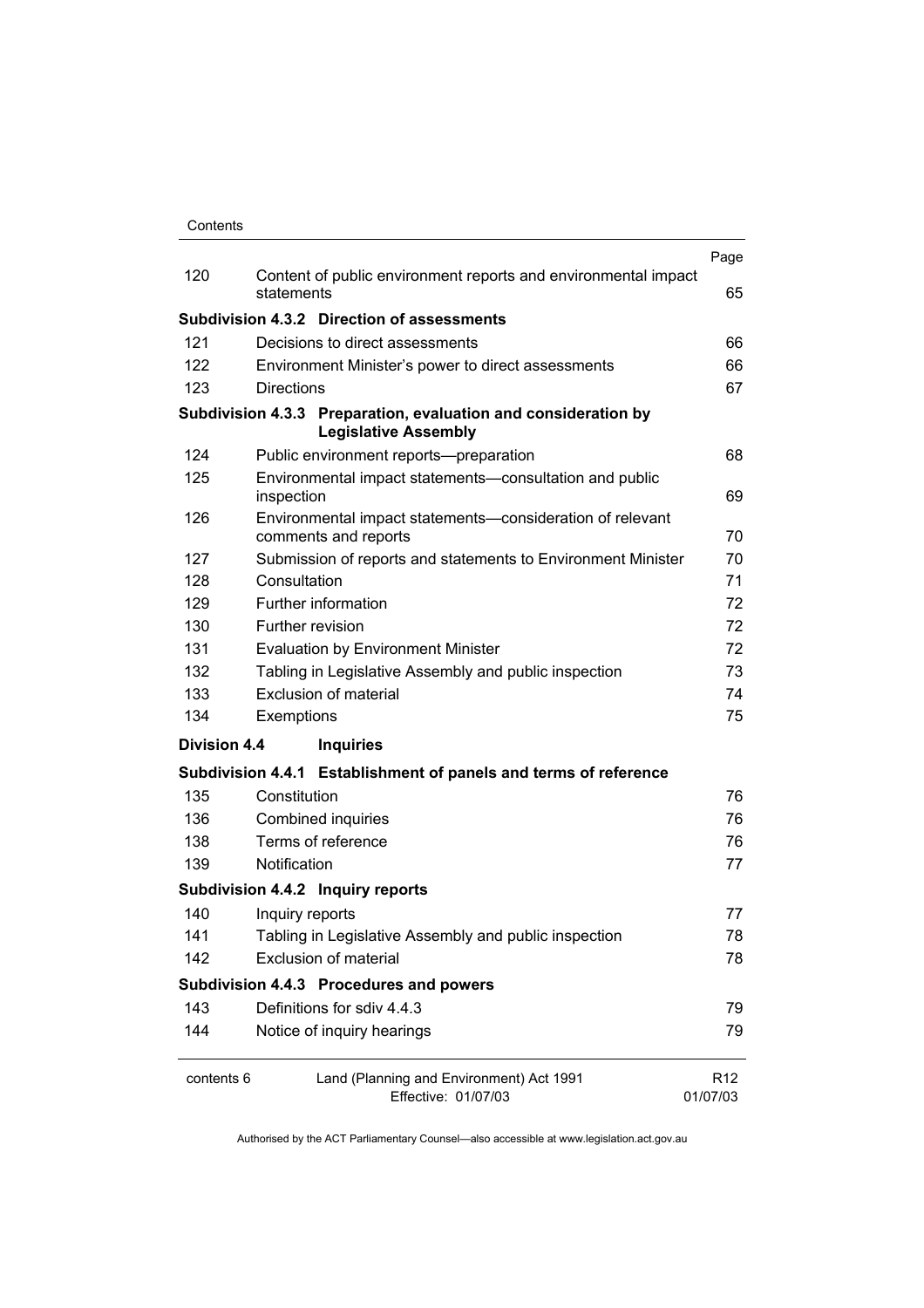| 145                 | Public hearings                                                         | Page<br>80 |
|---------------------|-------------------------------------------------------------------------|------------|
| 146                 | General procedure                                                       | 80         |
| 147                 | Special hearings—consultation with interested persons                   | 81         |
| 148                 | Assessments for purpose of inquiries                                    | 82         |
| 149                 | Witnesses-summons to appear                                             | 83         |
| 150                 | Victimisation of witnesses                                              | 83         |
| 151                 | Inspection of books and documents                                       | 85         |
| 152                 | Power of entry                                                          | 85         |
| 153                 | Search warrants                                                         | 86         |
| 154                 | Powers of search and inspection                                         | 87         |
| 155                 | Obstructing or resisting authorised person                              | 88         |
| 156                 | Contempt                                                                | 88         |
| 157                 | Protection of panel members and witnesses                               | 88         |
| Part 5              | <b>Land administration</b>                                              |            |
| <b>Division 5.1</b> | Preliminary                                                             |            |
| 159                 | Definitions for pt 5                                                    | 90         |
| 160                 | Application                                                             | 92         |
| Division 5.2        | <b>Leases</b>                                                           |            |
| 160A                | <b>Effect qualified</b>                                                 | 92         |
| 160B                | Planning and land authority may grant leases                            | 92         |
| 161                 | Granting of leases                                                      | 92         |
| 163                 | Leases to community organisations                                       | 93         |
| 164                 | Special leases                                                          | 95         |
| 166                 | Inquiries and assessments in relation to granting of leases             | 96         |
| 166A                | Grants of leases after inquiries or assessments                         | 96         |
| 167                 | Eligibility for certain classes of leases                               | 97         |
| 168                 | Authority need not grant lease                                          | 98         |
| 169                 | Payment for leases                                                      | 99         |
| 170                 | Failure to accept and execute lease                                     | 99         |
| 171                 | Grant of further residential leases                                     | 100        |
| 171A                | Grant of further rural leases                                           | 101        |
| 172                 | Grant of further leases for purposes other than residential or<br>rural | 102        |
| R <sub>12</sub>     | Land (Planning and Environment) Act 1991                                | contents 7 |

Effective: 01/07/03

01/07/03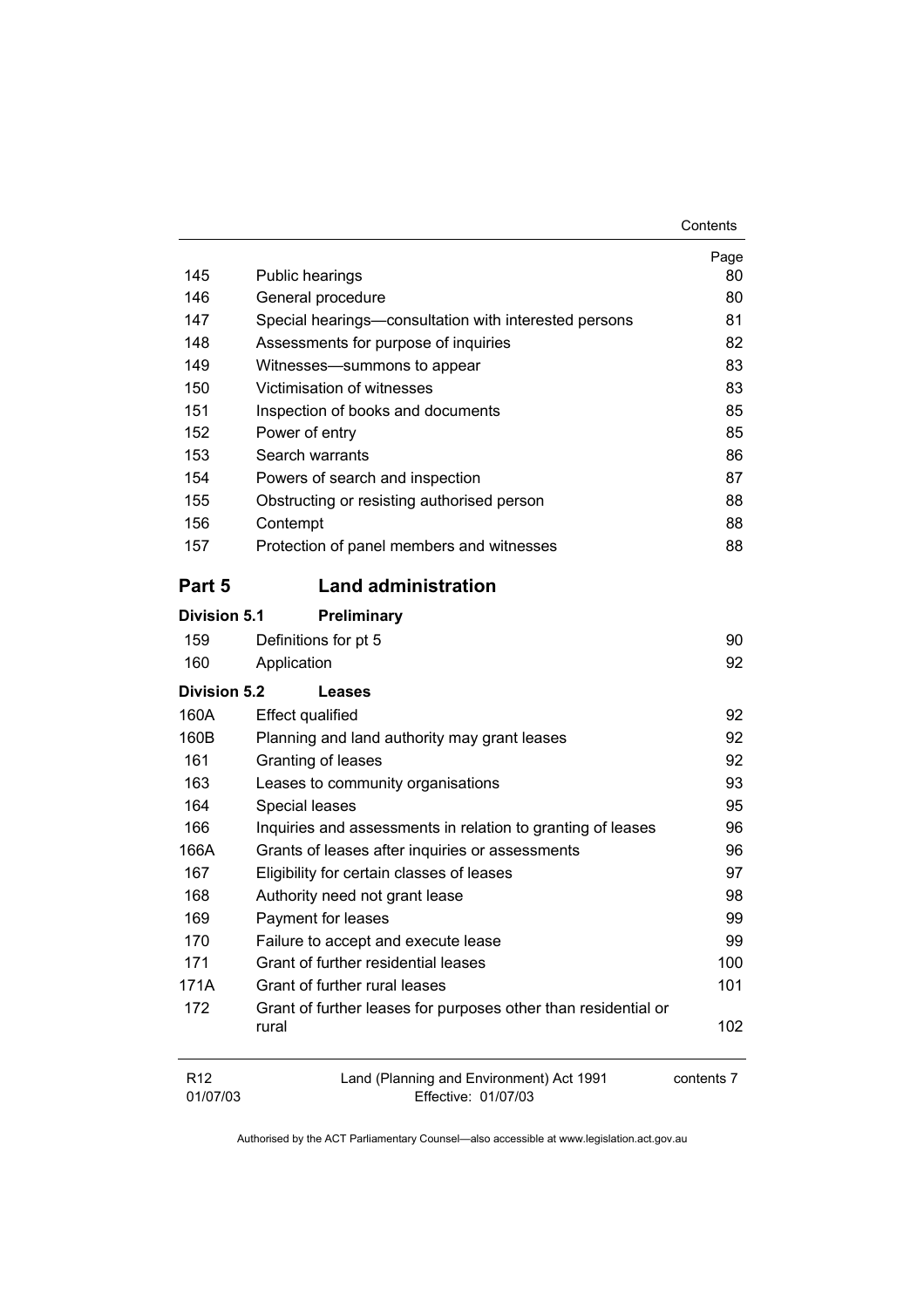|                     |                                                                  | Page |
|---------------------|------------------------------------------------------------------|------|
| 172A                | Grant of further lease—unit titles                               | 103  |
| 172B                | Grant of further lease-community title                           | 104  |
| 172C                | No right to use, flow and control of water                       | 105  |
| 173                 | Lessee's rights in respect of improvements                       | 105  |
| 174                 | Determination of value of improvements                           | 108  |
| 175                 | Use of land for leased purpose                                   | 109  |
| 176                 | Variation of rent                                                | 109  |
| 177                 | Review of variations of rent                                     | 110  |
| 178                 | Refund of amount paid for grant of lease                         | 111  |
| 179                 | Certificates of compliance                                       | 111  |
| 180                 | Transfer of land subject to building and development provision   | 112  |
| 181                 | Mortgage of leasehold subject to building and development        |      |
|                     | provision                                                        | 114  |
| 182                 | Land leased to be held as undivided parcel                       | 114  |
| 183                 | Power of lessee to sublet portion of building or land in certain |      |
|                     | cases                                                            | 115  |
| <b>Division 5.3</b> | <b>Variation of leases</b>                                       |      |
| 183A                | <b>Effect qualified</b>                                          | 115  |
| 184                 | Application to surrender and regrant of leases                   | 116  |
| 184A                | Variation of nominal rent lease—change of use charge             | 116  |
| 184C                | Change of use charge for variations of nominal rent leases       | 118  |
| 184D                | Variation of rental leases                                       | 118  |
| 185                 | Advice of rent payable on variation of a lease                   | 119  |
| 186                 | Variation of lease to pay out rent                               | 119  |
| 186A                | No variations to extend term                                     | 120  |
| <b>Division 5.4</b> | <b>Restrictions on rural leases</b>                              |      |
| 186B                | Definitions for div 5.4                                          | 120  |
| 186C                | Land management agreements                                       | 121  |
| 186D                | Dealings with rural leases                                       | 122  |
| 186E                | Discharge amount                                                 | 123  |
| 186F                | Discharge amount-special Pialligo leases                         | 125  |
| 186G                | Index numbers                                                    | 126  |
| 186H                | No subdivision or consolidation                                  | 126  |
|                     |                                                                  |      |

| contents 8 | Land (Planning and Environment) Act 1991 | R <sub>12</sub> |
|------------|------------------------------------------|-----------------|
|            | Effective: 01/07/03                      | 01/07/03        |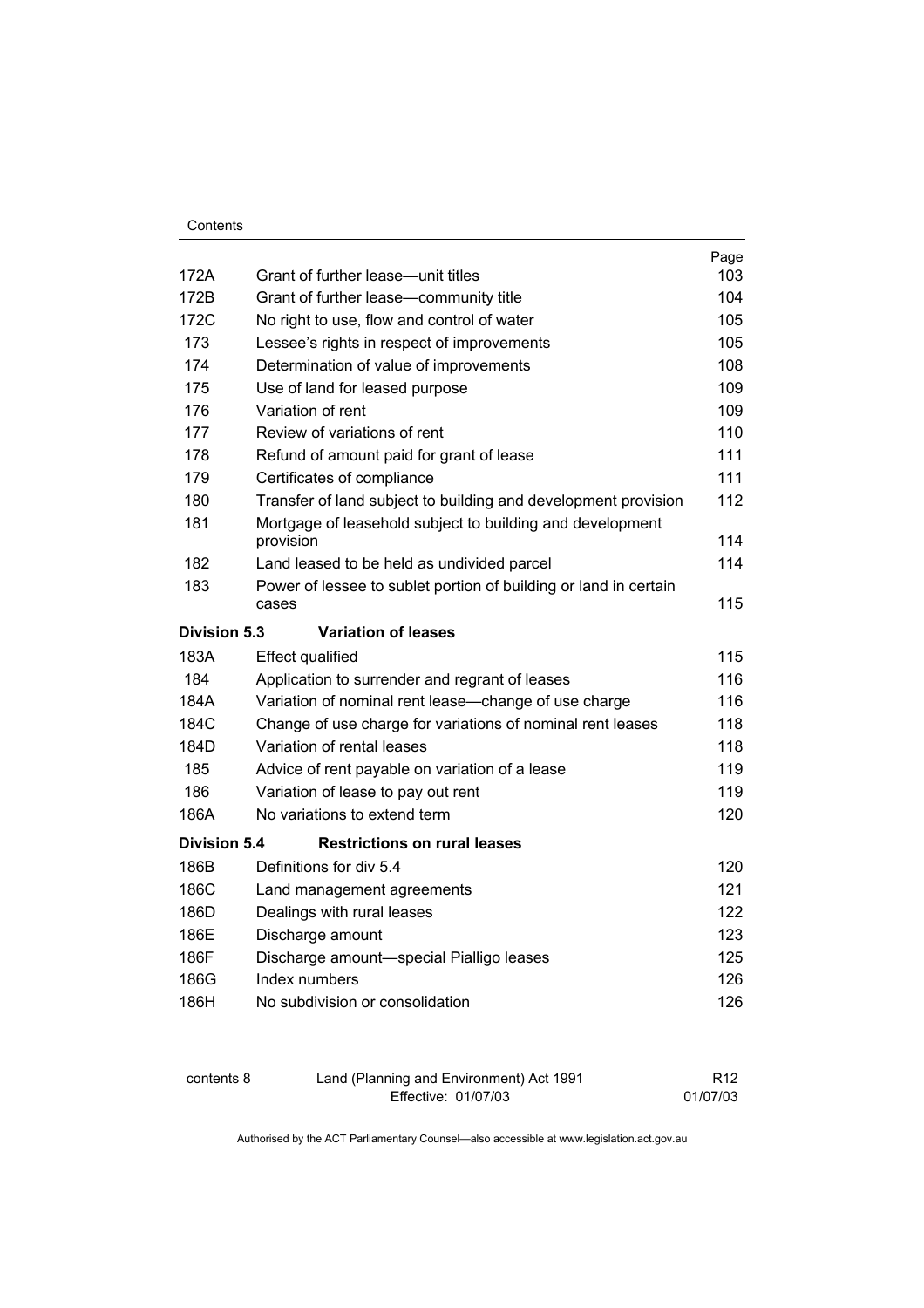|              |                         |                                                             | Contents |
|--------------|-------------------------|-------------------------------------------------------------|----------|
|              |                         |                                                             | Page     |
| Division 5.5 |                         | <b>Consolidation and subdivision</b>                        |          |
| 187AA        | <b>Effect qualified</b> |                                                             | 126      |
| 187          |                         | Application-nominal rent leases of Territory land           | 127      |
| 187A         |                         | Consolidation and subdivision--change of use charge         | 127      |
| 187C         |                         | Change of use charge for consolidations and subdivisions    | 128      |
| Division 5.6 |                         | <b>Recovery of land</b>                                     |          |
| 188          |                         | <b>Termination of leases</b>                                | 128      |
| 189          |                         | How land may be recovered                                   | 130      |
| 190          |                         | Evidence of ending of lease                                 | 131      |
| Division 5.7 |                         | <b>Public land</b>                                          |          |
|              |                         | <b>Subdivision 5.7.1 Preliminary</b>                        |          |
| 191          |                         | Definitions for div 5.7                                     | 131      |
|              |                         | Subdivision 5.7.2 Public land                               |          |
| 192          |                         | Recommendations to planning and land authority              | 132      |
|              |                         | Subdivision 5.7.3 Management of public land                 |          |
| 193          |                         | Reserved areas                                              | 132      |
| 194          | Management              |                                                             | 133      |
| 195          |                         | Management objectives                                       | 133      |
|              |                         | Subdivision 5.7.4 Plans of management                       |          |
| 196          | Content                 |                                                             | 134      |
| 197          | Preparation             |                                                             | 134      |
| 198          | Variations              |                                                             | 134      |
| 199          |                         | Environmental assessments and inquiries                     | 135      |
| 200          |                         | Public consultation                                         | 135      |
| 201          | Revision                |                                                             | 136      |
| 202          |                         | Submission to Minister                                      | 136      |
| 203          |                         | Consideration of plan of management by Legislative Assembly |          |
|              | committee               |                                                             | 136      |
| 204          |                         | Minister's powers                                           | 137      |
| 205          |                         | Referral back to conservator                                | 137      |
| 206          |                         | Notice of revival of deferred draft plan of management      | 138      |
| 207          |                         | Notification, tabling, disallowance and date of effect      | 138      |
|              |                         |                                                             |          |

| R12      | Land (Planning and Environment) Act 1991 | contents 9 |
|----------|------------------------------------------|------------|
| 01/07/03 | Effective: 01/07/03                      |            |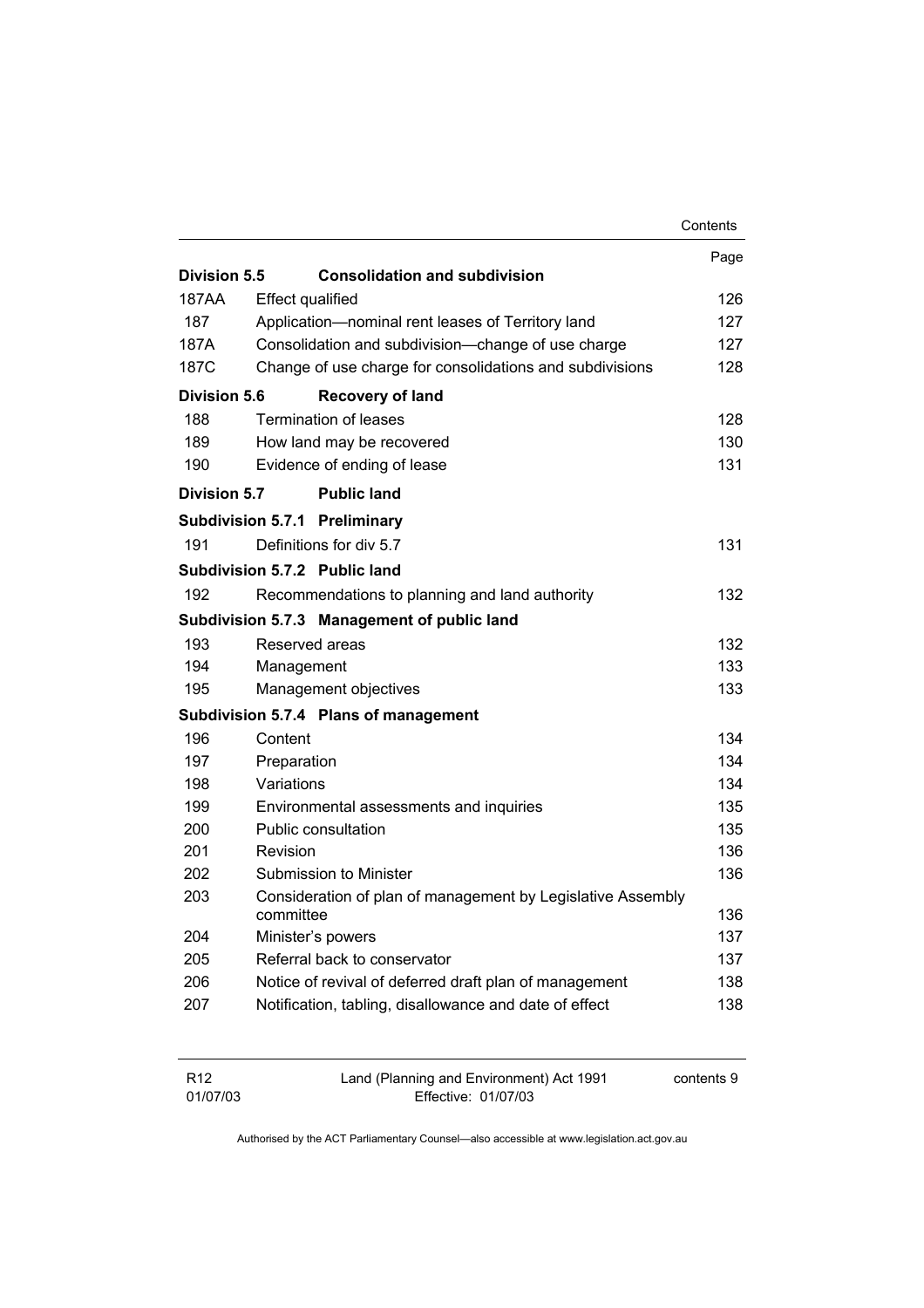|                     | Subdivision 5.7.5 Leases and licences                     | Page       |  |
|---------------------|-----------------------------------------------------------|------------|--|
| 208                 | Leases-generally                                          | 139        |  |
| 209                 | Grant of leases                                           |            |  |
| 210                 | Licences                                                  |            |  |
| 211                 | Miner's rights in respect of public land                  | 140        |  |
| <b>Division 5.8</b> | <b>Miscellaneous</b>                                      |            |  |
| 214                 | Lessee may surrender lease wholly or in part              | 141        |  |
| 215                 | Reduction of rent and relief from provisions of lease     | 141        |  |
| 216                 | Access to leased land from roads and road related areas   | 142        |  |
| 216A                | Notification of certain leases                            | 143        |  |
| 217                 | Licences in respect of land that is not public land       | 144        |  |
| 218                 | Reservation of minerals                                   | 144        |  |
| 219                 | Rights to extract minerals                                | 145        |  |
| 220                 | Access to lease documents and development agreements      | 145        |  |
| 221                 | False or misleading statements in relation to leases      | 146        |  |
| Part 6              | <b>Approvals and orders</b>                               |            |  |
| Division 6.1        | <b>Preliminary</b>                                        |            |  |
| 222                 | Definitions for pt 6                                      | 147        |  |
| 223                 | Meaning of variation for pt 6                             | 149        |  |
| <b>Division 6.2</b> | <b>Approvals</b>                                          |            |  |
|                     | <b>Subdivision 6.2.1 General</b>                          |            |  |
| 225                 | Offence-development                                       | 150        |  |
| 226                 | Application to undertake development                      | 150        |  |
| 227                 | Register of applications, approvals, orders and lease and |            |  |
|                     | development conditions                                    | 153        |  |
| 228                 | Restrictions on inspection of applications                | 154<br>155 |  |
| 229                 | Notice of application                                     |            |  |
| 229A                | Direction that applications be submitted to Minister      |            |  |
| 229B                | Minister may decide some applications                     | 158        |  |
| 230                 | Approvals                                                 | 159        |  |
| 231                 | Matters to be considered                                  | 160        |  |
| 232                 | Duty of applicants                                        | 161        |  |
|                     |                                                           |            |  |

| contents 10 | Land (Planning and Environment) Act 1991 | R <sub>12</sub> |
|-------------|------------------------------------------|-----------------|
|             | Effective: 01/07/03                      | 01/07/03        |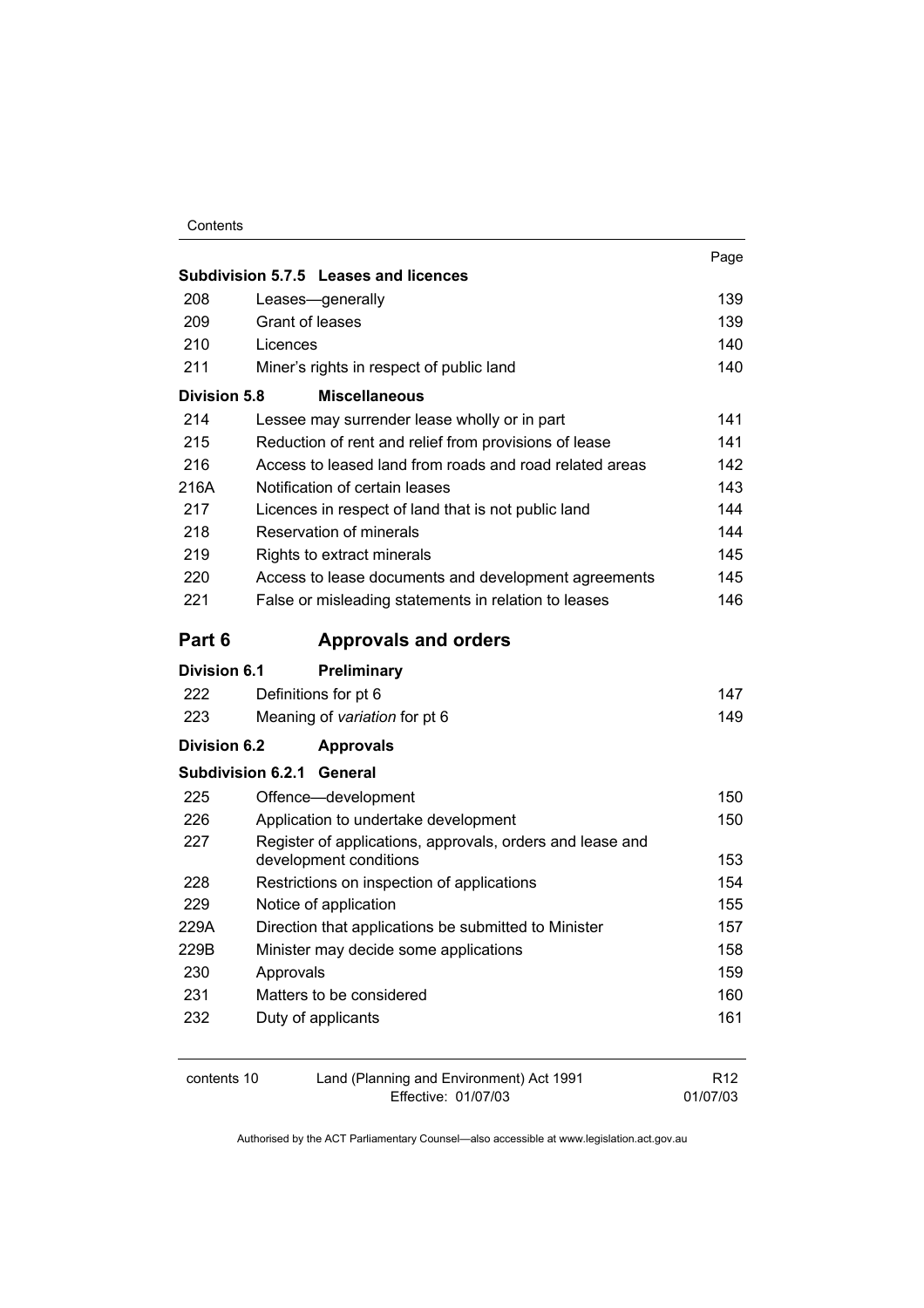|                             |                                                                 | Contents    |
|-----------------------------|-----------------------------------------------------------------|-------------|
|                             |                                                                 | Page        |
| 233                         | More information                                                | 162         |
| 234                         | Effect of failure to furnish further information                | 162         |
| 236                         | Environmental assessments and inquiries                         | 162         |
|                             | <b>Subdivision 6.2.2 Objections</b>                             |             |
| 237                         | Objections-general                                              | 163         |
| 238                         | Inspection of objections                                        | 163         |
| 239                         | Identity of objectors                                           | 164         |
|                             | <b>Subdivision 6.2.3 Approvals</b>                              |             |
| 242                         | Approvals-notices to applicants and registrar-general           | 164         |
| 243                         | Notification of approval or refusal of application              | 164         |
| 244                         | Notification where more than 1 objector                         | 166         |
| 245                         | Conditional approvals                                           | 166         |
|                             | Subdivision 6.2.4 Reconsideration of applications for approval  |             |
| 245A                        | Definitions for subdiv 6.2.4                                    | 168         |
| 246                         | Applications for reconsideration                                | 168         |
| 246A                        | Reconsideration of decisions                                    | 169         |
| 246B                        | No action by planning and land authority within time            | 170         |
| 246C                        | Notice of decision on reconsideration                           | 170         |
|                             | Subdivision 6.2.5 Approvals-miscellaneous                       |             |
| 247                         | Minor amendments                                                | 171         |
| 248                         | Corrections                                                     | 172         |
| 249                         | When approvals take effect                                      | 172         |
| 250                         | Execution of approvals for variations of leases                 | 173         |
| 251                         | Expiration of approvals                                         | 173         |
| 252                         | Extension of time                                               | 173         |
| 253                         | Revocation of approval                                          | 174         |
| <b>Division 6.3</b>         | <b>Orders</b>                                                   |             |
| 254                         | Pest animals and pest plants                                    | 174         |
| 255                         | Offences-orders                                                 | 175         |
| 256                         | Application for order                                           | 175         |
| 256A                        | Effect of certain orders                                        | 179         |
| 257                         | Notice of making of order                                       | 180         |
| 258                         | Effect of order in certain circumstances                        | 180         |
| R <sub>12</sub><br>01/07/03 | Land (Planning and Environment) Act 1991<br>Effective: 01/07/03 | contents 11 |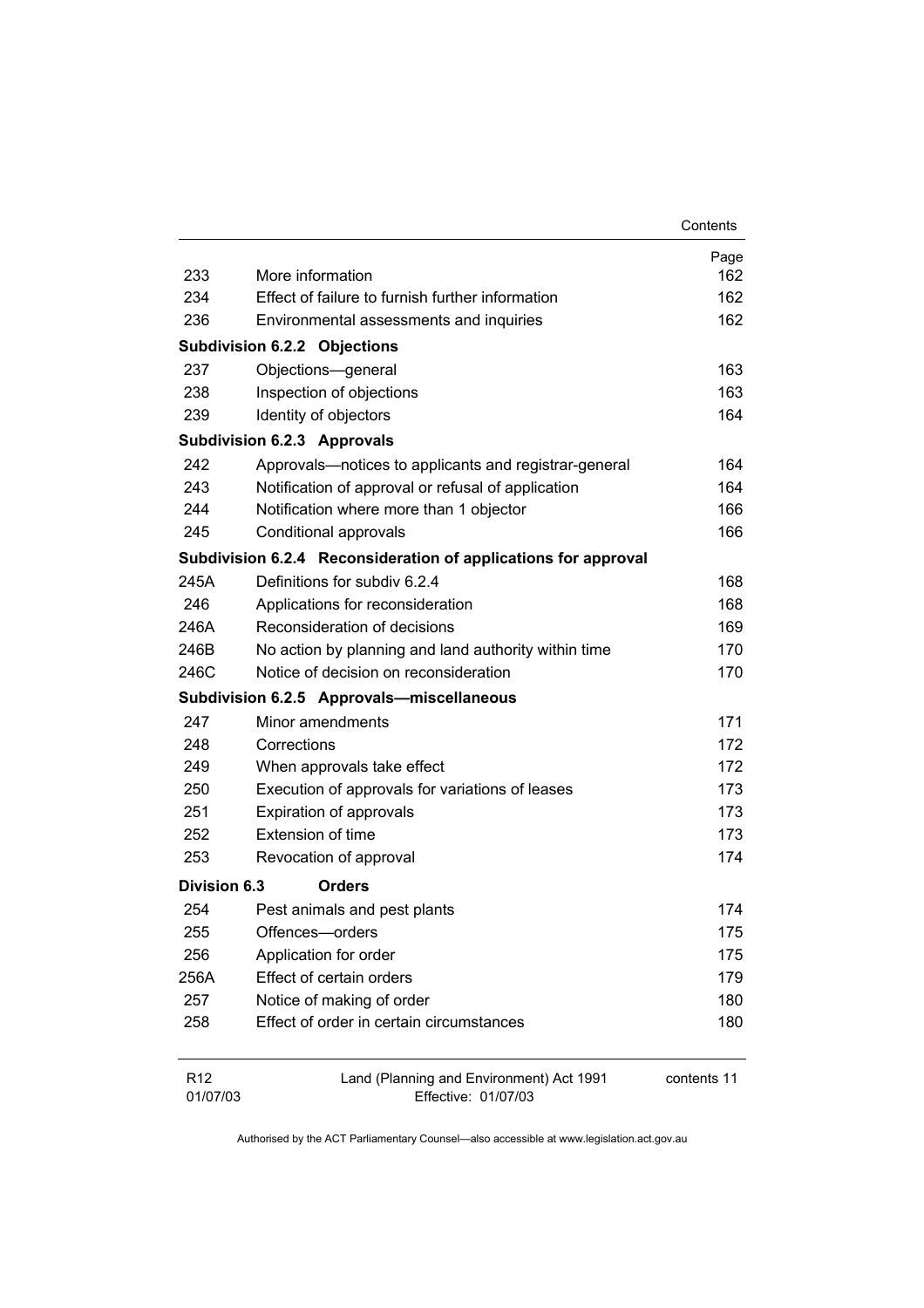|                      |                                                                 | Page                        |
|----------------------|-----------------------------------------------------------------|-----------------------------|
| 259<br>Noncompliance |                                                                 | 181                         |
| 260                  | Future owners or occupiers                                      | 181                         |
| 261                  | Powers of Supreme Court                                         | 182                         |
| <b>Division 6.4</b>  | <b>Enforcement</b>                                              |                             |
|                      | <b>Subdivision 6.4.1 Preliminary</b>                            |                             |
| 262                  | Definitions for div 6.4                                         | 183                         |
| 263                  | Inspectors                                                      | 183                         |
| 264                  | Identity cards                                                  | 183                         |
| 265                  | Return of identity cards                                        | 184                         |
|                      | Subdivision 6.4.2 Inspection                                    |                             |
| 266                  | Inspections etc                                                 | 184                         |
| 267                  | Consent to entry                                                | 185                         |
| 268                  | Display of identity cards                                       | 185                         |
| 269                  | Powers of inspection                                            | 185                         |
| 270                  | Work carried out at direction of inspector                      | 186                         |
| 271                  | Taking samples                                                  | 187                         |
| 272                  | Disposal of seized items                                        | 187                         |
| 273                  | Search warrants                                                 | 188                         |
| 274                  | Obstruction of inspectors                                       | 190                         |
| <b>Division 6.6</b>  | <b>Miscellaneous</b>                                            |                             |
|                      | Subdivision 6.6.1 Review of decisions                           |                             |
| 275                  | AAT review-general                                              | 190                         |
| 275A                 | Approvals subject to entity's satisfaction                      | 190                         |
| 276                  | Review-objectors and third parties                              | 191                         |
| 277                  | Review-orders                                                   | 192                         |
| 278                  | Notification of objectors                                       | 192                         |
| 279                  | Notification of applicants                                      | 193                         |
| 279A                 | Challenge to validity of certain decisions                      | 193                         |
|                      | <b>Subdivision 6.6.2 General</b>                                |                             |
| 282                  | Regulations                                                     | 194                         |
| Part 7               | <b>Administrative appeals</b>                                   |                             |
| 282A                 | AAT review of decisions                                         | 196                         |
| contents 12          | Land (Planning and Environment) Act 1991<br>Effective: 01/07/03 | R <sub>12</sub><br>01/07/03 |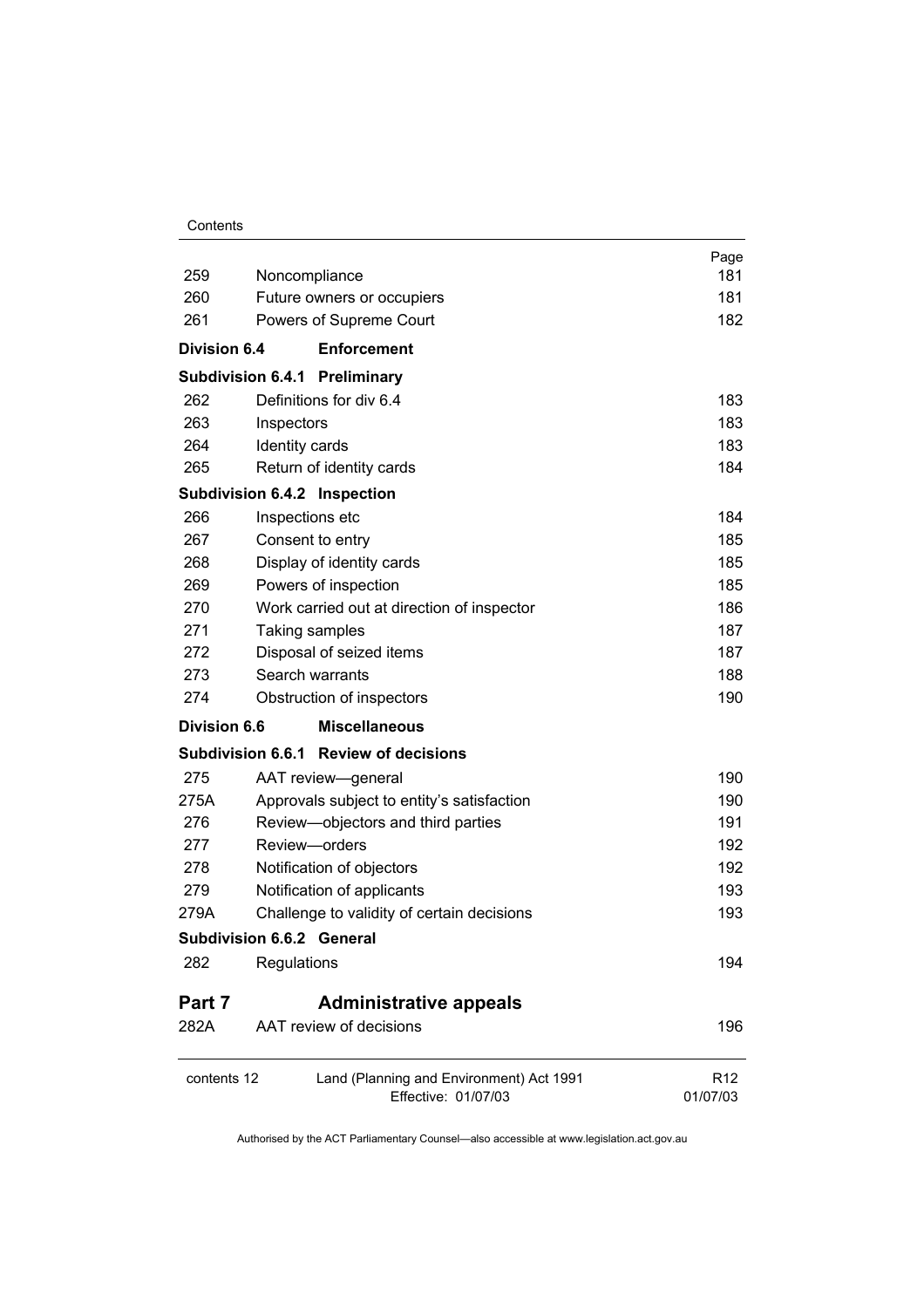|                             |                                                                 | Contents    |
|-----------------------------|-----------------------------------------------------------------|-------------|
|                             |                                                                 | Page        |
| Part 8                      | <b>Miscellaneous</b>                                            |             |
| 283                         | Persons authorised to exercise the powers of Executive          | 197         |
| 284                         | Power of administrative appeals tribunal and Supreme Court      | 197         |
| 286                         | Conduct of directors, servants and agents                       | 198         |
| 287                         | Determination of fees                                           | 199         |
| 287A                        | Approved forms                                                  | 199         |
| 288                         | Regulation-making power                                         | 200         |
| Part 9                      | Transitional                                                    |             |
| 289                         | Status of leases and licences                                   | 201         |
| 290                         | Continued application of certain repealed Acts and provisions   | 201         |
| 291                         | <b>Conversion of Commonwealth leases</b>                        | 203         |
| 292                         | Consent under City Area Leases Ordinance 1936-s 28              | 204         |
| 293                         | Proceedings and evidence                                        | 204         |
| <b>Schedule 1</b>           | <b>Management objectives for public land</b>                    | 206         |
|                             |                                                                 |             |
| <b>Schedule 2</b>           | Criteria for assessment of heritage<br>significance of places   | 208         |
| <b>Schedule 3</b>           | <b>Content of preliminary assessments</b>                       | 210         |
| <b>Schedule 4</b>           | Decisions reviewable by AAT                                     | 212         |
| Part 4.1                    | Reviewable decisions under part 6                               | 212         |
| <b>Part 4.2</b>             | Other reviewable decisions                                      | 213         |
| <b>Schedule 5</b>           | <b>Activities subject to orders</b>                             | 218         |
| R <sub>12</sub><br>01/07/03 | Land (Planning and Environment) Act 1991<br>Effective: 01/07/03 | contents 13 |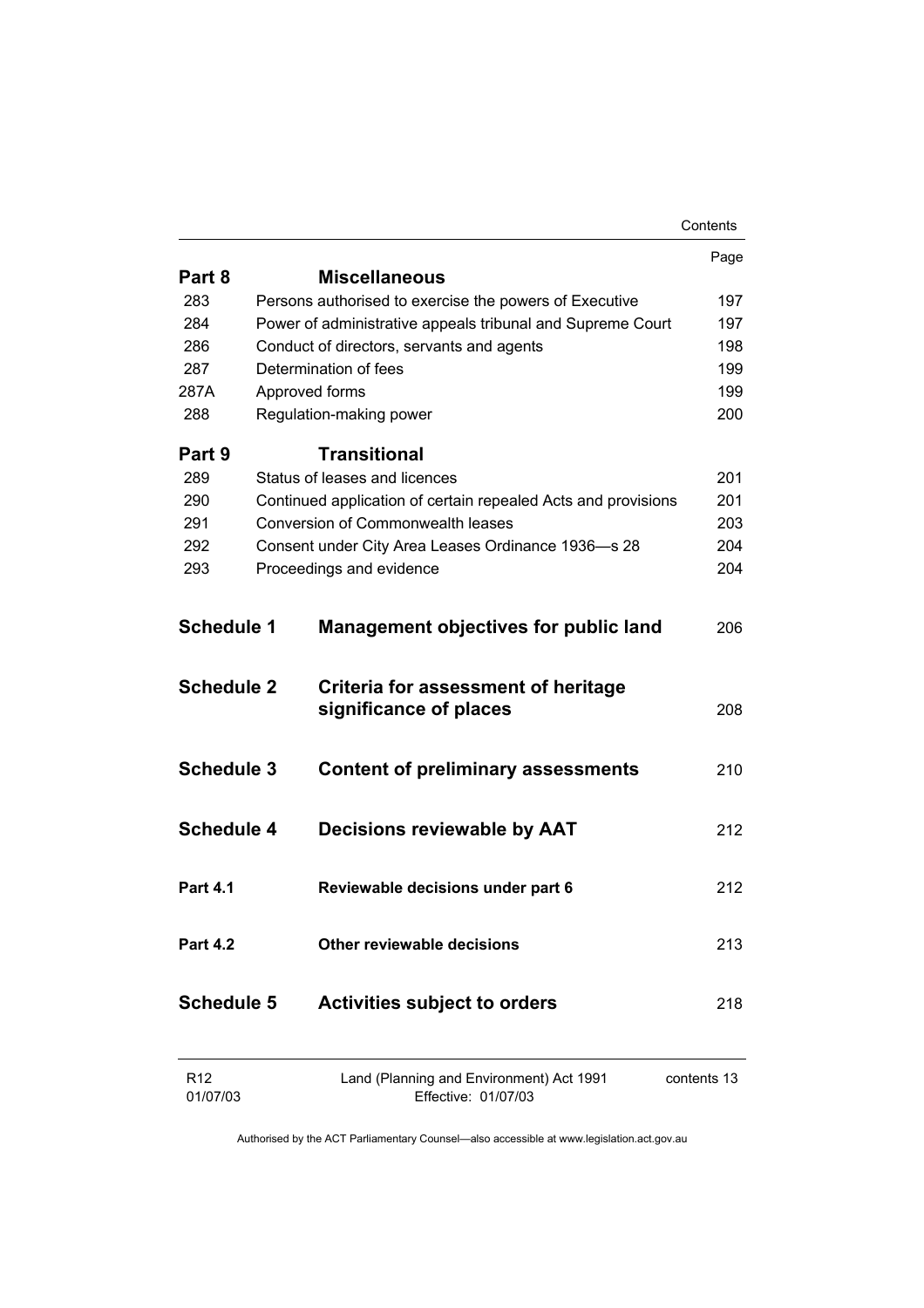**Contents** 

# **Dictionary** 220

Page

#### **Endnotes**

|   | About the endnotes     | 228 |
|---|------------------------|-----|
| 2 | Abbreviation key       | 228 |
| 3 | Legislation history    | 229 |
| 4 | Amendment history      | 236 |
| 5 | Earlier republications | 269 |
| 6 | Uncommenced amendments | 270 |

contents 14 Land (Planning and Environment) Act 1991 Effective: 01/07/03

R12 01/07/03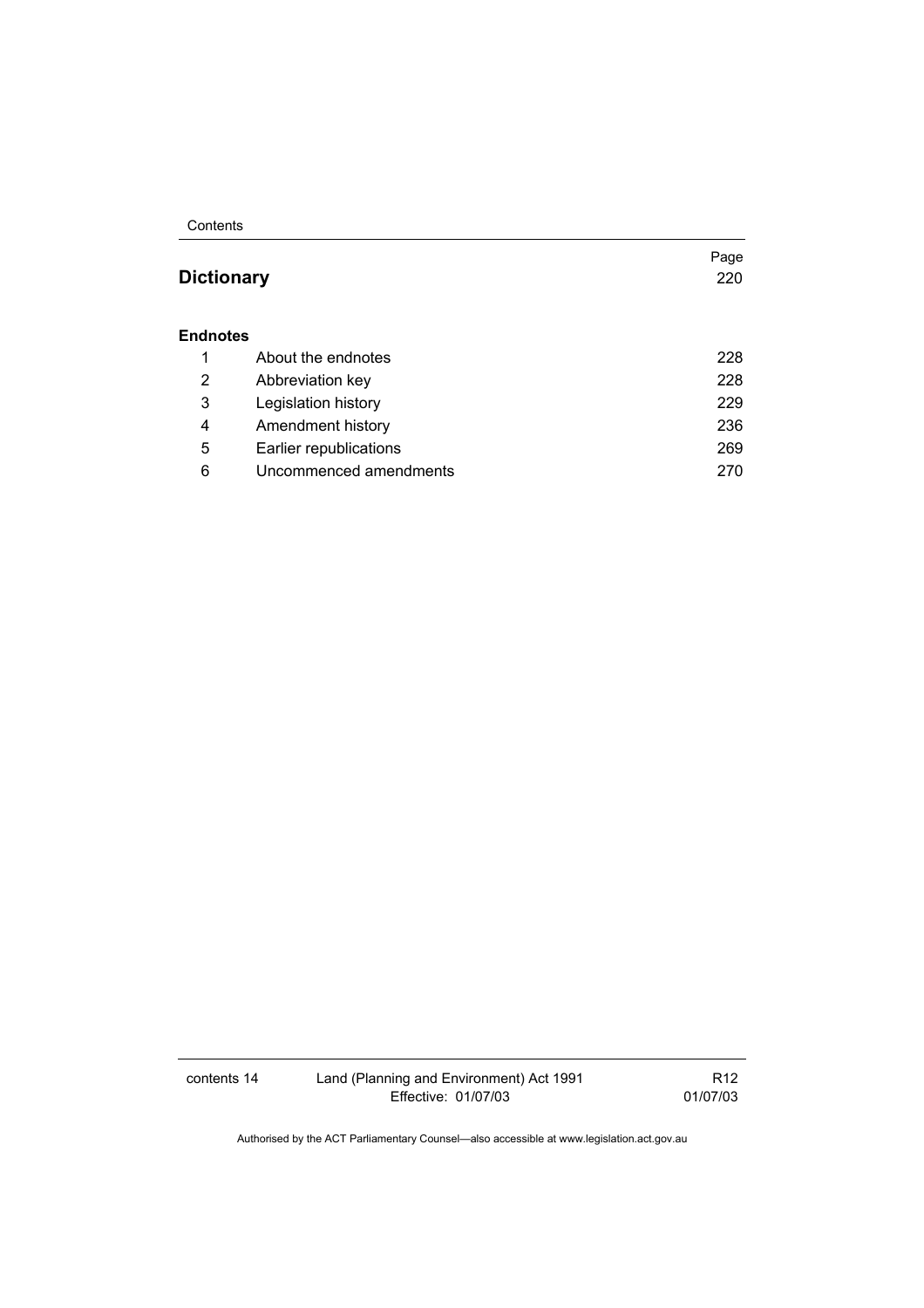

# **Land (Planning and Environment) Act 1991**

An Act relating to the use of land in the Territory, and for related purposes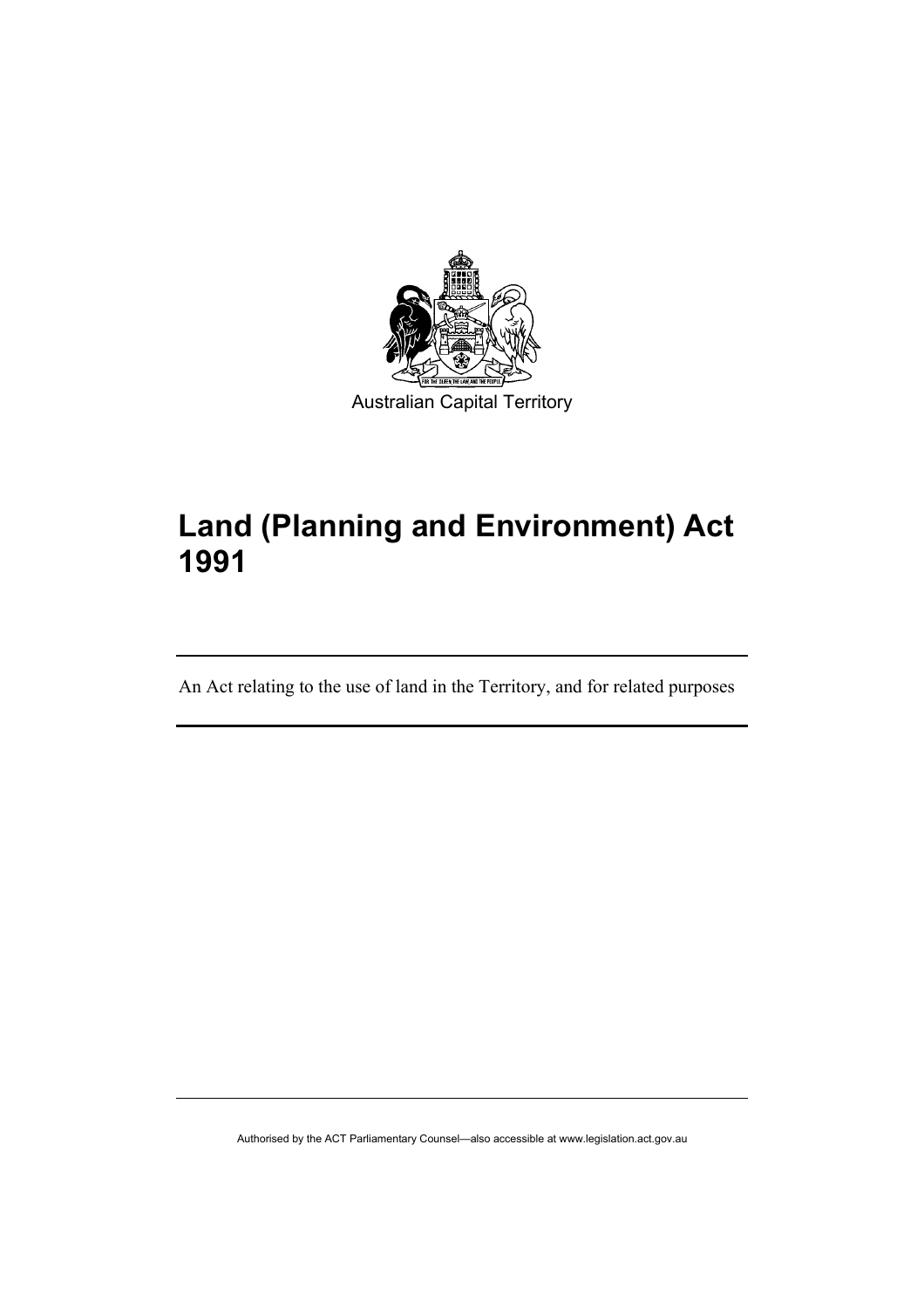#### **Part 1** Preliminary

Section 1

# **Part 1** Preliminary

#### **1 Name of Act**

This Act is the *Land (Planning and Environment) Act 1991*.

#### **2 Dictionary**

The dictionary at the end of this Act is part of this Act.

*Note 1* The dictionary at the end of this Act defines certain words and expressions used in this Act, and includes references (*signpost definitions*) to other words and expressions defined elsewhere in this Act.

> For example, the signpost definition '*order*, for part 6 (Approvals and orders)—see section 222.' means that the expression 'order' is defined in that section and the definition applies to part 6 of this Act.

*Note 2* A definition in the dictionary (including a signpost definition) applies to the entire Act unless the definition, or another provision of the Act, provides otherwise or the contrary intention otherwise appears (see *Legislation Act 2001*, s 155 and s 156 (1)).

#### **3 Notes**

A note included in this Act is explanatory and is not part of this Act.

*Note* See *Legislation Act 2001*, s 127 (1), (4) and (5) for the legal status of notes.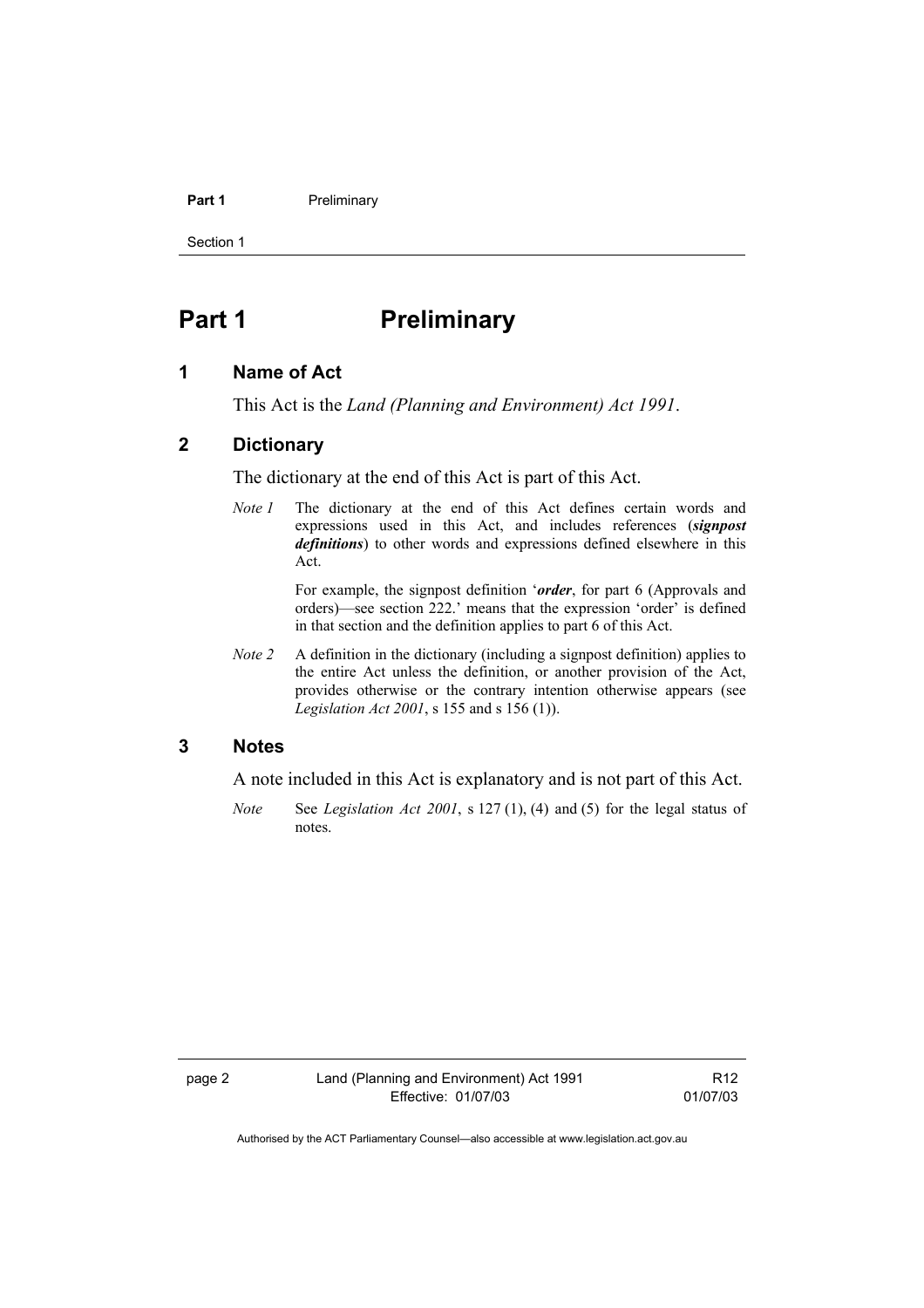# **Part 2 Planning**

# **Division 2.1 Preliminary**

## **5 Definitions for pt 2**

In this part:

*background papers*, in relation to a draft plan variation or a plan variation means—

- (a) an explanatory statement; and
- (b) a copy of—
	- (i) any relevant direction of the Minister; and
	- *Note* The Minister may give directions under this Act, s 26 and s 94 (1) (b) and the *Planning and Land Act 2002*, s 12 (1) (b).
	- (ii) any submission of the conservator referred to in section 16, including any preliminary draft plan of management (prepared under subdivision 5.7.4) accompanying such a submission; and
	- (iii) any interim heritage places register referred to in section 17; and
	- (iv) any relevant environmental report; and
	- (v) the report of any relevant inquiry; and
	- (vi) the report of any other inquiry relating to the variation; and
- (c) a statement, by the planning and land authority, of the reasons for any inconsistency between the draft plan and—
	- (i) a relevant direction of the Minister; or

page 3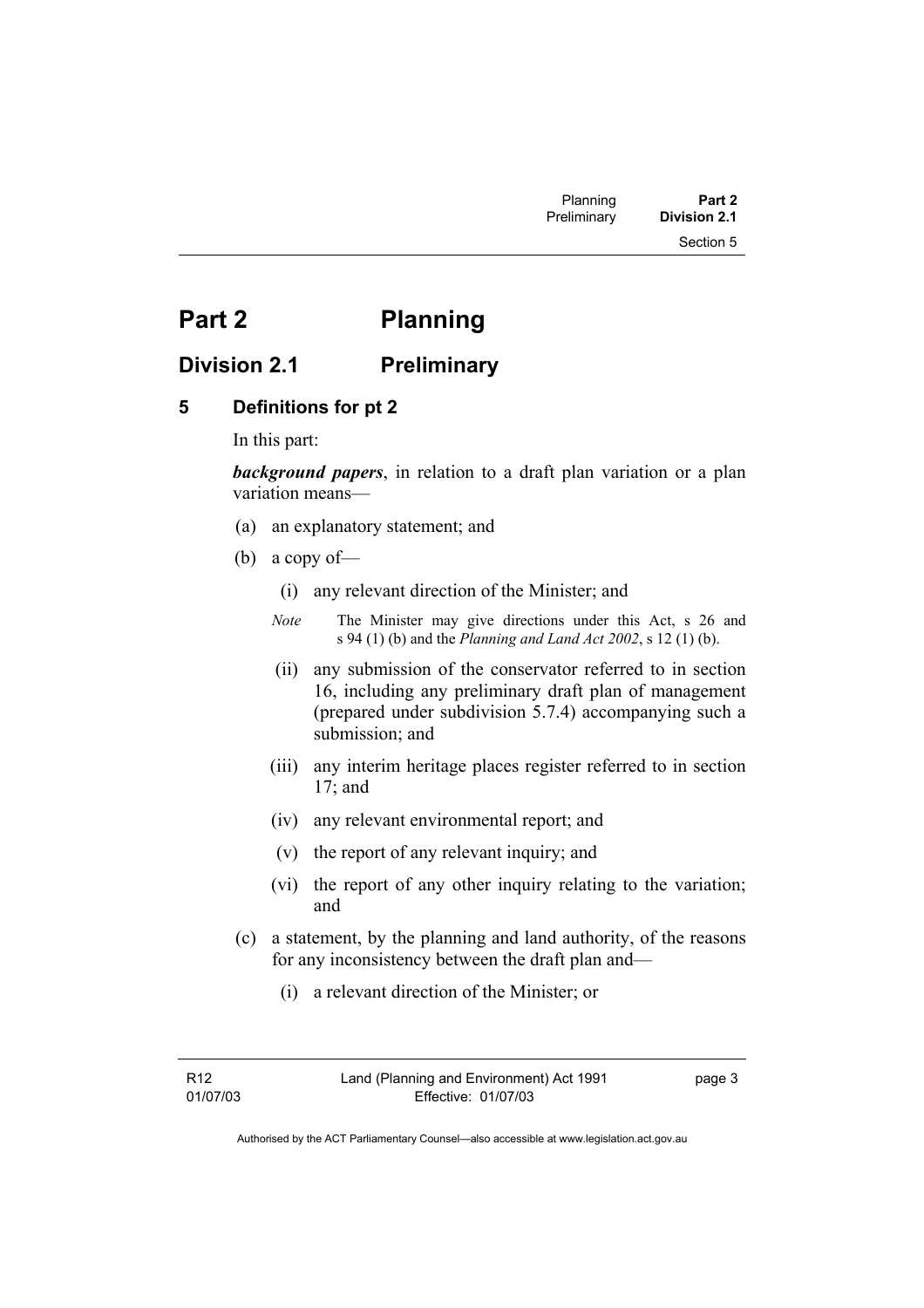- (ii) a submission of the conservator mentioned in paragraph (b) (ii); or
- (iii) an interim heritage places register submitted to the authority; or
- *Note* Sections 17 and 63 provide for the submission by the heritage council of an interim heritage places register.
- (iv) a recommendation in a report mentioned in paragraph (b)  $(iv)$ ,  $(v)$  or  $(vi)$ ; and
- (d) in the case of a draft plan variation of the kind referred to in section 17 (3)—a copy of any written response of the heritage council submitted in accordance with section 17 (4), together with a statement by the planning and land authority commenting on that response; and
- (e) any other documents—
	- (i) considered by the authority to be necessary or useful in explaining the draft plan variation; and
	- (ii) designated by the authority in writing as background papers.

*consultation notice*—see section 19 (Public consultation notification).

*development*, in relation to land, means—

- (a) the erection, alteration or demolition of a building on that land; or
- (b) the carrying on of work on that land; or
- (c) the use or change of use of that land; or
- (d) the use or change of use of a building or works on that land; or
- (e) the subdivision or consolidation of that land; or
- (f) the display of signs or advertising material on that land.

| page 4 | Land (Planning and Environment) Act 1991 | R <sub>12</sub> |
|--------|------------------------------------------|-----------------|
|        | Effective: 01/07/03                      | 01/07/03        |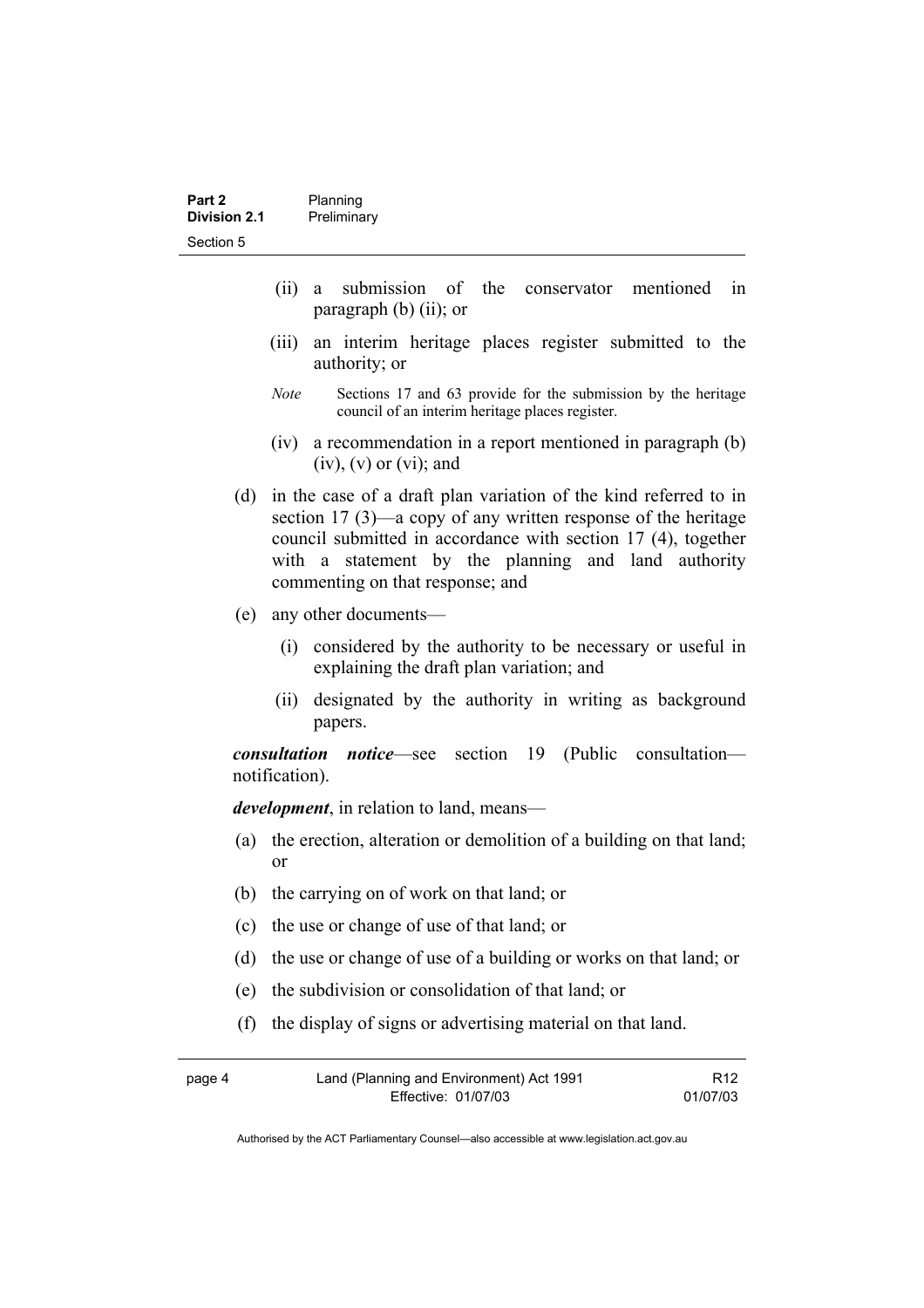| Planning    | Part 2              |  |
|-------------|---------------------|--|
| Preliminary | <b>Division 2.1</b> |  |
|             | Section 5           |  |

#### *draft plan variation*—

- (a) means a draft plan variation prepared by the planning and land authority under section 15 (Preparation of plan variations) and—
	- (i) if section 19C (Draft plan variations that do not affect rights) does not apply—notified under section 19 (Public consultation—notification); or
	- (ii) if section 19C applies—notified in the legislation register under section 19C (2); and
- (b) for a draft plan variation that has been revised under section 22 (1) (a) or 27—includes the draft plan variation as revised.

#### *environmental report* means—

- (a) a preliminary assessment under division 4.2; or
- (b) a report under section 128; or
- (c) an assessment.

#### *land* includes water.

*national capital plan* means the plan approved under the *Australian Capital Territory (Planning and Land Management) Act 1988* (Cwlth), section 19.

*Note* A reference to an instrument under a law includes a reference to the instrument as amended from time to time (see *Legislation Act 2001*, s 102)

*variation*, in relation to the plan, includes the revocation of the plan and its substitution with a new plan.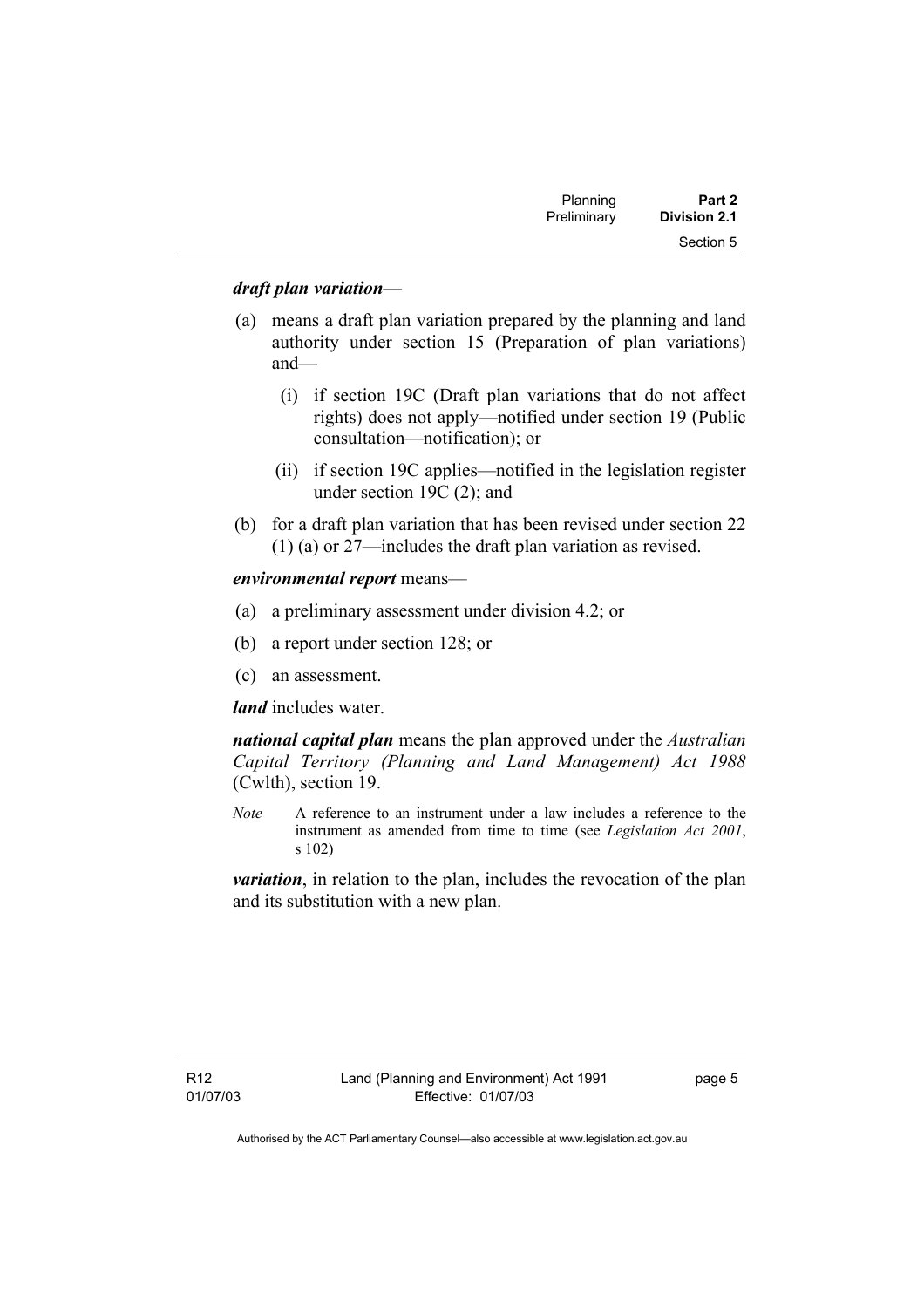# **Division 2.2 Territory plan—object and effect**

# **7 Object**

- (1) The object of the plan shall be to ensure, in a manner not inconsistent with the national capital plan, that the planning and development of the Territory provides the people of the Territory with an ecologically sustainable, healthy, attractive, safe and efficient environment in which to live, work and have their recreation.
- (2) The plan shall set out the planning principles and policies for giving effect to its object.
- (3) For giving effect to the object of the plan and the principles and policies referred to in subsection (2), the plan may—
	- (a) set out specific objectives and policies; and
	- (b) specify purposes for which land may be used; and
	- (d) incorporate a register of heritage places known as the heritage places register; and
	- (e) identify land for subdivision 2.3.4, specifying in addition the principles and policies for its development; and
	- (f) for division 5.7—identify an area of land as public land and reserve it for a purpose specified in section 193; and
	- (g) provide for other matters relevant to the exercise of the powers of the Territory, the Executive or a Territory authority under a Territory law, or the administrative review of the exercise of those powers; and
	- (h) provide for other matters that are necessary or convenient.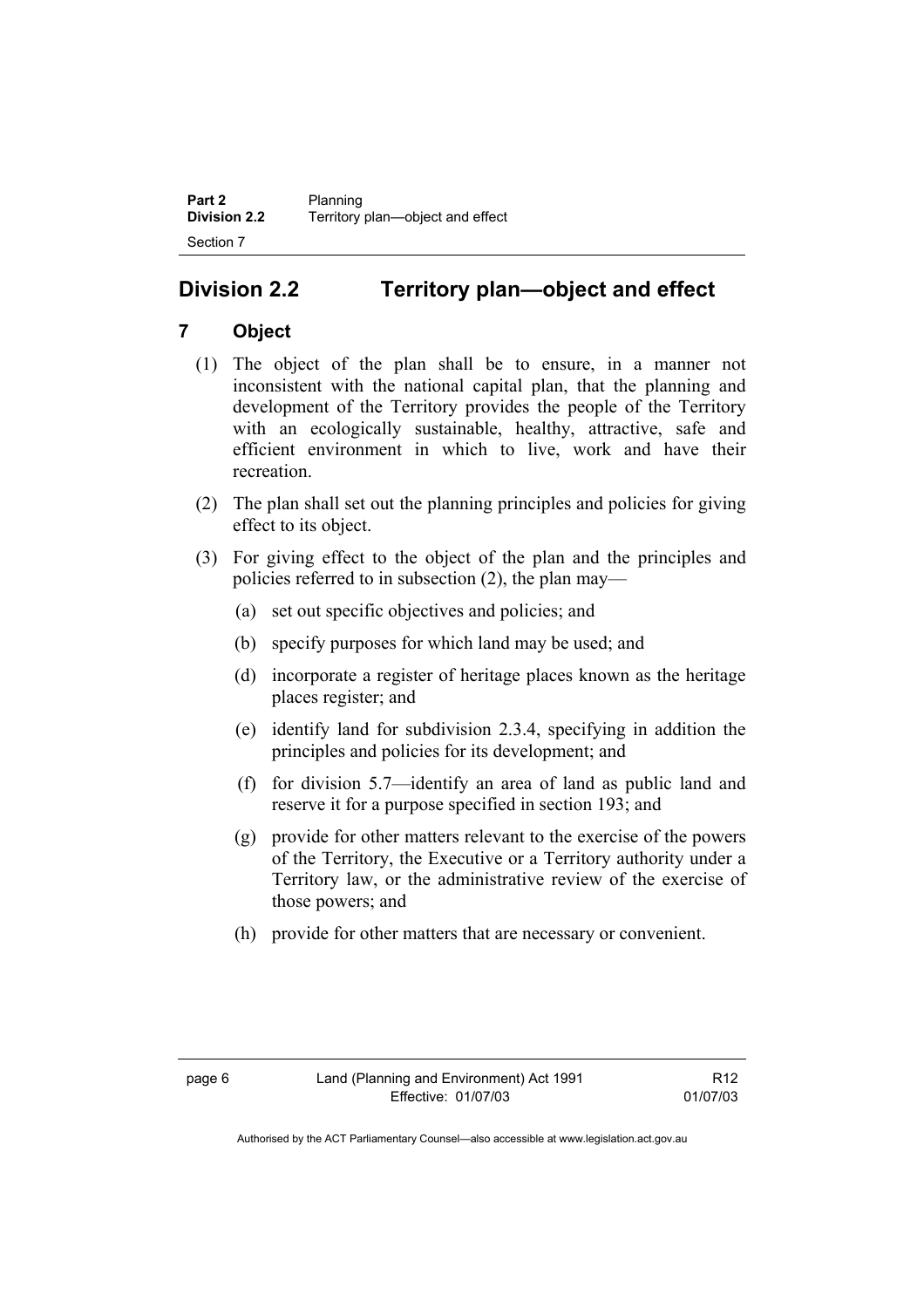### **8 Effect of plan**

The Territory, the Executive, a Minister or a Territory authority shall not do any act, or approve the doing of any act, that is inconsistent with the plan.

### **9 Effect of draft plan variation**

- (1) This section applies to a draft plan variation if a consultation notice states that it applies.
- (2) The Territory, the Executive, a Minister or a Territory authority must not, during the defined period or a period stated in the consultation notice, whichever is shorter, do or approve the doing of anything that—
	- (a) would be inconsistent with the plan if it were varied in accordance with the draft variation; or
	- (b) is inconsistent with the plan.
- (3) Subsection (2) is subject to section 11 (Draft heritage places register and variations—lack of effect).
- (4) Where a draft plan variation to which this section applies is deferred under section 22 (1) (b) or 27 (a), this section does not apply in relation to that draft variation during the period of its deferral.
- (5) In this section:

*defined period* means the period beginning on the day when the draft plan variation is notified under the *Legislation Act 2001* (see section 19 (Public consultation—notification)) and ending at the end of the day before—

- (a) the date the draft variation comes into effect; or
- (b) the date the corresponding plan variation is rejected by the Legislative Assembly; or

page 7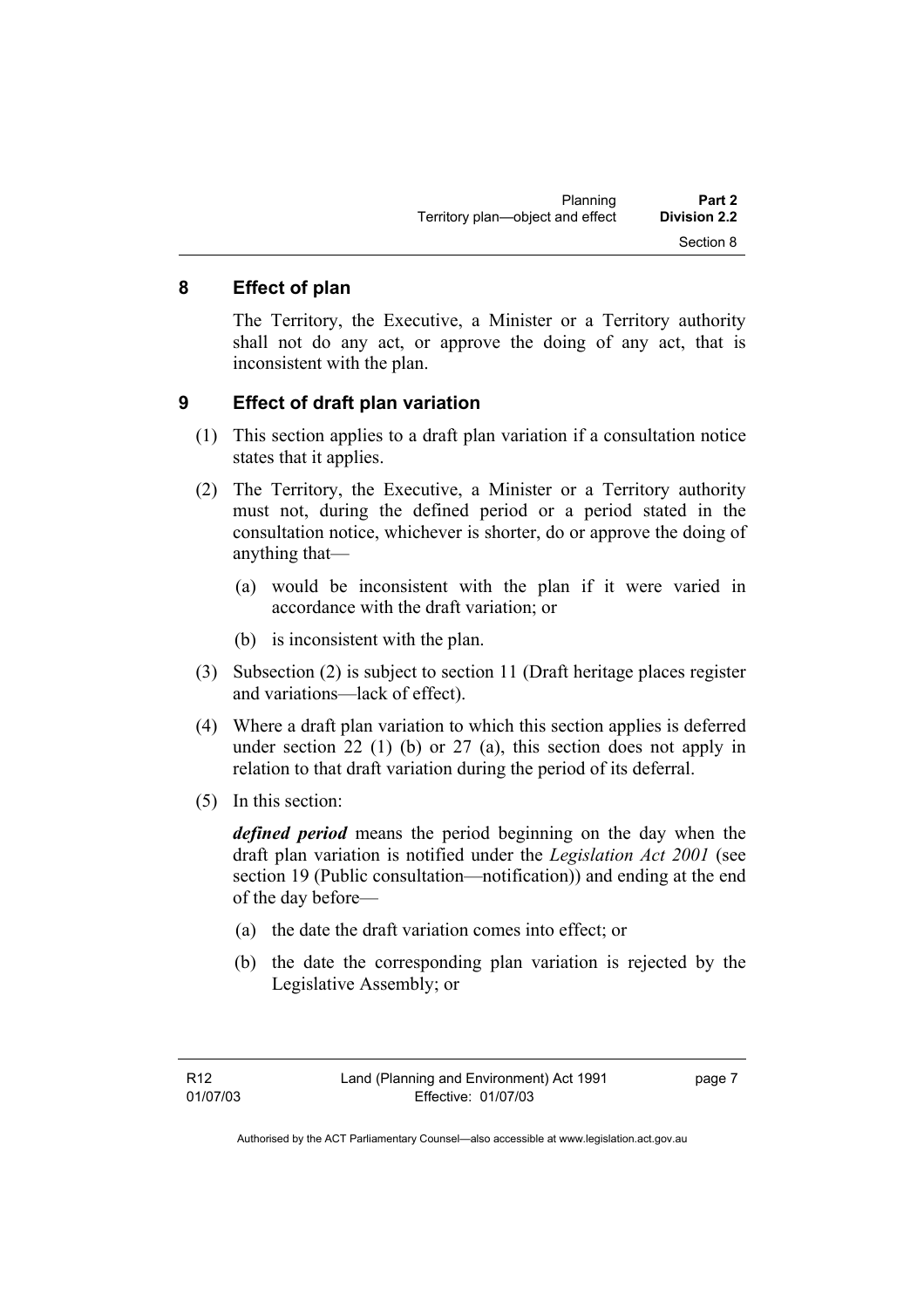| Part 2              | Planning                         |
|---------------------|----------------------------------|
| <b>Division 2.2</b> | Territory plan—object and effect |
| Section 10          |                                  |

 (d) the date the draft variation, or the corresponding plan variation, is withdrawn under section 22 (1) (c), 27 (a) or 30A (3) (b);

as the case requires.

*draft plan variation* includes a provision of a draft plan variation.

### **10 Effect of interim heritage places register**

- (1) Where an interim heritage places register that has been submitted to the planning and land authority pursuant to section 63 is not submitted to the Minister in a draft plan variation before the expiration of the applicable period, it ceases to have effect on the expiration of that period.
- (2) For this section, the applicable period in relation to an interim heritage places register is the period of 4 months commencing on the day on which the register is submitted to the planning and land authority pursuant to section 63 or such longer period commencing on that day as the Minister, by writing, allows.
- (3) Where an interim heritage places register that has been submitted to the planning and land authority pursuant to section 63 is not submitted to the Minister in a draft plan variation before the expiration of the applicable period, the authority shall, within 28 days after the expiration of that period, submit a statement in writing to the Minister setting out the reasons why the authority did not include the register in a draft plan variation.

## **11 Draft heritage places register and variations—lack of effect**

- (1) A draft heritage places register, or a draft variation to the heritage places register, notified under section 19 as a draft plan variation, or as part of a draft plan variation, has no effect.
- (2) Subsection (1) does not apply in relation to an interim heritage places register.

page 8 Land (Planning and Environment) Act 1991 Effective: 01/07/03

R12 01/07/03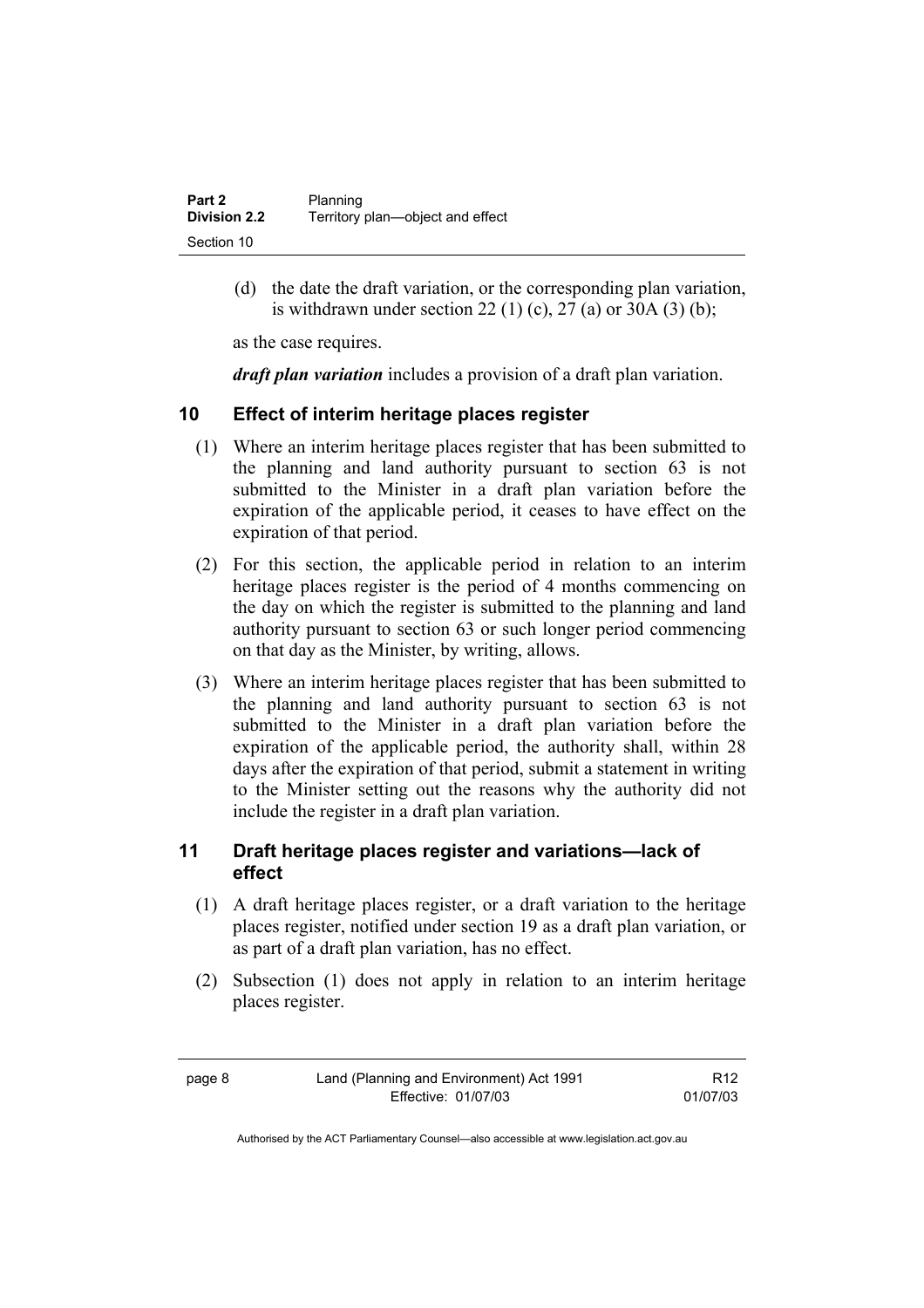| Planning                                  | Part 2              |
|-------------------------------------------|---------------------|
| Territory plan-continuation and variation | <b>Division 2.3</b> |
|                                           | Section 12          |

#### **12 Plan not to have retrospective effect**

Where, immediately before the plan comes into effect under this Act, it would be lawful to use any land in a particular way in the exercise of a right derived from an estate in that land, the plan does not prevent the use of that land in that way during the term of the estate.

# **Division 2.3 Territory plan—continuation and variation**

## **Subdivision 2.3.1 Territory plan**

### **13 Continuation of plan**

The plan established under the *Interim Planning Act 1990*, part 3, being that plan as in effect under that Act immediately before the commencement of this section, continues in effect under this Act as the Territory plan and may be varied in accordance with this part.

# **Subdivision 2.3.2 Preparation of variations of Territory plan**

### **14 Application of sdiv 2.3.2**

This subdivision does not apply in relation to a variation to the plan under subdivision 2.3.4.

#### **15 Preparation of plan variations**

- (1) The planning and land authority may prepare variations to the plan.
- (2) A plan variation may be prepared in separate stages or parts.

#### **16 Consultation with conservator**

In preparing a draft plan variation, the planning and land authority shall—

R12 01/07/03 Land (Planning and Environment) Act 1991 Effective: 01/07/03 page 9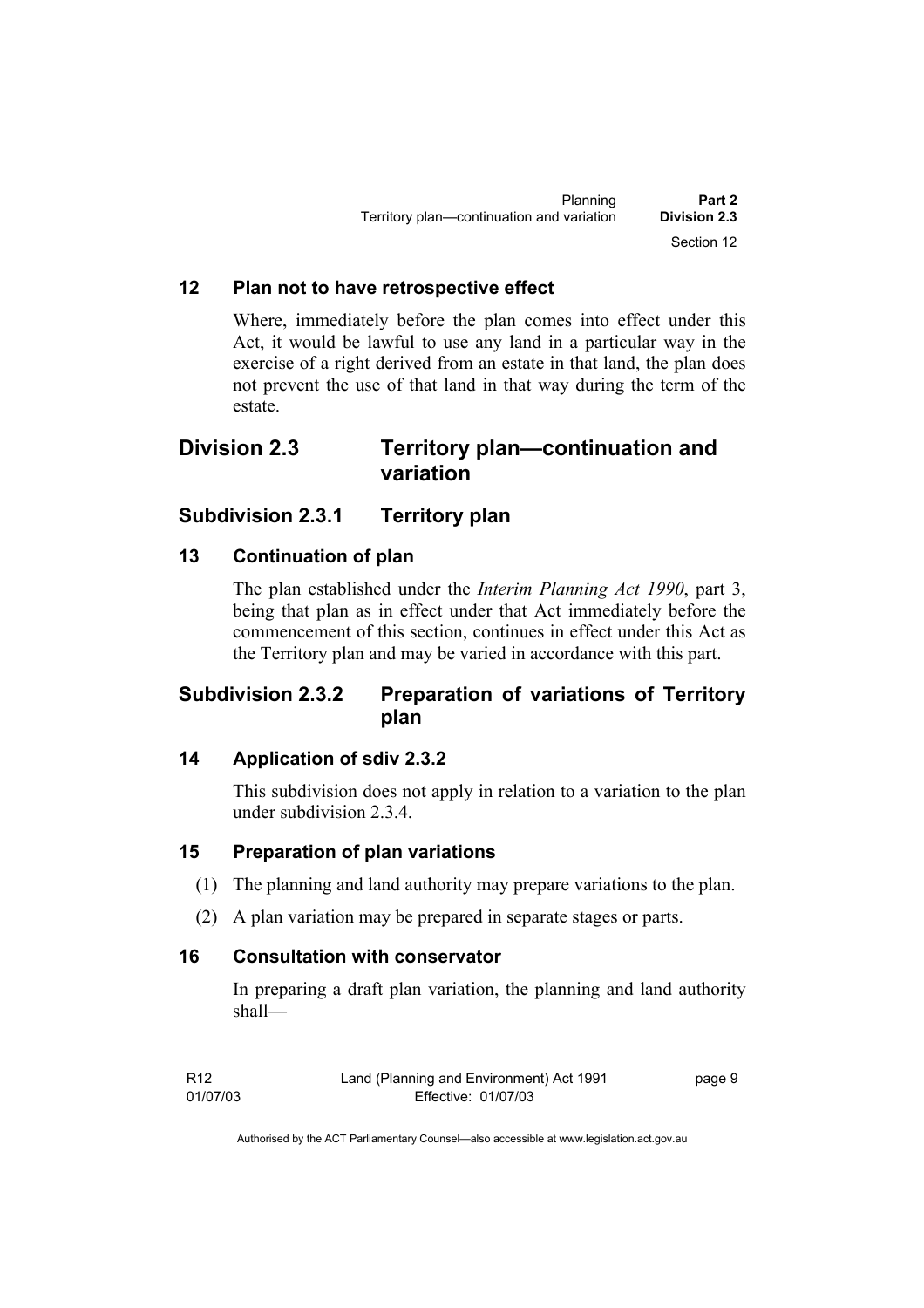| <b>Part 2</b>       | Planning                                  |
|---------------------|-------------------------------------------|
| <b>Division 2.3</b> | Territory plan-continuation and variation |
| Section 17          |                                           |

- (a) consider any recommendation or submission made by the conservator in relation to the draft variation, including any preliminary draft plan of management under subdivision 5.7.4 accompanying the recommendation or submission; and
- (b) if the draft variation is to identify or affect public land consult with the conservator, unless the draft gives effect to a recommendation of the conservator under section 192.

## **17 Heritage**

- (1) Where the heritage council submits an interim heritage places register to the planning and land authority pursuant to section 63, the authority shall consider the interim register and, if it agrees with any of the proposals in the interim register—
	- (a) where it agrees with all the proposals—include the interim register in a draft plan variation; or
	- (b) where it does not agree with all the proposals—prepare a draft heritage places register, or a draft variation to the heritage places register, that contains the proposals with which it agrees and include the draft register, or the draft variation of the register, prepared by the authority in a draft plan variation.
- (2) A draft heritage places register, or a draft variation to the heritage places register, included in a draft plan variation is not to include any provision which would have the effect of including in the heritage places register any entry in addition to the entries—
	- (a) proposed, in any relevant interim heritage places register, for inclusion in the heritage places register; or
	- (b) in the case of a draft variation to the heritage places register included in that register.
- (3) If the planning and land authority—
	- (a) prepares a draft variation to the heritage places register in the absence of a relevant interim heritage places register; or

| page 10 | Land (Planning and Environment) Act 1991 | R <sub>12</sub> |
|---------|------------------------------------------|-----------------|
|         | Effective: 01/07/03                      | 01/07/03        |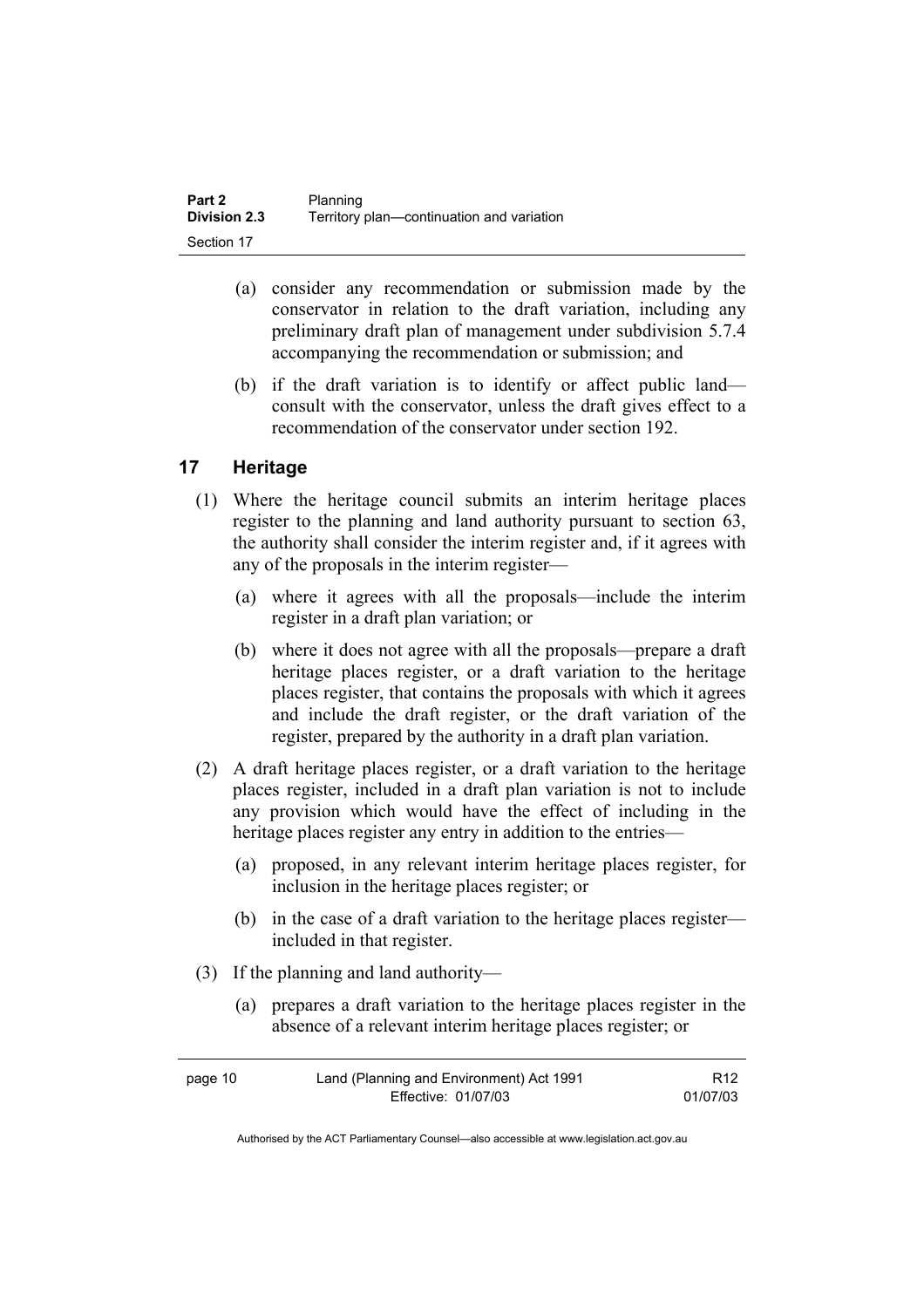| Planning                                  | Part 2              |
|-------------------------------------------|---------------------|
| Territory plan—continuation and variation | <b>Division 2.3</b> |
|                                           | Section 18          |

 (b) prepares a draft heritage places register, or a draft variation to that register, which is different from any relevant interim heritage places register;

the authority must give written notice to the heritage council no later than 28 days before the day (the *intended notification day*), stated in the notice, when the authority intends to notify the relevant draft plan variation under the *Legislation Act 2001* (see section 19 (Public consultation—notification)).

*Note* For how documents may be given, see *Legislation Act 2001*, pt 19.5.

- (4) In preparing a draft plan variation mentioned in subsection (3), the planning and land authority must consider any written response given by the heritage council within 7 days before the intended notification day.
- (5) In this section:

*relevant interim heritage places register* means an interim heritage places register which has effect under part 3, as revised under that part.

## **18 Environmental reports and inquiries**

- (1) In preparing a draft plan variation, the planning and land authority shall consider—
	- (a) any relevant environmental report; and
	- (b) the report of any relevant inquiry; and
	- (c) any relevant report required to be prepared by the plan.
- (2) The Minister may direct that an assessment be made, or establish a panel to conduct an inquiry, about any aspect of a draft plan variation or a proposed draft plan variation.
- (3) The Minister may initiate action under subsection (2) or act on written request by the planning and land authority.

| R <sub>12</sub> | Land (Planning and Environment) Act 1991 | page 11 |
|-----------------|------------------------------------------|---------|
| 01/07/03        | Effective: 01/07/03                      |         |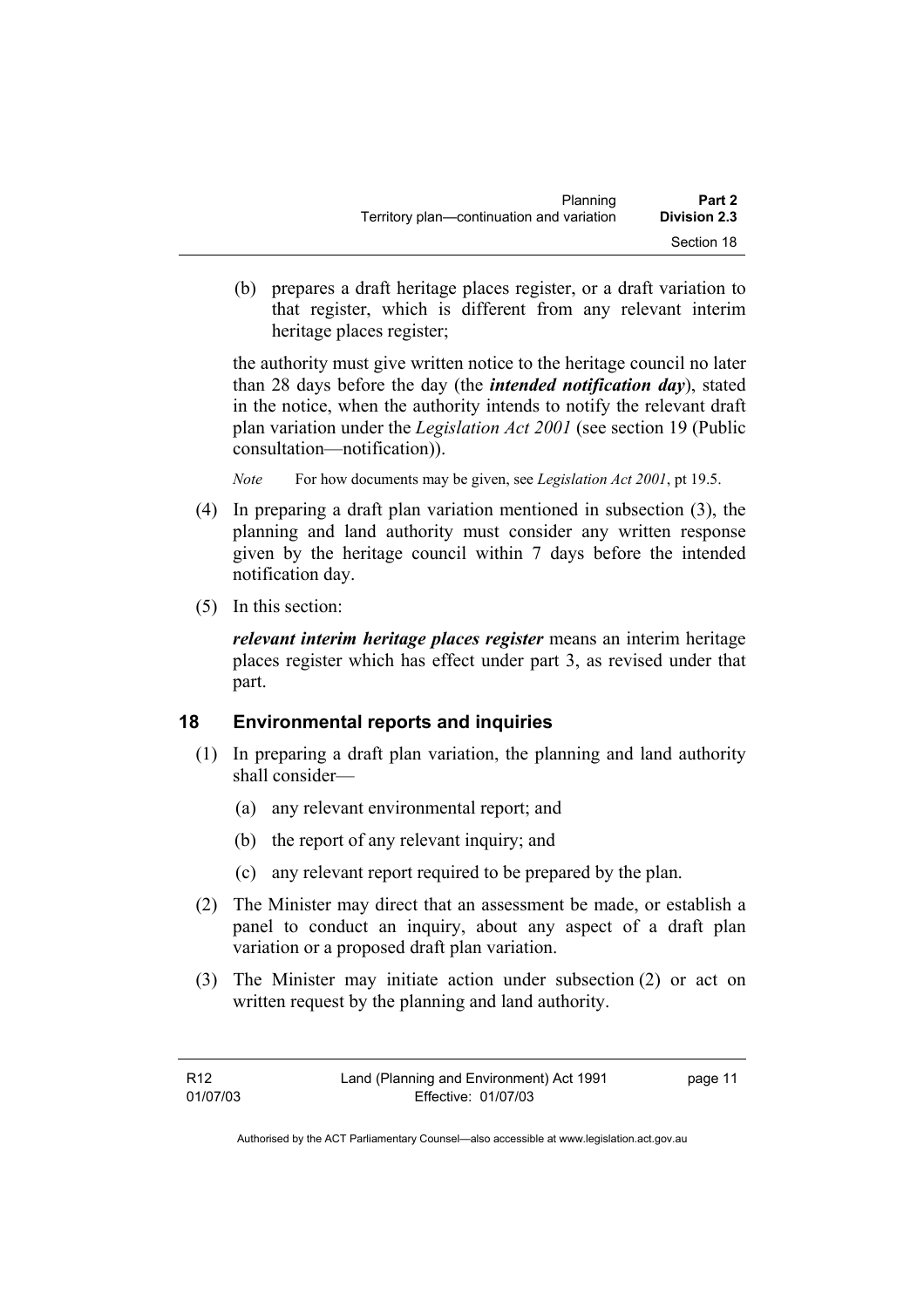### **19 Public consultation—notification**

- (1) Before submitting a draft plan variation to the Minister, the planning and land authority must prepare a notice (a *consultation notice*)—
	- (a) stating that copies of the draft plan variation and the background papers are available for public inspection and purchase during a stated period of not less than 15 business days at stated places; and
	- (b) inviting interested people to give written comments about the draft variation to the authority at a stated address during a stated period of not less than 15 business days; and
	- (c) stating that copies of written comments about the draft variation, given in response to the invitation in paragraph (b) or otherwise, or received from the national capital authority, will be made available for public inspection for a period of 15 business days after the end of the period mentioned in paragraph (b), at stated places; and
	- (d) complying with section 19A (as applicable).
- (2) The planning and land authority may, in writing (by an *extension notice*), extend or further extend the consultation period mentioned in subsection  $(1)$  (a) or (b).
- (3) An extension notice may be given after the end of the period to be extended.
- (4) The following are notifiable instruments:
	- (a) the consultation notice;
	- (b) any extension notice.
	- *Note* A notifiable instrument must be notified under the *Legislation Act 2001*.
- (5) The planning and land authority must also publish the consultation notice and any extension notice in a daily newspaper.

page 12 Land (Planning and Environment) Act 1991 Effective: 01/07/03

R12 01/07/03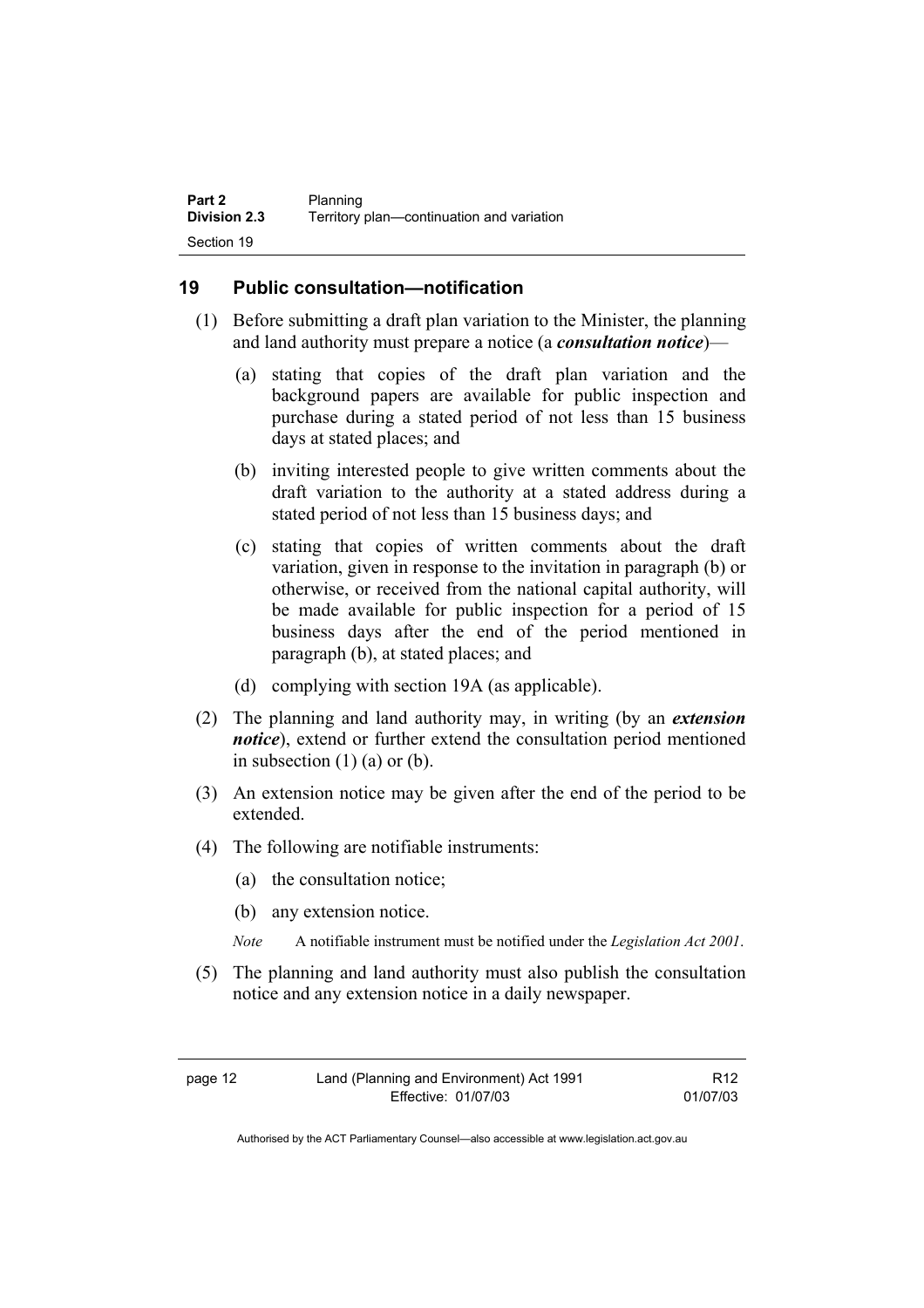| Planning                                  | Part 2              |
|-------------------------------------------|---------------------|
| Territory plan—continuation and variation | <b>Division 2.3</b> |
|                                           | Section 19A         |

(6) This section does not apply in relation to a draft plan variation that has been revised by the planning and land authority in accordance with a direction under section 26 (1) (b) (Minister's powers).

## **19A Public consultation—notice of interim effect etc**

- (1) A consultation notice must state—
	- (a) whether or not section 9 (Effect of draft plan variation) applies in relation to the draft variation; and
	- (b) either—
		- (i) if the draft variation would vary the heritage places register—that section 11 (Draft heritage places register and variations—lack of effect) applies; or
		- (ii) if the draft variation would not vary the heritage places register—that section 11 does not apply.
- (2) A consultation notice that states that section 9 applies must also state—
	- (a) for section 9 (2) (b), a period not longer than 1 year that is the maximum period during which the draft variation is to have interim effect; and
	- (b) the effect of section 9.
- (3) A consultation notice that states that section 11 applies must state the effect of that section.

### **19B Public consultation—availability of draft plan variation etc**

(1) The planning and land authority must make copies of the draft plan variation and the background papers mentioned in a consultation notice available for public inspection and purchase during office hours during the period, and at the places, stated in the notice.

page 13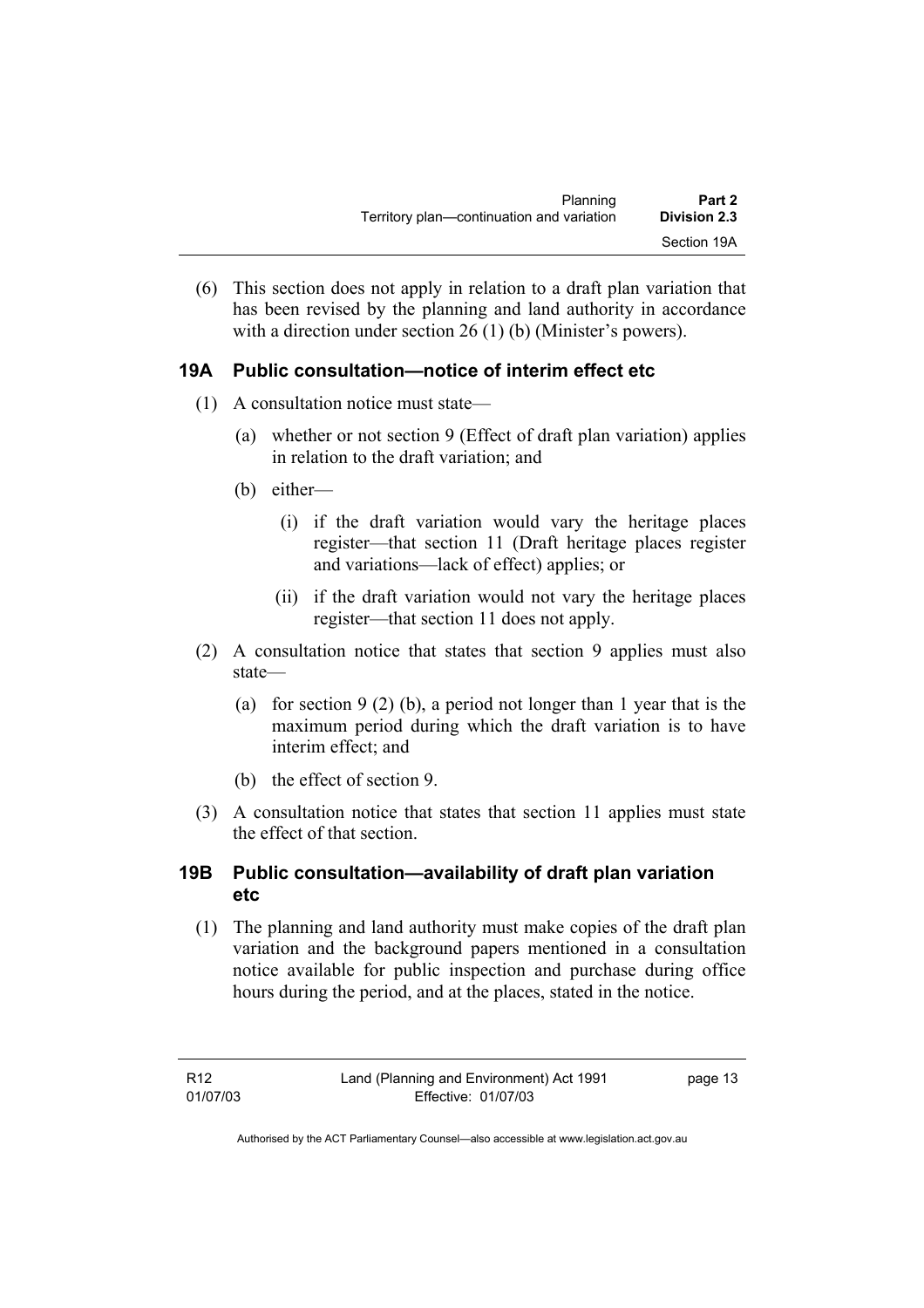| Part 2              | Planning                                  |
|---------------------|-------------------------------------------|
| <b>Division 2.3</b> | Territory plan—continuation and variation |
| Section 19C         |                                           |

- (2) If, in the planning and land authority's opinion, it would not be in the public interest for part of the draft plan variation or of any background paper to be published, the authority must exclude that part from each copy of the document made available under subsection  $(1)$ .
- (3) If part of the draft plan variation or a background paper is excluded from the copies of the document made available for public inspection or purchase under subsection (1), each copy of the document must include a statement to the effect that an unspecified part of the document has been excluded in the public interest.

### **19C Draft plan variations that do not affect rights**

- (1) This section applies if the planning and land authority is satisfied that a draft plan variation—
	- (a) would, if approved, not affect adversely anybody's rights; or
	- (b) has as its only object the correction of a formal error in the plan.
- (2) The draft plan variation is a notifiable instrument.
	- *Note* A notifiable instrument must be notified under the *Legislation Act 2001*.
- (3) Sections 19 and 19B do not apply to the draft plan variation, but the planning and land authority must take reasonable steps to inform itself about public attitudes to the draft plan variation.

#### **20 Consultation with national capital authority**

Before giving a draft plan variation to the Minister, the planning and land authority must consult with the national capital authority.

#### **21 Public inspection of comments**

 (1) The planning and land authority must make copies of any comments mentioned in section 19 (1) (c) available for public inspection during office hours during the period, and at the places, mentioned

| page 14 | Land (Planning and Environment) Act 1991 | R <sub>12</sub> |
|---------|------------------------------------------|-----------------|
|         | Effective: 01/07/03                      | 01/07/03        |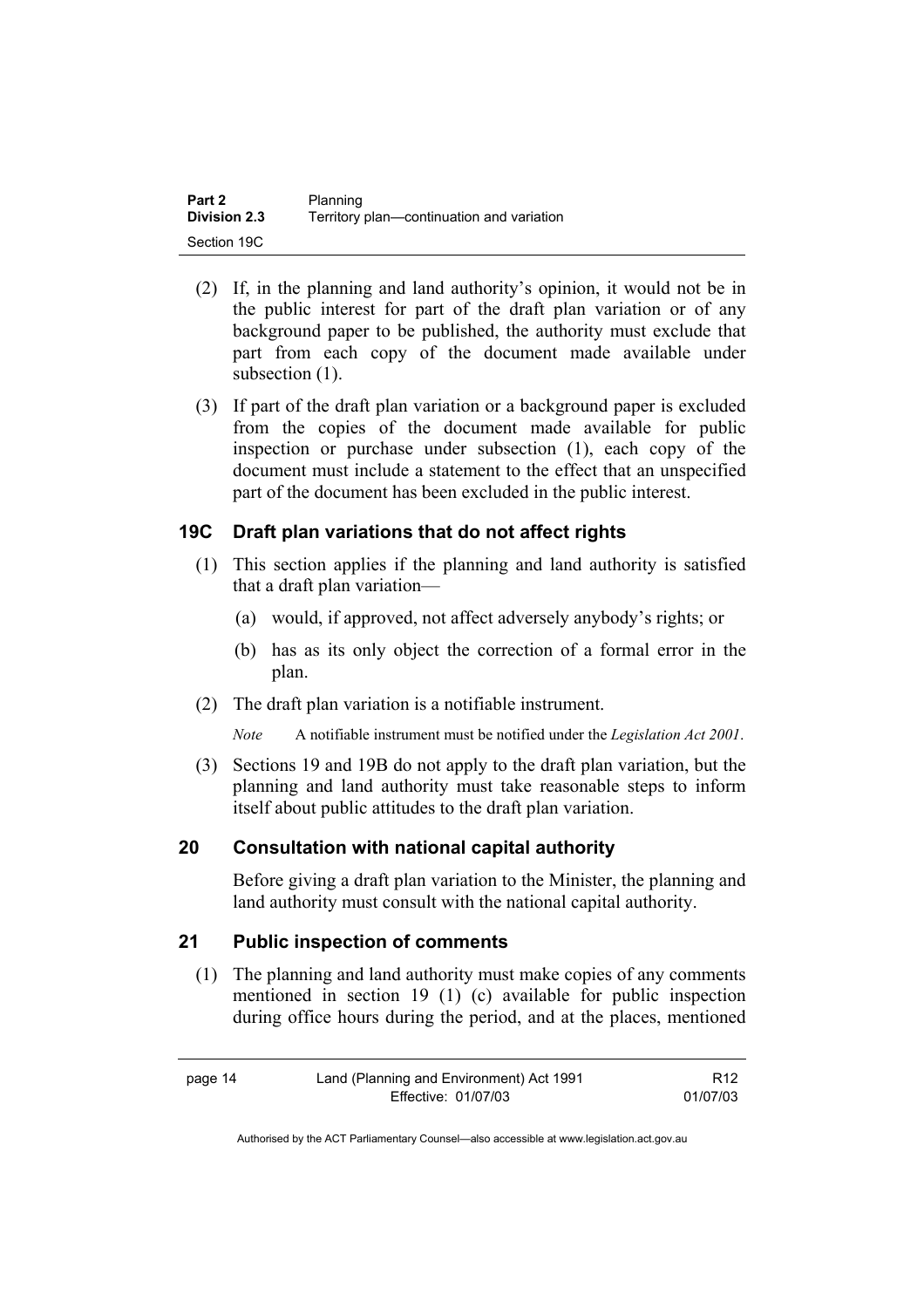in the consultation notice under section 19 that refers to the relevant draft plan variation.

- (2) The planning and land authority may omit from the copy of a comment made available under subsection (1) information that would identify the person who had made the comment if—
	- (a) the person has asked that the information be omitted; and
	- (b) the authority is reasonably satisfied that it would not be in the public interest for the information to be published.

### **22 Revision, deferral or withdrawal of draft plan variations**

- (1) After the expiration of the period specified in the notice under section 19 (1) (b) the planning and land authority may, in writing—
	- (a) revise the draft plan variation; or
	- (b) defer until a specified date, or until the occurrence of a specified event, the submission of the draft plan variation to the Minister; or
	- (c) withdraw the draft plan variation.
- (2) A deferral or withdrawal of a draft plan variation must include a statement of the effect of section 9 (Effect of draft plan variation) in relation to the deferral or withdrawal.
- (3) A deferral or withdrawal of a draft plan variation is a notifiable instrument.

*Note* A notifiable instrument must be notified under the *Legislation Act 2001*.

- (4) The planning and land authority must also publish a deferral or withdrawal of a draft plan variation in a daily newspaper on the same day, or as soon as practicable after the day, the deferral or withdrawal is notified under the *Legislation Act 2001*.
- (5) In revising, deferring or withdrawing a draft plan variation under subsection (1), the planning and land authority shall consider written

| R12      | Land (Planning and Environment) Act 1991 | page 15 |
|----------|------------------------------------------|---------|
| 01/07/03 | Effective: 01/07/03                      |         |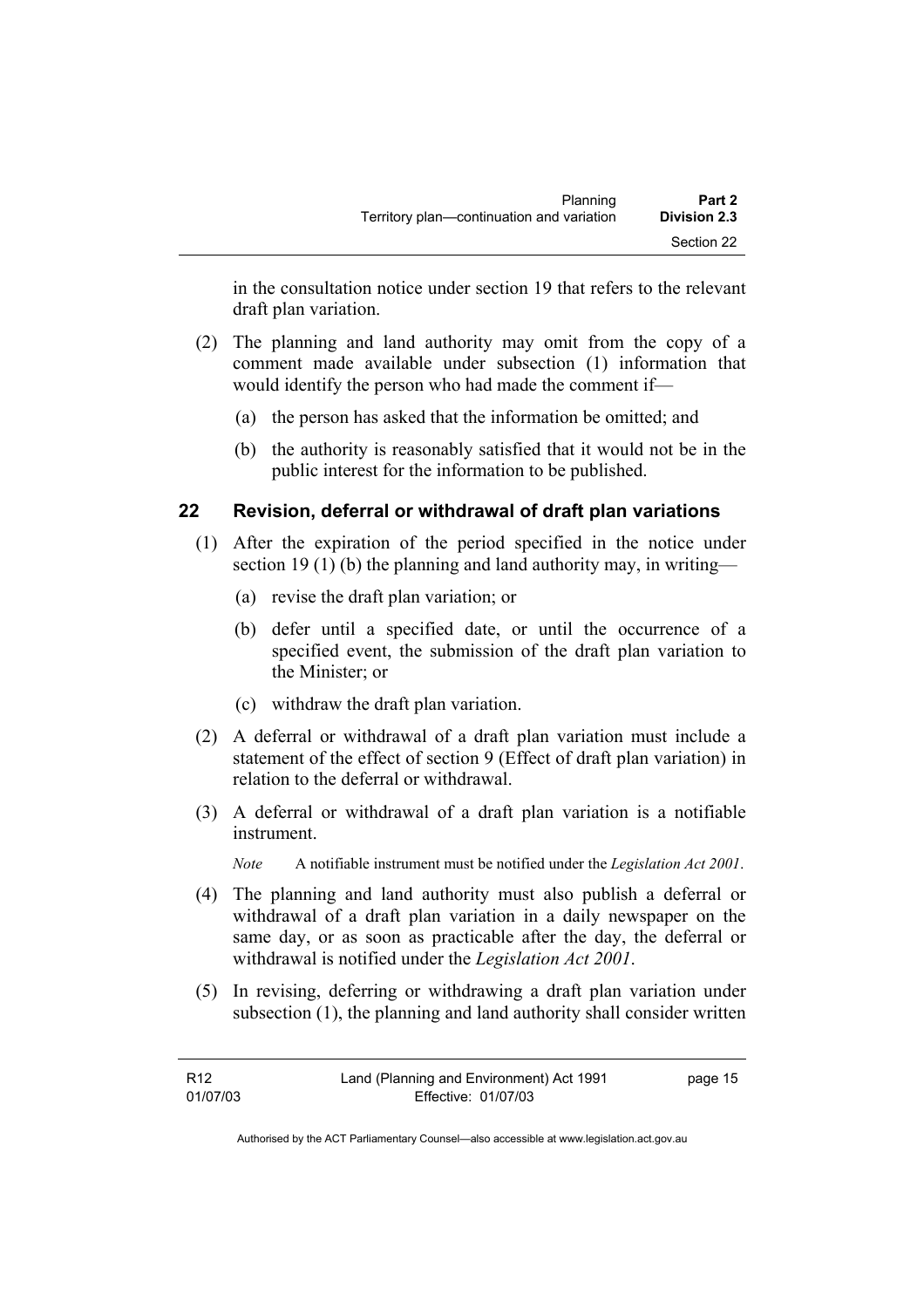| Part 2              | Planning                                  |
|---------------------|-------------------------------------------|
| <b>Division 2.3</b> | Territory plan—continuation and variation |
| Section 23          |                                           |

comments about the draft variation received from any person or the national capital authority.

- (6) In addition to its power under subsection (1), the planning and land authority may, at any time before the submission or resubmission of a draft plan variation to the Minister, revise the draft variation to correct any formal error.
- (7) If the planning and land authority defers a draft plan variation, on the day stated in the deferral, or as soon as practicable after the event mentioned in the deferral, the authority must prepare a notice stating—
	- (a) that the draft plan variation is revived; and
	- (b) the effect of section 9 in relation to the revival.
- (8) The notice under subsection (7) is a notifiable instrument.

*Note* A notifiable instrument must be notified under the *Legislation Act 2001*.

(9) The planning and land authority must also publish the notice in a daily newspaper as soon as practicable after preparing it.

# **Subdivision 2.3.3 Minister approval and consideration by Legislative Assembly**

#### **23 Application of sdiv 2.3.3**

This subdivision does not apply in relation to a plan variation under subdivision 2.3.4.

#### **24 Submission of draft plan variation to Minister**

- (1) After the expiration of the period specified in the notice under section 19 (1) (b), the planning and land authority shall submit a draft plan variation (as revised, if at all, under section 22) to the Minister for approval, together with—
	- (a) the background papers; and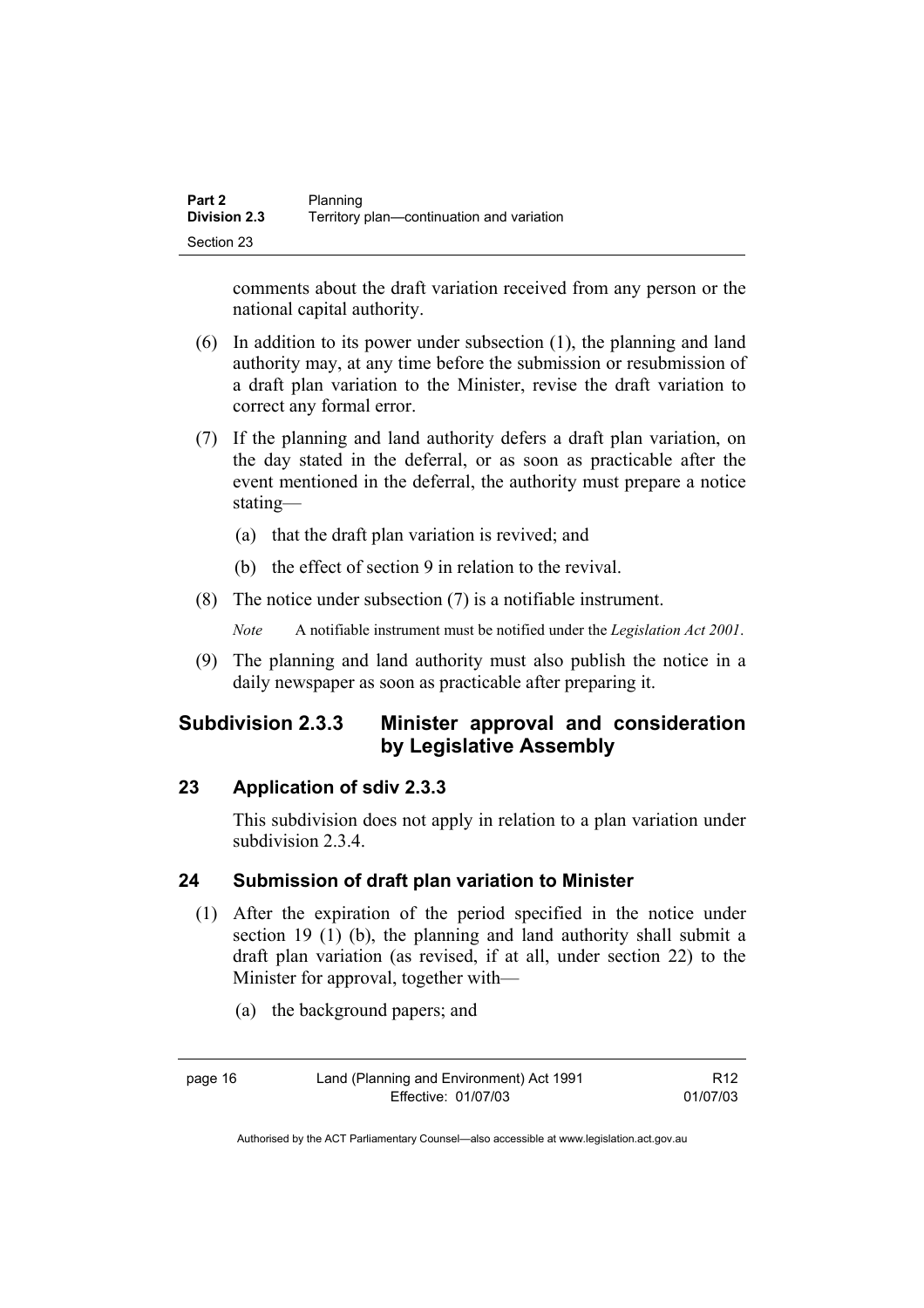| Planning                                  | Part 2              |
|-------------------------------------------|---------------------|
| Territory plan—continuation and variation | <b>Division 2.3</b> |
|                                           | Section 25          |

- (b) a written report setting out the issues raised in any written comments concerning the draft variation submitted pursuant to the invitation in the notice under section 19 (1) or otherwise; and
- (c) a written report about its consultation with the public and the national capital authority; and
- (d) a written report about any consultation between the authority and the heritage council relating to the draft variation that specifies any difference between the views of the authority and the heritage council in relation to any site of heritage significance; and
- (e) a copy of any written comments submitted to the authority by the national capital authority or the heritage council in relation to the draft variation.
- (2) The planning and land authority must give the Executive a written report about the authority's consultation with the national capital authority.
- (3) The planning and land authority must prepare a written notice stating that the documents mentioned in subsection (1) are available for public inspection.
- (4) The notice is a notifiable instrument.

*Note* A notifiable instrument must be notified under the *Legislation Act 2001*.

- (5) The planning and land authority must also publish the notice in a daily newspaper.
- (6) The planning and land authority must make copies of the documents mentioned in subsection (1) available for public inspection during office hours during the period, and at the places, stated in the notice.

#### **25 Consideration by Legislative Assembly committee**

The Minister shall, within 28 days of receiving a draft plan variation under section 24, refer—

| R12      | Land (Planning and Environment) Act 1991 | page 17 |
|----------|------------------------------------------|---------|
| 01/07/03 | Effective: 01/07/03                      |         |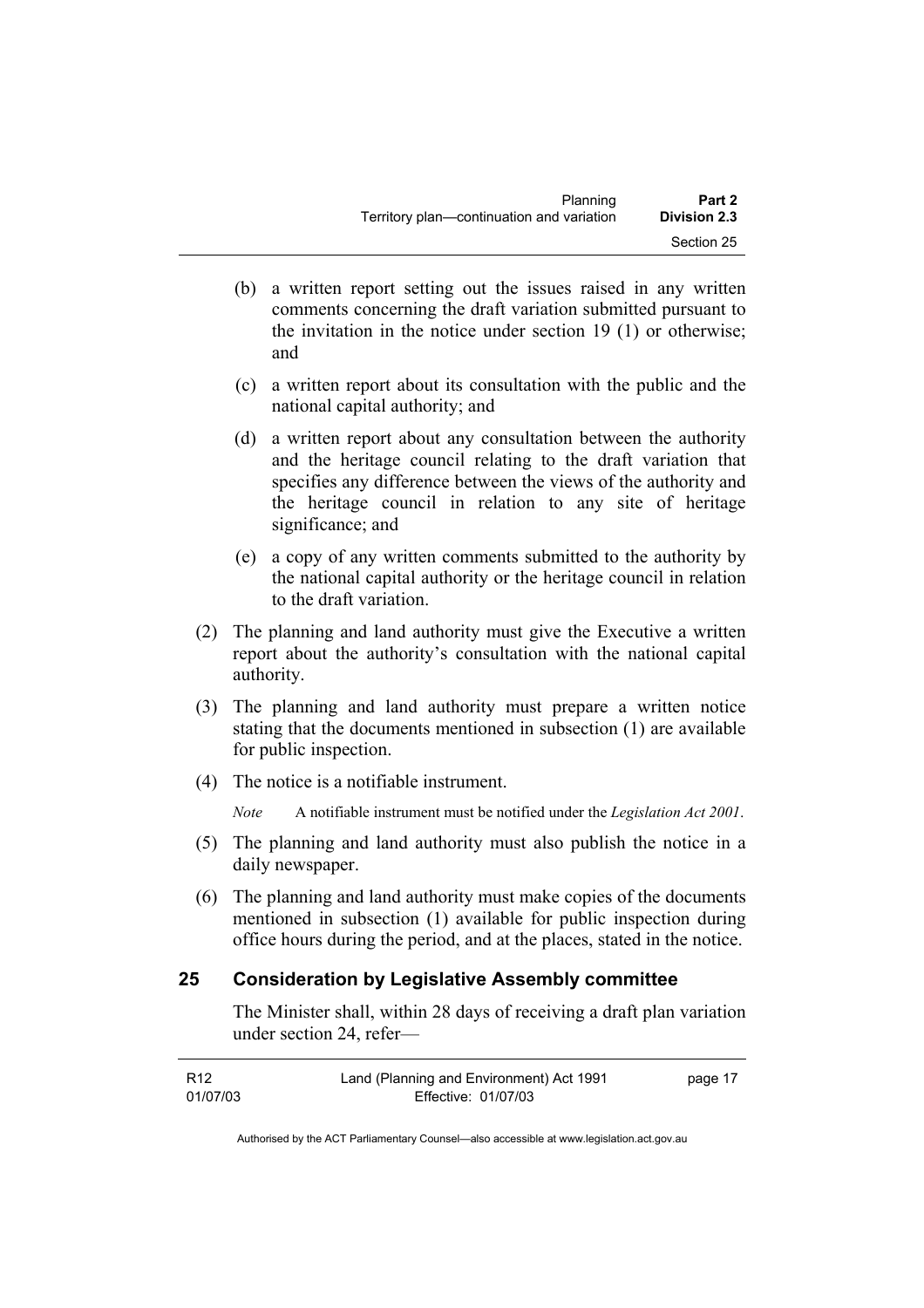| Part 2              | Planning                                  |
|---------------------|-------------------------------------------|
| <b>Division 2.3</b> | Territory plan—continuation and variation |
| Section 26          |                                           |

- (a) the draft plan variation; and
- (b) the documents referred to in section 24 (1) that relate to the draft plan variation;

to an appropriate committee of the Legislative Assembly together with a request that the committee report on the draft plan to the Legislative Assembly.

#### **26 Minister's powers**

- (1) On receipt of a draft plan variation submitted or resubmitted for approval, the Minister must—
	- (a) approve the draft variation in the form in which it is submitted or resubmitted; or
	- (b) return the draft variation to the planning and land authority together with any or all of the following written directions:
		- (i) to conduct further specified consultation;
		- (ii) to consider any relevant environmental report, the report of any relevant inquiry, or any other relevant report;
		- (iii) to consider any revision suggested by the Minister;
		- (iv) to revise the draft variation in a specified manner;
		- (v) to defer, in writing, the resubmission of the draft variation to the Minister until a specified date or the occurrence of a specified event;
		- (vi) to withdraw the draft variation in writing.
- (2) Before taking action under subsection (1), the Minister must consider any recommendation made by a committee of the Legislative Assembly in relation to the draft variation, or related documents, referred to the committee under section 25.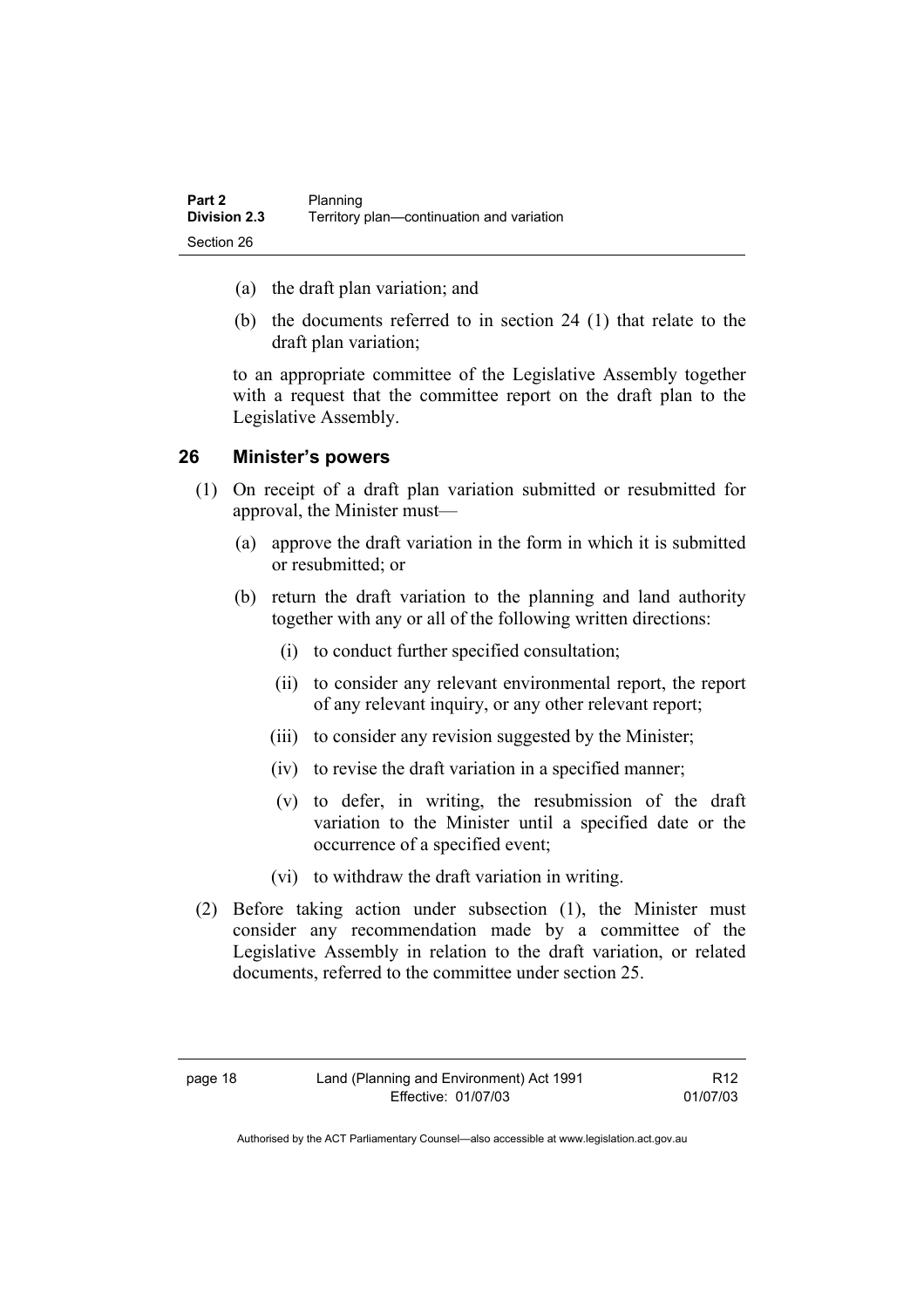| Planning                                  | Part 2              |
|-------------------------------------------|---------------------|
| Territory plan—continuation and variation | <b>Division 2.3</b> |
|                                           | Section 27          |

- (3) A deferral or withdrawal directed under subsection  $(1)$  (b)  $(v)$  or  $(vi)$ shall state the effect of section 9 in relation to the deferral or withdrawal of the draft plan variation.
- (4) The following are notifiable instruments:
	- (a) a direction under subsection  $(1)$  (b);
	- (b) a deferral directed under subsection  $(1)$  (b)  $(v)$ ;
	- (c) a withdrawal directed under subsection (1) (b) (vi).
	- *Note* A notifiable instrument must be notified under the *Legislation Act 2001*.
- (5) The authority must also publish a deferral or withdrawal directed under subsection (1) (b) (v) or (vi) in a daily newspaper on the same day, or as soon as practicable after, the deferral or withdrawal is notified under the *Legislation Act 2001*.
- (6) After approving a draft plan variation under subsection (1) (a), the Minister may, before the draft variation is presented to the Legislative Assembly, revoke the approval and return the draft variation to the planning and land authority under subsection (1) (b).

#### **27 Return of draft plan variation to authority**

- (1) This section applies if the Minister returns a draft plan variation to the authority with directions under section 26 (1) (b).
- (2) The authority must comply with each direction.
- (3) If a direction is given under section 26 (1) (b) (i), (ii) or (iii), the authority may revise the draft variation and resubmit it to the Minister for approval together with a written report about the authority's compliance with the Minister's direction and any further revision of the draft variation under section 22 (6).
- (4) If a direction is given under section 26 (1) (b) (iv), the authority must resubmit the draft variation (as revised) together with a written report about any further revision of the draft variation under section 22 (6).

| R <sub>12</sub> | Land (Planning and Environment) Act 1991 | page 19 |
|-----------------|------------------------------------------|---------|
| 01/07/03        | Effective: 01/07/03                      |         |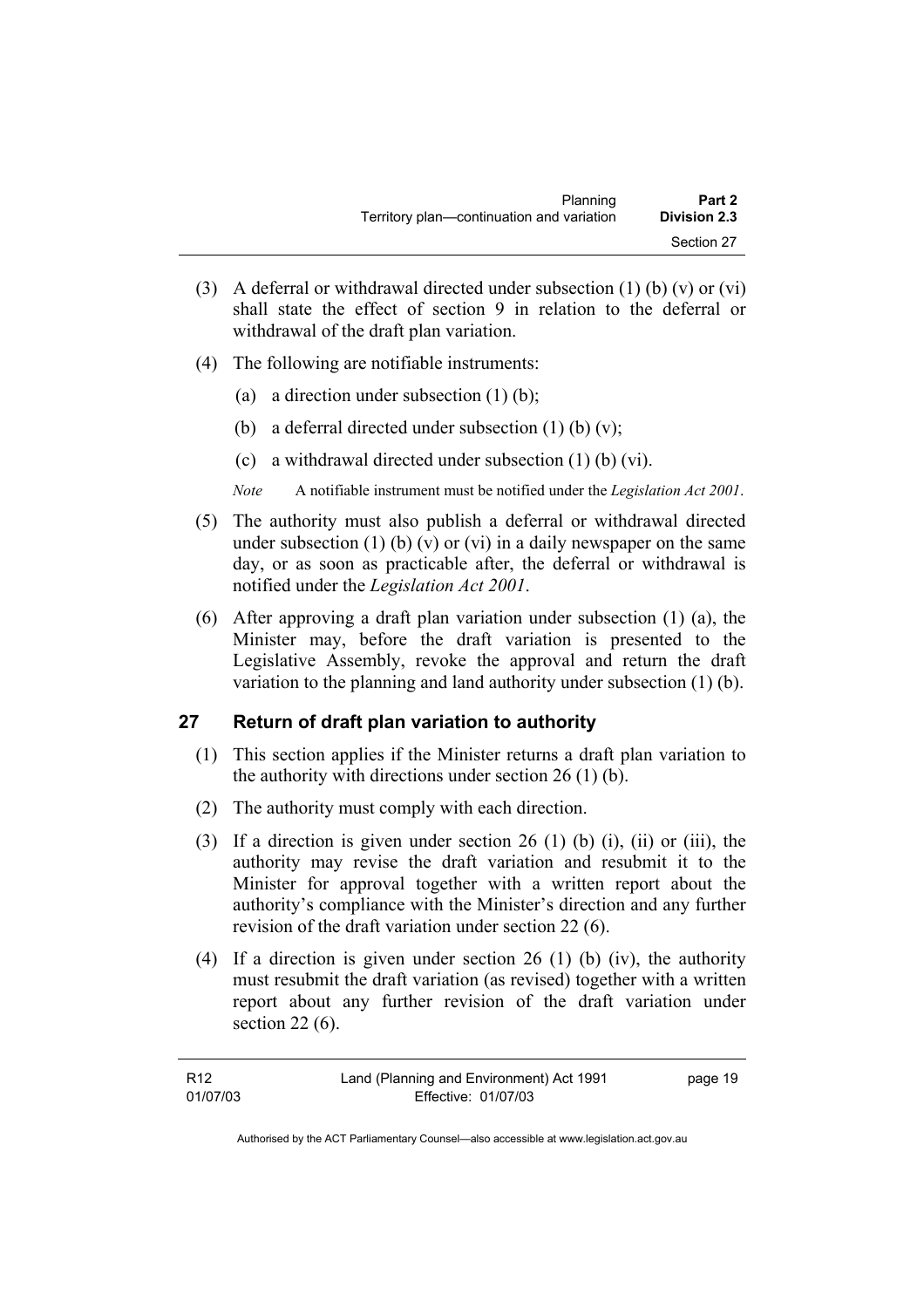| Part 2              | Planning                                  |
|---------------------|-------------------------------------------|
| <b>Division 2.3</b> | Territory plan—continuation and variation |
| Section 28          |                                           |

#### **28 Notice of revival of deferred draft plan variation**

- (1) If the planning and land authority defers a draft plan variation as directed under section 26 (1) (b) (v) (Minister's powers), on the day stated in the deferral, or as soon as practicable after the event mentioned in the deferral, the authority must—
	- (a) prepare a notice stating—
		- (i) that the draft plan variation is revived; and
		- (ii) the effect of section 9 (Effect of draft plan variation) in relation to the revival; and
		- (iii) the effect of any revision under section 22 (6) (Revision, deferral or withdrawal of draft plan variations); and
	- (b) resubmit the draft variation to the Minister; and
	- (c) advise the Legislative Assembly.
- (2) A notice under subsection (1) (a) is a notifiable instrument.

*Note* A notifiable instrument must be notified under the *Legislation Act 2001*.

(3) The planning and land authority must also publish the notice in a daily newspaper.

#### **29 Consideration of plan variation by Legislative Assembly**

- (1) A plan variation must be presented to the Legislative Assembly within 5 sitting days after the day it is approved by the Minister, together with copies of the following documents in relation to the variation:
	- (a) the background papers;
	- (b) the summaries and reports mentioned in section  $24$  (1) (b), (c) and  $(d)$ ;
	- (c) any direction under section  $26(1)$  (b);
	- (d) any report mentioned in section  $26(1)$  (b) (ii);

| page 20 | Land (Planning and Environment) Act 1991 | R <sub>12</sub> |
|---------|------------------------------------------|-----------------|
|         | Effective: 01/07/03                      | 01/07/03        |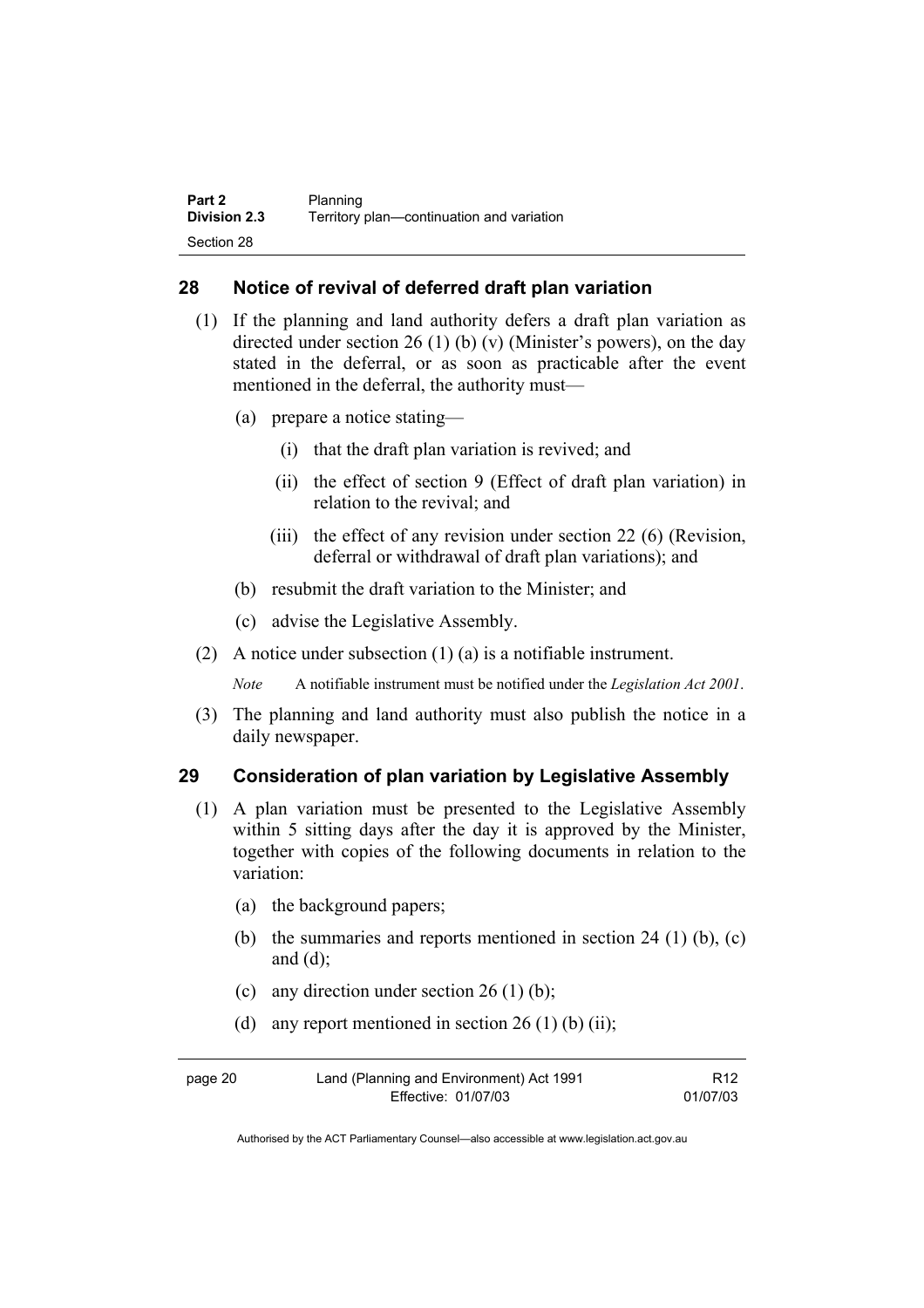| Planning                                  | Part 2       |
|-------------------------------------------|--------------|
| Territory plan—continuation and variation | Division 2.3 |
|                                           | Section 29   |

- (e) any report mentioned in section 27 (c).
- (2) Subsection (1) is subject to section 26 (6) (Minister's powers).
- (3) If a plan variation is not presented to the Legislative Assembly in accordance with subsection (1), it does not come into effect.
- (4) The Legislative Assembly may, pursuant to a motion of which notice has been given within 5 sitting days after a plan variation has been presented to it, by resolution reject the variation or any provision of it.
- (5) If, at the expiration of 5 sitting days after notice of a motion to reject a plan variation or a provision of a plan variation has been given in the Legislative Assembly (being notice given within 5 sitting days after the variation was presented to the Legislative Assembly)—
	- (a) the notice has not been called on; or
	- (b) the motion has been called on and moved and has not been withdrawn or otherwise disposed of;

the plan variation or provision specified in the motion is taken to have been rejected by the Legislative Assembly.

- (6) If, before the expiration of 5 sitting days after a notice of motion to disallow a plan variation or a provision of a plan variation has been given in the Legislative Assembly (being notice given within 5 sitting days after the variation was presented to the Legislative Assembly)—
	- (a) the Legislative Assembly is dissolved or expires; and
	- (b) at the time of dissolution or expiry—
		- (i) the notice has not been withdrawn and the motion has not been called on; or
		- (ii) the motion has been called on and moved and has not been withdrawn or otherwise disposed of;

page 21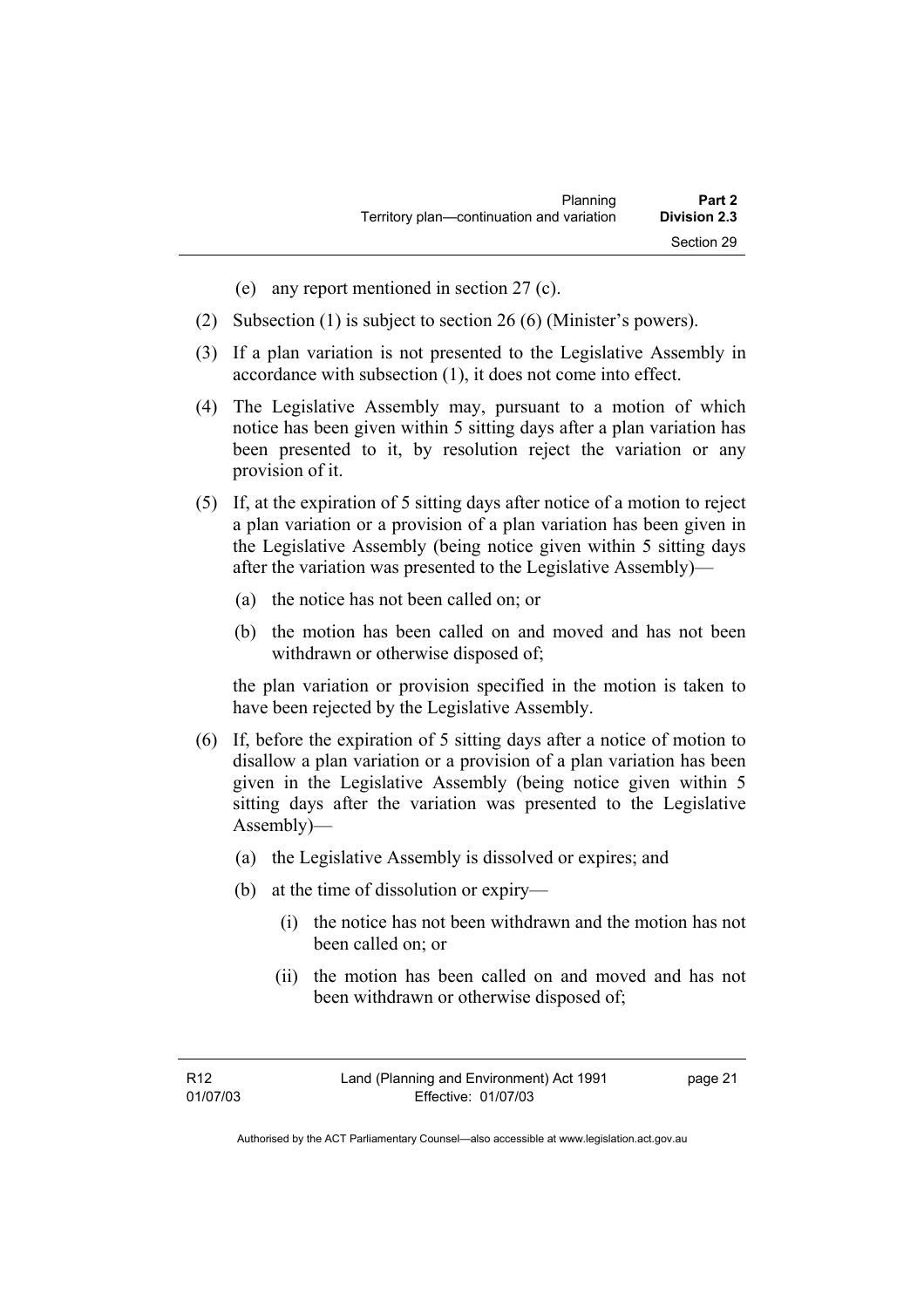| Part 2              | Planning                                  |
|---------------------|-------------------------------------------|
| <b>Division 2.3</b> | Territory plan-continuation and variation |
| Section 30          |                                           |

the plan variation is taken, for subsections (4) and (5), to have been laid before the Legislative Assembly on the first sitting day of the Legislative Assembly after the next general election of members of the Assembly.

- (7) If, at the end of 5 sitting days after a plan variation is presented to the Legislative Assembly, the Assembly has not passed a resolution rejecting the variation or any provision of it and is not, under subsection (5), taken to have rejected the variation or any provision of it, the Minister must, in writing, fix a day when the plan variation is to commence.
	- *Note* An instrument under this subsection is a *commencement notice* (see *Legislation Act 2001*, s 11). A commencement notice must be notified under the *Legislation Act 2001*.
- (8) The planning and land authority must publish in a daily newspaper details of—
	- (a) the commencement notice under subsection (7); and
	- (b) where copies of the plan variation may be inspected or purchased.
- (9) The planning and land authority must make copies of the plan variation available for inspection or purchase during office hours at the places, and during the period, published in the newspaper under subsection (8) (b).
- (10) A plan variation notified under subsection (7) commences on the day fixed by the notice.

### **30 Rejection of plan variation by Legislative Assembly**

- (1) This section applies if a plan variation is completely rejected under section 29 (4) (Consideration of plan variation by Legislative Assembly), or taken to be completely rejected under section 29 (5).
- (2) The plan variation does not come into force if this section applies.

R12 01/07/03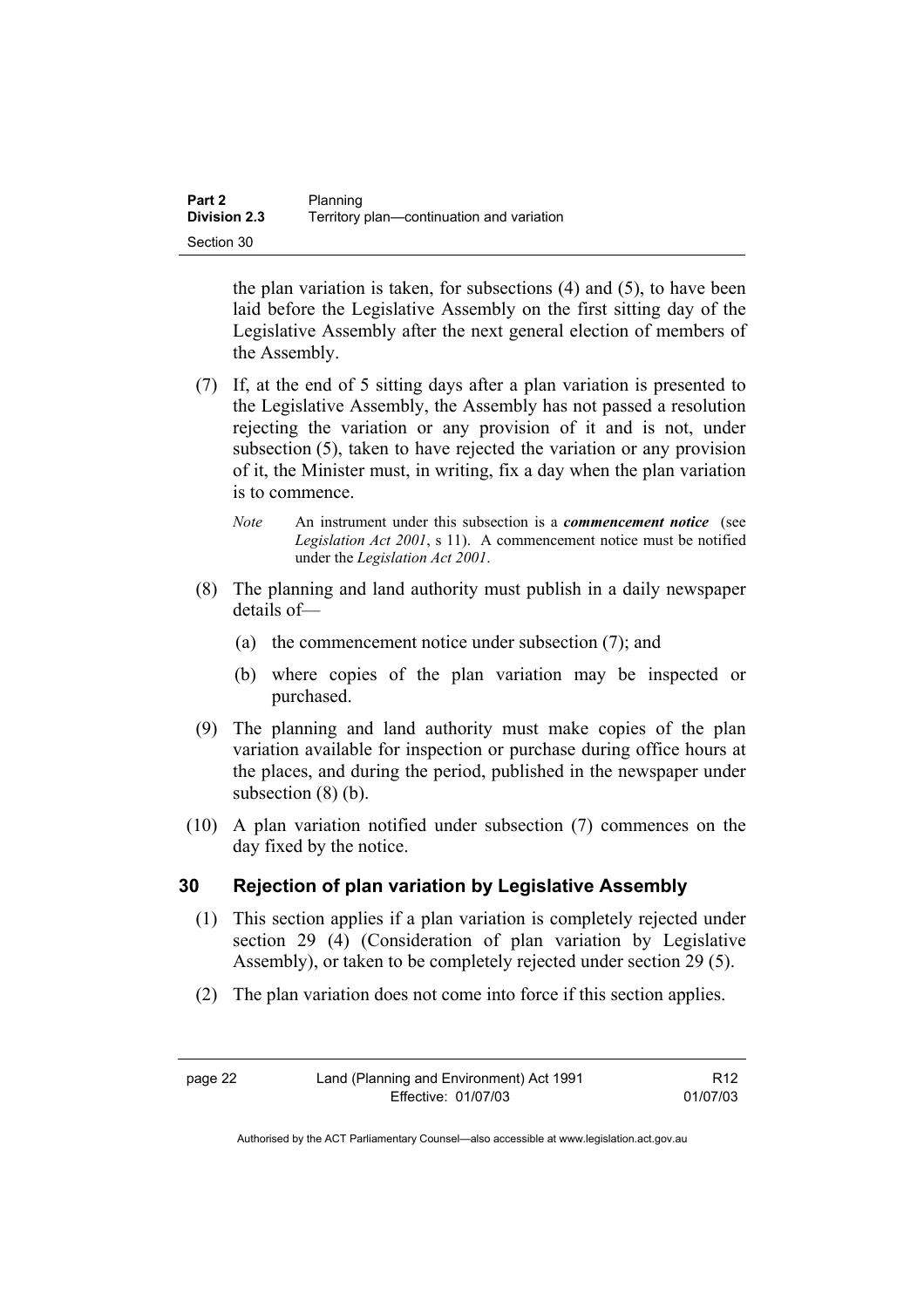- (3) The planning and land authority must prepare a notice stating that the plan variation has been rejected.
- (4) The notice is a notifiable instrument.

*Note* A notifiable instrument must be notified under the *Legislation Act 2001*.

(5) The planning and land authority must also publish the notice in a daily newspaper.

## **30A Partial rejection of plan variation by Legislative Assembly**

- (1) This section applies if a plan variation is partly rejected under section 29 (4) (Consideration of plan variation by Legislative Assembly), or taken to be partly rejected under section 29 (5).
- (2) A provision of a plan variation does not come into force if—
	- (a) it is rejected by the Legislative Assembly under section 29 (4) or  $(5)$ ; or
	- (b) it is withdrawn under subsection (3) (b).
- (3) The Minister must, in relation to each provision of the plan that is not rejected under section 29 (4) or (5), in writing—
	- (a) fix a day when the provision (an *approved provision*) is to commence; or
	- (b) withdraw the provision.
	- *Note* An instrument under par (a) is a *commencement notice* (see *Legislation Act 2001*, s 11). A commencement notice must be notified under the *Legislation Act 2001*.
- (4) A withdrawal under subsection (3) (b) is a notifiable instrument.
	- *Note* A notifiable instrument must be notified under the *Legislation Act 2001*.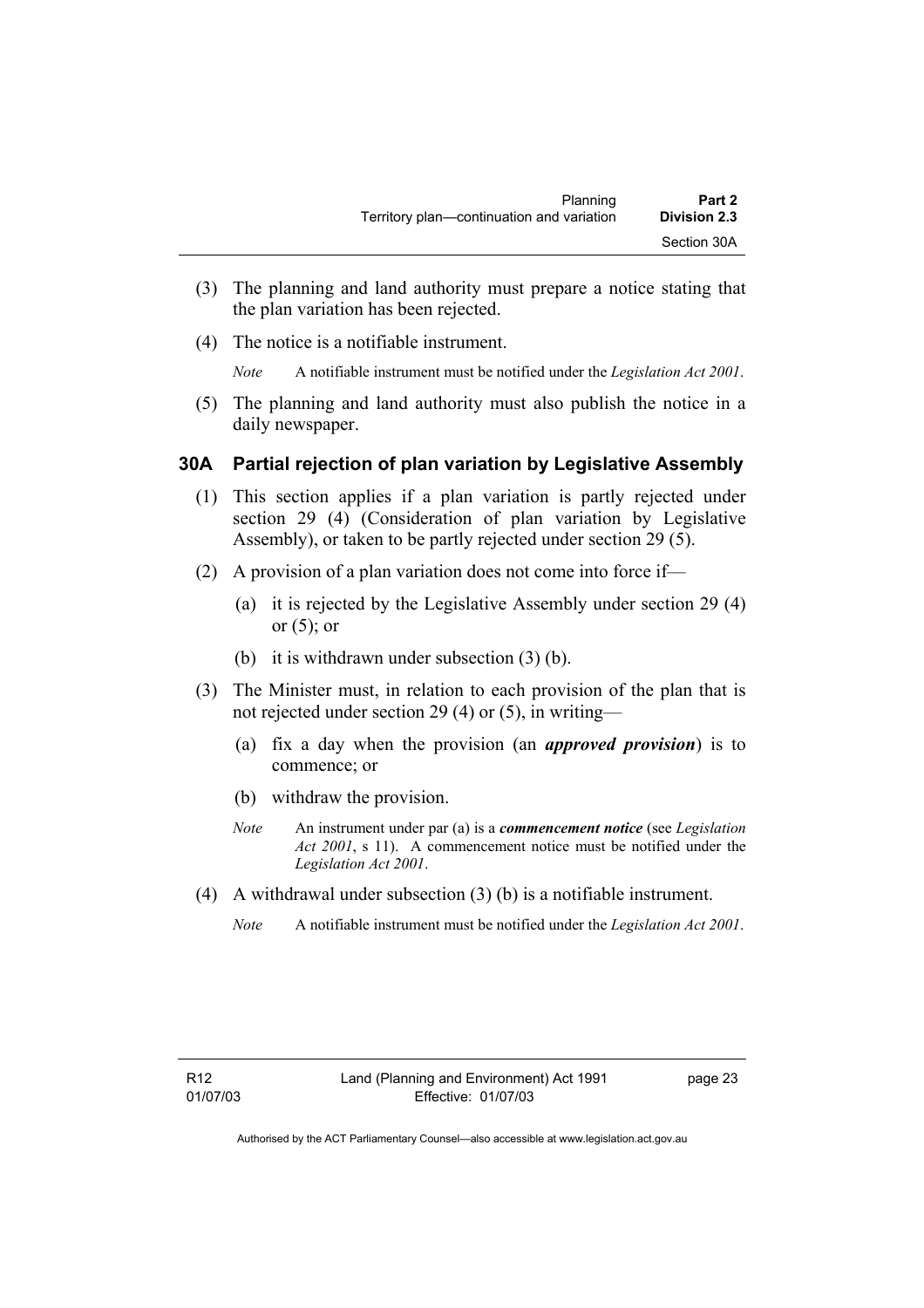## **30B Partial rejection of plan variation—newspaper publication etc**

- (1) The planning and land authority must publish in a daily newspaper details of—
	- (a) a commencement notice under section 30A (3) (a) for a provision (an *approved provision*); or
	- (b) a withdrawal notice under section 30A (3) (b).
- (2) The details of a commencement notice published under subsection (1) (a) for an approved provision must include details of where, and for what period, copies of the provision may be inspected or purchased.
- (3) The planning and land authority must make copies of each approved provision available for inspection or purchase during office hours at the place or places, and during the period, mentioned in subsection (2).

## **Subdivision 2.3.4 Plan variations—defined land**

### **31 Definition for sdiv 2.3.4**

In this subdivision:

*defined land* means land identified in the plan pursuant to section  $7(3)$  (e).

## **32 Plan variations in relation to defined land**

- (1) Upon approval of the subdivision of a parcel or part of a parcel of defined land, the planning and land authority shall, in writing, vary the plan to specify the purposes for which that land may be used.
- (2) A variation of the plan under subsection (1) in relation to a parcel, or part of a parcel, of land shall include a map of that parcel or part showing the purposes for which identified parts of that land may be used.

| page 24 | Land (Planning and Environment) Act 1991 | R <sub>12</sub> |
|---------|------------------------------------------|-----------------|
|         | Effective: 01/07/03                      | 01/07/03        |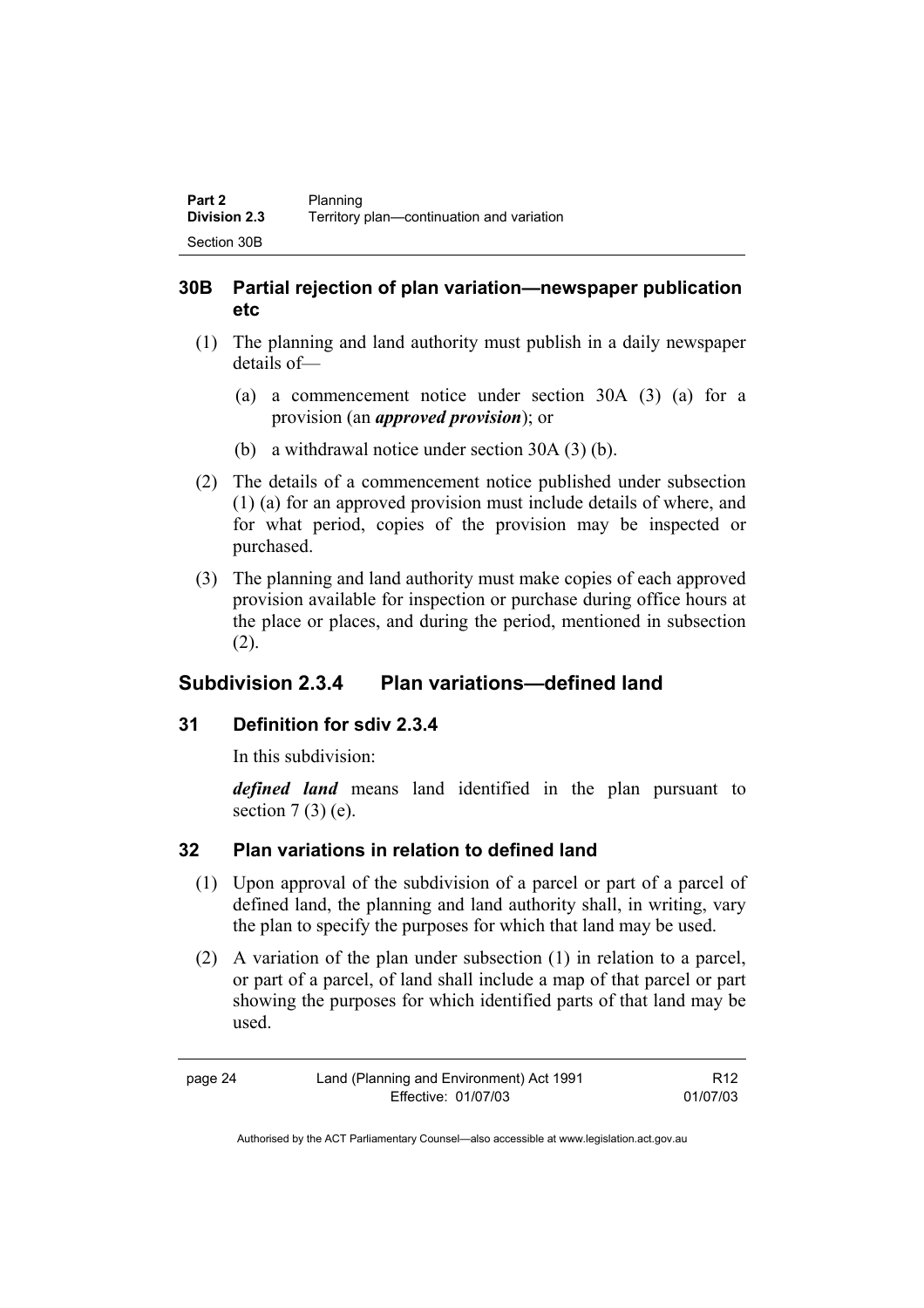- (3) A variation of the plan under subsection (1) is to be consistent with—
	- (a) the relevant subdivision and any conditions subject to which that subdivision is approved; and
	- (b) the principles and policies specified in the plan for the development of the relevant defined land.
- (4) A variation of the plan under subsection (1) is a notifiable instrument.

*Note* A notifiable instrument must be notified under the *Legislation Act 2001*.

- (5) A variation of the plan under subsection (1) has the effect of the parcel, or part of a parcel, of land which is subdivided ceasing to be defined land.
- (6) Within 7 days after a variation of the plan under subsection (1) is notified under the *Legislation Act 2001*, the planning and land authority must publish a notice in a daily newspaper that—
	- (a) specifies the variation made to the plan; and
	- (b) includes a copy of the map that was included in the variation; and
	- (c) specifies when the variation to the plan took effect or is to take effect.

## **Division 2.5 Miscellaneous**

#### **51 Challenge to validity of provisions of plan**

The validity of a provision of the plan shall not be questioned in any legal proceedings except those commenced within 3 months after the date of the commencement of the provision or of a variation of the provision.

page 25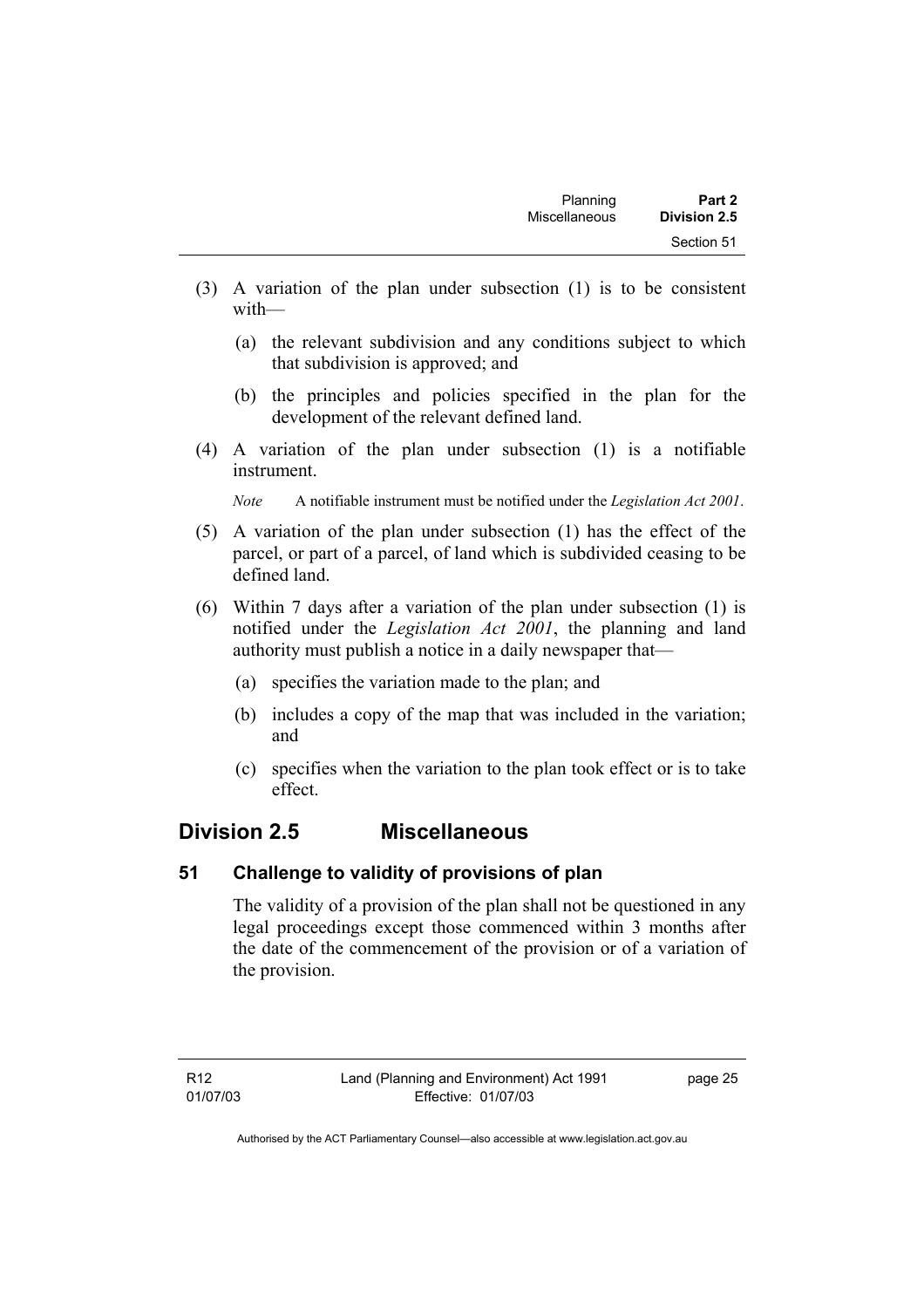**Part 3 Heritage**<br>**Division 3.1 Prelimina Division 3.1** Preliminary Section 52

# **Part 3 Heritage**

## **Division 3.1 Preliminary**

### **52 Definitions for pt 3**

In this part:

*Aboriginal object* means—

- (a) a natural or manufactured object; or
- (b) human remains not buried in accordance with a law of the Territory, a State or another Territory;

which is, or are, of significance in Aboriginal tradition.

*Aboriginal place* means a place which is of significance in Aboriginal tradition.

*Aboriginal tradition* means the traditions, observances, customs or beliefs of the people who inhabited Australia before European colonisation, and include traditions, observances, customs and beliefs that have evolved or developed from that tradition since European colonisation.

*conservation* includes preservation, protection, maintenance, restoration and enhancement.

*heritage object* means a natural or manufactured object, including an Aboriginal object, of heritage significance in relation to the Territory.

*heritage place* means a place in the Territory of heritage significance.

*interim heritage places register* means a proposed heritage places register, or an interim variation to the heritage places register, notified under the *Legislation Act 2001* (see section 60 (Public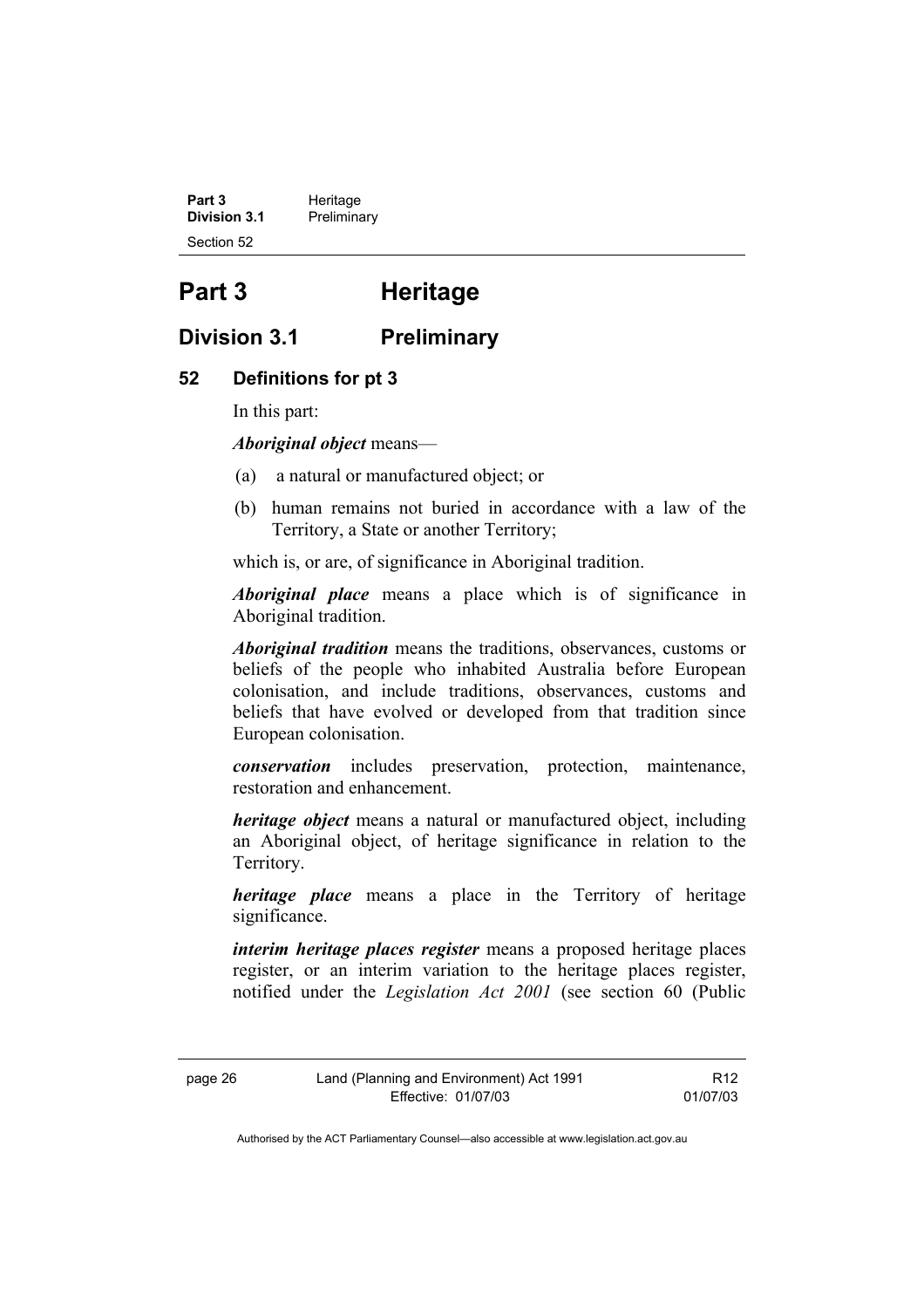| Heritage    | Part 3              |
|-------------|---------------------|
| Preliminary | <b>Division 3.1</b> |
|             | Section 53          |

notification)), as revised, if at all, under section 62 (Revision of interim register).

*Note* The heritage places register means the register of heritage places incorporated in the plan (see the dict, def of *heritage places register*).

*interim variation*, in relation to the heritage places register, means a proposed variation to that register notified under the *Legislation Act 2001* (see section 60 (Public notification)).

*relevant Aboriginal organisation*, in relation to a proposed action by the Territory, the Executive, the Minister or a Territory authority, means an organisation or association (whether corporated or unincorporated)—

- (a) comprised substantially of Aboriginal persons; and
- (b) having amongst its principal objects the conservation of Aboriginal tradition in the Territory; and
- (c) which the person or body proposing the action believes on reasonable grounds to have an object or interest directly relevant to, or directly affected by, that action.

*restricted information*, in relation to an Aboriginal place, means information which is the subject of a declaration under section 82 (1).

*variation* includes revocation and substitution.

### **53 Compliance with requirements for consultation or notification**

If the Executive, the Minister or the heritage council is required under this part to consult or notify an entity, the requirement is taken to be complied with if the Executive, the Minister or the heritage council takes all reasonable steps to consult or notify the entity.

R12 01/07/03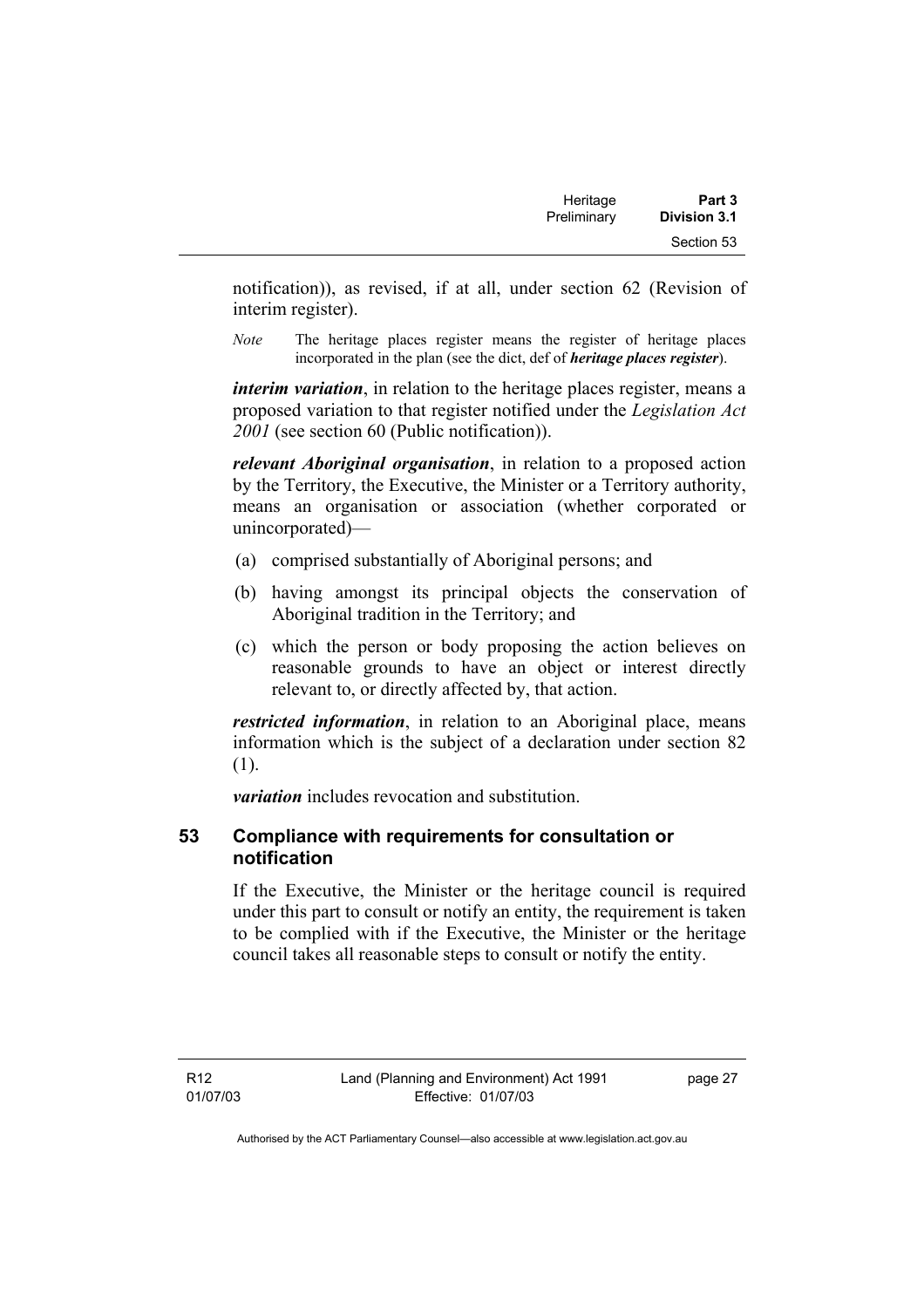| Part 3              | Heritage                 |
|---------------------|--------------------------|
| <b>Division 3.2</b> | Heritage places register |
| Section 54          |                          |

# **Division 3.2 Heritage places register**

#### **54 Content of heritage places register**

The heritage places register must—

- (a) identify heritage places, specifying any that are Aboriginal places; and
- (b) identify—
	- (i) each structure or group of structures; or
	- (ii) each object or group of objects, specifying any that are Aboriginal objects; or
	- (iii) each landform or group of landforms; or
	- (iv) each plant or group of plants; or
	- (v) each animal habitat; or
	- (vi) each other feature (whether manufactured or natural);

which is located on each identified heritage place and which is intrinsic to the heritage significance of the place; and

- (c) include a statement of the heritage significance of each identified heritage place; and
- (d) specify requirements for the conservation of the heritage significance of each identified heritage place, including any requirements for the conservation of features identified as intrinsic to that heritage significance; and
- (e) specify any restricted information in the register in relation to an Aboriginal place referred to in the register.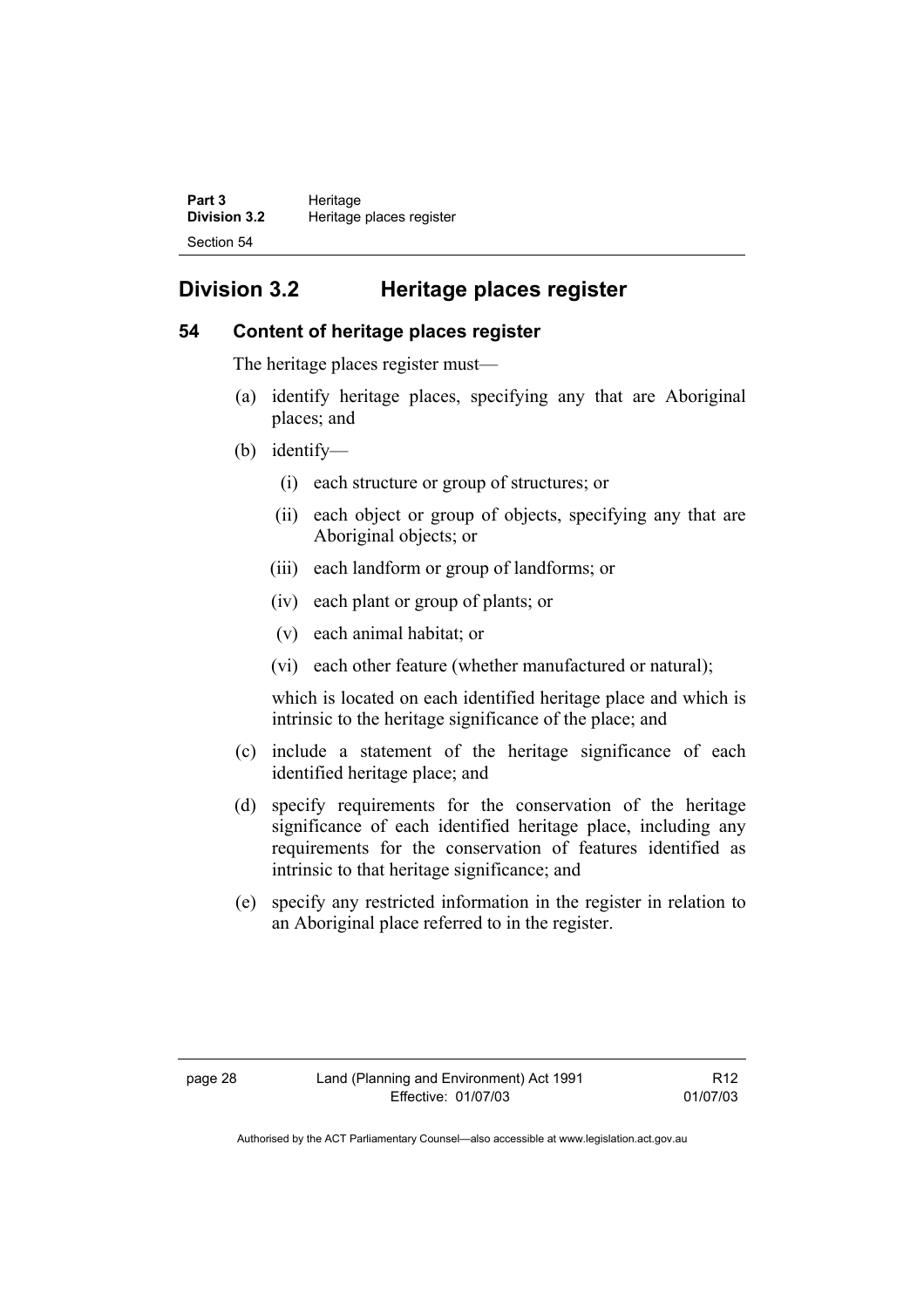# **Division 3.3 Interim heritage places registers**

## **Subdivision 3.3.1 Effect**

## **55 Effect of interim registers**

- (1) Where there is no heritage places register, during the defined period an interim heritage places register has effect as if it were the heritage places register.
- (2) Where an interim heritage places register is in the form of an interim variation to the heritage places register, during the defined period the Territory, the Executive, a Minister or a Territory authority shall not do any act, or approve the doing of any act, which—
	- (a) would be inconsistent with the heritage places register if it were varied in accordance with the interim variation; or
	- (b) is inconsistent with the heritage places register.
- (3) In this section:

*defined period* means the period beginning on the day the interim heritage places register is notified (other than in a newspaper) as required by section 60 (Public notification) and ending at the end of the earlier of—

- (a) the day before the heritage places register prepared in consideration of the interim register commences under section 29 (7) (Consideration of plan variation by Legislative Assembly) or section 30A (5) (Partial rejection of plan variation by Legislative Assembly); or
- (b) the last day of the period specified in the notification of the interim register as required by section 60 (1) (b).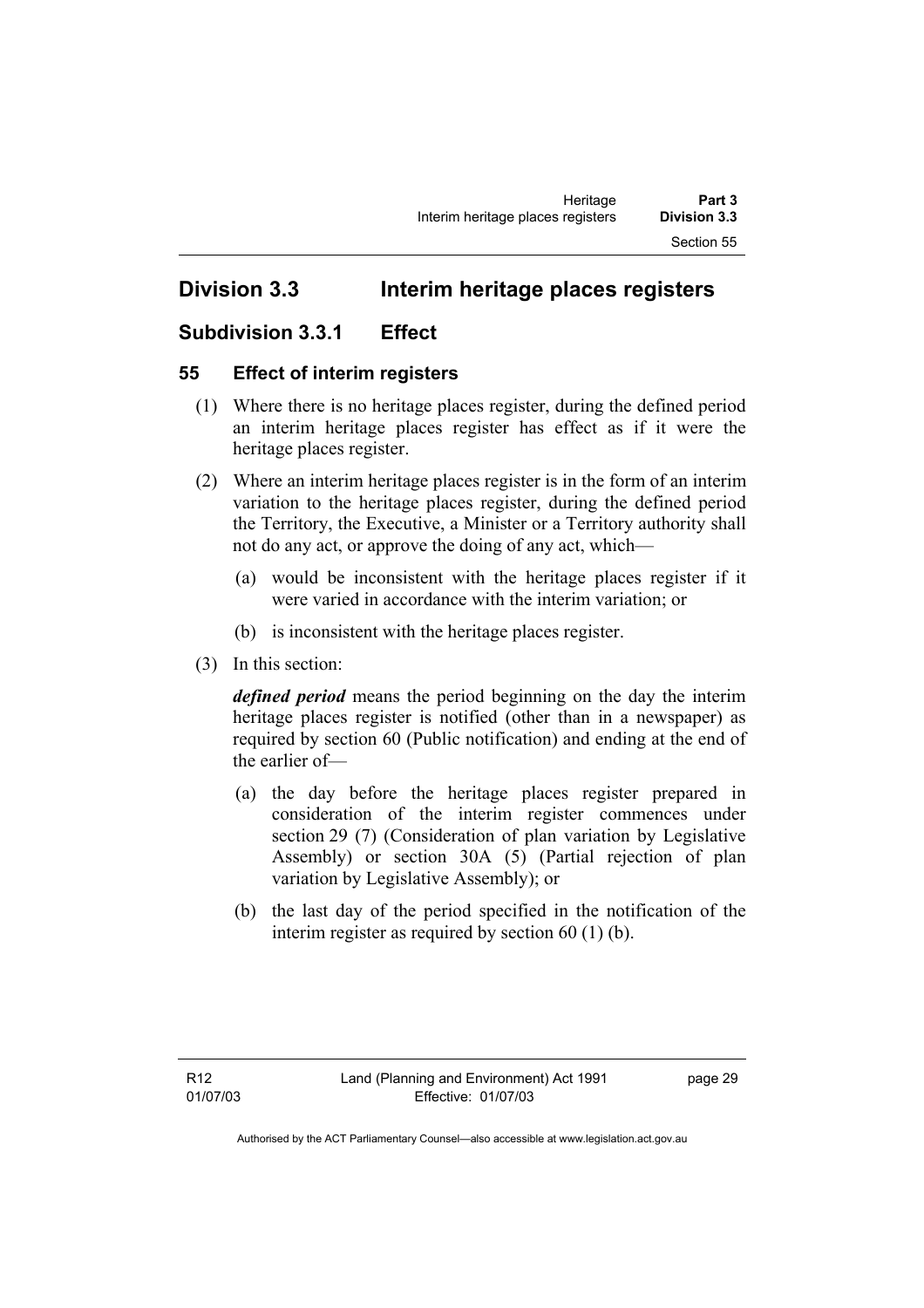## **Subdivision 3.3.2 Preparation, notification and submission of registers**

### **56 Criteria for preparation**

In preparing an interim heritage places register, the heritage council shall—

- (a) assess the heritage significance of a place in accordance with the criteria specified in schedule 2; and
- (b) consider the need to take measures which are prudent and feasible to conserve the heritage significance of each heritage place.

## **57 Ministerial directions and declarations under div 3.5**

- (1) Where the Minister issues a direction under section 69 (1) (a) or 73 (1) (a) to the heritage council to notify an interim heritage places register in relation to a place, the heritage council shall comply with that direction.
- (2) While a declaration of the Minister under section 69 (1) (b) or 73 (1) (b) is in force, the heritage council shall not notify an interim heritage places register which would have the effect of listing that place on the heritage places register.

## **58 Public consultation**

- (1) In preparing an interim heritage places register, the heritage council shall—
	- (a) obtain such information about the public attitude to its proposals as the heritage council considers appropriate; and
	- (b) consider that information.
- (2) Before notifying an interim heritage places register under section 60, the heritage council shall consult with, and consider the views of, any person whose interests, in the opinion of the heritage

page 30 Land (Planning and Environment) Act 1991 Effective: 01/07/03 R12 01/07/03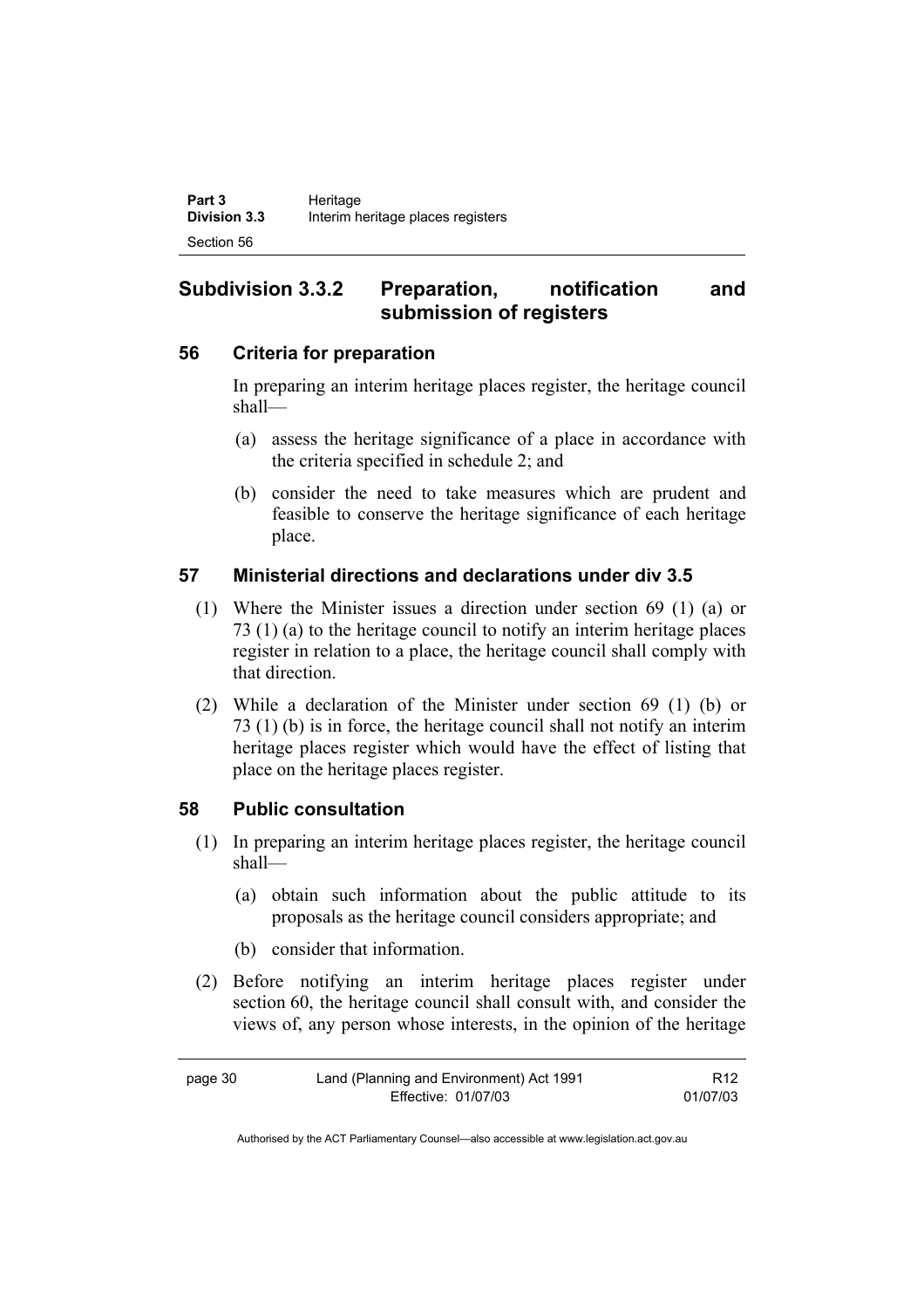council based on reasonable grounds, would be affected by its proposals.

(3) This section does not apply where section 57 (1) applies.

## **59 Application for inclusion of places in interim register**

- (1) A person may apply in writing to the heritage council for the inclusion of a provision in an interim heritage places register which would have the effect of including an entry in relation to that place on the heritage places register.
- (2) An application shall be accompanied by a statement of the reasons why the applicant considers that the place should be included on the heritage places register.
- (3) On application in accordance with this section, the heritage council may, in consideration of the matters referred to in section 56—
	- (a) include a provision in an interim heritage places register which would have the effect of including an entry in relation to the relevant place in the heritage places register; or
	- (b) refuse to approve the application.
- (6) This section is not to be read as limiting the power of the heritage council to prepare interim heritage places registers.

## **60 Public notification**

- (1) After preparing an interim heritage places register, the heritage council must prepare a written notice—
	- (a) stating that copies of the interim register are available for public inspection at specified places; and
	- (b) specifying, for the purpose of section 55, the maximum period during which the interim register, or each part of it, is to have effect under that section; and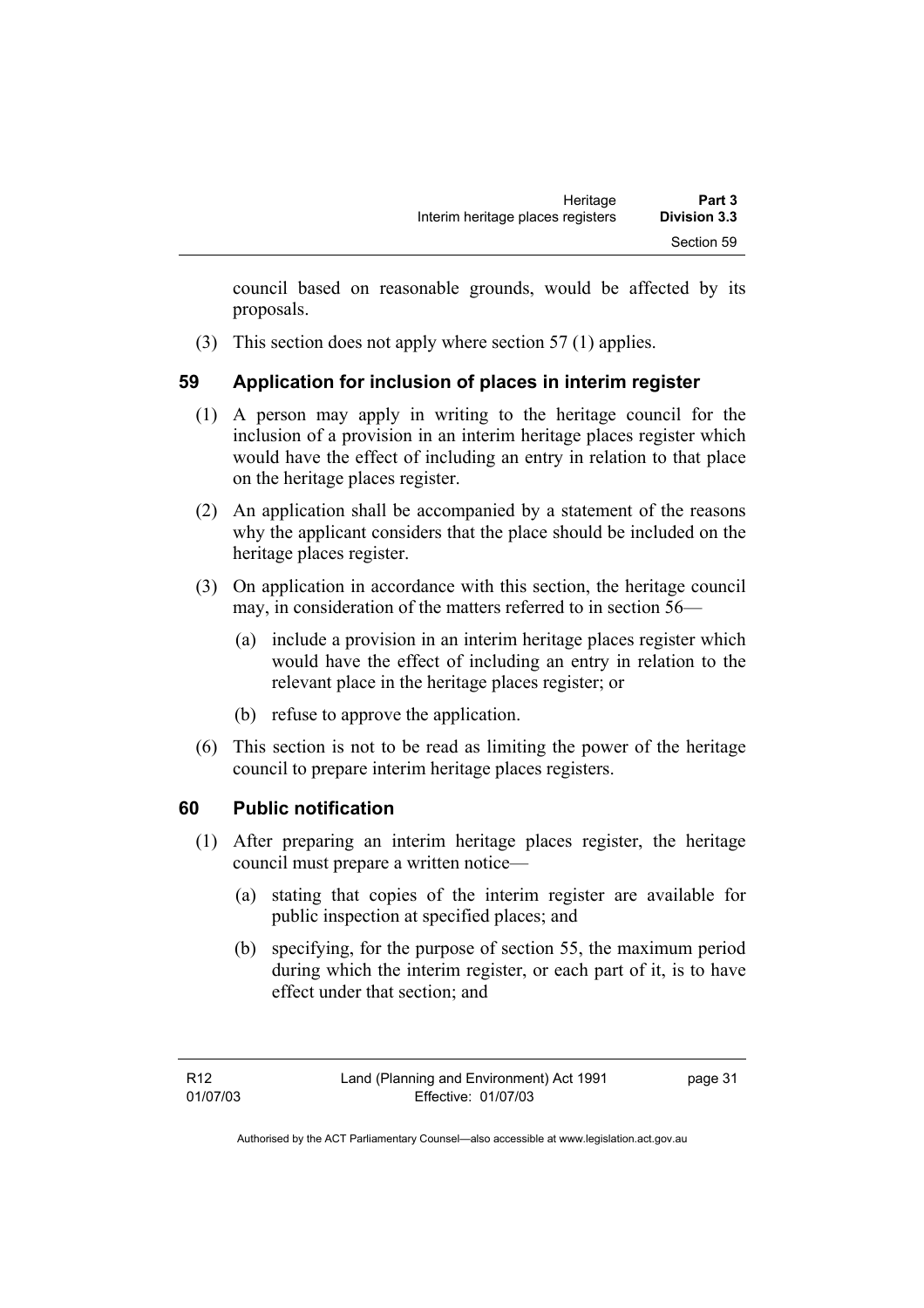- (c) including—
	- (i) a statement of the effect of section 55; and
	- (ii) a statement to the effect that, subject to the *Administrative Appeals Tribunal Act 1989*, a person whose interests in relation to land are affected may apply to the administrative appeals tribunal for a review of a decision of the heritage council to include a provision in the interim register.
- (2) A notice under subsection (1) is a notifiable instrument.

*Note* A notifiable instrument must be notified under the *Legislation Act 2001*.

- (3) The heritage council must also publish the notice under subsection (1) in a daily newspaper.
- (4) The heritage council shall make copies of the interim register available for public inspection during office hours at the places specified in the notice under subsection (1).
- (5) A copy of an interim register made available for public inspection under subsection (4) shall not include any restricted information in relation to an Aboriginal place.
- (6) The validity of a decision of the heritage council to include a provision in an interim heritage places register is not affected by a failure to comply with subsection  $(1)$   $(a)$  or  $(c)$ ,  $(4)$  or  $(5)$ .

## **61 Notification of lessees and occupiers**

- (1) As soon as practicable after an interim heritage places register is notified (other than in a newspaper) as required by section 60 (Public notification), the heritage council shall give each lessee, and each occupier, of land affected by a decision of the heritage council to include a provision in the interim register a notice—
	- (a) specifying that provision; and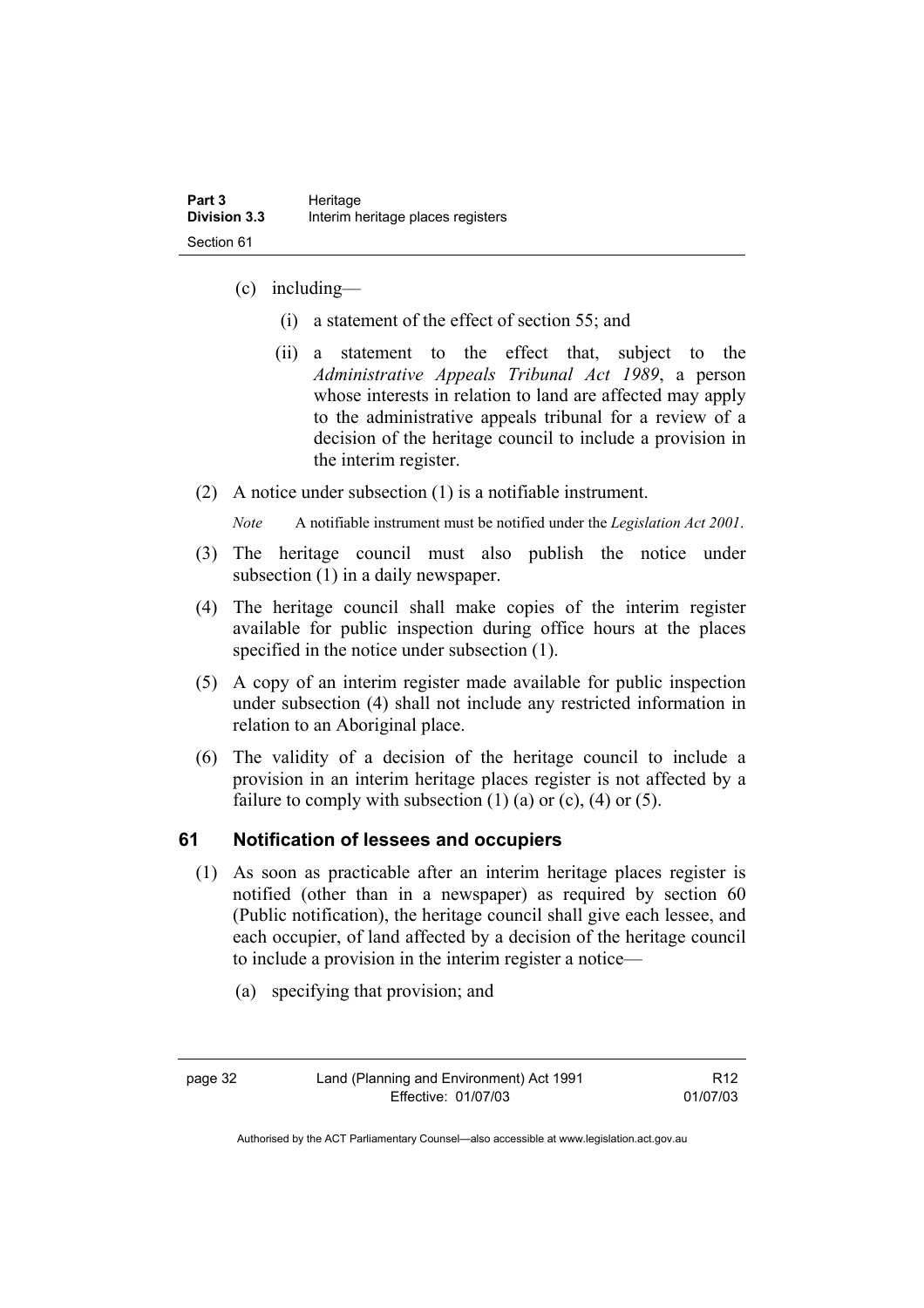- (b) specifying, and identifying as such, any relevant restricted information about Aboriginal places on that land; and
- (c) including the statements referred to in section 60 (1) (c) in relation to the interim register; and
- (d) including a statement of the effect of section 84 in relation to the publication of restricted information.
- *Note* For how documents may be given, see *Legislation Act 2001*, pt 19.5.
- (2) The validity of a decision of the heritage council to include a provision in an interim heritage places register is not affected by a failure to comply with subsection (1).

#### **62 Revision of interim register**

- (1) After the notification of an interim heritage places register under section 60, the heritage council may, in writing, revise the interim register—
	- (a) to correct a formal error; or
	- (b) except where section 57 (1) applies—to provide for the removal of a provision of the interim register which would have had the effect of including an entry in the heritage places register.
- (2) A revision under subsection (1) is a notifiable instrument.

*Note* A notifiable instrument must be notified under the *Legislation Act 2001*.

- (3) The heritage council shall cause a copy of a revision under subsection (1) to be published in a daily newspaper.
- (4) A revision under subsection (1) (b) shall include—
	- (a) a statement that copies of the interim register, as revised, are available for public inspection at specified places; and
	- (b) a statement of the effect of section 55 in relation to the interim register as revised; and

| R12      | Land (Planning and Environment) Act 1991 | page 33 |
|----------|------------------------------------------|---------|
| 01/07/03 | Effective: 01/07/03                      |         |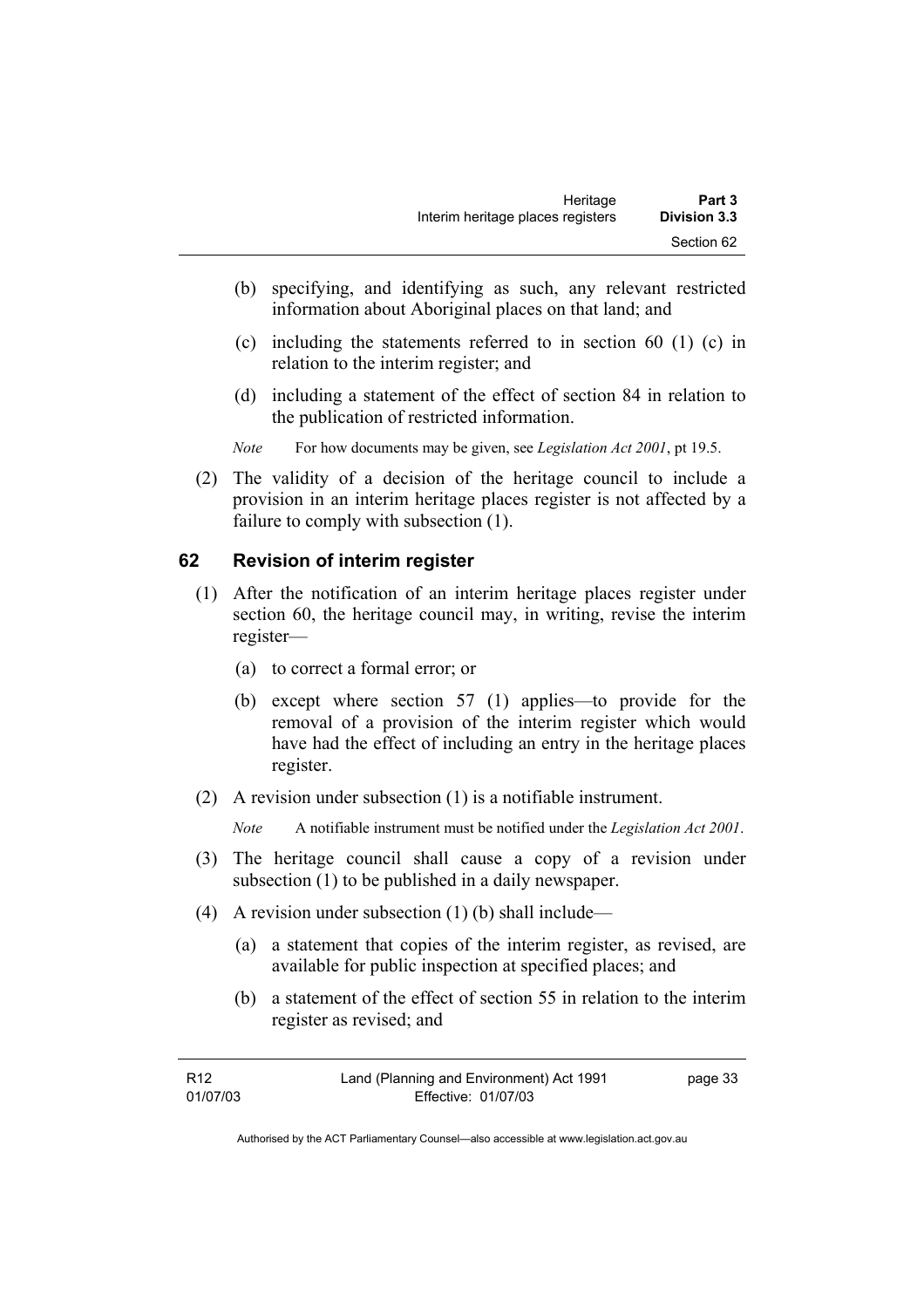| Part 3              | Heritage                          |
|---------------------|-----------------------------------|
| <b>Division 3.3</b> | Interim heritage places registers |
| Section 63          |                                   |

- (c) a statement to the effect that, subject to the *Administrative Appeals Tribunal Act 1989*, a person whose interests in relation to land are affected may apply to the administrative appeals tribunal for a review of the heritage council's decision to revise a provision of the interim register.
- (5) The heritage council shall make copies of the interim register, as revised, available for public inspection during office hours at the places specified in the revision under subsection (4).
- (6) Where subsection (1) (b) applies, the heritage council shall give each lessee, and each occupier, of land affected by the decision of the heritage council to revise the interim register a notice—
	- (a) specifying the revision; and
	- (b) including the statements referred to in subsection (4).
	- *Note* For how documents may be given, see *Legislation Act 2001*, pt 19.5.
- (7) The validity of a decision of the heritage council to revise a provision of an interim heritage places register under subsection (1) (b) is not affected by a failure to comply with subsection (3), (4), (5) or (6).

## **63 Submission of interim register to planning and land authority**

- (1) For the purposes of section 17, the heritage council shall submit an interim heritage places register to the planning and land authority in accordance with this section.
- (2) The heritage council shall submit an interim heritage places register to the planning and land authority after the expiration of 28 days after the interim register is notified (other than in a newspaper) as required by section 60 (Public notification), except where there is an application for review of a decision referred to in section 282A (1) (a) or (3) (b) in relation to the interim register.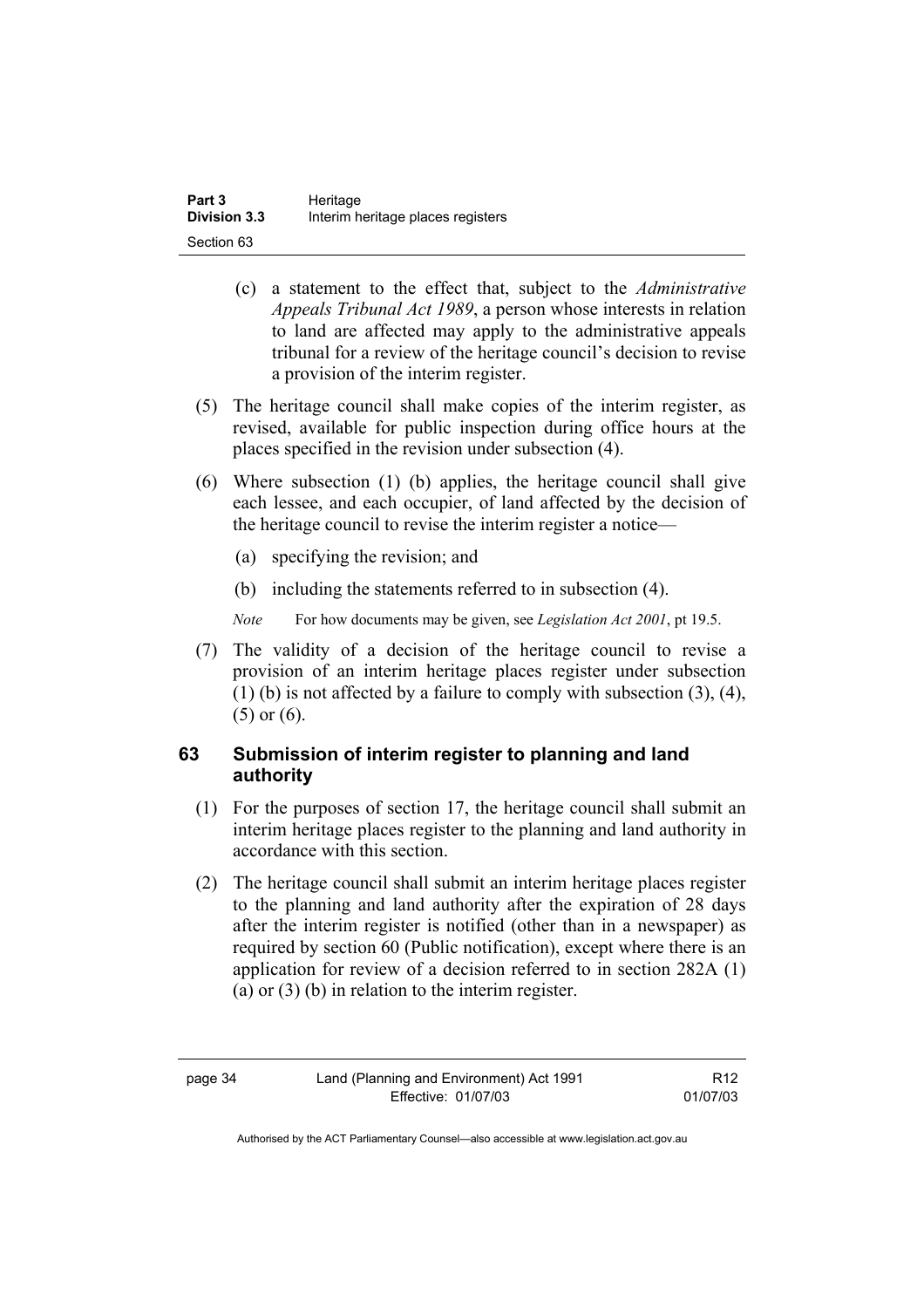- (3) Where there is an application for review of a decision referred to in section 282A (1) (a) or (3) (b) in relation to an interim heritage places register, the heritage council shall—
	- (a) in relation to those provisions of the interim register which are not the subject of such an application—submit those provisions to the planning and land authority after the expiration of 28 days after the interim register is notified (other than in a newspaper) as required by section 60 (Public notification); and
	- (b) in relation to each provision of the interim register which is the subject of such an application—where appropriate, submit that provision to the authority, as varied (if at all) to reflect the administrative appeals tribunal's decision, after the resolution of the application.
- (4) Where there is an application under section 282A (AAT Review of decisions) for the review of a decision of the heritage council to refuse to approve an application under section 59 for the inclusion of a provision in an interim heritage places register—
	- (a) subsection (1) applies notwithstanding the application for review; and
	- (b) if the application for review is successful—the heritage council shall submit that provision to the planning and land authority in the form approved by the administrative appeals tribunal in its decision.
- (5) Where there is an application under section 282A (AAT Review of decisions) for the review of a decision of the heritage council to revise an interim heritage places register so as to remove a provision—
	- (a) subsection (1) applies notwithstanding the application; and
	- (b) if the application is successful—the heritage council shall submit that provision to the planning and land authority as

page 35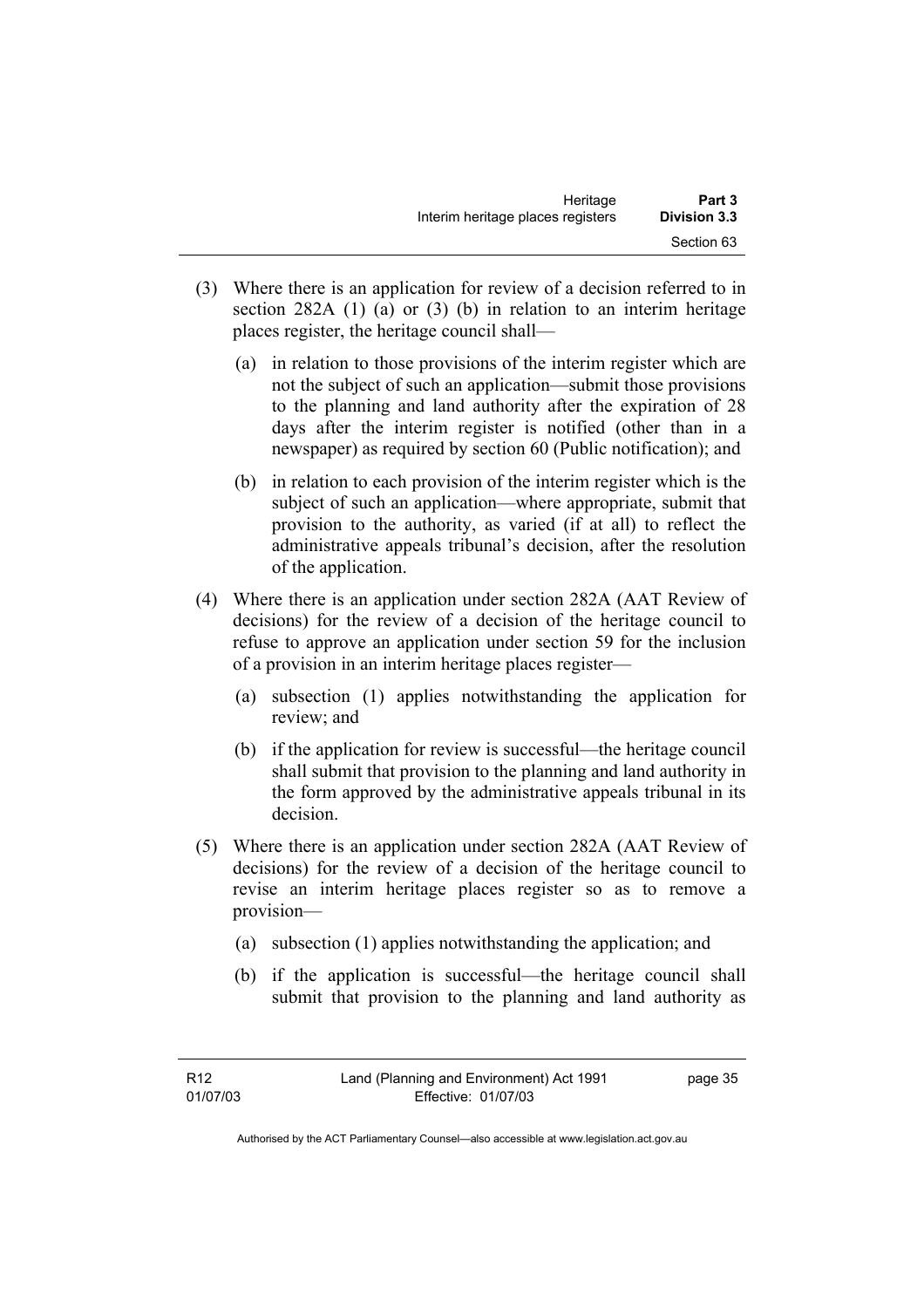| Part 3              | Heritage                                   |
|---------------------|--------------------------------------------|
| <b>Division 3.4</b> | Acquisition of heritage places and objects |
| Section 64          |                                            |

reinstated in the interim register in accordance with the decision of the administrative appeals tribunal.

## **Division 3.4 Acquisition of heritage places and objects**

## **64 Acquisition**

- (1) The Minister may, on behalf of the Territory, acquire a place listed on the heritage places register if the Minister is satisfied that—
	- (a) the place has substantial heritage significance; and
	- (b) acquisition is the most prudent and feasible means to ensure the conservation of the heritage significance; and
	- (c) it is in the public interest for the Territory to acquire the place.
- (2) Where subsection (1) applies in relation to a place, the Minister may acquire an object identified in the heritage places register as intrinsic to the heritage significance of that place.
- (3) The Minister shall acquire a place or an object under this section on just terms.
- (4) The Minister shall not acquire a place or an object under this section without first consulting with, and considering the views of-
	- (a) the lessee and the occupier of the place; and
	- (b) where an object is to be acquired—the owner and the possessor of the object; and
	- (c) the heritage council; and
	- (d) any relevant Aboriginal organisation;

about the proposed acquisition.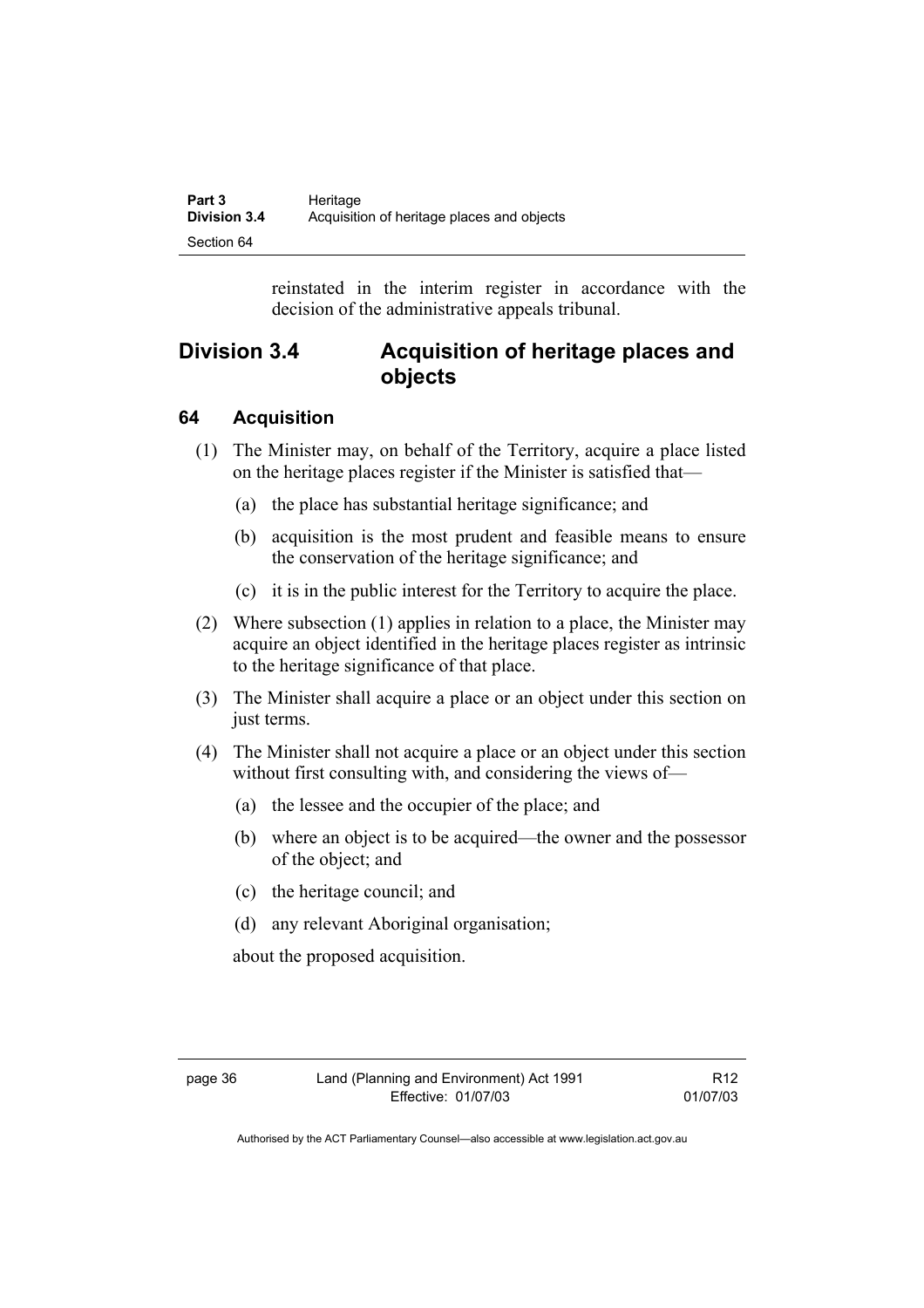Section 66

# **Division 3.5 Aboriginal heritage**

## **Subdivision 3.5.1 Preliminary**

#### **66 Definitions for div 3.5**

In this division:

*registered*, in relation to a place, means a place for which—

- (a) there is an entry in the heritage places register; or
- (b) there is a provision in an interim heritage places register that has the effect of including an entry for the place in the heritage places register.

*registration*, in relation to a place, means—

- (a) making an entry for the place in a heritage places register; or
- (b) including a provision in an interim heritage places register that has the effect of including an entry for the place in a heritage places register.

*unregistered*, in relation to a place, means a place that is not a registered place.

## **Subdivision 3.5.2 Reporting discoveries of unregistered Aboriginal places**

#### **67 Reports**

- (1) A person who discovers a place which he or she believes on reasonable grounds to be an unregistered Aboriginal place shall, within 7 days, report that discovery to the Minister in accordance with subsection  $(2)$ .
- (2) A report under subsection (1) shall—
	- (a) be in writing; and

page 37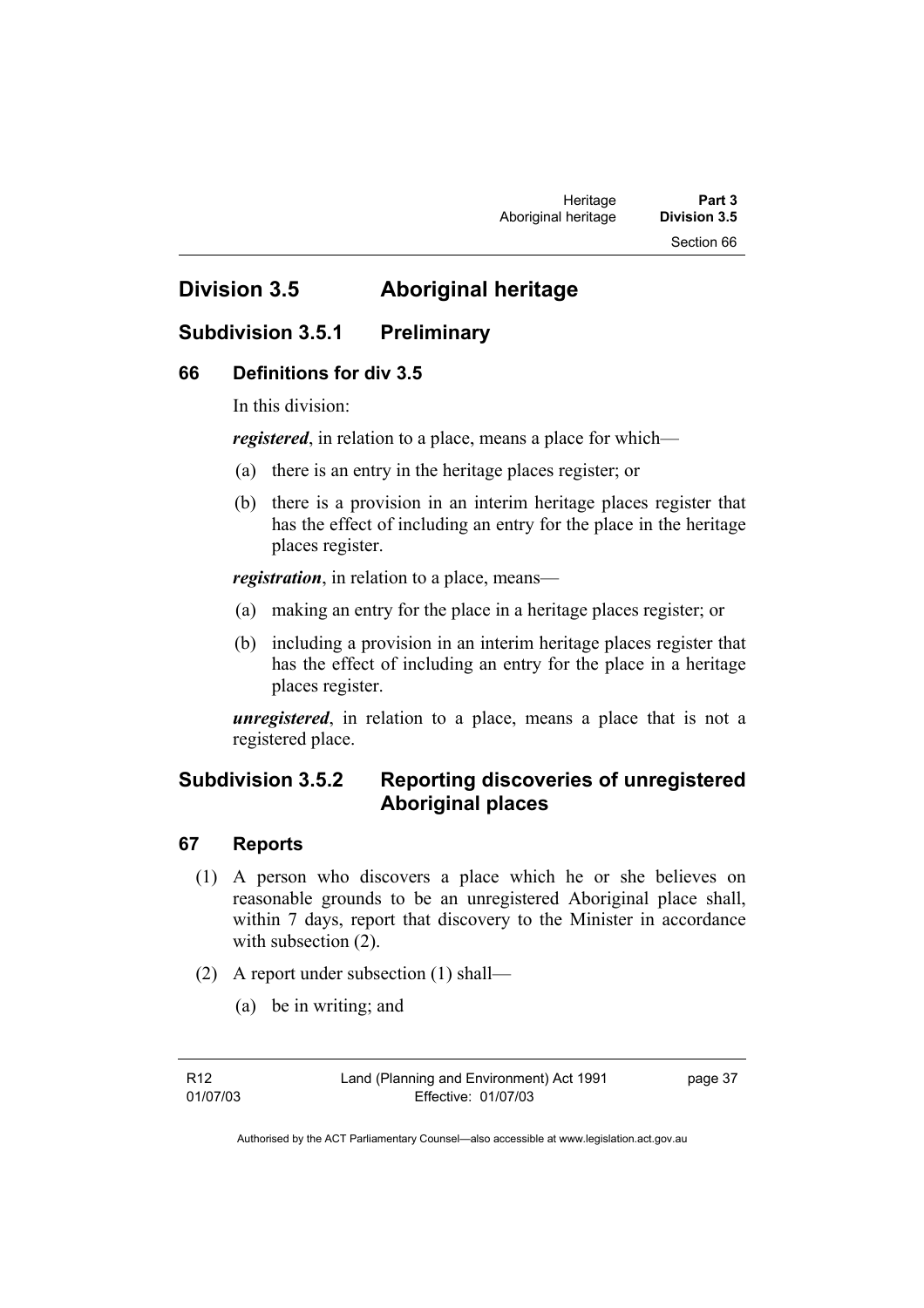| Part 3              | Heritage            |
|---------------------|---------------------|
| <b>Division 3.5</b> | Aboriginal heritage |
| Section 68          |                     |

- (b) specify the name and address of—
	- (i) the person giving the report; and
	- (ii) the lessee and each occupier of the land on which the place is located (where the identity of those persons is known to the person giving the report); and
- (c) specify the nature and location of the discovery.
- (3) A person shall not, without reasonable excuse, fail to comply with subsection  $(1)$ .

Maximum penalty: 5 penalty units.

- (4) This section does not apply in relation to a person who—
	- (a) in accordance with Aboriginal tradition, has traditional affiliations with the land on which the place is located; or
	- (b) believes on reasonable grounds that a declaration under section  $69$  (1) (b) or  $73$  (1) (b) (that the place is not to be registered) is in force; or
	- (c) believes on reasonable grounds that the place has previously been registered.
- (5) Notwithstanding subsection (4) (a), a person who, in accordance with Aboriginal tradition, has traditional affiliations with particular land may, for this subdivision, report the discovery of an Aboriginal place on that land in accordance with subsection (1).

#### **68 Aboriginal heritage discoveries—consideration of reports**

- (1) Upon receiving a report of a discovery under section 67, the Minister shall—
	- (a) if the place is registered, or has previously been registered give the lessee and the occupier of the land on which the place was discovered written notice of the details of that registration, including any relevant restricted information, together with a

| page 38 | Land (Planning and Environment) Act 1991 | R <sub>12</sub> |
|---------|------------------------------------------|-----------------|
|         | Effective: 01/07/03                      | 01/07/03        |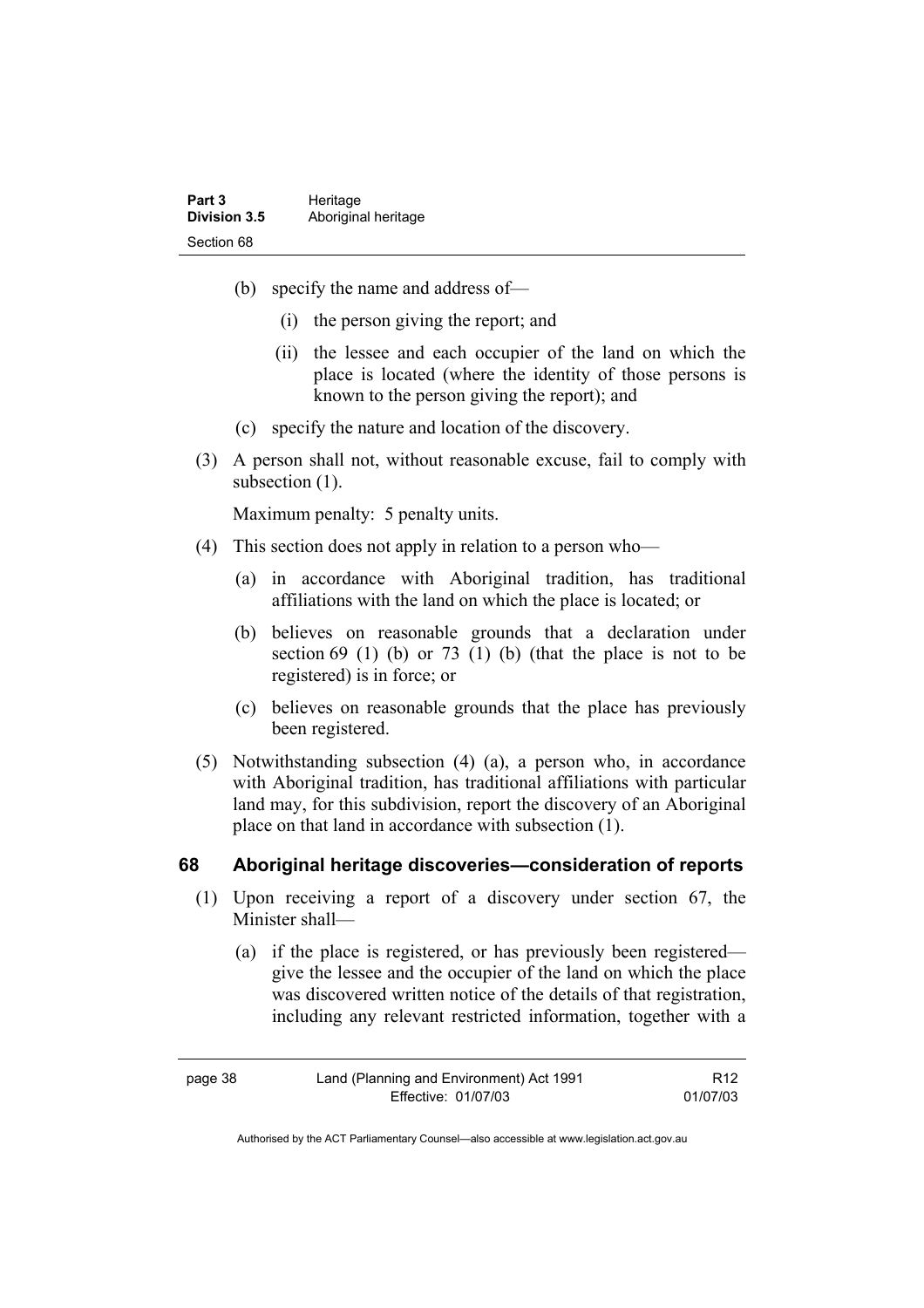statement of the effect of that registration (where it is still in force); or

- (b) if the place has never been registered—direct the heritage council to report to the Minister within 21 days about the heritage significance of the place or object.
- *Note* For how documents may be given, see *Legislation Act 2001*, pt 19.5.
- (2) The heritage council shall—
	- (a) prepare a report for submission to the Minister in compliance with a direction under subsection (1) (b); and
	- (b) in preparing that report, consult with, and consider the views of—
		- (i) the lessee and the occupier of the place; and
		- (ii) the person who reported the discovery; and
		- (iii) any relevant Aboriginal organisation.

#### **69 Aboriginal heritage discoveries—Ministerial directions and declarations**

- (1) Within 14 days after receiving a report from the heritage council under section 68, the Minister must, in writing—
	- (a) direct the heritage council to notify an interim heritage places register under section 60 which would have the effect of registering the place on particular terms; or
	- (b) declare that the place is not to be registered, and give written notice of the declaration to—
		- (i) the lessee and the occupier of the land where the place was discovered; and
		- (ii) the person who reported the discovery; and
		- (iii) any relevant Aboriginal organisation.

R12 01/07/03 page 39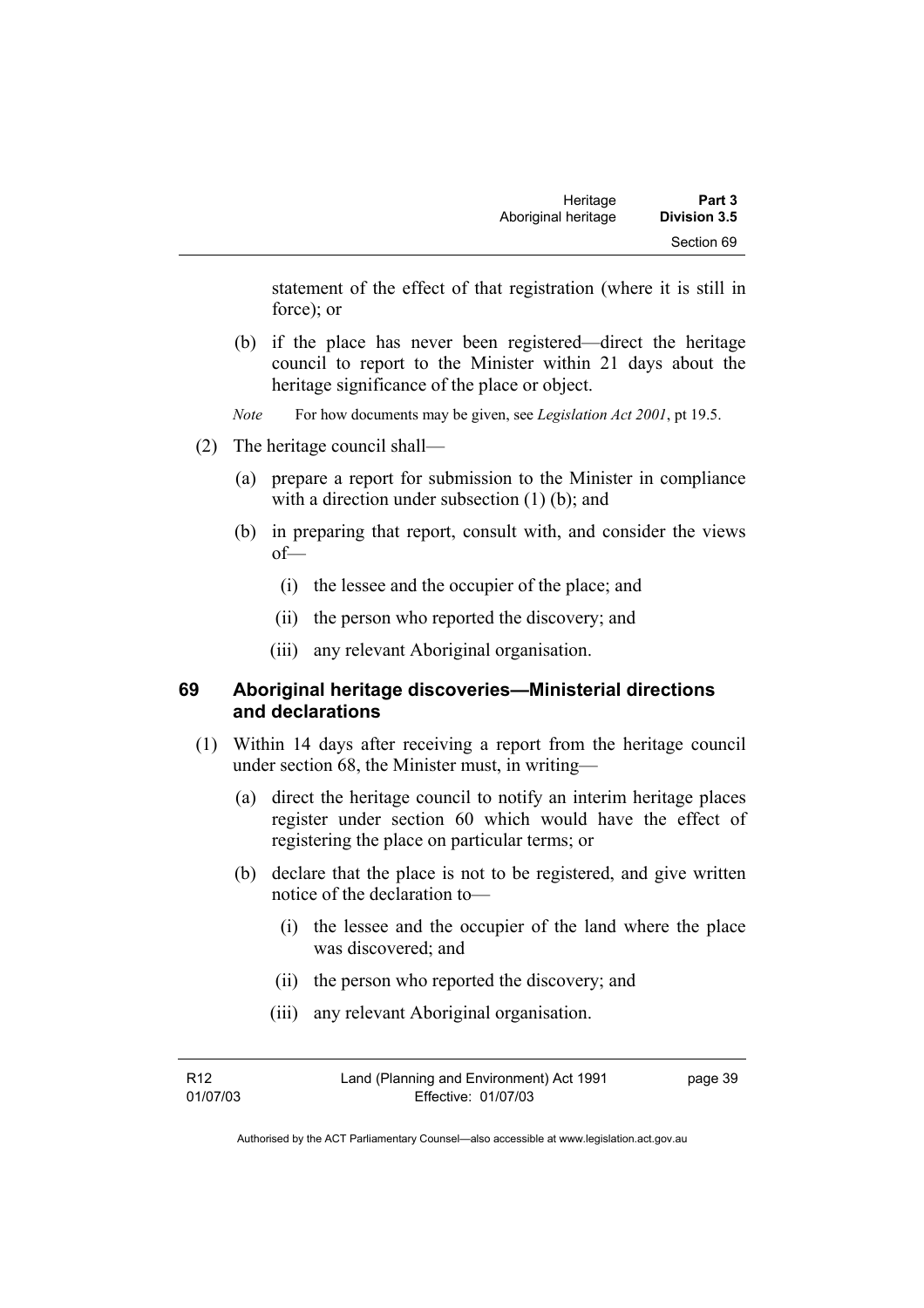| Part 3              | Heritage            |
|---------------------|---------------------|
| <b>Division 3.5</b> | Aboriginal heritage |
| Section 70          |                     |

- (2) Before making a decision under subsection (1), the Minister shall consult with the people mentioned in subsection (1) (b).
- (3) In making a decision under subsection (1), the Minister shall—
	- (a) after taking into account the report of the heritage council consider whether the place is of sufficient heritage significance to be registered; and
	- (b) after taking into account the views of the people consulted under subsection (2), consider the effect of registration on their interests.
- (4) Where the Minister makes a decision under subsection (1) (a), sections 60 and 61 apply in relation to a decision of the Minister under subsection (1) (a) as if the references in those sections to a decision of the heritage council to include a provision in an interim heritage places register were references to that decision of the Minister.
- (5) The following are notifiable instruments:
	- (a) a direction under subsection  $(1)$   $(a)$ ;
	- (b) a declaration under subsection (1) (b).
	- *Note* A notifiable instrument must be notified under the *Legislation Act 2001*.
- (6) A direction or declaration must be notified under the *Legislation Act 2001* within 14 days after it is made.

## **Subdivision 3.5.3 Protection of unregistered Aboriginal heritage**

#### **70 Damaging unregistered Aboriginal places**

A person shall not without reasonable excuse, disturb, damage or destroy or cause or permit to be disturbed, damaged or destroyed an unregistered Aboriginal place, unless—

(a) that place has previously been registered; and

| page 40 | Land (Planning and Environment) Act 1991 | R <sub>12</sub> |
|---------|------------------------------------------|-----------------|
|         | Effective: 01/07/03                      | 01/07/03        |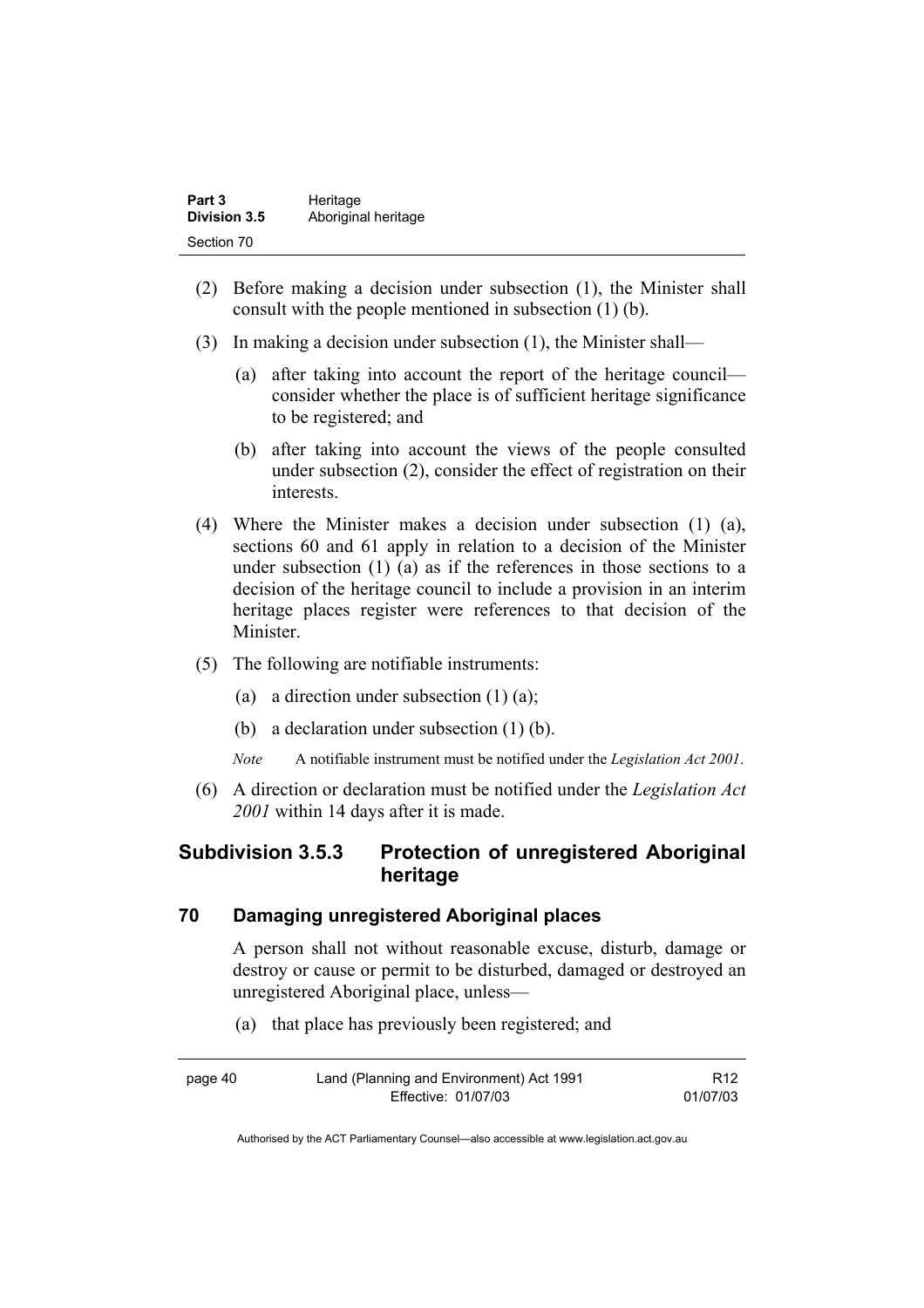(b) that registration has been cancelled.

Maximum penalty: 50 penalty units, imprisonment for 6 months or both.

### **71 Orders for protection of unregistered Aboriginal places application of pt 6**

(1) In this section:

*order* means an order referred to in subsection (2).

- (2) The Minister may make an order under division 6.3 in relation to the disturbance, damage or destruction of an unregistered Aboriginal place except where—
	- (a) a declaration under section  $69 (1) (b)$  or  $73 (1) (b)$  is in force in relation to that place; or
	- (b) the place has previously been registered.
- (3) For the purposes of division 6.3 in its application to an order, the disturbance, damage or destruction referred to in subsection (2) is to be taken to be a controlled activity.
- (4) In deciding whether to make an order, the Minister shall consider whether the relevant controlled activity is likely to affect adversely the heritage significance of the place.
- (5) An order—
	- (a) shall specify the grounds on which the order is made; and
	- (b) may direct any person against whom it is made—
		- (i) to stop disturbing, damaging or destroying an unregistered Aboriginal place; or
		- (ii) not to commence disturbing, damaging or destroying such a place.

page 41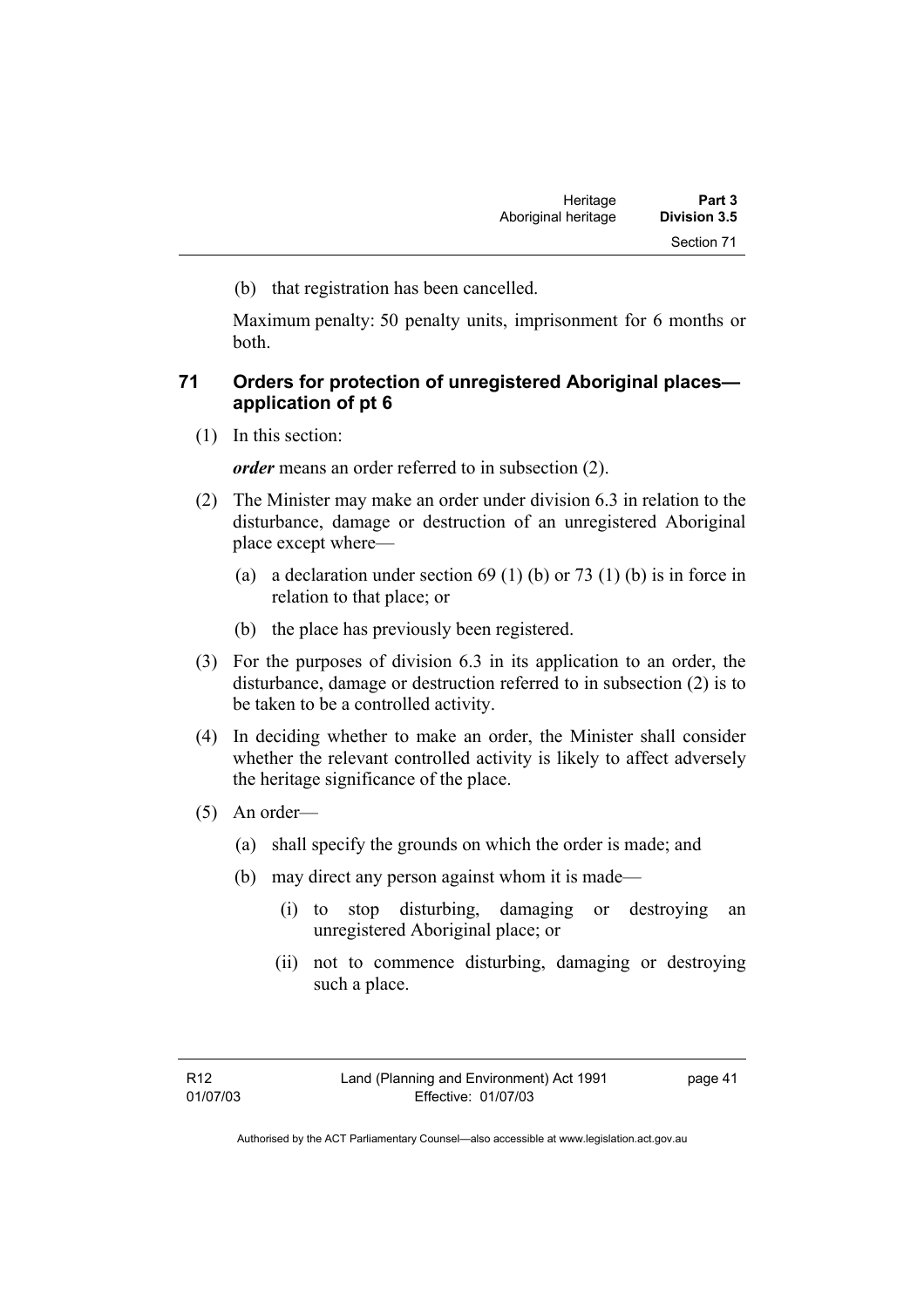| Part 3              | Heritage            |
|---------------------|---------------------|
| <b>Division 3.5</b> | Aboriginal heritage |
| Section 72          |                     |

- (6) An order shall remain in force for such period, not exceeding 35 days, as is specified in the order.
- (7) Section 256 (5) does not apply in relation to an order for the purposes of this section.

## **72 Orders—reports by heritage council**

- (1) Where the Minister makes an order for the purposes of section 71, he or she shall direct the heritage council to report within 21 days about the heritage significance of the relevant place.
- (2) The heritage council shall—
	- (a) prepare a report for submission to the Minister in compliance with a direction under subsection (1); and
	- (b) in preparing that report, consult with, and consider the views of—
		- (i) the lessee and the occupier of the place; and
		- (ii) the person who reported the discovery; and
		- (iii) any relevant Aboriginal organisation.

#### **73 Orders—Ministerial directions and declarations**

- (1) Within 14 days after receiving a report from the heritage council under section 72, the Minister must, in writing—
	- (a) direct the heritage council to notify an interim heritage places register under section 60 which would have the effect of registering the place on particular terms; or
	- (b) declare that the place is not to be registered, and give written notice of the declaration to—
		- (i) the lessee and the occupier of the land where the place was discovered; and
		- (ii) any relevant Aboriginal organisation.

| page 42 | Land (Planning and Environment) Act 1991 | R <sub>12</sub> |
|---------|------------------------------------------|-----------------|
|         | Effective: 01/07/03                      | 01/07/03        |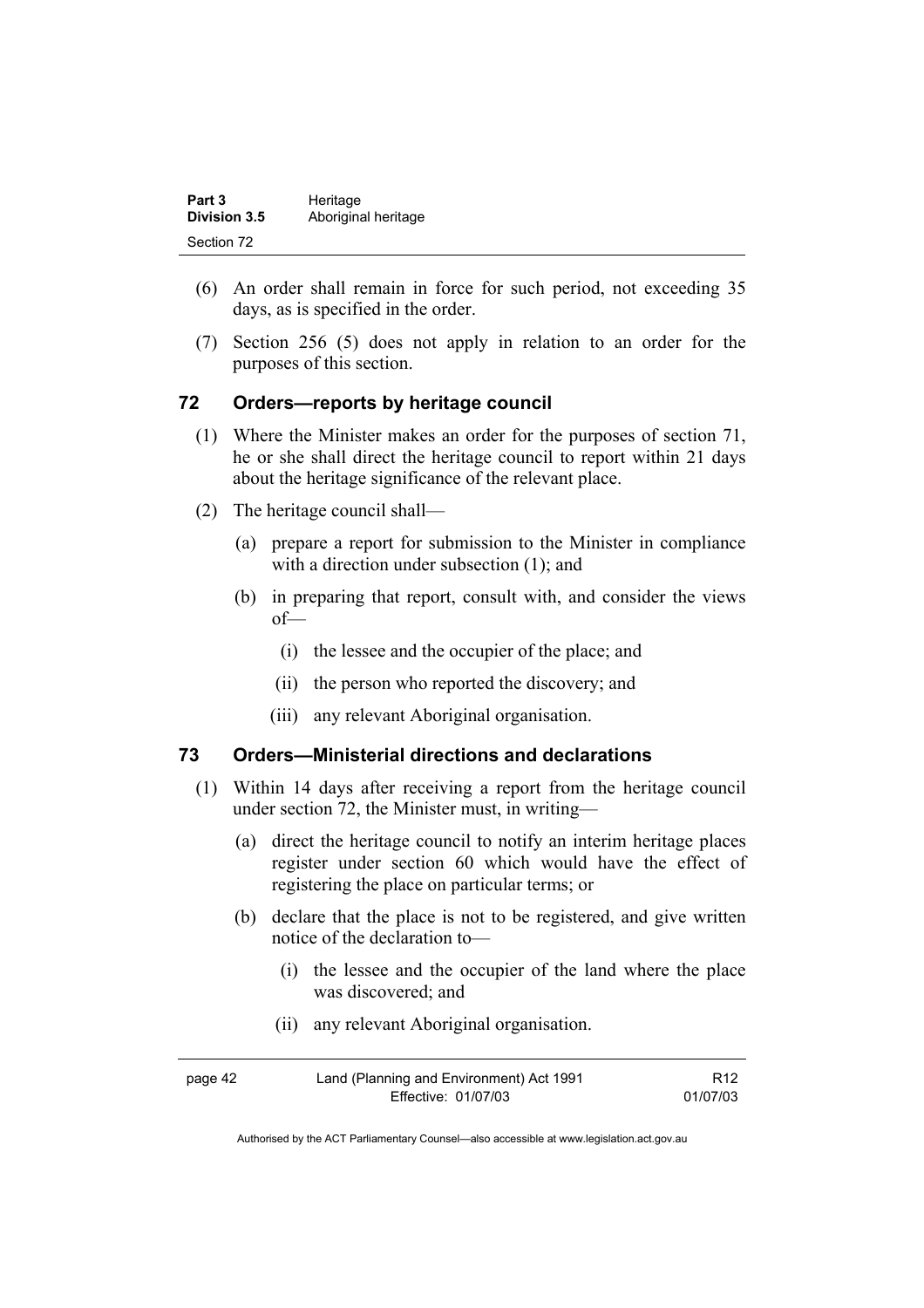- (2) Before making a decision under subsection (1), the Minister shall consult with the persons referred to in subsection (1) (b).
- (3) In making a decision under subsection (1), the Minister shall—
	- (a) taking into account the report of the heritage council—consider whether the place is of sufficient heritage significance to be registered; and
	- (b) taking into account the views of the people consulted under subsection (2), consider the effect of registration on their interests; and
	- (c) taking into account that report and those views—consider whether there is any prudent and feasible alternative to the activity in relation to which the order is in force.
- (4) Where the Minister makes a decision under subsection (1) (a), sections 60 and 61 apply in relation to a decision of the Minister under subsection (1) (a) as if the references in those sections to a decision of the heritage council to include a provision in an interim heritage places register were references to that decision of the Minister.
- (5) The following are notifiable instruments:
	- (a) a direction under subsection  $(1)$   $(a)$ ;
	- (b) a declaration under subsection (1) (b).
	- *Note* A notifiable instrument must be notified under the *Legislation Act 2001*.
- (6) A direction or declaration must be notified under the *Legislation Act 2001* within 14 days after it is made.

## **Subdivision 3.5.4 Compensation claims**

### **74 Definitions for sdiv 3.5.4**

In this subdivision:

*compensation* means compensation under section 78.

| R12      | Land (Planning and Environment) Act 1991 | page 43 |
|----------|------------------------------------------|---------|
| 01/07/03 | Effective: 01/07/03                      |         |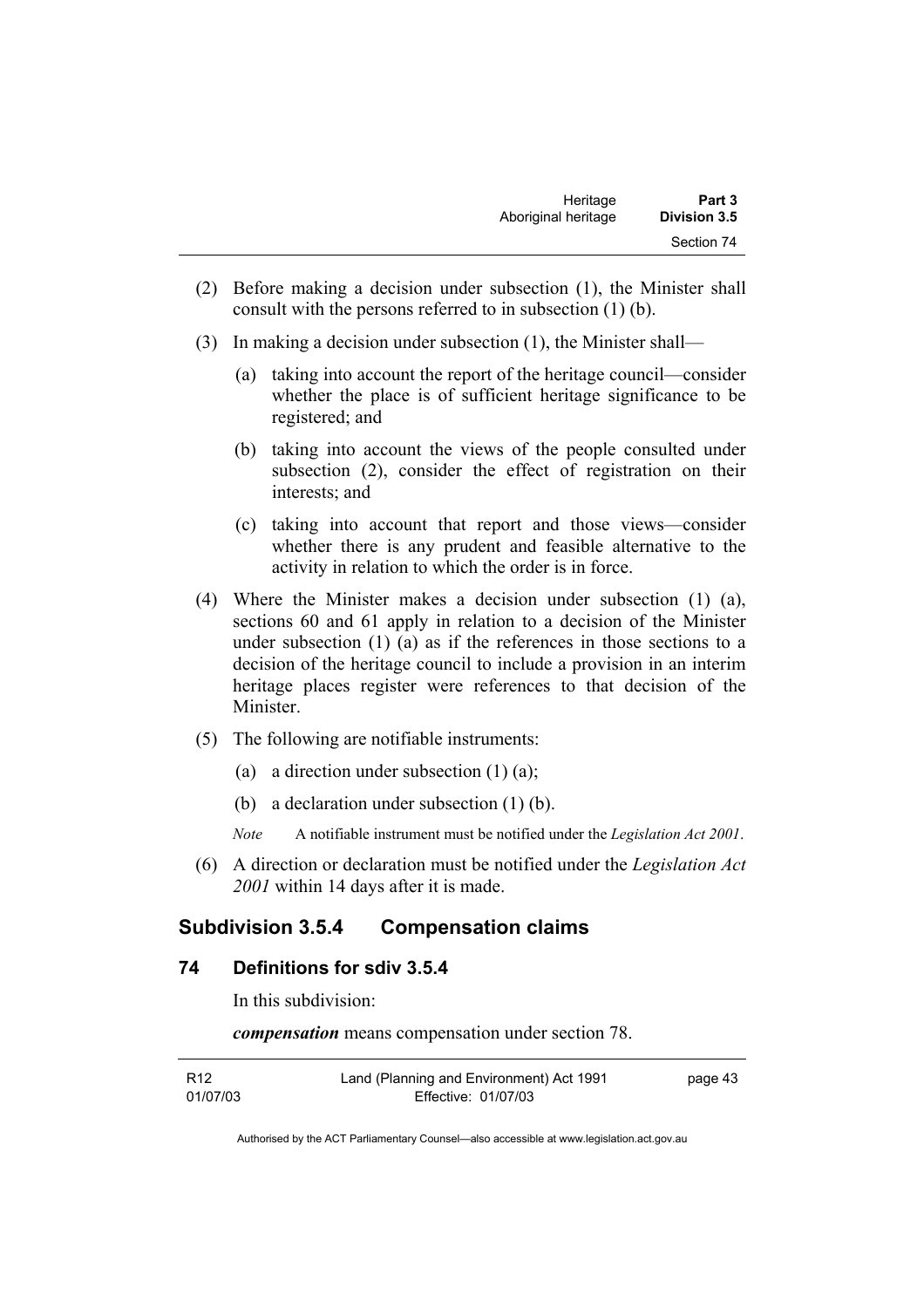### **75 Application of sdiv 3.5.4**

This subdivision applies where—

- (a) a person reports the discovery of an unregistered place in accordance with section 67; or
- (b) an order referred to in section 71 (2) is made in relation to a place; or
- (c) a place is registered in an interim heritage places register under a direction under section 69 (1) (a) or 73 (1) (a) following a report or order mentioned in paragraph (a) or (b); or
- (d) a place is registered in the heritage places register because of its registration in an interim heritage places register under a direction under section  $69$  (1) (a) or  $73$  (1) (a).

#### **76 Right to compensation**

- (1) In a circumstance in which this subdivision applies, on application in accordance with subsection (4) the Minister shall, on behalf of the Territory, compensate the applicant for loss or damage—
	- (a) directly attributable to that circumstance; and
	- (b) which arises out of any contractual or statutory obligations incurred by the applicant prior to the occurrence of that circumstance.
- (2) Where this subdivision applies in relation to more than 1 circumstance relating to the same land—
	- (a) the Minister may compensate the applicant under subsection (1) for the combined loss or damage directly attributable to that combination of circumstances; and
	- (b) such compensation is only payable for loss or damage in relation to contractual or statutory obligations incurred by the applicant prior to the occurrence of the earliest of those circumstances.

| page 44 | Land (Planning and Environment) Act 1991 | R <sub>12</sub> |
|---------|------------------------------------------|-----------------|
|         | Effective: 01/07/03                      | 01/07/03        |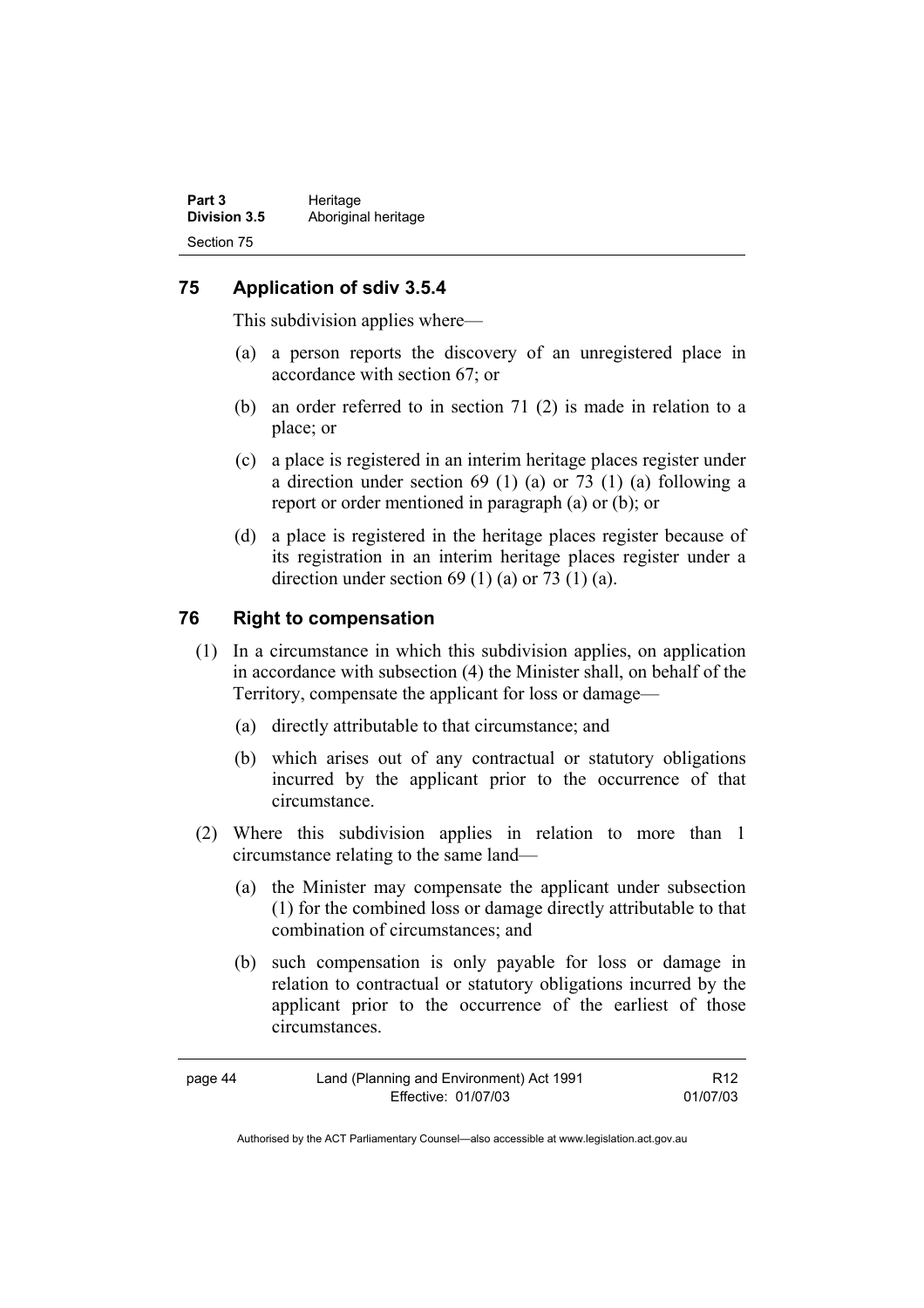| Heritage            | Part 3              |
|---------------------|---------------------|
| Aboriginal heritage | <b>Division 3.5</b> |
|                     | Section 77          |

- (3) Where an order referred to in section 71 is made against a person, no compensation is payable to that person for any loss or damage attributable to that order being made, or to any subsequent registration of the relevant place, which arises out of an obligation incurred by the applicant where, at the time the obligation was incurred, the applicant believed that the relevant place was an Aboriginal place.
- (4) An application for compensation shall be made within 1 year of the date of occurrence of the latest of the relevant circumstances by virtue of which this subdivision applies.
- (5) Where this subdivision applies, no amount for damages or compensation is payable to any person by reason only of the circumstances of that application, except under this subdivision.

#### **77 Loss for which compensation is recoverable**

- (1) Compensation is only payable for loss or damage attributable to the application of this subdivision which—
	- (a) is capable of being assessed by way of a liquidated amount; and
	- (b) takes into account any opportunity for recovery of taxes or diminution of tax liabilities; and
	- (c) is not otherwise capable of recovery or mitigation, or further recovery or mitigation.
- (2) Loss for which compensation is payable includes—
	- (a) expenditure incurred in the preparation of plans for the purposes of any work in relation to which the compensation is sought; and
	- (b) any other expenditure necessarily preparatory to carrying out that work; and

page 45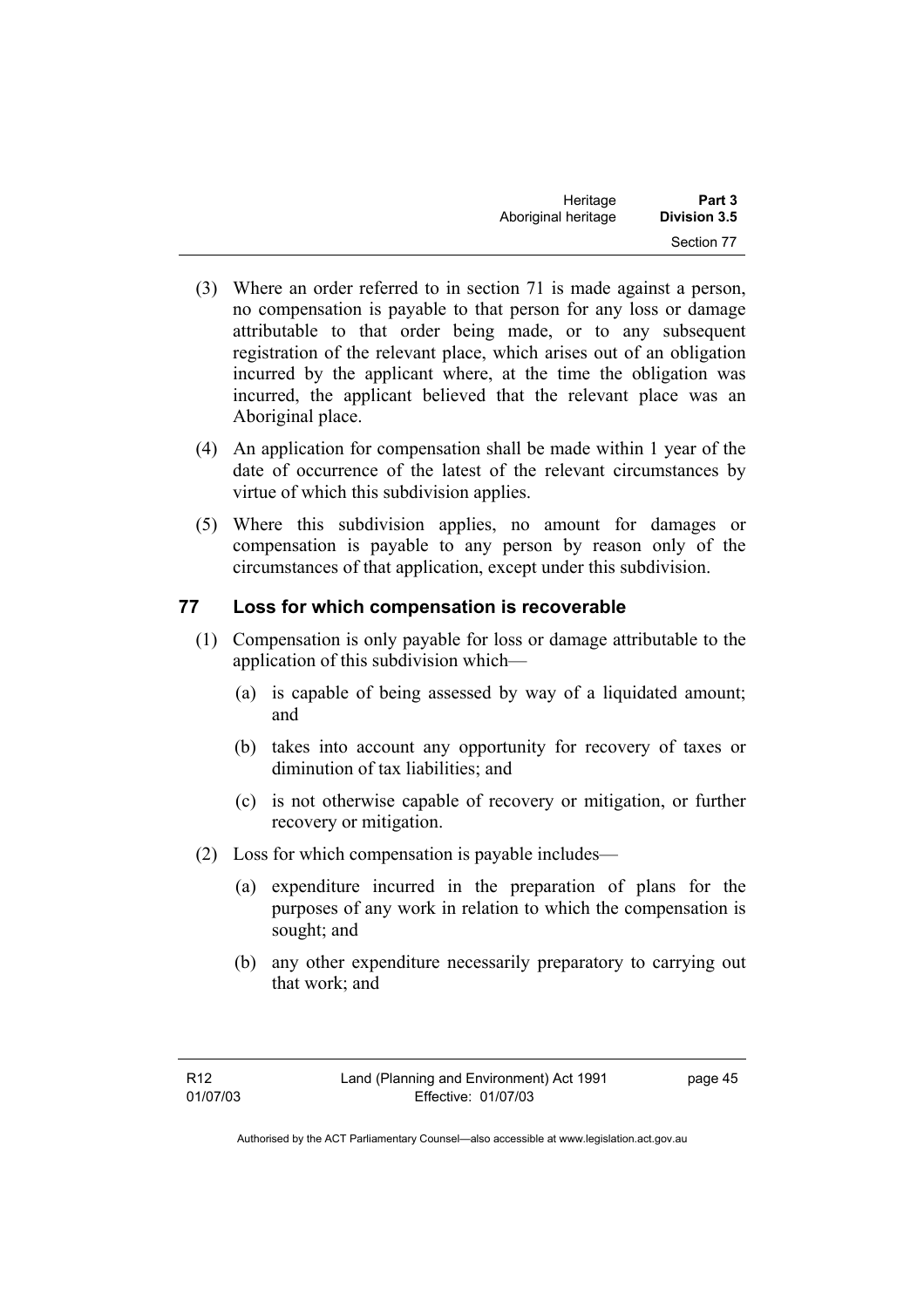| Part 3              | Heritage            |
|---------------------|---------------------|
| <b>Division 3.5</b> | Aboriginal heritage |
| Section 78          |                     |

- (c) the cost of acquisition of any land or object, including any incidental costs.
- (3) Loss for which compensation is payable does not include—
	- (a) any capital costs or capital depreciation except for expenditure or costs referred to in subsection (2); or
	- (b) any amount in relation to the prospective use of the land in relation to which this subdivision applies, except where—
		- (i) that land is registered in the heritage places register; and
		- (ii) that use is consistent with the requirements of the register.

#### **78 Amount of compensation**

- (1) Subject to section 77, where the Minister decides that compensation should be paid to an applicant, the Territory shall pay the applicant such amount as is determined by the Minister by notice in writing to the applicant.
- (2) Where an applicant, by notice in writing to the Minister, disputes the amount of compensation determined under subsection (1), the Minister may, by notice in writing to the applicant, revise that determination in accordance with a determination—
	- (a) of a valuer appointed by agreement between the Minister and the applicant; or
	- (b) arrived at by such other method as is agreed upon between the Minister and the applicant.

#### **79 Consultation with applicants**

Before giving an applicant for compensation a notice in accordance with section 282A (1) (b), the Minister shall—

(a) consult with the applicant; and

page 46 Land (Planning and Environment) Act 1991 Effective: 01/07/03

R12 01/07/03

Authorised by the ACT Parliamentary Counsel—also accessible at www.legislation.act.gov.au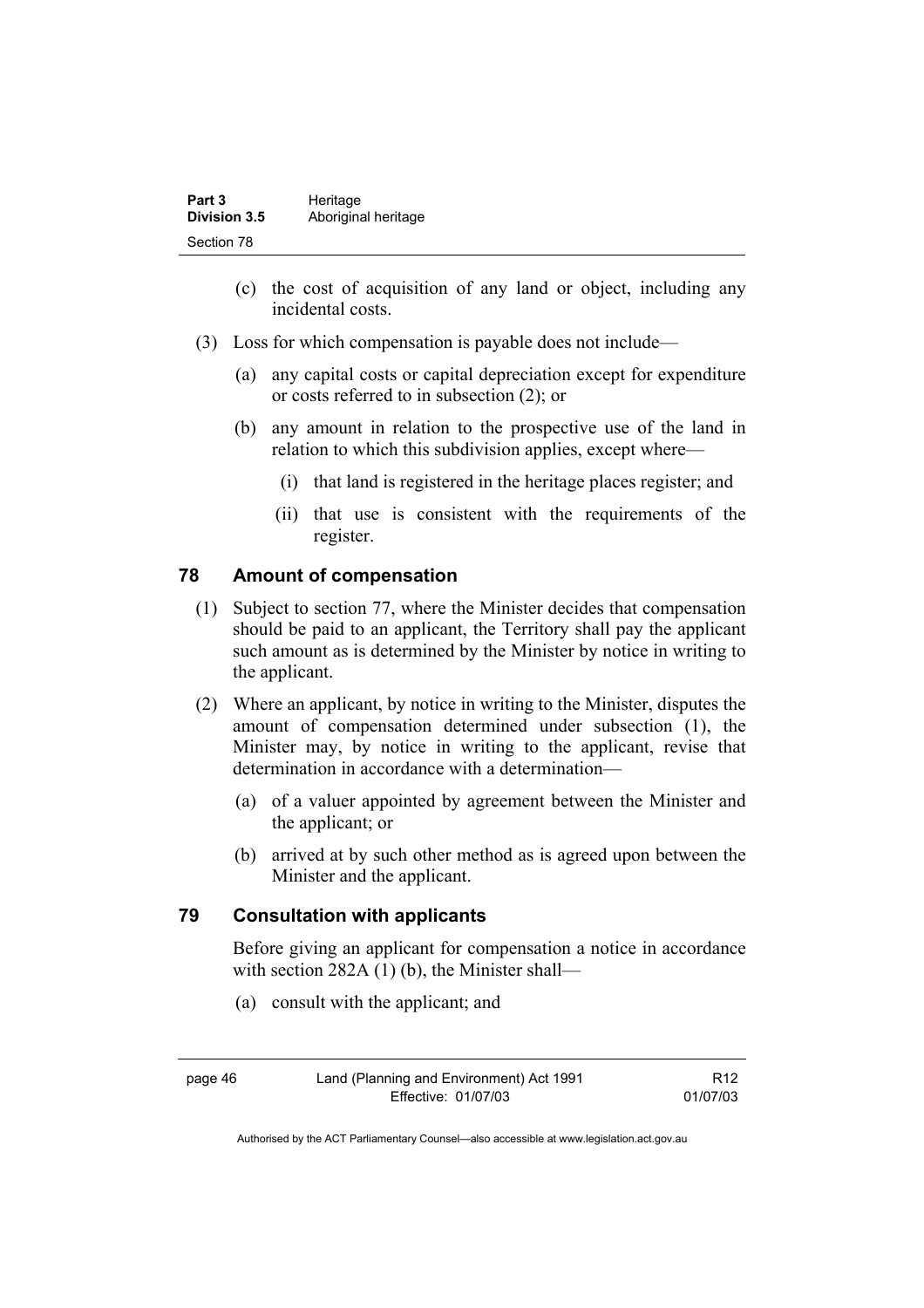(b) consider the views of the applicant;

about the Minister's proposed decision.

### **80 Notice of decisions about compensation**

- (1) Where the Minister decides to grant an applicant compensation, he or she shall notify the applicant within 60 days after receiving the application.
- (2) Notice in accordance with section 282A (1) (b) shall be given within 60 days of receiving the application to which the notice relates.

## **Subdivision 3.5.5 Consultation in relation to registers**

## **81 Consultation with Aboriginal organisations**

- (1) This section applies if the heritage council is preparing an interim heritage places register, or a revision of such a register, that relates to an Aboriginal place.
- (2) Where this section applies, the heritage council shall consult with, and consider the views of, any relevant Aboriginal organisation about the effect of the interim register or revision on Aboriginal tradition.
- (3) In this section:

*Aboriginal place* includes a place which the heritage council at one time considered to be an Aboriginal place, but which the heritage council no longer considers to be such a place.

## **Subdivision 3.5.6 Restricted information**

## **82 Restricted information**

 (1) Where, in the Minister's opinion, the public disclosure of particular information about the location or nature of an Aboriginal place would be likely to have a significant adverse effect on—

page 47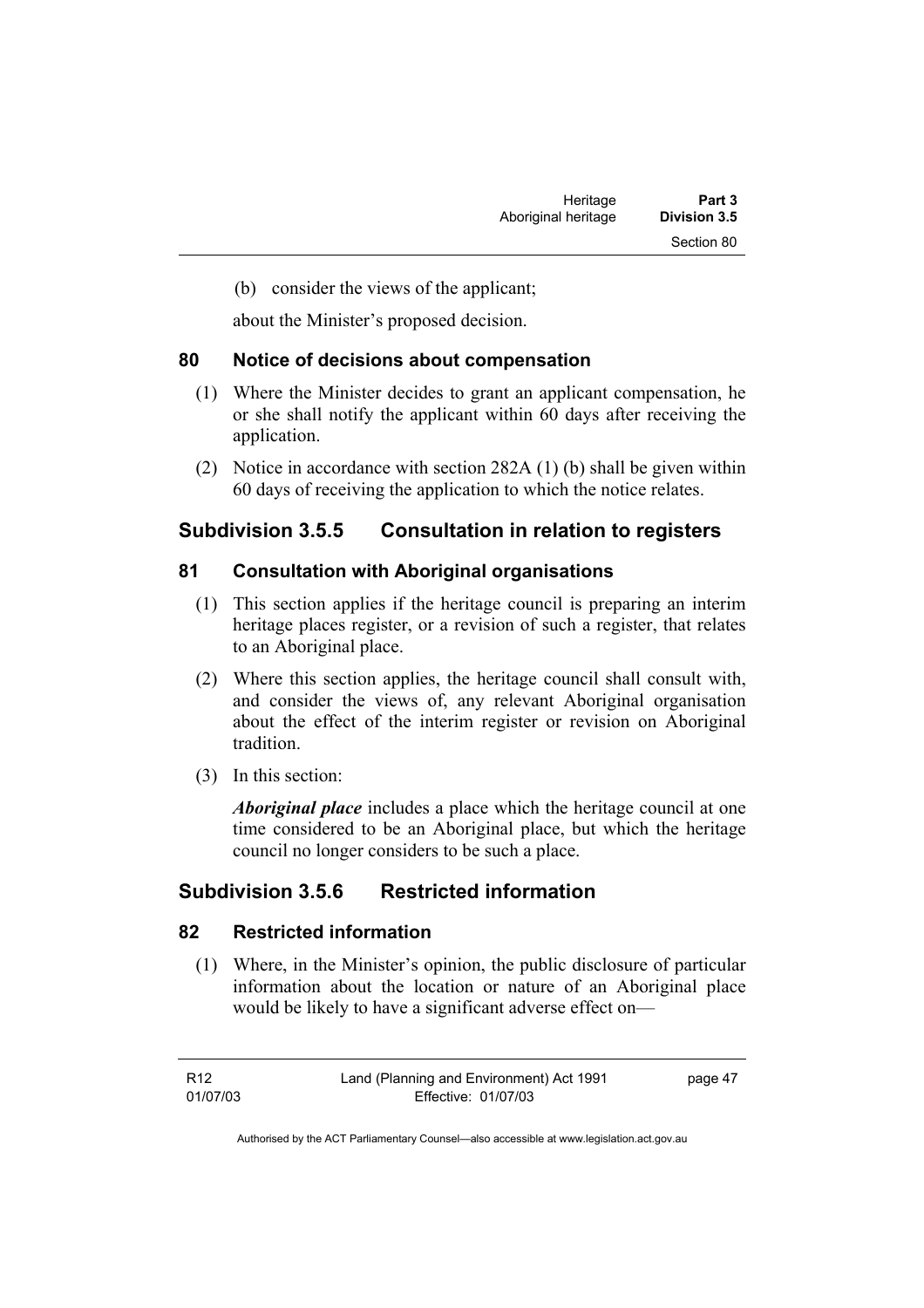- (a) Aboriginal tradition; or
- (b) the heritage significance of the place;

the Minister shall, in writing, declare that information to be restricted information for this Act.

- (2) The Minister shall not make a declaration under subsection (1) without first consulting with, and considering the views of-
	- (a) the heritage council; and
	- (b) any relevant Aboriginal organisation;

about the relevant information.

- (3) The Minister shall give a copy of a declaration under subsection (1)  $to$ —
	- (a) the lessee and the occupier of any land in relation to which the declaration is given;
	- (b) the heritage council; and
	- (c) any relevant Aboriginal organisation.

*Note* For how documents may be given, see *Legislation Act 2001*, pt 19.5.

- (4) A copy of a declaration given under subsection (3) (a) to the lessee or occupier of any land must be accompanied by a notice under section 282A (1) (Review of decisions).
- (5) The validity of a decision of the Minister to make a declaration under subsection (1) is not affected by a failure to comply with subsections  $(2)$ ,  $(3)$  and  $(4)$ .

#### **83 Publication of restricted information by public officials**

- (1) The Territory, the Executive, a Minister or a Territory authority shall not publish or cause to be published any restricted information about an Aboriginal place except—
	- (a) for this part or part 2; or

| page 48 | Land (Planning and Environment) Act 1991 | R <sub>12</sub> |
|---------|------------------------------------------|-----------------|
|         | Effective: 01/07/03                      | 01/07/03        |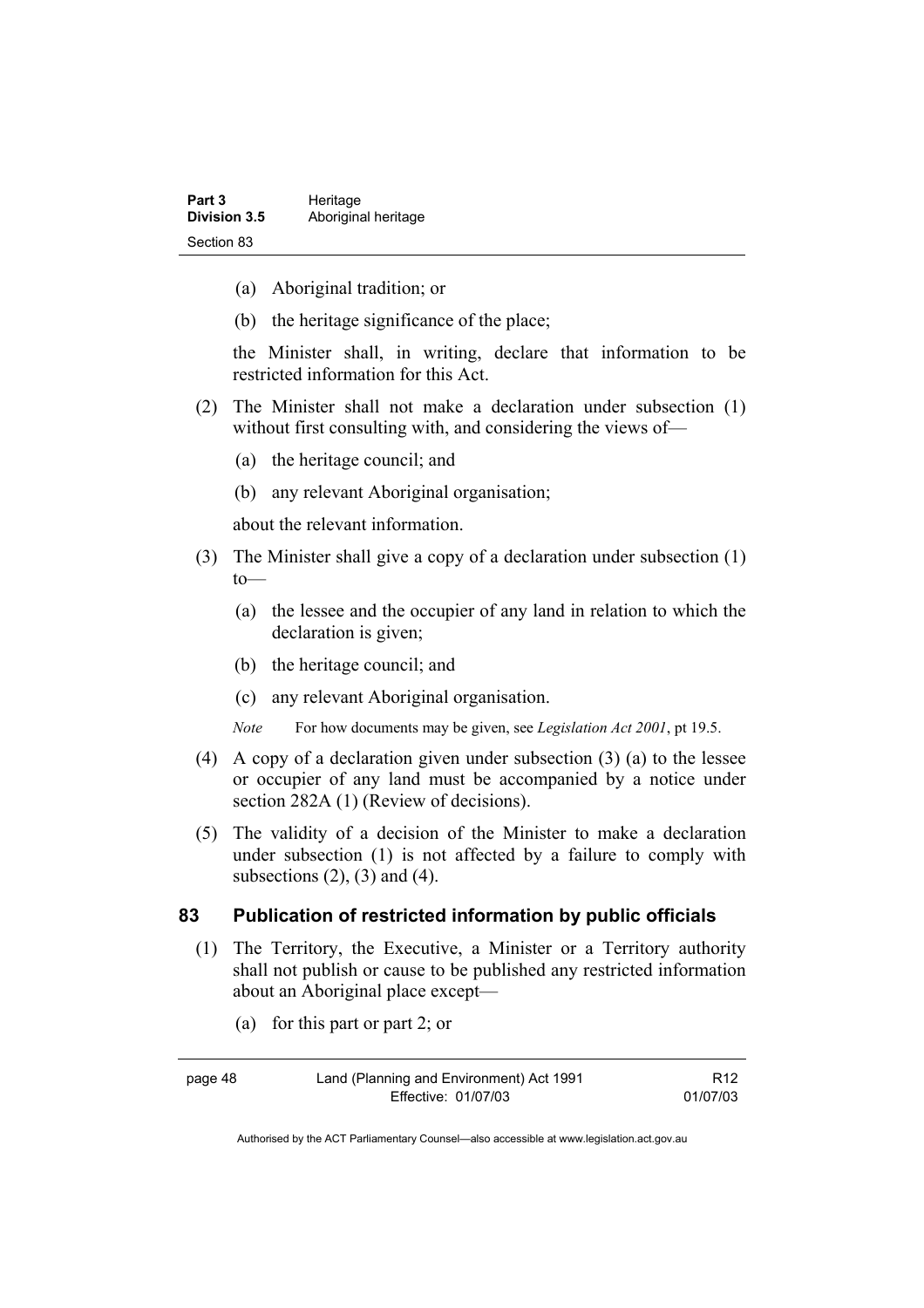| Heritage            | Part 3              |
|---------------------|---------------------|
| Aboriginal heritage | <b>Division 3.5</b> |
|                     | Section 84          |

- (b) in accordance with subsection (2); or
- (c) in accordance with the prescribed procedures.
- (2) For subsection (1) (b), restricted information may be published where the person or body responsible for its publication is satisfied on reasonable grounds that the publication would not have a significant adverse effect on—
	- (a) Aboriginal tradition; or
	- (b) the heritage significance of the relevant place.

#### **84 Publication of restricted information generally**

- (1) A person (other than a person referred to in section 83 (1)) shall not, without reasonable excuse, publish or cause to be published restricted information about an Aboriginal place except—
	- (a) in accordance with an approval under subsection (2); and
	- (b) where that publication is accompanied by a written statement in the form referred to in section 82 (4) (a).

Maximum penalty: 50 penalty units, imprisonment for 6 months or both.

- (2) On application in accordance with subsection (3), the heritage council shall, by notice in writing to the applicant, approve the publication of restricted information about an Aboriginal place where it is satisfied on reasonable grounds that the publication would not have a significant adverse effect on—
	- (a) Aboriginal tradition; or
	- (b) the heritage significance of the relevant place.
- (3) An application under subsection (2) shall be in writing specifying—
	- (a) the nature of the restricted information; and
	- (b) the reason for the proposed publication; and

| R12      | Land (Planning and Environment) Act 1991 | page 49 |
|----------|------------------------------------------|---------|
| 01/07/03 | Effective: 01/07/03                      |         |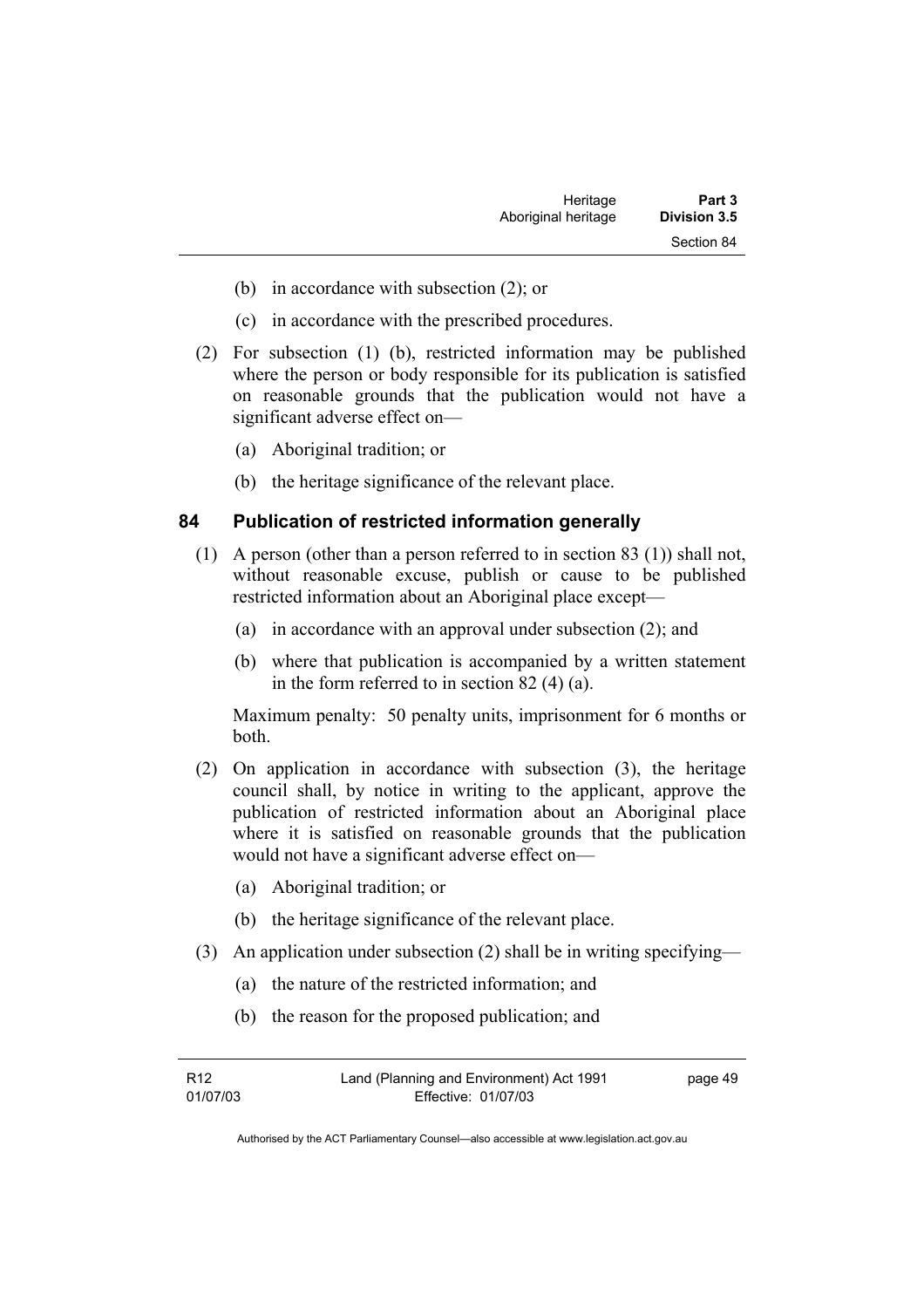| Part 3              | Heritage                              |
|---------------------|---------------------------------------|
| <b>Division 3.6</b> | Public access to heritage information |
| Section 85          |                                       |

 (c) the nature of the proposed publication, including the person, persons or class of persons to whom or to which it is directed.

#### **85 Access to restricted information**

- (1) On application in accordance with subsection (2) by—
	- (a) a lessee or an occupier of land; or
	- (b) where an interest in relation to land is being offered for sale—a person who is considering purchasing that interest;

the heritage council shall publish to that person any restricted information relevant to the conservation and use of that land.

- (2) An application shall be in writing accompanied by a written declaration—
	- (a) in the case referred to in subsection (1) (a)—specifying the capacity in which the applicant is applying; or
	- (b) in the case referred to in subsection (1) (b)—specifying the interest being offered for sale, and stating that the applicant is considering the purchase of that interest.
- (3) Where the heritage council publishes restricted information to a person under subsection (1), the council shall give the person a written statement explaining the effect of the Minister's declaration that information is restricted information for the purposes of this Act.

# **Division 3.6 Public access to heritage information**

## **Subdivision 3.6.1 Information about administrative action**

## **87 Application of sdiv 3.6.1**

This subdivision applies in relation to the following documents:

| page 50 | Land (Planning and Environment) Act 1991 | R <sub>12</sub> |
|---------|------------------------------------------|-----------------|
|         | Effective: 01/07/03                      | 01/07/03        |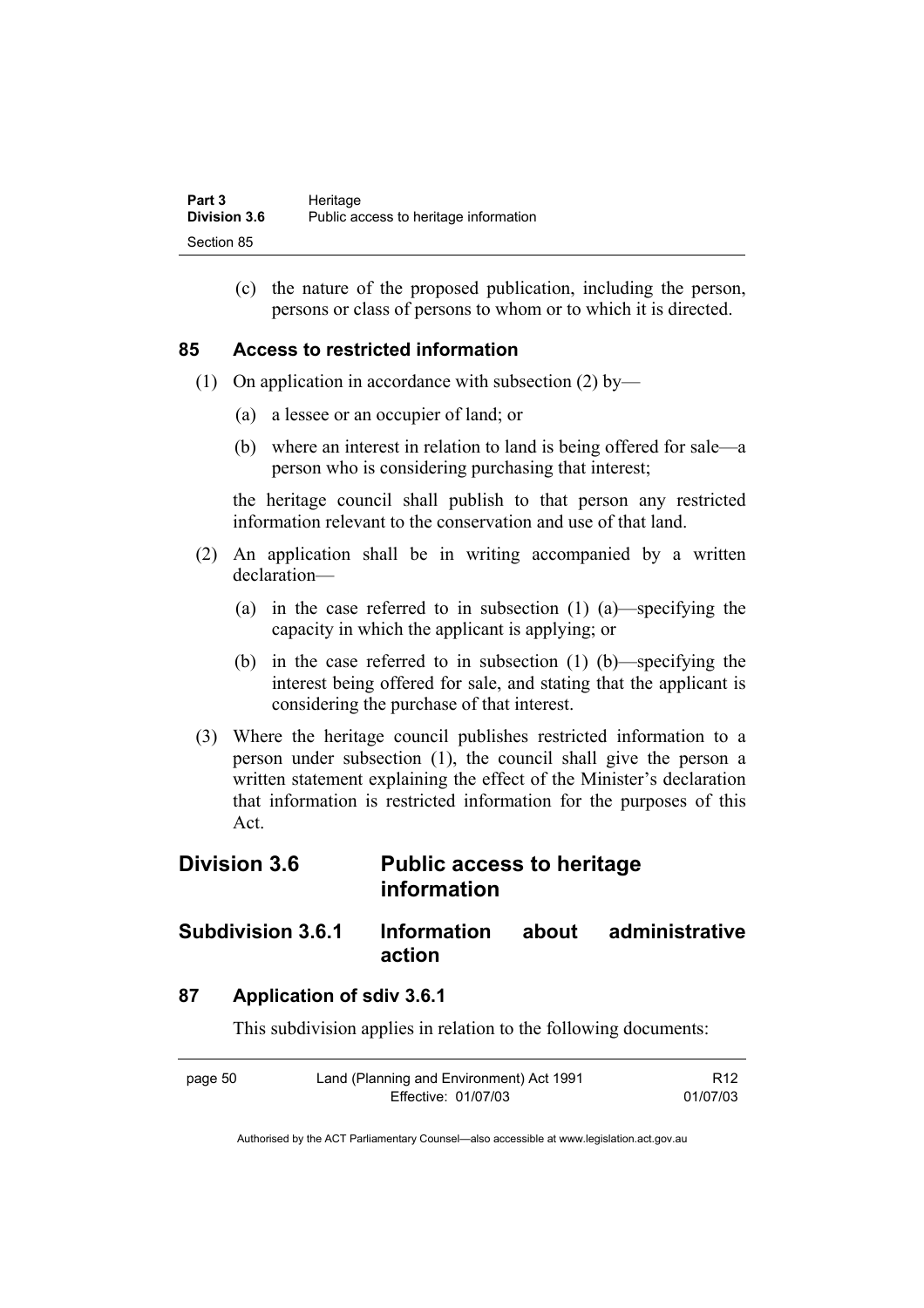- (a) reports under section 67;
- (b) declarations under section 69 (1) (b), while the declarations are in force;
- (c) orders referred to in section 71, while the orders are in force;
- (d) declarations under section 73 (1) (b), while the declarations are in force.

#### **88 Searching administrative records**

- (1) A person may, during office hours, inspect a document to which this subdivision applies, excluding any part of the document which—
	- (a) contains restricted information; or
	- (b) contains information which is the subject of a declaration under subsection (3).
- (2) On application by a person, the Minister shall give the person a copy of a document to which this subdivision applies, or any part of such document, excluding any part of the document which—
	- (a) contains restricted information; or
	- (b) contains information which is the subject of a declaration under subsection (3).
	- *Note* A fee may be determined under s 287 (Determination of fees) for this subsection.
- (3) The Minister may, by written notice to the applicant, declare that a document to which this subdivision applies, or a specified part of such a document, is not to be available for public inspection under subsection  $(1)$  or  $(2)$ .
- (4) The Minister shall only make a declaration under subsection (3) if he or she is satisfied that—
	- (a) information in the relevant application or part—
		- (i) relates to the personal or business affairs of a person; and

| R12      | Land (Planning and Environment) Act 1991 | page 51 |
|----------|------------------------------------------|---------|
| 01/07/03 | Effective: 01/07/03                      |         |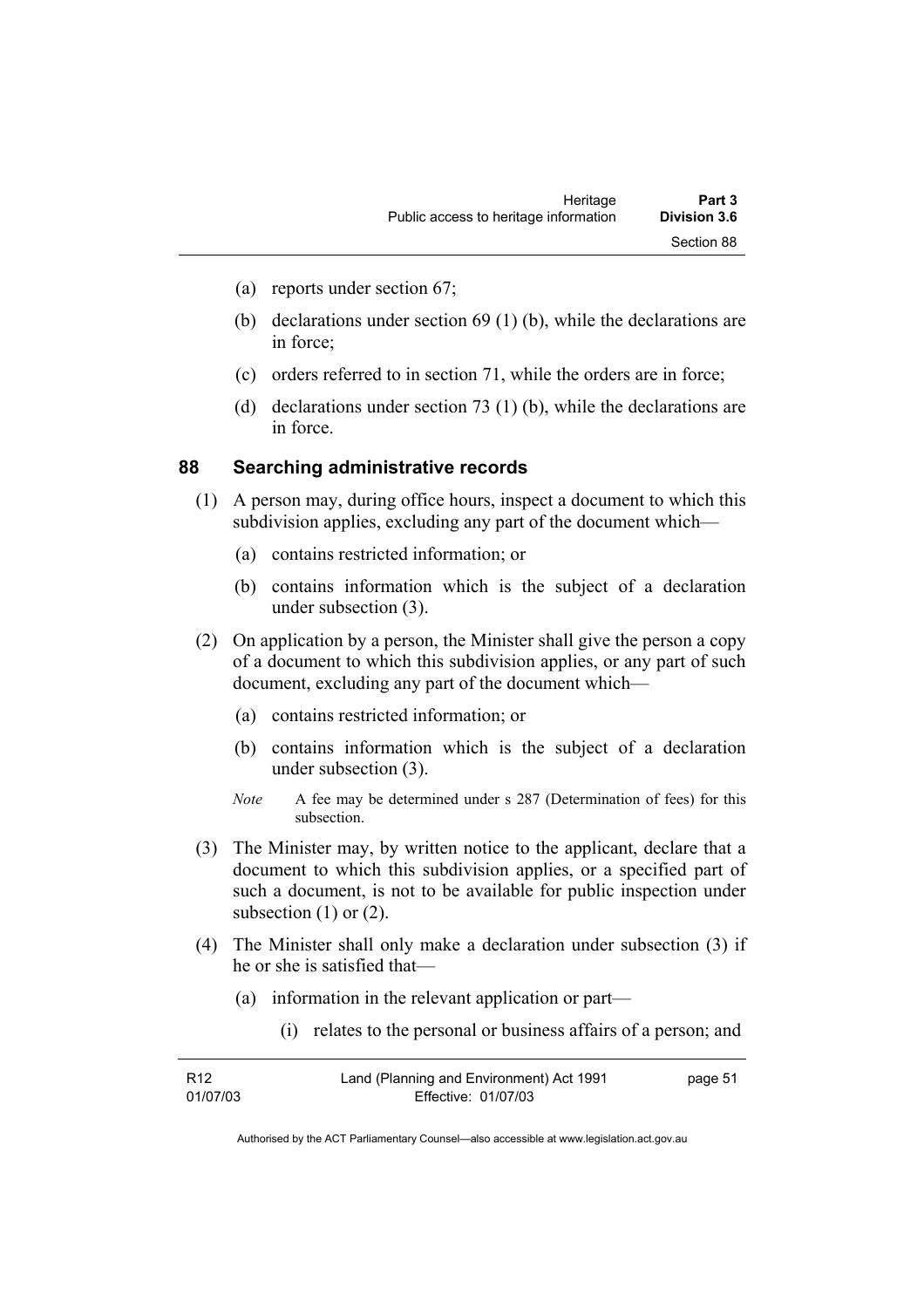- (ii) was supplied to the Minister in confidence; and
- (b) the publication of that information would not be in the public interest.

### **Subdivision 3.6.2 Access to heritage registers**

#### **89 Searching heritage registers**

- (1) Anyone may, during office hours, inspect the heritage places register or interim heritage places register, other than any part that contains restricted information.
- (2) On application, the heritage council must give the applicant a copy of, or of any part of, the heritage places register or interim heritage places register, other than a part that contains restricted information.
	- *Note* A fee may be determined under s 287 (Determination of fees) for this subsection and subsection (3).
- (3) On application to the heritage council in relation to a place mentioned in subsection (4), the heritage council must give the applicant a certificate stating—
	- (a) whether a declaration in relation to the place is in force under section 69 (1) (a) or 73 (1) (a); or
	- (b) whether the place has previously been so listed, or proposed to be so listed.
- (4) Subsection (3) applies to a place that—
	- (a) is not listed in the heritage places register or an interim heritage places register; and
	- (b) is not, in an interim heritage places register, proposed to be listed in the corresponding heritage places register.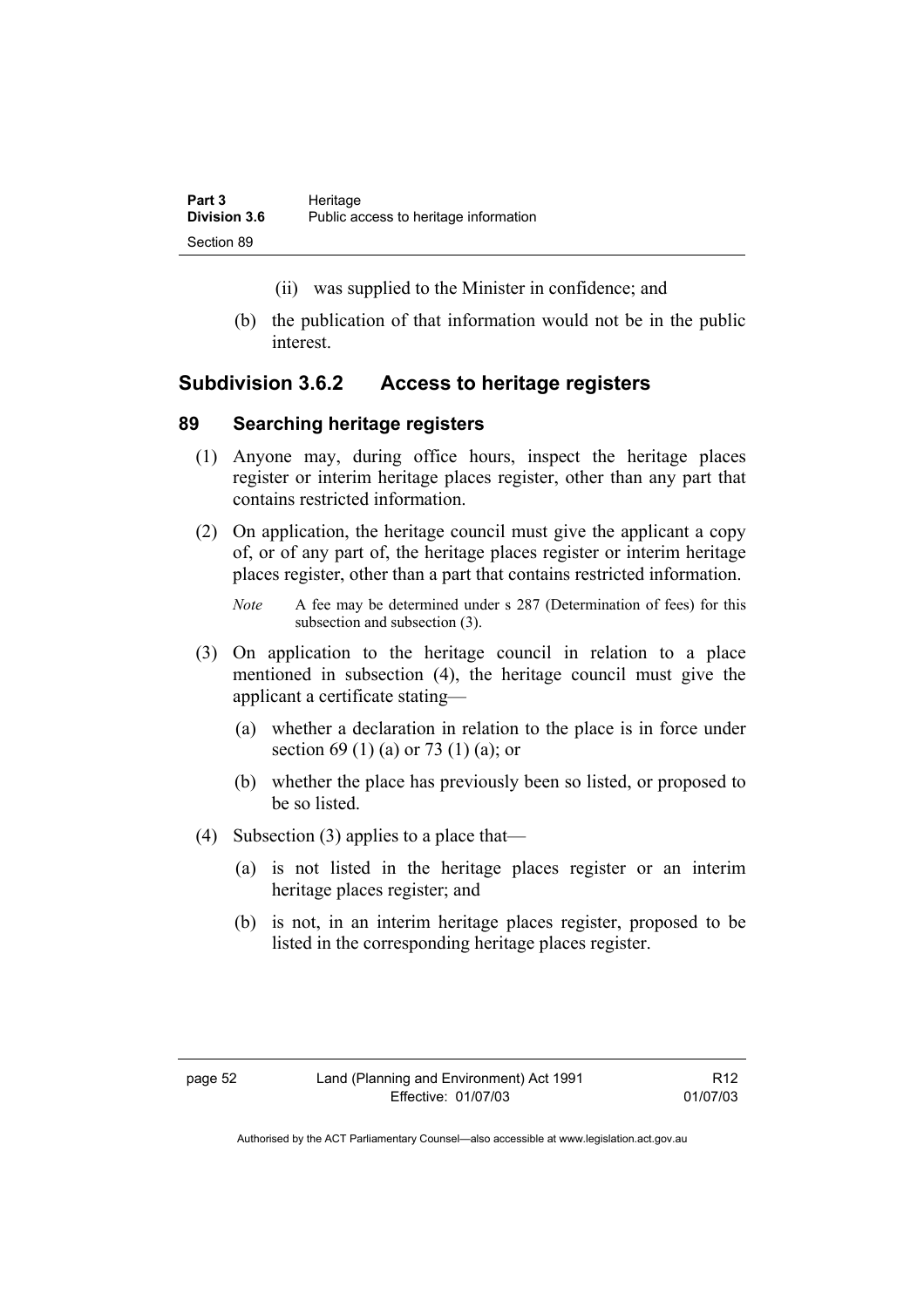# **Division 3.7 Australian Capital Territory Heritage Council**

### **90 Definitions for div 3.7**

In this division:

*chairperson* means the chairperson of the heritage council appointed under section 99 (1).

*deputy chairperson* means the deputy chairperson of the heritage council appointed under section 99 (1).

*expert member* means a member appointed under section 96 (1).

*heritage objects register*—see the *Heritage Objects Act 1991*, section 4.

*member* means a member of the heritage council.

*permanent member* means a member mentioned in section 92 (a), and includes a deputy of a permanent member appointed under section 95 (1).

*secretary* means the secretary to the heritage council appointed under section 99 (2).

## **91 Establishment of heritage council**

The Australian Capital Territory Heritage Council is established.

## **92 Constitution**

The heritage council consists of—

- (a) the planning and land authority and the conservator as permanent members; and
- (b) not more than 9 expert members.

page 53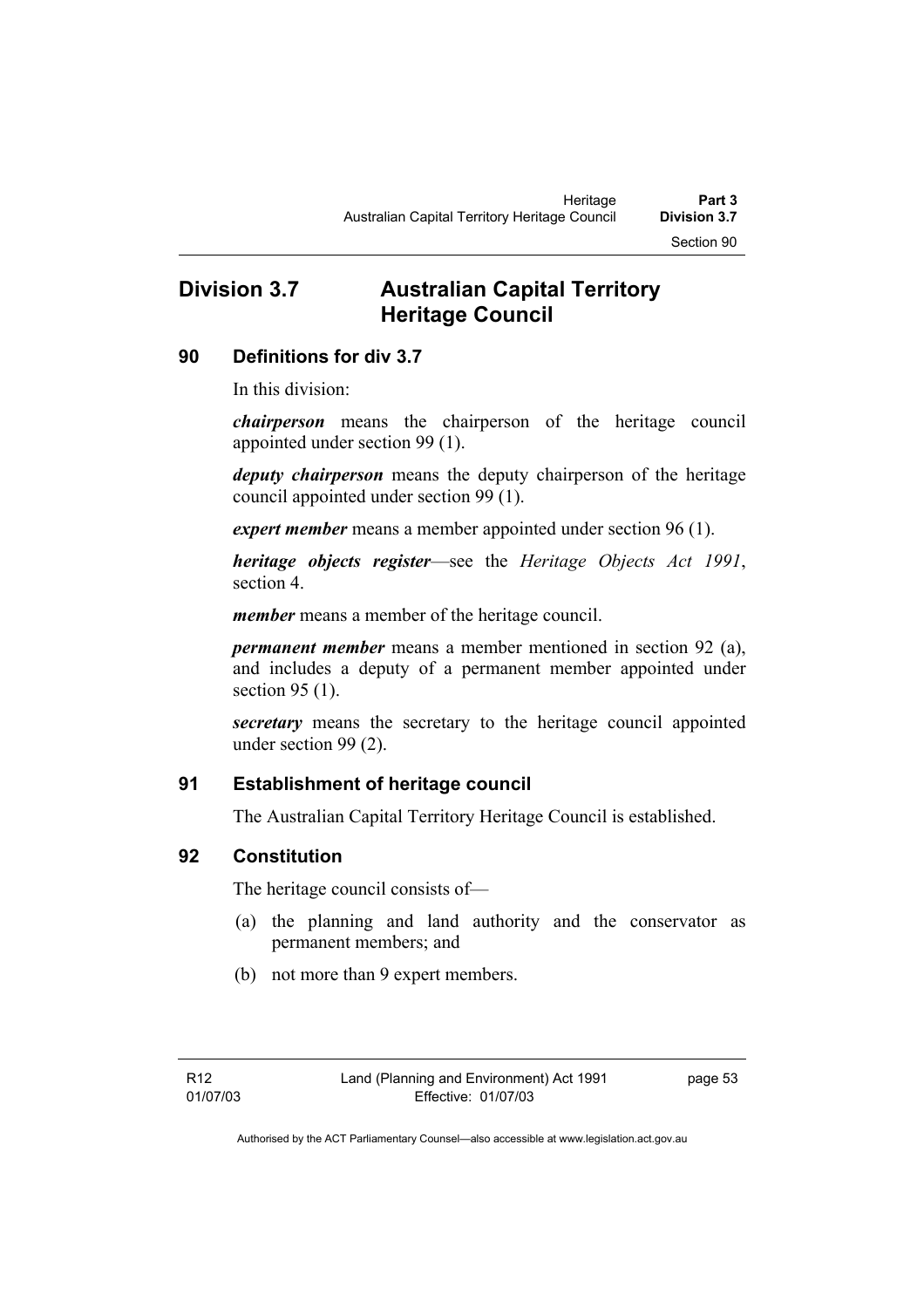### **93 Functions of heritage council**

The heritage council has the following functions:

- (a) to advise the Minister about—
	- (i) the criteria for this part and the *Heritage Objects Act 1991* for deciding the heritage significance of places and objects; and
	- (ii) incentives for the conservation of the heritage significance of heritage places and heritage objects; and
	- (iii) the promotion of public awareness of heritage places and heritage objects; and
	- (iv) other matters about heritage significance in the ACT;
- (b) at the request of a Territory authority, to advise the authority about the matters mentioned in paragraph (a) as they relate to the exercise of the authority's functions under this Act or another Territory law;
- (c) to prepare an initial interim heritage places register and an initial interim heritage objects register and, subsequently, to prepare interim variations to the heritage places register and the heritage objects register;
- (d) any other function given to it under this Act or another Territory law.
- *Note* A provision of a law that gives an entity (including a person) a function also gives the entity powers necessary and convenient to exercise the function (see *Legislation Act 2001*, s 196 and dict, pt 1, def of *entity*).

## **94 Ministerial directions**

- (1) The Minister may give the heritage council written directions—
	- (a) about the policy and objectives it should pursue in the exercise of its functions; or

page 54 Land (Planning and Environment) Act 1991 Effective: 01/07/03

R12 01/07/03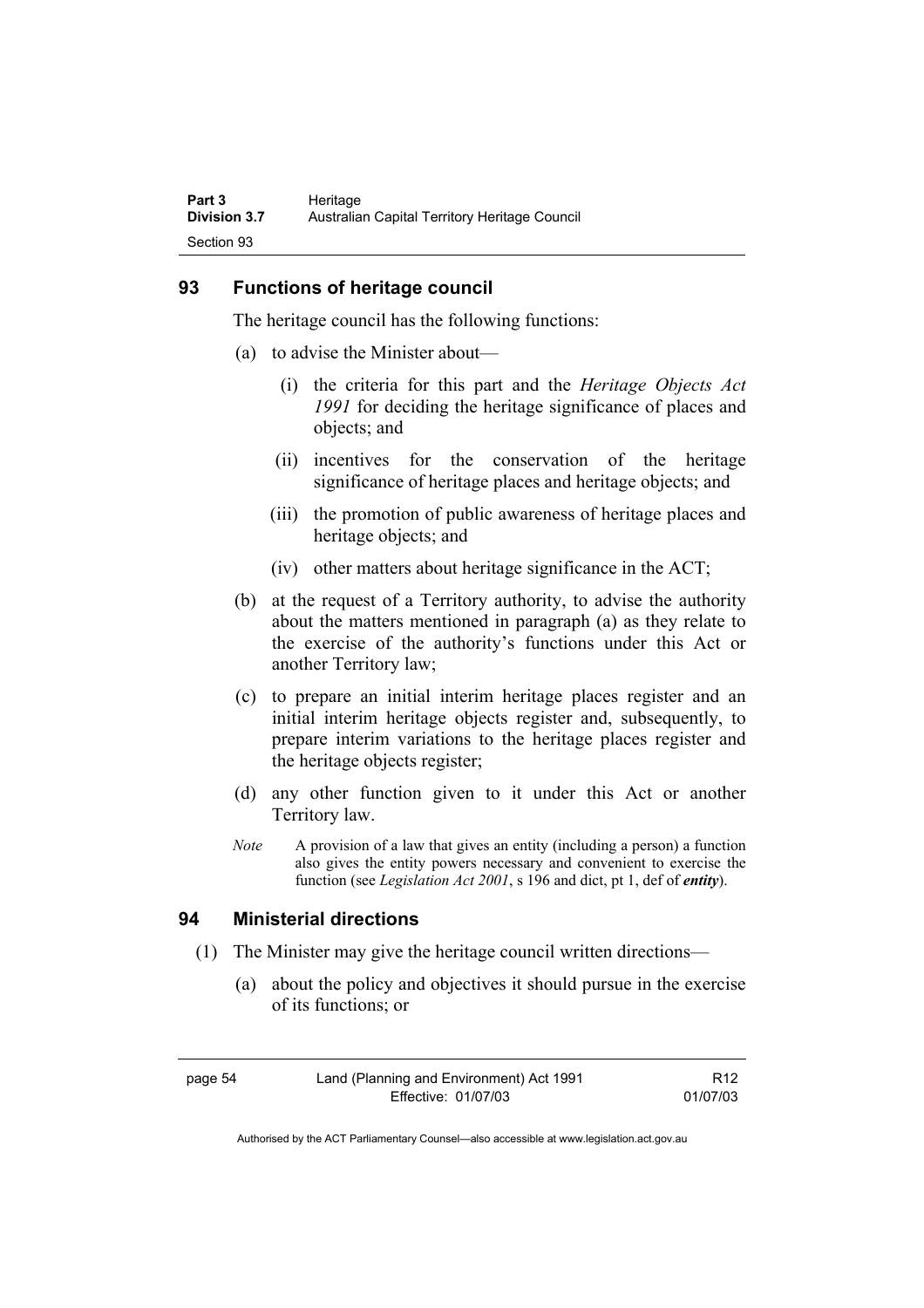- (b) to review the heritage places register or the heritage objects register in consideration of any stated matters.
- (2) A direction is a notifiable instrument.

*Note* A notifiable instrument must be notified under the *Legislation Act 2001*.

 (3) A direction must be notified under the *Legislation Act 2001* within 14 days after the day it is made.

#### **95 Deputies of permanent members**

- (1) The Minister may appoint a person to be the deputy of a permanent member.
	- *Note 1* For the making of appointments (including acting appointments), see *Legislation Act 2001*, pt 19.3.
	- *Note 2* In particular, a person may be appointed for a particular provision of a law (see *Legislation Act* 2001, s 7 (3)) and an appointment may be made by naming a person or nominating the occupant of a position (see s 207).
- (2) If a permanent member is absent from a heritage council meeting, the member's deputy may exercise the member's functions.

#### **96 Appointment of expert members**

- (1) The Minister may appoint a person to be an expert member of the heritage council.
	- *Note 1* For the making of appointments (including acting appointments), see *Legislation Act 2001*, pt 19.3.
	- *Note 2* In particular, a person may be appointed for a particular provision of a law (see *Legislation Act* 2001, s 7 (3)) and an appointment may be made by naming a person or nominating the occupant of a position (see s 207).
- (2) In making appointments under subsection (1), the Minister must endeavour to ensure that the following disciplines and areas of expertise are represented among the people appointed:
	- (a) archaeology;
	- (b) Aboriginal tradition;

| R12      | Land (Planning and Environment) Act 1991 | page 55 |
|----------|------------------------------------------|---------|
| 01/07/03 | Effective: 01/07/03                      |         |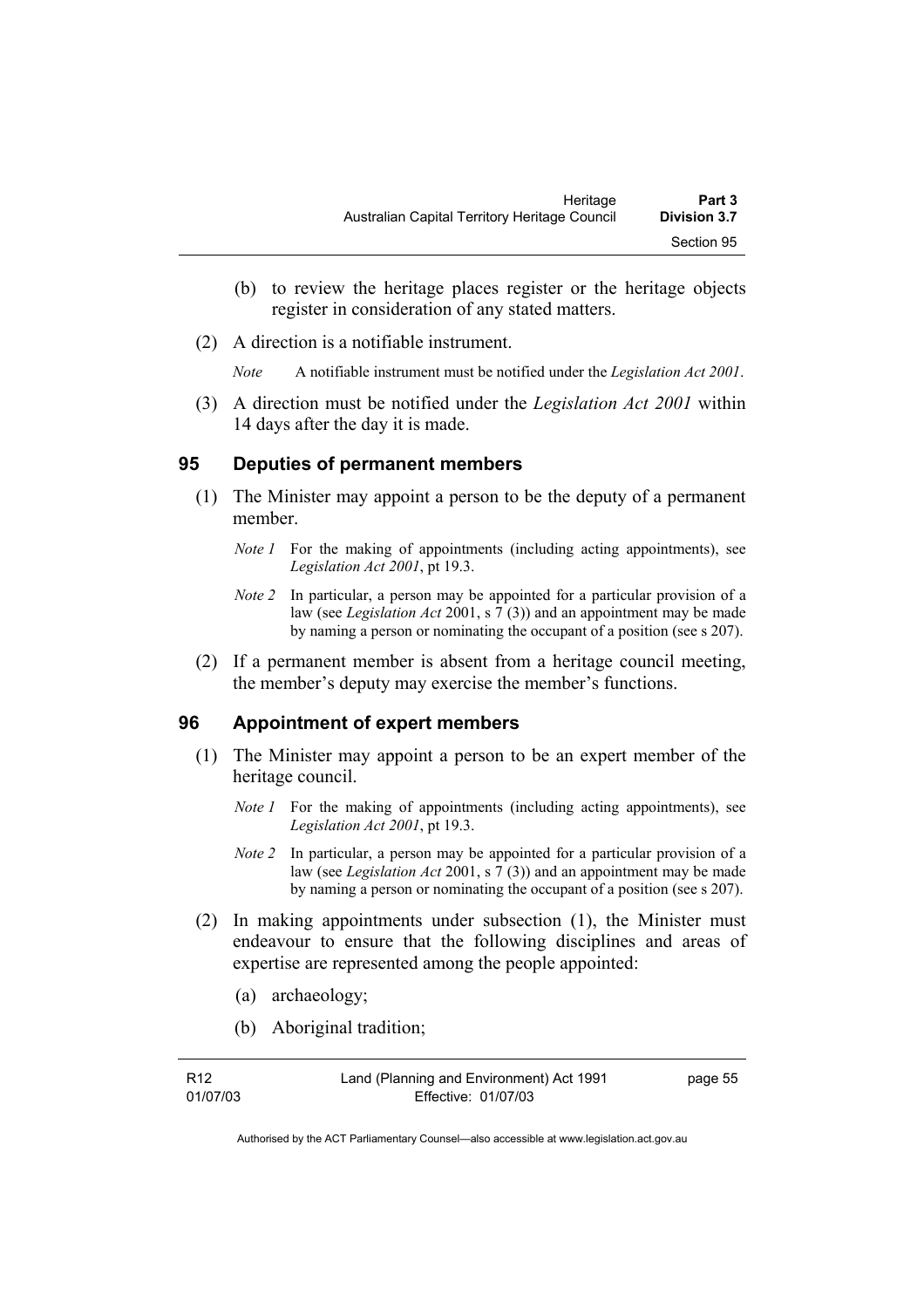- (c) local history;
- (d) town planning;
- (e) engineering;
- (f) architectural history and conservation;
- (g) landscape architecture;
- (h) the natural environment and its conservation;
- (i) archivism;
- (j) librarianship;
- (k) preservation of Australian material culture;
- (l) knowledge of objects in an Australian context.

#### **97 Term of appointment of expert members**

An expert member must not be appointed for a term longer than 3 years.

*Note* A person may be reappointed to a position if the person is eligible to be appointed to the position (see *Legislation Act 2001*, s 208 and dict, pt 1, def of *appoint*).

#### **98 Conditions of appointment of expert members generally**

An expert member holds office on the conditions decided by the **Minister** 

#### **99 Chairperson, deputy chairperson and secretary**

- (1) The Minister must appoint members of the heritage council as the chairperson and the deputy chairperson of the heritage council.
- (2) The Minister must appoint a public servant as the secretary to the heritage council.
- (3) However, a member must not be appointed as the secretary.

page 56 Land (Planning and Environment) Act 1991 Effective: 01/07/03

R12 01/07/03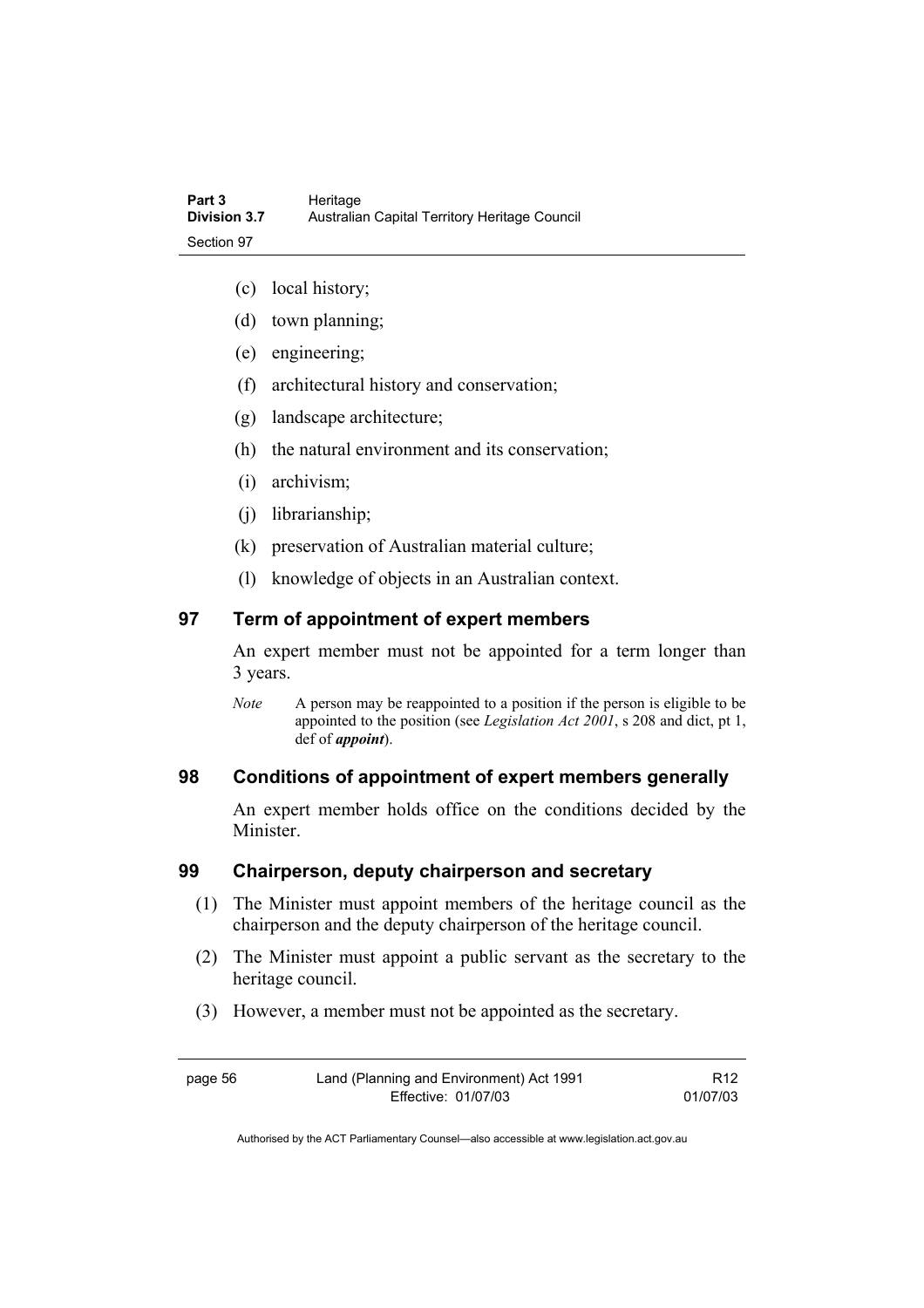### **100 Leave of absence**

The Minister may give a member leave of absence on conditions about remuneration and other matters decided by the Minister.

#### **101 Disclosure of interests**

- (1) A member who has a direct or indirect financial interest in a matter being considered or about to be considered by the heritage council must, as soon as practicable after the relevant facts have come to the member's knowledge, disclose the nature of the interest at a heritage council meeting.
- (2) A disclosure must be recorded in the minutes of the meeting and, unless the Minister otherwise decides, the member must not—
	- (a) be present during any deliberation of the heritage council about the matter; or
	- (b) take part in any decision of the heritage council about the matter.

#### **102 Ending of appointments**

- (1) The Minister may end the appointment of a member for misbehaviour or physical or mental incapacity.
- (2) The Minister must end the appointment of a member if the member—
	- (a) is absent from 3 consecutive meetings of the committee, except on leave granted under section 100 (Leave of absence); or
	- (b) contravenes section 101 (Disclosure of interests) without reasonable excuse.
	- *Note* A person's appointment also ends if the person resigns (see *Legislation Act 2001*, s 210).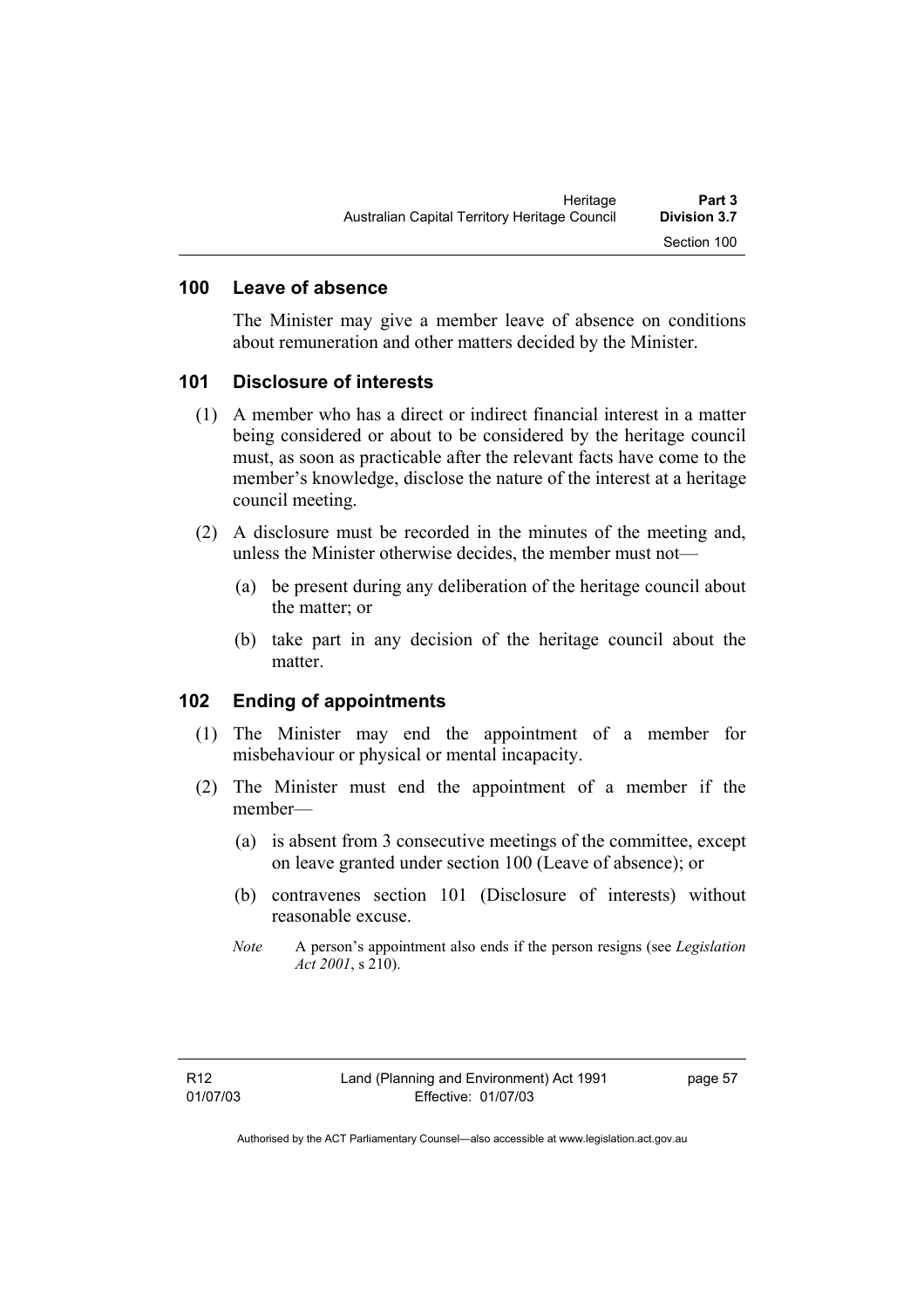## **103 Calling meetings**

- (1) The chairperson, or if the chairperson cannot do so, the deputy chairperson—
	- (a) may at any time call a meeting of the heritage council; and
	- (b) must call a meeting of the heritage council if asked by the Minister.
- (2) The person who calls a meeting of the heritage council must, at least 5 days before the day of the meeting, give the other members written notice of—
	- (a) the date, time and place of the meeting; and
	- (b) the matters to be considered at the meeting.

### **104 Procedure at meetings**

- (1) The chairperson presides at all heritage council meetings at which the chairperson is present.
- (2) If the chairperson is absent, the deputy chairperson presides.
- (3) If both the chairperson and deputy chairperson are absent from a meeting, the member chosen by the member's present presides.
- (4) The presiding member may give directions about the procedure to be followed in relation to the meeting.
- (5) Business may be carried out at a meeting only if a majority of members are present.
- (6) At a meeting each member has a vote on each question to be decided.
- (7) However, a permanent member must not vote on a question that relates to an interim heritage places register.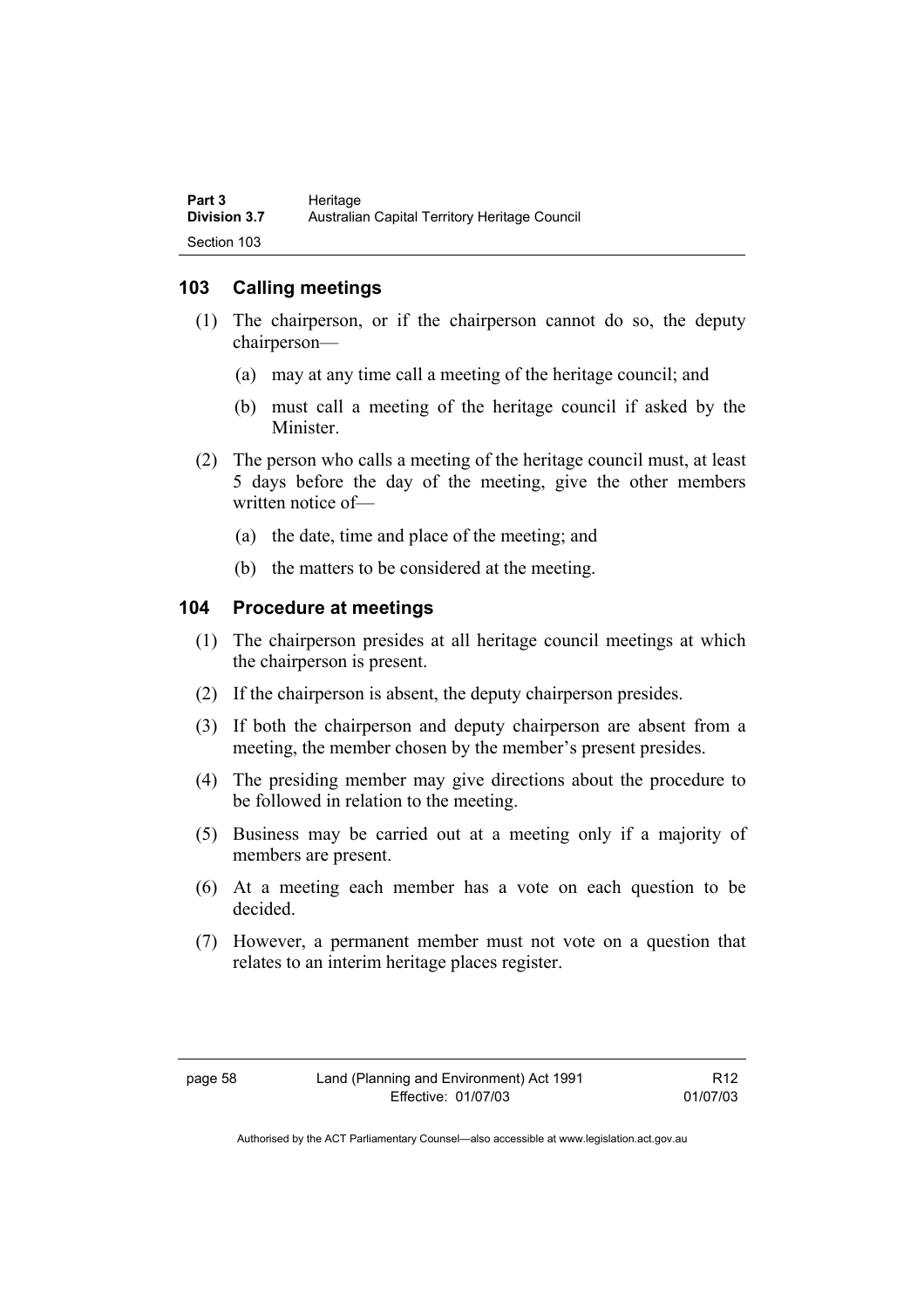- (8) A question is to be decided by a majority of the votes of the members present and voting, but, if the votes are equal the member presiding has a casting vote.
- (9) The heritage council must keep minutes of its meetings.

# **105 Delegation to secretary**

The heritage council may delegate the council's functions under this Act to the secretary.

*Note* For the making of delegations and the exercise of delegated functions, see *Legislation Act 2001*, pt 19.4.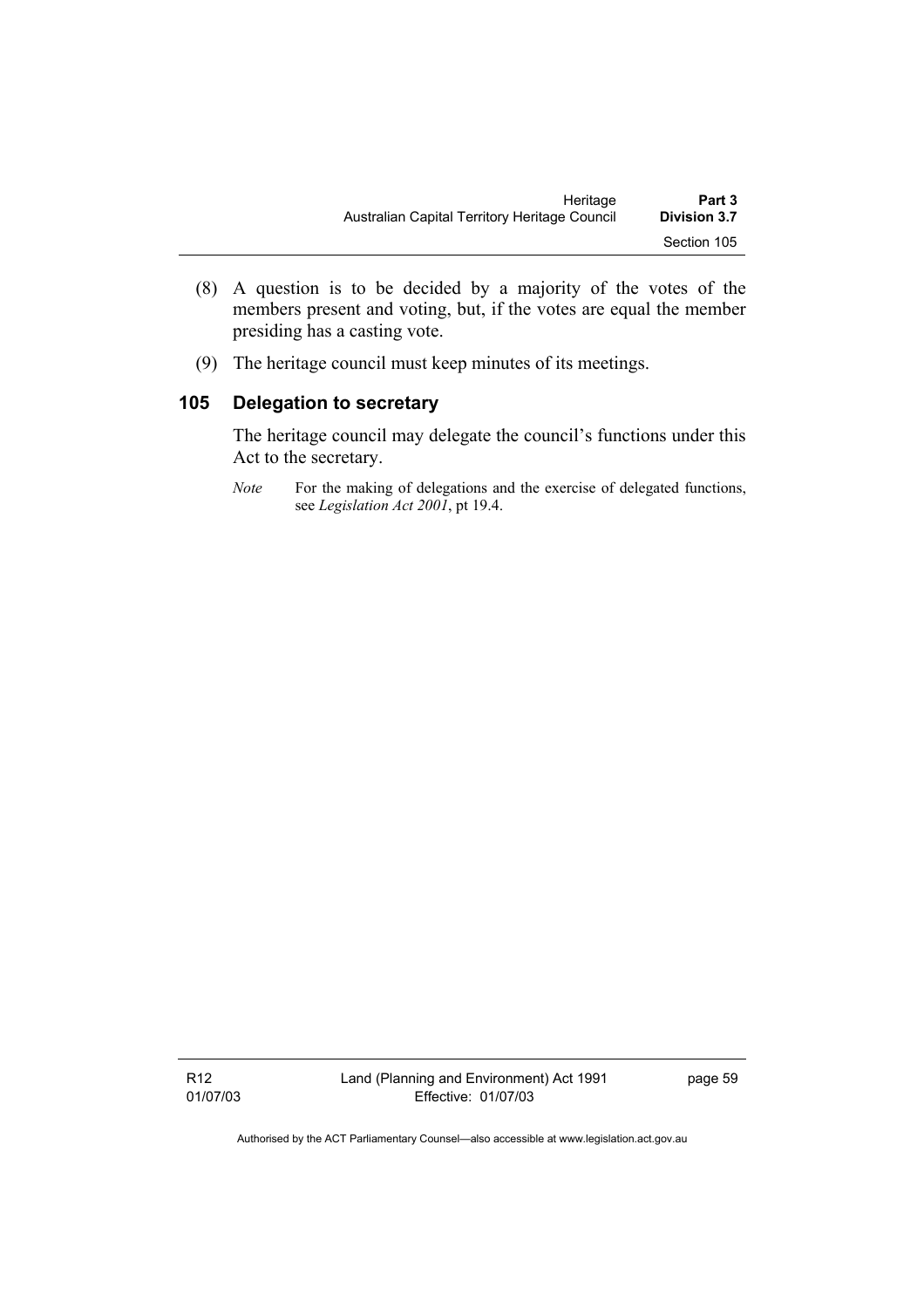# **Part 4 Environmental assessments and inquiries**

# **Division 4.1 Preliminary**

*Note* The Environment Minister may delegate a function of the Environment Minister under this part to the planning and land authority (see *Legislation Act 2001*, s 254A).

# **111 Definitions for pt 4**

In this part:

*defined decision* means a decision of the Territory, the Executive, a Minister or a Territory authority about a proposal, being a proposal in relation to which a Minister is empowered under part 2, 5 or 6, an Act other than this Act or a subordinate law—

- (a) to direct that an assessment be made; or
- (b) to establish a panel to conduct an inquiry.

*environmental impact*, in relation to a proposal which is the subject of a defined decision, includes the following potential effects of the proposal (if carried out), either by itself or in combination with the potential effects of another such proposal:

- (a) environmental effect on a community;
- (b) physical, biological or cultural transformation of an area;
- (c) environmental effect on the social system or the ecosystems of an area;
- (d) change to the aesthetic, recreational, scientific or other environmental qualities, or values, of an area;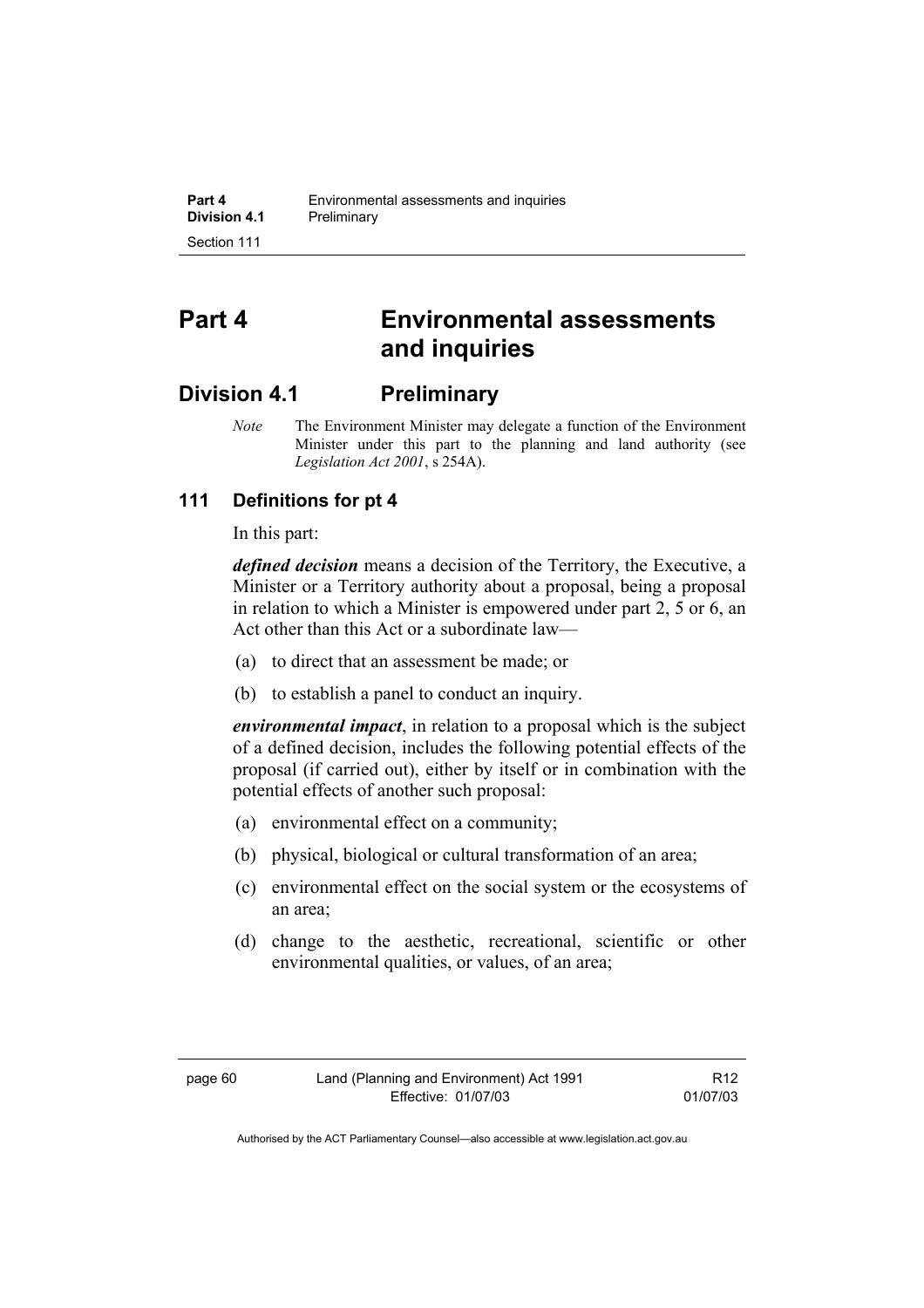- (e) environmental effect on any premises or land or the surroundings of any premises or land, that has heritage significance;
- (f) the endangering, or further endangering, of a community or an area;
- (g) the endangering, or further endangering, of any species of fauna or flora;
- (h) long-term environmental effects including those with potential to place demands on the social system;
- (i) curtailing of the range of beneficial uses of the environment;
- (j) pollution;
- (k) problems associated with the disposal of waste;
- (l) increased demands on natural resources which are, or are likely to be, in short supply;
- (m) change to the values or lifestyles of particular groups and communities or to existing social relationships;
- (n) socioeconomic effect.

*environmental impact statement* means an environmental impact statement prepared in accordance with division 4.3.

*land* includes water.

*panel* means a panel established to conduct an inquiry.

*preliminary assessment* means an assessment made under division 4.2.

*proponent*, in relation to a defined decision, means the person designated as such under section 112.

*public environment report* means a public environment report prepared in accordance with division 4.3.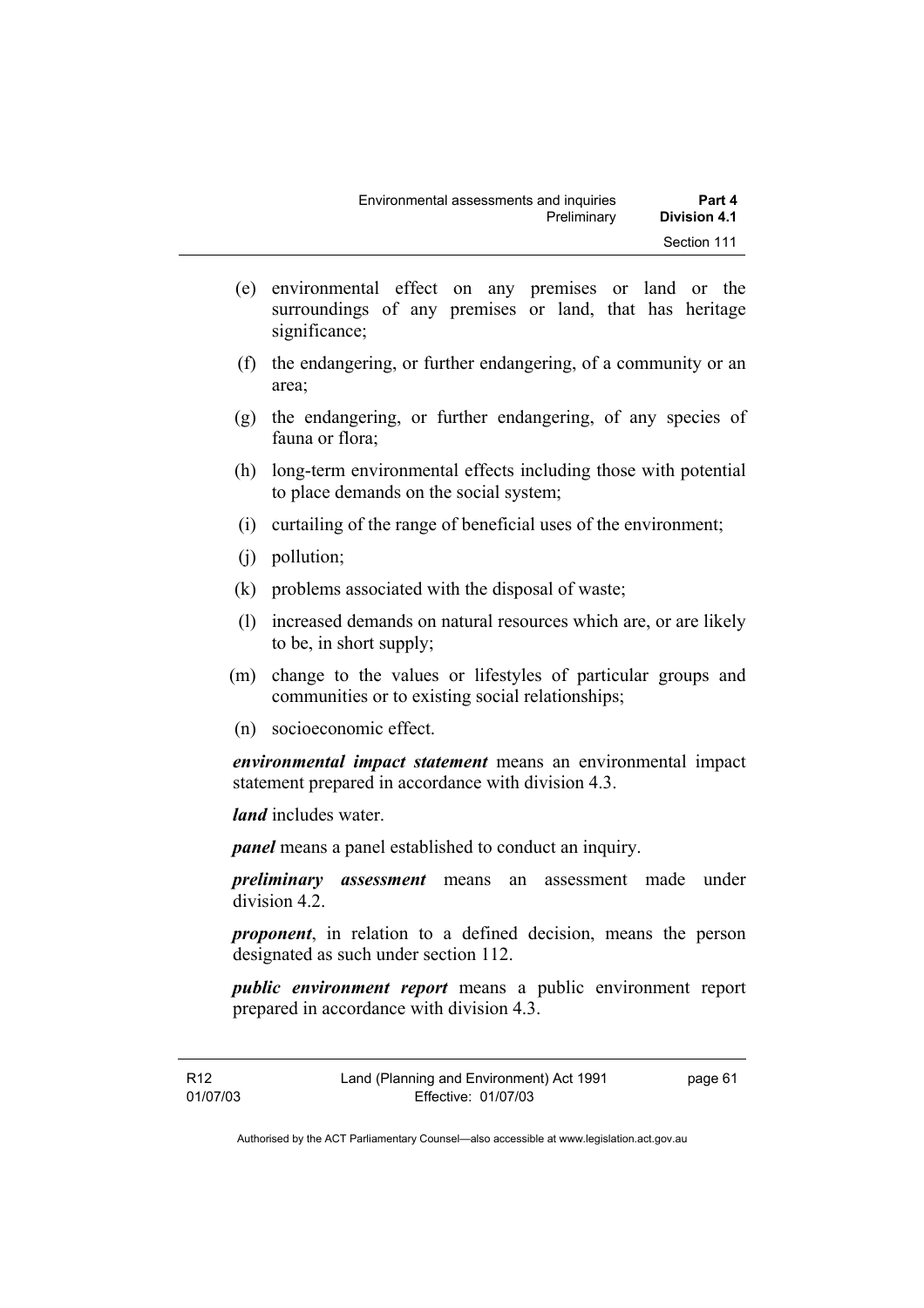*relevant Minister*, means the Minister responsible for the administration of the Act or subordinate law under which—

- (a) in relation to an assessment or inquiry—that assessment or inquiry is authorised to be made or conducted; or
- (b) in relation to a defined decision—the relevant decision is authorised to be made.

### **112 Proponents**

- (1) For this part, the relevant Minister in relation to a defined decision may, in writing, designate a person or Territory authority as the proponent in relation to the decision.
- (2) The relevant Minister shall designate, as the proponent in relation to a defined decision, the person or Territory authority whose interests would be most directly affected by the decision, unless, in the opinion of that Minister, the public interest requires otherwise.

# **Division 4.2 Preliminary assessments**

### **113 Directions**

The relevant Minister in relation to a defined decision, or the Environment Minister, may, by written notice to the relevant proponent within 28 days after the day on which the decision that a preliminary assessment be required is made, direct the proponent to prepare a preliminary assessment of the environmental impact of the relevant proposal.

### **114 Mandatory preliminary assessments**

Where a defined decision is of a class prescribed by the plan, the relevant Minister shall, within the period referred to in section 113, issue a notice under that section in relation to the relevant proposal.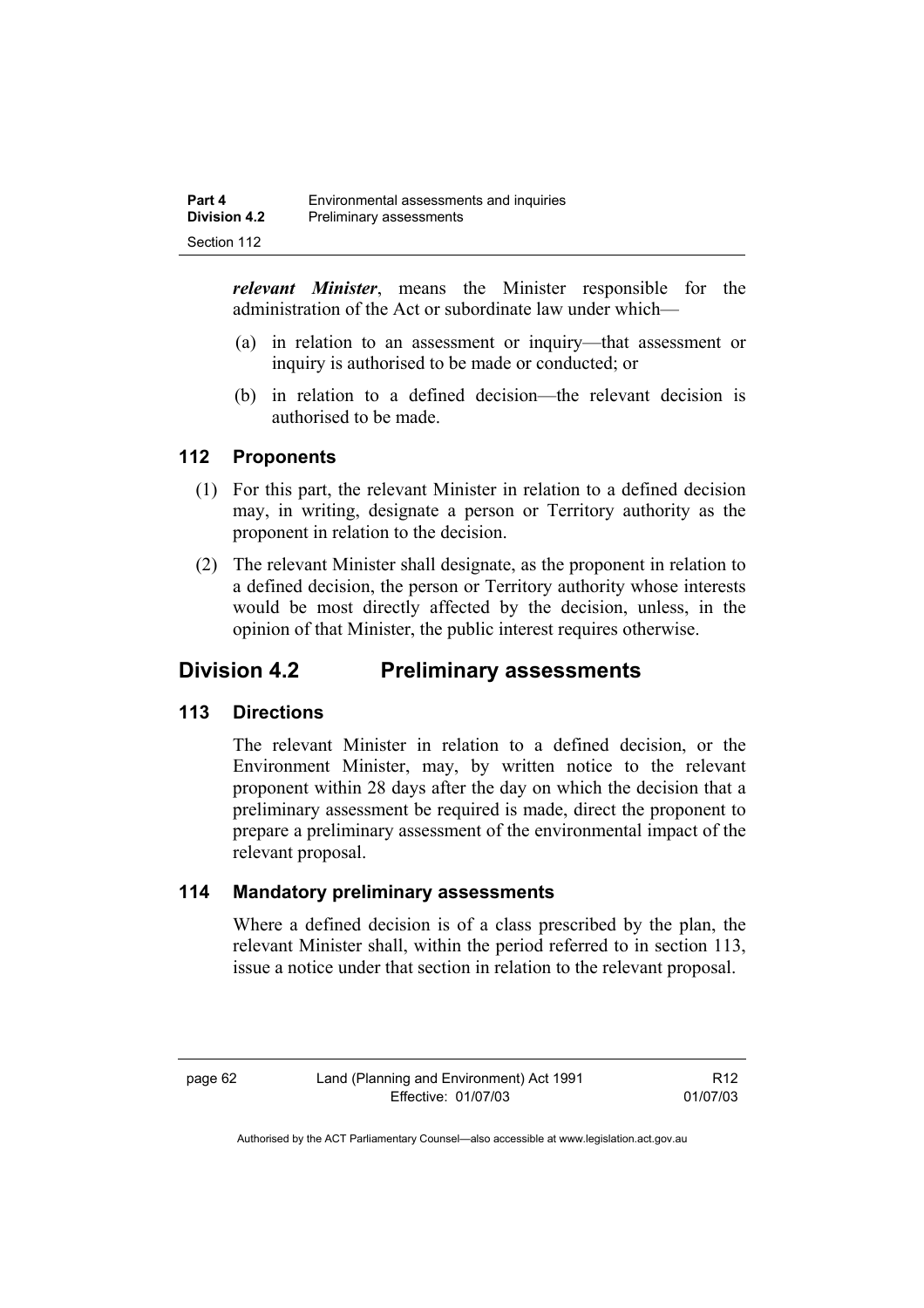### **115 Content**

A preliminary assessment shall consist of the matters specified in schedule 3.

#### **116 Submission to Minister**

- (1) Upon notice under section 113, the proponent shall submit a preliminary assessment to the Environment Minister in accordance with the notice
	- *Note* A fee may be determined under s 287 (Determination of fees) for this subsection.
- (2) Where the Environment Minister is not the relevant Minister in relation to a preliminary assessment, the Environment Minister shall forward the preliminary assessment to the relevant Minister.

#### **117 Public inspection**

- (1) After a preliminary assessment is submitted to the Environment Minister under section 116, the Environment Minister must prepare a written notice stating that copies of the preliminary assessment are available for public inspection during a specified period of not less than 15 business days at specified places.
- (2) The Environment Minister may, in writing, extend or further extend the period stated in the notice.
- (3) The power under subsection (2) may be exercised after the expiry of the period to be extended.
- (4) The following are notifiable instruments:
	- (a) a notice under subsection (1);
	- (b) an extension or further extension under subsection (2).
	- *Note* A notifiable instrument must be notified under the *Legislation Act 2001*.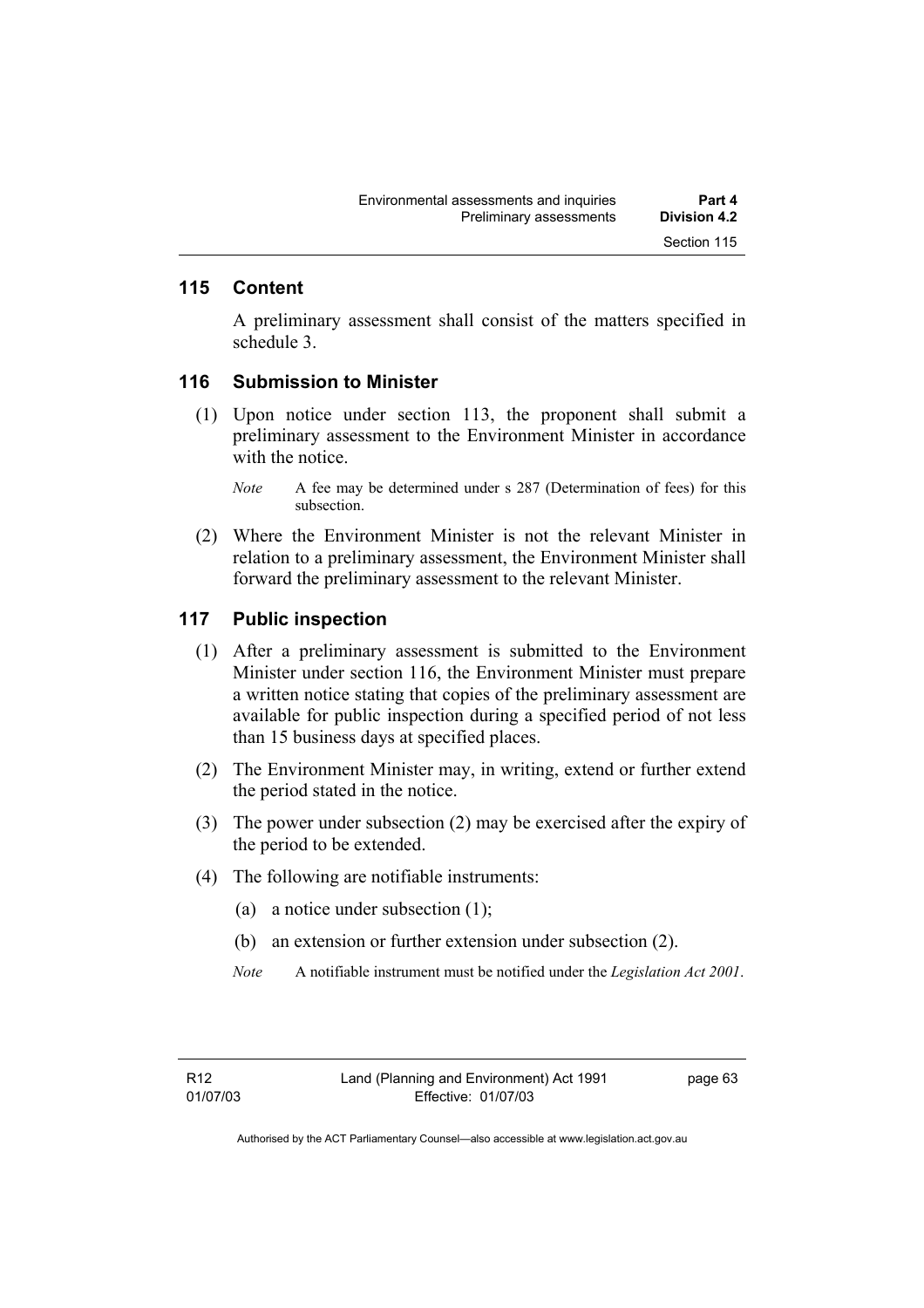| Part 4              | Environmental assessments and inquiries |
|---------------------|-----------------------------------------|
| <b>Division 4.2</b> | Preliminary assessments                 |
| Section 118         |                                         |

- (5) The planning and land authority must also publish a notice under subsection (1), or an extension or further extension under subsection (2), in a daily newspaper.
- (6) The Environment Minister shall, at the places, and within the period, specified in a notice under subsection (1)—
	- (a) make copies of the preliminary assessment mentioned in the notice available for public inspection; and
	- (b) cause a copy of the preliminary assessment to be given to any person on request.
	- *Note* A fee may be determined under s 287 (Determination of fees) for par (b).
- (7) The Environment Minister shall cause a copy of the preliminary assessment mentioned in the notice under subsection (1) to be sent, without charge, to the Conservation Council of the South-East Region and Canberra (Inc.).

### **118 Exclusion of material**

- (1) Where, in the opinion of the Environment Minister based on reasonable grounds—
	- (a) a part of a preliminary assessment contains information related to the personal or business affairs of a person, being information—
		- (i) supplied to the proponent or the Minister in confidence; or
		- (ii) the publication of which would reveal a trade secret; or
		- (iii) the disclosure of which would, or would reasonably be expected to, adversely affect a person in respect of the lawful business affairs of that person; and
	- (b) it would not be in the public interest for that part to be published;

| page 64 | Land (Planning and Environment) Act 1991 | R <sub>12</sub> |
|---------|------------------------------------------|-----------------|
|         | Effective: 01/07/03                      | 01/07/03        |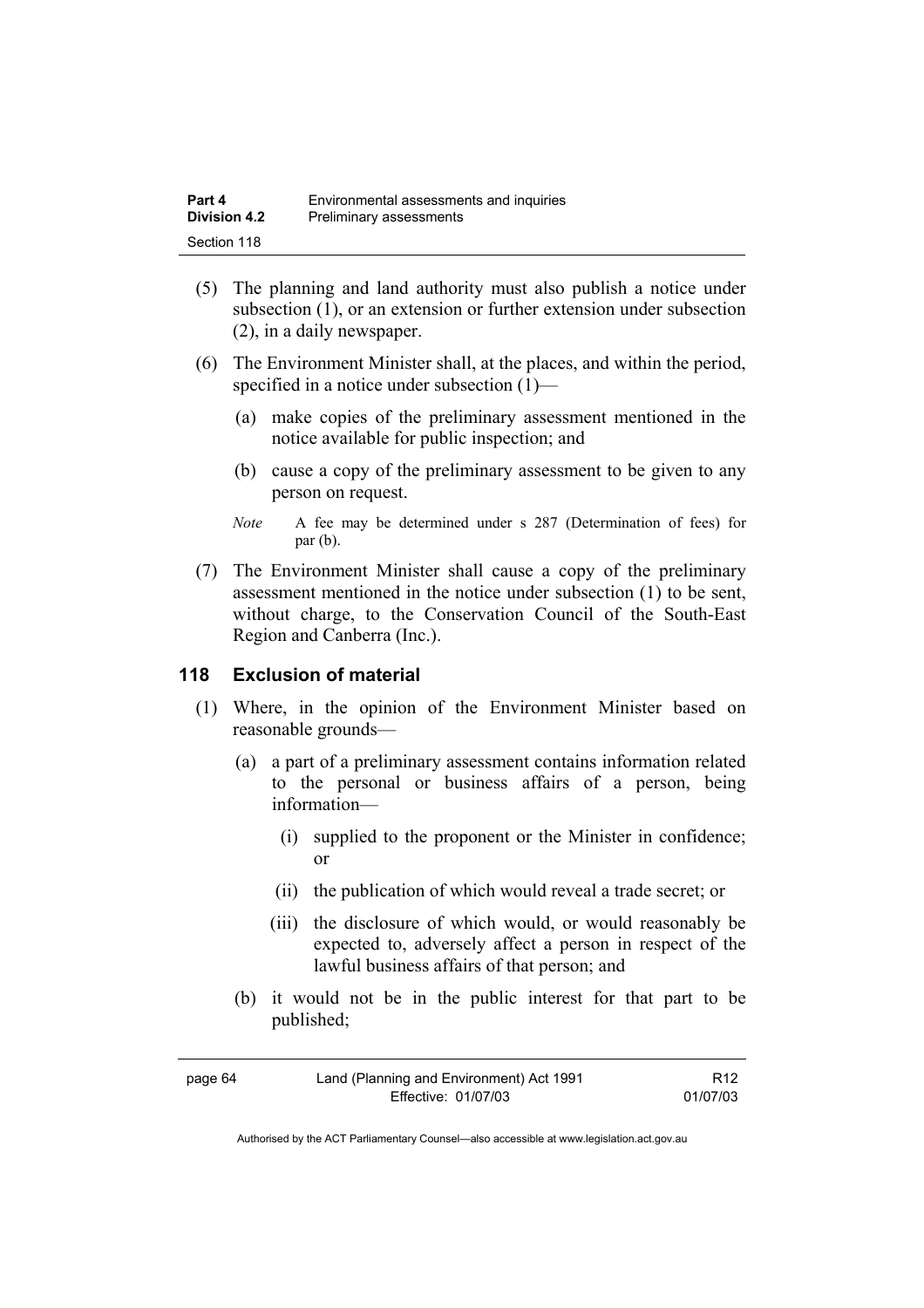the Environment Minister shall cause that part to be excluded from each copy of the preliminary assessment made available to the public or for public inspection.

 (2) Where a part of a preliminary assessment is excluded from the copies of that assessment made available to the public or for public inspection, each copy shall include a statement to the effect that an unspecified part of the assessment has been excluded for the purpose of protecting the confidentiality of information included in that part.

# **Division 4.3 Assessments**

# **Subdivision 4.3.1 Form and content**

# **119 Form**

Unless otherwise specified in the Act or subordinate law under which it is directed, an assessment consists of—

- (a) a public environment report; or
- (b) an environmental impact statement;

about the proposal which is the subject of a defined decision, together with the report under section 131 evaluating that public environment report or environmental impact statement.

# **120 Content of public environment reports and environmental impact statements**

Public environment reports and environmental impact statements are each to include such matters as are—

- (a) prescribed; and
- (b) directed under section 123.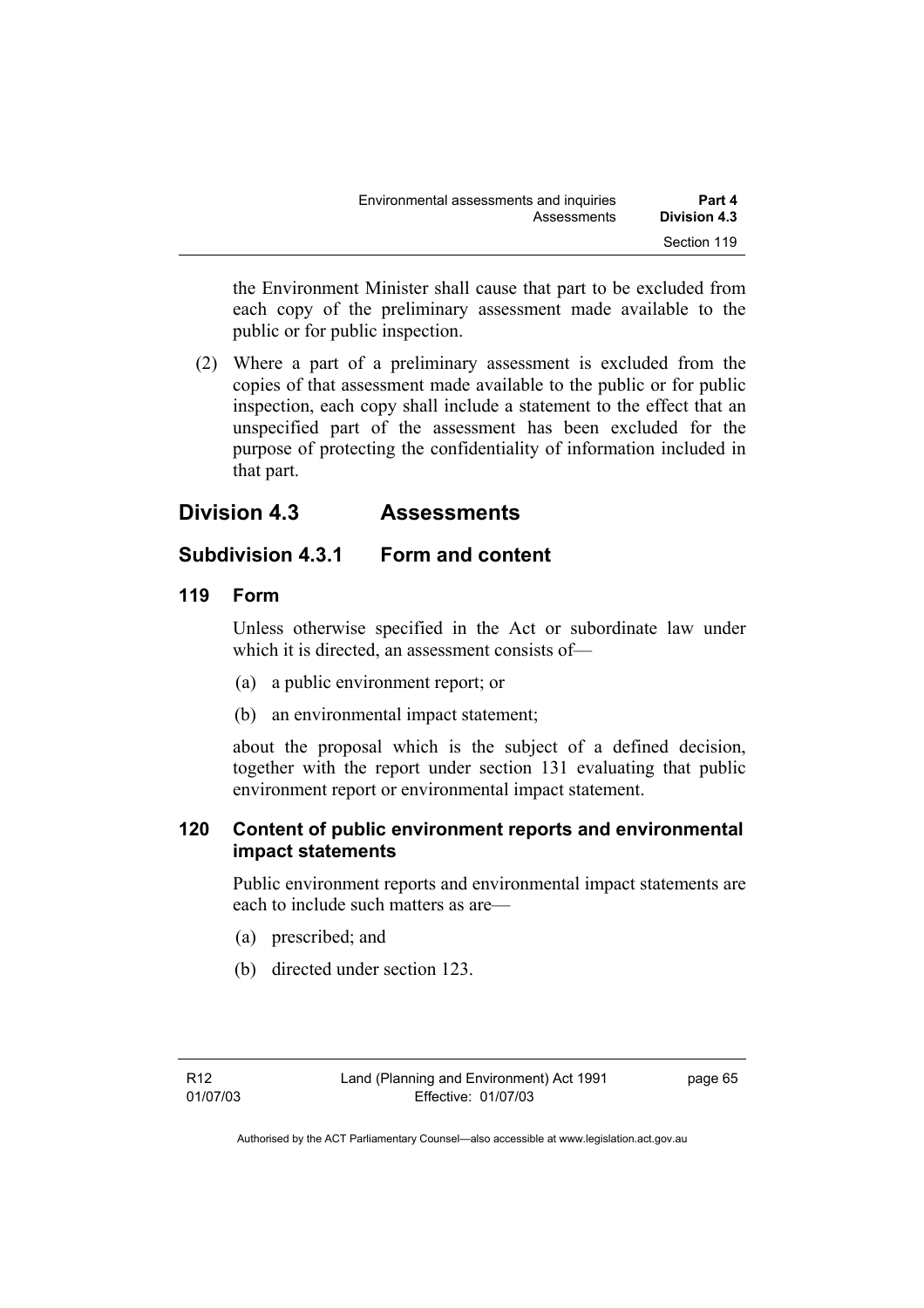| Part 4              | Environmental assessments and inquiries |
|---------------------|-----------------------------------------|
| <b>Division 4.3</b> | Assessments                             |
| Section 121         |                                         |

# **Subdivision 4.3.2 Direction of assessments**

### **121 Decisions to direct assessments**

- (1) The relevant Minister may direct that an assessment be made of the proposal if, in the opinion of the relevant Minister based on reasonable grounds, the environmental impact of the proposal would be of sufficient significance.
- (1A) A direction may only be given within the prescribed time after a proponent submits a preliminary assessment to the Environment Minister or such further time as the Minister administering this Act allows.
	- (2) In making a decision under subsection (1), the relevant Minister shall consider—
		- (a) the preliminary assessment; and
		- (b) the report of any meeting convened under section 128; and
		- (c) whether any aspect of the environmental impact of that proposal is, or could be, the subject of—
			- (i) an inquiry or another assessment; or
			- (ii) any environmental assessment action taken by or on behalf of the Commonwealth, a State or the Northern Territory.
	- (3) This section does not apply where a Minister is required under an Act or subordinate law to direct that an assessment be made.

### **122 Environment Minister's power to direct assessments**

Where a Minister other than the Environment Minister has the power under an Act or subordinate law to direct that an assessment be made, the Environment Minister also has that power.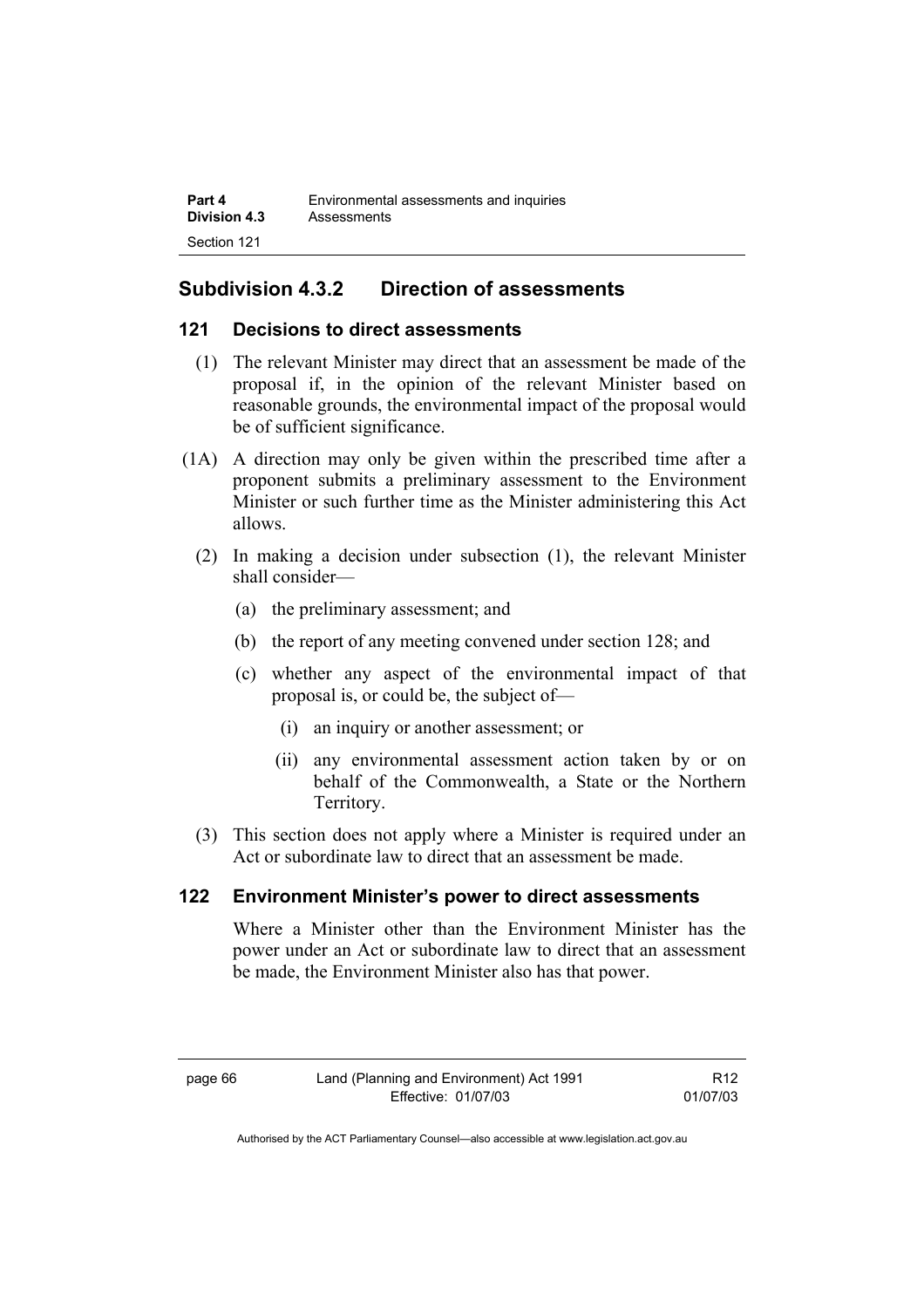## **123 Directions**

- (1) A direction by a Minister that an assessment be made in relation to a defined decision shall be in writing given to the proponent.
- (2) Within 14 days after a direction by a Minister under subsection (1) that an assessment is to be made in relation to a defined decision, the Minister shall give the proponent detailed directions specifying the following:
	- (a) the form of the assessment;
	- (b) the matters to be included in the public environment report or the environmental impact statement (as the case requires) and the relative emphasis to be given to each such matter;
	- (c) subject to section 124 or sections 125 and 126, as the case requires—the manner in which the report or statement is to be prepared;
	- (d) where, in the opinion of the Environment Minister based on reasonable grounds, the environmental impact of a proposal which is the subject of another defined decision is relevant to the environmental impact of the relevant proposal—sufficient details of the firstmentioned proposal to enable the proponent to assess the potential combined effects of the proposals.
- (3) The Environment Minister shall, in consultation with the relevant Minister, determine the matters to be specified under subsection (2).
- (4) Where a Minister gives detailed directions for an assessment under subsection (2), that Minister must prepare a written notice that sets out—
	- (a) the name of the proponent; and
	- (b) the matters specified in the directions; and
	- (c) the name of any consultant nominated by the Minister pursuant to subsection (7) to assist in the preparation of the assessment.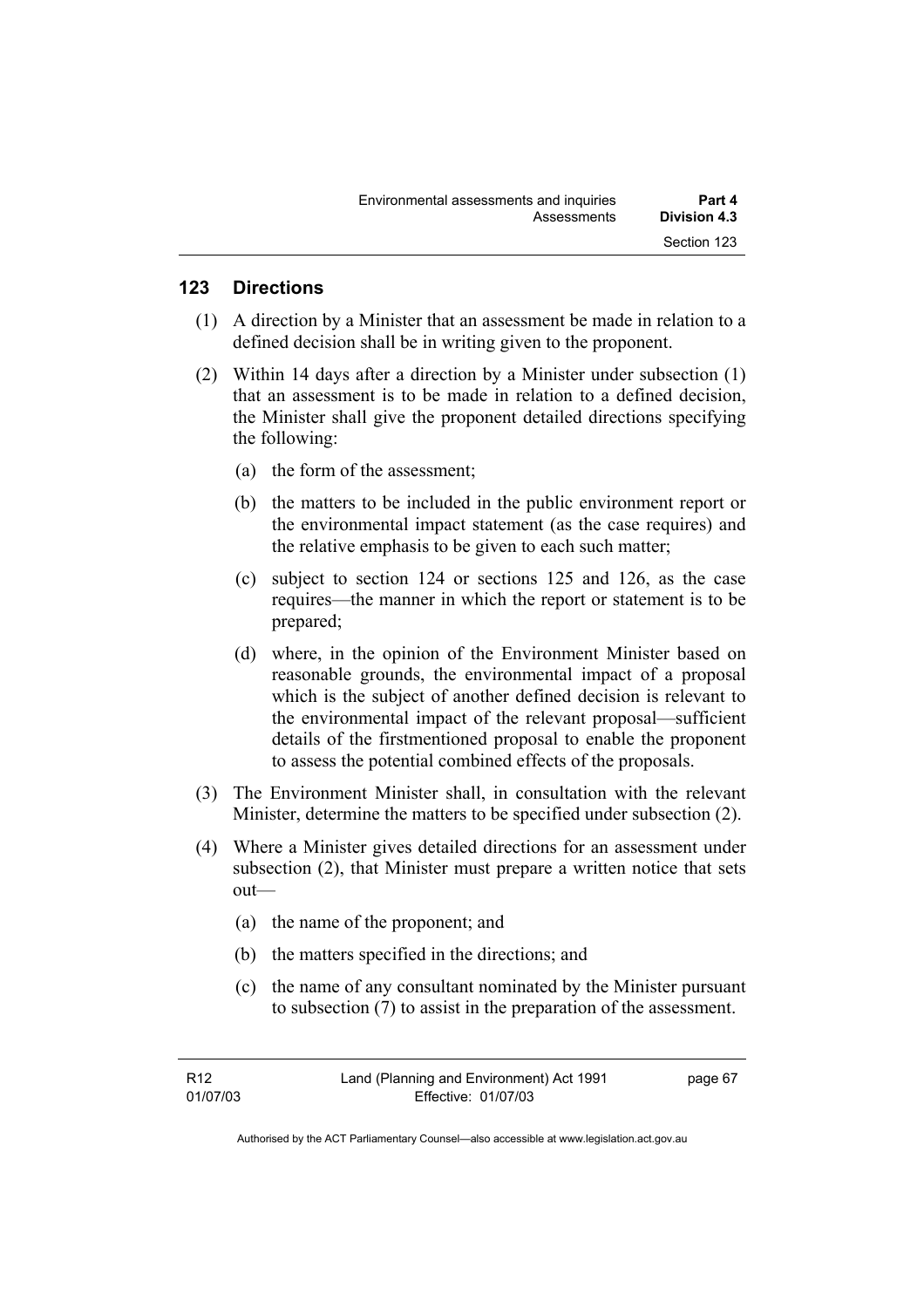(5) The notice is a notifiable instrument.

*Note* A notifiable instrument must be notified under the *Legislation Act 2001*.

- (6) The Minister who prepared the notice must also publish it in a daily newspaper.
- (7) A Minister who directs that an assessment be made may, under subsection (2) (c), direct the proponent in relation to an assessment to engage the services of a consultant specified by the Minister in accordance with the prescribed criteria to assist the proponent in the preparation of the assessment.

# **Subdivision 4.3.3 Preparation, evaluation and consideration by Legislative Assembly**

### **124 Public environment reports—preparation**

- (1) The Environment Minister may, in writing, direct the proponent in relation to a public environment report—
	- (a) to undertake such consultation in relation to the preparation of the report as is specified; and
	- (b) after any such consultation—to make the report available, in a specified manner and form, for public inspection, with such notice of that availability as is specified.
- (2) The proponent in relation to a public environment report shall comply with a direction under subsection (1).
- (3) This section does not apply in relation to the preparation of a public environment report for the purposes of an assessment which will be—
	- (a) a background paper within the meaning of part 2; or
	- (b) notified together with a draft plan of management under division 5.7.

| page 68 | Land (Planning and Environment) Act 1991 | R <sub>12</sub> |
|---------|------------------------------------------|-----------------|
|         | Effective: 01/07/03                      | 01/07/03        |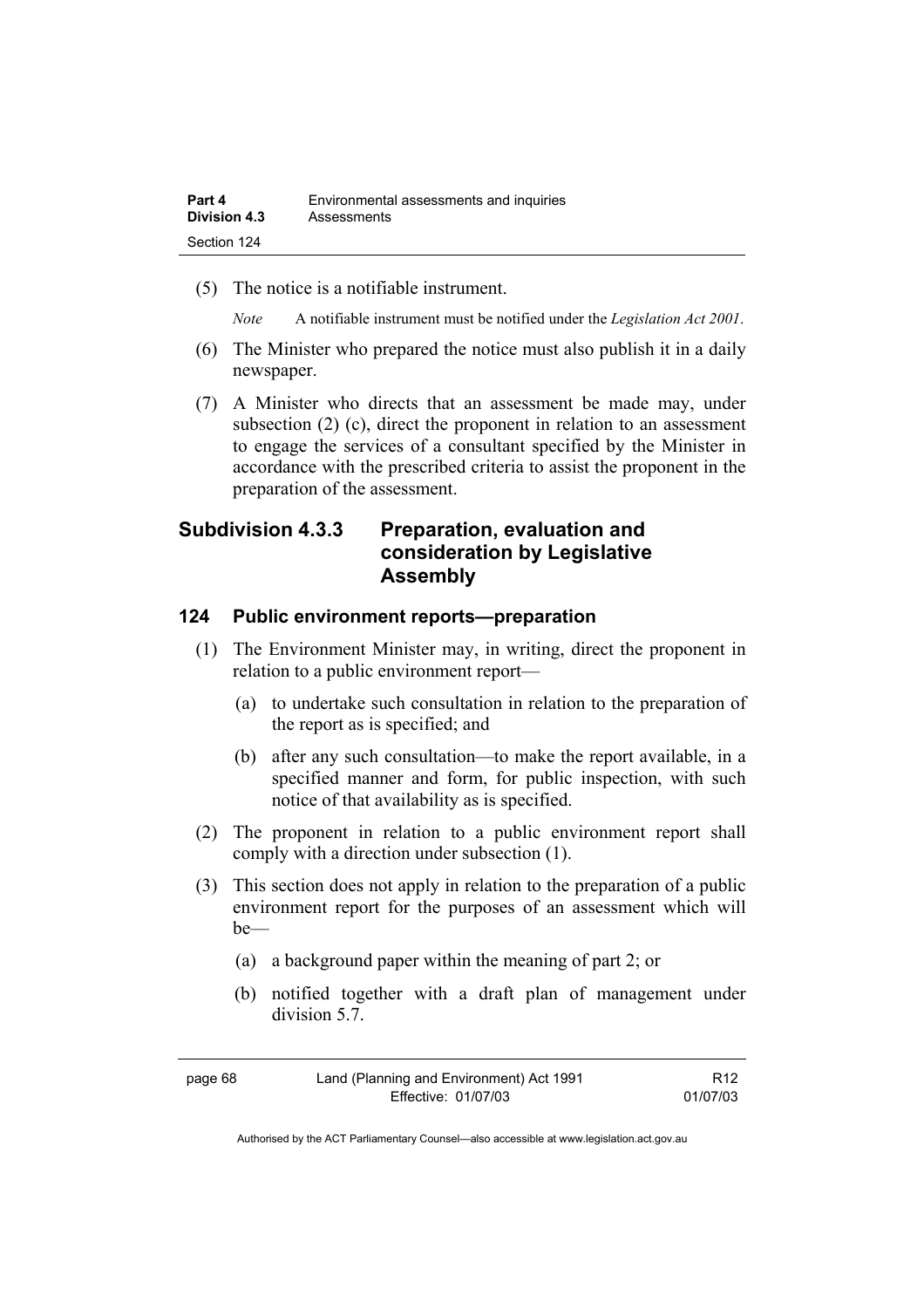### **125 Environmental impact statements—consultation and public inspection**

- (1) The proponent in relation to an environmental impact statement must prepare a written notice approved in writing by the Environment Minister—
	- (a) stating that copies of the draft environmental impact statement are available for public inspection and purchase from the proponent at specified places and times; and
	- (b) inviting interested persons to submit written comments about the draft to the proponent at a specified address and within a period of 20 business days or such longer period as is directed in writing by the relevant Minister.
- (2) The notice approved by the Environment Minister is a notifiable instrument.

*Note* A notifiable instrument must be notified under the *Legislation Act 2001*.

- (3) The proponent must also publish the notice approved by the Environment Minister in a daily newspaper.
- (4) The proponent in relation to an environmental impact statement shall make copies of the draft statement available for inspection and purchase at the places and times specified in the notice under subsection  $(1)$ .
- (5) A proponent shall not sell a copy of a draft environmental impact statement that he or she has made available for purchase pursuant to subsection (4) at a price that exceeds a price fixed by the Environment Minister as the maximum price for the sale of a copy of the statement.
- (6) In fixing a maximum price at which a proponent may sell a copy of a draft environmental impact statement, the Environment Minister shall fix a price that will reimburse the proponent for the cost of producing the copy but not for the expense incurred by the proponent in preparing the draft statement.

| R12      | Land (Planning and Environment) Act 1991 | page 69 |
|----------|------------------------------------------|---------|
| 01/07/03 | Effective: 01/07/03                      |         |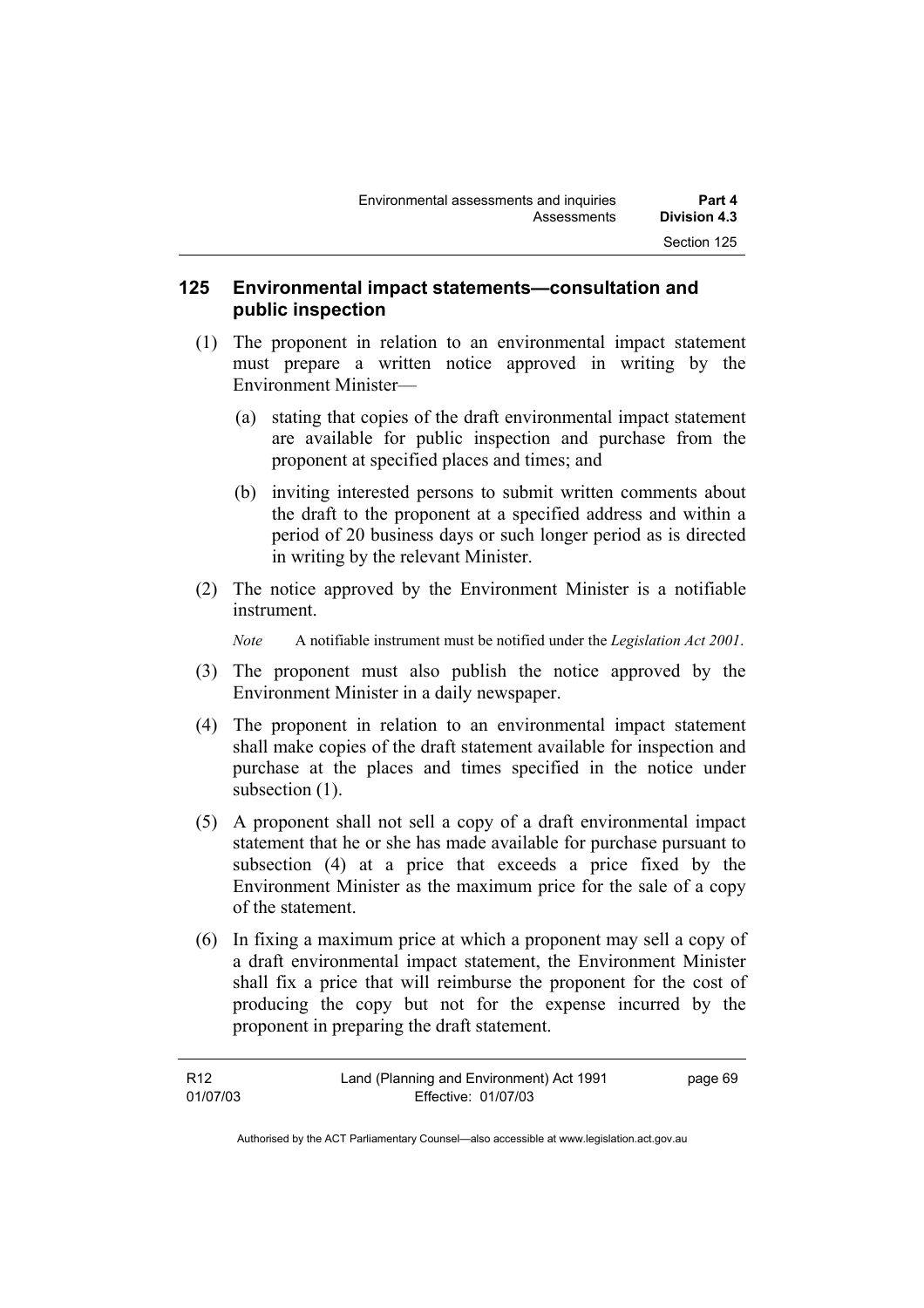| Part 4              | Environmental assessments and inquiries |
|---------------------|-----------------------------------------|
| <b>Division 4.3</b> | Assessments                             |
| Section 126         |                                         |

- (7) A notice under section 282A (3) (AAT Review of decisions) must include particulars of the calculation of the amount fixed as the maximum price that the proponent may charge for a copy of the draft environmental impact statement.
- (8) This section does not apply in relation to the preparation of an environmental impact statement for the purposes of an assessment which will be—
	- (a) a background paper within the meaning of part 2; or
	- (b) notified together with a draft plan of management under division 5.7.

### **126 Environmental impact statements—consideration of relevant comments and reports**

The proponent in relation to an environmental impact statement shall, in preparing the statement, consider any written comments from any person or Territory authority, and any reports, related to the environmental impact of the relevant proposal.

### **127 Submission of reports and statements to Environment Minister**

The proponent shall submit the relevant public environment report or environmental impact statement to the Environment Minister, together with—

- (a) a written report about the proponent's consultation in relation to the report or statement; and
- (b) a copy of each written comment about the report or statement received by the proponent; and
- (c) a copy of each report referred to in section 126 which is not available to the public.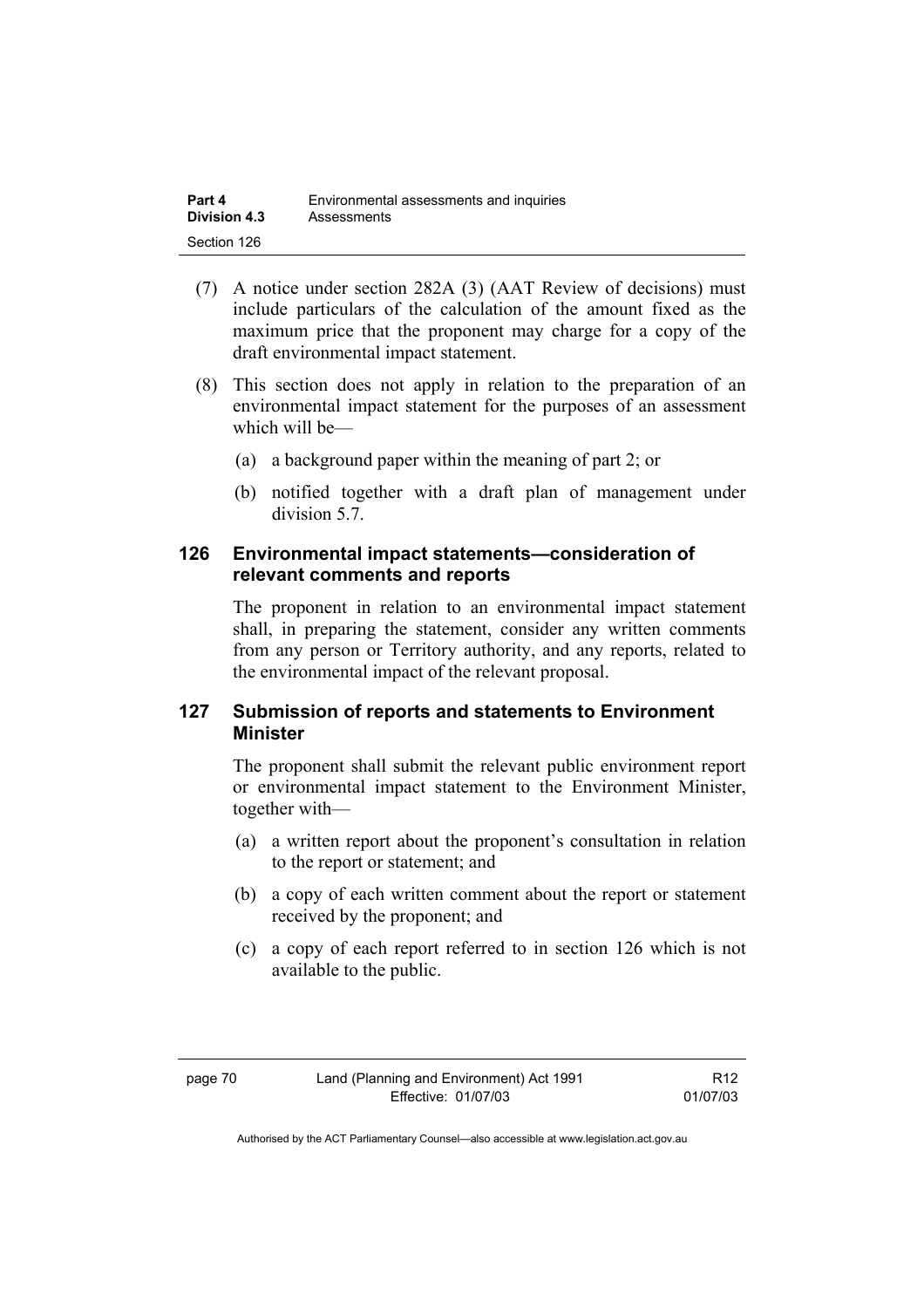#### **128 Consultation**

- (1) The Environment Minister may, by giving reasonable notice to—
	- (a) the proponent of a proposal that has an environmental impact;
	- (b) any other person that the Environment Minister believes on reasonable grounds to have an interest directly affected by the proposal; and
	- (c) any other person that the Environment Minister considers appropriate;

convene a meeting of such persons for the purposes of—

- (d) clarifying the proposal or concerns relating to the proposal; or
- (e) clarifying the report of a panel established to conduct an inquiry into the proposal; or
- (f) discussing any ways in which the proposal could be modified in order to reduce or eliminate any potential adverse environmental impact.
- (2) The Environment Minister shall give a written report to each participant in the meeting stating—
	- (a) the outcome of the meeting; and
	- (b) any recommendations which the Environment Minister intends to include in his or her report under section 131 as a result of the meeting.
- (3) Where a meeting recommends that a proposal be varied, the Environment Minister shall cause copies of the report prepared in relation to the meeting for the purposes of subsection (2) to be made available for public inspection at times and places determined, in writing, by the Environment Minister.
- (4) The determination is a notifiable instrument.
	- *Note* A notifiable instrument must be notified under the *Legislation Act 2001*.

| R12      | Land (Planning and Environment) Act 1991 | page 71 |
|----------|------------------------------------------|---------|
| 01/07/03 | Effective: 01/07/03                      |         |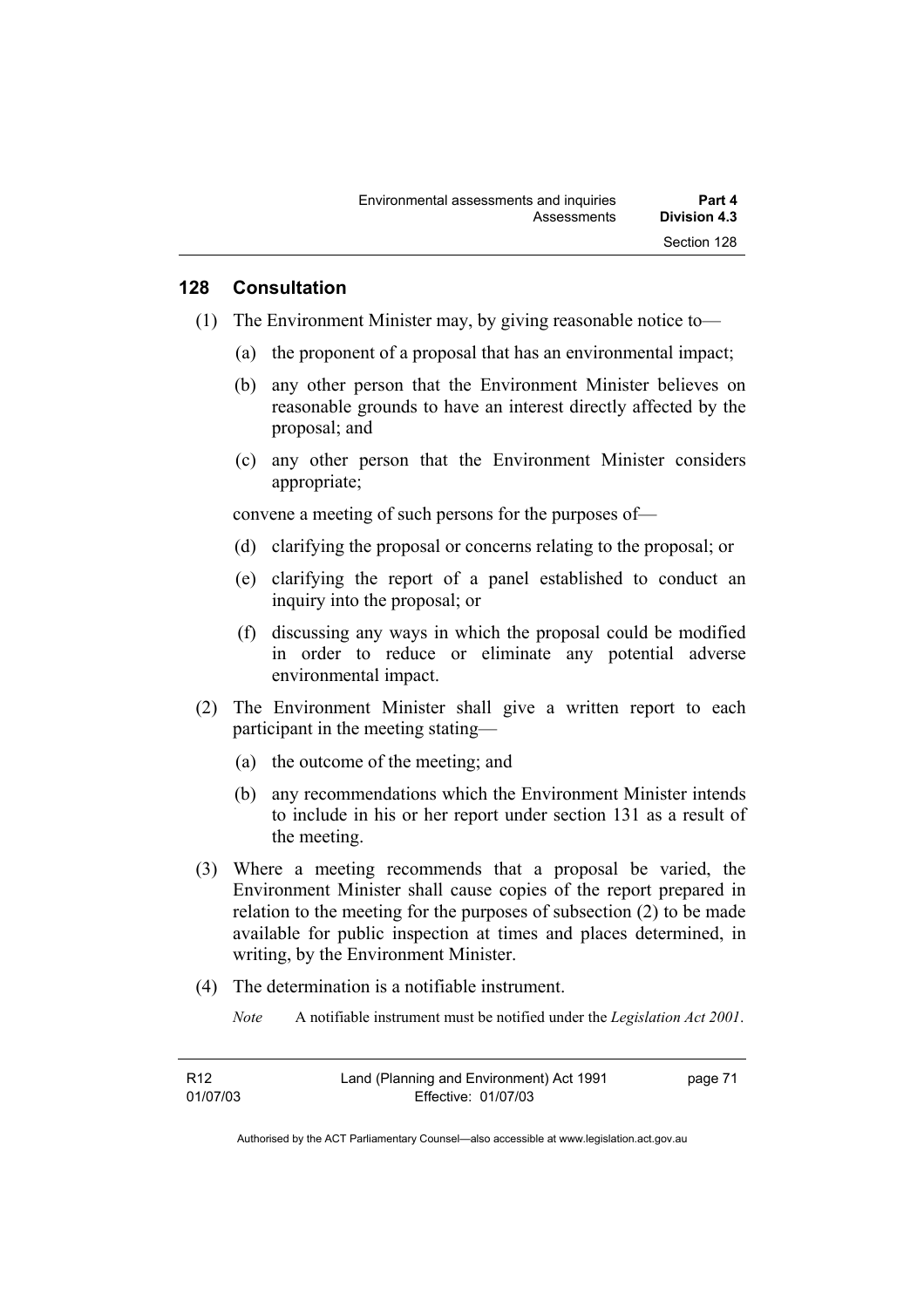| Part 4              | Environmental assessments and inquiries |
|---------------------|-----------------------------------------|
| <b>Division 4.3</b> | Assessments                             |
| Section 129         |                                         |

(5) The Environment Minister must also publish the determination in a daily newspaper.

### **129 Further information**

- (1) Within the prescribed period after the submission of a public environment report or an environmental impact statement to the Environment Minister, that Minister may, by notice in writing to the proponent, direct the proponent to provide further specified information in relation to the proposal, report or statement.
- (2) Upon notice under subsection (1), the proponent shall, in writing, provide the specified information to the Environment Minister.

### **130 Further revision**

- (1) Within the prescribed period after the submission of a public environment report or an environmental impact statement to the Environment Minister, that Minister may, by notice in writing to the proponent, request the proponent to revise the report or statement in consideration of specified matters.
- (2) Upon notice under subsection (1), the proponent may revise the report or statement in consideration of the specified matters.
- (3) The proponent shall—
	- (a) if the report or statement is revised—resubmit the revised report or statement to the Environment Minister; or
	- (b) if the report or statement is not revised—submit a written report to the Environment Minister stating the reasons why the proponent has not revised the report or statement.

### **131 Evaluation by Environment Minister**

 (1) Unless subsection (2) applies, within the prescribed period after the submission of a public environment report or environmental impact statement to the Environment Minister, he or she shall prepare a written report evaluating it.

| page 72 | Land (Planning and Environment) Act 1991 | R <sub>12</sub> |
|---------|------------------------------------------|-----------------|
|         | Effective: 01/07/03                      | 01/07/03        |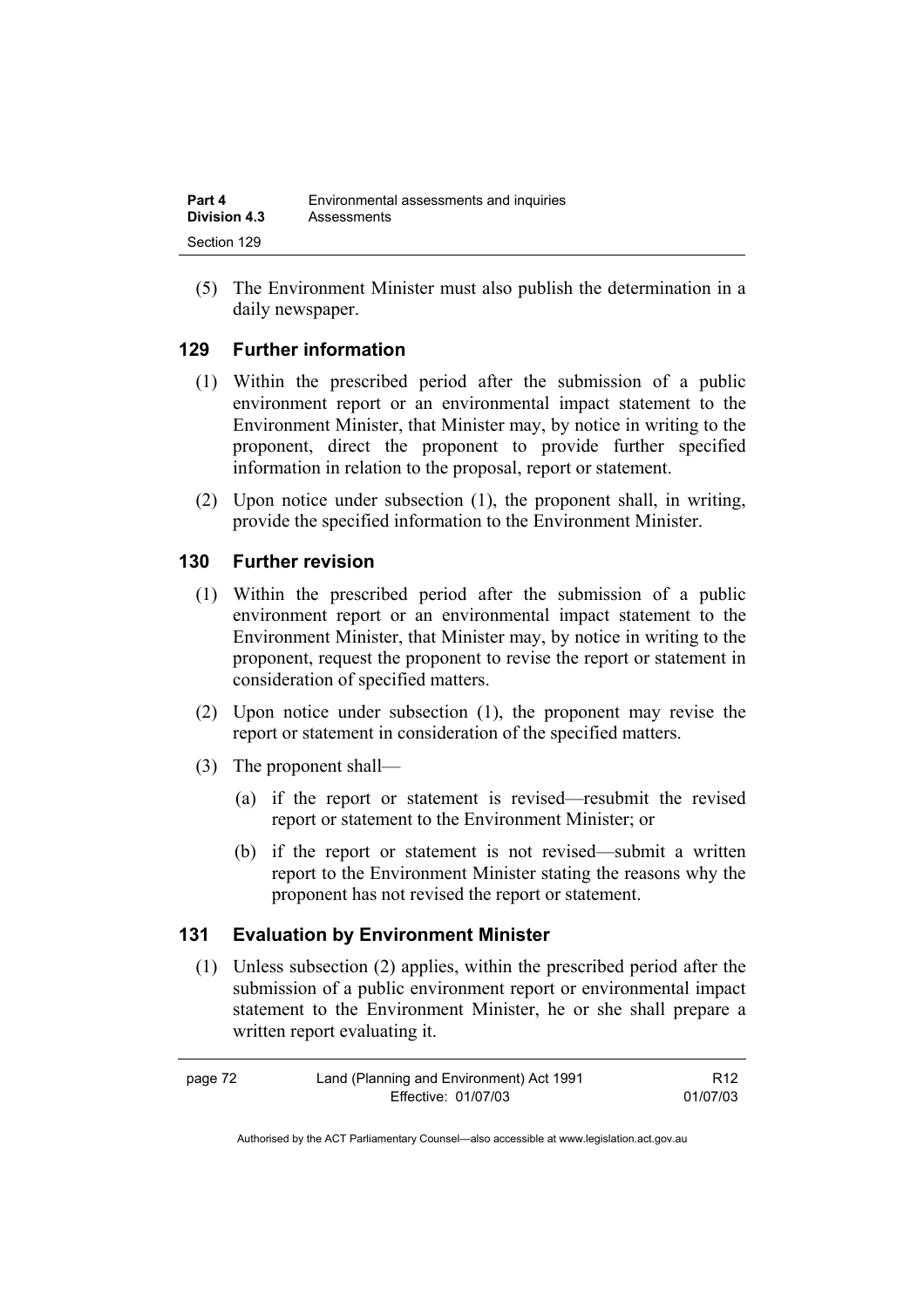- (2) Where the Environment Minister gives a notice to a proponent under section 130 (1), that Minister shall prepare a written report evaluating a public environment report or statement within the prescribed period after the proponent—
	- (a) resubmits the report or statement under section 130 (3) (a); or
	- (b) submits a report under section 130 (3) (b);

as the case requires.

- (3) A report under subsection (1) shall include—
	- (a) a statement as to whether, in the opinion of the Environment Minister, the public environment report or environmental impact statement has been prepared in accordance with this division, and with the relevant directions under this division; and
	- (b) any comment by that Minister about the environmental impact of the relevant proposal; and
	- (c) where that Minister has convened a meeting under section 128—the report of that meeting referred to in section 128 (2); and
	- (d) any recommendation of that Minister about the conditions subject to which the proposal should be approved.

# **132 Tabling in Legislative Assembly and public inspection**

- (1) Within 6 sitting days after the completion of a report referred to in section 131, the relevant Minister shall present to the Legislative Assembly a copy of—
	- (a) the relevant assessment; and
	- (b) any notice given by the Environment Minister under section 129 or 130; and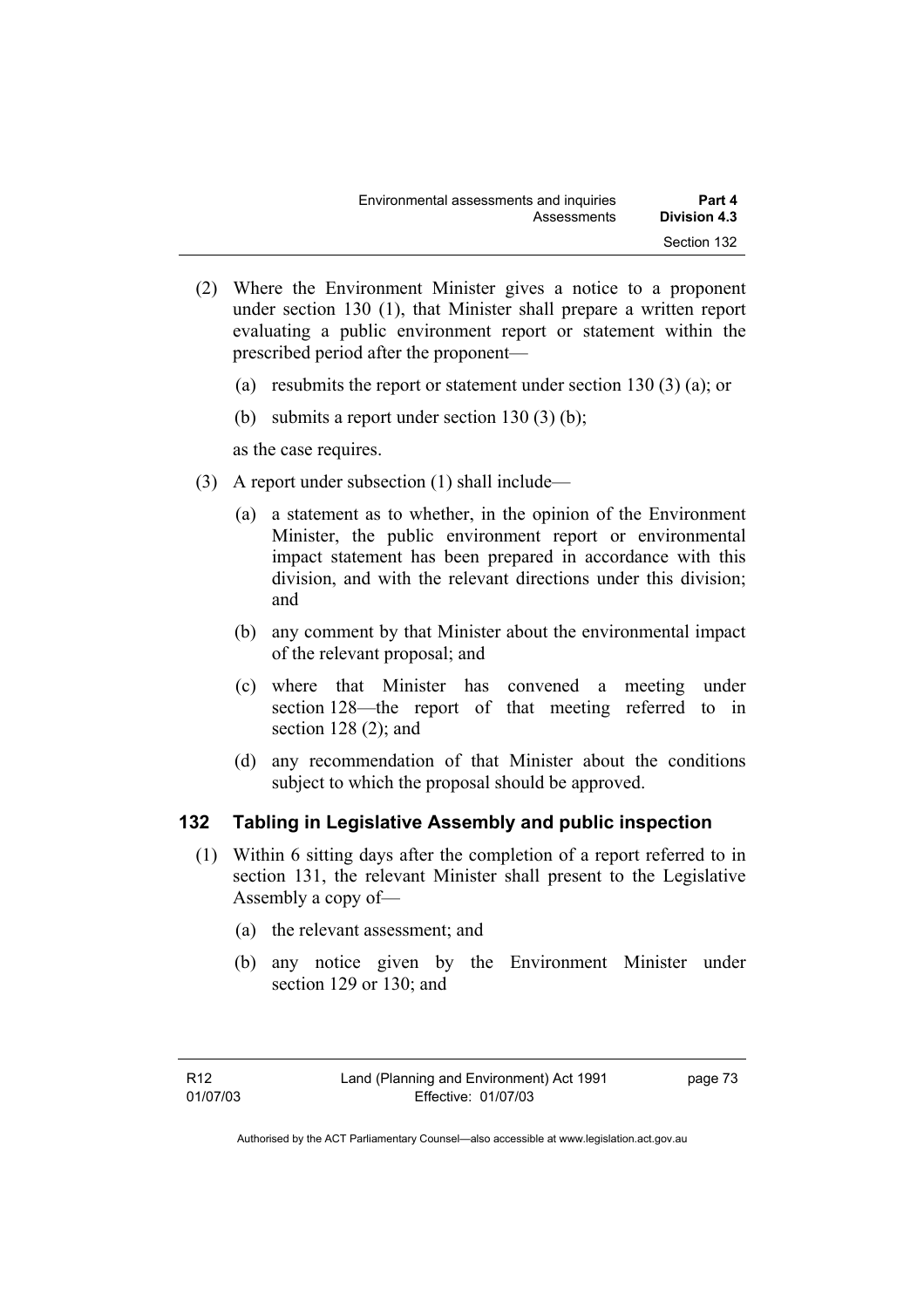- (c) any report, comment or written information submitted to the Environment Minister under section 127, 129 or 130.
- (2) After an assessment is finished, the relevant Minister must make copies of the assessment, together with copies of any documents mentioned in subsection (1) (c), available to the public during office hours at places stated in a written notice prepared by the relevant **Minister**
- (3) The notice under subsection (2) is a notifiable instrument.

*Note* A notifiable instrument must be notified under the *Legislation Act 2001*.

(4) The relevant Minister must also publish the notice under subsection (2) in a daily newspaper.

### **133 Exclusion of material**

- (1) Where, in the relevant Minister's opinion, based on reasonable grounds—
	- (a) a part of an assessment contains information related to the personal or business affairs of a person, being information—
		- (i) supplied to the proponent or that Minister in confidence; or
		- (ii) the publication of which would reveal a trade secret; and
	- (b) it would not be in the public interest for that part to be published;

the relevant Minister must exclude that part from the copy of the assessment presented to the Legislative Assembly, and from any copy of the assessment made available to the public or for public inspection.

 (2) Where a part of an assessment is excluded from the copies of that assessment made available to the public or for public inspection, each copy shall include a statement to the effect that an unspecified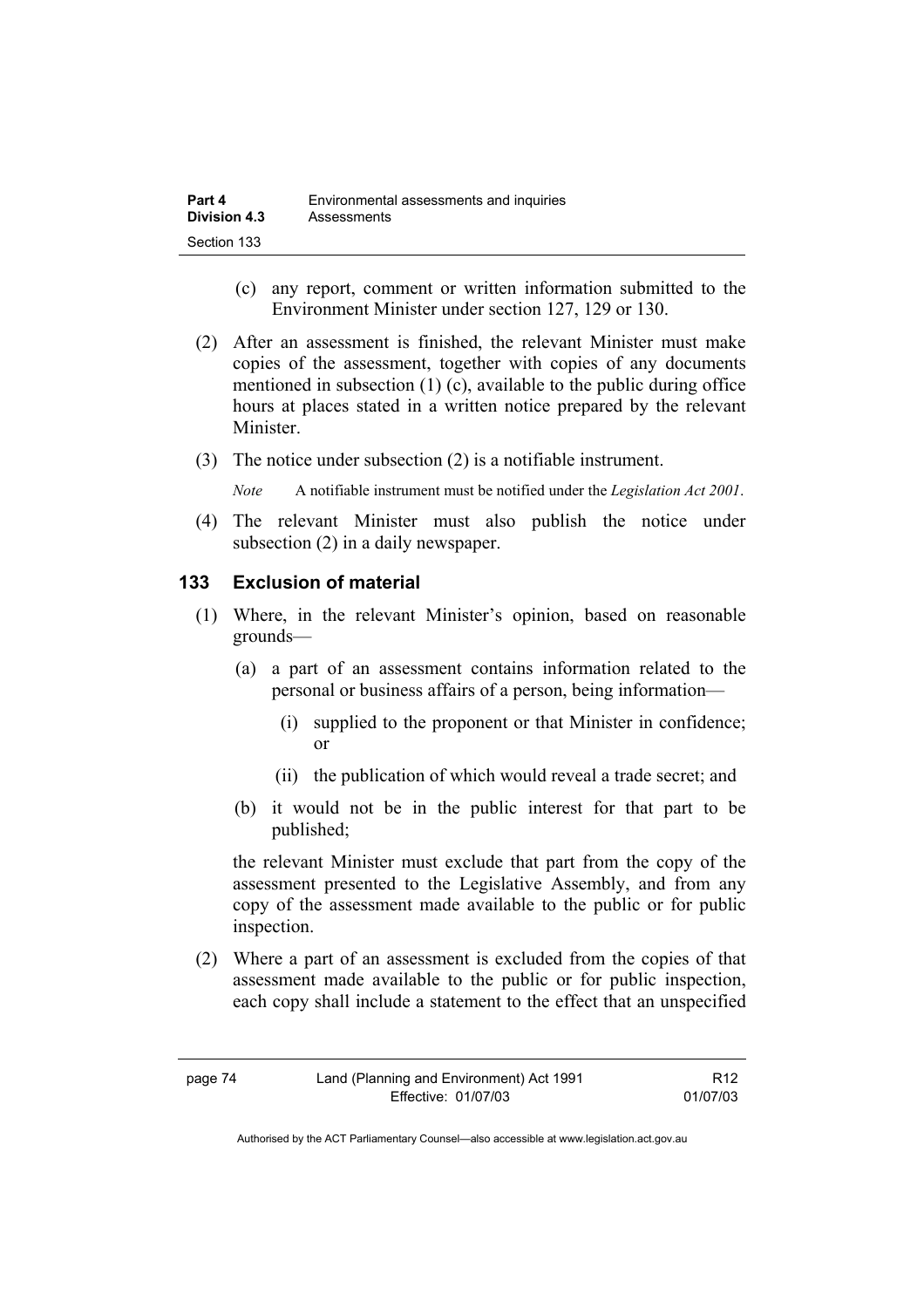part of the assessment has been excluded for the purpose of protecting the confidentiality of information included in that part.

### **134 Exemptions**

- (1) The Environment Minister may, in writing (by an *exemption*)—
	- (a) exempt a specified defined decision, or defined decisions of a specified class, from being the subject of an assessment directed under any Act or subordinate law; or
	- (b) declare that specified provisions of this division are not to apply in relation to a specified assessment, or to assessments of a specified class.
- (2) An exemption is a disallowable instrument.
	- *Note* A disallowable instrument must be notified, and presented to the Legislative Assembly, under the *Legislation Act 2001*.
- (3) The *Legislation Act 2001*, chapter 7 (Presentation, amendment and disallowance of subordinate laws and disallowable instruments) applies to an exemption as if each reference in that chapter to 6 sitting days were a reference to 5 sitting days.
- (4) Subject to any disallowance under the *Legislation Act 2001*, chapter 7, the exemption commences—
	- (a) on the day after the 5th sitting day after the day it is presented to the Legislative Assembly under that chapter; or
	- (b) if the exemption provides for a later date or time of commencement—on that date or at that time.
- (5) The Environment Minister shall cause an exemption to be notified in a daily newspaper.
- (6) The validity of an exemption is not affected by a failure to comply with subsection  $(5)$ .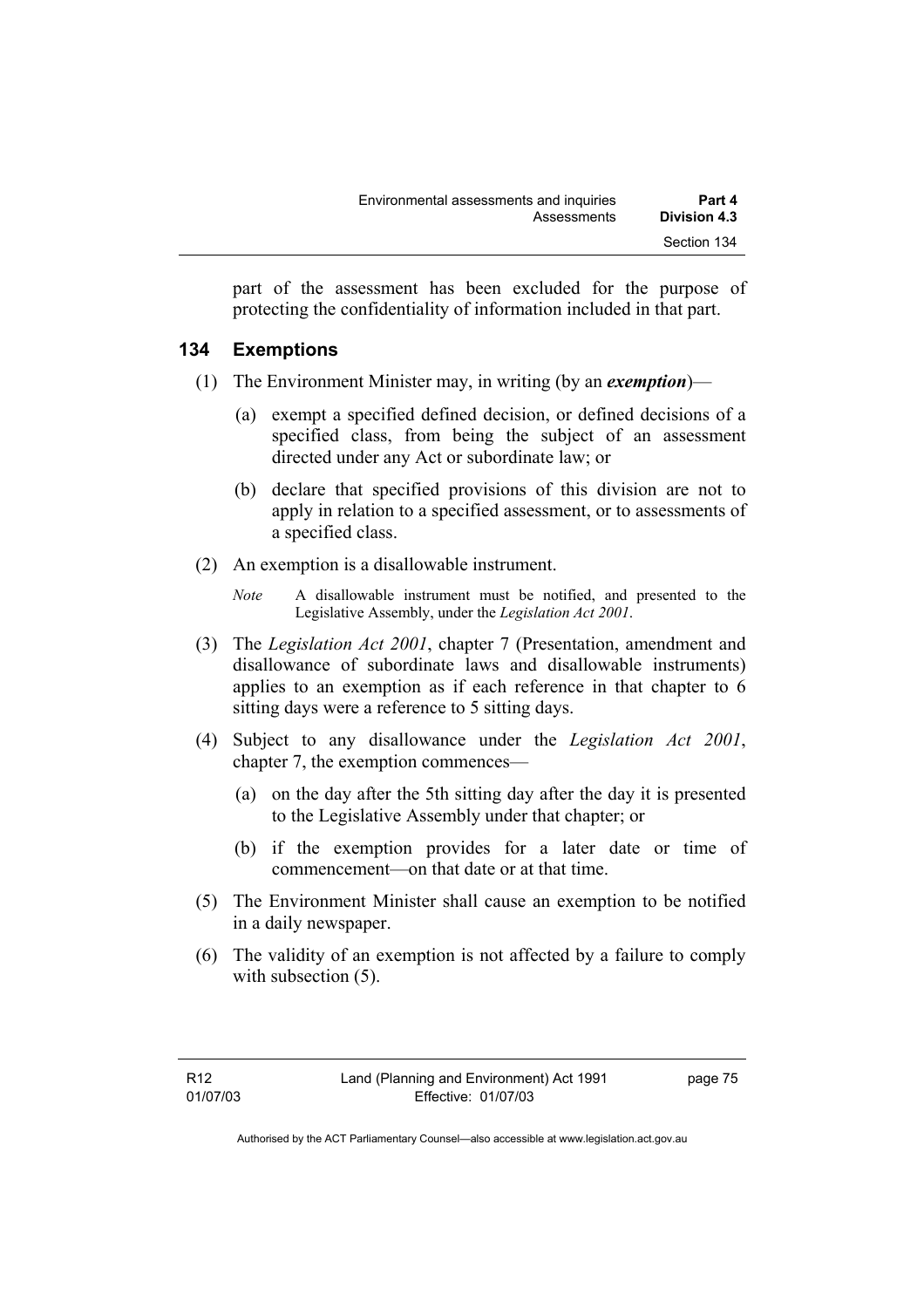**Part 4 Environmental assessments and inquiries Division 4.4 Inquiries** Section 135

# **Division 4.4 Inquiries**

# **Subdivision 4.4.1 Establishment of panels and terms of reference**

# **135 Constitution**

- (1) Where the relevant Minister in relation to a defined decision decides to establish a panel to inquire into the proposal which is the subject of that decision he or she shall, in writing, appoint a person or persons to constitute a panel to conduct the inquiry.
- (2) The relevant Minister shall nominate 1 member (or, in the case of a panel constituted by 1 member, that member) of the panel as the presiding member.

# **136 Combined inquiries**

Where 2 or more proposals, being the subject of 2 or more defined decisions, would in the opinion of the Environment Minister have substantially interconnected effects, he or she may, under section 135, with the consent of the relevant Minister in relation to each decision, establish a panel to conduct an inquiry into the potential combined effect of those proposals.

# **138 Terms of reference**

- (1) The relevant Minister shall, in writing, determine the terms of reference of an inquiry.
- (2) The terms of reference of an inquiry—
	- (a) shall—
		- (i) specify the defined decision; and
		- (ii) require the panel to assess the potential costs and benefits to the community and to the Territory of the proposal which is the subject of that decision; and

R12 01/07/03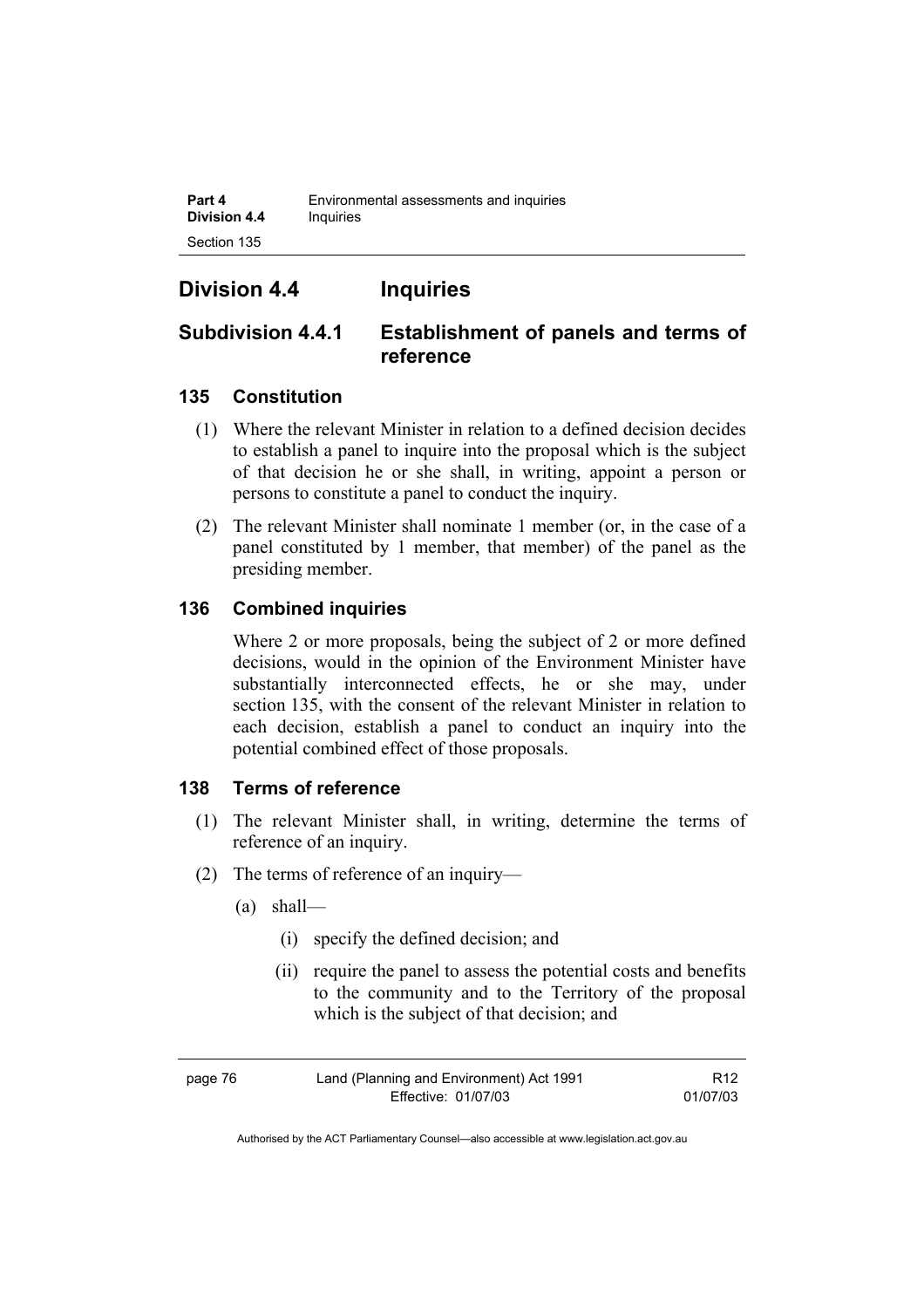- (iii) specify a reasonable period within which the panel is to report; and
- (b) may require the panel—
	- (i) to investigate specified aspects of that proposal; or
	- (ii) to consider any specified report.
- (3) The relevant Minister may, at the request of a panel, or on his or her own motion, in writing, vary the terms of reference of the relevant inquiry.
- (4) A variation of terms of reference is a notifiable instrument.

*Note* A notifiable instrument must be notified under the *Legislation Act 2001*.

# **139 Notification**

- (1) The relevant Minister for an inquiry must, in writing, determine—
	- (a) the members of the panel, and the presiding member; and
	- (b) the terms of reference of the inquiry; and
	- (c) the period within which the panel is to report; and
	- (d) such other matters as that Minister considers necessary.
- (2) A determination is a notifiable instrument.

*Note* A notifiable instrument must be notified under the *Legislation Act 2001*.

# **Subdivision 4.4.2 Inquiry reports**

# **140 Inquiry reports**

A panel shall report its findings and recommendations in writing to the relevant Minister in accordance with the terms of reference determined under section 138.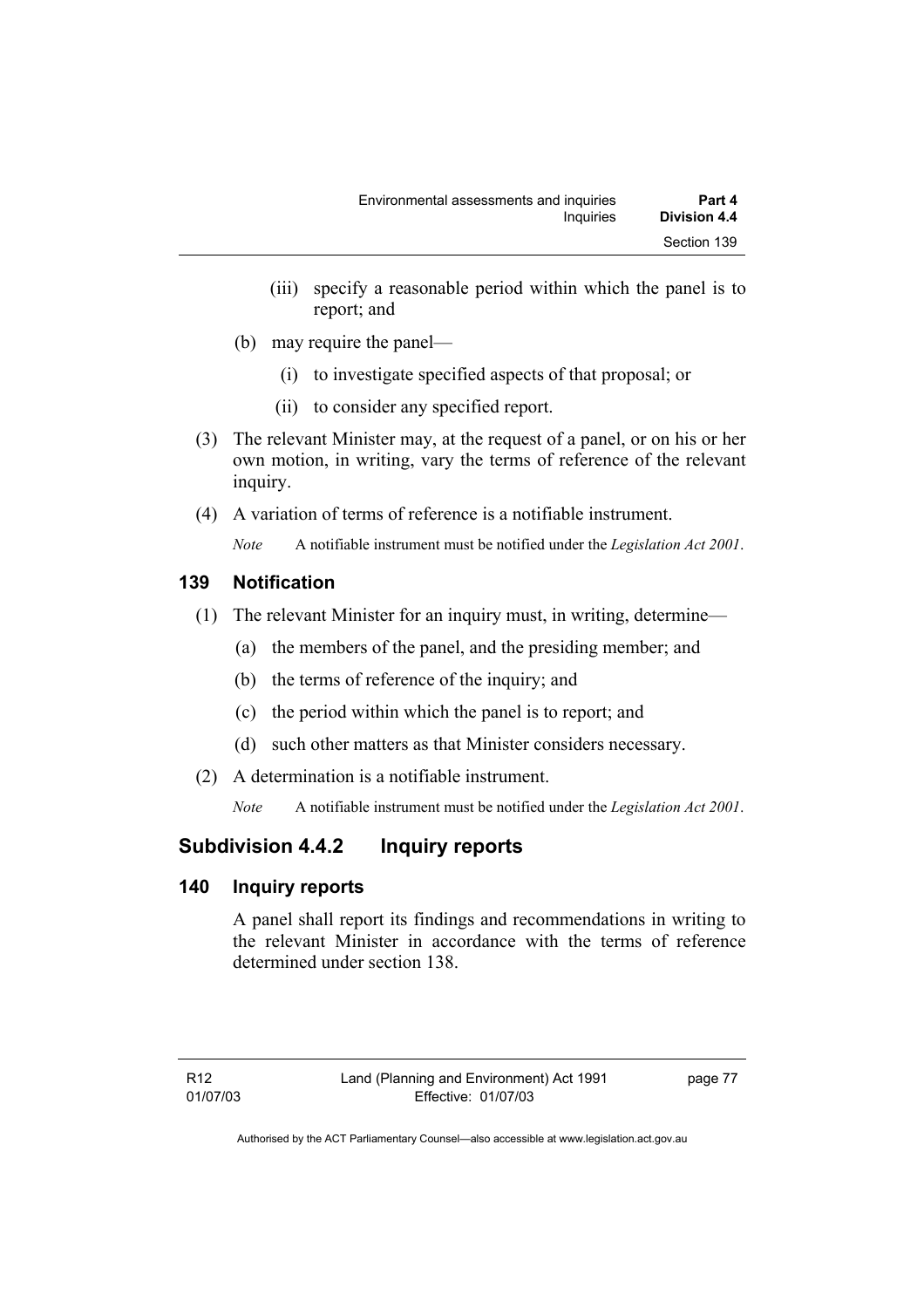## **141 Tabling in Legislative Assembly and public inspection**

- (1) The relevant Minister must present a copy of the report of a panel's findings and recommendations to the Legislative Assembly within 6 sitting days after the day the Minister receives the report.
- (2) After a report is completed, the relevant Minister must make copies of the report available to the public during office hours at places stated in a written notice prepared by the relevant Minister.
- (3) The notice is a notifiable instrument.

*Note* A notifiable instrument must be notified under the *Legislation Act 2001*.

(4) The relevant Minister must also publish the notice in a daily newspaper.

### **142 Exclusion of material**

- (1) Where, in the panel's opinion based on reasonable grounds and expressed in its report—
	- (a) a part of a report contains information related to the personal or business affairs of a person, being information—
		- (i) supplied to the panel in confidence; or
		- (ii) the publication of which would reveal a trade secret; and
	- (b) it would not be in the public interest for that part to be published;

the relevant Minister may exclude that part from the copy of the report presented to the Legislative Assembly, and from any copy made available to the public or for public inspection.

 (2) Where a part of a report is excluded under subsection (1), each copy of the report presented to the Legislative Assembly or made available to the public or for public inspection shall include a statement to the effect that an unspecified part of the report has been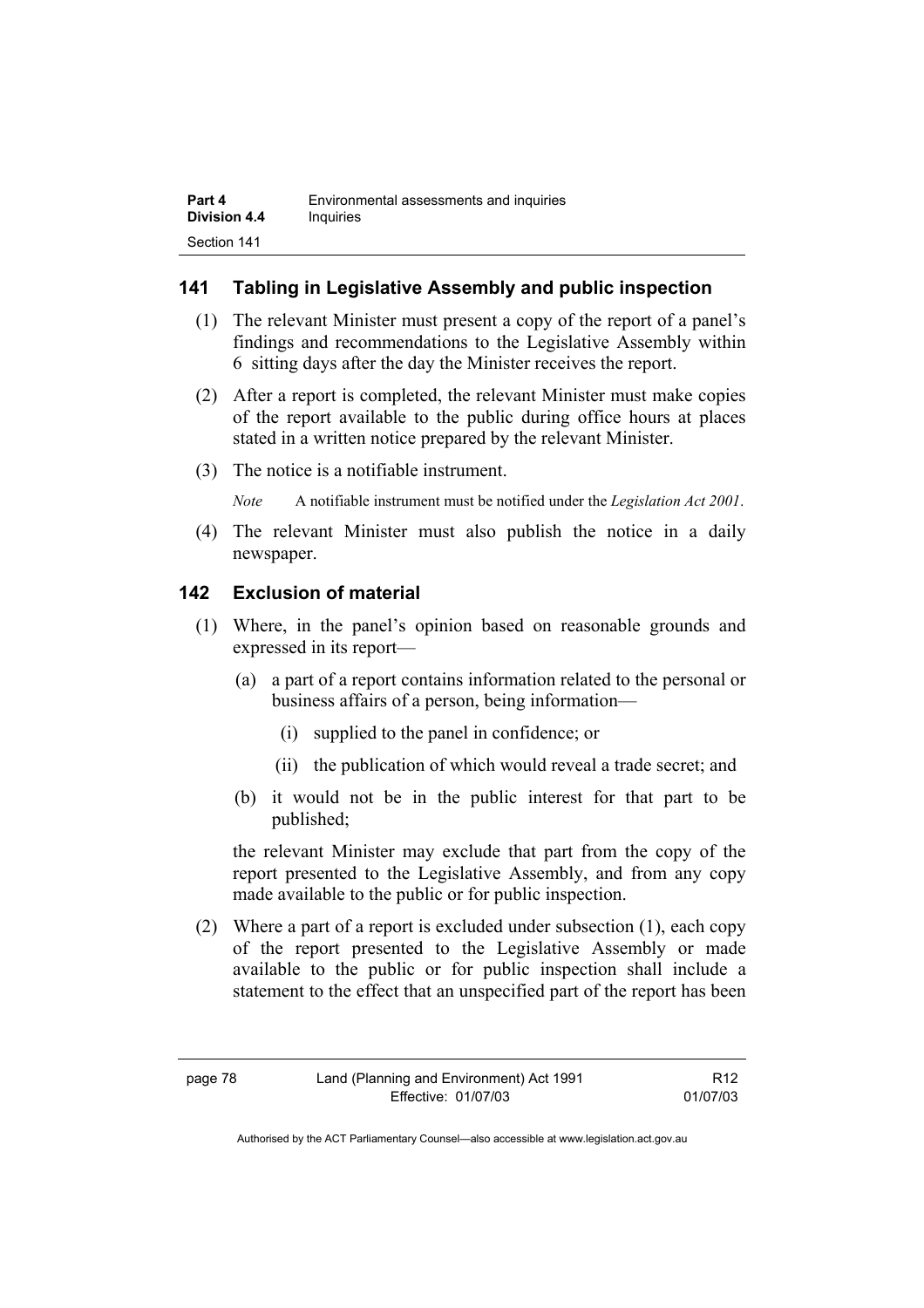excluded for the purpose of protecting the confidentiality of information included in that part.

# **Subdivision 4.4.3 Procedures and powers**

# **143 Definitions for sdiv 4.4.3**

In this subdivision:

*authorised person* means—

- (a) a panel member; or
- (b) a person assisting a panel member in a way authorised in writing by the member.

*occupier*, of a place, includes—

- (a) a person believed, on reasonable grounds, to be an occupier of the place; and
- (b) a person apparently in charge of the place.

*place* includes premises, land, vehicle, aircraft or vessel.

# **144 Notice of inquiry hearings**

- (1) At a reasonable time before the commencement of an inquiry, the presiding member of a panel must prepare a notice stating—
	- (a) the subject matter of the inquiry; and
	- (b) the time and place at which the inquiry is to commence.
- (2) The notice is a notifiable instrument.

*Note* A notifiable instrument must be notified under the *Legislation Act 2001*.

(3) The presiding member must also publish the notice in a daily newspaper.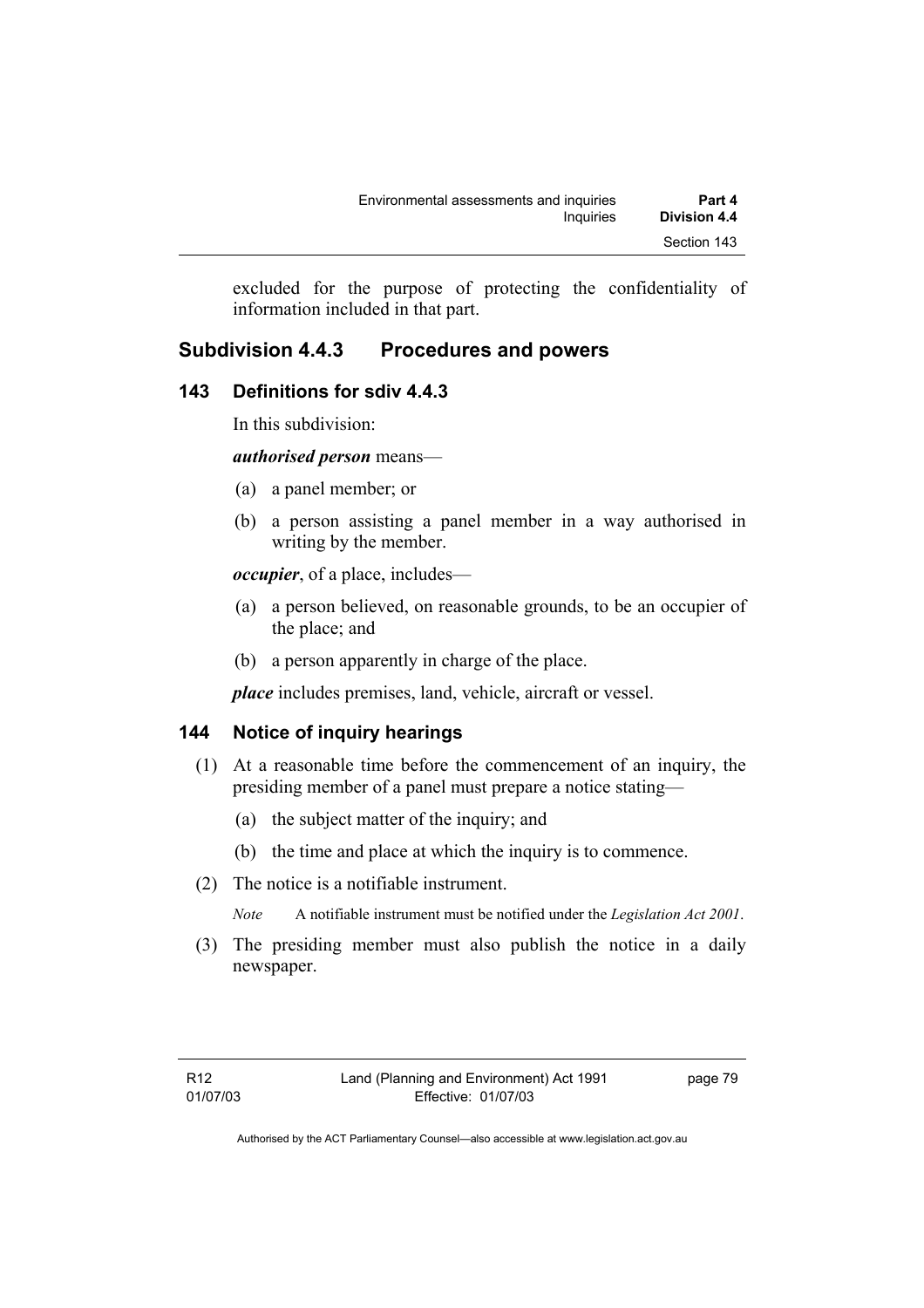## **145 Public hearings**

- (1) A panel shall conduct its inquiry in public, except as provided by subsection (2).
- (2) A panel may—
	- (a) direct that the inquiry or any part of it be held in private, and give directions about who may be present during any private hearing; or
	- (b) give directions prohibiting or restricting the publication of evidence given before the inquiry, or of matters contained in documents lodged with the inquiry; or
	- (c) give directions prohibiting or restricting the disclosure to any specified person of such evidence or such matters.
- (3) In making a direction under subsection (2), a panel shall consider—
	- (a) the principle that it is desirable that the inquiry should be held in public, and that evidence given before the inquiry, and documents lodged with the inquiry, should be available to interested persons and to the public; and
	- (b) in the circumstances, whether confidentiality is required for the relevant proceedings, evidence or matter.
- (4) A panel may issue a direction under subsection (2) for a special hearing under section 147.

# **146 General procedure**

- (1) At a hearing of an inquiry, the panel—
	- (a) shall not conduct the hearing in an unduly formal manner; and
	- (b) is not bound by the rules of evidence, and may inform itself—
		- (i) in any way it thinks fit; and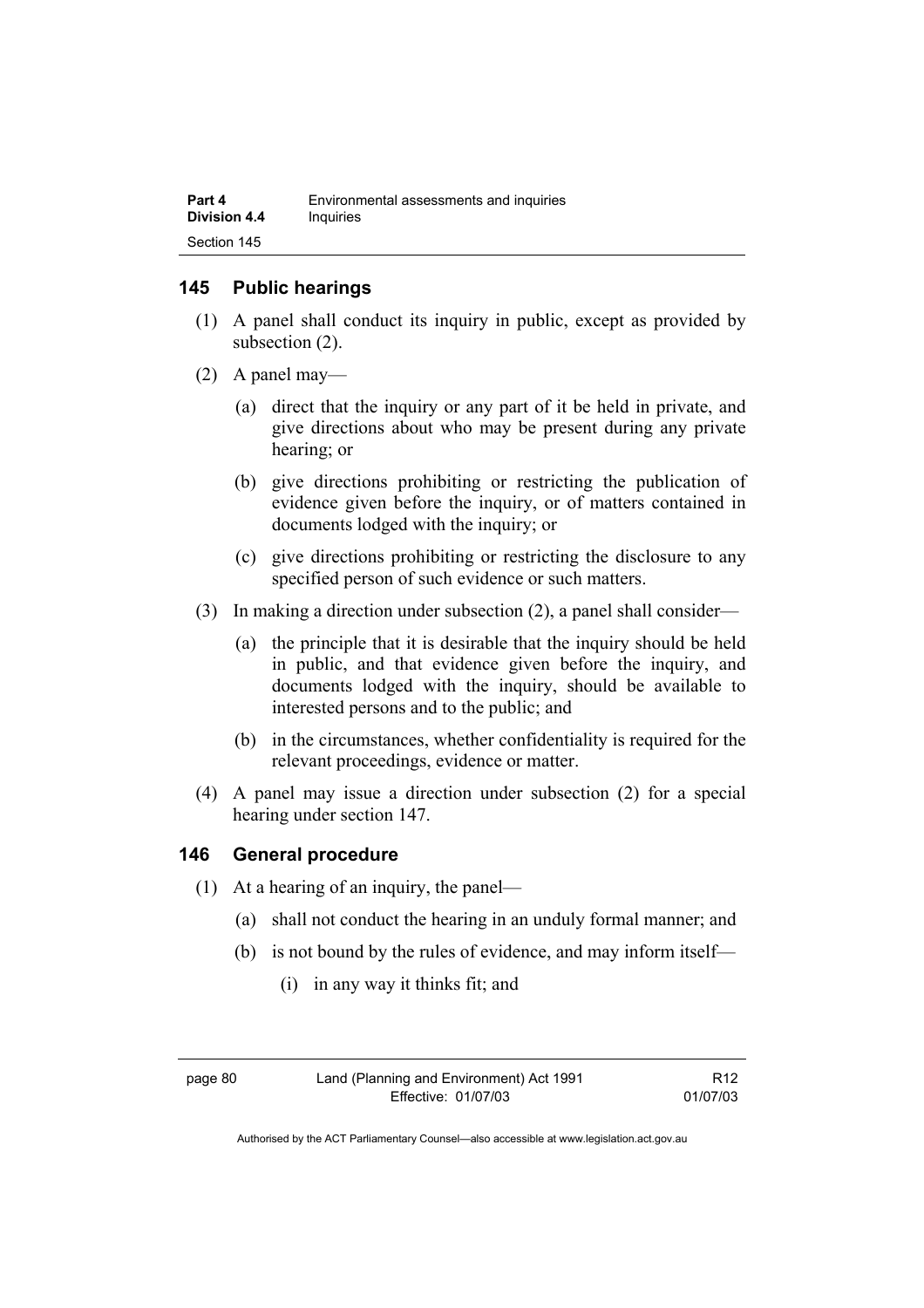- (ii) without notice to any person who has made a submission to the inquiry; and
- (c) may take evidence on oath, or affirmation, administered by a member of the panel; and
- *Note* For the taking of an oath or the making of an affirmation, see the *Oaths and Affirmations Act 1984.*
- (d) may prohibit or regulate cross-examination; and
- (e) subject to this subdivision, may otherwise determine its own procedures.
- (2) Unless otherwise required by the panel, a person may make a submission to an inquiry orally or in writing or partly orally and partly in writing.
- (3) The panel may adjourn an inquiry from time to time and from place to place (whether within or outside the Territory).

# **147 Special hearings—consultation with interested persons**

- (1) A panel may hold a special hearing of the inquiry in order to consult with—
	- (a) the proponent; and
	- (b) any other person that the panel believes on reasonable grounds to have an interest directly affected by the proposal; and
	- (c) any other person the panel considers appropriate;

for the purposes of—

- (d) clarifying the proposal; and
- (e) discussing ways in which the proposal could be modified in order to reduce or eliminate any potential environmental impact.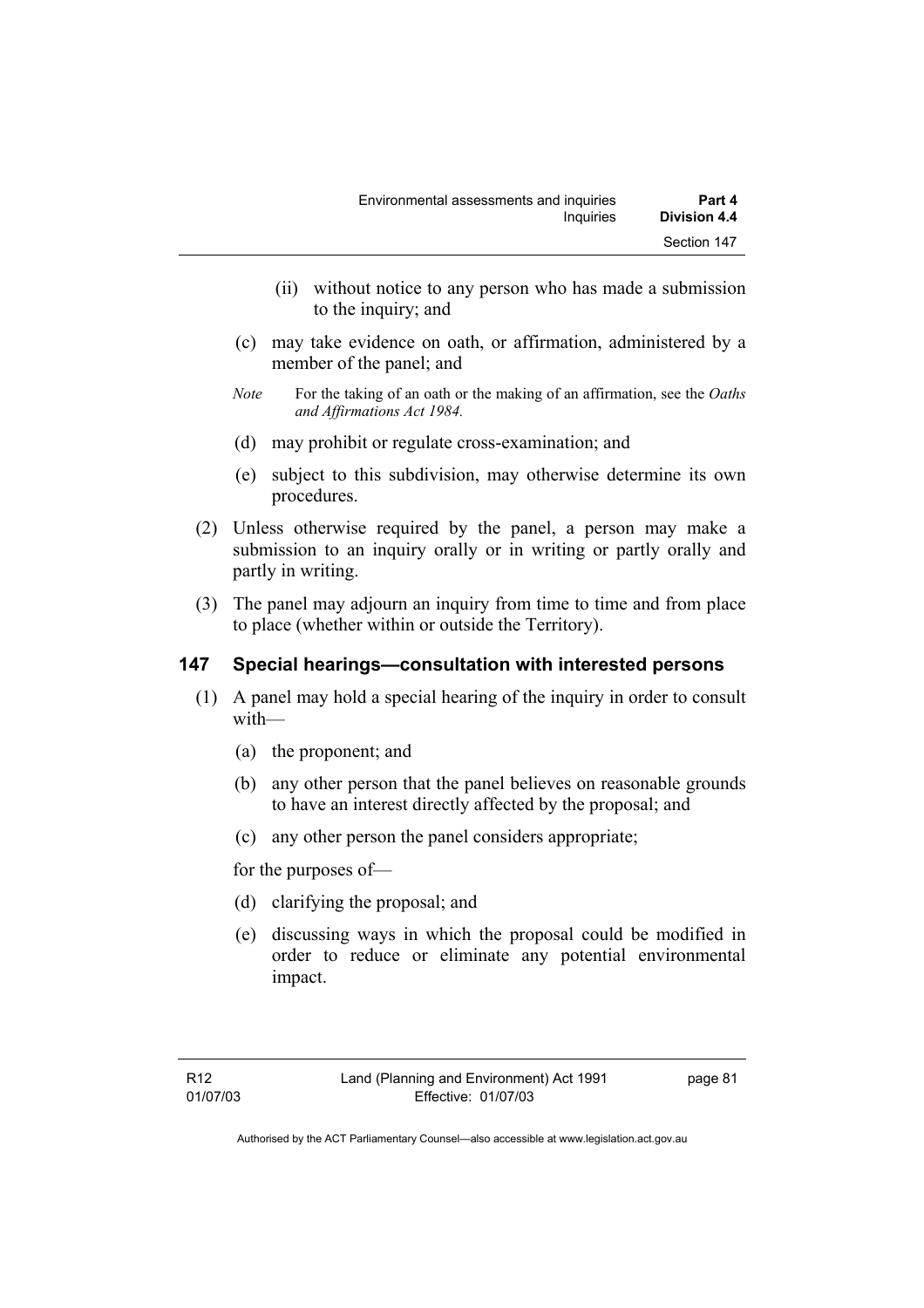| Part 4              | Environmental assessments and inquiries |
|---------------------|-----------------------------------------|
| <b>Division 4.4</b> | Inquiries                               |
| Section 148         |                                         |

 (2) The panel shall give each person referred to in subsection (1) reasonable notice in writing of the special hearing.

*Note* For how documents may be given, see *Legislation Act 2001*, pt 19.5.

- (3) The panel shall conduct a special hearing in an informal manner.
- (4) The panel shall include in the report of an inquiry a report stating—
	- (a) the outcome of the special hearing; and
	- (b) any influence the special hearing has had on the panel's recommendations in relation to the proposal.

### **148 Assessments for purpose of inquiries**

- (1) For the purposes of an inquiry, the relevant Minister may, at the written request of the panel, or on his or her own motion, direct that an assessment be made of the environmental impact of any aspect of the proposal which is the subject of the relevant defined decision.
- (2) An assessment under subsection (1) consists of a public environment report or an environmental impact statement, but does not include a report of the Environment Minister under section 131 evaluating the public environment report or environmental impact statement.
- (3) Sections 127, 128, 129 and 130 apply to an assessment under subsection (1) as if the references to the Environment Minister in those sections were references to the relevant Minister.
- (4) Section 131 does not apply in relation to an assessment under subsection  $(1)$ .
- (5) For section 132 (1), the relevant Minister must present a copy of an assessment under subsection (1), together with any notice, report, comment or information mentioned in section 132 (1) (b) or (c), to the Legislative Assembly within 6 sitting days after—
	- (a) receiving the assessment under section 127; or

page 82 Land (Planning and Environment) Act 1991 Effective: 01/07/03

R12 01/07/03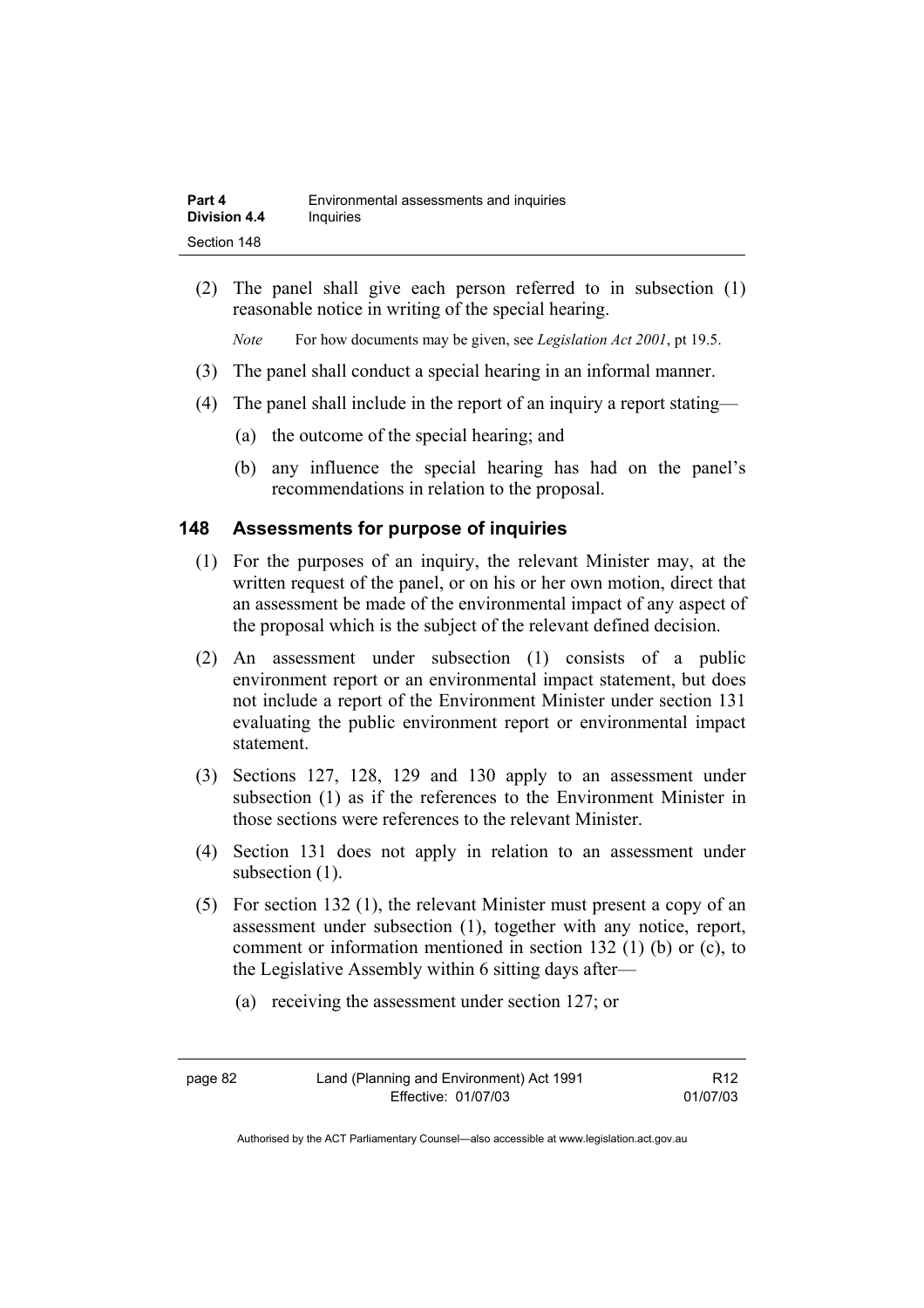- (b) where he or she issues a notice under section 129, but does not issue a notice under section 130—receiving the relevant information under section 129 (2); or
- (c) where he or she issues a notice under section 130—receiving the assessment or report under section 130 (3).

### **149 Witnesses—summons to appear**

- (1) The presiding member of a panel may, by writing, summon a person to attend a hearing of the inquiry at a specified time and place to give evidence and to produce such books and documents as are—
	- (a) relevant to any matter at issue in the inquiry; and
	- (b) specified in the summons.
- (2) A person served with a summons under subsection (1) shall not, without reasonable excuse, fail to comply with the summons.

Maximum penalty: 50 penalty units, imprisonment for 6 months or both.

 (3) The Territory shall pay a witness summoned to appear at an inquiry such allowances as are prescribed.

# **150 Victimisation of witnesses**

- (1) A person shall not—
	- (a) use violence to or inflict injury upon; or
	- (b) cause or procure violence, damage, loss or disadvantage to; or
	- (c) cause or procure the punishment of;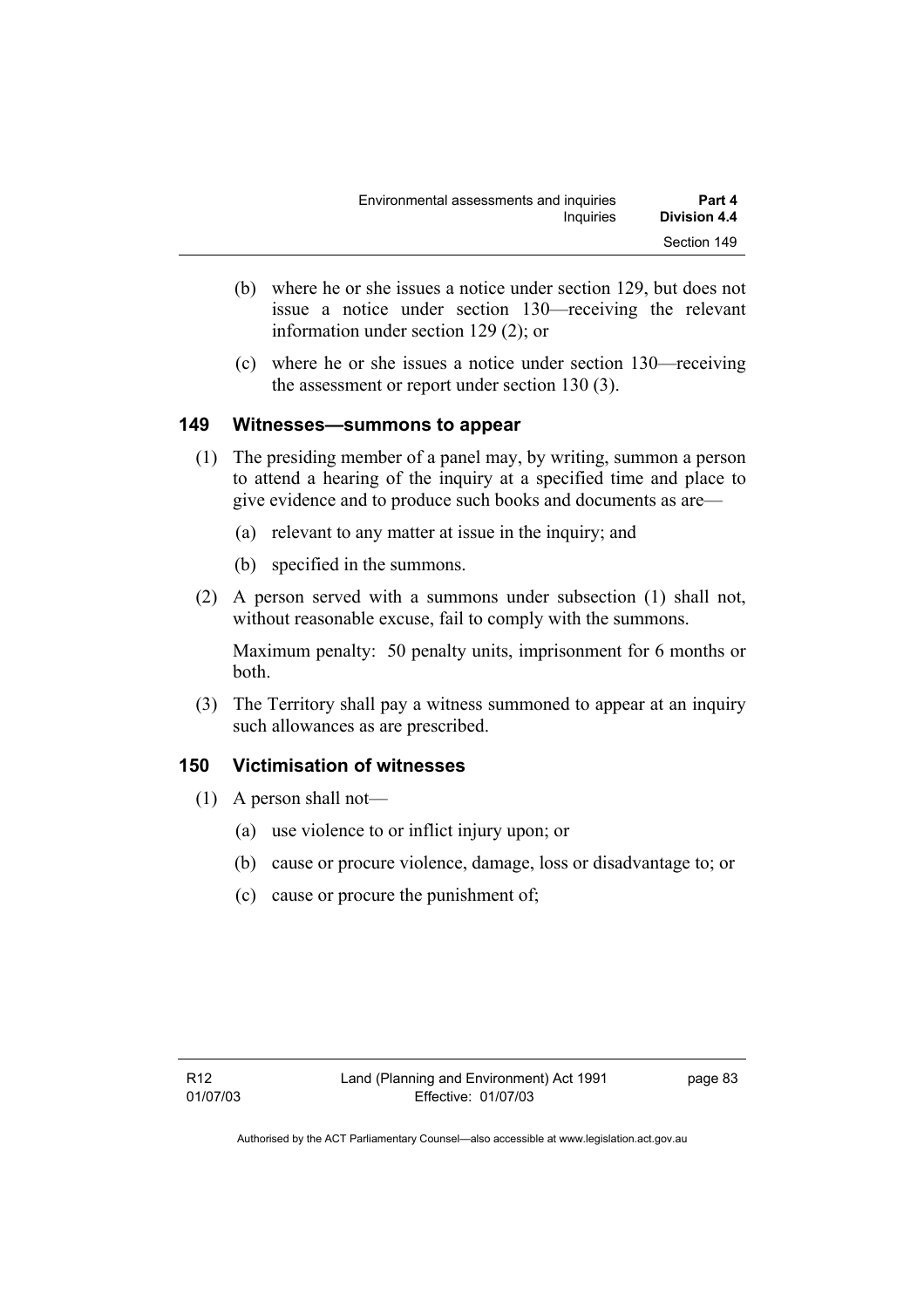a person on account of the person's giving, or proposing to give, evidence to an inquiry.

Maximum penalty: 100 penalty units, imprisonment for 1 year or both.

- (2) An employer shall not—
	- (a) dismiss an employee from his or her employment, or prejudice an employee in his or her employment, on account of the employee's giving, or proposing to give, evidence to an inquiry; or
	- (b) threaten so to dismiss, or so to prejudice, an employee on account of the employee's proposing to give evidence to an inquiry.

Maximum penalty: 100 penalty units, imprisonment for 1 year or both.

- (3) For subsection (2) (a), in proceedings for an offence against subsection (2), if it is established that an employer dismissed an employee from his or her employment, or prejudiced an employee in his or her employment, after the employee gave, or proposed to give, evidence to an inquiry, it is to be presumed that that dismissal or prejudice was by reason of the employee's giving, or proposing to give, evidence at the inquiry, but that presumption is rebuttable.
- (4) For subsection (2) (b), in proceedings for an offence against subsection (2), if it is established that an employer threatened to dismiss an employee from his or her employment, or to prejudice an employee in his or her employment, after the employee proposed to give evidence to an inquiry, it is to be presumed that that threat was by reason of the employee's proposal, but that presumption is rebuttable.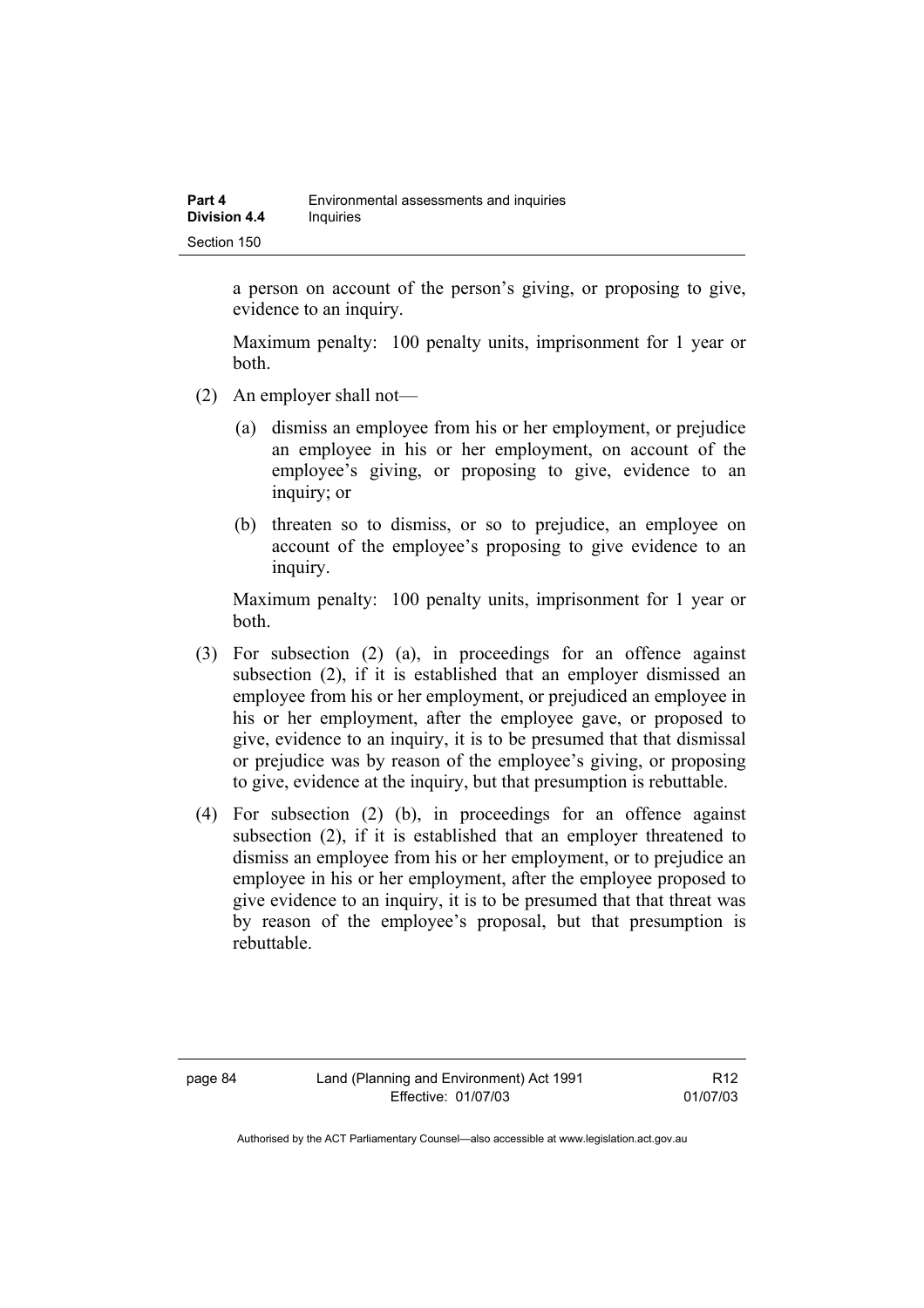| Environmental assessments and inquiries | Part 4       |
|-----------------------------------------|--------------|
| Inquiries                               | Division 4.4 |
|                                         | Section 151  |

#### **151 Inspection of books and documents**

- (1) An authorised person may inspect any book or document given in evidence to the inquiry, and may make copies of, or copy extracts from, such a book or document.
- (2) A book or document given in evidence to an inquiry may be retained by the panel for such reasonable period as the panel thinks fit.
- (3) A panel shall allow the owner of a book or document retained by the panel reasonable access to the book or document.

### **152 Power of entry**

- (1) For an inquiry, an authorised person may enter any place—
	- (a) with the consent of the occupier; or
	- (b) pursuant to a warrant issued under section 153.
- (2) Before seeking the consent of the occupier of a place for subsection (1), an authorised person shall—
	- (a) if the authorised person is a panel member—produce written evidence of his or her appointment; and
	- (b) if the authorised person is the assistant of a panel member produce written evidence of his or her authority; and
	- (c) inform the occupier that he or she may refuse to give consent.
- (3) Where an authorised person obtains the consent of the occupier to enter a place under subsection (1), the authorised person shall ask the occupier to sign a written acknowledgment—
	- (a) that the occupier has been informed that he or she may refuse to so consent; and
	- (b) that the occupier has consented; and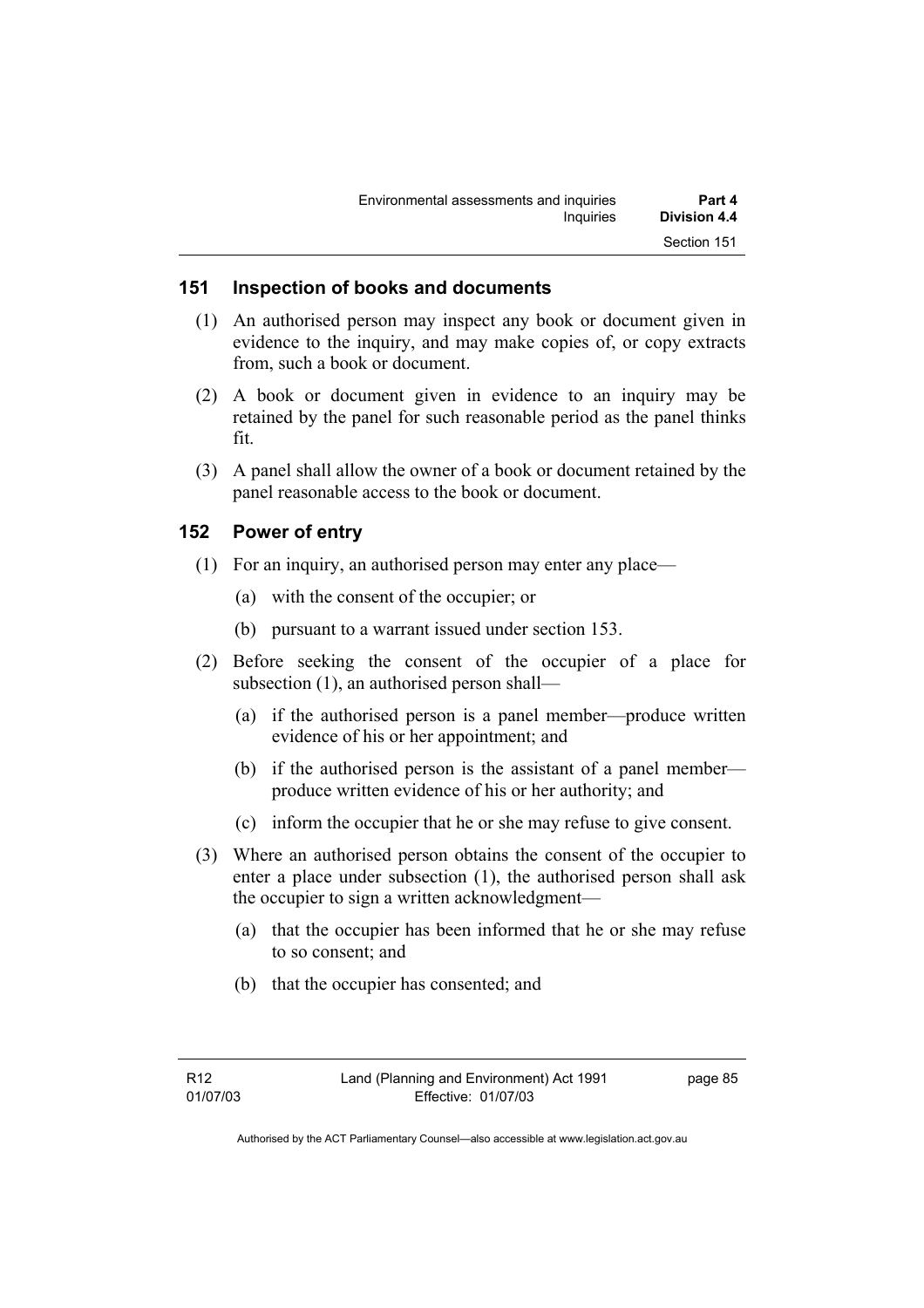| Part 4              | Environmental assessments and inquiries |
|---------------------|-----------------------------------------|
| <b>Division 4.4</b> | Inquiries                               |
| Section 153         |                                         |

- (c) of the day on which, and the time at which the occupier consented.
- (4) Where it is material, in any proceedings, for a court to be satisfied that an occupier has consented to the entry of premises by an authorised person under subsection (1) and an acknowledgment in accordance with subsection (3) signed by the occupier is not produced in evidence, it shall be presumed that the occupier did not consent, but that presumption is rebuttable.

### **153 Search warrants**

- (1) Where a panel member believes on reasonable grounds that it is necessary, for the inquiry, for an authorised person to enter and inspect any place and to search for and inspect anything or any kind of thing, within the next following 28 days the member may—
	- (a) lay before a magistrate an information on oath setting out those grounds; and
	- (b) apply for the issue of a warrant to search the place for such a thing or things, and to inspect it or them.
- (2) On application under subsection (1), the magistrate may issue a warrant authorising the authorised person named in the warrant, with such assistance and by such force as is necessary and reasonable—
	- (a) to enter the place; and
	- (b) to search for any specified thing or anything of a specified kind; and
	- (c) to inspect any such thing.
- (3) A magistrate shall not issue a warrant unless—
	- (a) the applicant or another person has given the magistrate, either orally or by affidavit, any further information that the

R12 01/07/03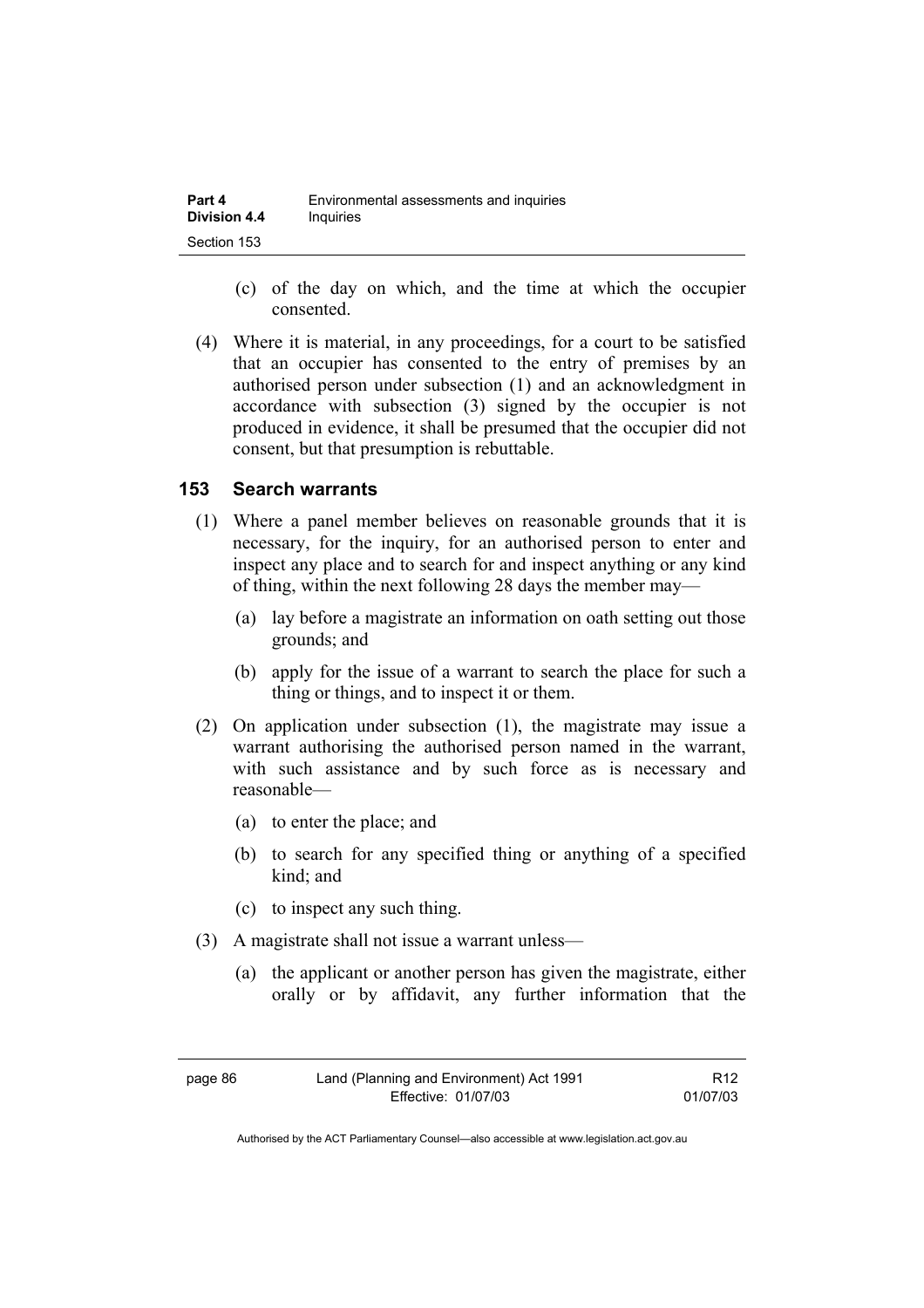magistrate requires concerning the grounds on which the issue of the warrant is sought; and

- (b) the magistrate is satisfied that there are reasonable grounds for issuing the warrant.
- (4) A warrant shall—
	- (a) specify the inquiry in relation to which the entry, search and inspection are authorised; and
	- (b) state the purpose for which it is issued; and
	- (c) specify particular hours during which the entry is authorised, or state that the entry is authorised at any time of the day or night; and
	- (d) include a description of the things, or kinds of things, in relation to which any power under section 154 may be exercised; and
	- (e) specify a date not later than 28 days after the date of issue of the warrant on which the warrant ceases to have effect.

# **154 Powers of search and inspection**

- (1) Subject to the terms of any warrant issued under section 153, where an authorised person enters a place in accordance with section 152, he or she may, for the purposes of the inquiry—
	- (a) inspect the place; or
	- (b) search for and inspect anything; or
	- (c) require the occupier to give the authorised person such assistance as is reasonable to enable the authorised person to exercise his or her powers under this section.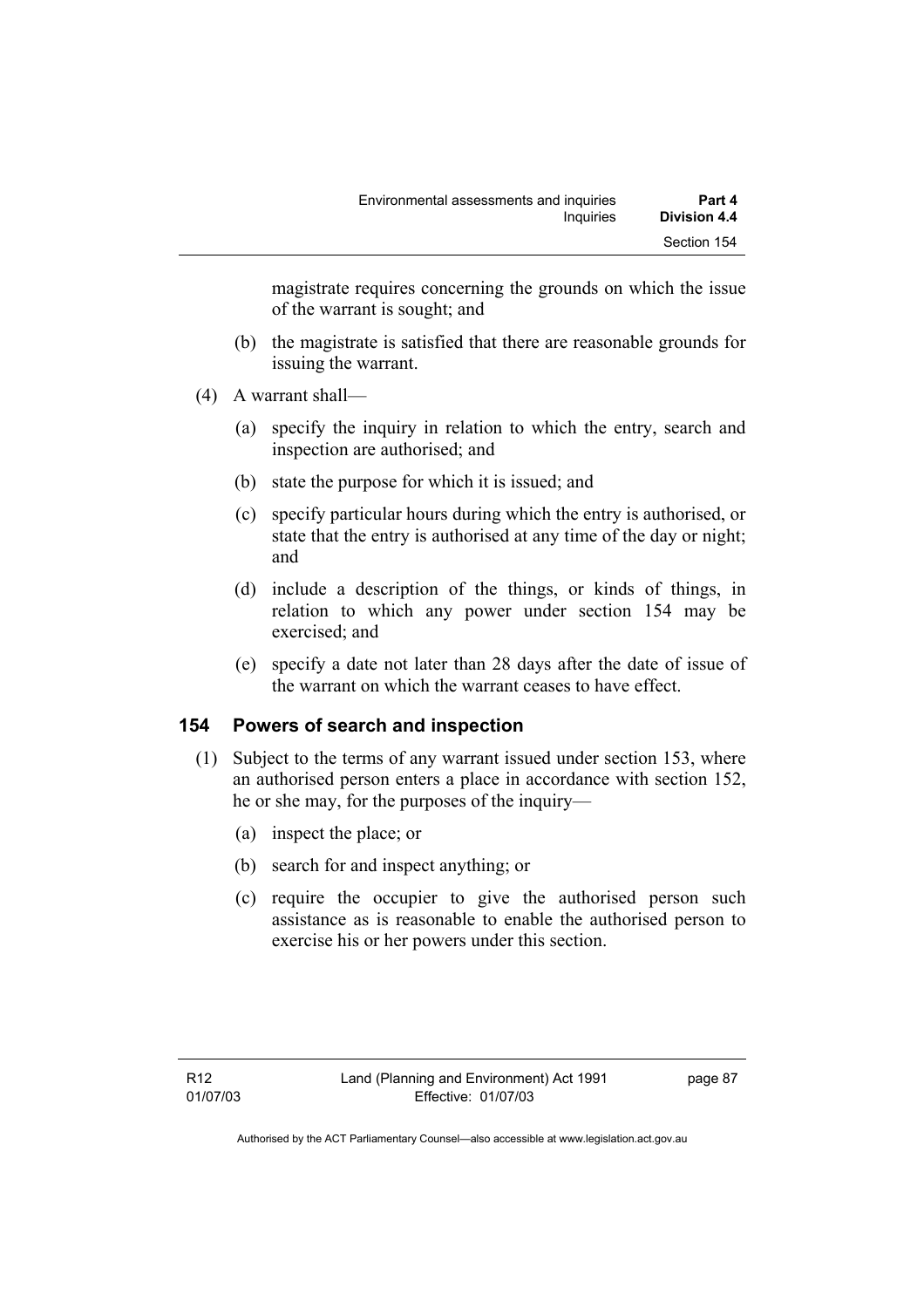| Part 4              | Environmental assessments and inquiries |
|---------------------|-----------------------------------------|
| <b>Division 4.4</b> | Inquiries                               |
| Section 155         |                                         |

 (2) A person shall not, without reasonable excuse, contravene a requirement made of the person under subsection (1) (c).

Maximum penalty: 50 penalty units.

### **155 Obstructing or resisting authorised person**

A person shall not wilfully obstruct or resist an authorised person in the exercise or attempted exercise of his or her powers under this subdivision.

Maximum penalty: 50 penalty units, imprisonment for 6 months or both.

#### **156 Contempt**

A person shall not, without reasonable excuse—

- (a) contravene a direction lawfully given by a panel member; or
- (b) disturb a panel member in the exercise of the member's functions; or
- (c) interrupt a hearing of an inquiry; or
- (d) use insulting language, or act in an insulting manner, towards a panel member; or
- (e) create a disturbance, or participate in the creation or continuation of a disturbance, in or near a place where a hearing of an inquiry is taking place; or
- (f) do any other act or thing which would, if the panel were a court of record, constitute a contempt of that court.

Maximum penalty: 50 penalty units, imprisonment for 6 months or both.

## **157 Protection of panel members and witnesses**

 (1) A panel member has, in the exercise of the member's functions, the same protection and immunity as a judge of the Supreme Court.

| page 88 | Land (Planning and Environment) Act 1991 | R <sub>12</sub> |
|---------|------------------------------------------|-----------------|
|         | Effective: 01/07/03                      | 01/07/03        |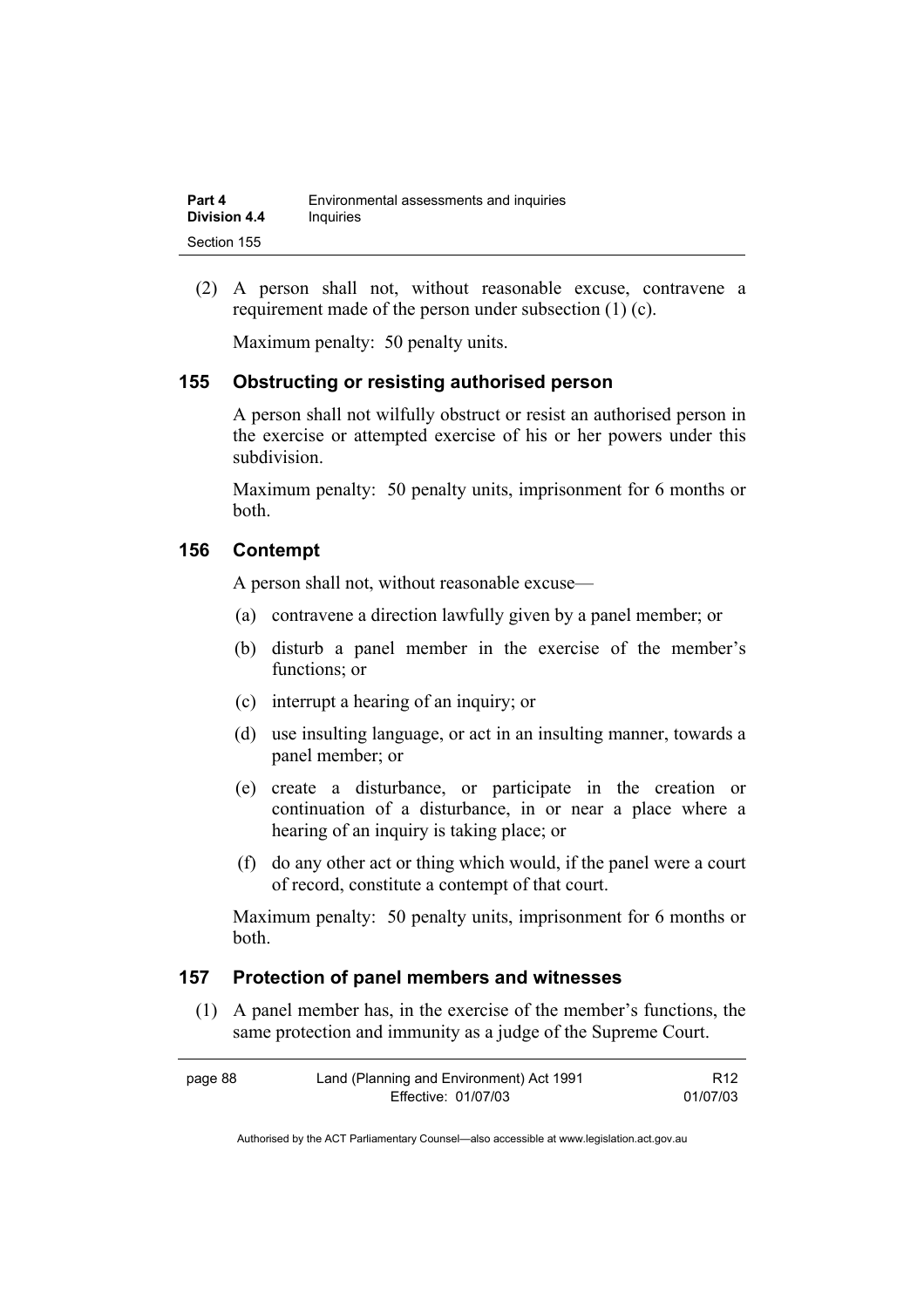| Environmental assessments and inquiries | Part 4       |
|-----------------------------------------|--------------|
| Inquiries                               | Division 4.4 |
|                                         | Section 157  |

 (2) Subject to this division, a person giving evidence to an inquiry has the same protection, and is subject to the same liabilities, in any civil or criminal proceedings as a witness in proceedings in the Supreme Court.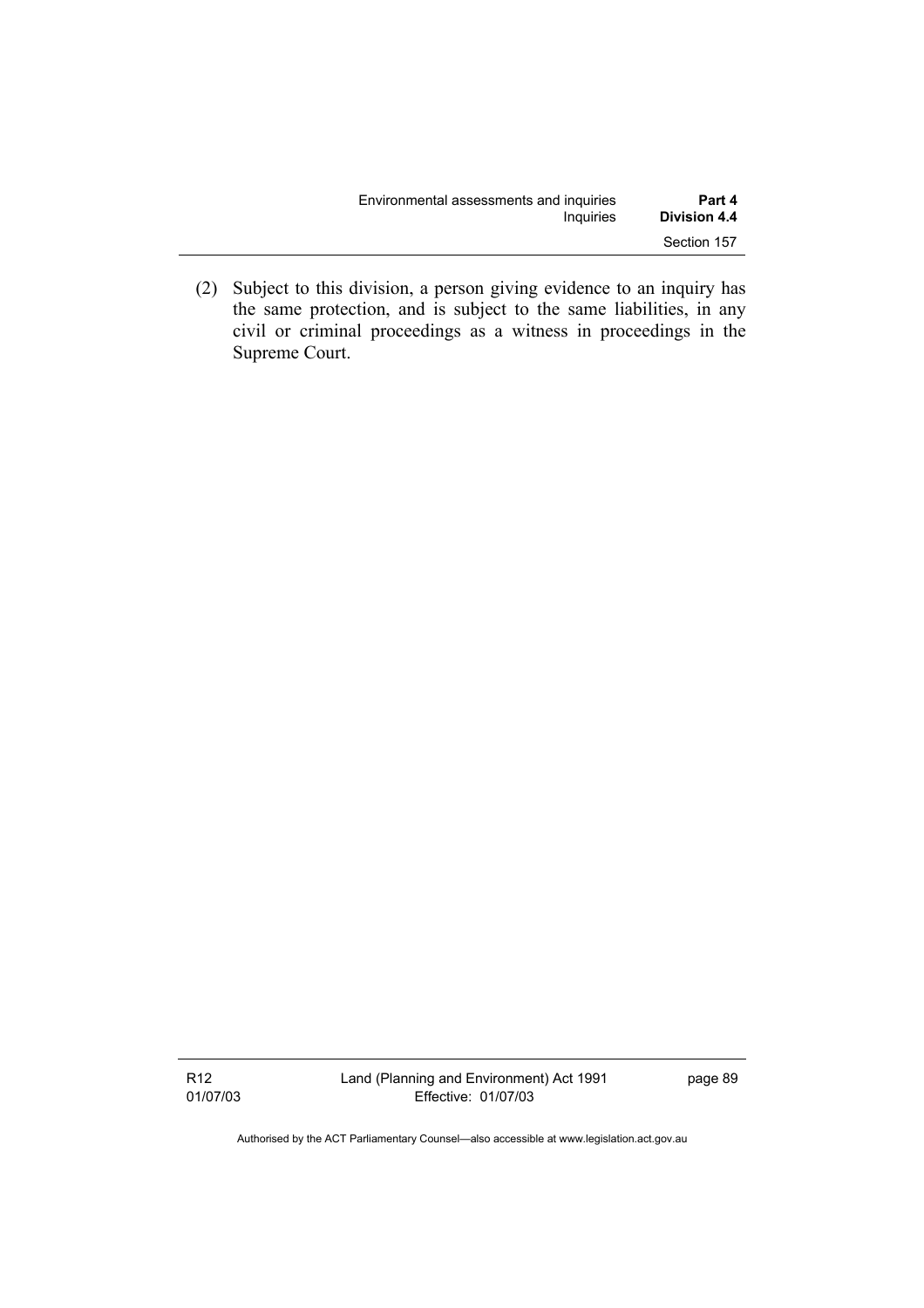**Part 5 Land administration Division 5.1** Preliminary Section 159

# **Part 5 Land administration**

# **Division 5.1 Preliminary**

#### **159 Definitions for pt 5**

In this part:

*building and development provision*, in relation to a lease, means a provision of the lease that requires the lessee to carry out specified works on the land comprised in the lease or on any unleased Territory land.

*consolidation* means the surrender of 2 or more leases held by the same lessee and the grant of a new lease or leases to that lessee for the purpose of consolidating the parcels of land comprised in the surrendered leases.

*lease* means a lease (other than a sublease)—

- (a) granted under this Act; or
- (b) that is taken under section 289 (Status of leases and licences) to have been granted under this Act; or
- (c) granted or arising under the *Unit Titles Act 2001*.

*lessee* means the person who is the proprietor of a lease, whether or not he or she is the registered proprietor of the lease, and whether or not the lease was granted to him or her or the lease passed to him or her by assignment, transfer, devolution or operation of law.

*market value*, of a lease, means the amount that could be expected to be paid for the lease on the open market if it were sold by a willing but not anxious seller to a willing but not anxious buyer.

*nominal rent lease* means a lease of Territory land for nominal rent.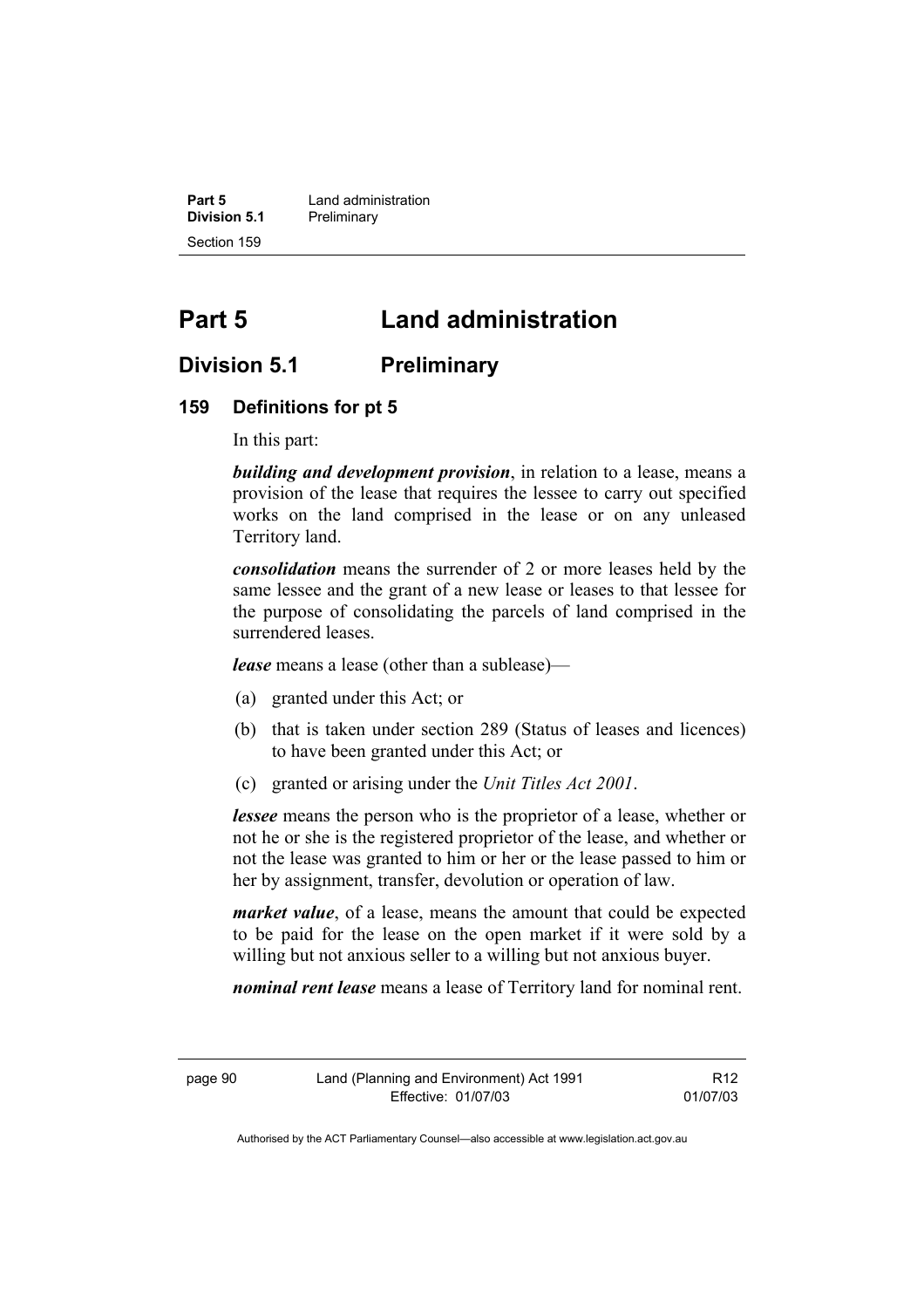| Land administration | Part 5       |  |
|---------------------|--------------|--|
| Preliminary         | Division 5.1 |  |
|                     | Section 159  |  |

*provision*, of a lease, includes a provision incorporated in the lease by reference and any other provision to which the lease is subject.

*public car park* means a road related area within the meaning of section 42 (Regulations about parking) of the *Road Transport (Safety and Traffic Management) Act 1999* that is available for use by the public for parking without the payment of money.

*registered lease* means a lease registered in the register kept under the *Land Titles Act 1925.*

*registered proprietor*, in relation to a lease, means the person who is registered under the *Land Titles Act 1925* as proprietor of the lease.

*rental lease* means a lease of Territory land for rent in excess of nominal rent.

*residential lease* means a lease of Territory land granted for residential purposes only.

*rural lease* means a lease of Territory land granted for rural purposes or purposes including rural purposes.

*sublease* means a sublease of a parcel of land, or part of a parcel of land, subject to a lease, or of a building, or a part of a building, on a parcel of land subject to a lease.

*sublessee* means the person who is the proprietor of a sublease, whether the sublease was granted to him or her or the sublease has passed to him or her by assignment, transfer, devolution or operation of law.

*subdivision* means the surrender of 1 lease, or the surrender of more than 1 lease, held by the same lessee, and the grant of new leases to that lessee for the purpose of subdividing the parcel or parcels of land comprised in the surrendered lease or leases, but does not include the subdivision of land under the *Unit Titles Act 2001.* 

R12 01/07/03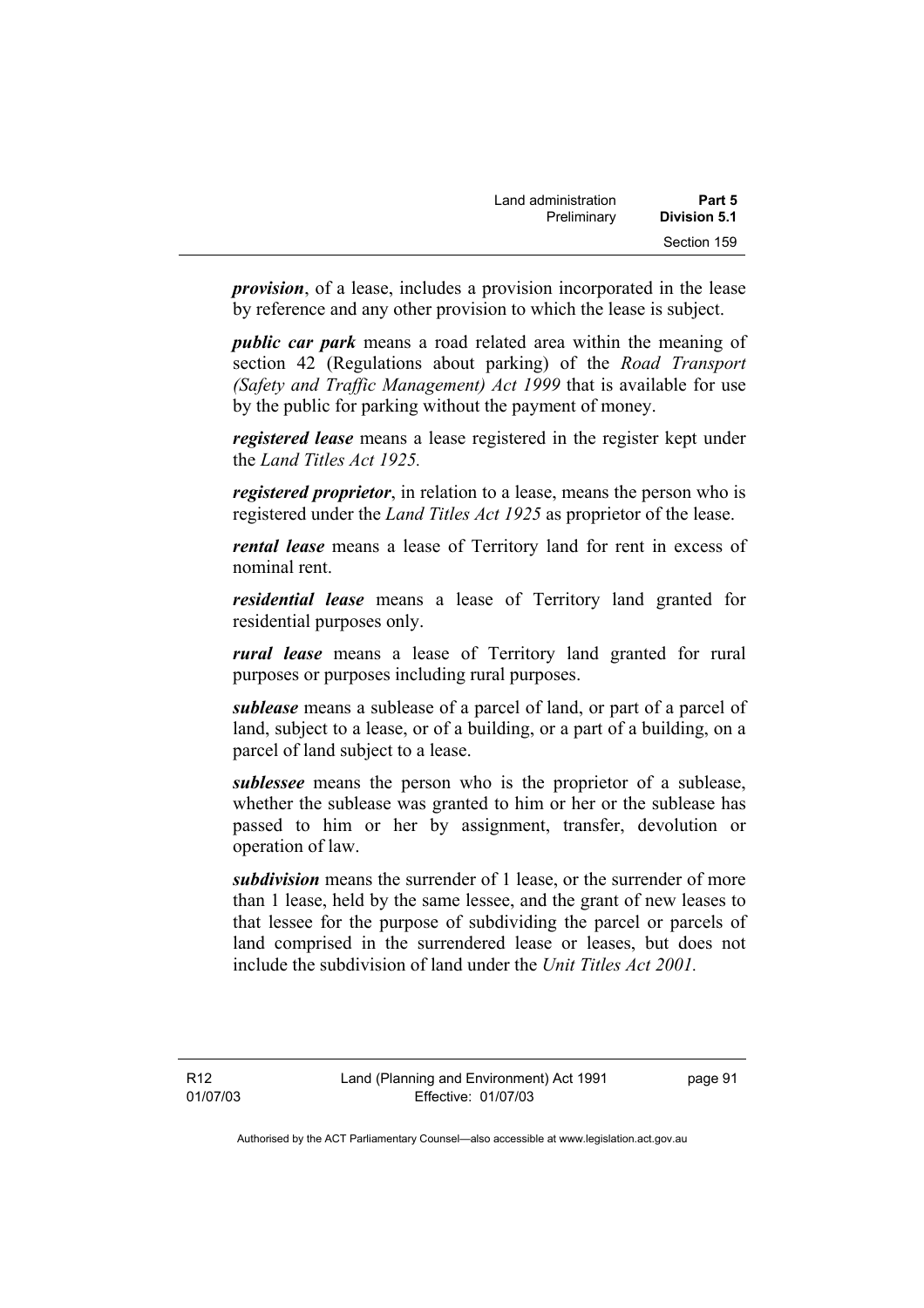| Part 5       | Land administration |
|--------------|---------------------|
| Division 5.2 | Leases              |
| Section 160  |                     |

### **160 Application**

- (1) This part applies to the grant of an interest in Territory land by the planning and land authority on behalf of the Executive.
- (2) This part does not apply to a transfer by the Territory of a registered lease of which the Territory is the registered proprietor.

# **Division 5.2 Leases**

### **160A Effect qualified**

This division has effect subject to division 5.4 (Restrictions on rural leases).

### **160B Planning and land authority may grant leases**

- (1) The planning and land authority is authorised to grant, on behalf of the Executive, leases that the Executive may grant on behalf of the Commonwealth.
- (2) In this section:

*lease* means a lease of Territory land.

### **161 Granting of leases**

- (1) The planning and land authority may grant a lease by—
	- (a) auction; or
	- (b) tender; or
	- (c) ballot; or
	- (d) direct grant.
	- *Note* A fee may be determined under s 287 (Determination of fees) for this section.
- (2) A lease granted under this section may include provisions—

page 92 Land (Planning and Environment) Act 1991 Effective: 01/07/03

R12 01/07/03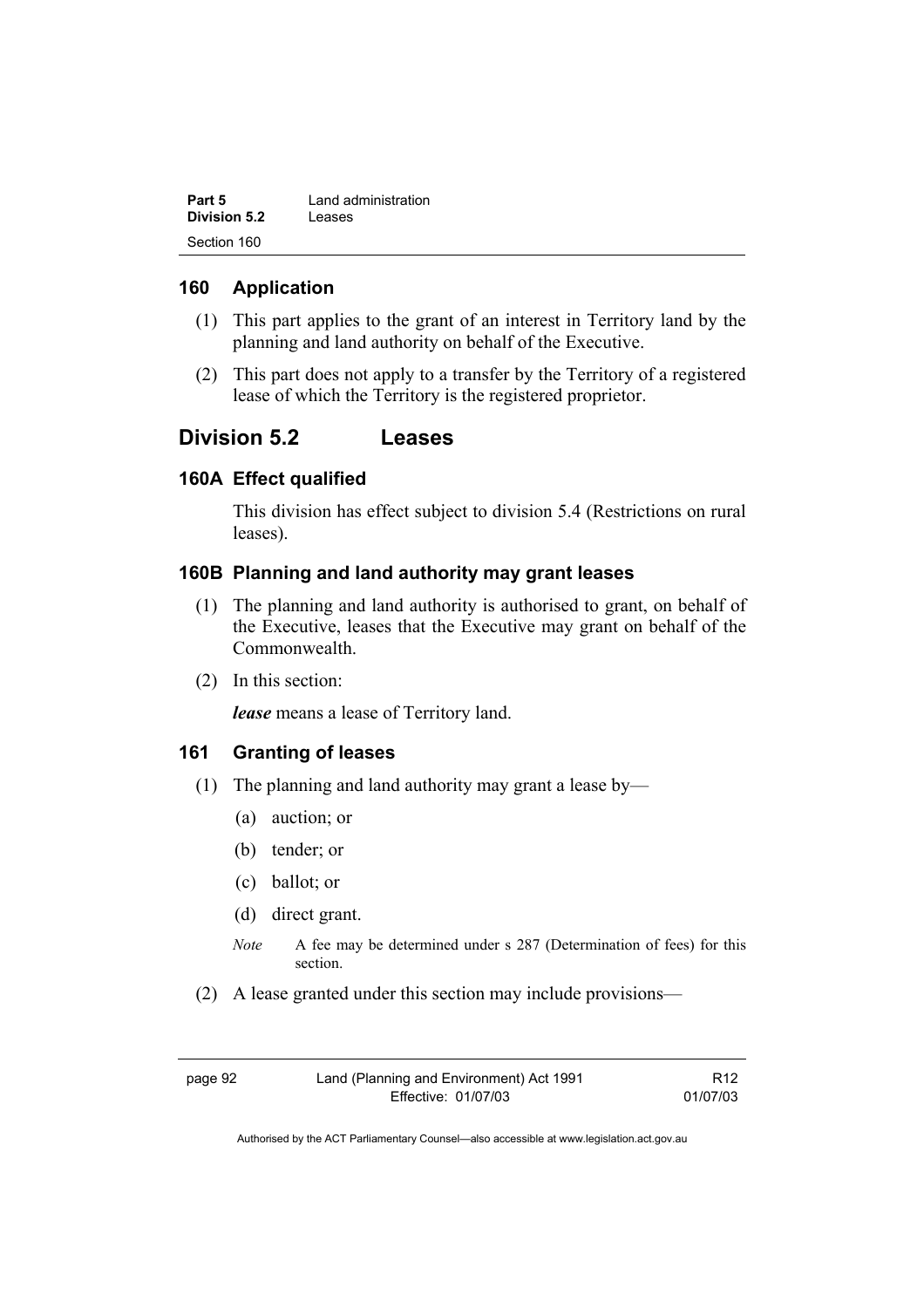| Land administration | Part 5       |
|---------------------|--------------|
| Leases              | Division 5.2 |
|                     | Section 163  |

- (a) requiring the lessee to develop the land comprised in the lease, or any unleased Territory land, in a specified way; or
- (b) requiring the lessee to give security for the performance of any of his or her obligations under the lease.
- (3) The planning and land authority may restrict the persons eligible for the grant of a lease under subsection  $(1)$   $(a)$ ,  $(b)$  or  $(c)$  by specifying, in the relevant notice of auction, tender or ballot, a class of persons eligible or ineligible for the grant of a lease pursuant to the auction, tender or ballot.
- (4) Where, pursuant to a restriction imposed under subsection (3), only 1 person is eligible for the grant of a lease under subsection (1) (a), (b) or (c), the planning and land authority may grant a lease to that person under subsection (1) (d) without auctioning the lease, calling tenders or conducting a ballot (as the case may be).
- (5) A lease granted under subsection (1) (d) shall be granted subject to such provisions as are agreed between the planning and land authority and the applicant for the lease.
- (6) The planning and land authority shall not grant a lease of Territory land under subsection (1) (d) otherwise than in accordance with criteria specified pursuant to subsection (7).
- (7) The Executive may, for the purposes of this section, in writing—
	- (a) specify criteria for the granting of leases under subsection (1) (d); or
	- (b) amend or revoke criteria so specified.
- (8) An instrument under subsection (7) is a disallowable instrument.
	- *Note* A disallowable instrument must be notified, and presented to the Legislative Assembly, under the *Legislation Act 2001*.

#### **163 Leases to community organisations**

(1) In this section:

| R <sub>12</sub> | Land (Planning and Environment) Act 1991 | page 93 |
|-----------------|------------------------------------------|---------|
| 01/07/03        | Effective: 01/07/03                      |         |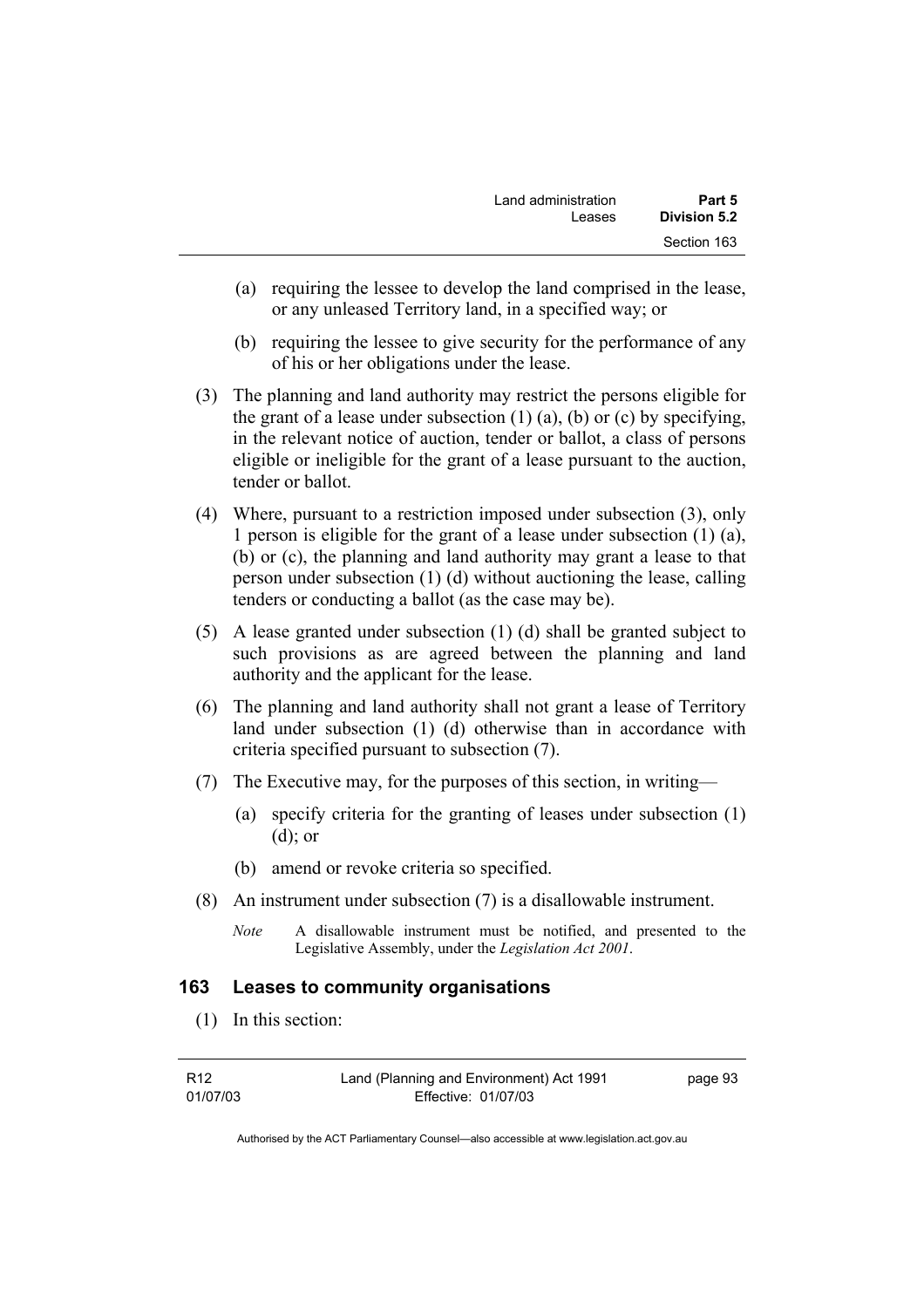| Part 5       | Land administration |
|--------------|---------------------|
| Division 5.2 | Leases              |
| Section 163  |                     |

*community organisation* means a body corporate that—

- (a) has as its principal purpose the provision of a service, or a form of assistance, to persons living or working in the Territory; and
- (b) is not carried on for the pecuniary profit or gain of its members; and
- (c) does not hold a club licence under the *Liquor Act 1975*.
- (2) The planning and land authority may grant a lease of Territory land to a community organisation without charge or for a charge that is less than the market value of the lease.
- (3) The planning and land authority shall not grant a lease under this section otherwise than in accordance with criteria for the granting of leases to community organisations specified pursuant to subsection  $(4).$
- (4) The Executive may, for the purposes of this section, in writing—
	- (a) specify criteria for the granting of leases to community organisations; or
	- (b) amend or revoke criteria so specified.
- (5) An instrument under subsection (4) is a disallowable instrument.
	- *Note* A disallowable instrument must be notified, and presented to the Legislative Assembly, under the *Legislation Act 2001*.
- (8) A community organisation shall not transfer a lease granted under this section and a purported transfer of such a lease shall be of no effect.
- (9) This section does not limit the power of the planning and land authority to grant a lease of Territory land to a community organisation otherwise than under this section.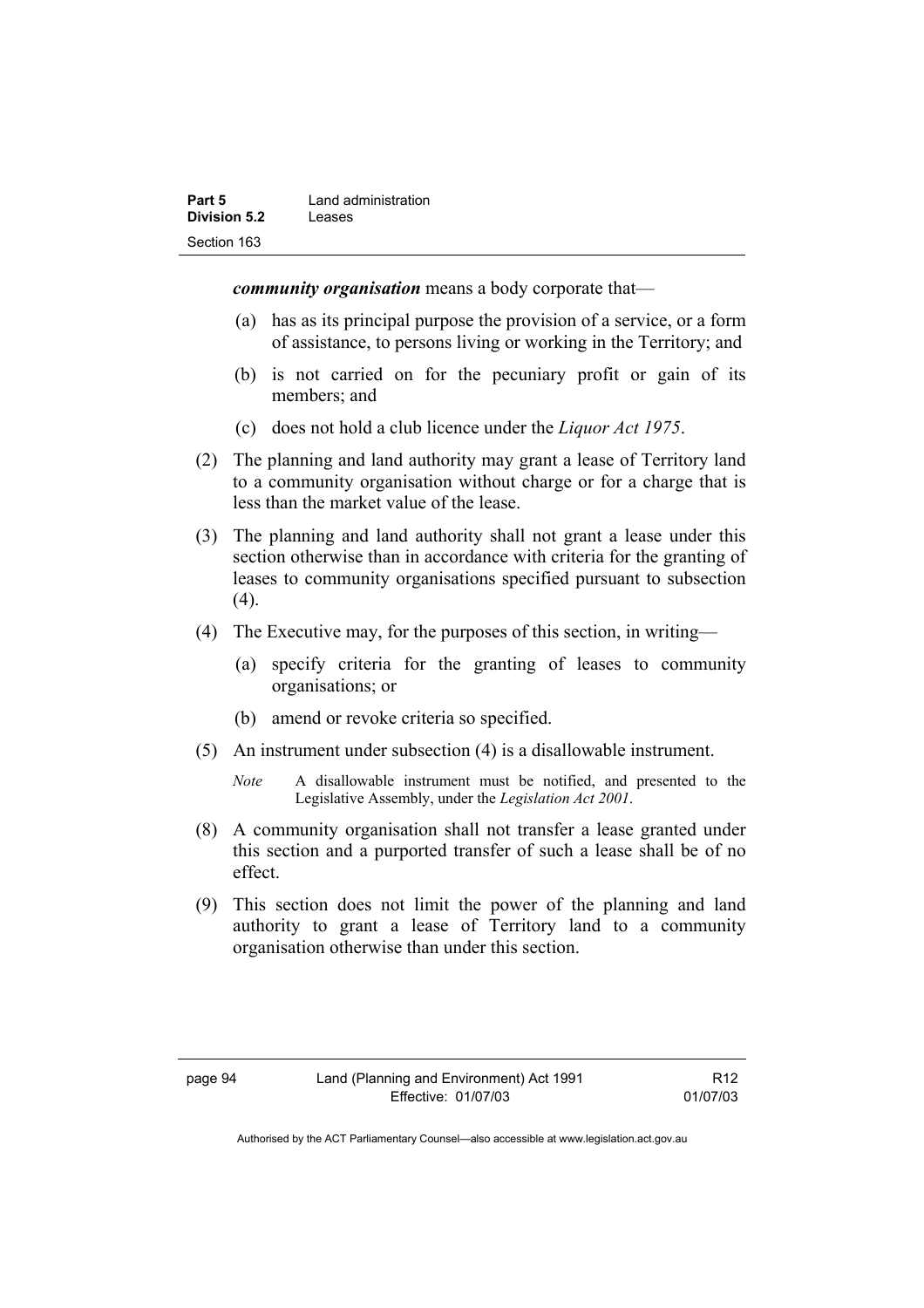| Land administration | Part 5       |
|---------------------|--------------|
| Leases              | Division 5.2 |
|                     | Section 164  |

#### **164 Special leases**

- (1) The planning and land authority may grant a lease of Territory land for a charge that is less than the market value of the lease if the authority is satisfied it is desirable and in the public interest to do so to facilitate—
	- (a) the economic development of the Territory; or
	- (b) the development of business in the Territory.
- (2) The planning and land authority shall not grant a lease of Territory land under this section otherwise than in accordance with criteria for the granting of special leases specified pursuant to subsection (3).
- (3) The Executive may, for the purposes of this section, in writing—
	- (a) specify criteria for the granting of special leases; or
	- (b) amend or revoke criteria so specified.
- (4) An instrument under subsection (3) is a disallowable instrument.
	- *Note* A disallowable instrument must be notified, and presented to the Legislative Assembly, under the *Legislation Act 2001*.
- (7) The lessee under a lease to which this section applies shall not, for a period of 5 years after the day on which the lease is granted—
	- (a) assign or transfer the lease; or
	- (b) sublet the land comprised in the lease or any part of it; or
	- (c) part with possession of the land comprised in the lease or any part of it;

without having obtained the written consent of the planning and land authority and any assignment, transfer, sublease, agreement or arrangement made or entered into in contravention of this subsection shall be of no effect.

 (8) The planning and land authority shall not consent to the lessee under a lease to which this section applies—

| R12      | Land (Planning and Environment) Act 1991 | page 95 |
|----------|------------------------------------------|---------|
| 01/07/03 | Effective: 01/07/03                      |         |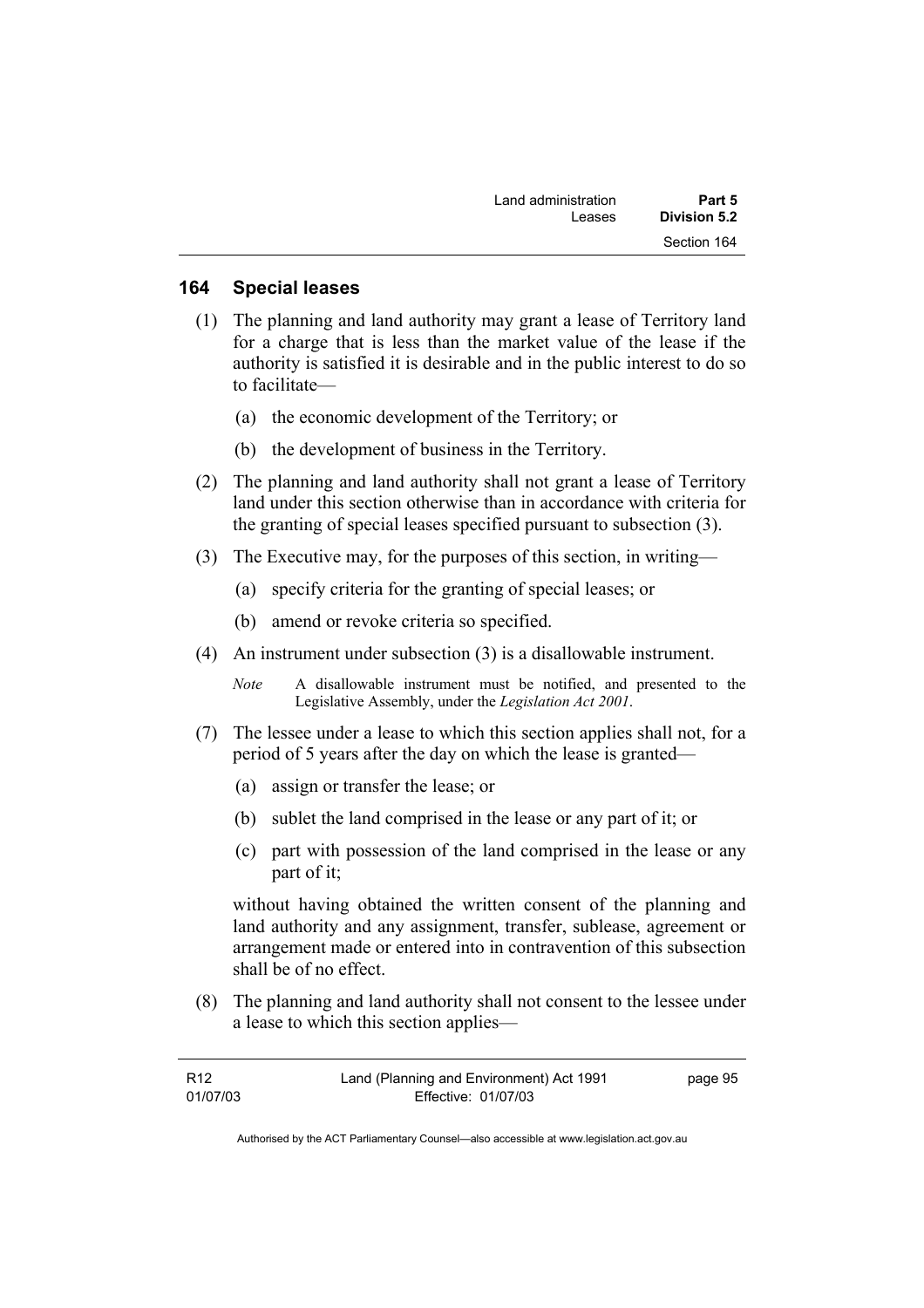- (a) assigning or transferring the lease; or
- (b) subletting the land comprised in the lease or any part of it; or
- (c) parting with possession of the land comprised in the lease or any part of it;

unless it is satisfied that the person to whom it is proposed that the lease should be assigned or transferred, the person to whom it is proposed that a sublease should be granted or the person to whom it is proposed that possession of the land should be given, as the case may be, is a person who satisfies the criteria of eligibility specified pursuant to subsection (2) in respect of the class of leases in which the lease is included.

## **166 Inquiries and assessments in relation to granting of leases**

If it is proposed that a lease of Territory land be granted, the Minister may—

- (a) establish a panel to conduct an inquiry into whether the proposed lease should be granted; or
- (b) direct that an assessment be made into the possible environmental impact of a decision to grant the lease.

#### **166A Grants of leases after inquiries or assessments**

- (1) This section applies if the Minister, under section 166, establishes a panel to conduct an inquiry, or directs that an assessment be made, in relation to the proposed grant of a lease.
- (2) The Minister must—
	- (a) consider the report of the panel or the assessment; and
	- (b) review the provisions of the proposed lease taking the report or assessment into account; and
	- (c) direct the planning and land authority—

| page 96 | Land (Planning and Environment) Act 1991 | R <sub>12</sub> |
|---------|------------------------------------------|-----------------|
|         | Effective: 01/07/03                      | 01/07/03        |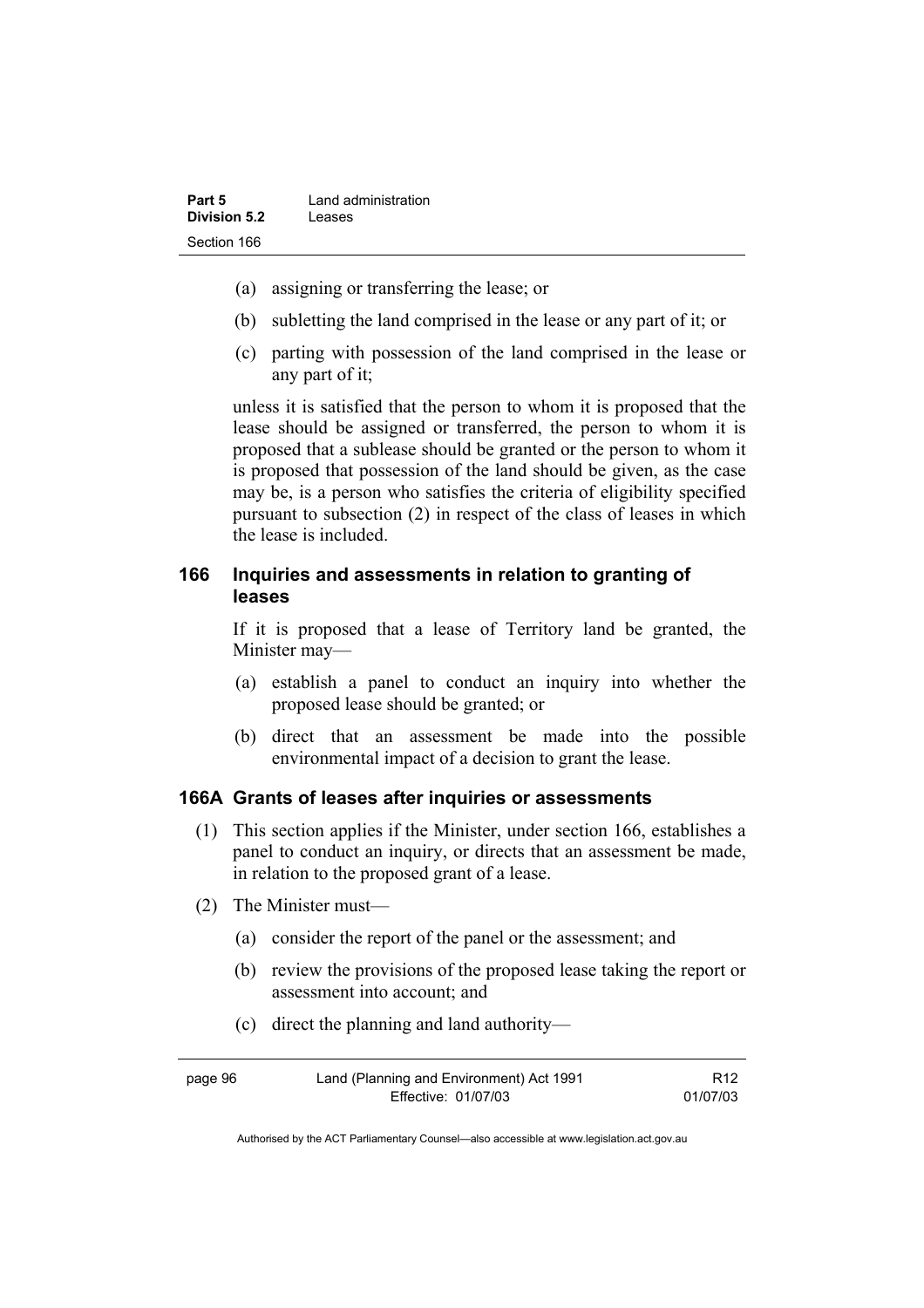- (i) to grant the proposed lease; or
- (ii) to grant the proposed lease as varied in accordance with the direction; or
- (iii) to refuse to grant the proposed lease.
- (3) The planning and land authority may grant the proposed lease only in accordance with a direction of the Minister under subsection  $(2)$  (c).

#### **167 Eligibility for certain classes of leases**

- (1) The Executive may, in writing—
	- (a) declare a specified class of leases to be leases to which this section applies; or
	- (b) specify, in respect of a class of leases declared under paragraph (a) to be leases to which this section applies, criteria for determining whether a person is eligible to hold the land comprised in a lease included in that class; or
	- (c) amend or revoke a declaration under paragraph (a) or criteria specified under paragraph (b).
- (2) An instrument under subsection (1) is a disallowable instrument.
	- *Note* A disallowable instrument must be notified, and presented to the Legislative Assembly, under the *Legislation Act 2001*.
- (3) The planning and land authority shall not grant a lease to which this section applies to a person who does not satisfy the criteria specified pursuant to subsection (1) (b) in respect of the class of leases in which the lease is included.
- (4) The validity of a lease to which this section applies is not to be taken to be affected by a failure to comply with subsection (3).
- (5) The lessee under a lease to which this section applies, or any other person having an interest in such a lease, shall not—

| R12      | Land (Planning and Environment) Act 1991 | page 97 |
|----------|------------------------------------------|---------|
| 01/07/03 | Effective: 01/07/03                      |         |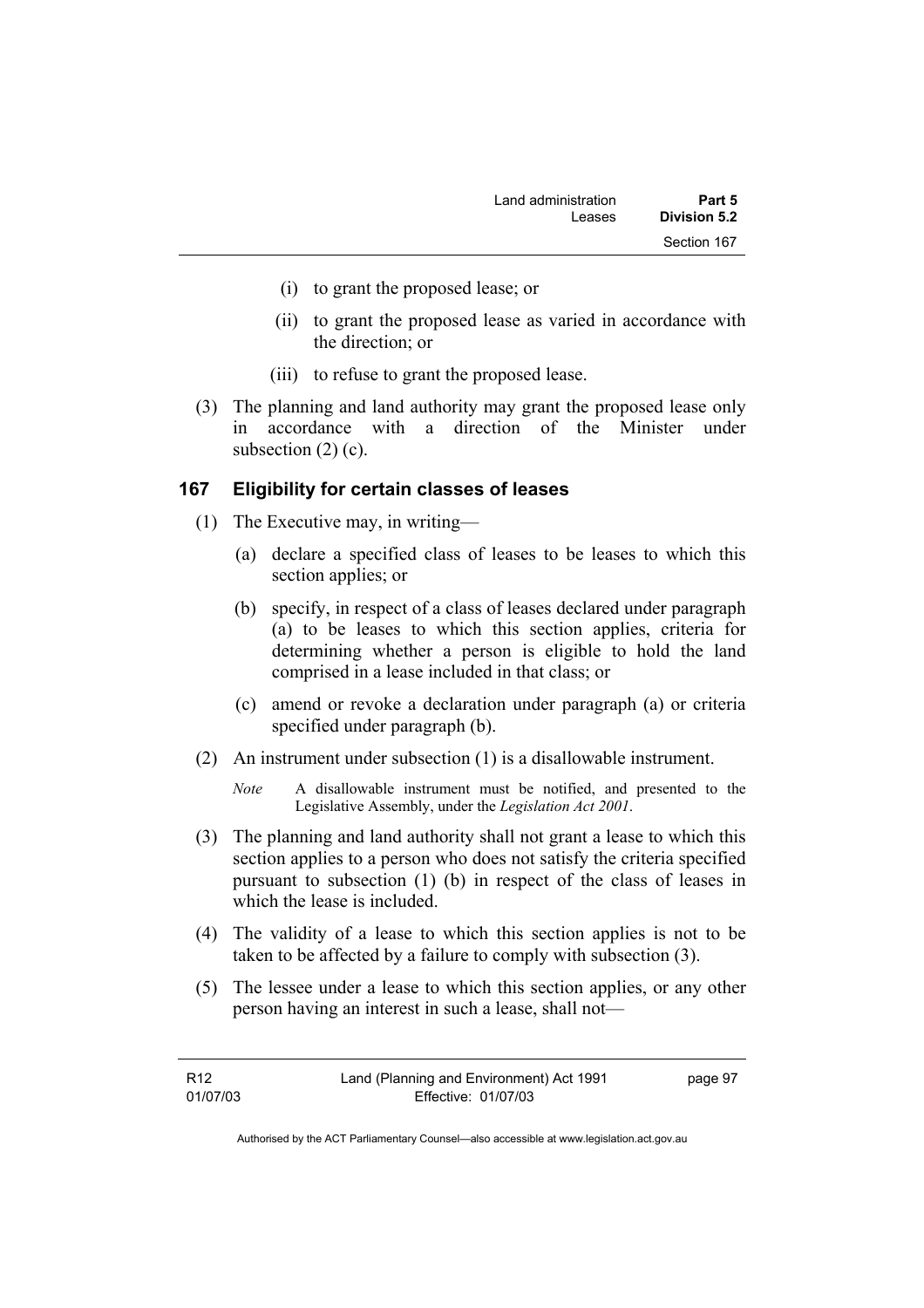- (a) assign or transfer the lease; or
- (b) sublet the land comprised in the lease or any part of it; or
- (c) part with possession of the land comprised in the lease or any part of it;

without having obtained the written consent of the planning and land authority and any assignment, transfer, sublease, agreement or arrangement made or entered into in contravention of this subsection shall be of no effect.

- (6) The planning and land authority shall not consent to the lessee under a lease to which this section applies, or to any other person having an interest in such a lease—
	- (a) assigning or transferring the lease; or
	- (b) subletting the land comprised in the lease or any part of it; or
	- (c) parting with possession of the land comprised in the lease or any part of it;

unless it is satisfied that the person to whom it is proposed that the lease should be assigned or transferred, the person to whom it is proposed that a sublease should be granted or the person to whom it is proposed that possession of the land should be given, as the case may be, is a person who satisfies the criteria of eligibility specified pursuant to subsection (1) (b) in respect of the class of leases in which the lease is included.

### **168 Authority need not grant lease**

- (1) The planning and land authority need not grant a lease of Territory land to an applicant, even if applications for the lease have been invited.
- (2) If applications for a lease have been invited subject to conditions, the planning and land authority may, without granting a lease, invite

R12 01/07/03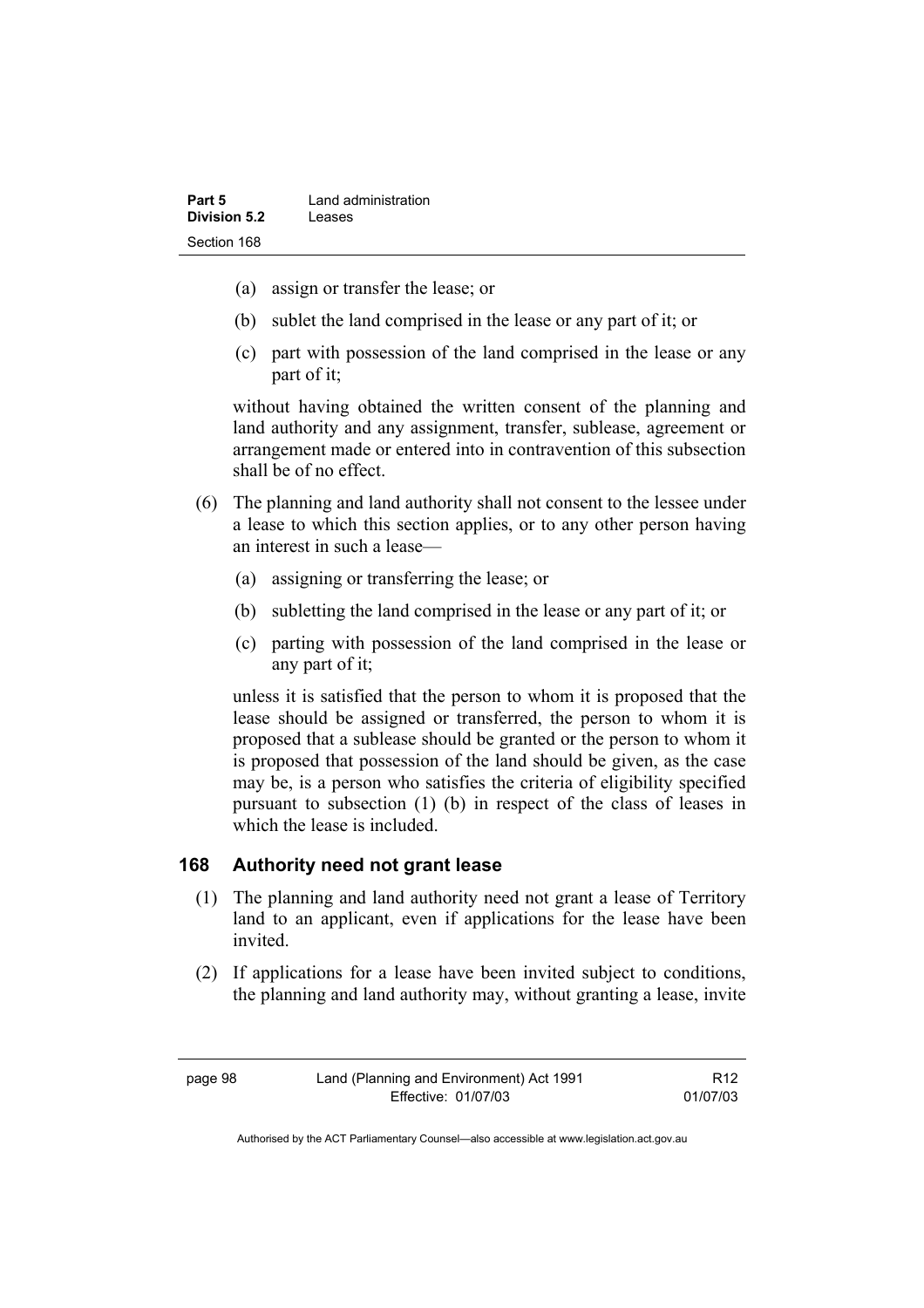| Land administration | Part 5       |
|---------------------|--------------|
| Leases              | Division 5.2 |
|                     | Section 169  |

fresh applications for the lease subject to the same or other conditions.

#### **169 Payment for leases**

- (1) Subject to subsection (2), the planning and land authority shall not grant a lease of Territory land otherwise than for payment of an amount that is not less than the market value of the lease.
- (2) Subsection (1) does not apply in respect of—
	- (a) a lease granted for a rent that is the full market rental value of the lease; or
	- (b) a lease granted under section 161 (1) (d), 163, 164, 171, 171A or 172.

#### **170 Failure to accept and execute lease**

- (1) Subject to subsection (2), where a person who is entitled to the grant of a lease of Territory land pursuant to this part fails to—
	- (a) accept and execute the lease; or
	- (b) pay any amount that he or she is required to pay before being granted the lease;

within the prescribed period, the planning and land authority may, by instrument served on the person, terminate his or her right to the grant of the lease.

- (2) An instrument under subsection (1) shall—
	- (a) specify the ground on which it is given; and
	- (b) state that it takes effect on the day 28 days after the day on which it is served.
- (3) An instrument under subsection (1) may be served on a person by—
	- (a) delivering it to the person personally; or

| R12      | Land (Planning and Environment) Act 1991 | page 99 |
|----------|------------------------------------------|---------|
| 01/07/03 | Effective: 01/07/03                      |         |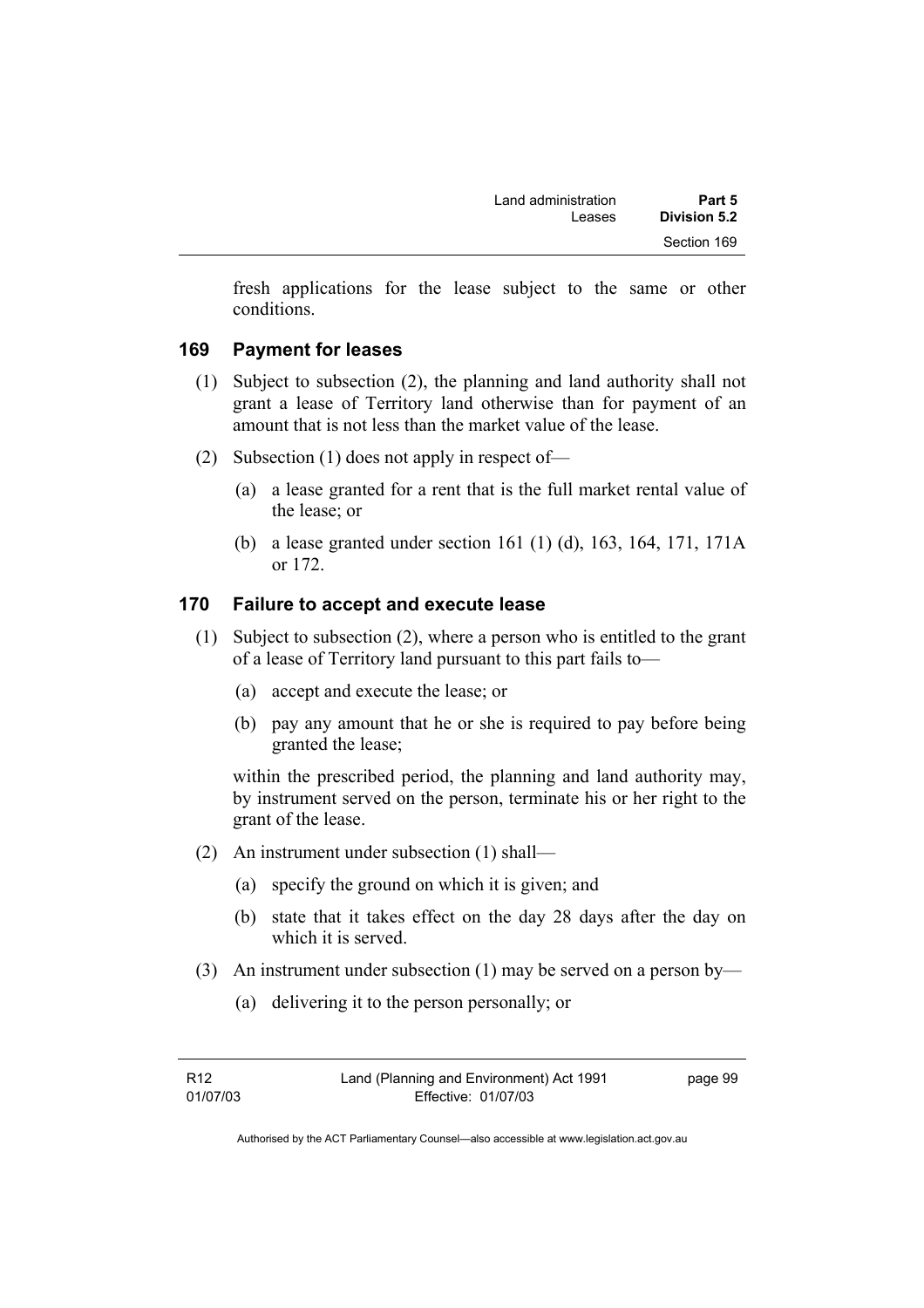| Part 5              | Land administration |
|---------------------|---------------------|
| <b>Division 5.2</b> | Leases              |
| Section 171         |                     |

- (b) sending it to the person by post; or
- (c) where the residential address of the person is not known to the planning and land authority —publishing a copy of the instrument in a daily newspaper.
- (4) An instrument under subsection (1) shall take effect on the day 28 days after the day on which it is served.
- (5) A person whose right to the grant of a lease has been terminated under this section shall not have any claim for compensation in respect of the termination of the right or for the recovery of any money paid to the planning and land authority in respect of the grant of the lease.

## **171 Grant of further residential leases**

- (1) This section applies if—
	- (a) the holder of a residential lease of land applies to the planning and land authority for the grant of a further residential lease of the land; and
	- (b) neither the Territory nor the Commonwealth needs the land for a public purpose; and
	- (c) the lessee pays the fee worked out under the determination under subsection (3); and
	- (d) the lessee surrenders the existing lease.
- (2) The planning and land authority must grant the lessee a further residential lease of the land for a term not longer than 99 years to begin on the day after the day the existing lease is surrendered.
- (3) The Minister may make a determination, in writing, for subsection  $(1)$  (c).
- (4) If the term of a further lease granted under subsection (2) is not longer than the term of the existing lease, the fee payable under

| page 100 |
|----------|
|          |

R12 01/07/03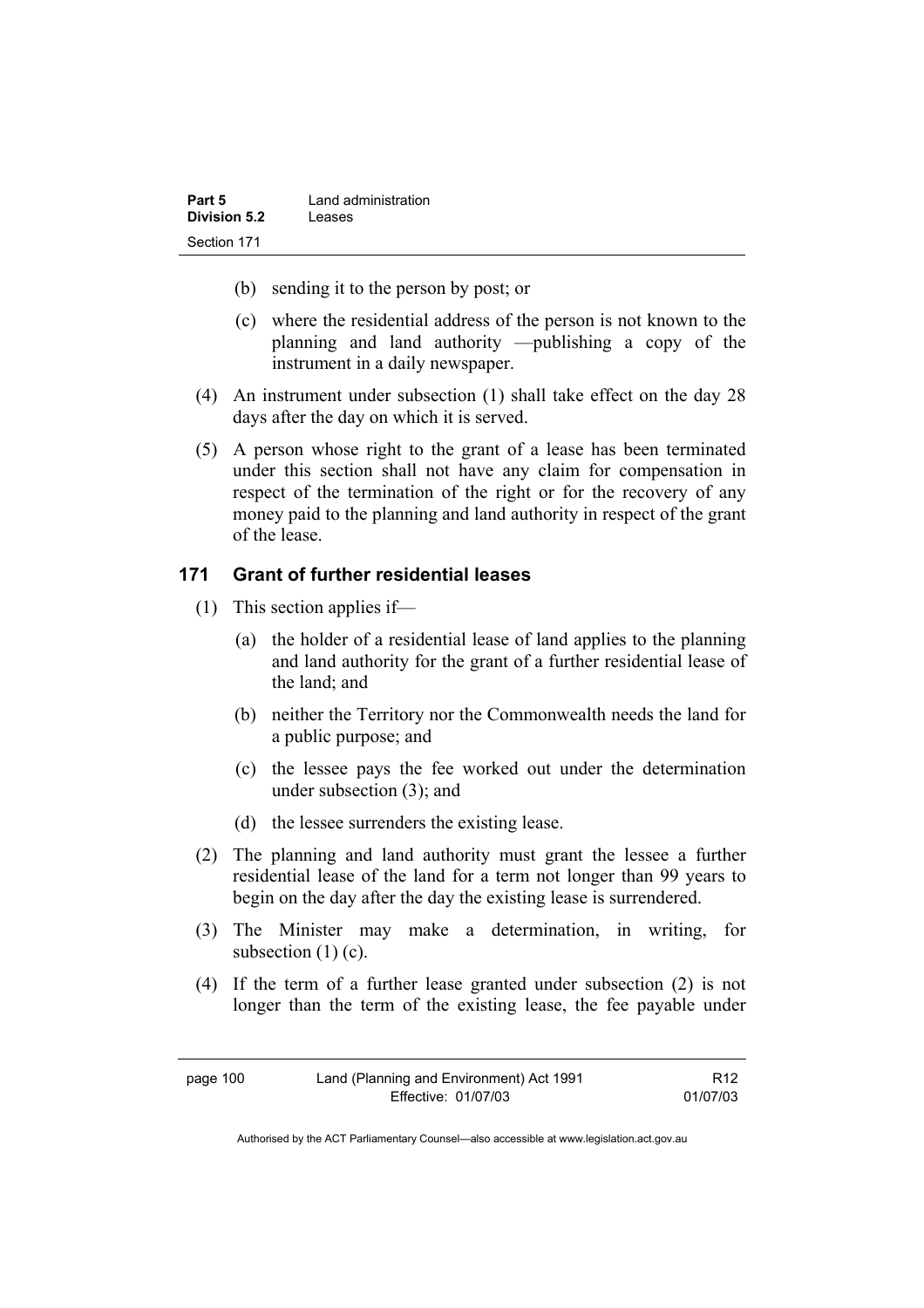| Land administration | Part 5       |
|---------------------|--------------|
| Leases              | Division 5.2 |
|                     | Section 171A |

subsection (1) (c) must not be more than the cost of granting the lease.

- (5) A determination under subsection (3) is a disallowable instrument.
	- *Note* A disallowable instrument must be notified, and presented to the Legislative Assembly, under the *Legislation Act 2001*.

#### **171A Grant of further rural leases**

- (1) Where—
	- (a) the holder of a rural lease applies to the planning and land authority for the grant of a further rural lease of the same land; and
	- (b) neither the Territory nor the Commonwealth requires the land for a public purpose; and
	- (c) all rent due under the existing lease is paid; and
	- (ca) the lessee pays the determined fee; and
	- (d) the lessee surrenders the existing lease;

the authority must grant the lessee a further rural lease of that land for a term not exceeding the maximum set out in the determination under subsection (2), and subject to any conditions set out in that determination, to commence on the day immediately following the date of surrender of the existing lease.

- (2) The Minister may make a determination, in writing, for the purposes of subsection (1).
- (3) A determination under subsection (2) may—
	- (a) include a condition that a lessee pays, for the grant of a further lease—
		- (i) an amount stated in, or worked out in accordance with, the determination (an *amount condition*); or
		- (ii) the market value of the lease; and

| R12      | Land (Planning and Environment) Act 1991 | page 101 |
|----------|------------------------------------------|----------|
| 01/07/03 | Effective: 01/07/03                      |          |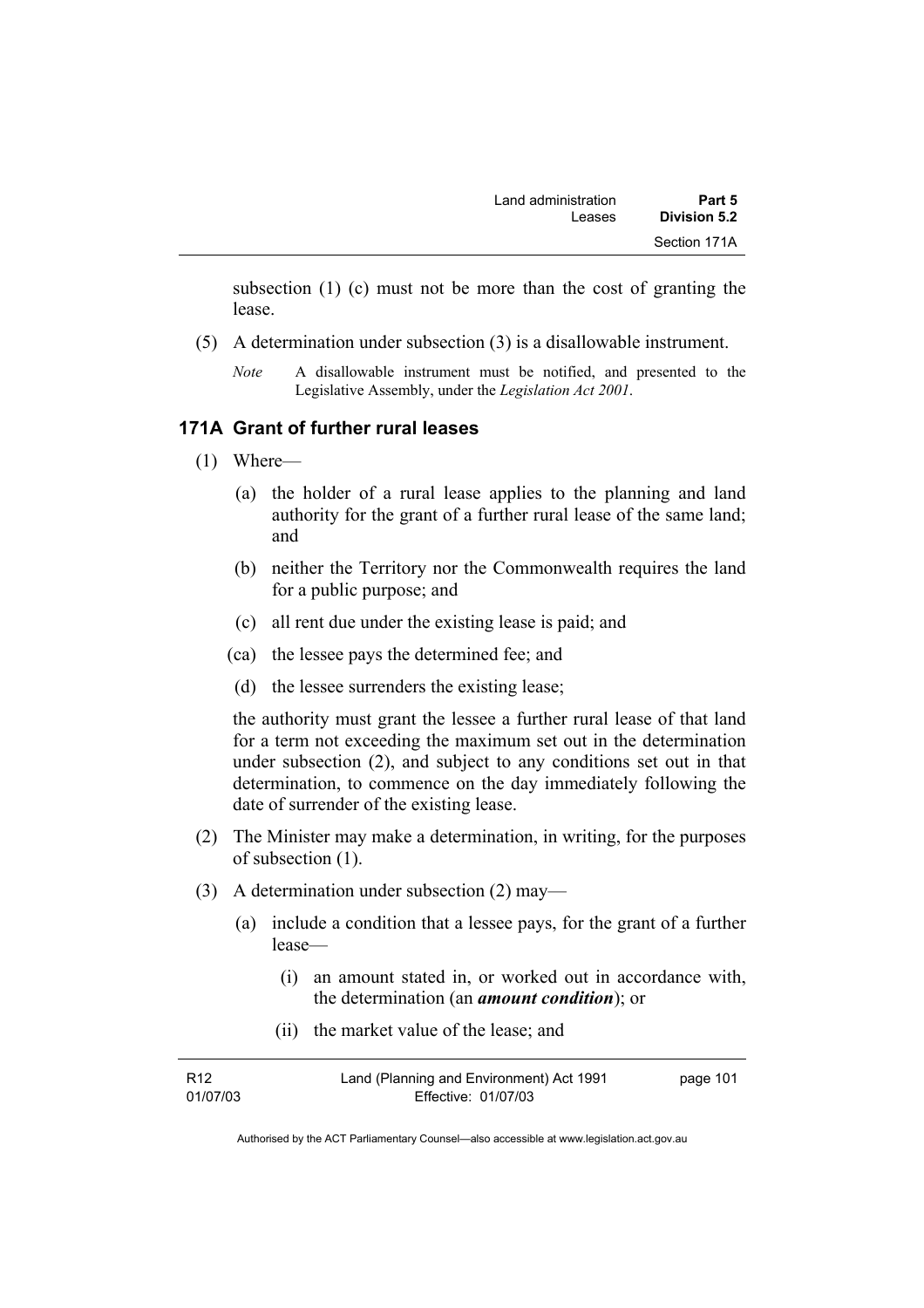| Part 5       | Land administration |
|--------------|---------------------|
| Division 5.2 | Leases              |
| Section 172  |                     |

- (b) provide that an amount condition ceases to apply to a lessee if the lessee—
	- (i) has not applied for the grant of a further rural lease under subsection (1) within the period stated in the determination for applying for such a grant; and
	- (ii) has not accepted in writing an offer for the grant of such a lease within the period stated in the determination for accepting such an offer.
- (4) A provision mentioned in subsection (3) (b) may apply to an amount condition of a determination made before or after the commencement of that subsection.
- (5) If the national capital authority has set a maximum term for a rural lease of land in a designated area, a determination under subsection (2) relating to the land must not set a term for a further rural lease of the land that is longer than the maximum term.
- (5A) In subsection (5):

*designated area*—see the *Australian Capital Territory (Planning and Land Management) Act 1988* (Cwlth), section 4 (Definitions for whole Act).

- (6) If the term of a further lease granted under subsection (1) does not exceed the term of the existing lease, the fee payable under subsection (1) (ca) shall not exceed the cost of granting the lease.
- (7) A determination under subsection (2) is a disallowable instrument.
	- *Note* A disallowable instrument must be notified, and presented to the Legislative Assembly, under the *Legislation Act 2001*.

### **172 Grant of further leases for purposes other than residential or rural**

(1) This section applies if—

page 102 Land (Planning and Environment) Act 1991 Effective: 01/07/03

R12 01/07/03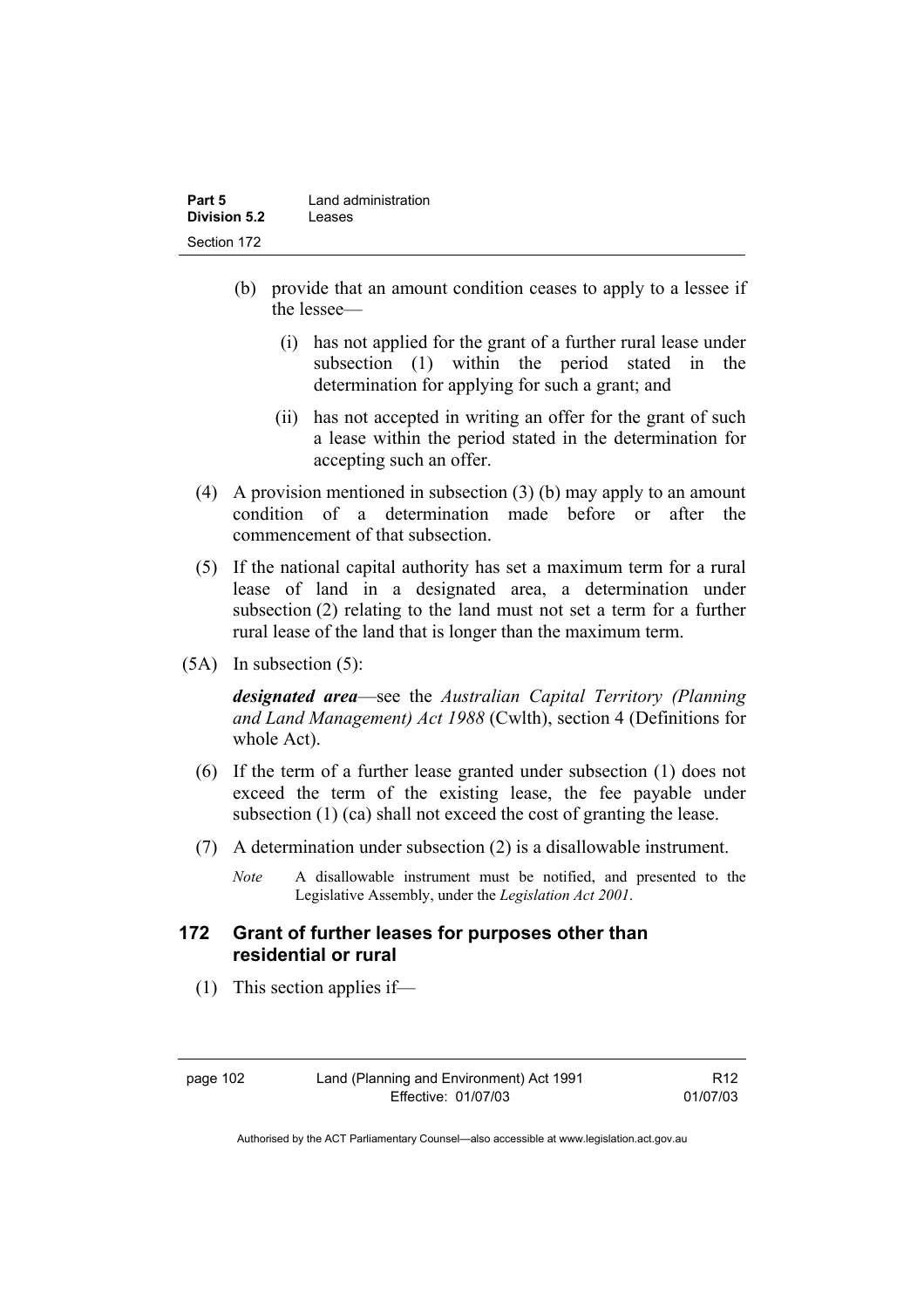- (a) the holder of a lease of Territory land other than a residential lease or a rural lease applies to the planning and land authority for the grant of a further lease of the land for the same purposes; and
- (b) neither the Territory nor the Commonwealth needs the land for a public purpose; and
- (c) all rent due under the existing lease is paid; and
- (d) the lessee pays the fee worked out under the determination under subsection (3); and
- (e) the lessee surrenders the existing lease.
- (2) The planning and land authority must grant the lessee a further lease of the land for the same purposes for a term not longer than 99 years to begin on the day after the day the existing lease is surrendered.
- (3) The Minister may make a determination, in writing, for subsection (1) (d).
- (4) If the term of a further lease granted under subsection (2) is not longer than the term of the existing lease, the fee payable under subsection (1) (d) must not be more than the cost of granting the lease.
- (5) A determination under subsection (3) is a disallowable instrument.
	- *Note* A disallowable instrument must be notified, and presented to the Legislative Assembly, under the *Legislation Act 2001*.

# **172A Grant of further lease—unit titles**

- (1) The planning and land authority may grant a further lease of a unit, or the common property, under a units plan only on an application by the owners corporation.
- (2) The planning and land authority may grant a further lease of a unit, or the common property, under a units plan only if—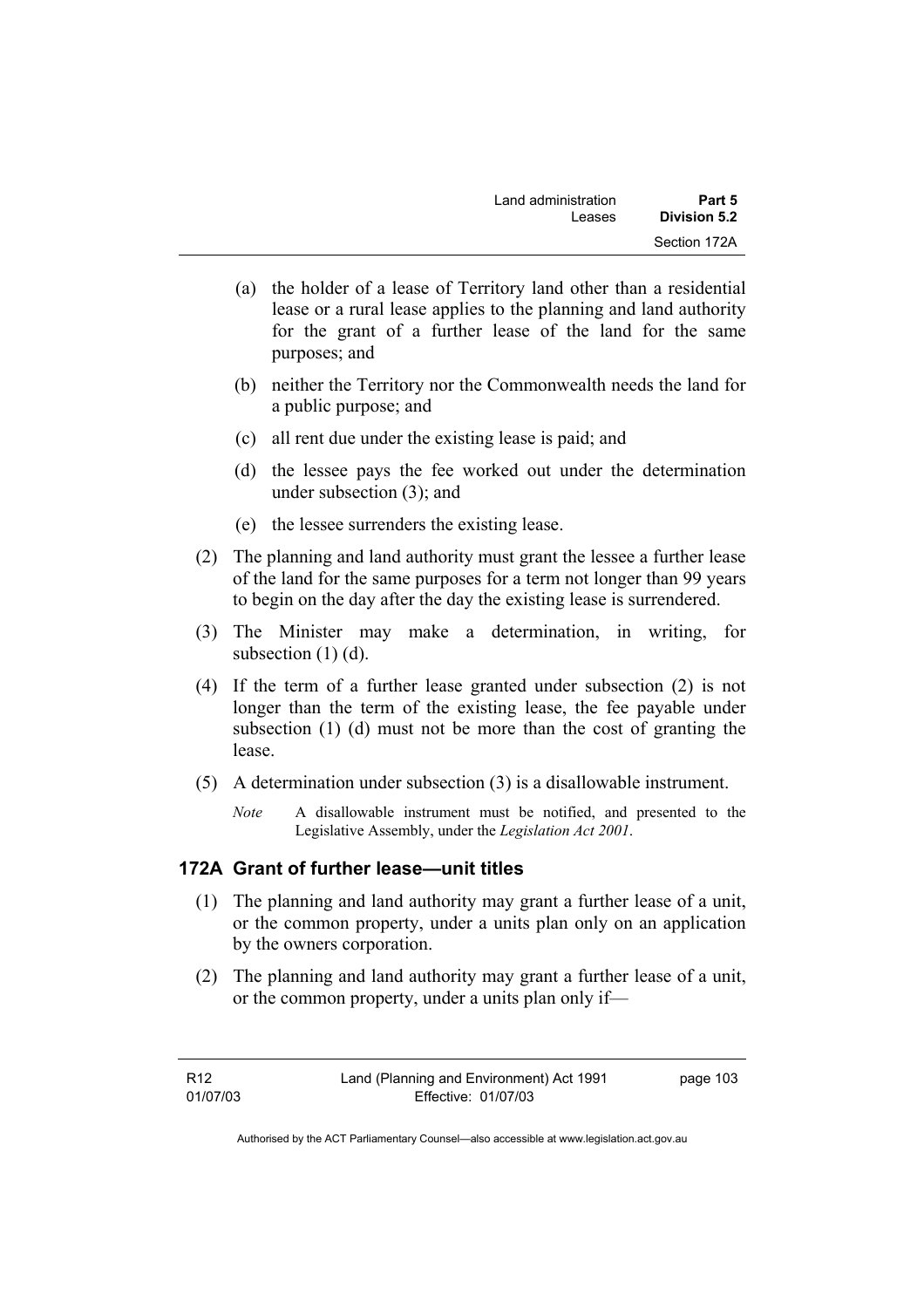| Part 5       | Land administration |
|--------------|---------------------|
| Division 5.2 | Leases              |
| Section 172B |                     |

- (a) the authority grants further leases for all the units and the common property; and
- (b) the further leases are all granted for the same term.
- (3) An application must be supported by an ordinary resolution of the owners corporation.
- (4) A certificate under the *Unit Titles Act 2001*, section 109 about the resolution must be attached to the application.
- (5) In this section:

*further lease* means a lease under section 171, 171A or 172.

*units plan*—see the *Unit Titles Act 2001*, section 7.

## **172B Grant of further lease—community title**

- (1) The planning and land authority may grant a further lease of a lot in a community title scheme only on an application by the body corporate of the scheme.
- (2) The planning and land authority may grant a further lease of a lot in a community title scheme only if—
	- (a) the authority grants further leases for all the lots in the scheme; and
	- (b) the further leases are all granted for the same term.
- (3) An application must be supported by an ordinary resolution of the body corporate.
- (4) An application must have attached to it a certificate under the seal of the body corporate that states that at a general meeting of the body corporate held on a stated day a resolution was passed for subsection (3) in the terms set out in the certificate.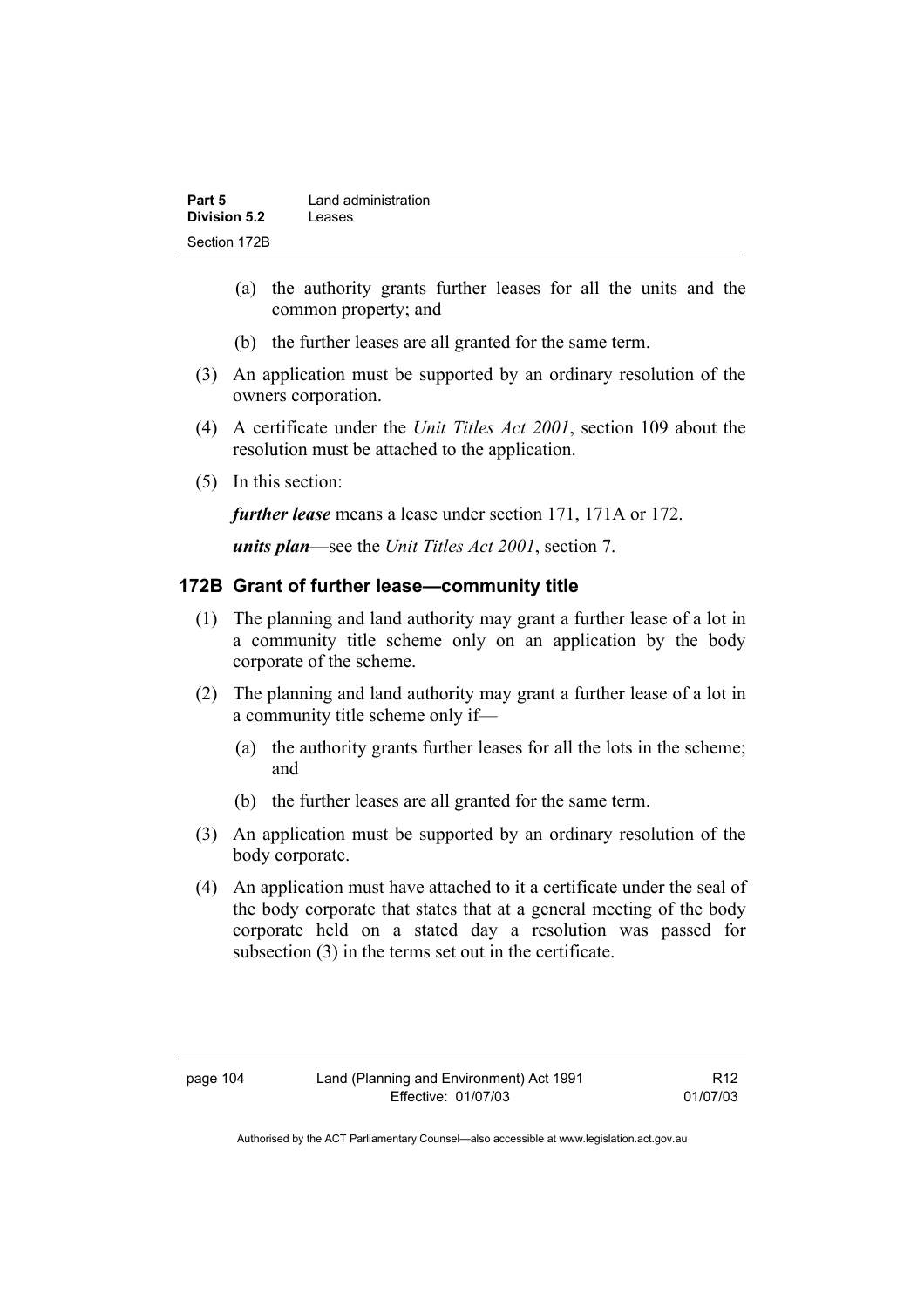| Part 5       | Land administration |
|--------------|---------------------|
| Division 5.2 | Leases              |
| Section 172C |                     |

#### **172C No right to use, flow and control of water**

A lease or further lease of Territory land granted under this division after the commencement of this section shall not be taken to confer a right to the use, flow and control of water (including water containing impurities) under the land the subject of the lease.

#### **173 Lessee's rights in respect of improvements**

(1) In this section:

*improvement*, in relation to land, means—

- (a) a building or a structure on the land; or
- (b) in relation to land held under a rural lease—
	- (i) a building or structure on or under the land; or
	- (ii) any improvement to the land reasonably undertaken for rural purposes.

*lessee*, for a lease that has been surrendered or ended, or the term of which has ended, means the person who was the lessee under the lease at the time of the surrender or ending.

*undertaken*, in relation to an improvement that is a building or structure, means the construction, erection or installation of the building or structure.

- (2) This section applies only to the following improvements to land:
	- (a) an improvement undertaken in a manner consistent with the law of the Territory, and with any lease over the land, except—
		- (i) an improvement undertaken by the Territory or the Commonwealth (subject to paragraph (b)); or
		- (ii) an improvement acquired by the Territory or the Commonwealth (subject to paragraph (c));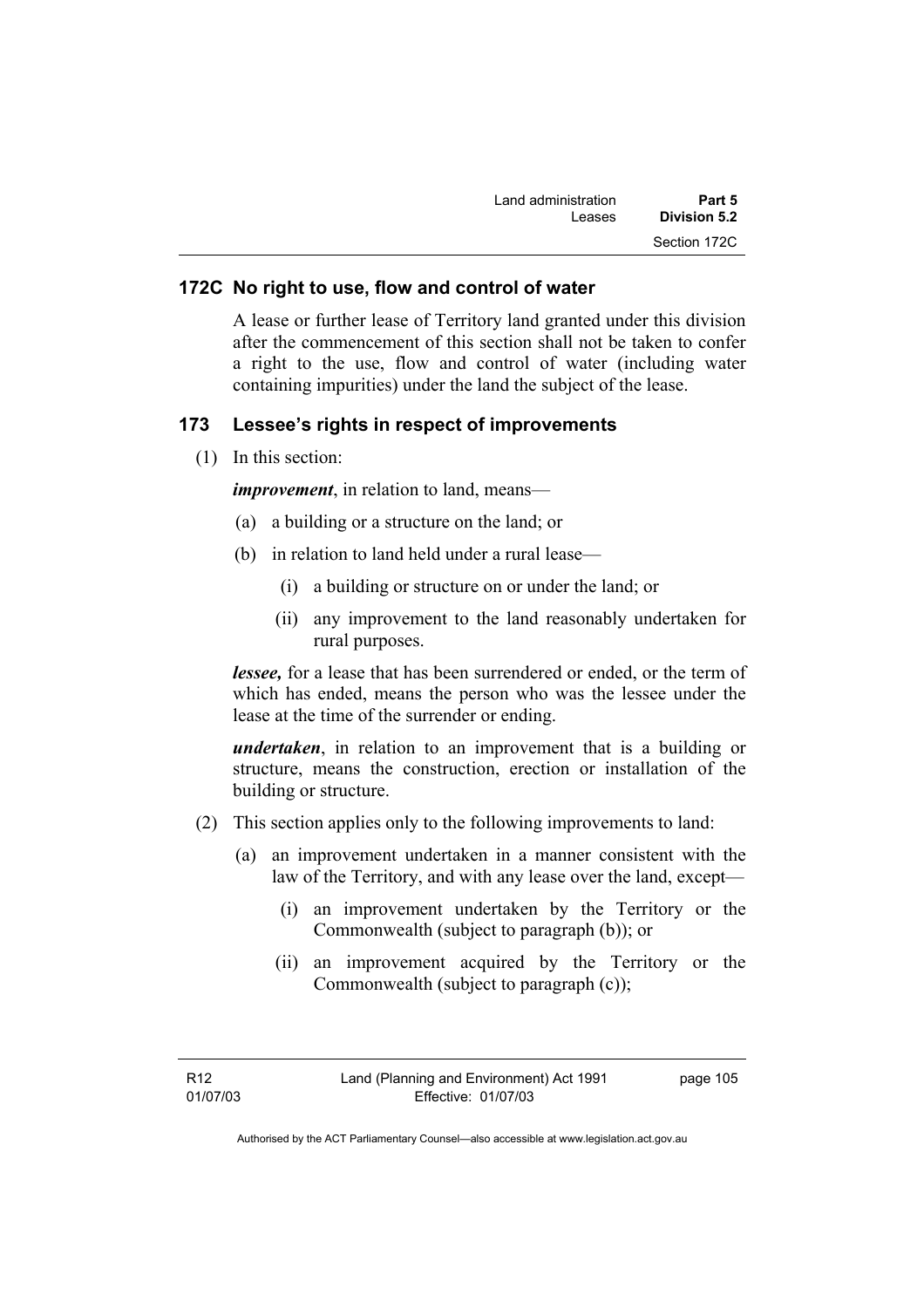| Part 5              | Land administration |
|---------------------|---------------------|
| <b>Division 5.2</b> | Leases              |
| Section 173         |                     |

- (b) an improvement undertaken by the Territory or the Commonwealth, where the Territory or the Commonwealth has received, or is entitled to receive, payment for that improvement;
- (c) an improvement acquired by the Territory or the Commonwealth, where the Territory or the Commonwealth has received, or is entitled to receive, payment for the improvement.
- (3) Where, upon the expiration of the term of a lease of Territory land upon which there are improvements to which this section applies, the lessee is granted a further lease of that land or any part of it, he or she shall not be liable to make any payment to the planning and land authority for the improvements on the land or part of the land, as the case may be.
- (4) Subject to subsections (5) and (12), where, upon the expiration of the term of a lease of Territory land upon which there are improvements to which this section applies, the lessee is not granted a further lease of the land, or is granted a lease of part only of the land, the planning and land authority shall be liable to pay the lessee—
	- (a) where no further lease of the land is granted to the lessee—the amount determined by the planning and land authority to be the value of the improvements on the land; or
	- (b) where a further lease of part only of the land is granted to the lessee—the amount determined by the planning and land authority to be the value of the improvements to which this section applies on the part of the land not so leased.
- (5) Before the end of the term of a lease of Territory land, the planning and land authority may declare that the land comprised in the lease, or part of the land, is available for a further lease.
- (6) If the lessee does not elect to take a further lease of the land, or part of the land, declared to be available within 6 months after the end of

| page 106 | Land (Planning and Environment) Act 1991 | R <sub>12</sub> |
|----------|------------------------------------------|-----------------|
|          | Effective: 01/07/03                      | 01/07/03        |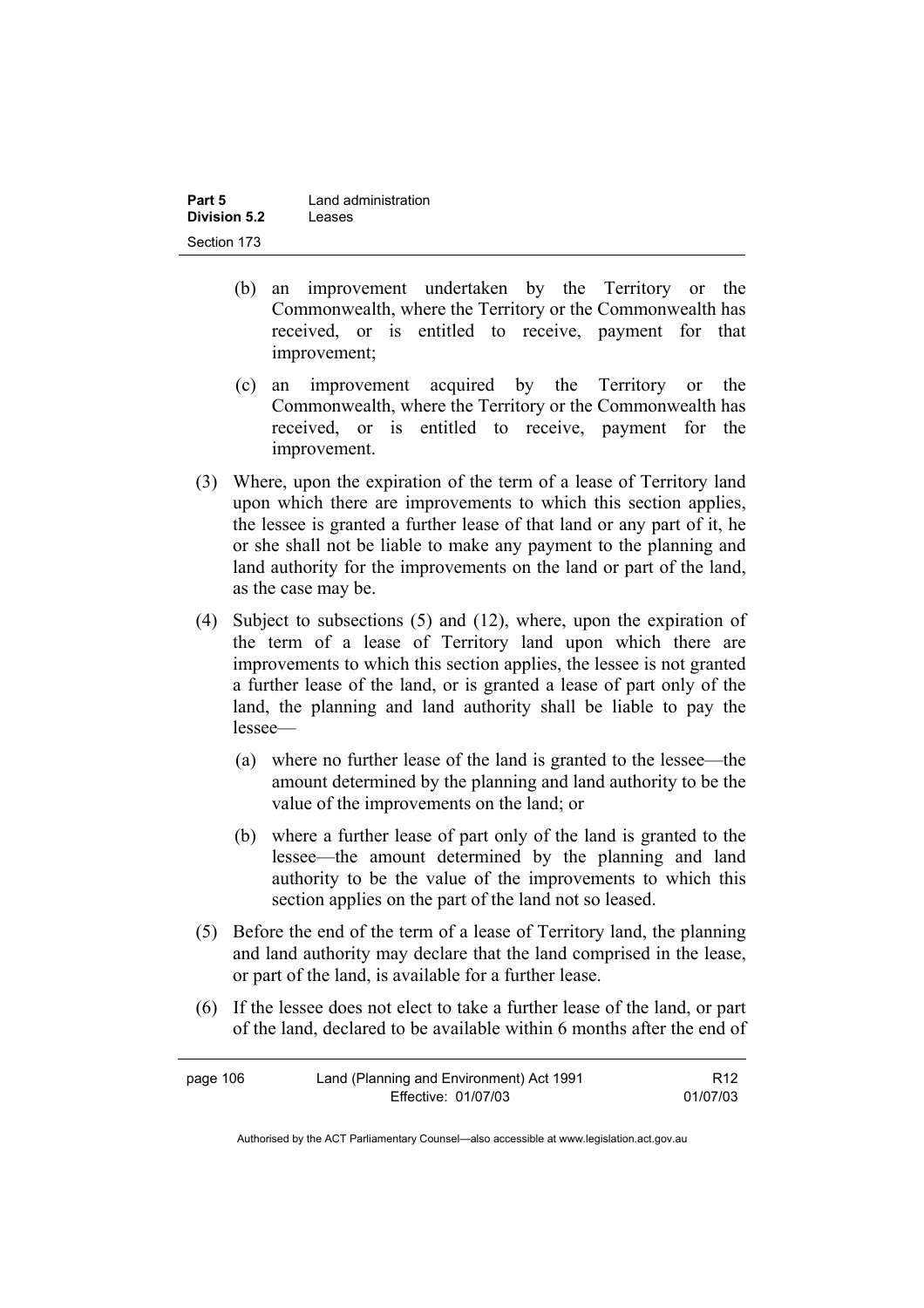| Land administration | Part 5       |
|---------------------|--------------|
| Leases              | Division 5.2 |
|                     | Section 173  |

the term of the lease, the amount of any expenditure reasonably incurred by the Territory, the planning and land authority or both, in relation to the grant of a lease of the land, or part of the land, to anyone else must be deducted from the amount payable to the lessee under this section.

- (7) Subject to subsections (9), (10) and (12), where a lease is surrendered or ended the provisions of this section relating to the payment to the lessee of the value of the improvements on the land comprised in the lease upon the expiration of the term shall (so far as applicable) apply as if the term of the lease had expired on the day of the surrender or ending.
- (8) Subject to subsections (9) and (12), if, prior to the expiration of the term of a lease of Territory land, the planning and land authority withdraws all or part of the leased land from the lease pursuant to a provision of the lease, the provisions of this section relating to the payment to the lessee of the value of the improvements on the land upon the expiration of the term shall (so far as applicable) apply as if the term of the lease had expired on the day of the withdrawal.
- (9) Subsection (7) or (8) applies in respect of a lease only if the lessee has fully complied with the provisions (if any) of the lease relating to the erection of a building on the land comprised in the lease.
- (10) If a lease is surrendered or ended, the planning and land authority may work out the amount of the expenditure reasonably incurred by the Territory, the planning and land authority or both, in relation to—
	- (a) the surrender or ending of the lease; and
	- (b) any grant of a further lease of the land or part of the land.
- (11) The amount worked out under subsection (10) must be deducted from any amount payable under subsection (7) to the lessee of the surrendered or ended lease.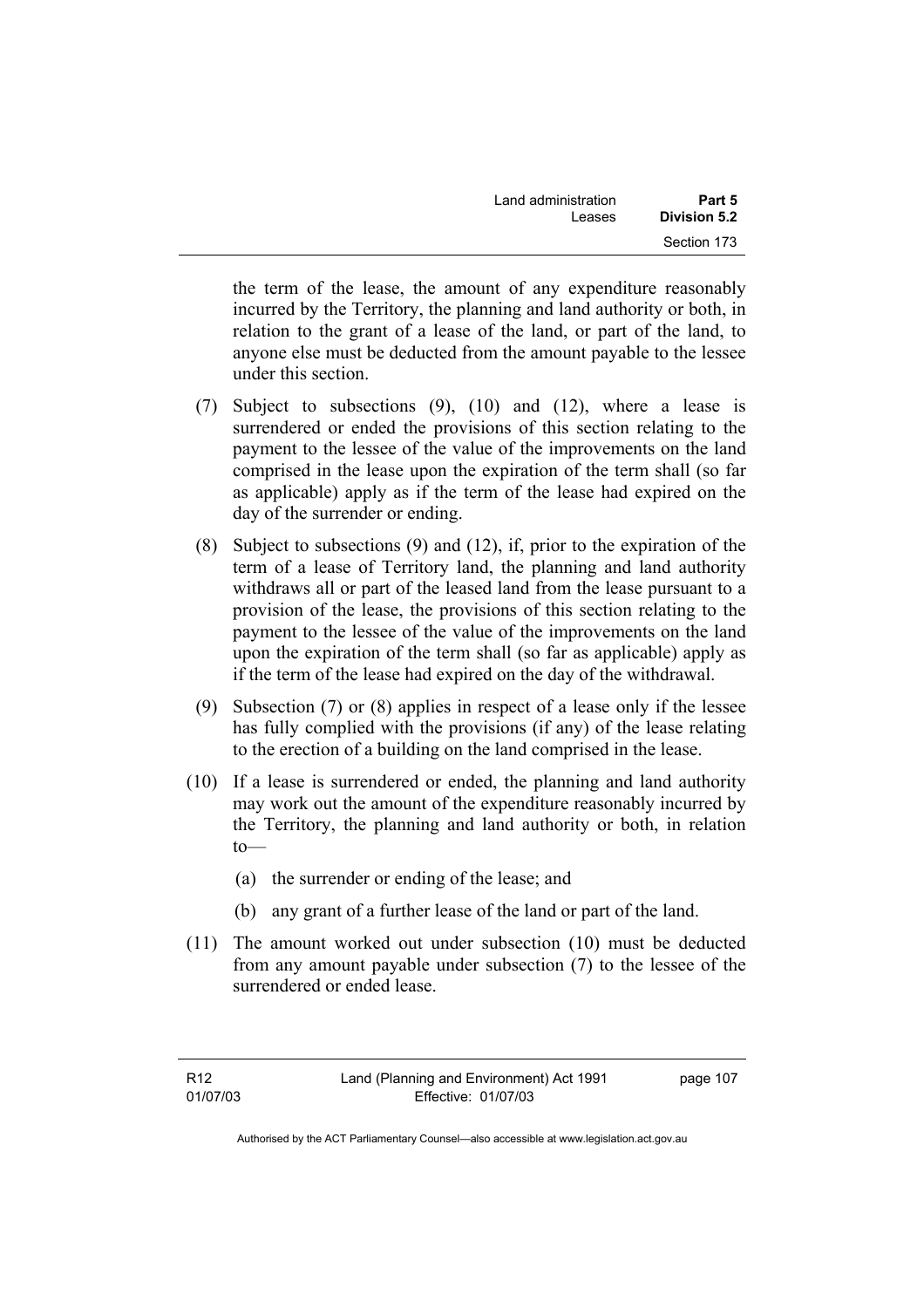| Part 5       | Land administration |
|--------------|---------------------|
| Division 5.2 | Leases              |
| Section 174  |                     |

 (12) Subsections (4), (7) and (8) apply in respect of a lease subject to any provisions of the lease that preclude or limit the right of the lessee to payment in respect of improvements on the land comprised in the lease.

#### **174 Determination of value of improvements**

(1) In this section:

*assessment day* means—

- (a) in relation to land a lease of which has expired—the day of expiry; or
- (b) in relation to land a lease of which has been terminated or surrendered—the day of termination or surrender, as the case may be; or
- (c) in relation to land which has been withdrawn from a lease—the day of withdrawal.

*lessee* has the same meaning as in section 173.

*market value*, in relation to improvements on land, means the amount by which the improvements increase the value of the lease of the land, assuming that the lease, together with the improvements, were offered for sale on the open market on the day immediately before the prescribed day on such reasonable terms and conditions as a bona fide seller might require.

- (2) Where compensation is payable under section 173 in respect of improvements, the planning and land authority shall, as soon as practicable after the assessment day in relation to the land on which the improvements are situated, by instrument determine, in accordance with this section, the market value of the improvements on the land as at the assessment day.
- (3) Where compensation is payable under section 173 (4), the planning and land authority shall, in valuing the improvements, assume that a

| page 108 | Land (Planning and Environment) Act 1991 | R <sub>12</sub> |
|----------|------------------------------------------|-----------------|
|          | Effective: 01/07/03                      | 01/07/03        |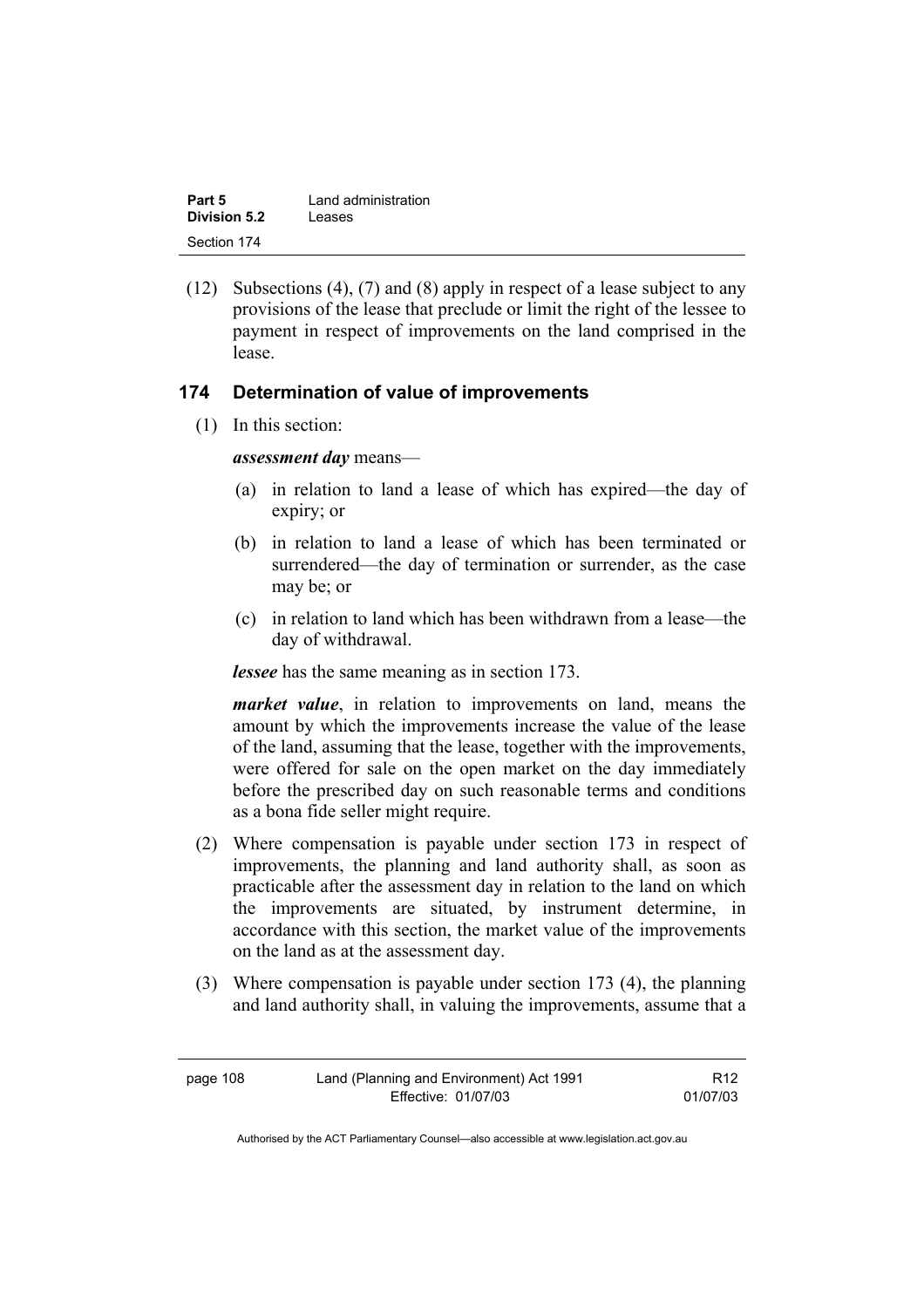| Part 5<br>Division 5.2 | Land administration |
|------------------------|---------------------|
|                        | Leases              |
| Section 175            |                     |

further lease of the land had been granted subject to the same provisions, and for the same term, as the lease which has expired.

- (4) Where compensation is payable under section 173 (7), the planning and land authority shall, in valuing the improvements, assume that the lease of the land had not been terminated or surrendered.
- (5) Where compensation is payable under section 173 (8), the planning and land authority shall, in valuing the improvements, assume that the leased land or part of the leased land (as the case may be) had not been withdrawn from the lease.

## **175 Use of land for leased purpose**

- (1) Territory land in respect of which a lease has been granted, whether before or after the commencement of this part, shall not be used for any purpose other than a purpose authorised by the lease, subject to this section.
- (2) Notwithstanding the lease of Territory land for residential purposes, such land may also be used—
	- (a) for a home occupation within the meaning of the plan; or
	- (b) for a home business within the meaning of the plan, in accordance with an approval under part 6.
- (3) Notwithstanding the purpose permitted by a lease of Territory land, the land may be used—
	- (a) for a development of a type prescribed by the regulations, in accordance with an approval under part 6; or
	- (b) for any other activity prescribed by the regulations.

### **176 Variation of rent**

 (1) Where the rent payable under a lease of Territory land is varied in accordance with the provisions of the lease, the planning and land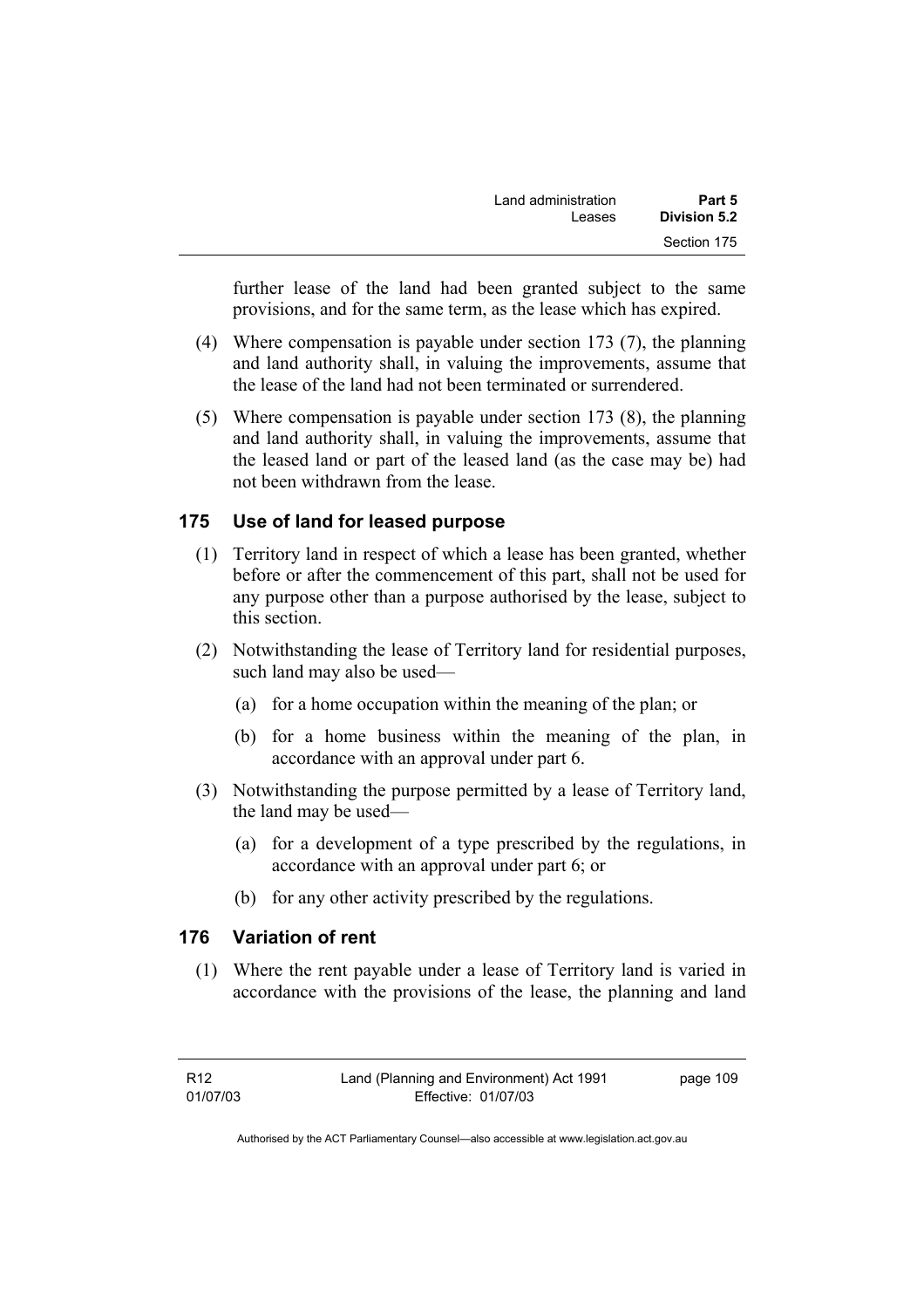| Part 5              | Land administration |
|---------------------|---------------------|
| <b>Division 5.2</b> | Leases              |
| Section 177         |                     |

authority shall give the lessee notice in writing of the variation by post.

- (2) A variation of rent referred to in a notice under subsection (1) shall come into operation on—
	- (a) the day 28 days after the day on which the notice is given; or
	- (b) where the lease under which the variation is made provides that the variation shall come into operation on a later day—that later day.

## **177 Review of variations of rent**

- (1) Where—
	- (a) the rent payable under a lease of Territory land is varied in accordance with the provisions of the lease; and
	- (b) the lease does not provide for the submission to arbitration of differences between the parties to the lease regarding variation of the rent;

the lessee may, within 28 days after receiving the notice under section 176 (1) relating to the variation, serve on the planning and land authority a request in writing that he or she review the variation.

- (2) The making of a request under subsection (1) does not affect the operation of the variation to which the request relates or prevent the taking of action to implement the variation.
- (3) If a request is made under subsection (1) in relation to a variation, the planning and land authority must review the variation and may confirm the variation or set it aside and substitute any other variation the authority considers appropriate.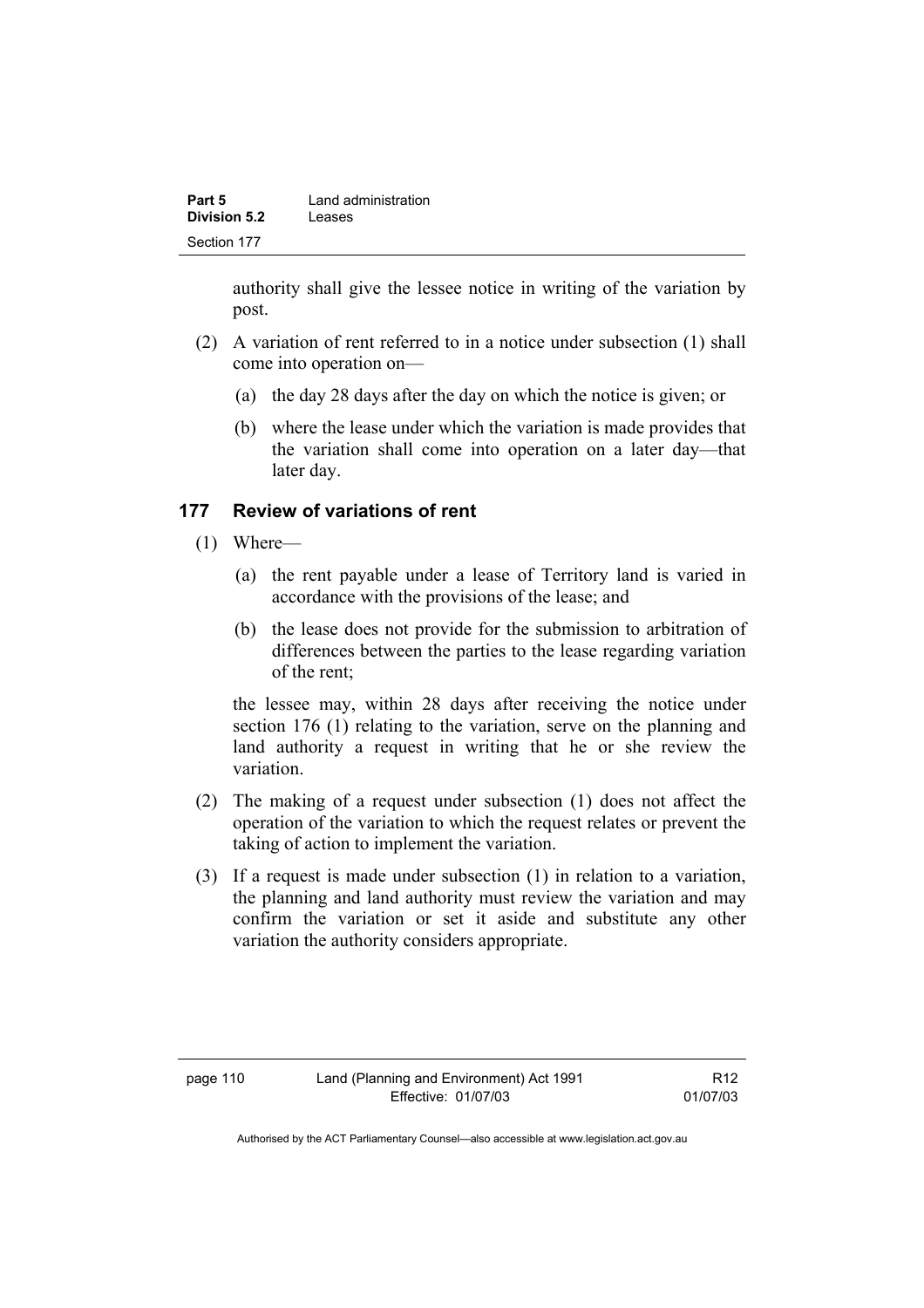| Land administration | Part 5       |
|---------------------|--------------|
| Leases              | Division 5.2 |
|                     | Section 178  |

#### **178 Refund of amount paid for grant of lease**

- (1) Subject to subsection (2), the planning and land authority may authorise the payment to—
	- (a) a person who has surrendered a lease of Territory land; or
	- (b) a person who held a lease of Territory land that has been terminated under this Act;

of an amount that is equal to the amount paid by the person for the grant of the lease less any charge determined for this subsection in respect of the refund of the amount paid for the grant of a lease of that kind.

- (2) The planning and land authority shall not authorise the payment of an amount under this section otherwise than in accordance with criteria for the authorisation of payments specified pursuant to subsection  $(3)$ .
- (3) The Executive may, for the purposes of this section, in writing—
	- (a) specify criteria for the authorisation of payments under this section; or
	- (b) amend or revoke criteria so specified.
- (4) An instrument under subsection (3) is a disallowable instrument.
	- *Note* A disallowable instrument must be notified, and presented to the Legislative Assembly, under the *Legislation Act 2001*.

#### **179 Certificates of compliance**

- (1) Subject to subsection (4), where a building and development provision of a lease of Territory land has been fully complied with, the planning and land authority shall, on application by the lessee, issue a certificate of compliance to the effect that the provision has been so complied with.
	- *Note* A fee may be determined under s 287 (Determination of fees) for this subsection.

| R <sub>12</sub> | Land (Planning and Environment) Act 1991 | page 111 |
|-----------------|------------------------------------------|----------|
| 01/07/03        | Effective: 01/07/03                      |          |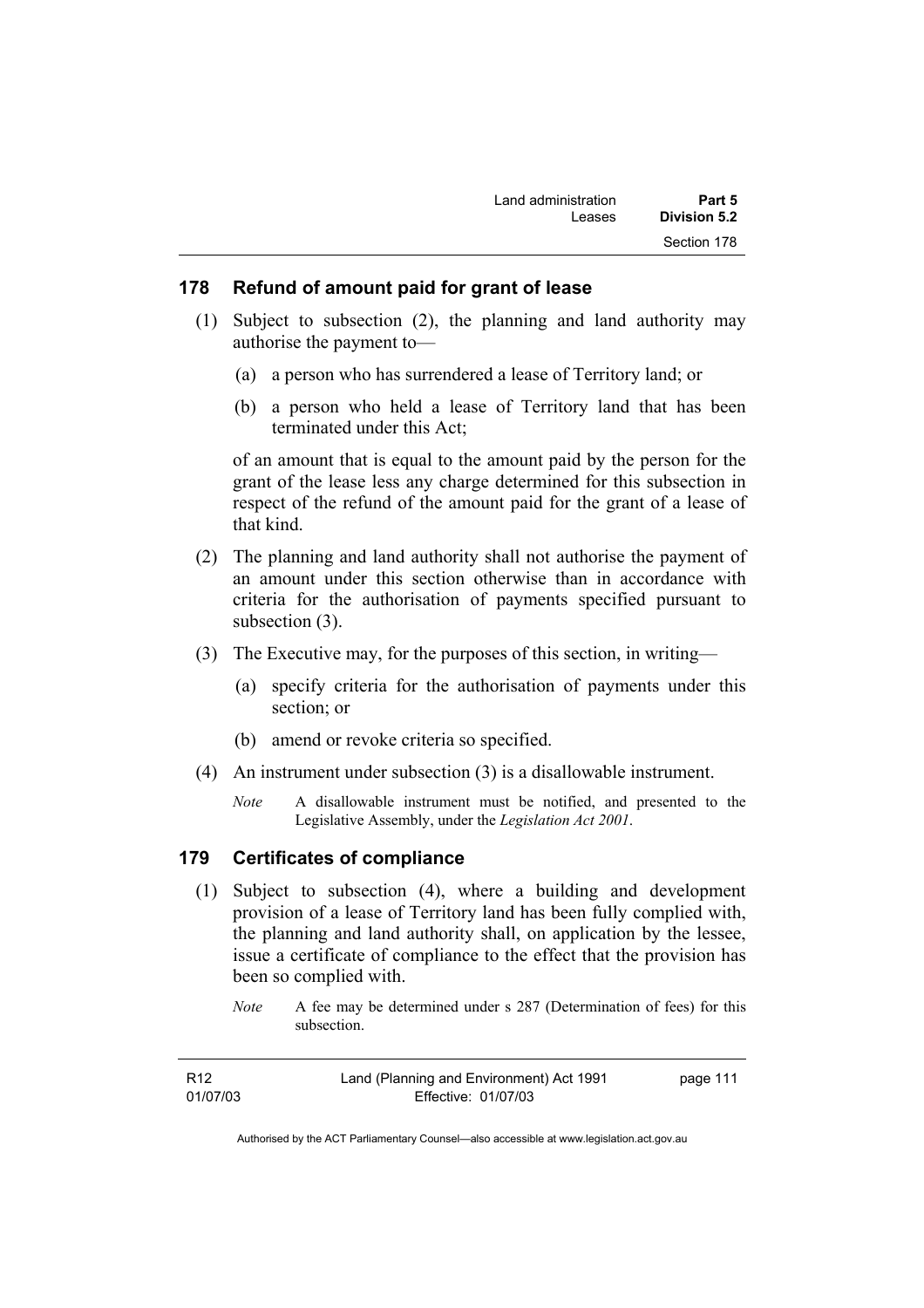| Part 5       | Land administration |
|--------------|---------------------|
| Division 5.2 | Leases              |
| Section 180  |                     |

- (2) Subject to subsection (4), where a building and development provision of a lease of Territory land has been partially complied with, the planning and land authority may issue a certificate of compliance to that effect.
- (3) A certificate of compliance under subsection (2) may be issued subject to a condition (specified in the certificate) that the lessee provide security in a specified form against failure to complete specified outstanding work.
- (4) The planning and land authority must not issue a certificate of compliance in relation to a building and development provision to which a lease under the *Unit Titles Act 2001* is subject unless the other requirements of this section are satisfied and the authority is satisfied—
	- (a) in the case of every other lease in respect of the same subdivision under the *Unit Titles Act 2001* that is subject to a building and development provision—that the provision has been complied with, or a certificate of compliance has been issued under this section in respect of that provision; or
	- (b) that the occupier of the unit that is held under the lease will not, as occupier, be substantially inconvenienced by works being carried out, or that are to be carried out, in compliance with a building and development provision to which the lease of the common property or another unit contained in the same subdivision under the *Unit Titles Act 2001* is subject.

# **180 Transfer of land subject to building and development provision**

- (1) Where a lease of Territory land contains a building and development provision, the lease, or an interest in the lease, is not capable of being assigned or transferred, either at law or in equity unless—
	- (a) the lessee has died; or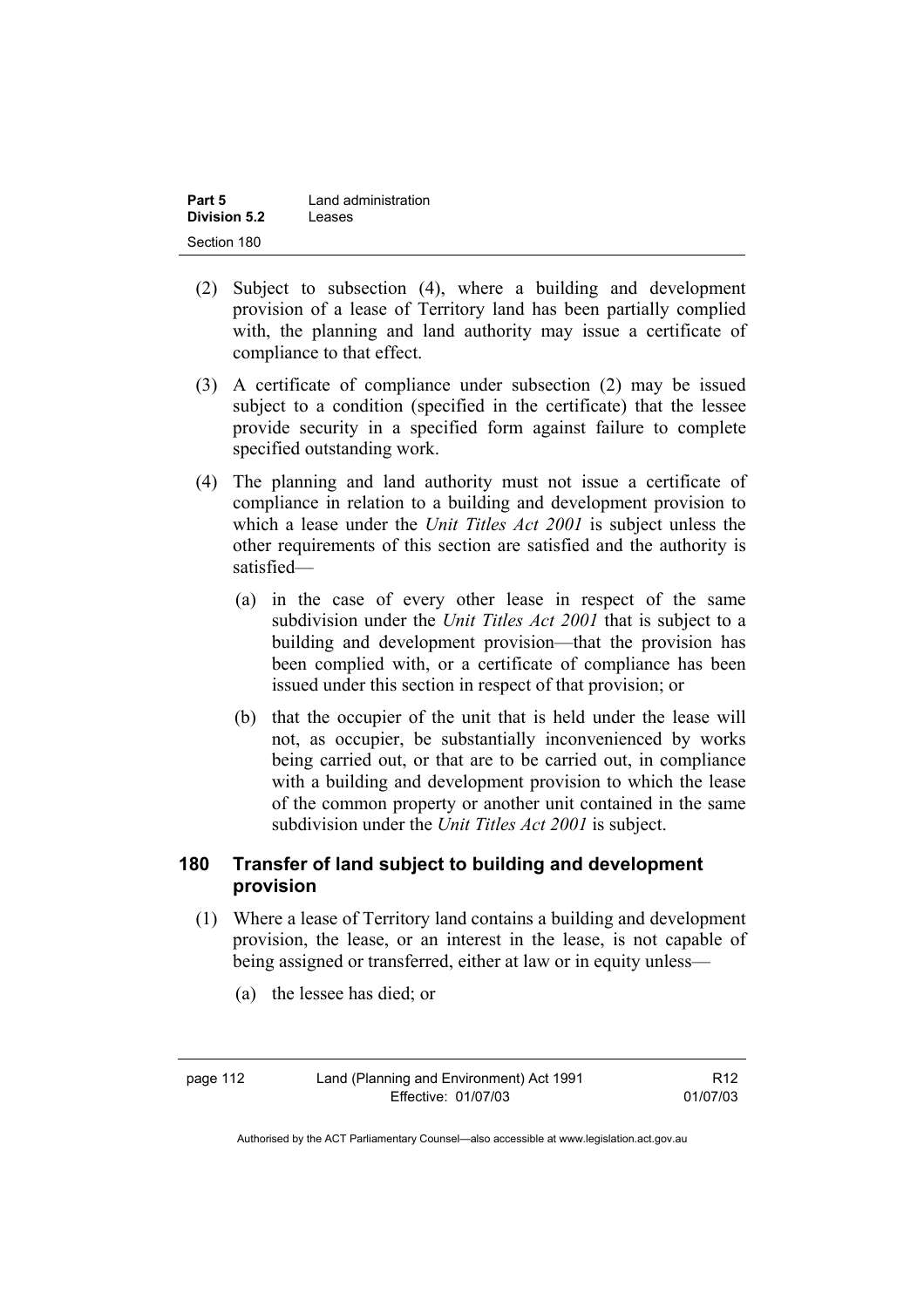| Land administration | Part 5       |
|---------------------|--------------|
| Leases              | Division 5.2 |
|                     | Section 180  |

- (b) the transfer or assignment is made pursuant to an order of the Family Court of Australia or another court having jurisdiction under the *Family Law Act 1975* (Cwlth); or
- (c) the transfer or assignment occurs by operation of, or pursuant to, bankruptcy or insolvency; or
- (d) the lessee has obtained—
	- (i) a certificate of compliance under section 179; or
	- (ii) the consent of the planning and land authority under subsection  $(2)$ .
- *Note* A consent under the *City Area Leases Ordinance 1936* may be taken to be a consent under s (2) (see s 292).
- (2) The planning and land authority may, in writing, consent to a legal or equitable assignment or transfer of a lease, or an interest in a lease, mentioned in subsection (1) if—
	- (a) the lessee or a proposed assignee or transferee applies for the assignment or transfer; and
	- (b) the authority is satisfied the proposed assignee or transferee intends to comply with the building and development provision; and
	- (c) the authority has been given any security required by the authority for compliance with the provision by the proposed assignee or transferee.
	- *Note* A fee may be determined under s 287 (Determination of fees) for this subsection.
- (3) In deciding under subsection (2) whether to consent to an assignment or transfer of a lease, the planning and land authority shall take into consideration any matters determined by the Minister, in writing, for this section.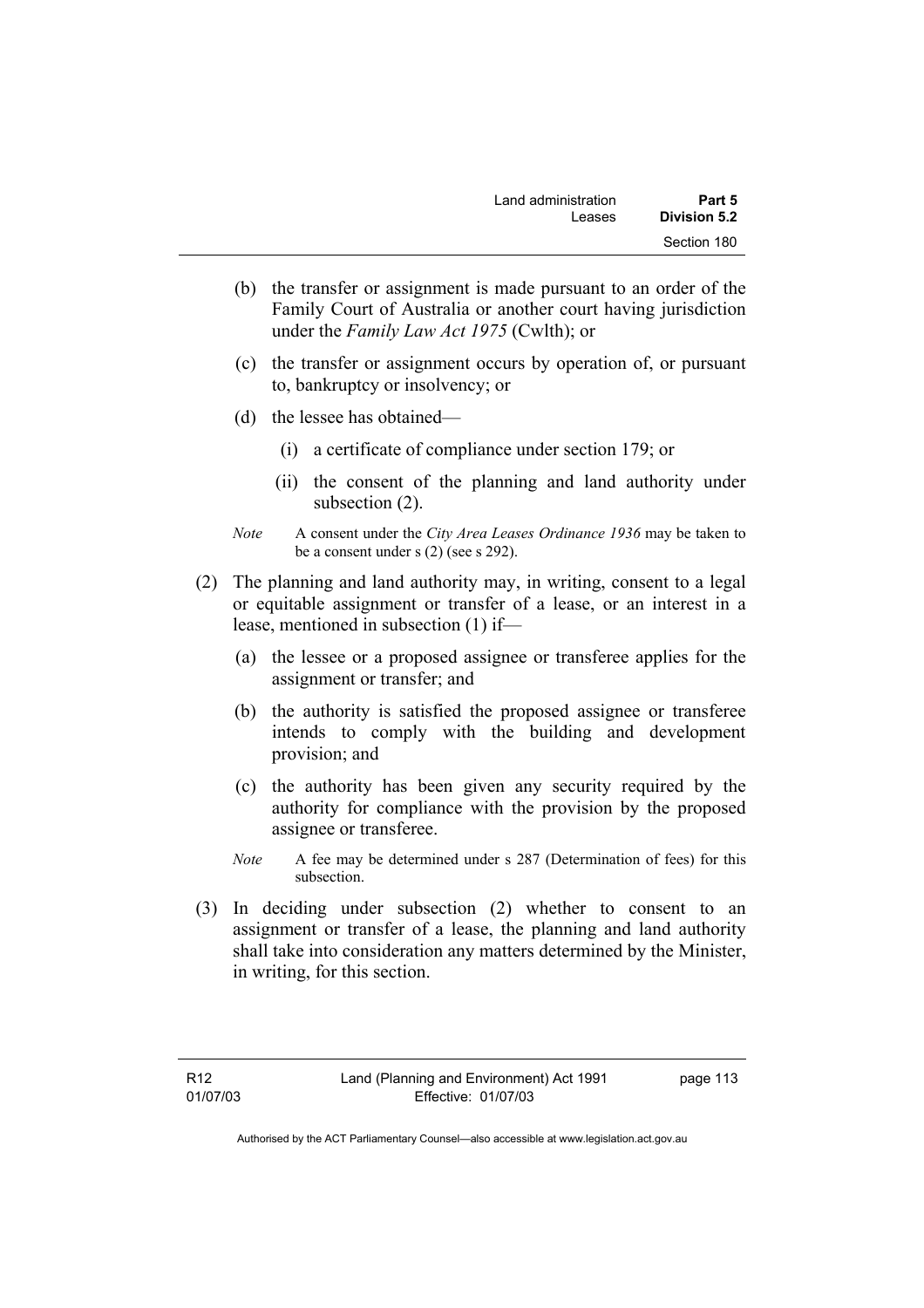| Part 5              | Land administration |
|---------------------|---------------------|
| <b>Division 5.2</b> | Leases              |
| Section 181         |                     |

- (4) A determination under subsection (3) is a disallowable instrument.
	- *Note* A disallowable instrument must be notified, and presented to the Legislative Assembly, under the *Legislation Act 2001*.

## **181 Mortgage of leasehold subject to building and development provision**

Where a lease contains a building and development provision, the lease, or an interest in the lease, shall not be capable of being mortgaged unless—

- (a) the lessee has obtained a certificate of compliance under section 179; or
- (b) the mortgage is required by the lessee—
	- (i) to enable the lessee to repay money borrowed by him or her for the purpose of acquiring the lease or interest; or
	- (ii) to secure money borrowed by the lessee for the purpose of acquiring the lease or interest; or
	- (iii) to enable the lessee to comply with a building and development provision of the lease.

#### **182 Land leased to be held as undivided parcel**

- (1) Subject to section 183, the land comprised in a lease of Territory land shall at all times be held and occupied by or under the lessee as 1 undivided parcel.
- (2) Subject to this part, the land comprised in a lease of Territory land may be sublet and the lease and any interest in it may be assigned, transferred or mortgaged.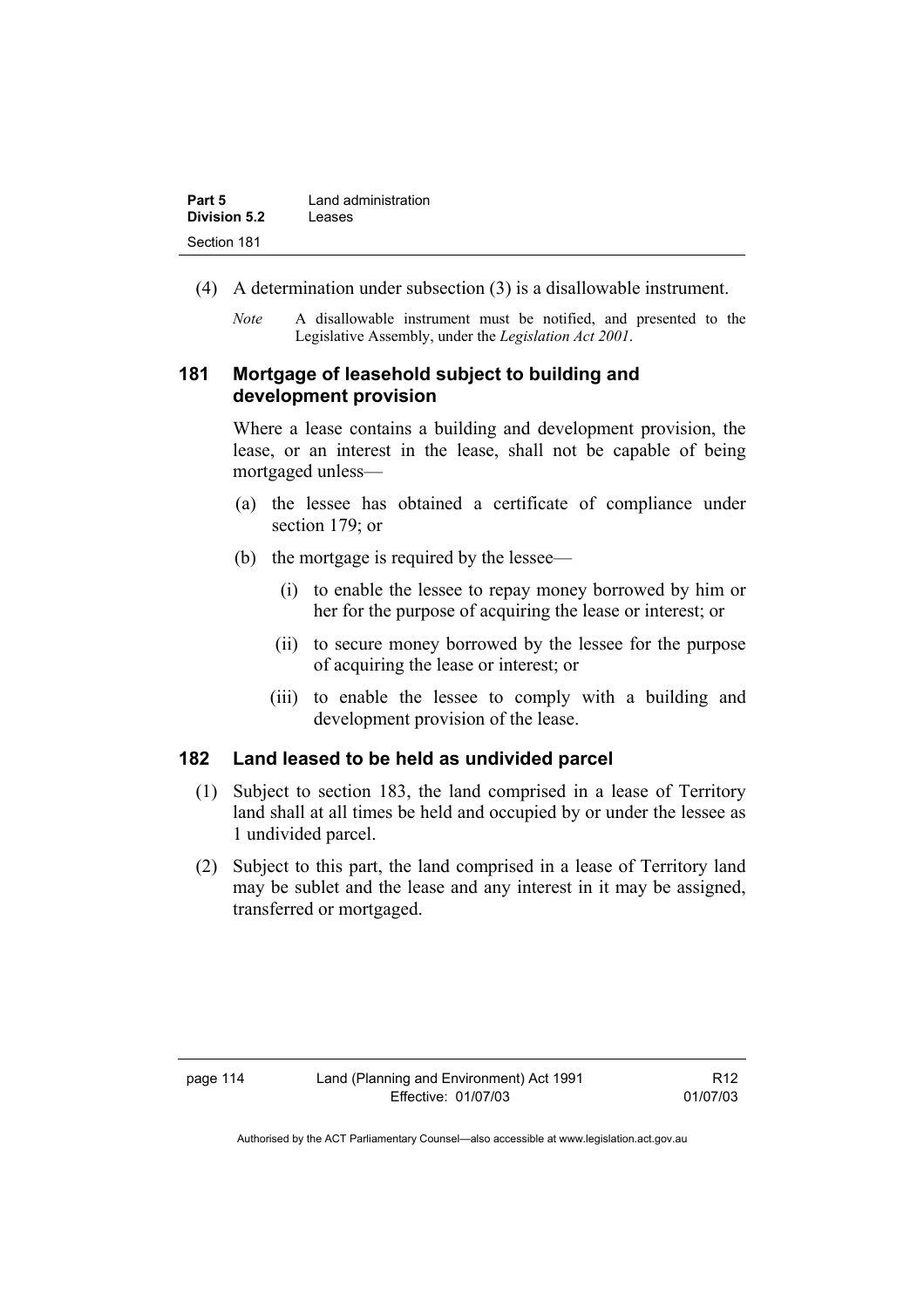## **183 Power of lessee to sublet portion of building or land in certain cases**

- (1) Any portion of a building erected on land comprised in a lease of Territory land may, subject to the lease and any sublease of the land, be sublet separately from the remainder of that building.
- (2) Where a portion of a building is sublet separately from the remainder of the building, any portion of the parcel of land on which the building is erected may be sublet with the portion of the building separately from the remainder of the parcel of land, provided that the portion of the parcel of land so sublet adjoins that portion of the parcel of land on which the building is erected.
- (3) Where—
	- (a) a lease of Territory land authorises the use of the land comprised in the lease as a mobile home park; and
	- (b) any portion of the land is being used, or intended to be used, for the siting of a mobile home;

that portion may, subject to the lease and any sublease of the land, be sublet separately from the remainder of the land.

(4) In subsection (3):

*mobile home* means a dwelling (whether on wheels or not) capable of being transferred from place to place and re-erected.

*mobile home park* means land used for the purpose of accommodating mobile homes or caravans, and includes a caravan park or camping ground.

# **Division 5.3 Variation of leases**

#### **183A Effect qualified**

This division has effect subject to division 5.4 (Restrictions on rural leases).

| R <sub>12</sub> | Land (Planning and Environment) Act 1991 | page 115 |
|-----------------|------------------------------------------|----------|
| 01/07/03        | Effective: 01/07/03                      |          |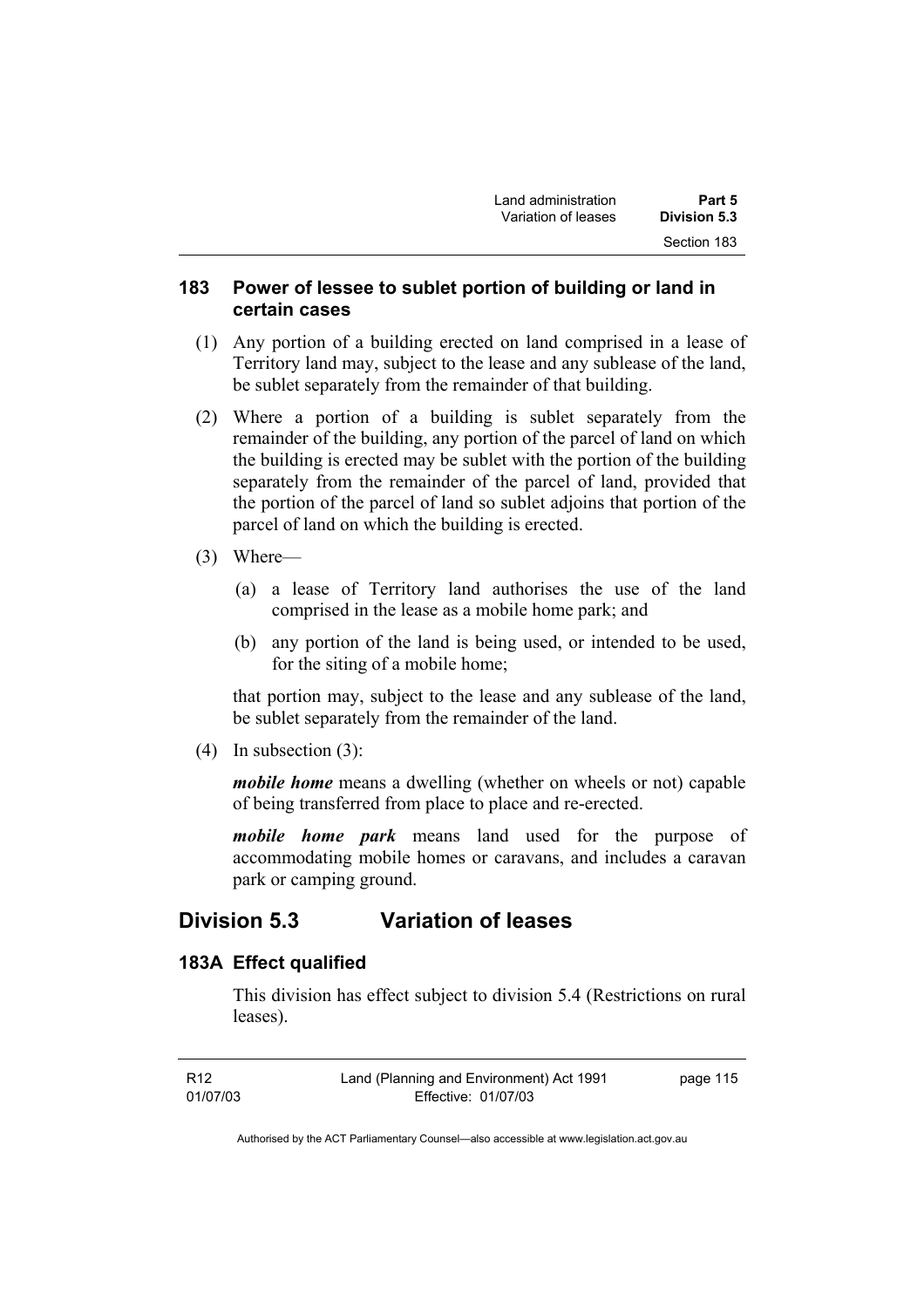| Part 5       | Land administration |
|--------------|---------------------|
| Division 5.3 | Variation of leases |
| Section 184  |                     |

#### **184 Application to surrender and regrant of leases**

A reference in this division to the *variation* of a lease includes a reference to the surrender of a lease and the grant of a new lease to the same lessee, subject to different provisions, over land—

- (a) that is the whole or part of the land comprised in the surrendered lease; and
- (b) that is not defined land within the meaning of subdivision  $2.3.4$

except where a lease is surrendered and a further lease is granted under section 171, 171A or 172.

#### **184A Variation of nominal rent lease—change of use charge**

- (1) The planning and land authority must not execute a variation of a nominal rent lease unless the lessee has paid the Territory any change of use charge determined by the authority under subsection (2), subject to any remission or increase under section 184C.
- (2) The planning and land authority shall determine the change of use charge for a variation of a nominal rent lease in accordance with the formula—

$$
CUC = (V_1 - V_2) \times 75\%
$$

where:

*CUC* is the change of use charge payable for the variation of the lease.

- $V_1$  is the capital sum that the lease might be expected to realise if—
	- (a) the lease were to be varied as proposed; and

| page 116 |  |
|----------|--|
|----------|--|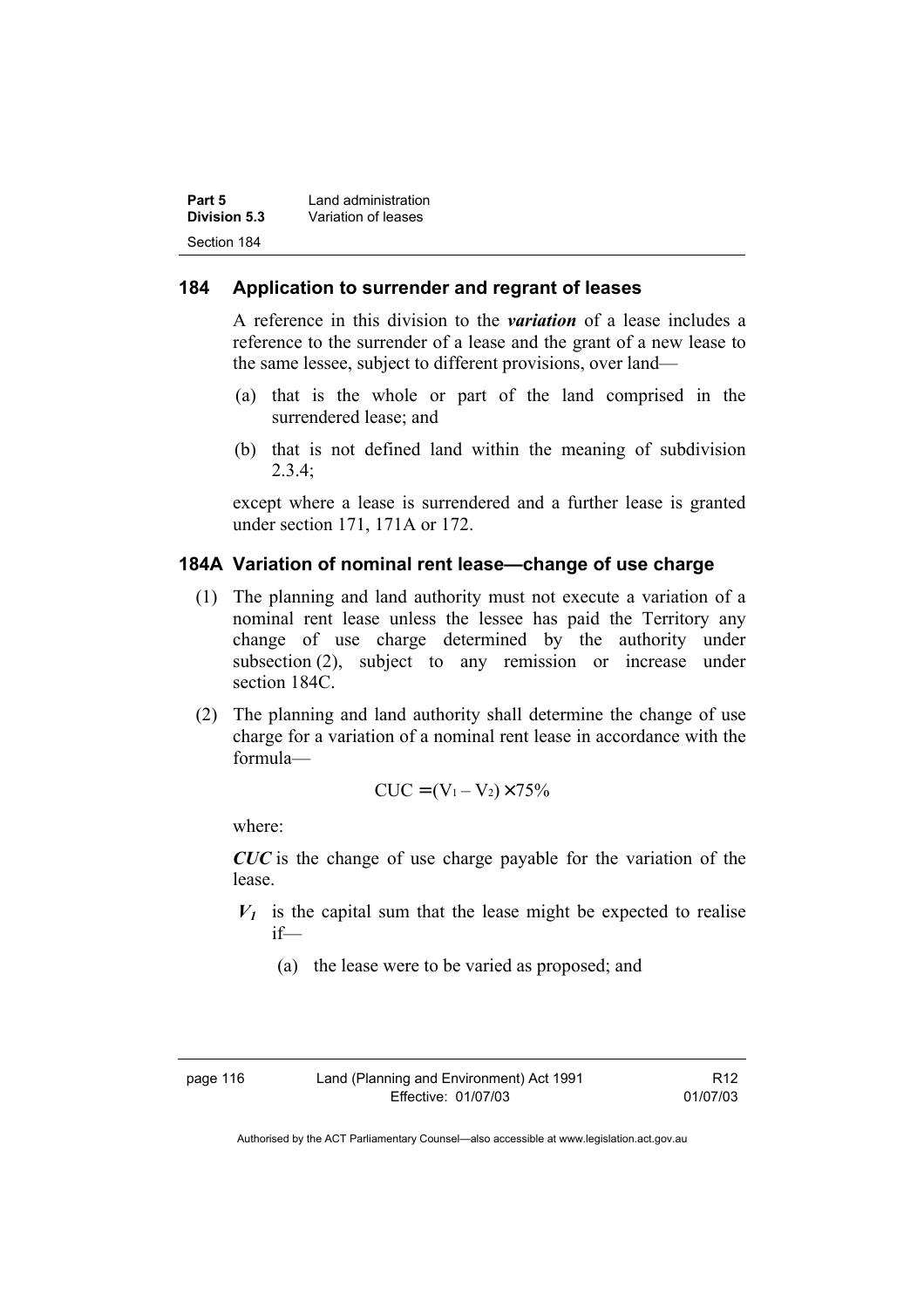- (b) the lease were offered for sale in good faith immediately after the variation on such reasonable terms and conditions as a genuine seller would require; and
- (c) the rent payable throughout the term of the lease were a nominal rent.
- $V_2$  is the capital sum that the lease might be expected to realise if—
	- (a) the lease were not to be varied during the remainder of its term; and
	- (b) the lease were offered for sale in good faith immediately before the variation on such reasonable terms and conditions as a genuine seller would require; and
	- (c) the rent payable throughout the term of the lease were a nominal rent.
- (3) Where the capital value assessed as  $V_I$  under subsection (2) is equal to or less than the capital value assessed as  $V_2$  under that subsection, no change of use charge is payable under subsection (1).
- (4) So far as this section applies, by virtue of section 184, to the surrender of a lease and the grant of a new lease—
	- (a) the reference in the definition of  $V_I$ , paragraph (c) in subsection (2) to the term of the lease is a reference to the term of the new lease; and
	- (b) the reference in the definition of  $V_2$ , paragraph (c) in subsection (2) to the term of the lease is a reference to the term of the lease to be surrendered.
- (5) A variation of a lease has no effect if the change of use charge payable under subsection (1) for the variation is not paid.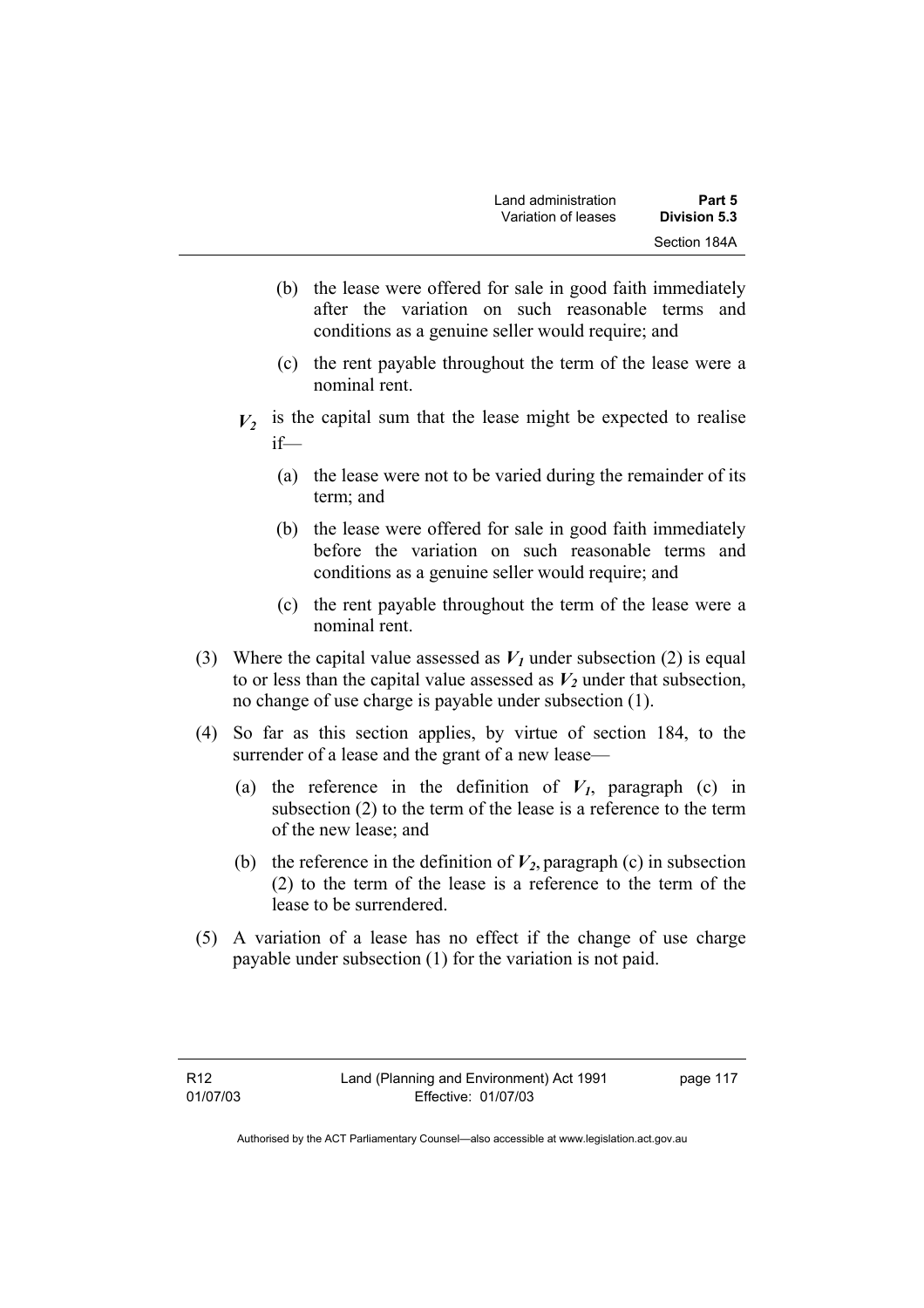| Part 5       | Land administration |
|--------------|---------------------|
| Division 5.3 | Variation of leases |
| Section 184C |                     |

## **184C Change of use charge for variations of nominal rent leases**

- (1) On application by the lessee of a nominal rent lease who applies for a variation of the lease, the planning and land authority must remit a change of use charge under section 184A (Variation of nominal rent lease—change of use charge) in circumstances prescribed under the regulations.
- (2) The planning and land authority must increase a change of use charge under section 184A in circumstances prescribed under the regulations.

## **184D Variation of rental leases**

- (1) The planning and land authority shall not execute a variation of a rental lease unless any rent and additional rent payable under the lease up to the day of variation has been paid.
- (2) If the planning and land authority executes a variation of a rental lease, the authority must reappraise the rent payable under the lease, following (to the extent possible) the method provided by the rental provisions of the lease.
- (3) Where the planning and land authority executes a variation of a rental lease, the rent payable under the lease is to be adjusted in accordance with the reappraisal under subsection (2) with effect from the date of variation.
- (4) Subsections (2) and (3) do not apply to a variation of a rental lease—
	- (a) to reduce the rent payable to a nominal rent; or
	- (b) otherwise affecting the rental provisions of the lease.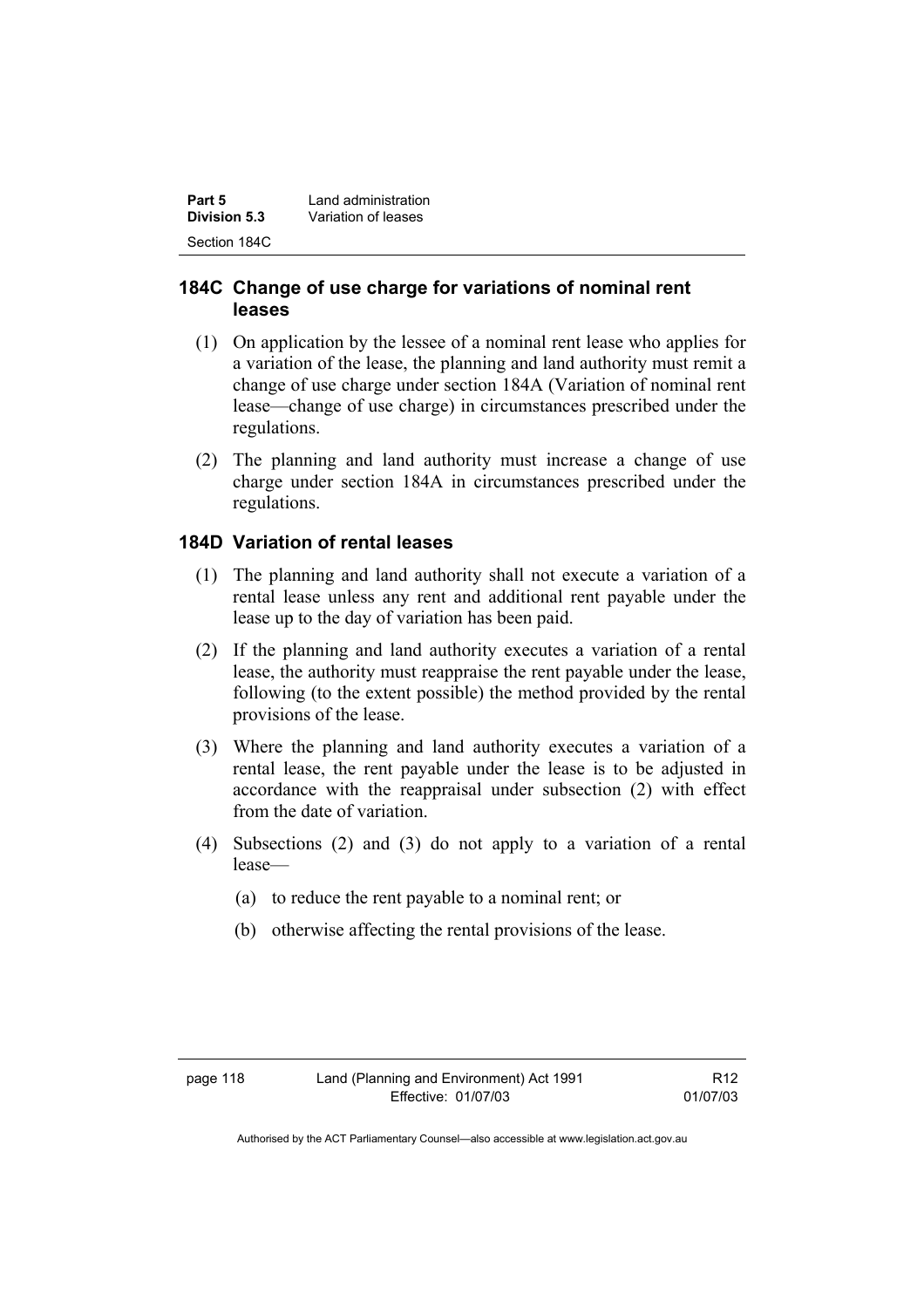| Land administration | Part 5              |  |
|---------------------|---------------------|--|
| Variation of leases | <b>Division 5.3</b> |  |
|                     | Section 185         |  |

#### **185 Advice of rent payable on variation of a lease**

Where the planning and land authority agrees to a variation of a lease of Territory land, being a lease under which rent or additional rent is payable, it shall—

- (a) calculate the amount that would be payable under the lease for rent and additional rent up to the day on which it expects the variation to be executed; and
- (b) give the lessee notice in writing of—
	- (i) the amount calculated for rent and additional rent under paragraph (a); and
	- (ii) the day up to which the amount payable for rent and additional rent has been calculated; and
	- (iii) the day by which the authority requires payment of the amount specified pursuant to subparagraph (i) to enable the variation of the lease to be executed on the day specified pursuant to subparagraph (ii).

#### **186 Variation of lease to pay out rent**

- (1) A lease shall not be varied to reduce the rent payable to a nominal rent unless—
	- (a) the lease is included in a prescribed class of leases; and
	- (b) all amounts payable to the Territory up to the day of variation of the lease for rates and land tax levied in respect of the land comprised in the lease have been paid; and
	- (c) the provisions of the lease requiring the lessee to develop the land comprised in the lease have been complied with up to the day of the variation; and
	- (d) the lessee has paid the Territory an amount determined by the planning and land authority by reference to any policy direction made under subsection (1A).

| R12      | Land (Planning and Environment) Act 1991 | page 119 |
|----------|------------------------------------------|----------|
| 01/07/03 | Effective: 01/07/03                      |          |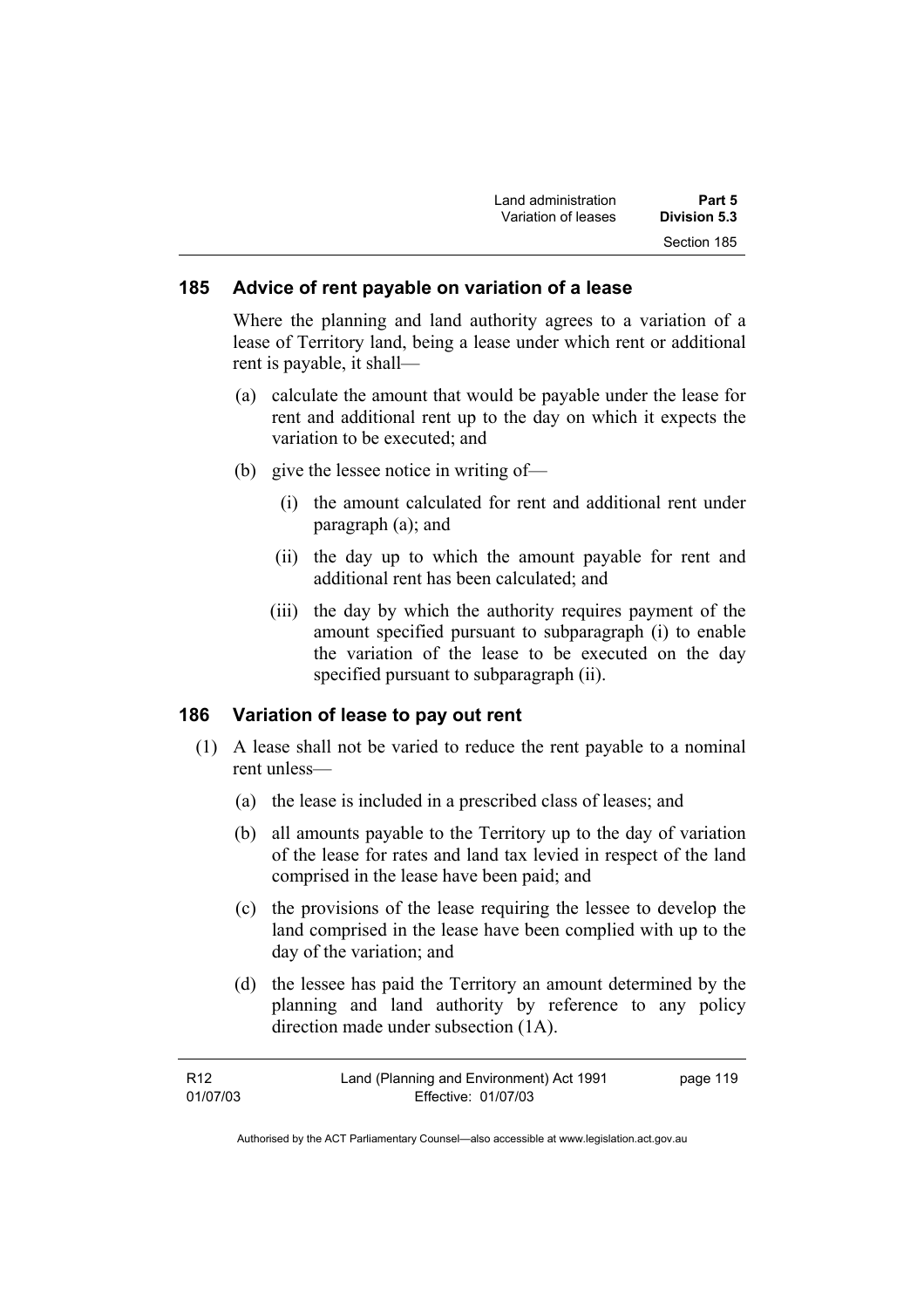| Part 5       | Land administration          |
|--------------|------------------------------|
| Division 5.4 | Restrictions on rural leases |
| Section 186A |                              |

- (1A) The Minister may, in writing, make policy directions for subsection  $(1)$  (d).
- (1B) A policy direction under subsection (1A) is a disallowable instrument.
	- *Note* A disallowable instrument must be notified, and presented to the Legislative Assembly, under the *Legislation Act 2001*.
	- (2) Where a lease of Territory land is varied to reduce the rent payable to a nominal rent, the lease as varied shall provide that the lessee is to pay a rent of 5 cents per annum if and when that rent is demanded.
	- (3) The requirements of this section are in addition to, and not in substitution for, the requirements of the other provisions of this Act relating to the variation of leases.

## **186A No variations to extend term**

The planning and land authority shall not execute a variation of a lease of Territory land to extend the term of the lease.

# **Division 5.4 Restrictions on rural leases**

### **186B Definitions for div 5.4**

In this division:

*dealing*, in relation to a lease, means—

- (a) assigning or transferring the lease; or
- (b) subletting the land comprised in the lease or any part of it; or
- (c) parting with possession of the land comprised in the lease or any part of it.

#### *discharge amount—*

 (a) in relation to a special Pialligo lease—means an amount determined in accordance with section 186F; or

| page 120 | Land (Planning and Environment) Act 1991 | R <sub>12</sub> |
|----------|------------------------------------------|-----------------|
|          | Effective: 01/07/03                      | 01/07/03        |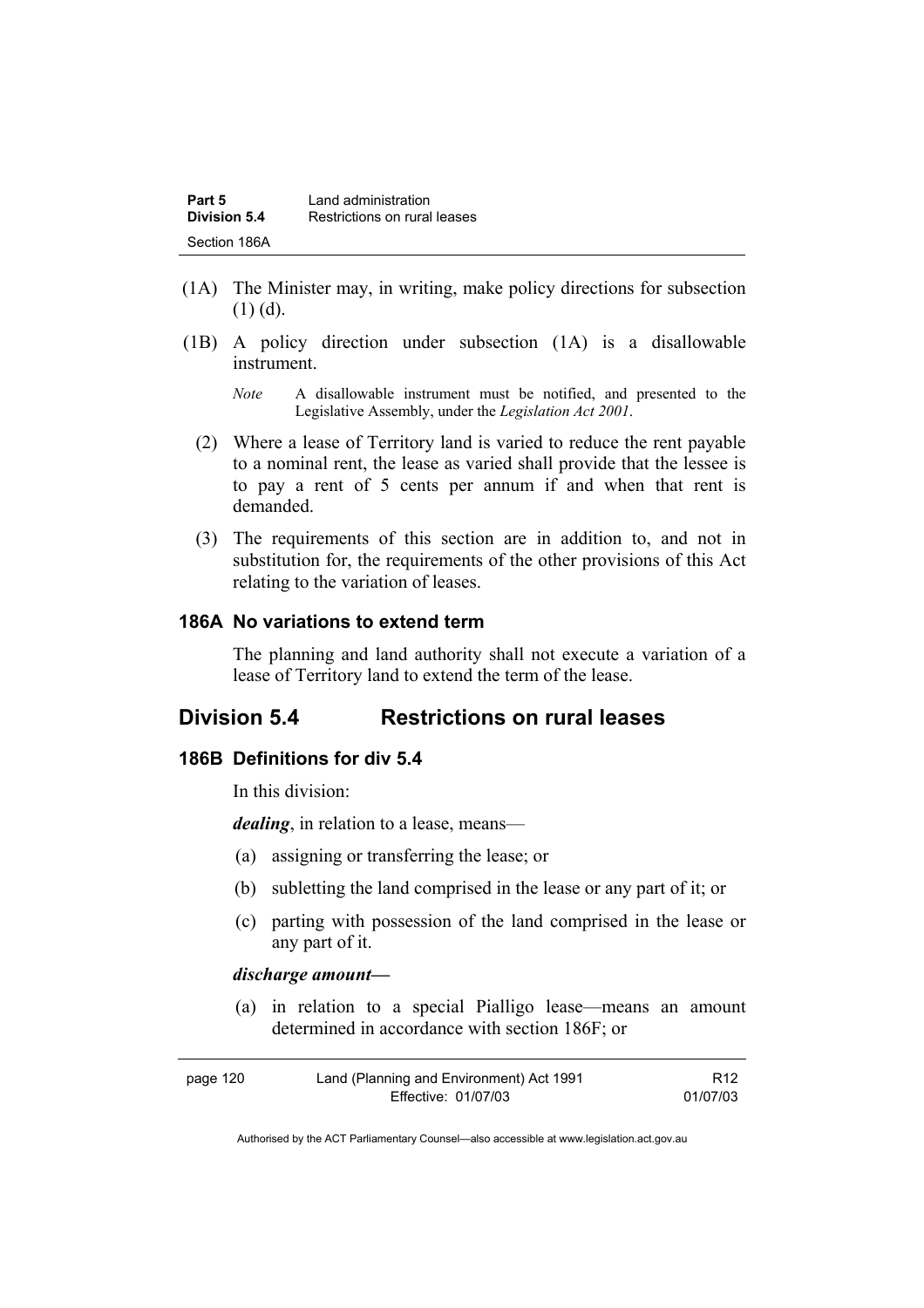(b) in any other case—means an amount determined in accordance with section 186E.

*earlier index number***,** for a lease, means the last index number issued before the lease was granted under section 161 or 171A.

*holding period* is a period ending—

- (a) in relation to a long lease—10 years after the lease is granted; or
- (b) in relation to a short lease—at the end of  $\frac{1}{3}$  the term of the lease.

*index number*—see section 186G.

*later index number* means—

- (a) for a special Pialligo lease—means the last index number issued before the discharge amount is to be paid; or
- (b) for any other lease—the last index number issued before the last amount is worked out under section 186E.

*long lease* means a lease for a term of at least 21 years.

*short lease* means a lease for a term less than 21 years.

*special Pialligo lease* means a lease comprising land in block 6, 12, 13, 14, 15, 19, 20 or 52 of section 2 of the district of Majura.

# **186C Land management agreements**

- (1) The planning and land authority may—
	- (a) grant a rural lease; or
	- (b) grant a further rural lease; or
	- (c) vary a rural lease; or
	- (d) consent to the assignment or transfer of a rural lease;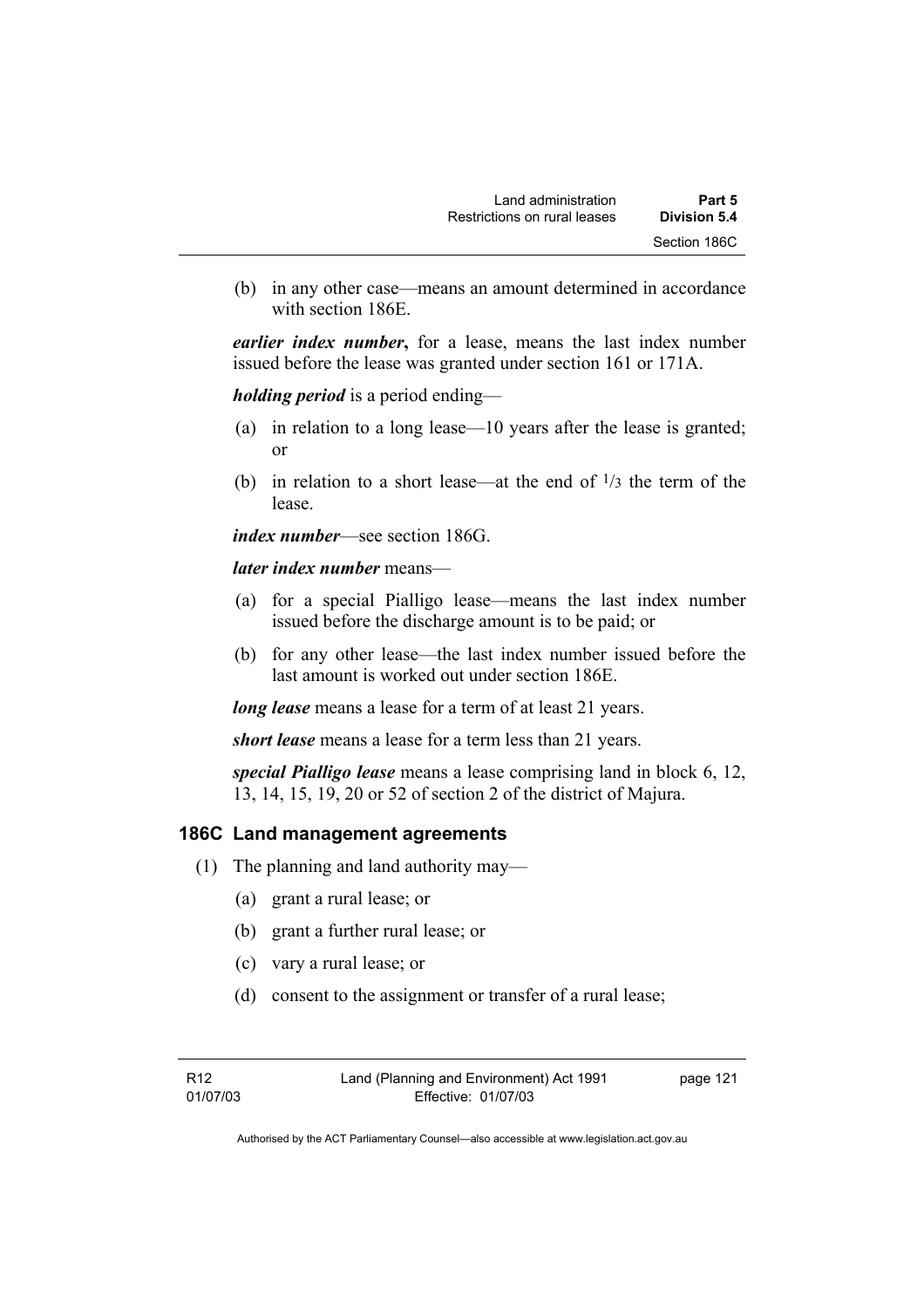| Part 5<br>Division 5.4 | Land administration<br>Restrictions on rural leases |
|------------------------|-----------------------------------------------------|
|                        |                                                     |
| Section 186D           |                                                     |

only if the person to whom the lease is to be granted, assigned or transferred, or the person whose lease is to be varied, (the *relevant person*) has entered into an agreement that complies with this section with the Territory about managing the rural land subject to the lease.

- (2) An agreement complies with this section if it is—
	- (a) in accordance with a form approved by the Minister under section 287A (Approved forms) for this section; and
	- (b) signed by—
		- (i) the planning and land authority; and
		- (ii) the relevant person.
- (3) An agreement may contain a provision allowing the agreement to be varied other than by agreement between the parties.

#### **186D Dealings with rural leases**

- (1) This section applies to—
	- (a) a rural lease granted under section 161 (Granting of leases) after 15 December 1999 for consideration less than the market value of the lease; and
	- (b) a lease granted under section 171A (Grant of further rural leases) after 15 December 1999 on the payment of an amount worked out on the application of an amount condition mentioned in section 171A (3) (a).
- (2) However, this section does not apply to a lease mentioned in subsection (1) (b) that was granted on the surrender of a lease for which a discharge amount had been paid.
- (3) A lessee, or other person with an interest in the lease, may deal with a lease to which this section applies within the holding period only with the written consent of the planning and land authority.

| page 122 | Land (Planning and Environment) Act 1991 | R <sub>12</sub> |
|----------|------------------------------------------|-----------------|
|          | Effective: 01/07/03                      | 01/07/03        |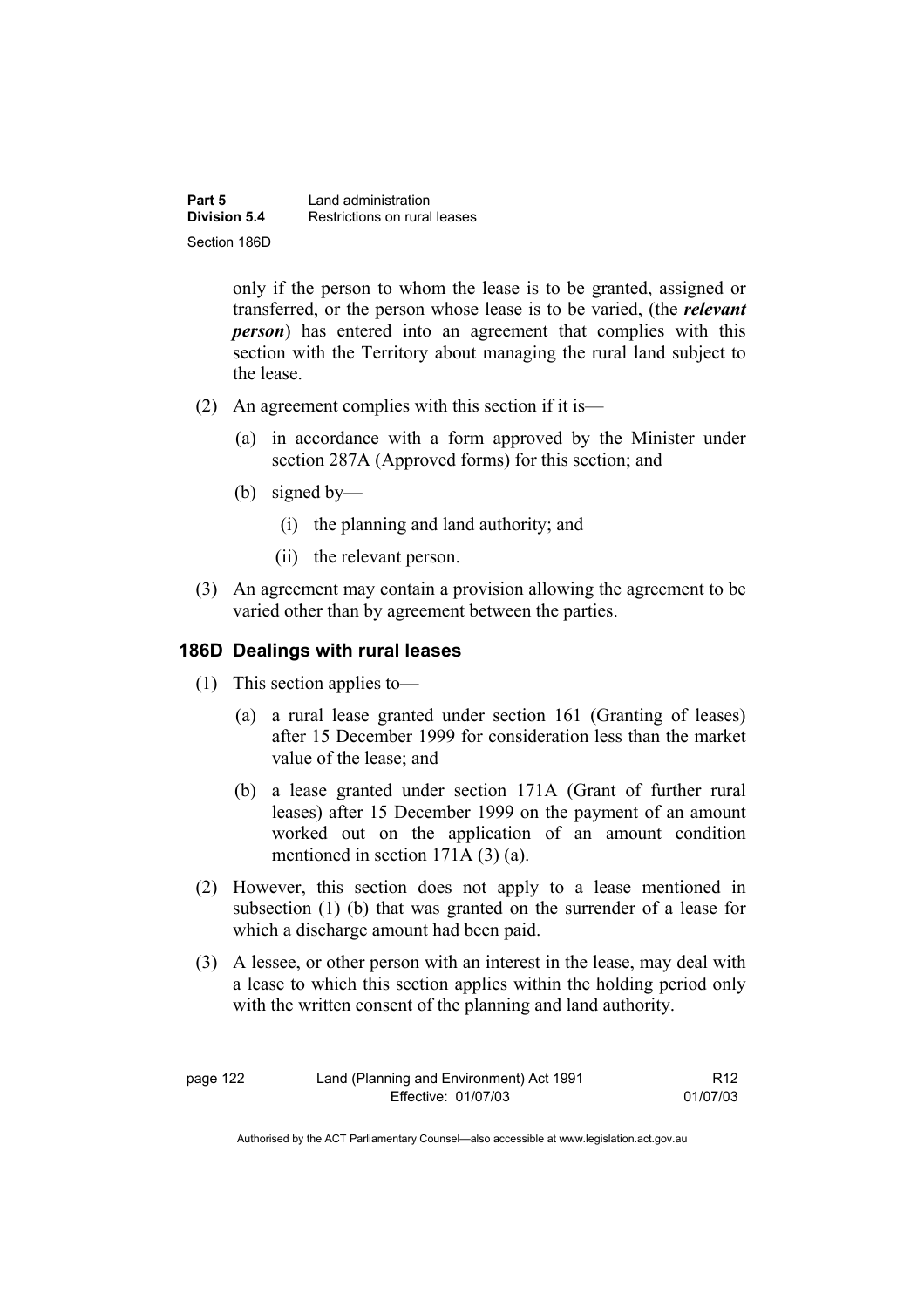- (4) A dealing in relation to a lease made or entered into without consent has no effect.
- (5) The planning and land authority must consent under this section to a dealing if—
	- (a) the person to whom—
		- (i) the lease is being assigned or transferred; or
		- (ii) the land comprised in the lease, or part of it, is sublet; or
		- (iii) possession of the land comprised in the lease, or part of it, is being given;

is the lessee's domestic partner or child; or

(b) the discharge amount has been paid in relation to the lease;

but may not consent otherwise.

- (6) The validity of a dealing made or entered into with the consent of the planning and land authority under subsection (5) is not affected—
	- (a) by a defect or irregularity in relation to the giving of the consent; or
	- (b) because a ground, or all grounds, for the consent had not arisen.
- (7) In this section:

*child*, of a lessee, includes a child of the lessee's domestic partner.

#### **186E Discharge amount**

 (1) The discharge amount for a lease (other than a special Pialligo lease) is the amount determined in accordance with the formula—

 $(y) \times 50\%$  + owed amount earlier index no ((last amount - (first amount  $\times \frac{\text{later index no}}{\text{in} \cdot \cdot \cdot \cdot}$ )) $\times$  50%) +

| R12      | Land (Planning and Environment) Act 1991 | page 123 |
|----------|------------------------------------------|----------|
| 01/07/03 | Effective: 01/07/03                      |          |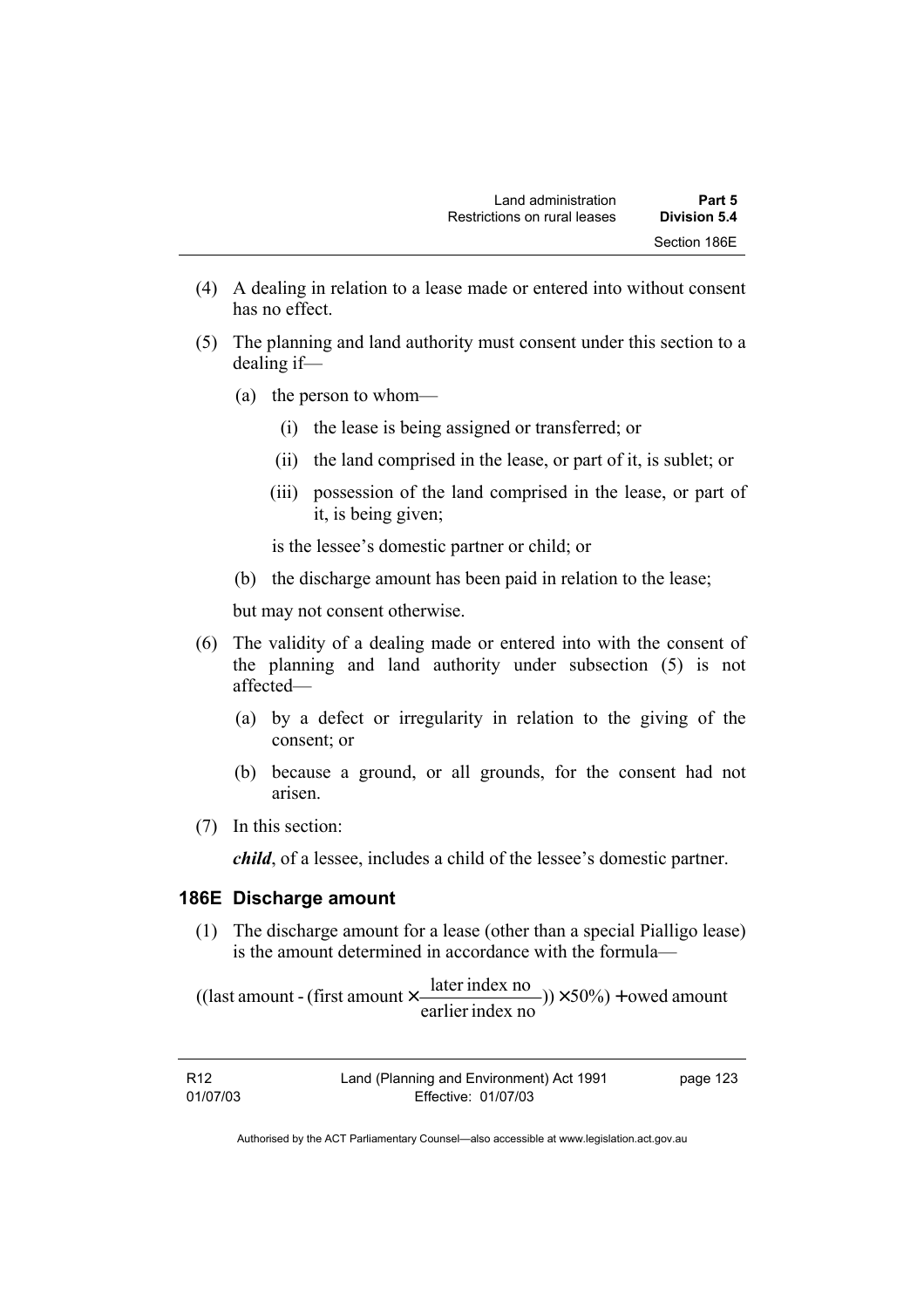#### (2) In this section:

*first amount* means—

- (a) in relation to a nominal rent lease—the consideration for the lease when granted under section 161 or 171A; or
- (b) in relation to a short lease—the value of the lease determined when the lease was granted under section 161 or 171A; or
- (c) in relation to any other lease—any consideration for the lease when granted under section 161 or 171A plus any amount to be paid under the lease;

other than an amount attributable to lessee-owned improvements to the land comprised in the lease.

*last amount*, in relation to a lease, means—

- (a) the consideration for the dealing with the lease, not including any amount attributable to lessee-owned improvements to the land comprised in the lease; or
- (b) if—
	- (i) there is no consideration; or
	- (ii) the dealing relates to only part of the land comprised in the lease; or
	- (iii) the consideration is less than the market value of the lease;

the market value of the lease, not including any amount attributable to the lessee-owned improvements to the land comprised in the lease.

#### *owed amount* means—

 (a) in relation to a long lease—any amount remaining to be paid under the lease, even if the amount is not due; or

| page 124 | Land (Planning and Environment) Act 1991 | R12      |
|----------|------------------------------------------|----------|
|          | Effective: 01/07/03                      | 01/07/03 |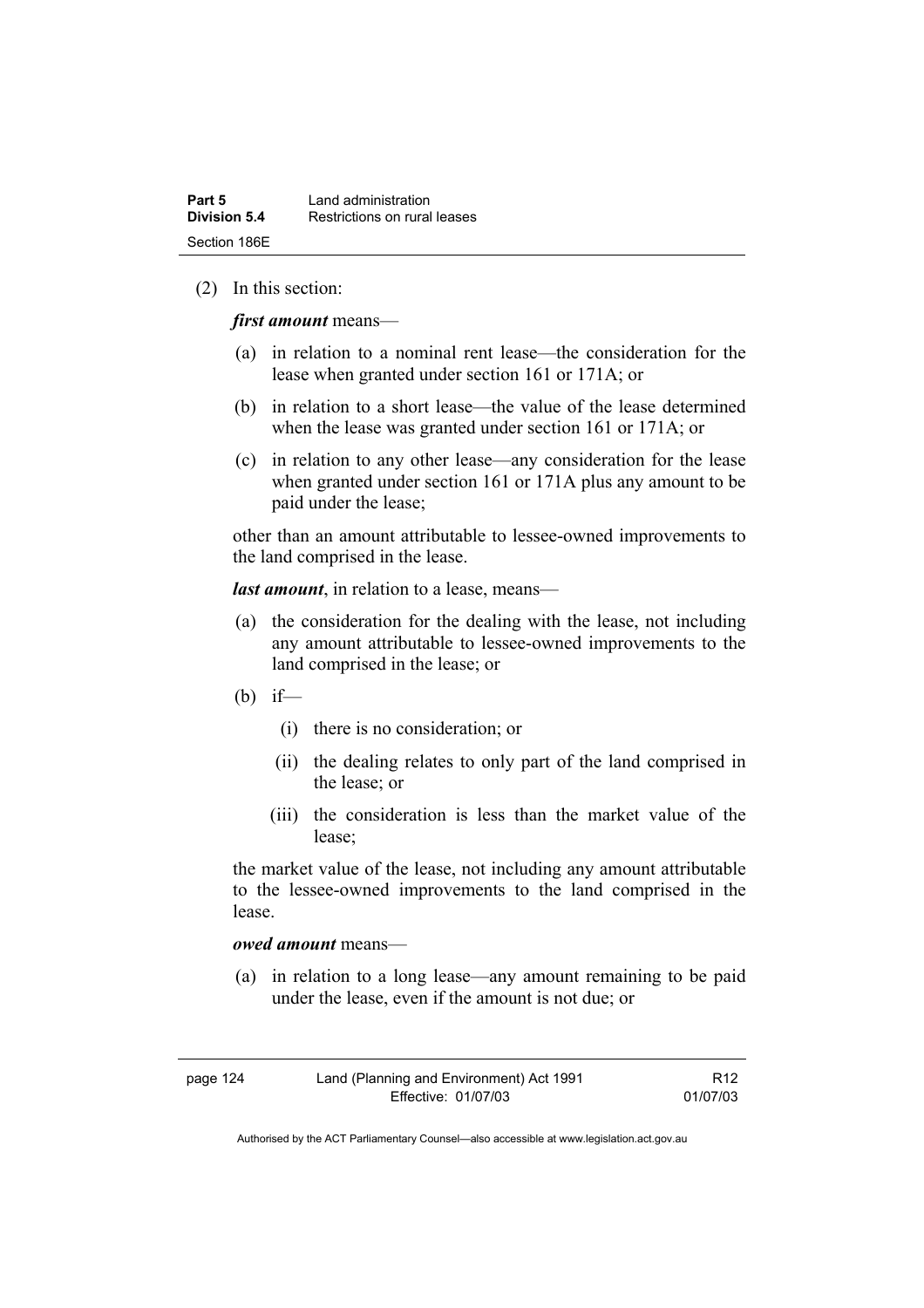(b) in relation to a short lease—any rent and additional rent payable under the lease up to the day of the dealing with the lease.

# **186F Discharge amount—special Pialligo leases**

- (1) The discharge amount for a special Pialligo lease granted less than 1 year before the discharge amount is to be paid is an amount equal to the total of the amount paid and the owed amount for the lease.
- (2) The discharge amount for a special Pialligo lease granted at least 1 year before the discharge amount is to be paid is the amount determined in accordance with the formula—

 $) +$  owed amount 10 amount paid - (cpi adjusted amount  $\times \frac{\text{years since grant}}{10}$ ) +

 (3) The cpi adjusted amount in relation to a lease is the amount determined in accordance with the formula—

> earlier index number amount paid  $\times \frac{\text{later index number}}{\text{linter index}}$

(4) In this section:

#### *amount paid* means—

- (a) in relation to a nominal rent lease—the consideration for the lease when granted under section 161 or 171A; or
- (b) in relation to any other lease—any consideration for the lease when granted under section 161 or 171A plus any amount to be paid under the lease;

other than an amount attributable to lessee-owned improvements to the land comprised in the lease.

*years since grant*, in relation to a lease, means the number of whole years since the lease was granted under section 161 or 171A.

R12 01/07/03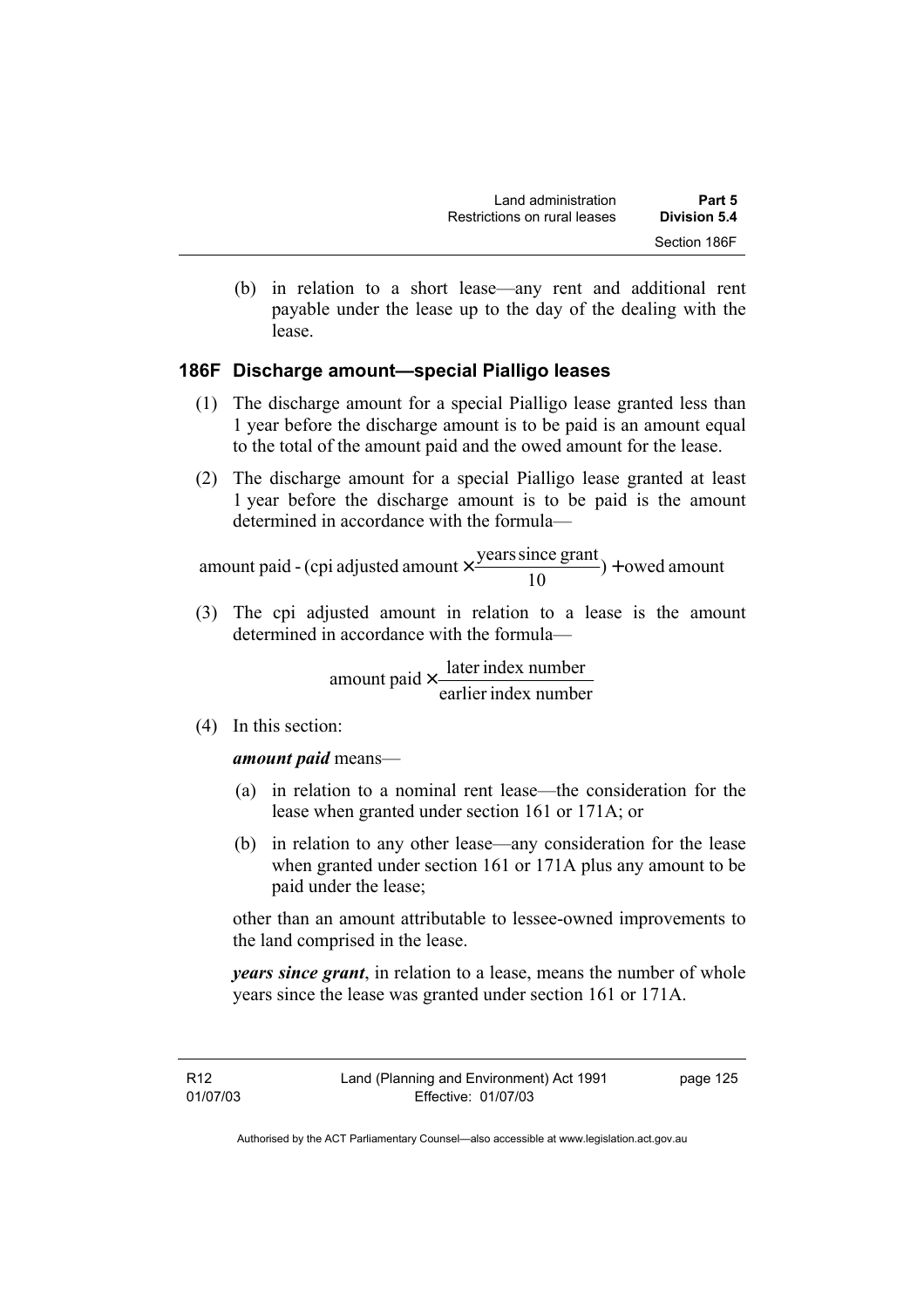| Part 5       | Land administration           |  |
|--------------|-------------------------------|--|
| Division 5.5 | Consolidation and subdivision |  |
| Section 186G |                               |  |

*owed amount*, in relation to a lease, means any amount remaining to be paid under the lease, even if the amount is not due.

## **186G Index numbers**

(1) In this division:

*index number* means the All Groups Consumer Price Index number, being the weighted average of the 8 capital cities, published by the Australian Statistician from time to time.

- (2) However, in determining index numbers for this division—
	- (a) if the Australian Statistician revises the calculation of an index number for a reason other than a change in the reference base for the All Groups Consumer Price Index and, as a result of the calculation, publishes an index number for a period in substitution for the previous index number—the later index number is disregarded; and
	- (b) if the Australian Statistician changes the reference base for the consumer price index after the lease is granted but before the calculation of the later index number—the earlier index number is the index number that would have been applicable if the new reference base had been in effect when the lease was granted.

## **186H No subdivision or consolidation**

The planning and land authority may not consent to the consolidation or subdivision of a lease to which section 186D applies during the holding period.

# **Division 5.5 Consolidation and subdivision**

### **187AAEffect qualified**

This division has effect subject to division 5.4 (Restrictions on rural leases).

| page 126 | Land (Planning and Environment) Act 1991 | R <sub>12</sub> |
|----------|------------------------------------------|-----------------|
|          | Effective: 01/07/03                      | 01/07/03        |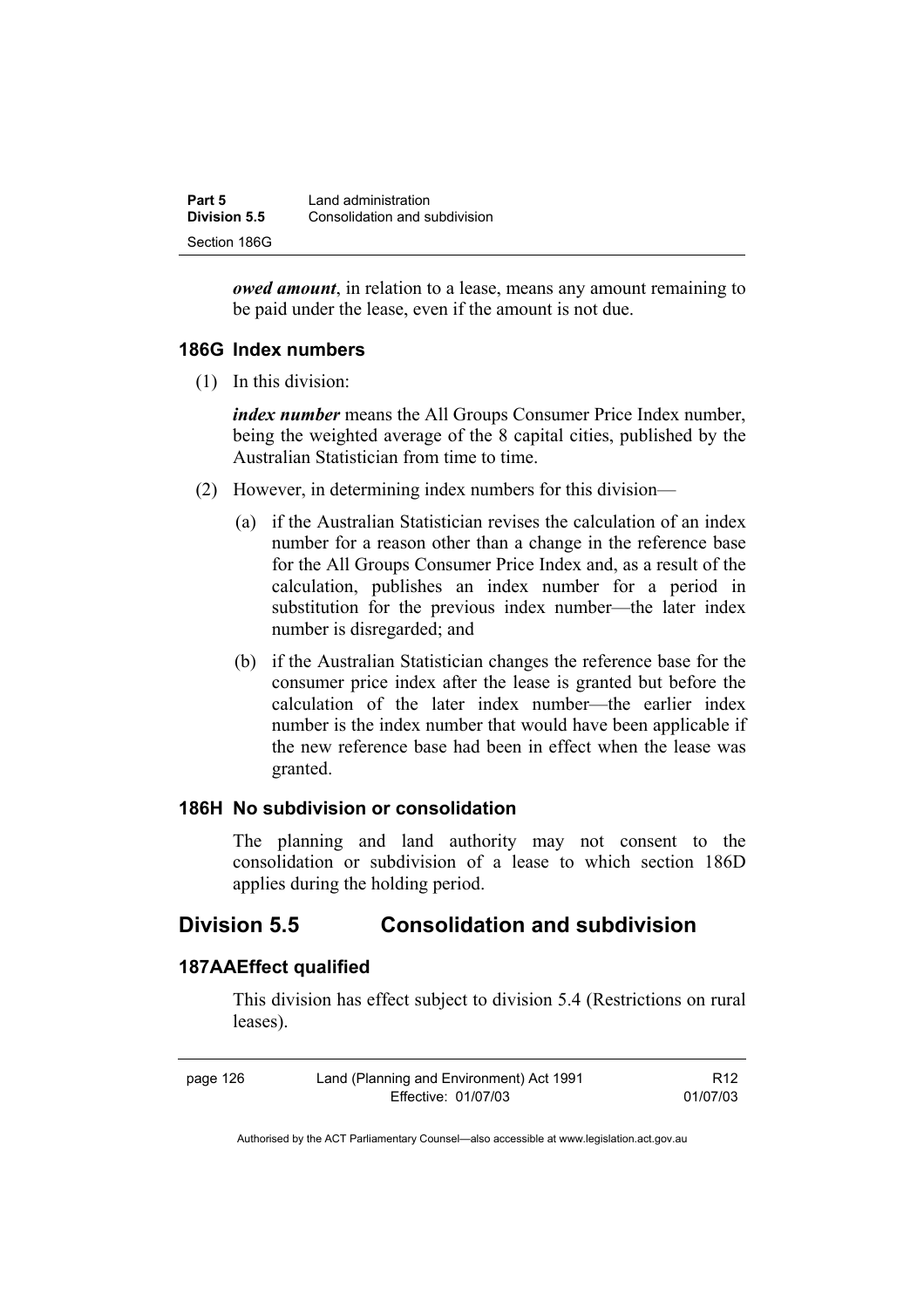## **187 Application—nominal rent leases of Territory land**

This division applies only in relation to the consolidation and subdivision of nominal rent leases.

#### **187A Consolidation and subdivision—change of use charge**

- (1) The planning and land authority must not execute a consolidation or a subdivision unless the lessee has paid the Territory any change of use charge determined by the authority under subsection (2), subject to any remission or increase under section 187C.
- (2) The planning and land authority shall determine the change of use charge for a consolidation or a subdivision in accordance with the formula—

$$
CUC = (V_1 - V_2) \times 75\%
$$

where:

*CUC* is the change of use charge payable for the consolidation or subdivision.

- $V_1$  is the capital sum that the new lease or leases to be granted pursuant to the consolidation or subdivision might be expected to realise if—
	- (a) the consolidation or subdivision were to take place as proposed; and
	- (b) the new lease or leases were offered for sale in good faith immediately after the variation on such reasonable terms and conditions as a genuine seller would require; and
	- (c) the rent payable throughout the term of the new lease or leases were a nominal rent.
- $V_2$  is the capital sum that the lease or leases to be surrendered pursuant to the consolidation or subdivision might be expected to realise if—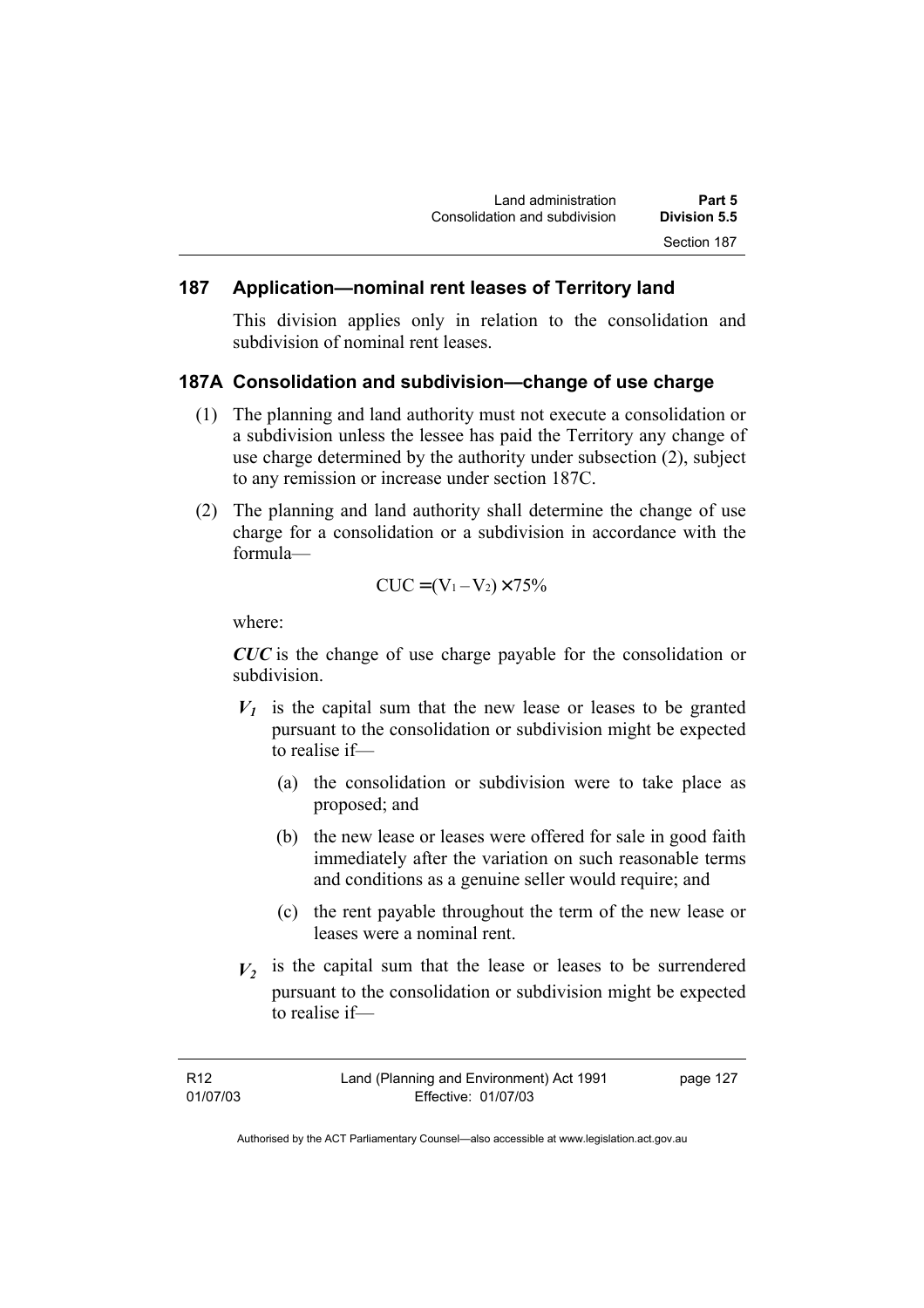| Part 5       | Land administration |  |
|--------------|---------------------|--|
| Division 5.6 | Recovery of land    |  |
| Section 187C |                     |  |

- (a) no consolidation or subdivision were to take place during the remainder of the term of the surrendered lease or leases; and
- (b) the lease or leases were offered for sale in good faith immediately before the consolidation or subdivision on such reasonable terms and conditions as a genuine seller would require; and
- (c) the rent payable throughout the term of the lease or leases to be surrendered were a nominal rent.
- (3) Where the capital value assessed as  $V_1$  under subsection (2) is equal to or less than the capital value assessed as  $V_2$  under that subsection, no change of use charge is payable under subsection (1).
- (4) A consolidation or subdivision has no effect if the change of use charge payable under subsection (1) for the consolidation or subdivision is not paid.

## **187C Change of use charge for consolidations and subdivisions**

- (1) On application by a lessee who applies for a consolidation or subdivision of a lease or leases, the planning and land authority must remit a change of use charge under section 187A (Consolidation and subdivision—change of use charge) in circumstances prescribed under the regulations.
- (2) The planning and land authority must increase a change of use charge under section 187A in circumstances prescribed under the regulations.

# **Division 5.6 Recovery of land**

#### **188 Termination of leases**

 (1) Subject to subsection (5), where a lessee of Territory land contravenes this part or the lease, the planning and land authority

| page 128 | Land (Planning and Environment) Act 1991 | R <sub>12</sub> |
|----------|------------------------------------------|-----------------|
|          | Effective: 01/07/03                      | 01/07/03        |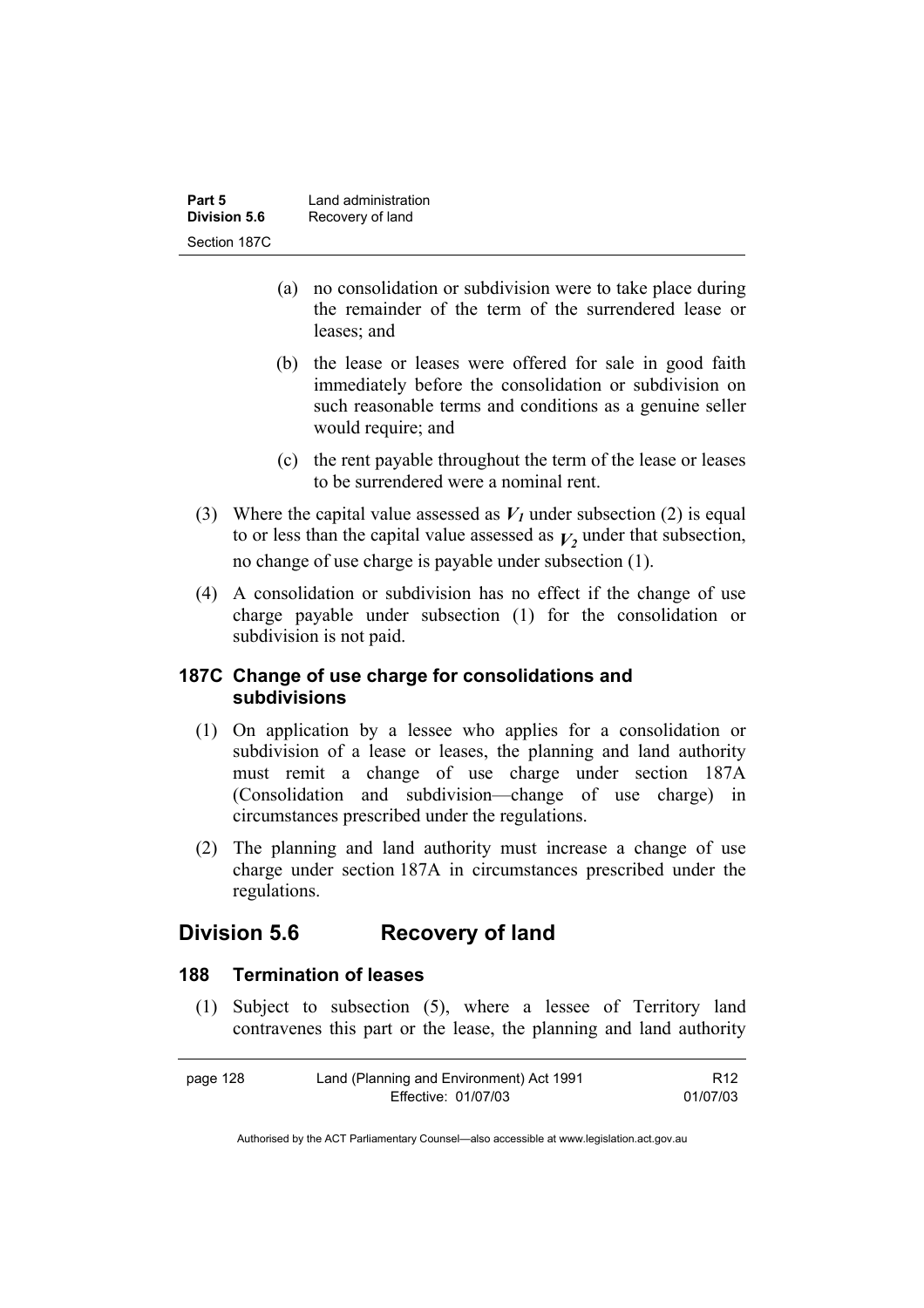may, by notice in writing served on the lessee by post, terminate the lease.

- (2) A notice under subsection (1) takes effect on the day 14 days after the day on which it is served.
- (2A) The planning and land authority shall cause a copy of a notice of the termination of a lease of Territory land under subsection (1) to be served on—
	- (a) the registrar-general; and
	- (b) any person having an interest in the land, being an interest registered under the *Land Titles Act 1925*;

at the same time as, or as soon as practicable after, the notice under subsection (1) is served.

- (3) Subject to subsection (5), where a person who occupies Territory land under a licence from the Commonwealth or the Territory contravenes this part or the licence, the planning and land authority may, by notice in writing served on the licensee by post, terminate the licence.
- (4) A notice under subsection (3) takes effect on the day 7 days after the day on which it is served.
- (5) The planning and land authority shall not terminate a lease or a licence under this section unless it has—
	- (a) by notice in writing served on the lessee or licensee by post—
		- (i) informed the lessee or licensee that it is considering terminating the lease or licence; and
		- (ii) specified the grounds on which it is considering taking that action; and
		- (iii) invited the lessee or licensee to notify the authority in writing within 21 days after the date of the notice of any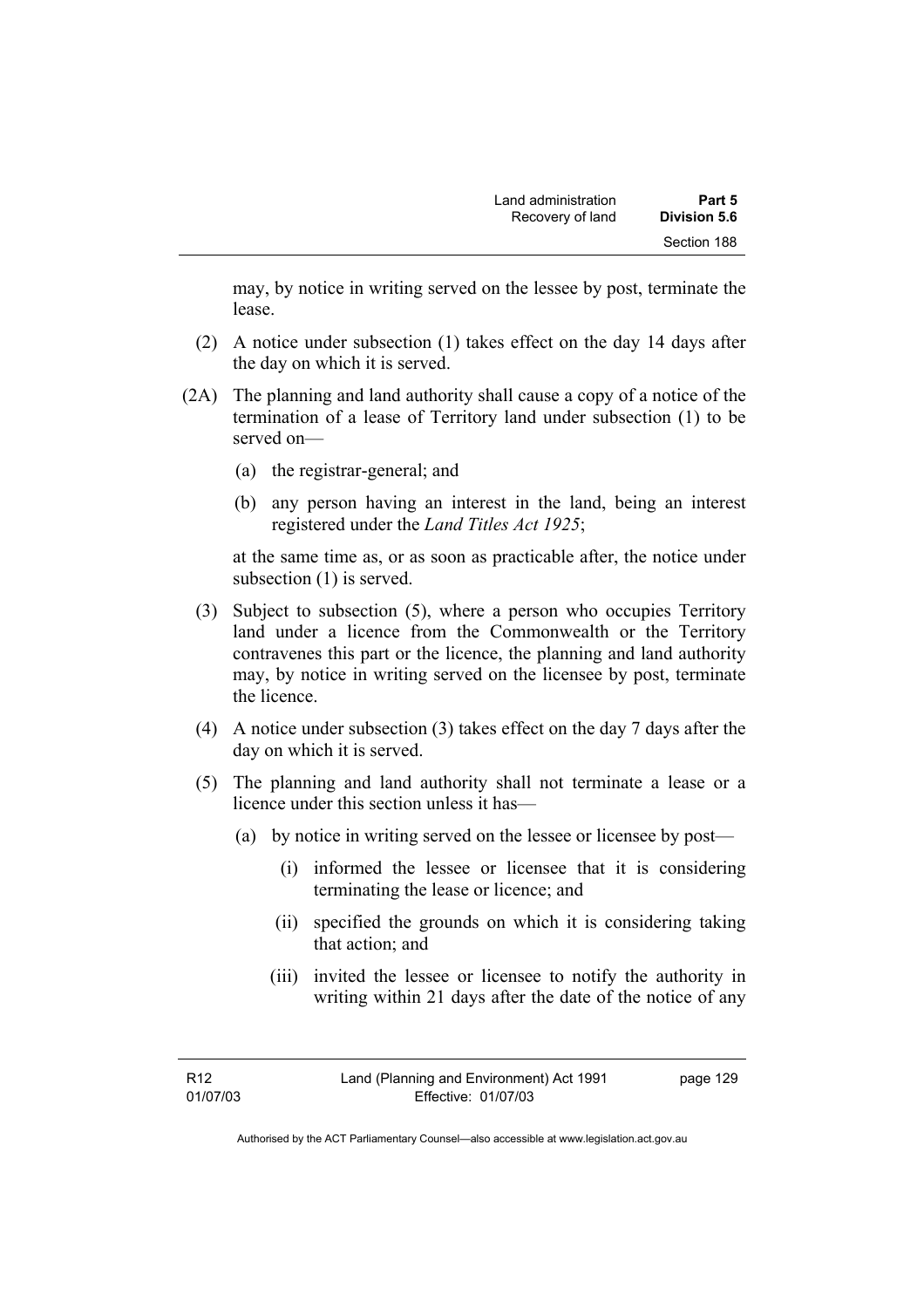| Part 5       | Land administration |
|--------------|---------------------|
| Division 5.6 | Recovery of land    |
| Section 189  |                     |

reasons why the lessee or licensee considers that the lease or licence should not be terminated; and

- (b) taken into account any reasons for not terminating the lease or licence notified to the authority by the lessee or licensee in accordance with the notice served on him or her under paragraph (a).
- (6) The validity of the termination of a lease is not affected by a failure to comply with subsection (2A).

#### **189 How land may be recovered**

- (1) This section applies if—
	- (a) a person who has been a lessee of Territory land remains in possession of the land after—
		- (i) the term of the lease has ended; or
		- (ii) the lease has been surrendered or ended; or
	- (b) a person who has been a licensee of Territory land remains in possession of the land after—
		- (i) the term of the licence has ended; or
		- (ii) the licence has been surrendered or ended.
- (2) The Executive may, by written notice to the person (the *unlawful occupier*), demand that the unlawful occupier give possession of the land to the Executive within the reasonable period stated in the demand.
- (3) If a demand is not complied with—
	- (a) the Executive may apply to the Magistrates Court for an order that possession of the land be given to the Executive; and
	- (b) the court may issue a warrant authorising a police officer, within 30 days after the day the warrant is issued, to enter the

R12 01/07/03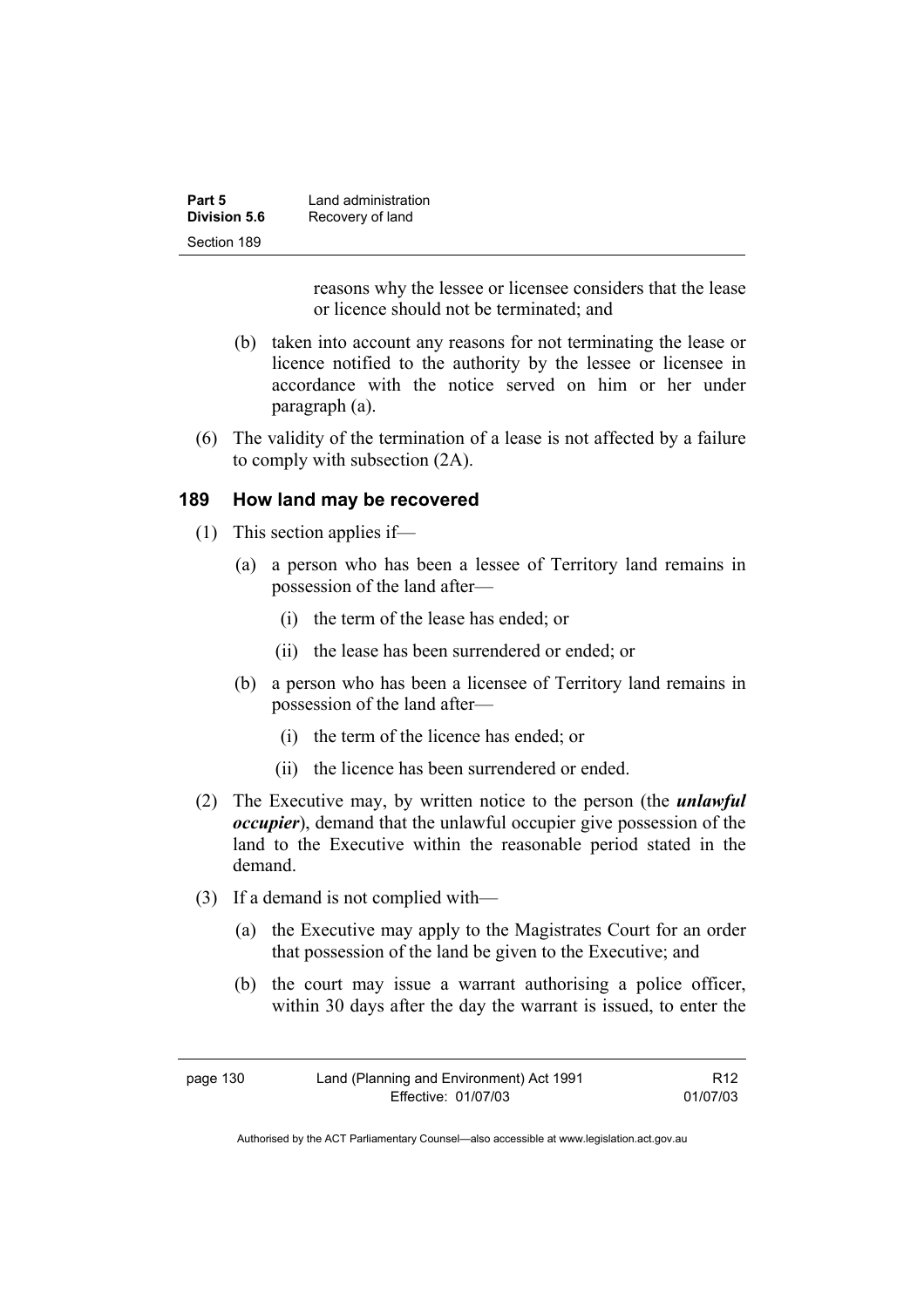land with the assistance and by the force that is reasonable, and give possession of the land to the Executive.

- (4) The planning and land authority is authorised to do any of the following on behalf of the Executive:
	- (a) make a demand under subsection (2);
	- (b) make an application to the Magistrates Court under subsection  $(3)$   $(a)$ ;
	- (c) take possession of land under this section.
- (5) In this section:

*licence* means a licence granted by the Territory, the Commonwealth or the planning and land authority.

# **190 Evidence of ending of lease**

- (1) The planning and land authority may certify in writing that a lease of Territory land mentioned in the certificate has ended.
- (2) A certificate under subsection (1) is evidence of the matter it states.
- (3) A document that purports to be a certificate under subsection (1) is taken to be such a certificate, unless the contrary is proved.

# **Division 5.7 Public land**

# **Subdivision 5.7.1 Preliminary**

# **191 Definitions for div 5.7**

In this division:

*plan of management* means a plan of management prepared under subdivision 5.7.4, as varied and in effect from time to time.

*variation*, in relation to a plan of management, includes the revocation of the plan and its substitution with a new plan.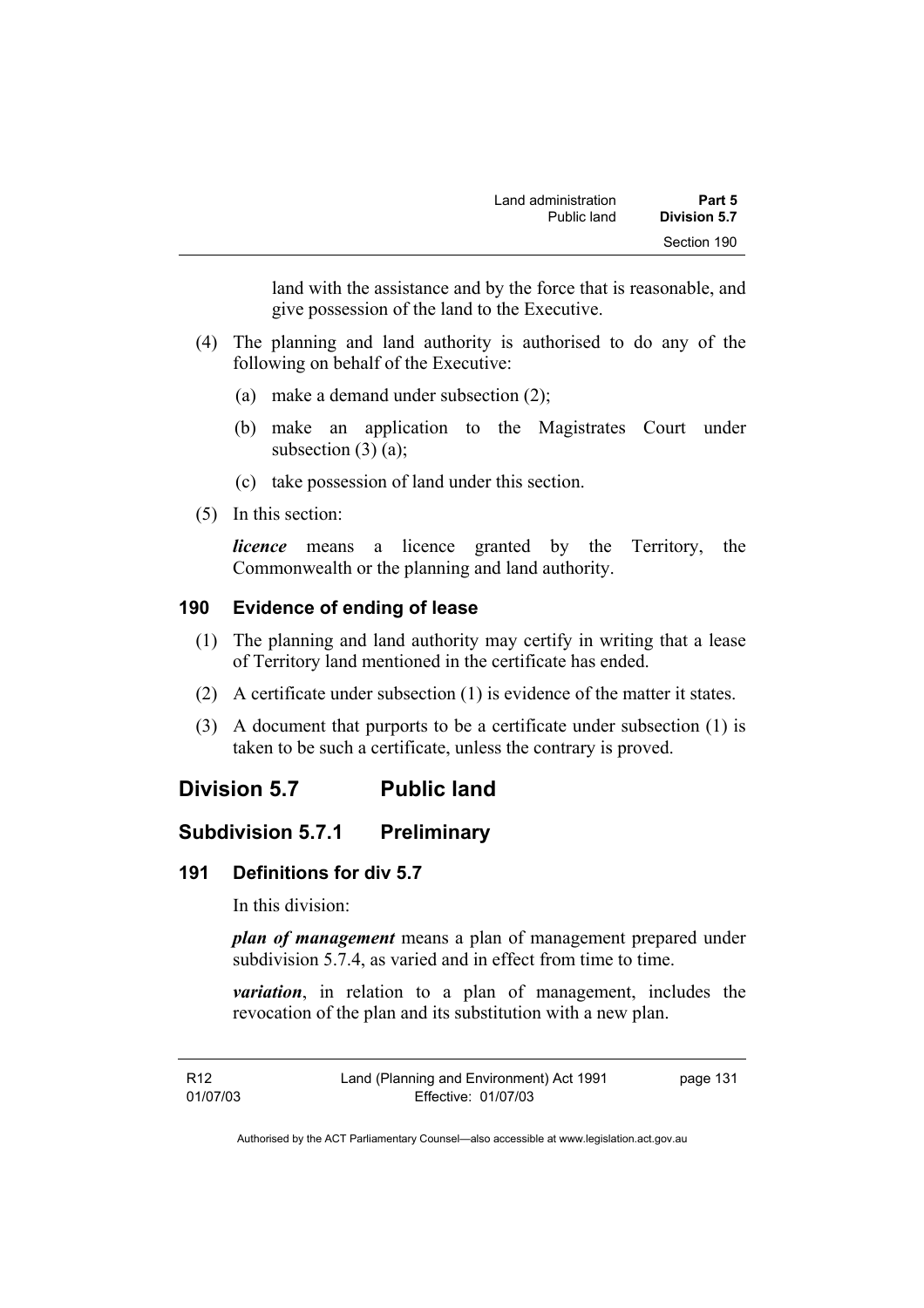| Part 5              | Land administration |
|---------------------|---------------------|
| <b>Division 5.7</b> | Public land         |
| Section 192         |                     |

# **Subdivision 5.7.2 Public land**

#### **192 Recommendations to planning and land authority**

The conservator may, in writing, recommend to the planning and land authority that the plan be varied to provide for—

- (a) the identification of an area of land as public land and its reservation for a purpose referred to in section 193; or
- (b) in relation to an area already identified in the plan as public land—
	- (i) the variation of its boundaries to reduce or increase the size or the area, or to alter the shape of the area; or
	- (ii) the variation of the purpose for which it is reserved; or
	- (iii) the cessation of its designation as public land.

# **Subdivision 5.7.3 Management of public land**

# **193 Reserved areas**

Public land may be reserved by the plan under section 7 (3) (f) for any of the following purposes:

- (a) a wilderness area;
- (b) a national park;
- (c) a nature reserve;
- (d) a special purpose reserve;
- (e) an urban open space;
- (f) a cemetery or burial ground;
- (g) a lake; or
- (h) a sport and recreation reserve.

page 132 Land (Planning and Environment) Act 1991 Effective: 01/07/03

R12 01/07/03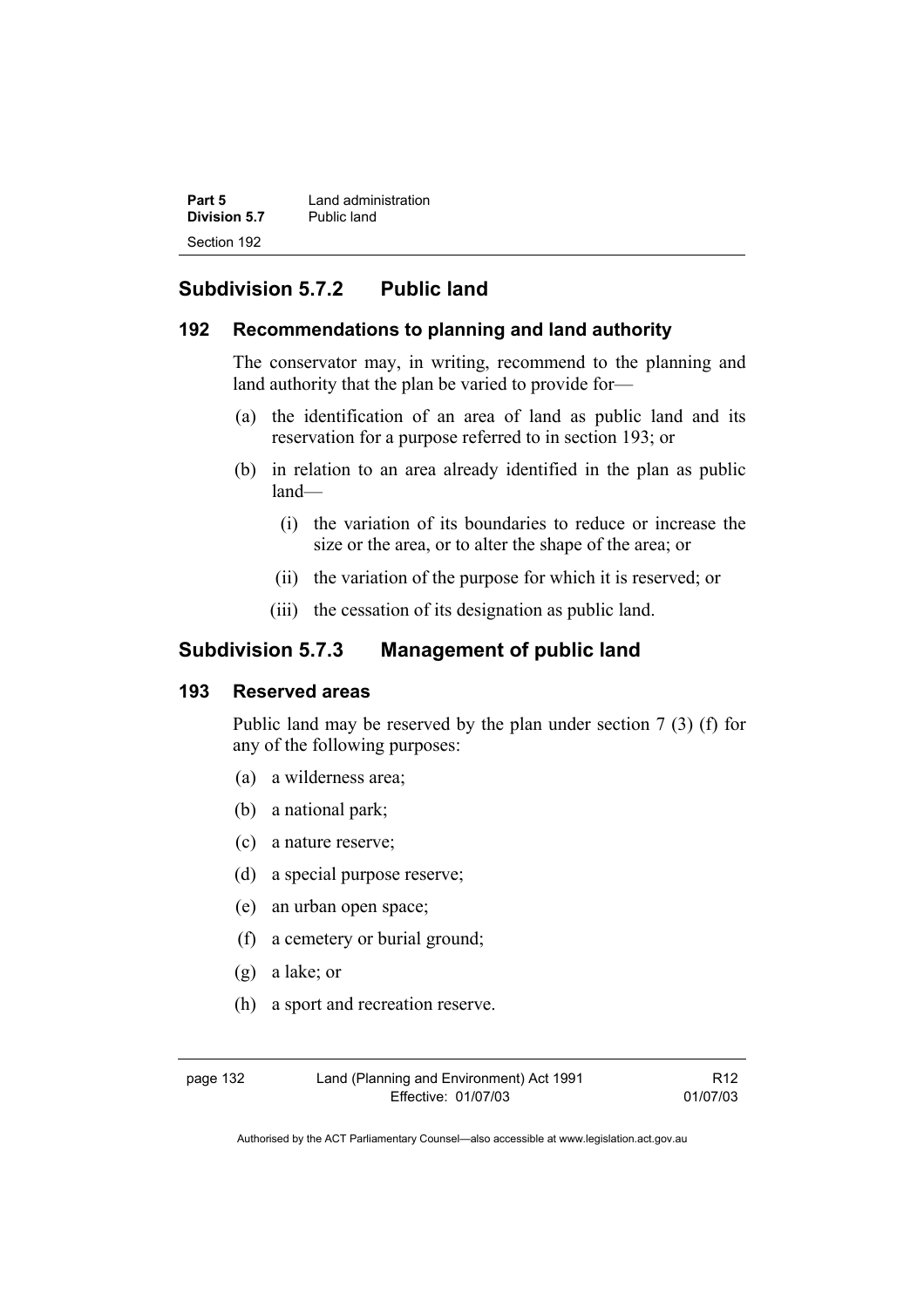#### **194 Management**

An area of public land shall be managed in accordance with—

- (a) the management objectives applying to the area; and
- (b) the plan of management (if any) for the area.

#### **195 Management objectives**

- (1) For section 194, the management objectives for an area of public land reserved for a particular purpose are—
	- (a) objectives specified in schedule 1; and
	- (b) objectives specified by the conservator pursuant to subsection (2);

in relation to areas of land reserved for that purpose.

- (2) The conservator may, in writing, determine management objectives for an area of public land reserved for a purpose mentioned in schedule 1.
	- *Note* A power given under an Act to make a statutory instrument (including a determination of management objectives) includes power to amend or repeal the instrument (see *Legislation Act 2001*, s 46 (1)).
- (3) A determination of management objectives is a disallowable instrument.
	- *Note 1* A disallowable instrument must be notified, and presented to the Legislative Assembly, under the *Legislation Act 2001*.
	- *Note 2* An amendment or repeal of a determination of management objectives is also a disallowable instrument (see *Legislation Act 2001*, s 46 (2))*.*
- (4) Where there is an inconsistency between the application of 2 management objectives specified in schedule 1 in relation to an area of public land, the objective appearing later in the schedule is to be read subject to the other objective.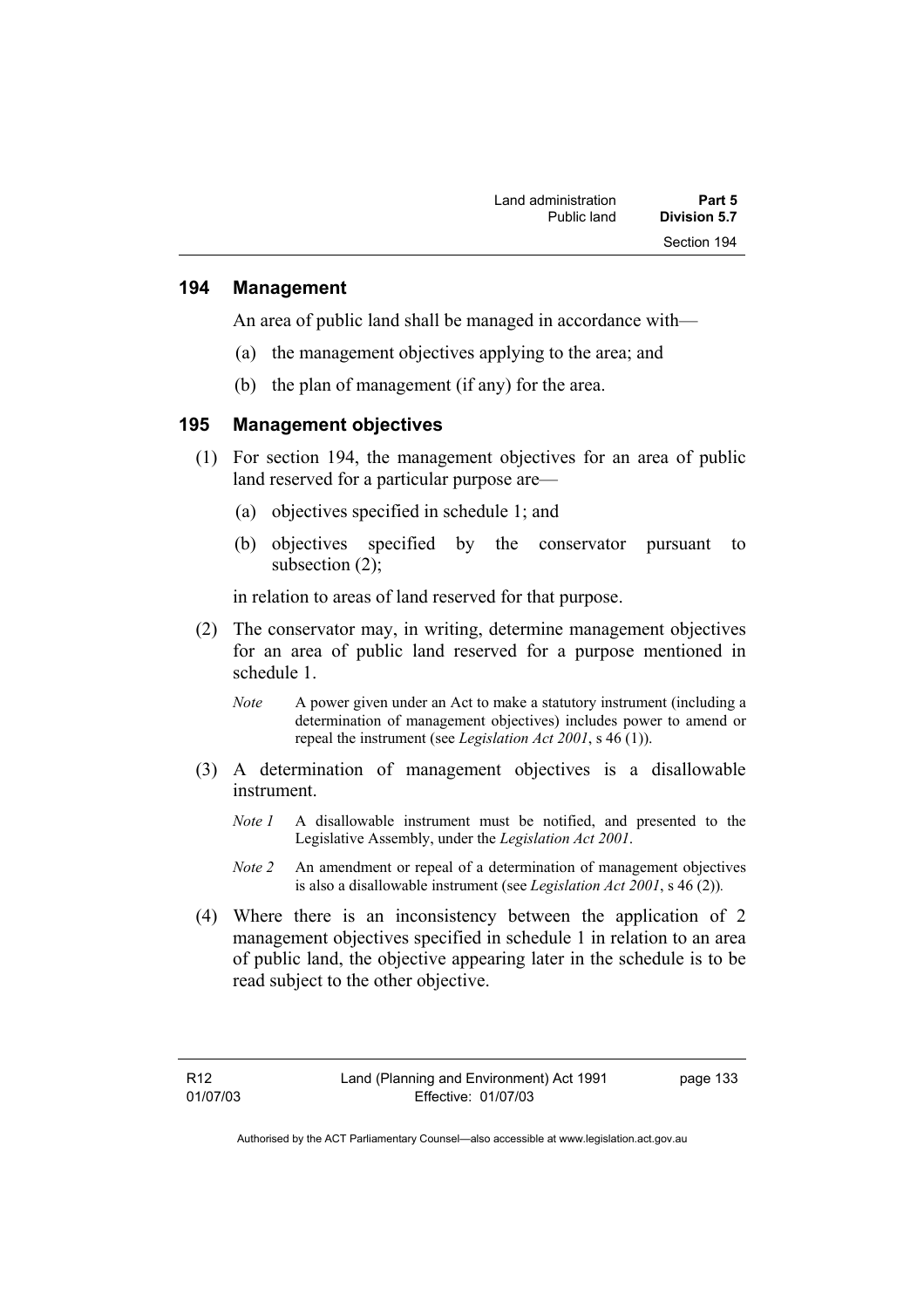| Part 5       | Land administration |
|--------------|---------------------|
| Division 5.7 | Public land         |
| Section 196  |                     |

- (5) Where there is an inconsistency between the application of a management objective specified in schedule 1 and a management objective specified by the conservator pursuant to subsection (2) in relation to an area of public land, the objective specified by the conservator is to be read subject to the other objective.
- (6) In schedule 1:

*natural environment* means all biological, physical and visual elements of the earth and its atmosphere, whether natural or modified.

# **Subdivision 5.7.4 Plans of management**

#### **196 Content**

A plan of management includes—

- (a) a description of the area of public land to which it applies; and
- (b) the manner in which the relevant management objectives referred to in section 195 (1) are to be implemented or promoted in that area.

#### **197 Preparation**

- (1) The conservator shall prepare a draft plan of management for an area of public land as soon as practicable after the area is identified as such in the plan.
- (2) In preparing a draft plan of management, the conservator shall consider any recommendation submitted by the authority.

#### **198 Variations**

- (1) The conservator may prepare a draft variation of a plan of management in the same manner as a draft plan of management.
- (2) This subdivision applies to a draft variation of a plan of management as if it were a draft plan of management.

| page 134 | Land (Planning and Environment) Act 1991 | R <sub>12</sub> |
|----------|------------------------------------------|-----------------|
|          | Effective: 01/07/03                      | 01/07/03        |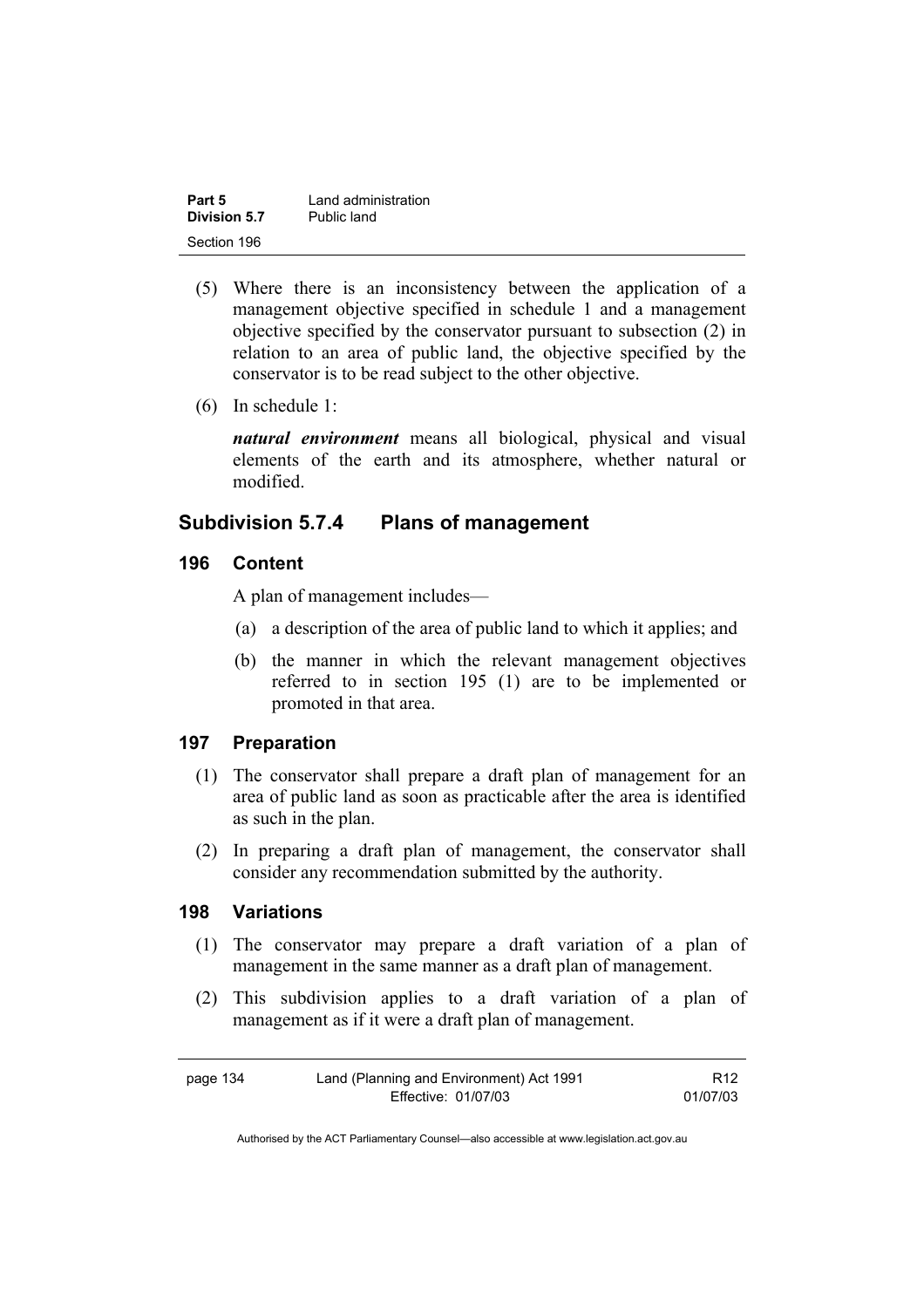| Land administration | Part 5       |
|---------------------|--------------|
| Public land         | Division 5.7 |
|                     | Section 199  |

#### **199 Environmental assessments and inquiries**

- (1) At the written request of the conservator, or on his or her own motion, at any time before a draft plan of management is approved under section 204 (a) the Minister may—
	- (a) direct that an assessment be made; or
	- (b) establish a panel to conduct an inquiry;

about any aspect of the draft plan.

 (2) In preparing or revising a draft plan of management, the conservator shall consider any relevant assessment or the report of any relevant inquiry.

## **200 Public consultation**

- (1) This section applies to a draft plan of management for an area of public land where—
	- (a) no corresponding preliminary draft plan of management for that area has been notified under section 19; or
	- (b) where such a preliminary draft has been so notified—the firstmentioned draft plan of management differs significantly from that preliminary draft.
- (2) The conservator shall make copies of a draft plan of management to which this section applies available to an appropriate committee of the Legislative Assembly.
- (3) The conservator shall make copies of a draft plan of management to which this section applies available for public inspection during office hours at the places specified in a written notice prepared by the conservator.
- (4) A notice under subsection (3) shall include a statement inviting persons to submit written comments about the draft plan of management to the conservator at a specified address and within a specified period of not less than 21 days from the date of the notice.

| R12      | Land (Planning and Environment) Act 1991 | page 135 |
|----------|------------------------------------------|----------|
| 01/07/03 | Effective: 01/07/03                      |          |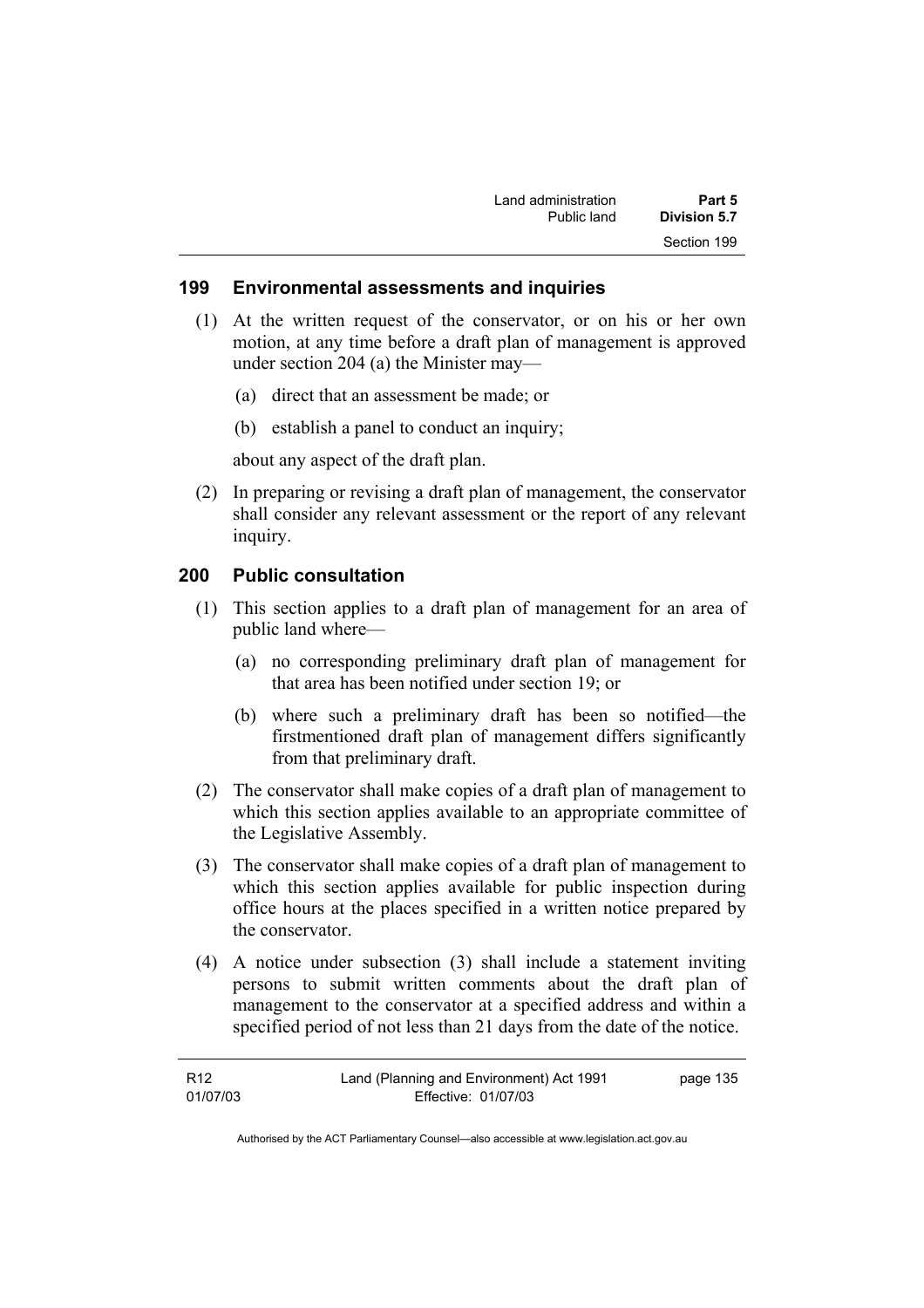| Part 5       | Land administration |
|--------------|---------------------|
| Division 5.7 | Public land         |
| Section 201  |                     |

(5) A notice under subsection (3) is a notifiable instrument.

*Note* A notifiable instrument must be notified under the *Legislation Act 2001*.

(6) The conservator must also publish the notice in a daily newspaper.

## **201 Revision**

The conservator may revise a draft plan of management—

- (a) in consideration of any written comments received from any person about the draft plan; or
- (b) to correct any formal error.

## **202 Submission to Minister**

The conservator shall submit a draft plan of management (as revised under section 201) to the Minister for approval, together with—

- (a) a written report setting out the issues raised in any written comments submitted to the conservator in relation to the draft; and
- (b) a written report about the conservator's consultation with the public and with any other person or authority about the draft.

# **203 Consideration of plan of management by Legislative Assembly committee**

Where the conservator submits a draft plan of management to the Minister under section 202, the Minister shall, within 7 days of receiving the draft plan forward—

- (a) a copy of the draft plan; and
- (b) a copy of the reports referred to in section 202 (a) and (b) relating to the draft plan; and
- (c) all other documents relating to the draft plan submitted to the Minister by the conservator;

| page 136 | Land (Planning and Environment) Act 1991 | R <sub>12</sub> |
|----------|------------------------------------------|-----------------|
|          | Effective: 01/07/03                      | 01/07/03        |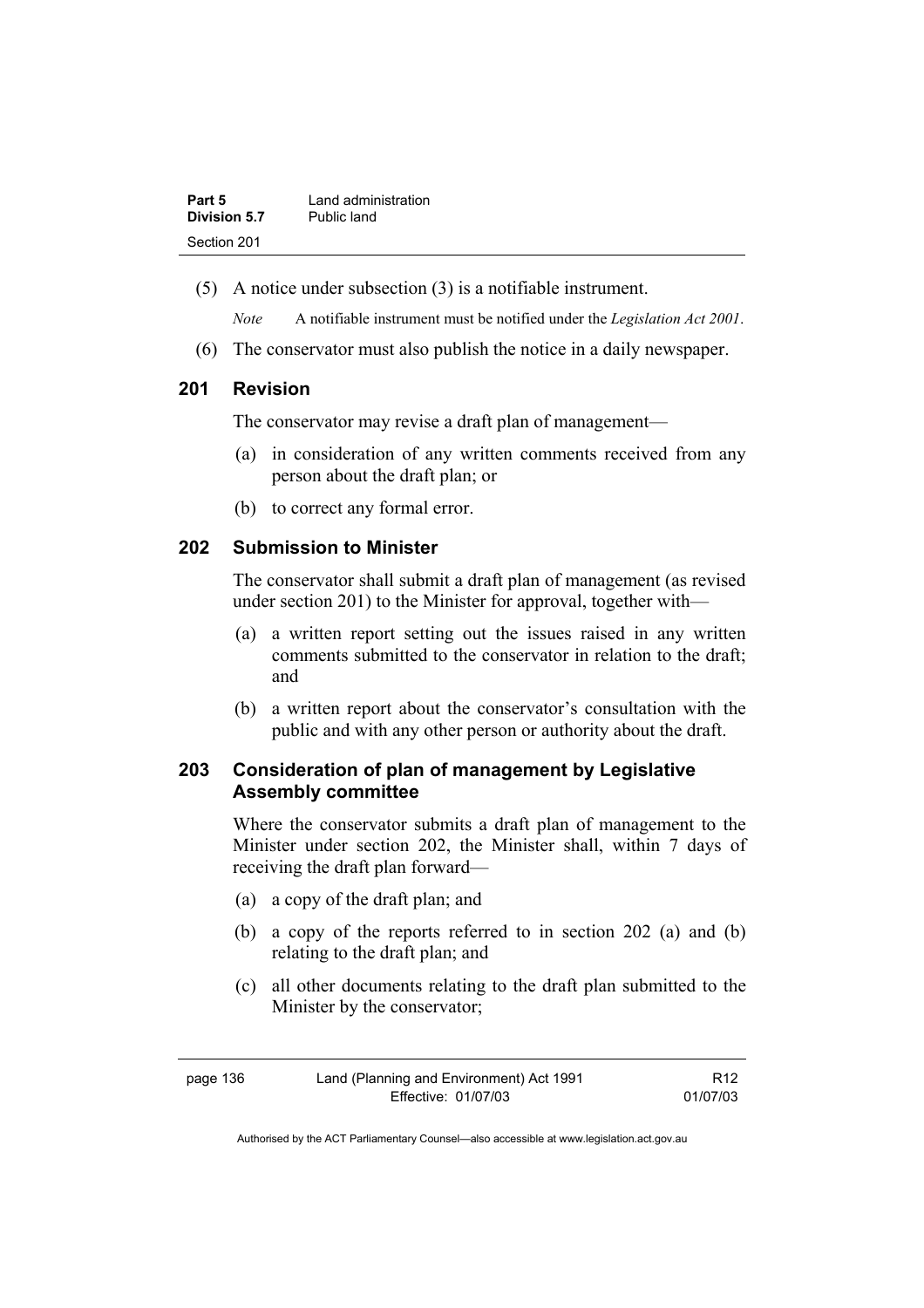to an appropriate committee of the Legislative Assembly.

#### **204 Minister's powers**

- (1) On receipt of a draft plan of management submitted under section 202 or 205 for approval, the Minister shall consider any recommendation relating to the draft by a committee of the Legislative Assembly that considers the draft under section 203 and—
	- (a) in writing, approve a plan of management in the form in which the draft is submitted; or
	- (b) refer the draft to the conservator together with any of the following written directions:
		- (i) to conduct further specified consultation;
		- (ii) to consider any revision suggested by the Minister;
		- (iii) to revise the draft in a specified manner;
		- (iv) to defer, in writing, until a specified date or the occurrence of a specified event, the resubmission of the draft to the Minister;
		- (v) to withdraw the draft in writing.
- (2) The following are notifiable instruments:
	- (a) a deferral directed under subsection  $(1)$  (b)  $(iv)$ ;
	- (b) a withdrawal directed under subsection (1) (b) (v).
	- *Note* A notifiable instrument must be notified under the *Legislation Act 2001*.

# **205 Referral back to conservator**

If the Minister refers a draft plan of management to the conservator under section 204 (1) (b), the conservator shall—

(a) comply with the Minister's directions; and

| R12      | Land (Planning and Environment) Act 1991 | page 137 |
|----------|------------------------------------------|----------|
| 01/07/03 | Effective: 01/07/03                      |          |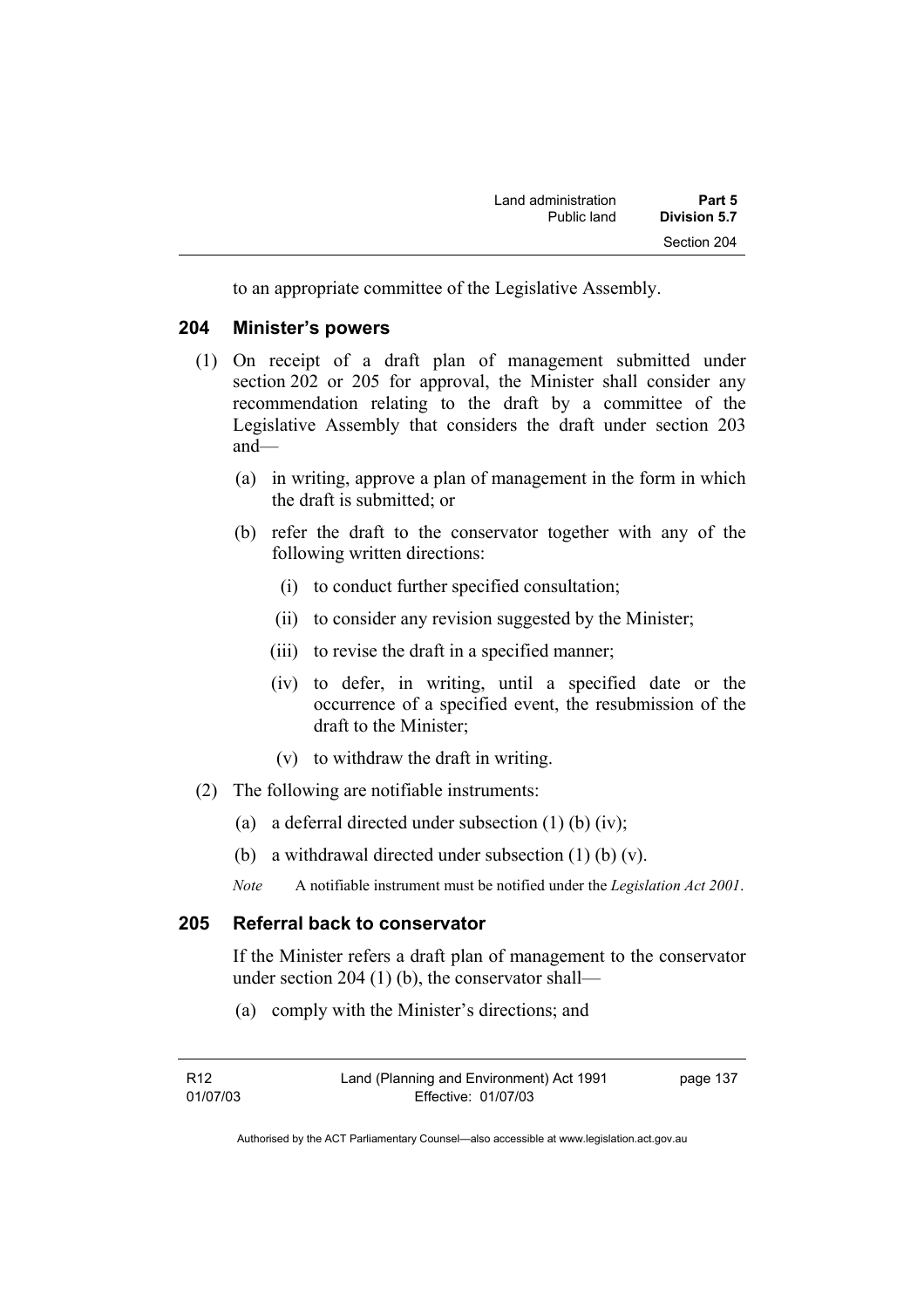| Part 5       | Land administration |
|--------------|---------------------|
| Division 5.7 | Public land         |
| Section 206  |                     |

- (b) if the Minister gives a direction under section 204 (1) (b) (i) or (ii)—if the conservator thinks fit, revise the draft plan; and
- (c) revise the draft to correct any formal error; and
- (d) resubmit the draft plan of management (as revised) to the Minister for approval together with a written report about the conservator's compliance with the Minister's directions and about any revision of the draft under paragraph (c).

# **206 Notice of revival of deferred draft plan of management**

- (1) If the conservator defers a draft plan of management as directed under section 204 (1) (b) (iv) (Minister's powers), on the day stated in the deferral, or as soon as possible after the event mentioned in the deferral, the conservator must prepare a written notice stating that the draft plan of management is revived.
- (2) A notice is a notifiable instrument.

*Note* A notifiable instrument must be notified under the *Legislation Act 2001*.

(3) The conservator must also publish the notice in a daily newspaper.

#### **207 Notification, tabling, disallowance and date of effect**

- (1) A plan of management, as approved by the Minister under section 204, is a disallowable instrument.
	- *Note* A disallowable instrument must be notified, and presented to the Legislative Assembly, under the *Legislation Act 2001*.
- (2) The *Legislation Act 2001*, chapter 7 (Presentation, amendment and disallowance of subordinate laws and disallowable instruments) applies to a plan of management as if each reference in that chapter to 6 sitting days were a reference to 5 sitting days.
- (3) Subject to any disallowance under the *Legislation Act 2001*, chapter 7, the plan of management commences—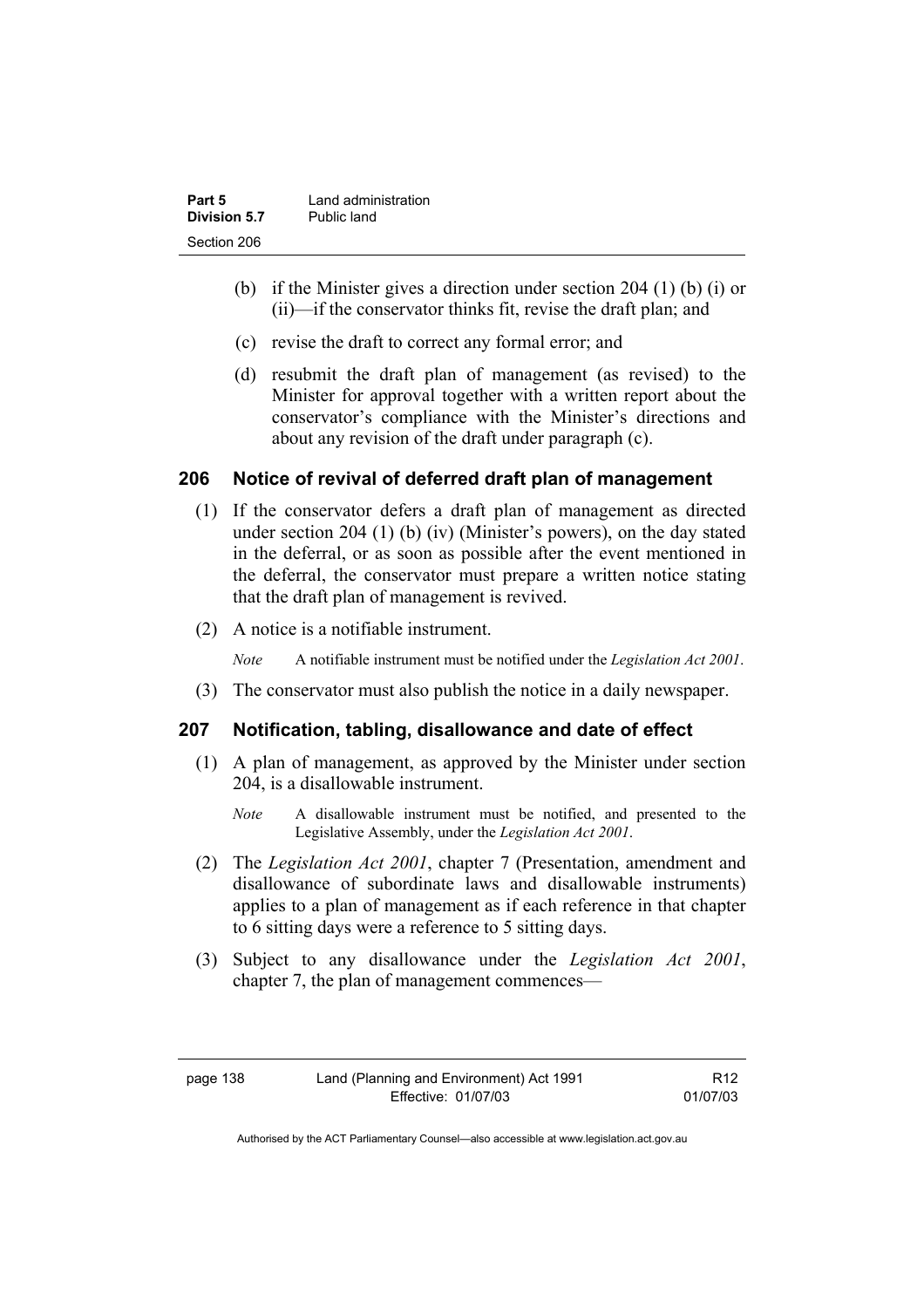- (a) on the day after the 5th sitting day after the day it is presented to the Legislative Assembly under that chapter; or
- (b) if the plan provides for a later date or time of commencement—on that date or at that time.

# **Subdivision 5.7.5 Leases and licences**

#### **208 Leases—generally**

- (1) Except as provided by section 209, the planning and land authority shall not grant a lease—
	- (a) of public land; or
	- (b) during the defined period—of land designated, in a draft variation of the plan notified under section 19, to become public land.
- (2) In subsection (1):

*defined period*, in relation to land designated, in a draft variation of the plan, to become public land, means the period of interim effect, under part 2, of that draft variation.

# **209 Grant of leases**

- (1) On the written recommendation of the conservator, the planning and land authority may grant a lease of an area, or part of an area, of public land except where that area is reserved under the plan as a wilderness area.
- (2) On the written recommendation of the conservator, the planning and land authority may during the defined period referred to in section 208 (2), grant a lease of an area, or part of an area, of land designated in a draft variation of the plan to become public land except where it is proposed in that draft variation that the area be reserved as a wilderness area.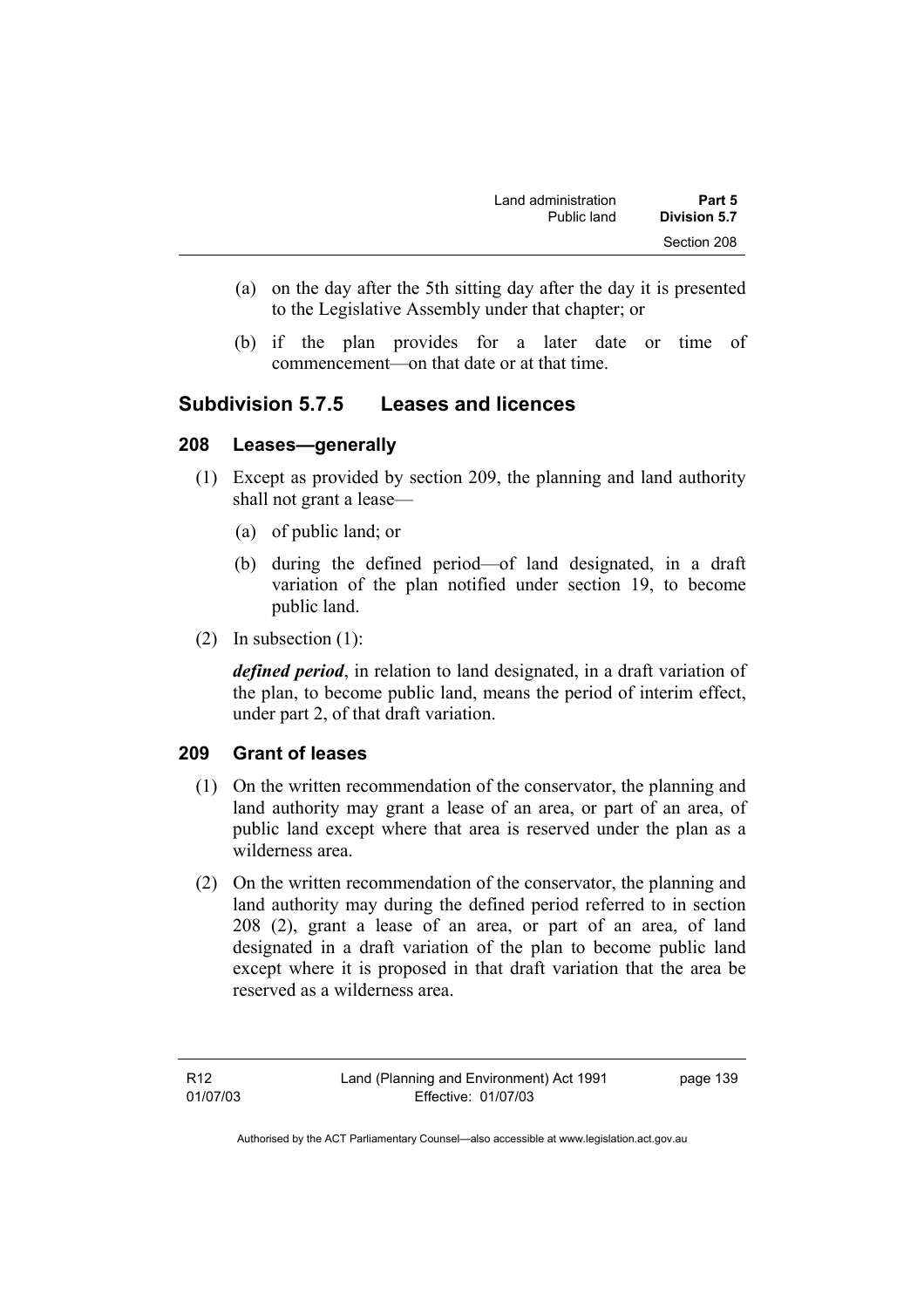| Part 5              | Land administration |
|---------------------|---------------------|
| <b>Division 5.7</b> | Public land         |
| Section 210         |                     |

#### **210 Licences**

- (1) The planning and land authority may, on the written recommendation of the conservator, grant a licence to a person to occupy or use an area of unleased public land.
- (2) An application for a licence under subsection (1) shall—
	- (a) be in writing signed by the applicant; and
	- (b) specify—
		- (i) the land in respect of which the licence is sought; and
		- (ii) the period for which the licence is sought; and
		- (iii) the purposes for which it is proposed that the land should be used under the licence.
	- *Note* A fee may be determined under s 287 (Determination of fees) for this subsection.
- (3) A licence under subsection (1) shall—
	- (a) be in writing; and
	- (b) apply to the person to whom it is granted and to all other persons to whom it is expressed to apply; and
	- (c) specify the period for which it is granted; and
	- (d) be subject to such conditions (if any) as are specified in the licence.

#### **211 Miner's rights in respect of public land**

A miner's right must not be granted in respect of public land.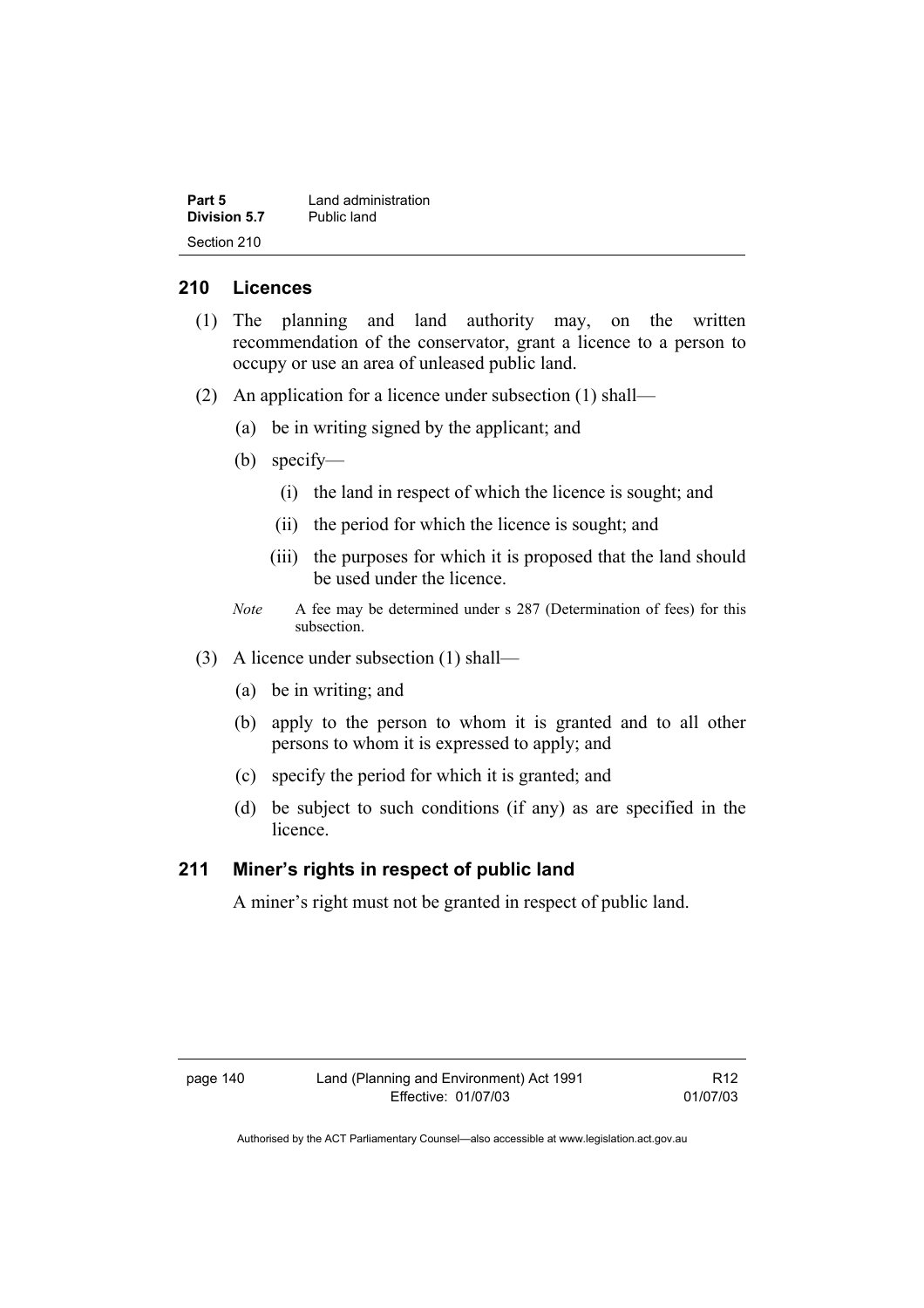# **Division 5.8 Miscellaneous**

# **214 Lessee may surrender lease wholly or in part**

- (1) A person who holds a lease of Territory land may, at any time, with the consent of the planning and land authority, surrender the lease or any part of the land comprised in the lease.
- (2) The planning and land authority may agree to accept the surrender of a lease, or part of the land comprised in a lease, under subsection (1) either unconditionally or subject to any condition the authority considers appropriate.
- (3) The surrender of a lease, or of part of the land comprised in a lease, shall not entitle the lessee to a refund or remission of any rent already paid or due.

# **215 Reduction of rent and relief from provisions of lease**

- (1) The planning and land authority may approve—
	- (a) a reduction of the rent payable under a lease of Territory land, or of the amount payable, in relation to any occupation of Territory land; or
	- (b) the grant of relief, to a lessee or occupier of Territory land, from compliance, completely or partly, with any provision to which the person's lease or occupation is subject.
- (2) The reduction or grant of relief may be for any period (including a period before the commencement of this section or any other period before the approval).
- (3) If the planning and land authority gives an approval under subsection (1), the liability or obligation of the lessee or occupier under the lease, or in relation to the person's occupation, is discharged for the period approved, to the extent of the reduction or grant of relief approved.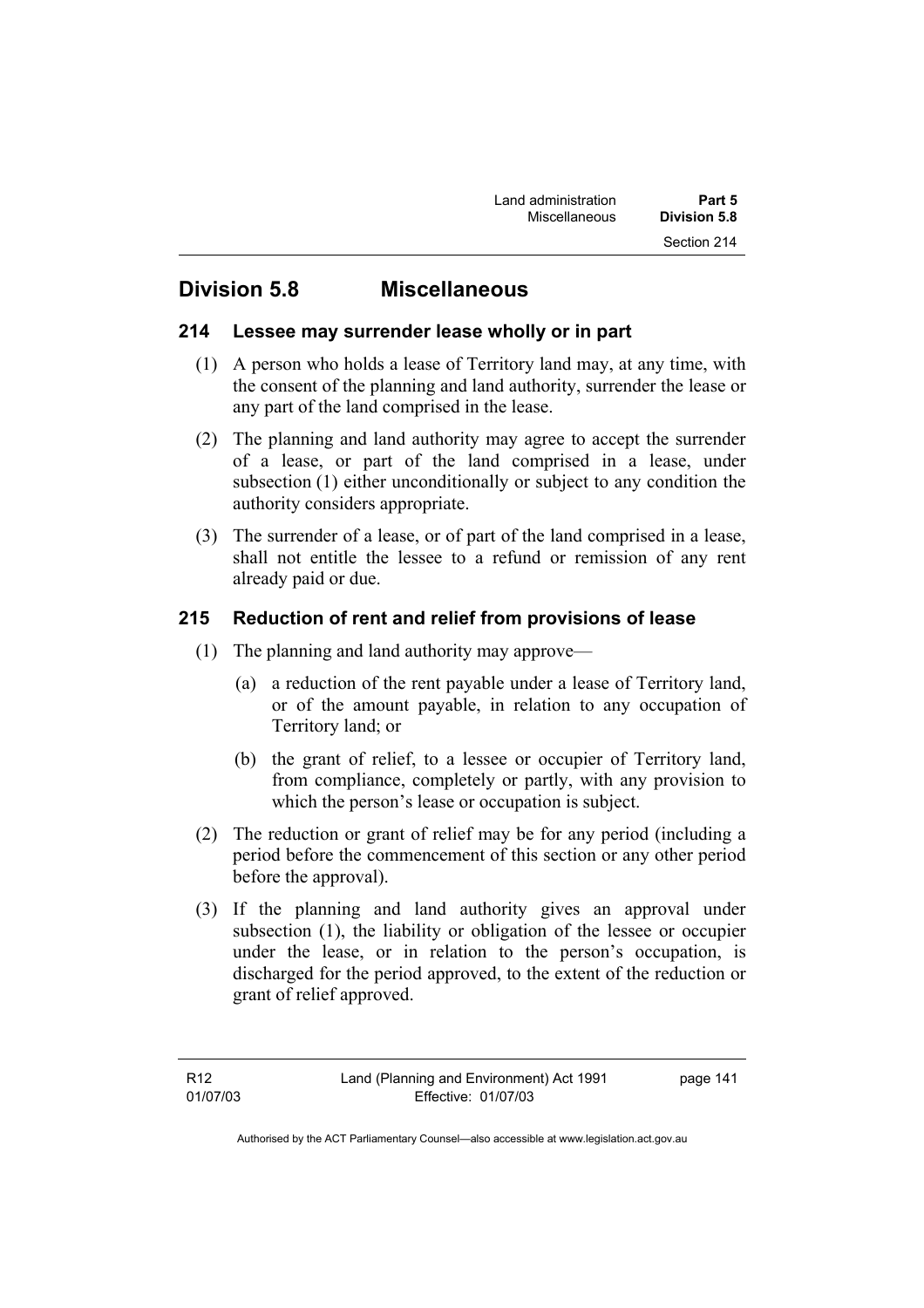| Part 5       | Land administration |
|--------------|---------------------|
| Division 5.8 | Miscellaneous       |
| Section 216  |                     |

- (4) An approval under subsection (1) may be made subject to conditions.
- (5) If the planning and land authority approves a grant of relief to a lessee or occupier under subsection (1), it must give to the lessee or occupier notice of the reduction of rent or other grant of relief approved.

*Note* For how documents may be given, see *Legislation Act 2001*, pt 19.5.

#### **216 Access to leased land from roads and road related areas**

- (1) The planning and land authority may grant a lease of Territory land only if satisfied that the lessee will, during the term of the lease, have—
	- (a) direct access to the leased land from a road or road related area; or
	- (b) access to the leased land from a road or road related area by way of an access road or track, or in another way, that the lessee may use without charge and for all purposes at any hour of the day or night.
- (2) A way of access to leased land provided by the planning and land authority because of subsection (1) (b)—
	- (a) must not interfere with a building, garden or stockyard on the land at the time the way of access is provided; and
	- (b) must be located in a way that causes as little damage or inconvenience to the lessee as possible.
- (3) The validity of a lease granted under this part is not affected by a failure to comply with this section.
- (4) In this section:

*road*—see the *Road Transport (General) Act 1999*, dictionary.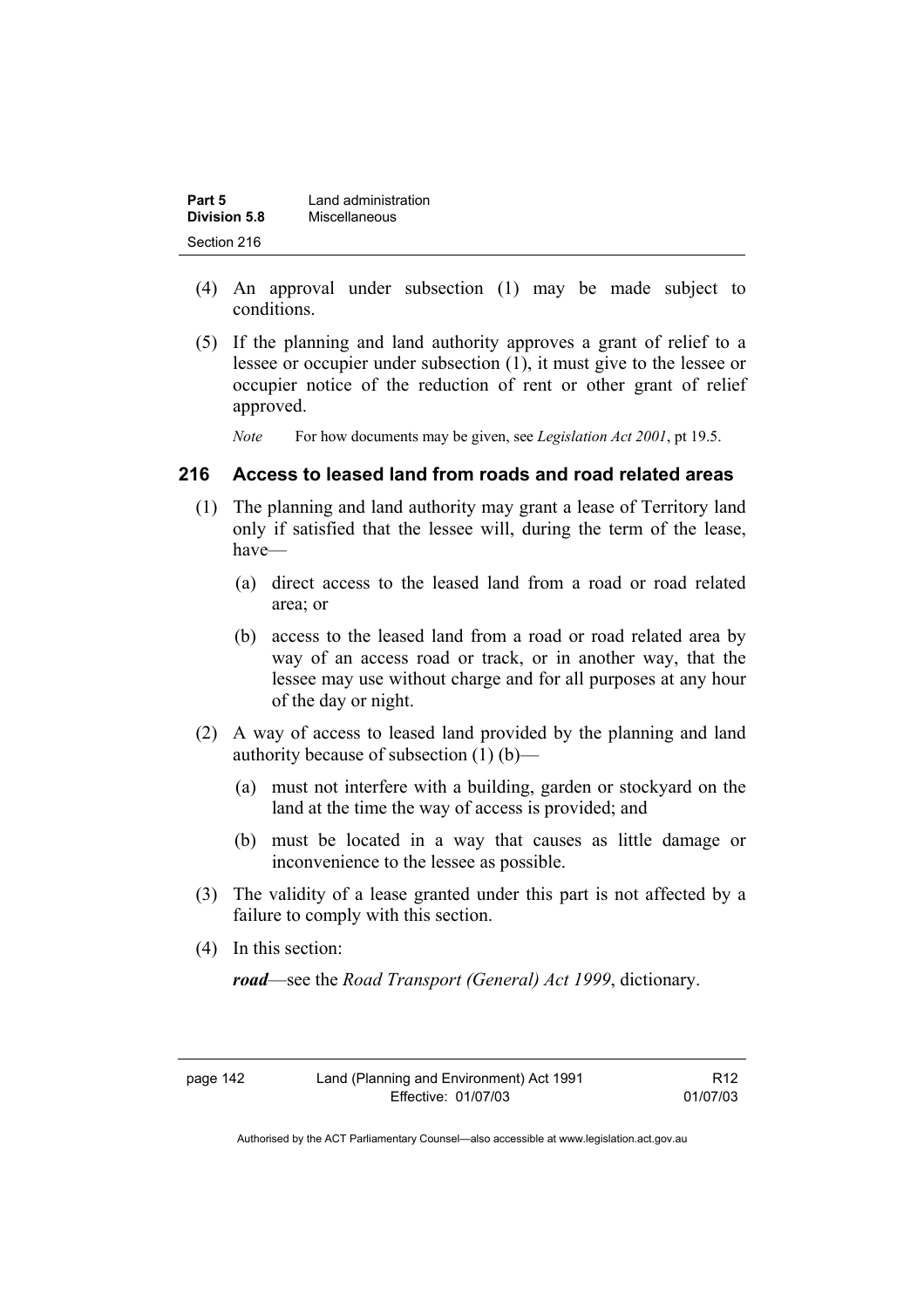*road related area*—see the *Road Transport (General) Act 1999*, dictionary.

# **216A Notification of certain leases**

- (1) This section applies if, during a quarter, the planning and land authority grants a lease—
	- (a) by direct grant; or
	- (b) under section 163 (Leases to community organisations), section 164 (Special leases) or section 209 (Grant of leases).
- (2) The planning and land authority must, within 5 working days after the end of the quarter, give the Minister a statement that sets out, in relation to any lease mentioned in subsection (1) granted during the quarter—
	- (a) the name of the lessee; and
	- (b) a description of the land comprised in the lease in accordance with the *Districts Act 2002*, section 9 (Description of parcel of land for dealings); and
	- (c) the amount (if any) paid for the grant of the lease; and
	- (d) the provision of this Act under which the lease was granted.
- (3) The Minister must present to the Legislative Assembly a copy of a statement received under subsection (2) within 5 sitting days after the day the Minister receives it.
- (4) The validity of a lease is not affected by a failure to comply with subsection  $(2)$  or  $(3)$ .
- (5) In this section—

*quarter* means a period of 3 months beginning on 1 January, 1 April, 1 July or 1 October in a year.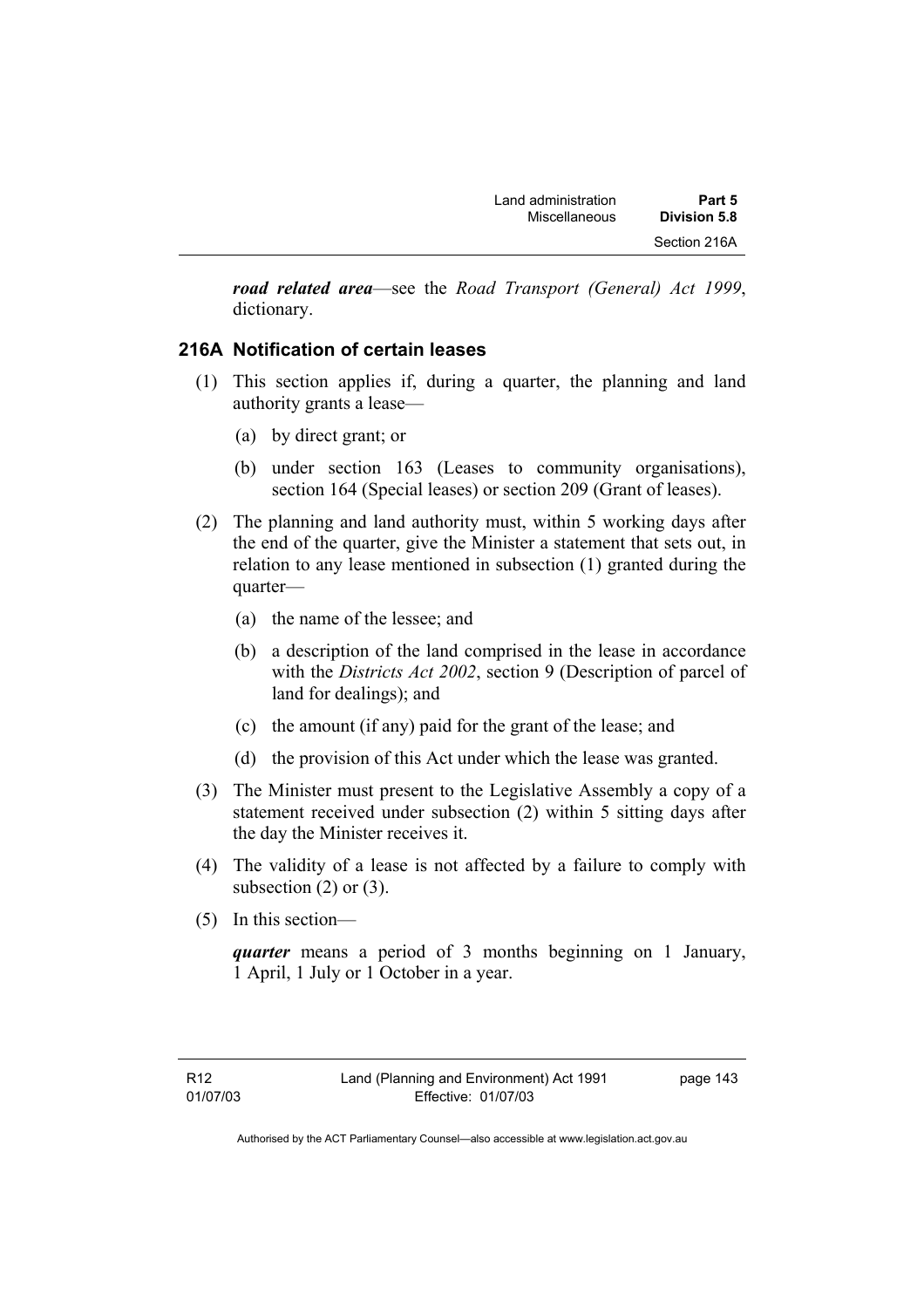| Part 5       | Land administration |  |
|--------------|---------------------|--|
| Division 5.8 | Miscellaneous       |  |
| Section 217  |                     |  |

#### **217 Licences in respect of land that is not public land**

- (1) A person may apply to the planning and land authority for a licence to occupy or use an area of unleased Territory land that is not public land.
- (2) An application under subsection (1) shall—
	- (a) be in writing signed by the applicant; and
	- (b) specify—
		- (i) the land in respect of which the licence is sought; and
		- (ii) the period for which the licence is sought; and
		- (iii) the purposes for which it is proposed that the land should be used under the licence.
	- *Note* A fee may be determined under s 287 (Determination of fees) for this subsection.
- (3) On receiving an application under subsection (1) the planning and land authority may grant the applicant a licence to occupy or use the land specified in the application for the purposes and period specified in the application.
- (4) A licence under subsection (1) shall—
	- (a) be in writing; and
	- (b) apply to the person to whom it is granted and to all other persons to whom it is expressed to apply; and
	- (c) specify the period for which it is granted; and
	- (d) be subject to such conditions (if any) as are specified in the licence.

# **218 Reservation of minerals**

A reservation of minerals contained in a lease of Territory land shall be read as a reservation of all minerals and mineral substances in or

| page 144 | Land (Planning and Environment) Act 1991 | R <sub>12</sub> |
|----------|------------------------------------------|-----------------|
|          | Effective: 01/07/03                      | 01/07/03        |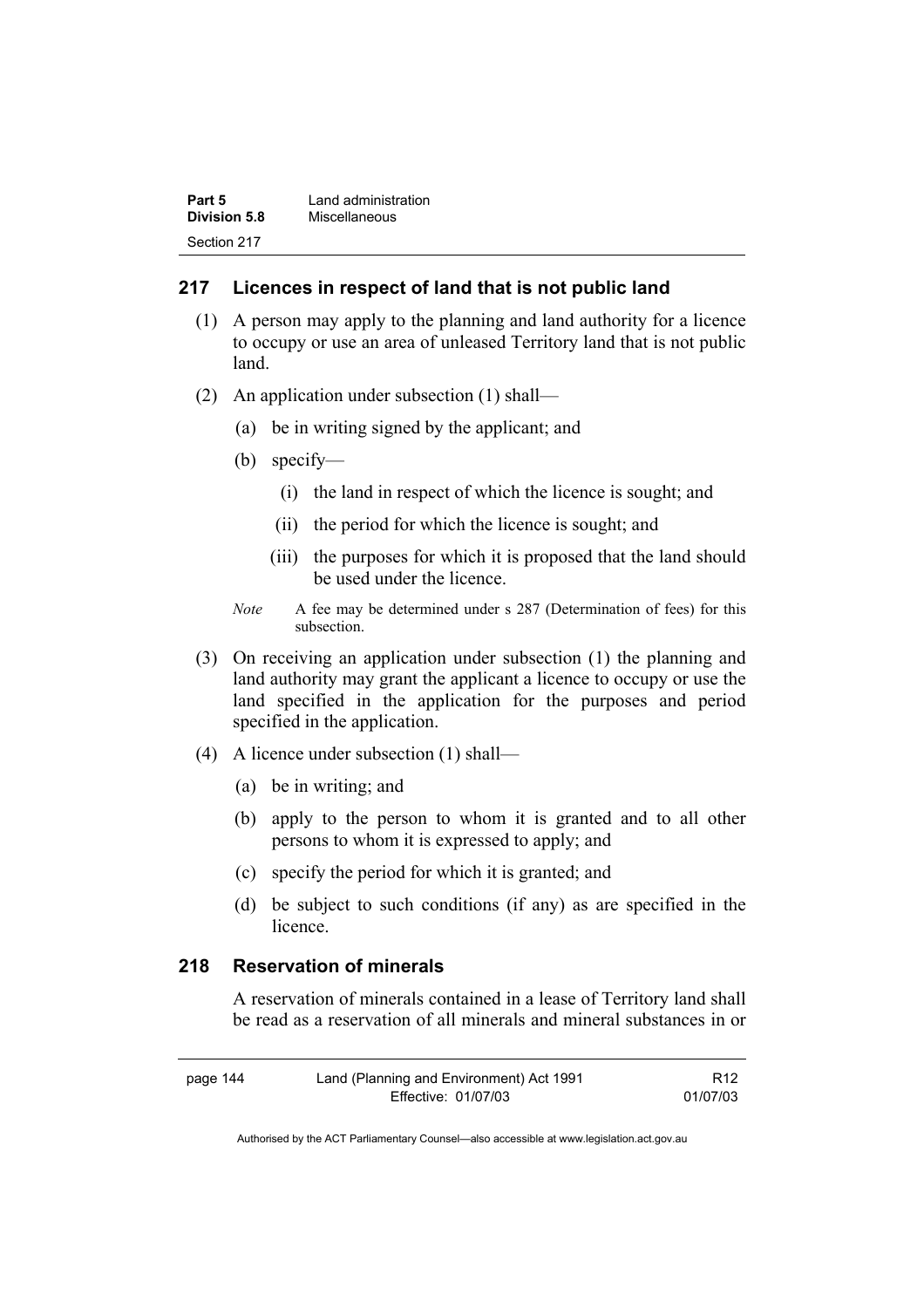| Land administration | Part 5              |  |
|---------------------|---------------------|--|
| Miscellaneous       | <b>Division 5.8</b> |  |
|                     | Section 219         |  |

on the land, including gold, silver, copper, tin, other metals, ores and substances containing metals, gems, precious stones, coal, limestone, shale, mineral oils, valuable earths and substances, stone, clay, gravel and sand.

# **219 Rights to extract minerals**

- (1) The planning and land authority may, by a lease or other agreement, grant a person the right to extract minerals from specified Territory land.
- (2) The provisions of a lease or other agreement entered pursuant to subsection (1) shall be such provisions as are agreed between the parties.

# **220 Access to lease documents and development agreements**

- (1) The *Freedom of Information Act 1989*, section 11 (2) does not apply to a document that is—
	- (a) a lease; or
	- (b) a variation of a lease; or
	- (c) a renewal of a lease;

where the document became a document of a Commonwealth agency before 1 January 1977.

- (2) A document that is—
	- (a) a lease; or
	- (b) a variation of a lease; or
	- (c) a renewal of a lease;

shall be deemed not to be an exempt document for the *Freedom of Information Act 1989*.

 (3) A reference in this section to a *lease* is a reference to a lease of Territory land.

| R <sub>12</sub> | Land (Planning and Environment) Act 1991 | page 145 |
|-----------------|------------------------------------------|----------|
| 01/07/03        | Effective: 01/07/03                      |          |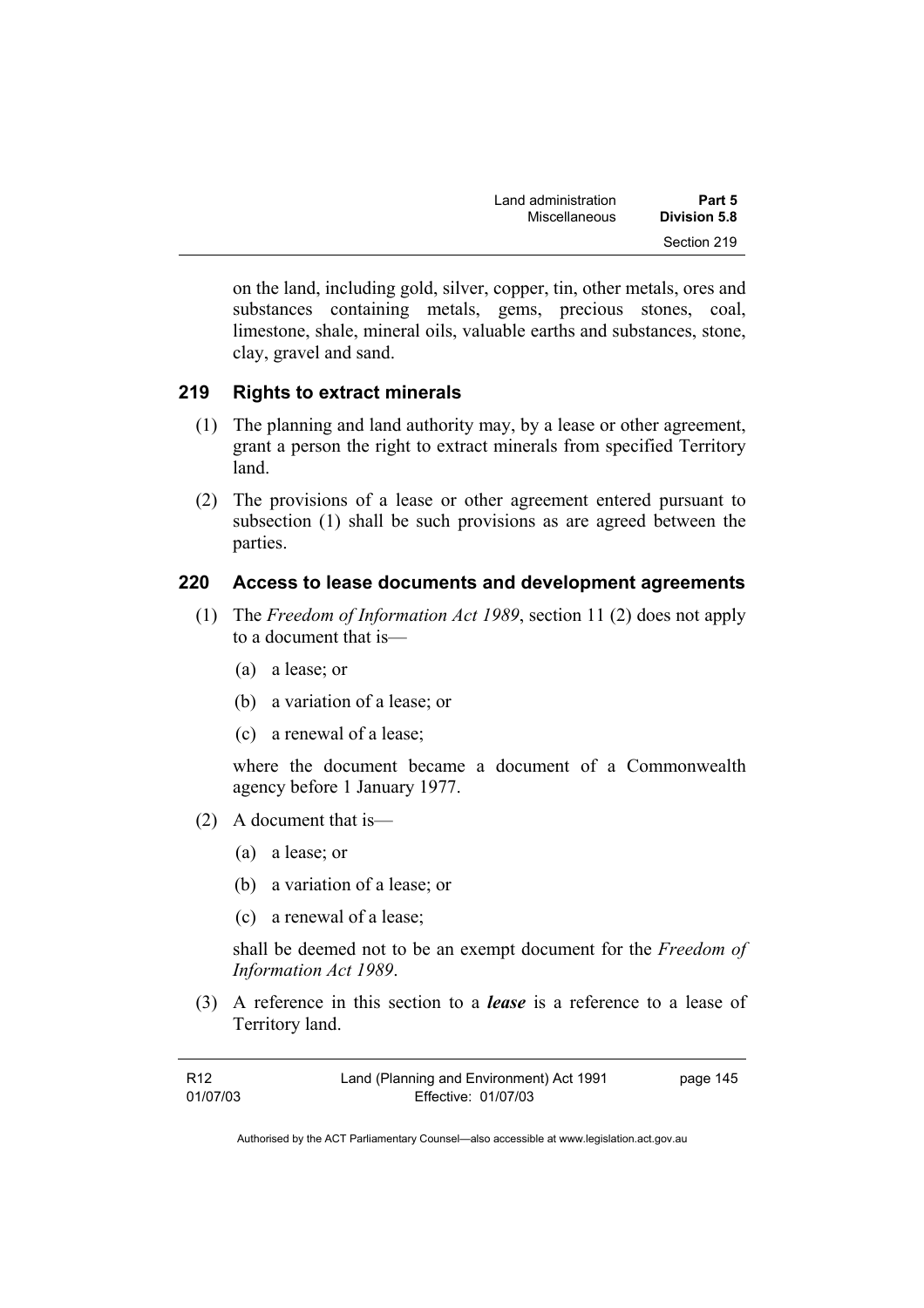| Part 5              | Land administration |  |
|---------------------|---------------------|--|
| <b>Division 5.8</b> | Miscellaneous       |  |
| Section 221         |                     |  |

## **221 False or misleading statements in relation to leases**

A person must not, in or in relation to an application for the grant, or a variation, of a lease of Territory land—

- (a) make a statement or representation the person knows is false or misleading in a material particular; or
- (b) omit from a statement or representation anything without which the statement or representation is, to the person's knowledge, misleading in a material particular.

Maximum penalty: 50 penalty units.

page 146 Land (Planning and Environment) Act 1991 Effective: 01/07/03

R12 01/07/03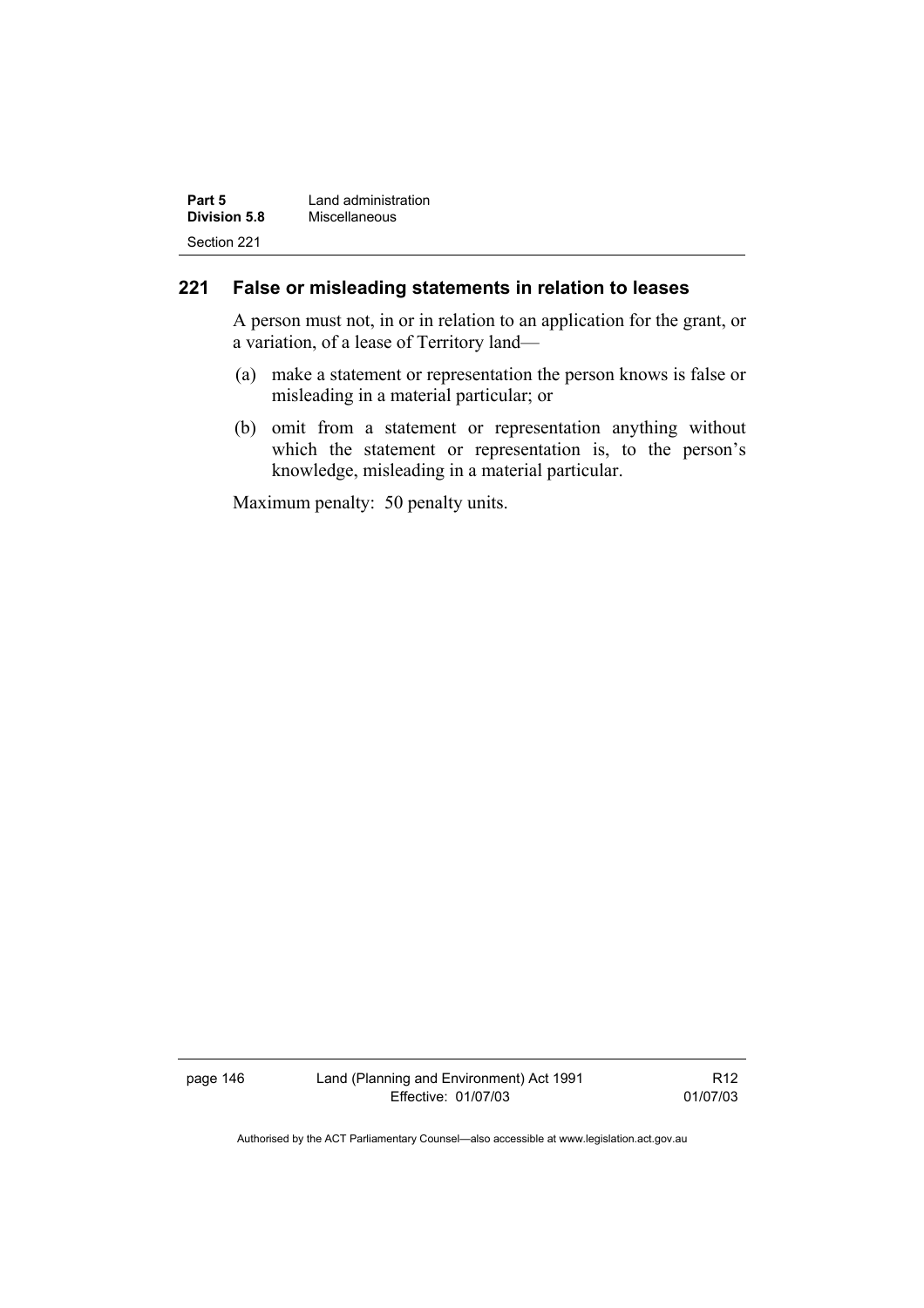# **Part 6 Approvals and orders**

# **Division 6.1 Preliminary**

# **222 Definitions for pt 6**

In this part:

*application* means an application for approval to undertake a development.

*approval* means—

- (a) an approval under section 230 (Approvals); or
- (b) if, on reconsideration of an original decision, an application for development is approved—an approval on reconsideration.
- *Note* Subdivision 6.2.4 deals with reconsideration of original decisions.

#### *building* includes—

- (a) an addition to a building; and
- (b) a structure attached to a building; and
- (c) a part of a building.

*building work*—see the *Building Act 1972*, section 5.

*consolidation*—see section 159.

*development* means activity in relation to land that consists of 1 or more of the following activities:

- (a) the erection, alteration or demolition of a building or structure on or under the land;
- (b) the carrying out of earthworks or other construction work on or under the land;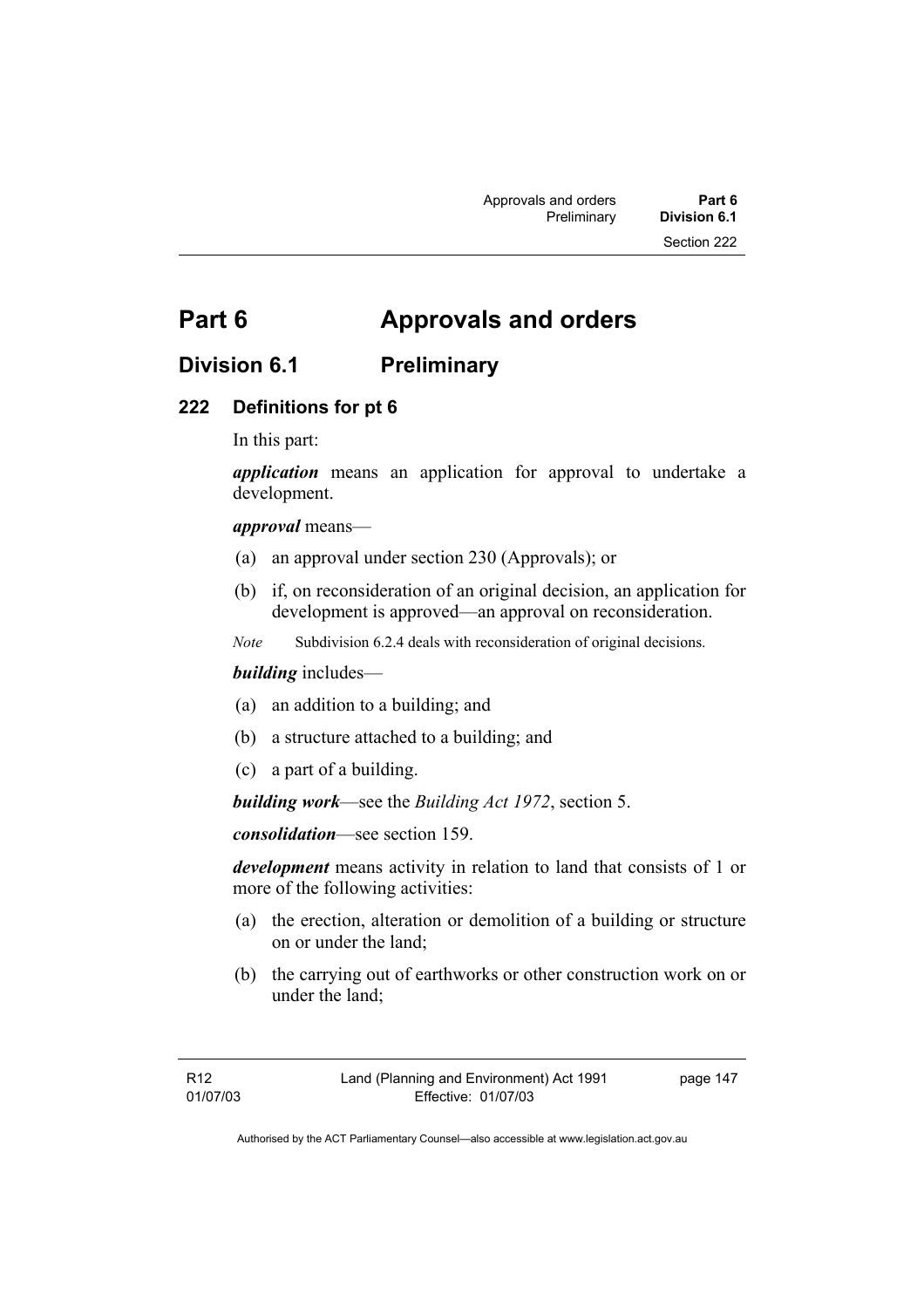| Part 6       | Approvals and orders |
|--------------|----------------------|
| Division 6.1 | Preliminary          |
| Section 222  |                      |

- (c) the carrying out of work that would affect the landscape of the land except where the land is leased for residential purposes only and is not specified in the heritage places register, or an interim heritage places register, as a heritage place;
- (d) a use of the land for a business—
	- (i) that is a home business within the meaning of the plan; and
	- (ii) that is not expressly authorised by a current lease;
- (e) a use of the land for an activity—
	- (i) that is prescribed for section  $175(3)(a)$ ; and
	- (ii) that is not expressly authorised by a current lease;
- (f) if the land is unleased Territory land—a use of the land that is not authorised by a current licence or permit granted in respect of the land under an Act or regulations;
- (g) the erection, fixing or displaying of a sign or advertising material on the land, or on a structure or building on the land, otherwise than in accordance with a right to do so expressly given by a current licence granted under this Act or a current lease;
- (h) a variation of a lease of the land;
- (j) an activity declared by another Act to be a development activity for the purposes of this part;

but does not include a use of unleased Territory land by or on behalf of the Territory for a purpose for which it was used before the commencement of this Act.

*Executive* includes a Minister acting on behalf of the Executive.

*lease*—see section 159.

*lessee*—see section 159.

page 148 Land (Planning and Environment) Act 1991 Effective: 01/07/03

R12 01/07/03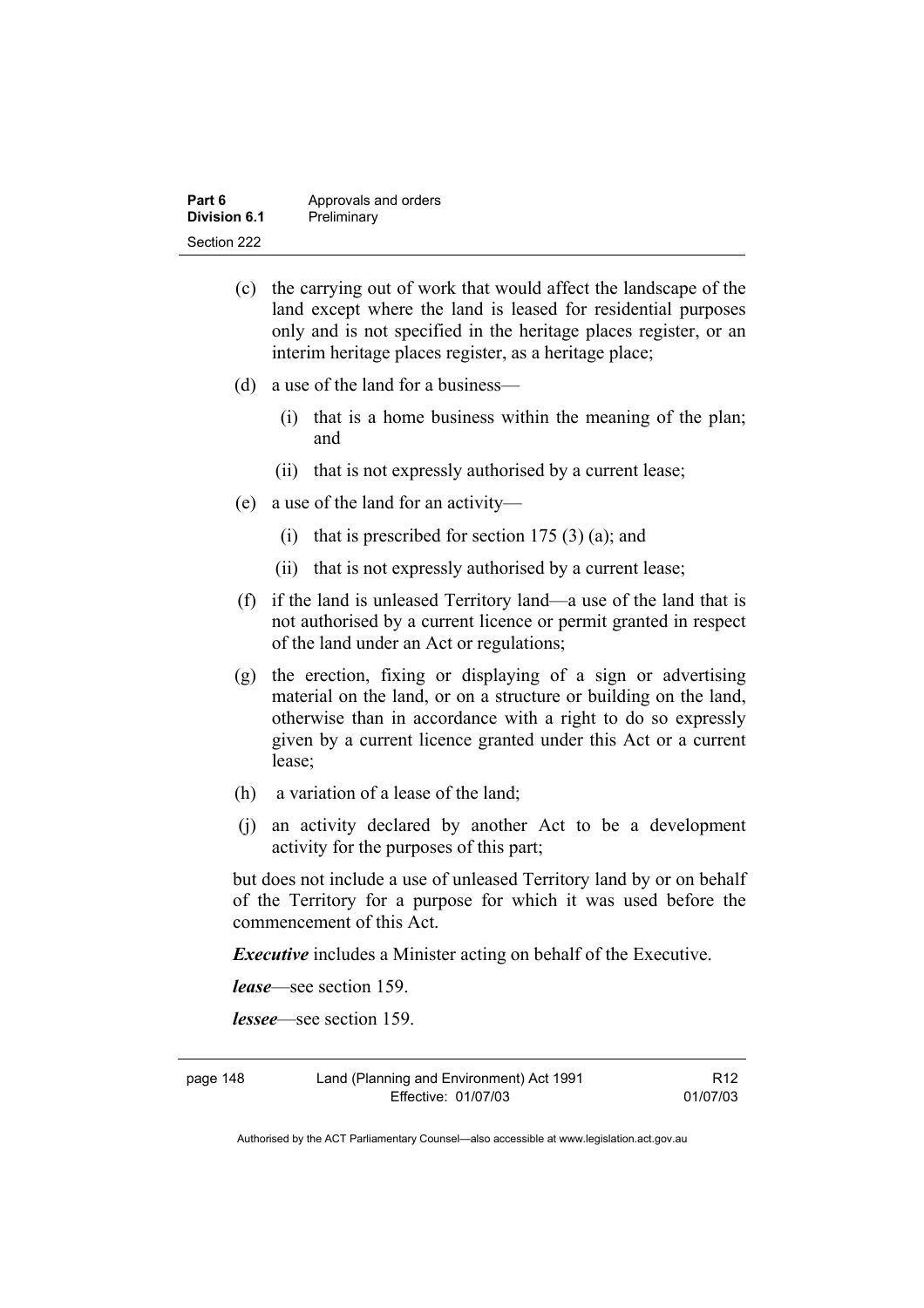*objection* means an objection under section 237.

*order* means—

- (a) an order under section 256; or
- (b) a decision under another Act that is declared by that Act to be an order of this part.

*original decision*—see section 246 (1).

*prescribed period* means such period as is specified in, or ascertained in accordance with, the regulations.

*relevant authority*, in relation to an application, means—

- (a) if the Minister has, under section 229B (Minister may decide some applications), decided to consider an application—the Minister; or
- (b) the planning and land authority.

*structure* includes a fence, mast, antenna, aerial, road, footpath, driveway, carpark, culvert or service conduit or cable.

*subdivision—*see section 159.

*variation*, of a lease—see section 223.

#### **223 Meaning of** *variation* **for pt 6**

- (1) In this part, *variation*, of a lease, includes—
	- (a) the surrender of a lease and the granting of a new lease subject to different provisions to the same lessee over all or part of the land comprised in the surrendered lease; and
	- (b) a consolidation; and
	- (c) a subdivision.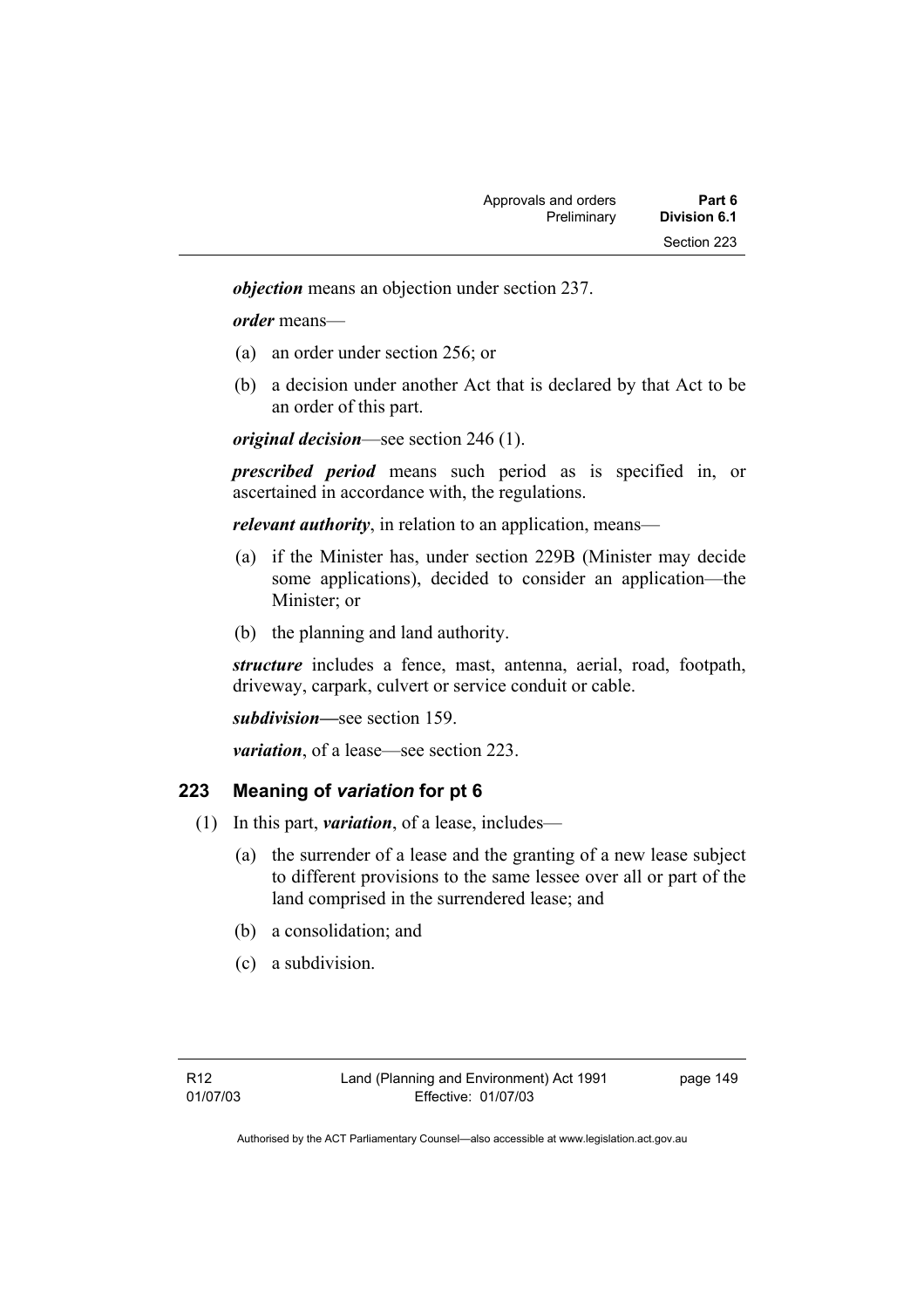| Part 6       | Approvals and orders |
|--------------|----------------------|
| Division 6.2 | Approvals            |
| Section 225  |                      |

- (2) However, the *variation* of a lease does not include the surrender of a lease and the granting of a new lease to the same lessee over all or part of the land comprised in the surrendered lease if—
	- (a) the land is defined land within the meaning of section 31; or
	- (b) the new lease is granted under any of the following provisions:
		- (i) section 171 (Grant of further residential leases);
		- (ii) section 171A (Grant of further rural leases);
		- (iii) section 172 (Grant of further leases for purposes other than residential or rural).

# **Division 6.2 Approvals**

# **Subdivision 6.2.1 General**

# **225 Offence—development**

 (1) A person shall not, without reasonable excuse, undertake a development otherwise than in accordance with an approval.

Maximum penalty: 50 penalty units.

 (2) A Territory authority shall not, without reasonable excuse, undertake a development except in accordance with an approval.

# **226 Application to undertake development**

- (1) An application for approval must—
	- (a) be signed by the applicant; and
	- (b) if the application is for approval of a variation of a lease—be accompanied by an assessment by an accredited valuer that sets out the amounts of the values represented by  $V_1$  and  $V_2$ in—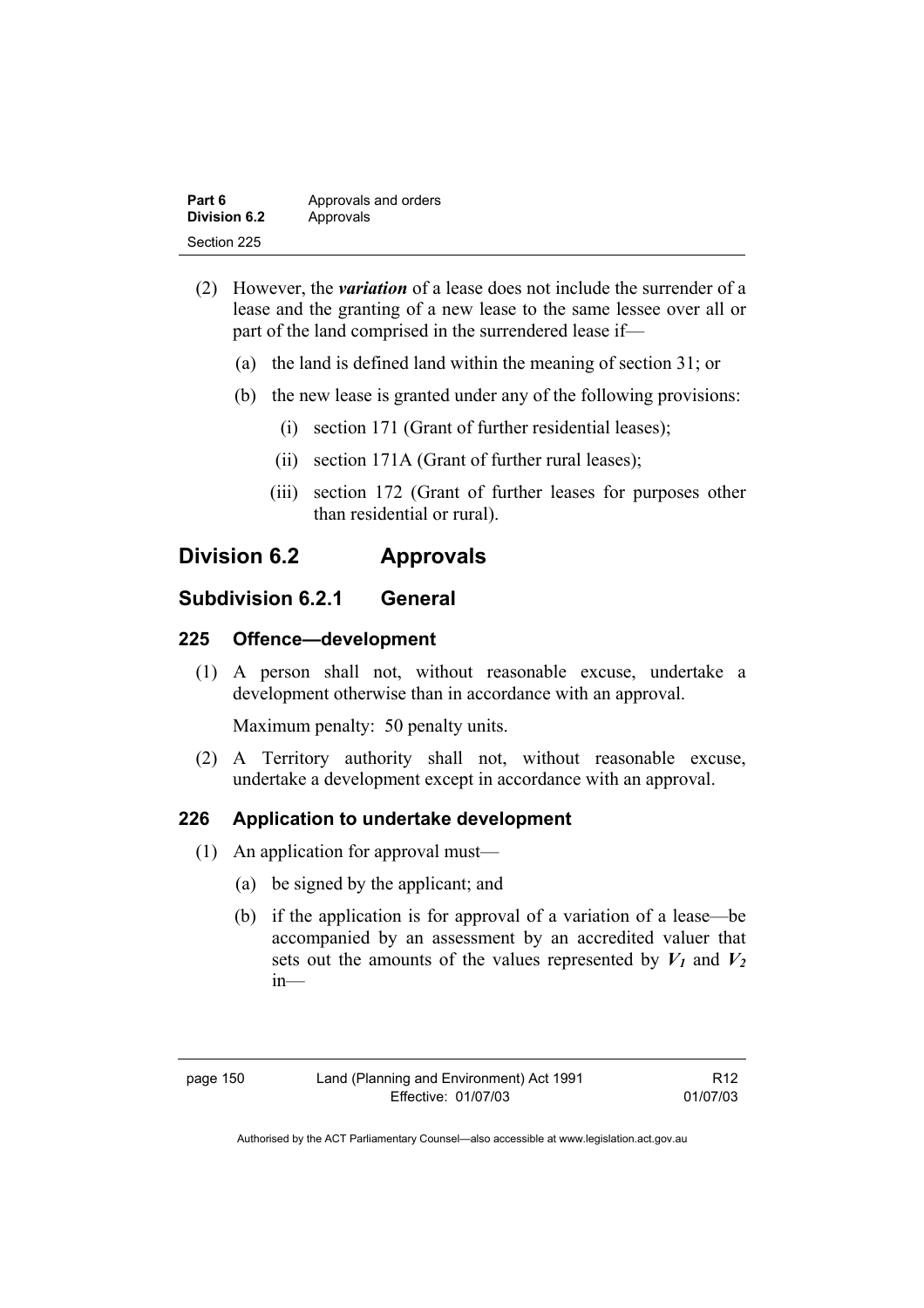- (i) for a variation that is not a consolidation or subdivision section 184A; or
- (ii) for a variation consisting of a consolidation or subdivision—section 187C.
- *Note 1* A fee may be determined under s 287 (Determination of fees) for this subsection.
- *Note 2* If a form is approved under s 287A (Approved forms) for an application or a declaration, the form must be used.
- (2) If the development to which the application relates requires construction work to be carried out on land that has previously been developed, and that is not leased for rural purposes, the application must be accompanied by a survey certificate given by a registered surveyor that shows—
	- (a) the boundaries of the land where the development is to be undertaken; and
	- (b) the location of each building or structure on the land; and
	- (c) the existing contours of the land.
- (3) A person is not entitled to apply to undertake a development of a rural lease if—
	- (a) the development is a variation of the lease that is a consolidation or subdivision; and
	- (b) the planning and land authority may not consent to the consolidation or subdivision under section 186H.
- (4) Where an application is made by a person who is not the lessee of the place to which the application relates, the application shall, in addition to being signed by the person by whom it is made, be signed by—
	- (a) if the place to which the application relates is subject to a lease—the lessee of the place; or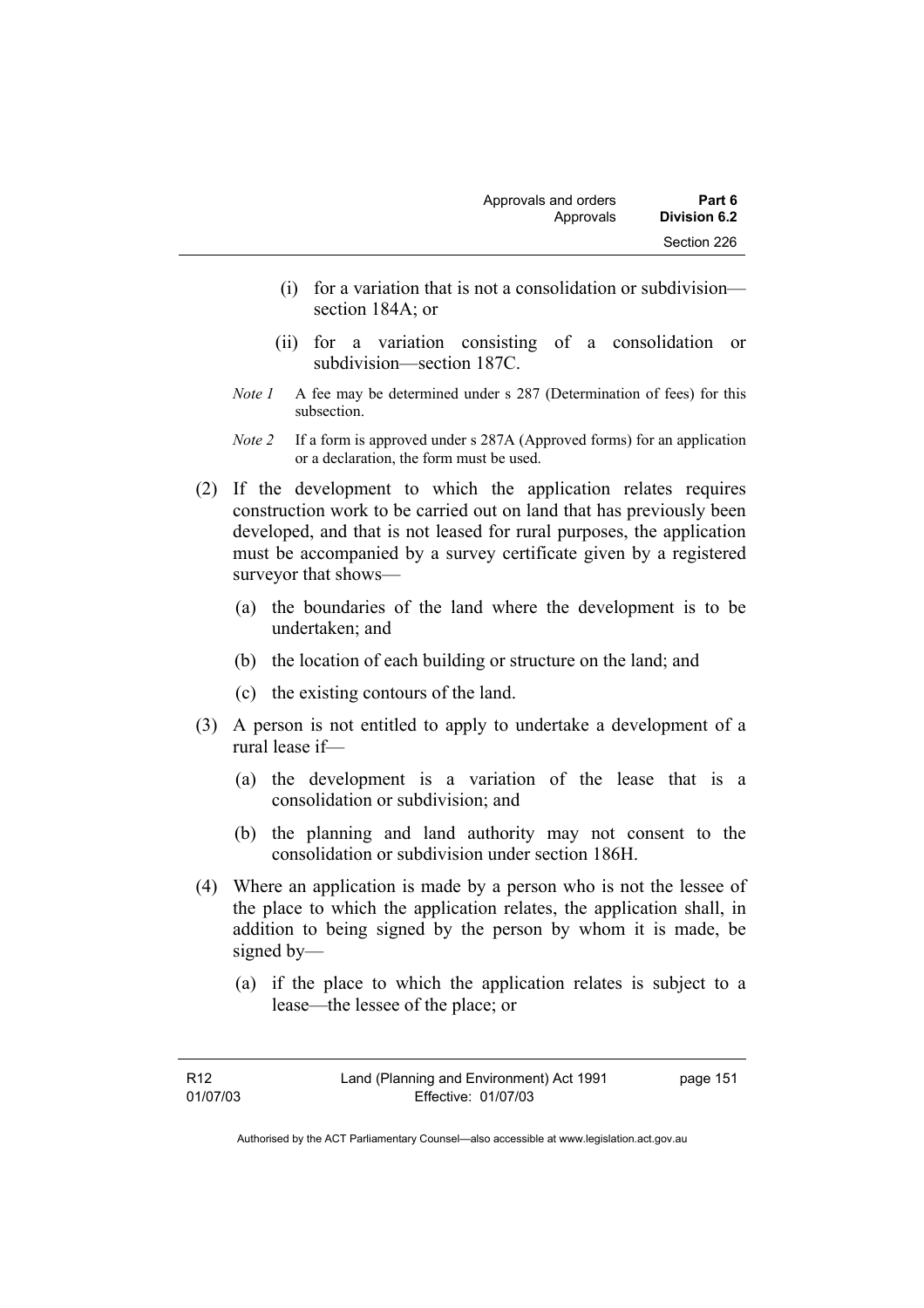| Part 6       | Approvals and orders |
|--------------|----------------------|
| Division 6.2 | Approvals            |
| Section 226  |                      |

- (b) in any other case—the planning and land authority.
- (5) A lessee may, by writing, appoint a person to act on his or her behalf in relation to an application.
- (6) A person who signs an application under subsection (4) (a) shall be taken to be an applicant in relation to the application.
- (7) The planning and land authority may—
	- (a) correct a formal error in an application; or
	- (b) at the request of the applicant, make an alteration to an application.
- (8) If the planning and land authority makes an alteration or correction under subsection (7), the authority must—
	- (a) advise the applicant, or if there is more than 1, each applicant, that the alteration or correction has been made; and
	- (b) if notice has been given under section 229 of the making of the application—give notice in accordance with that section of the application as so altered or corrected.
- (9) An application may be made under this section in respect of a development that has been undertaken without approval.
- (10) The Minister may, in writing, exempt developments mentioned in subsection (2) from the application of the subsection.
- (11) An exemption is a disallowable instrument.
	- *Note* A disallowable instrument must be notified, and presented to the Legislative Assembly, under the *Legislation Act 2001*.
- (12) In this section:

*accredited valuer* means a person who is—

 (a) registered, licensed or approved under the law of the Commonwealth or a State to carry out valuations of property; or

| page 152 | Land (Planning and Environment) Act 1991 | R <sub>12</sub> |
|----------|------------------------------------------|-----------------|
|          | Effective: 01/07/03                      | 01/07/03        |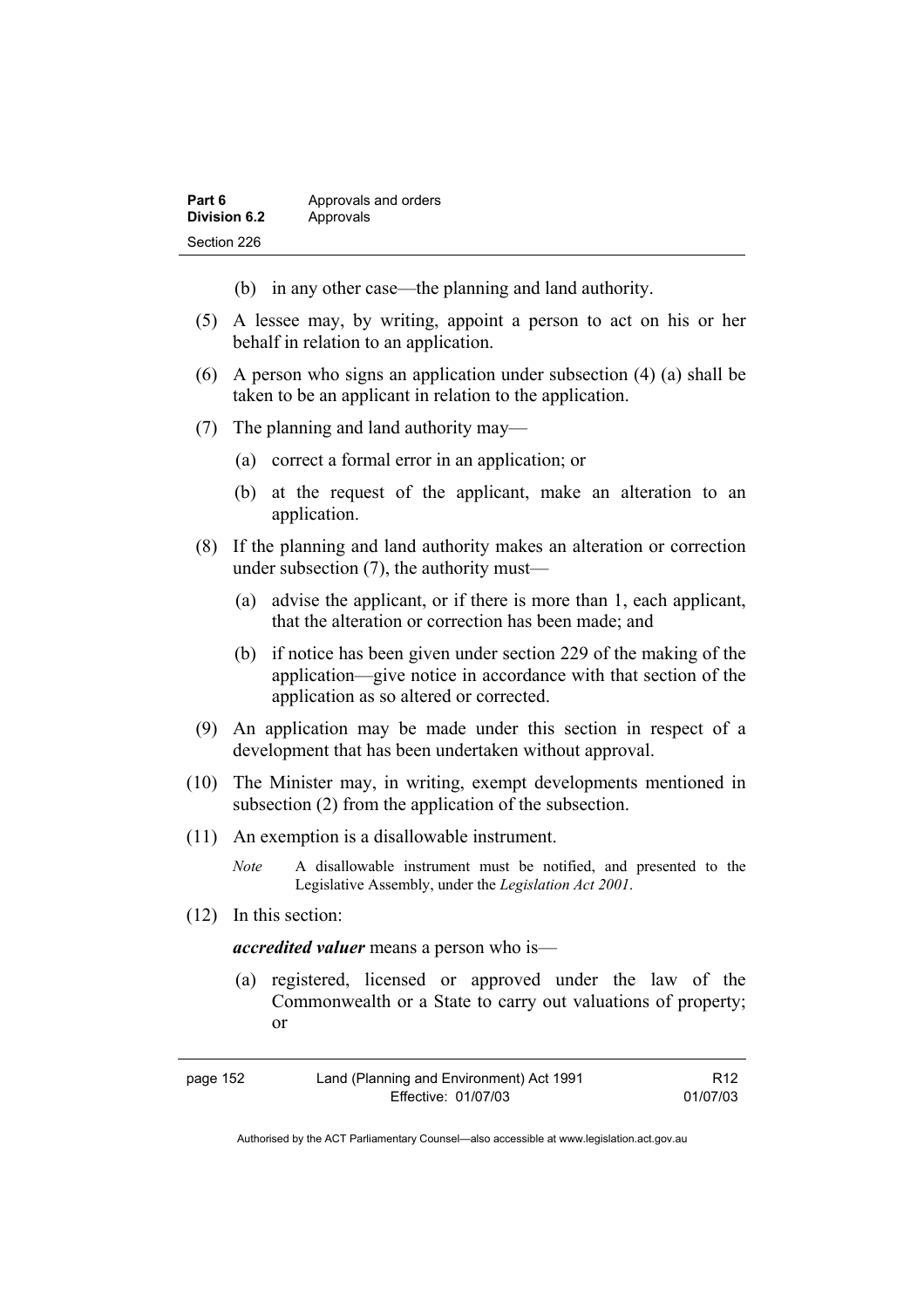(b) accredited as a certified practising valuer by the body known as the Australian Property Institute.

## **227 Register of applications, approvals, orders and lease and development conditions**

- (1) The planning and land authority shall keep a register of—
	- (a) each alteration or correction to an application made pursuant to section 226 (7); and
	- (b) each application that has not been withdrawn, or that is not to be taken to have been withdrawn and in respect of which the period for making an application under section 275 or 276 has not expired; and
	- (c) each approval in respect of which the period for making an application under section 275 or 276 has not expired; and
	- (d) each approval, for the period for which it remains in force; and
	- (e) each order, for the period for which it remains in effect; and
	- (f) the lease and development conditions (if any) applicable to a lease granted after the commencement of this paragraph; and
	- (g) any comments of the planning and land authority or the planning and land council given to the planning and land authority for the Minister's consideration of an application under section 229B (Minister may decide some applications); and
	- (h) if an application has been reconsidered under subdivision 6.2.4—the date and details of the decision on reconsideration; and
	- (i) details of any minor amendment made under section 247.
- (2) The planning and land authority may enter in the register details of lease and development conditions applicable to a lease granted before the commencement of subsection (1) (f ).

| R <sub>12</sub> | Land (Planning and Environment) Act 1991 | page 153 |
|-----------------|------------------------------------------|----------|
| 01/07/03        | Effective: 01/07/03                      |          |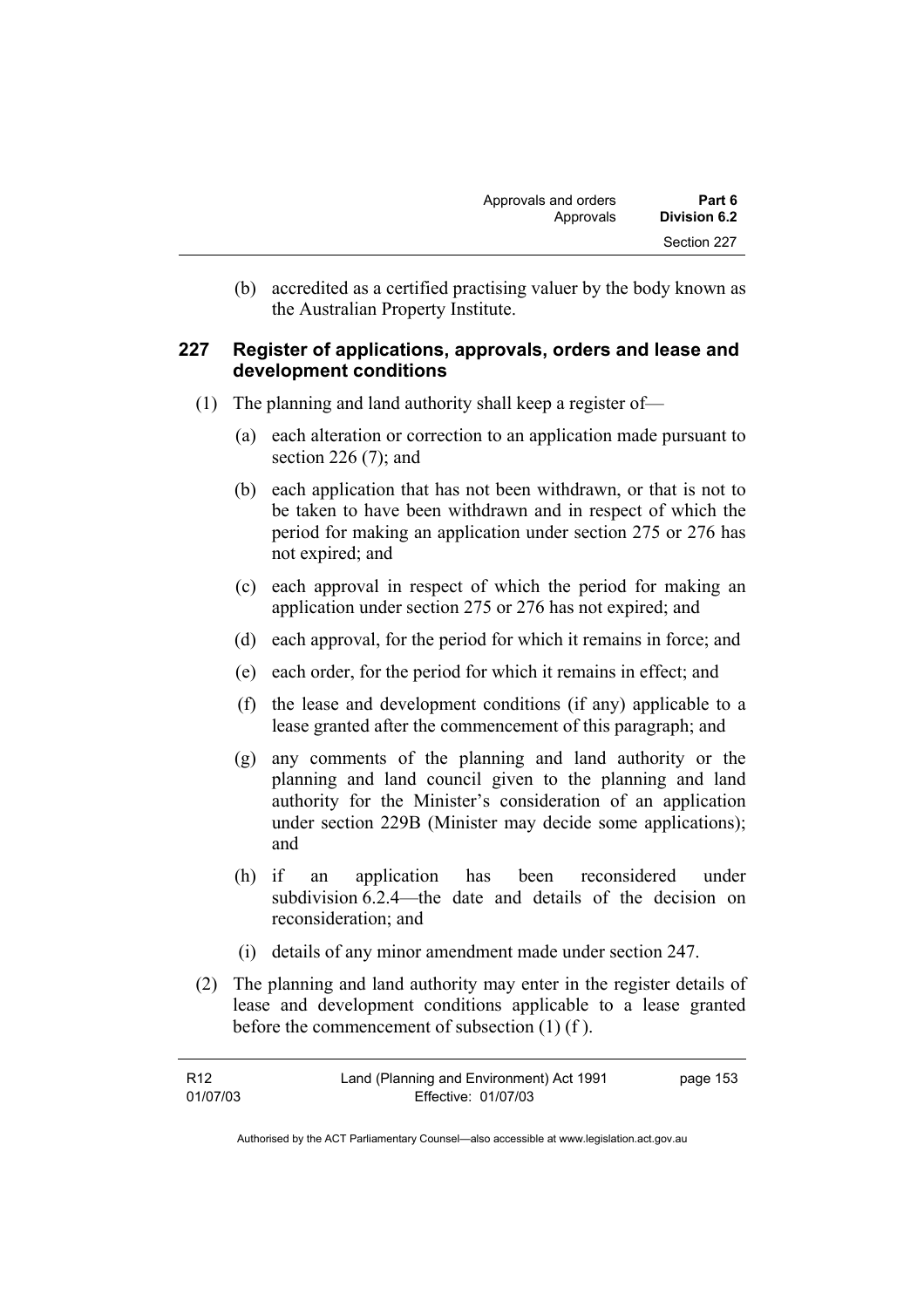| Part 6              | Approvals and orders |
|---------------------|----------------------|
| <b>Division 6.2</b> | Approvals            |
| Section 228         |                      |

- (3) A person may, during office hours—
	- (a) inspect the register; and
	- (b) make copies of, or take extracts from, the register or any part of a document relevant to an application.
	- *Note* A fee may be determined under s 287 (Determination of fees) for par (b).
- (4) In this section:

*lease and development condition*, for a lease, means a condition, other than a condition contained in the lease, that—

- (a) was approved by the Territory when the lease was granted; and
- (b) regulates the development or use of the land that is subject to the lease.

#### **228 Restrictions on inspection of applications**

- (1) An applicant for approval to undertake a development may apply in writing to the planning and land authority for a part of any copy of the application to be excluded from being made available to the public or for public inspection.
- (2) The planning and land authority may approve or refuse to approve an application under subsection (1).
- (3) The planning and land authority must approve an application if satisfied that—
	- (a) the part of the application for approval to undertake a development to which the application under subsection (1) relates contains information—
		- (i) about the personal or business affairs of a person; or
		- (ii) that has been given to the authority in confidence; or
		- (iii) the publication of which would disclose a trade secret; or

| page 154 | Land (Planning and Environment) Act 1991 | R <sub>12</sub> |
|----------|------------------------------------------|-----------------|
|          | Effective: 01/07/03                      | 01/07/03        |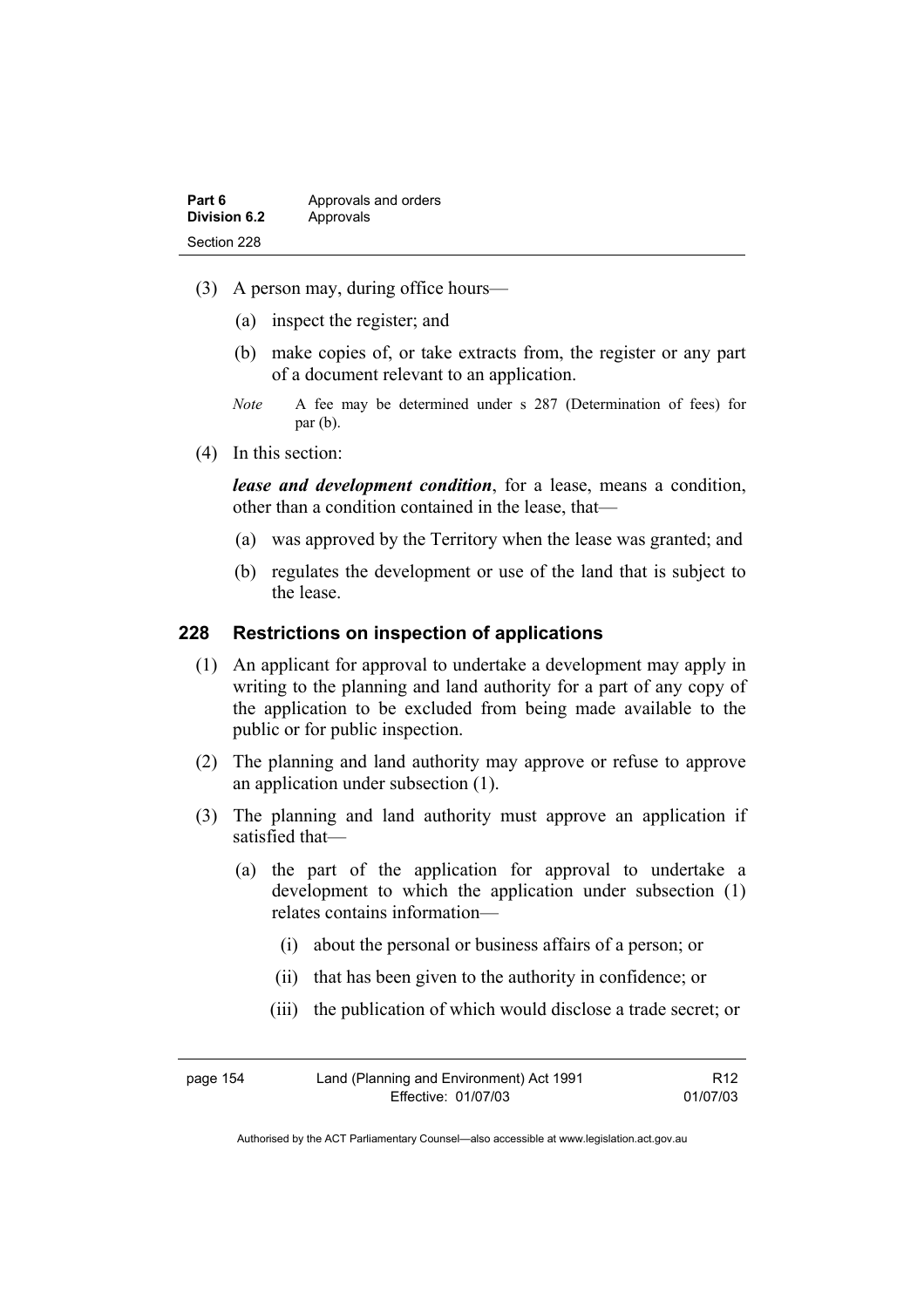- (iv) the disclosure of which is likely to affect the conduct of a person's lawful business affairs; and
- (b) it would not be in the public interest for the part to be published.
- (4) Where a part of an application is excluded from the copies of that application made available to the public or for public inspection, each copy shall include a statement to the effect that an unspecified part of the application has been excluded for the purpose of protecting the confidentiality of information included in that part.

# **229 Notice of application**

- (1) The planning and land authority shall—
	- (a) if a place other than unleased land adjoining the place to which an application relates—
		- (i) is occupied—give notice by post of the making of the application to the lessee of the adjoining place at the address of the adjoining place; or
		- (ii) is unoccupied—give notice by post to the lessee of the adjoining place at the address of the lessee last-known to the authority; and
	- (b) publish notice of the making of each application in a daily newspaper.
- (2) Subsection (1) (a) does not apply—
	- (a) if, in the opinion of the planning and land authority, the number of places adjoining the place to which the application relates is such that it would be impractical to give notice by post to the lessee of each place; or
	- (b) in relation to a place adjoining the place to which the application relates that is leased by the applicant or a person for whom the applicant has been appointed to act as agent.

| R12      | Land (Planning and Environment) Act 1991 | page 155 |
|----------|------------------------------------------|----------|
| 01/07/03 | Effective: 01/07/03                      |          |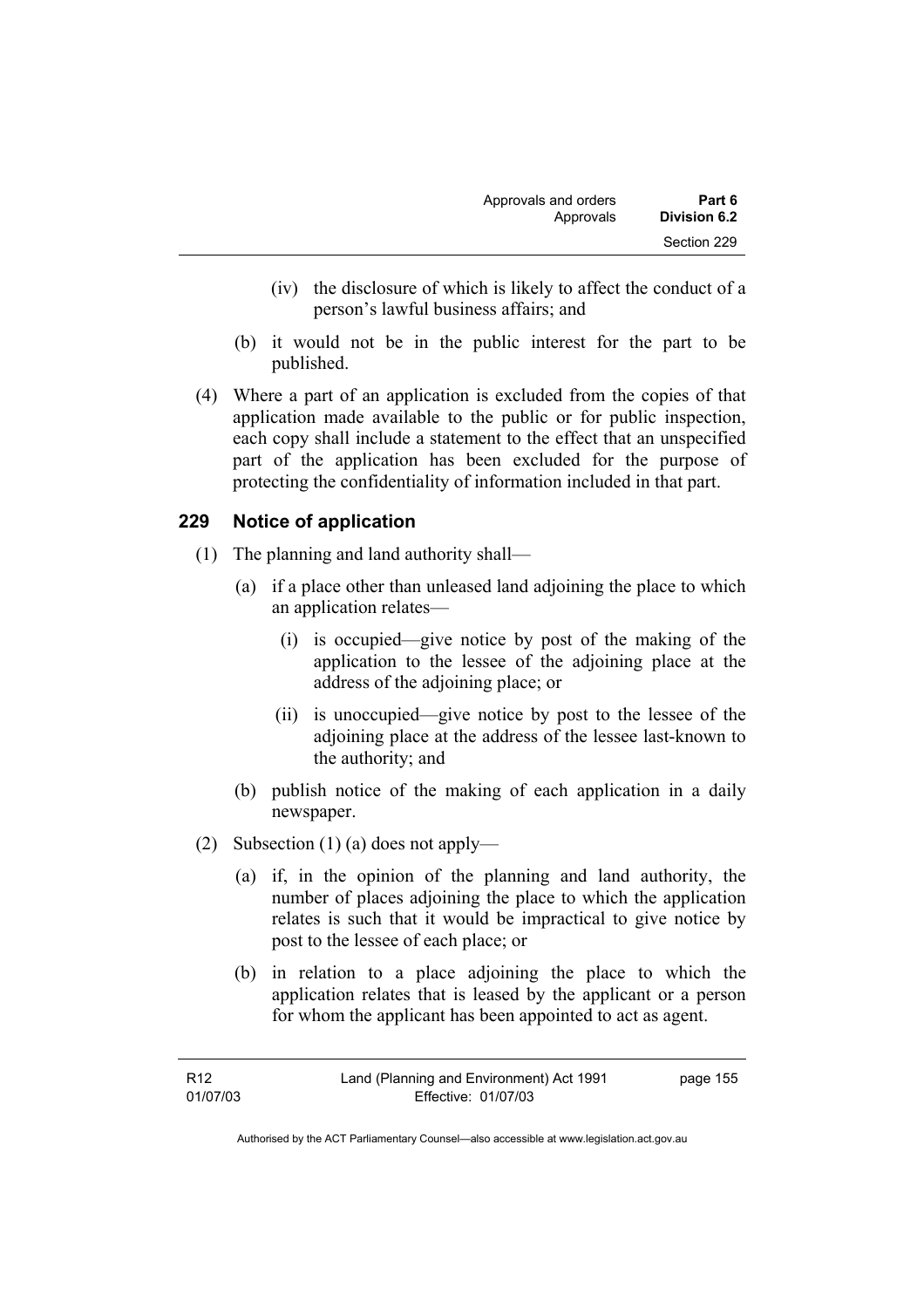| Part 6       | Approvals and orders |
|--------------|----------------------|
| Division 6.2 | Approvals            |
| Section 229  |                      |

 (3) The planning and land authority shall, if the application relates to a development that is or includes a variation of a lease, give notice in writing of the making of the application to each person having an estate or interest in the land subject to the lease to be varied (being an estate or interest that is registered under the *Land Titles Act 1925*).

*Note* For how documents may be given, see *Legislation Act 2001*, pt 19.5.

- (4) The planning and land authority
	- (a) shall forward to the heritage council for comment a copy of each application that relates to a place specified in the heritage places register, or an interim heritage places register, as a heritage place; and
	- (aa) must give to the conservator a copy of each application that involves, or is likely to involve, damage to a significant tree under the *Tree Protection (Interim Scheme) Act 2001*; and
	- (ab) shall forward to the conservator for comment a copy of each application that relates to public land; and
		- (b) may forward a copy of an application to any other person or body for comment.
- (4A) The planning and land authority shall give the environment management authority notice in writing of an application in respect of a development—
	- (a) listed in the *Environment Protection Act 1997*, schedule 1; or
	- (b) that has the potential to cause serious or material environmental harm within the meaning of that Act.
	- (5) The planning and land authority shall cause to be erected on the place to which an application relates a sign that specifies the development proposed to be undertaken in relation to that place.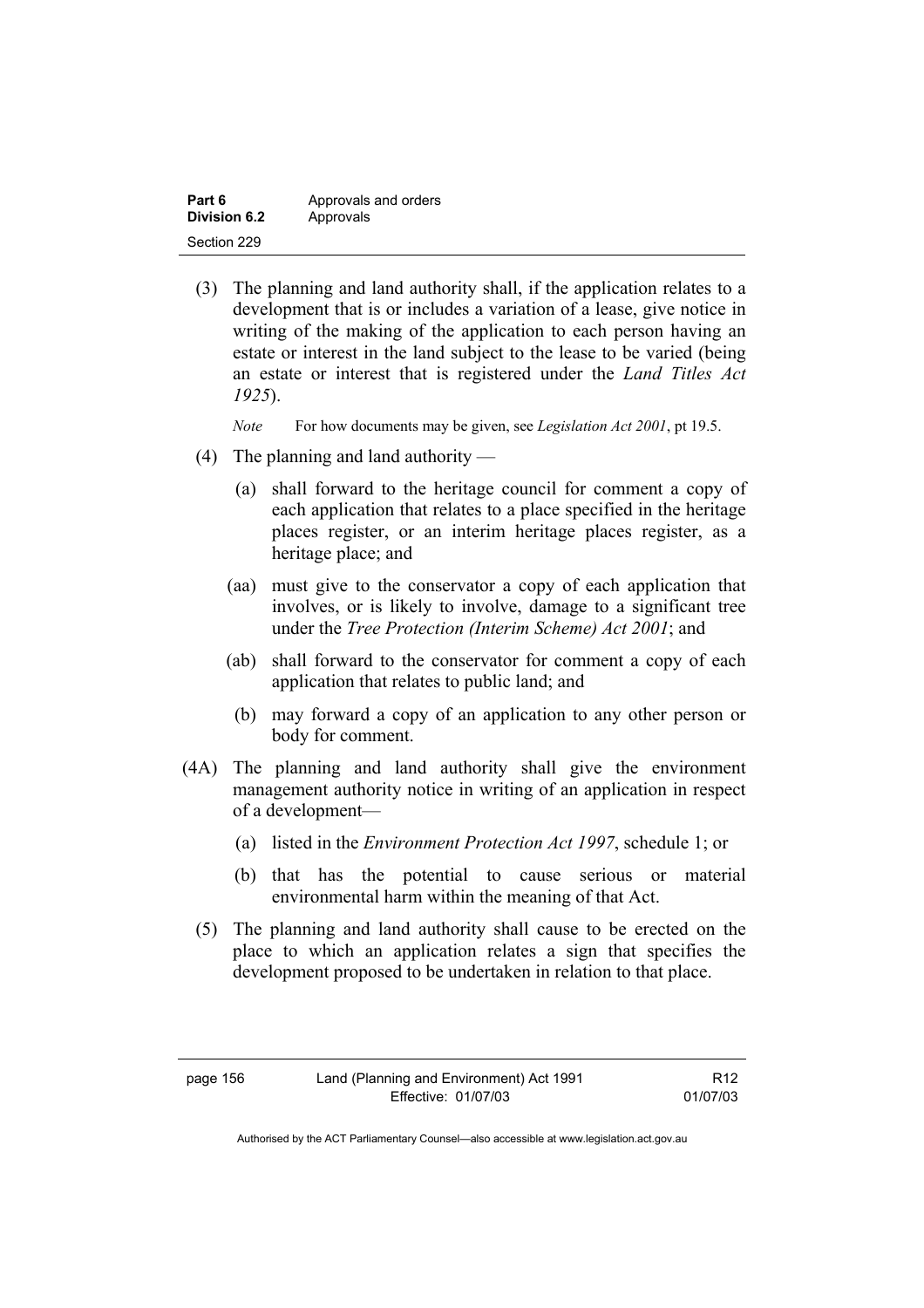(6) A person shall not, without lawful excuse, move, deface, damage, obscure or otherwise interfere with a sign erected under subsection (5).

Maximum penalty: 5 penalty units.

 (6A) A person shall not, without reasonable excuse, prevent or restrict access to a sign erected under subsection (5).

Maximum penalty: 5 penalty units.

- (6B) The validity of an approval is not to be taken to be affected by a failure by the planning and land authority to comply with subsection (5).
	- (7) A reference in subsection (1) to a *lessee* is a reference to the person registered as lessee in the register kept under the *Land Titles Act 1925* in relation to the place to which the application relates.

# **229A Direction that applications be submitted to Minister**

- (1) The Minister may, in writing, direct the planning and land authority to refer to the Minister an application that has not been decided by the authority.
	- *Note* The *Planning and Land Act 2002*, s 10 provides that the planning and land authority must comply with directions given to it under a Territory law.
- (2) When complying with the direction, the planning and land authority must also give the Minister—
	- (a) the information and documents received by the authority in relation to the application; and
	- (b) any other relevant information and documents held by the authority.
- (3) If the Minister gives a direction under subsection (1) in relation to an application, the planning and land authority must take no further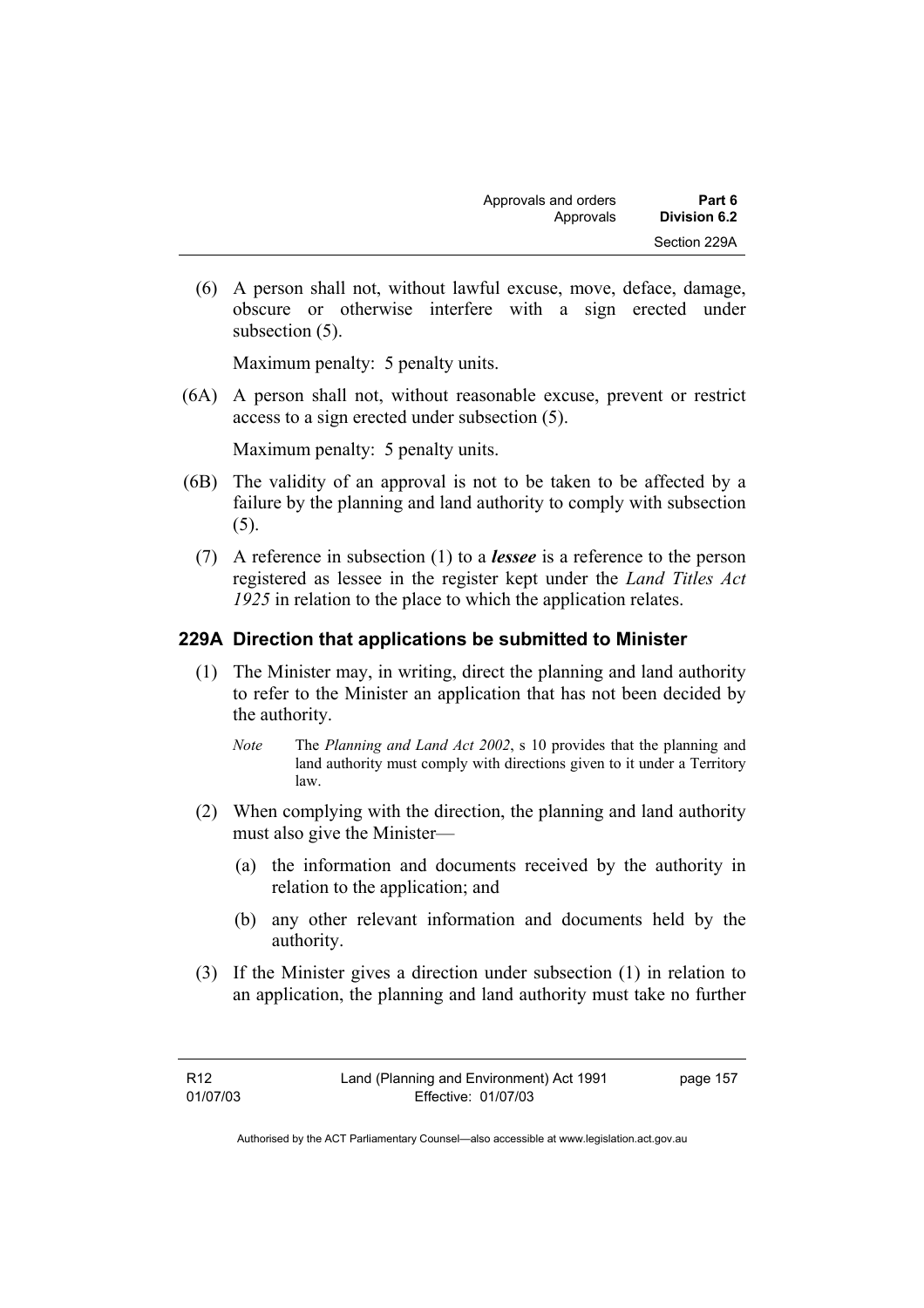| Part 6              | Approvals and orders |
|---------------------|----------------------|
| <b>Division 6.2</b> | Approvals            |
| Section 229B        |                      |

action that would lead to a decision by the authority on the application.

#### **229B Minister may decide some applications**

- (1) This section applies in relation to an application referred to the Minister under section 229A.
- (2) The Minister may decide to consider the application if, in the Minister's opinion—
	- (a) the application raises a major policy issue; or
	- (b) the application seeks approval for a development that may have a substantial effect on the achievement or development of objectives of the Territory plan; or
	- (c) the approval or refusal of the application would provide a substantial public benefit.
- (3) If the Minister decides to consider an application, the Minister must tell the planning and land authority in writing about the decision.
- (4) An advice under subsection (3) is a notifiable instrument.

*Note* A notifiable instrument must be notified under the *Legislation Act 2001*.

- (5) An advice under subsection (3) must be notified under the *Legislation Act 2001* within 3 weeks after the day it is given.
- (6) If the Minister decides to consider an application, the Minister must—
	- (a) tell the applicant in writing about the decision and the grounds on which the decision has been taken; and
	- (b) ensure that the Minister has the comments of the planning and land authority and the planning and land council on the application; and
	- (c) approve or refuse the application.

R12 01/07/03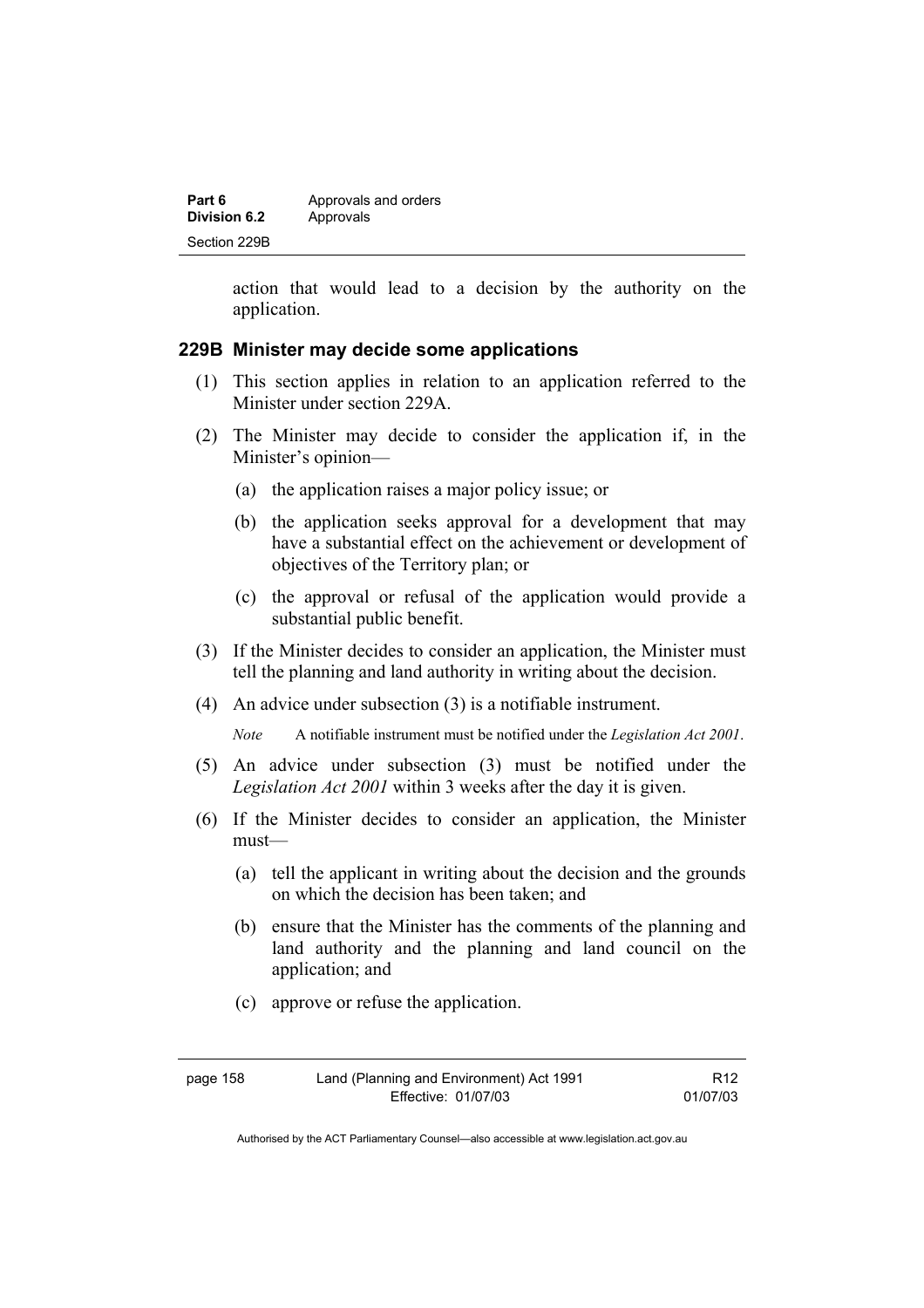- (7) Within 3 sitting days after the day the Minister decides an application, the Minister must present to the Legislative Assembly a statement containing—
	- (a) a description of the development to which the application relates; and
	- (b) details of the land where the development is proposed to take place; and
	- (c) the applicant's name; and
	- (d) details of the Minister's decision; and
	- (e) the grounds for the decision.
- (8) The statement under subsection (7) must be accompanied by a copy of the comments of the planning and land council on the application to which the statement relates.
- (9) If the Minister is satisfied that the Minister should not consider the application, the Minister must refer the application back to the land and planning authority for decision.

# **230 Approvals**

- (1) The relevant authority may approve or refuse to approve an application.
- (2) The relevant authority is to be taken to have refused to approve an application if he or she fails to make a decision in relation to the application before the expiration of the prescribed period.
- (3) Notwithstanding subsection (2), the relevant authority may approve an application at any time until the earliest of the following dates:
	- (a) the date on which the administrative appeals tribunal has finally dealt with an application under section 275 to review the relevant authority's deemed refusal under subsection (2) of this section;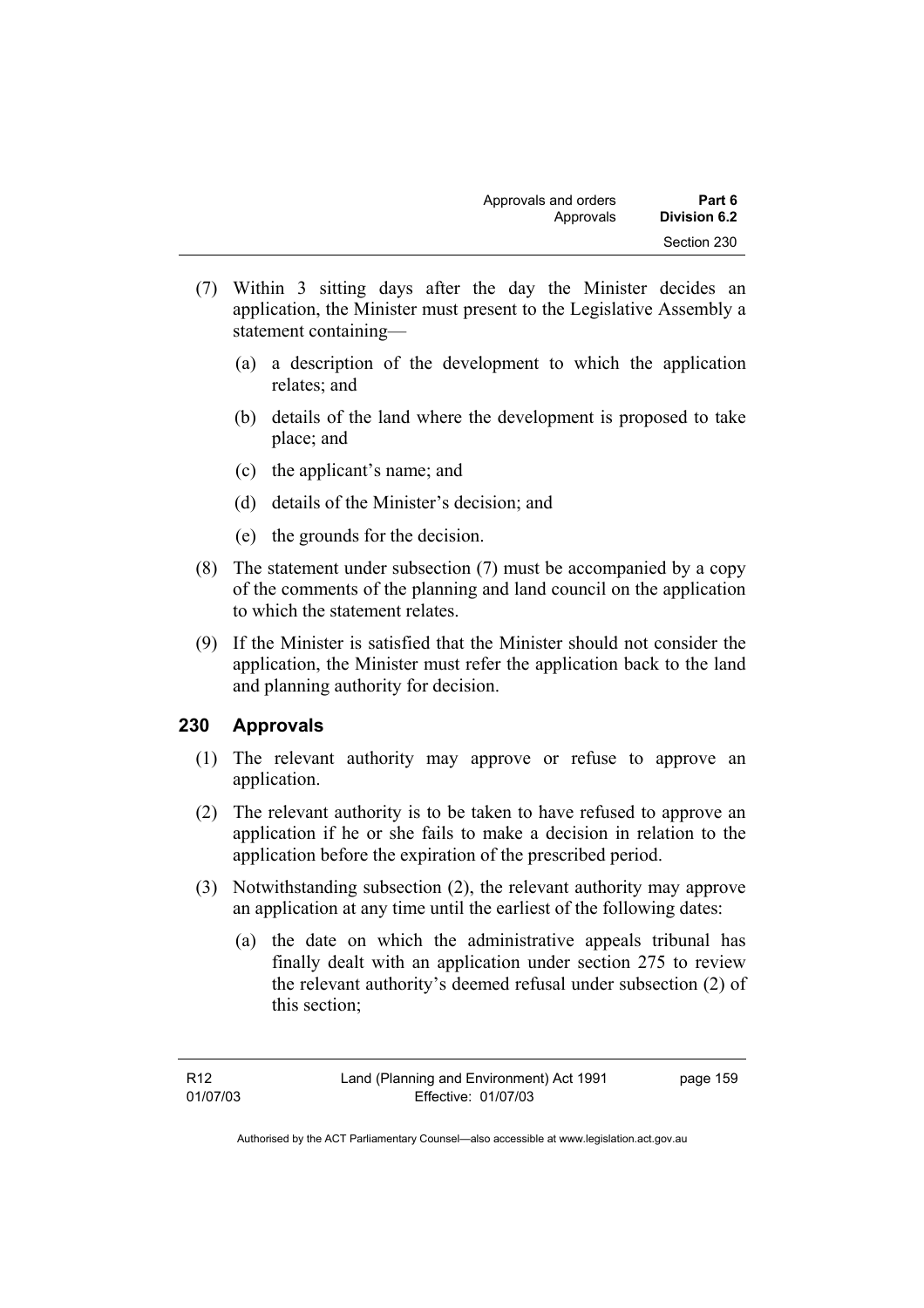| Part 6       | Approvals and orders |
|--------------|----------------------|
| Division 6.2 | Approvals            |
| Section 231  |                      |

- (b) 6 months after the date of the application, unless paragraph (c) applies;
- (c) if an assessment or a variation to the plan is required in relation to the application—12 months after the date of the application.
- (4) Subject to subsection (5), where the relevant authority approves an application to undertake a development that includes an activity that is not permitted by a lease of the land on which the activity is to be carried out, the approval shall not take effect in relation to that activity until the lease is varied so as to permit the activity.
- (5) Subsection (4) does not apply in relation to—
	- (a) an activity referred to in section 222 (1), definition of *development*, paragraph (c); or
	- (b) an activity included in a development of a type prescribed for section 175 (3) (a); or
	- (c) an activity prescribed for section 175 (3) (b).

#### **231 Matters to be considered**

- (1) Before approving or refusing to approve an application, the planning and land authority shall—
	- (a) consider—
		- (i) any comments of a person or body to which the application has been referred for comment; and
		- (ii) each objection or other submission the planning and land authority has received in relation to the application which has not been withdrawn; and
		- (iii) a preliminary assessment under division 4.2, or a report under section 128; and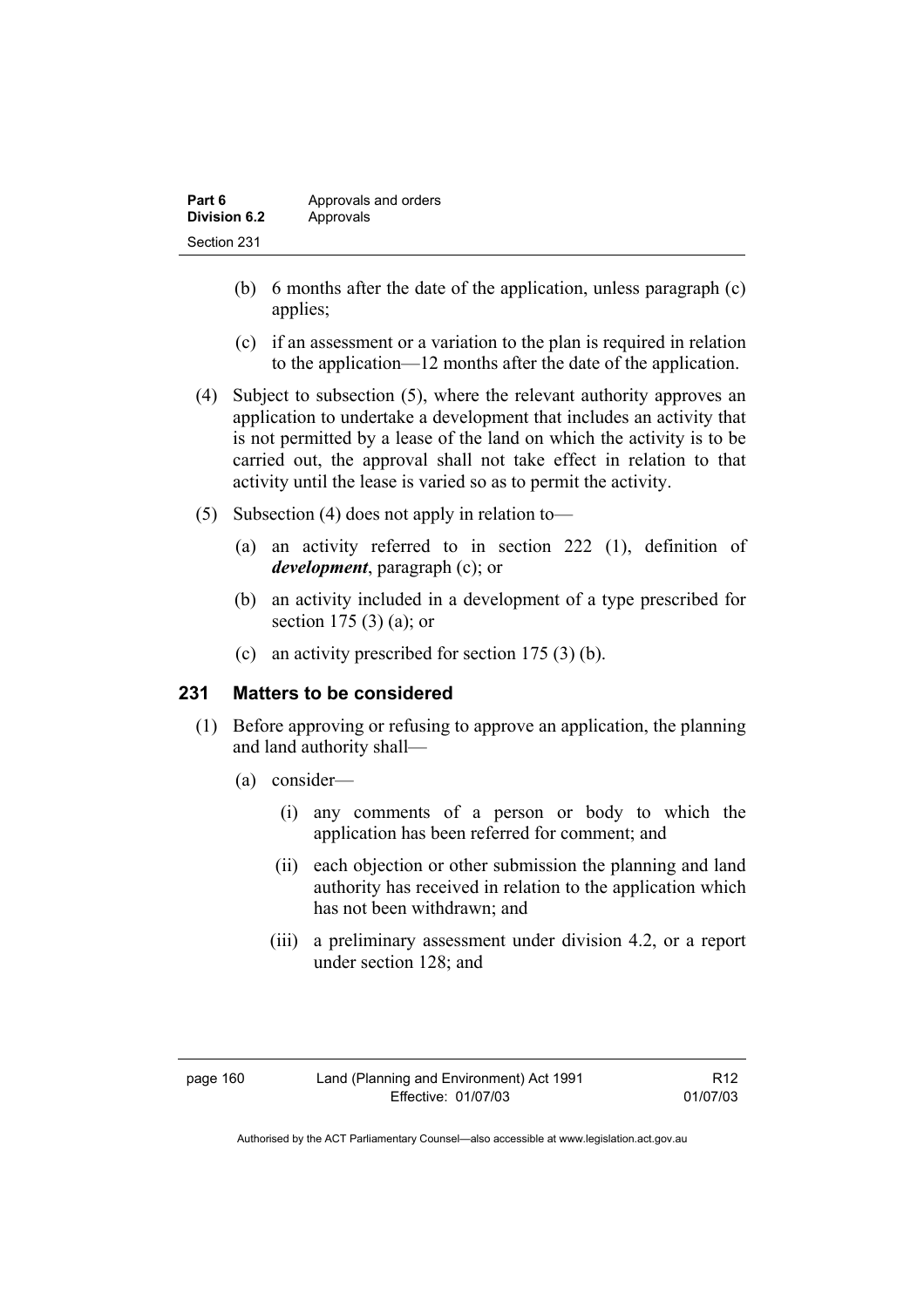| Approvals and orders | Part 6              |
|----------------------|---------------------|
| Approvals            | <b>Division 6.2</b> |
|                      | Section 232         |

- (iv) any assessment made, or the report of any inquiry conducted, in relation to the development to which the application relates; and
- (v) if the planning and land authority is the Minister—the comments of the planning and land authority and the planning and land council; and
- (b) in the case of an application for approval to undertake a development that would be affected by requirements relating to the conservation of the heritage significance of an Aboriginal place included in the heritage places register or an interim heritage places register—take all reasonable steps to consult with, and consider the views of, any relevant Aboriginal organisation.
- (2) In subsection  $(1)$  (b):

*Aboriginal place*—see section 52.

*relevant Aboriginal organisation*—see section 52.

#### **232 Duty of applicants**

- (1) The planning and land authority may direct an applicant—
	- (a) to give the notice of the application that the authority would, but for this section, be required to give; and
	- (b) to give notice to any other person.
- (2) The planning and land authority need not give notice of an application under section 229 (Notice of application) or another Act if the authority gives a direction under subsection (1).
- (3) If an applicant fails to comply with a direction under subsection (1), the application is to be taken to have been withdrawn.
- (4) The applicant shall pay the cost of a notice given in accordance with a direction under subsection (1).

| R <sub>12</sub> | Land (Planning and Environment) Act 1991 | page 161 |
|-----------------|------------------------------------------|----------|
| 01/07/03        | Effective: 01/07/03                      |          |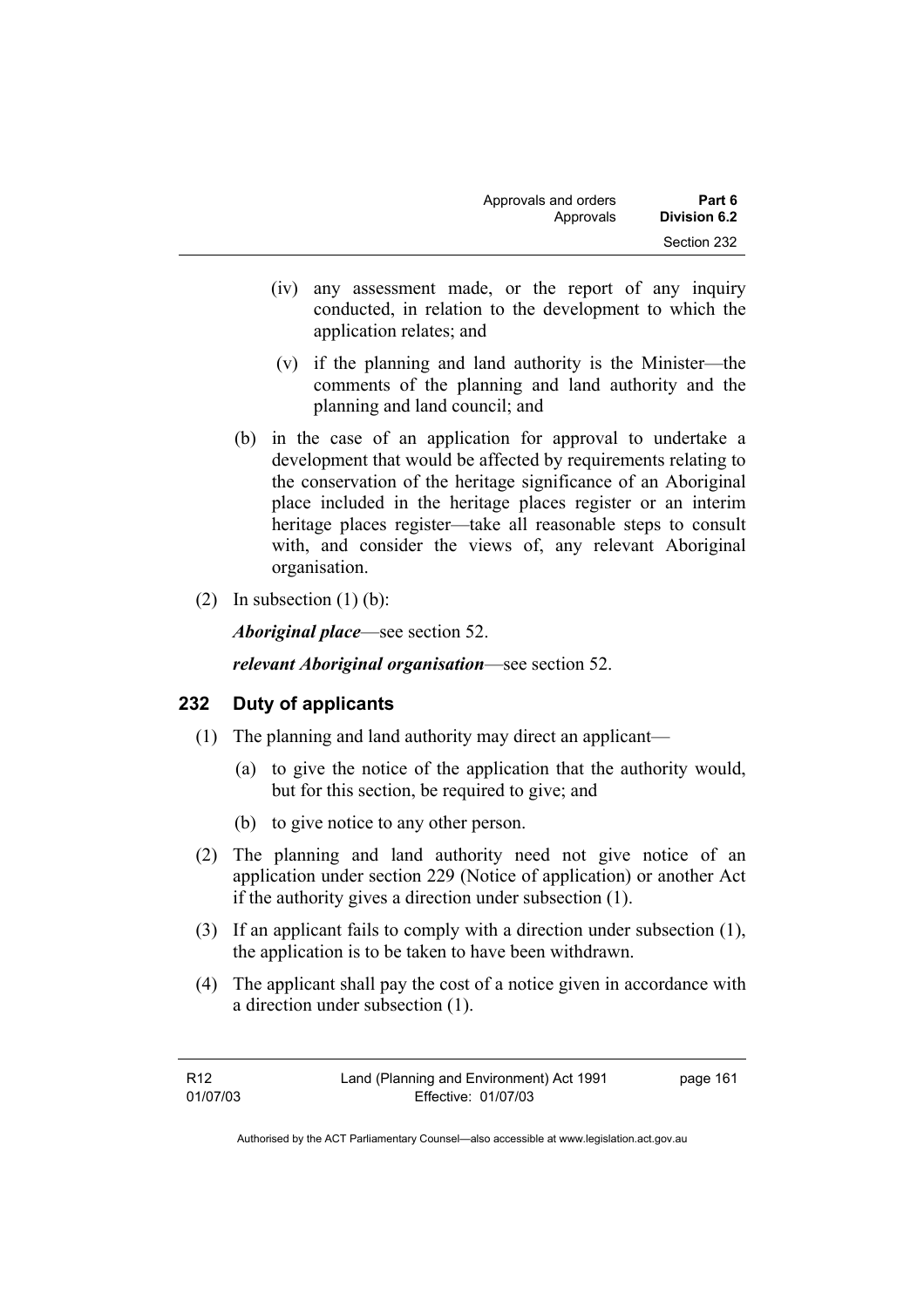| Part 6       | Approvals and orders |
|--------------|----------------------|
| Division 6.2 | Approvals            |
| Section 233  |                      |

- (5) If the planning and land authority publishes a notice under section 229 (1) (b), the reasonable cost of the notice is a debt payable by the applicant to the Territory.
	- *Note* If a form is approved under s 287A (Approved forms) for a notice under par (a) or (b), the form must be used.

## **233 More information**

- (1) The planning and land authority may, by notice in writing, require an applicant to furnish to the authority, within the period specified in the notice (being a period of not less than 28 days), either orally or in writing, such further information relating to the application as is specified in the notice.
- (2) An applicant may, at any time before the expiration of the period specified in a notice under subsection (1), apply to the planning and land authority for an extension of the period within which the applicant is to furnish information.
- (3) On receipt of an application under subsection (2), the planning and land authority may grant an extension of the period of not more than 6 months.

#### **234 Effect of failure to furnish further information**

If a person fails to furnish information in accordance with a notice under section 233 (1), the planning and land authority shall, for the purposes of enabling an application to be made to the administrative appeals tribunal under section 275, be taken to have made a decision refusing the application for approval to undertake the development.

## **236 Environmental assessments and inquiries**

The Minister may—

- (a) direct that an assessment be made; or
- (b) establish a panel to conduct an inquiry;

page 162 Land (Planning and Environment) Act 1991 Effective: 01/07/03 R12 01/07/03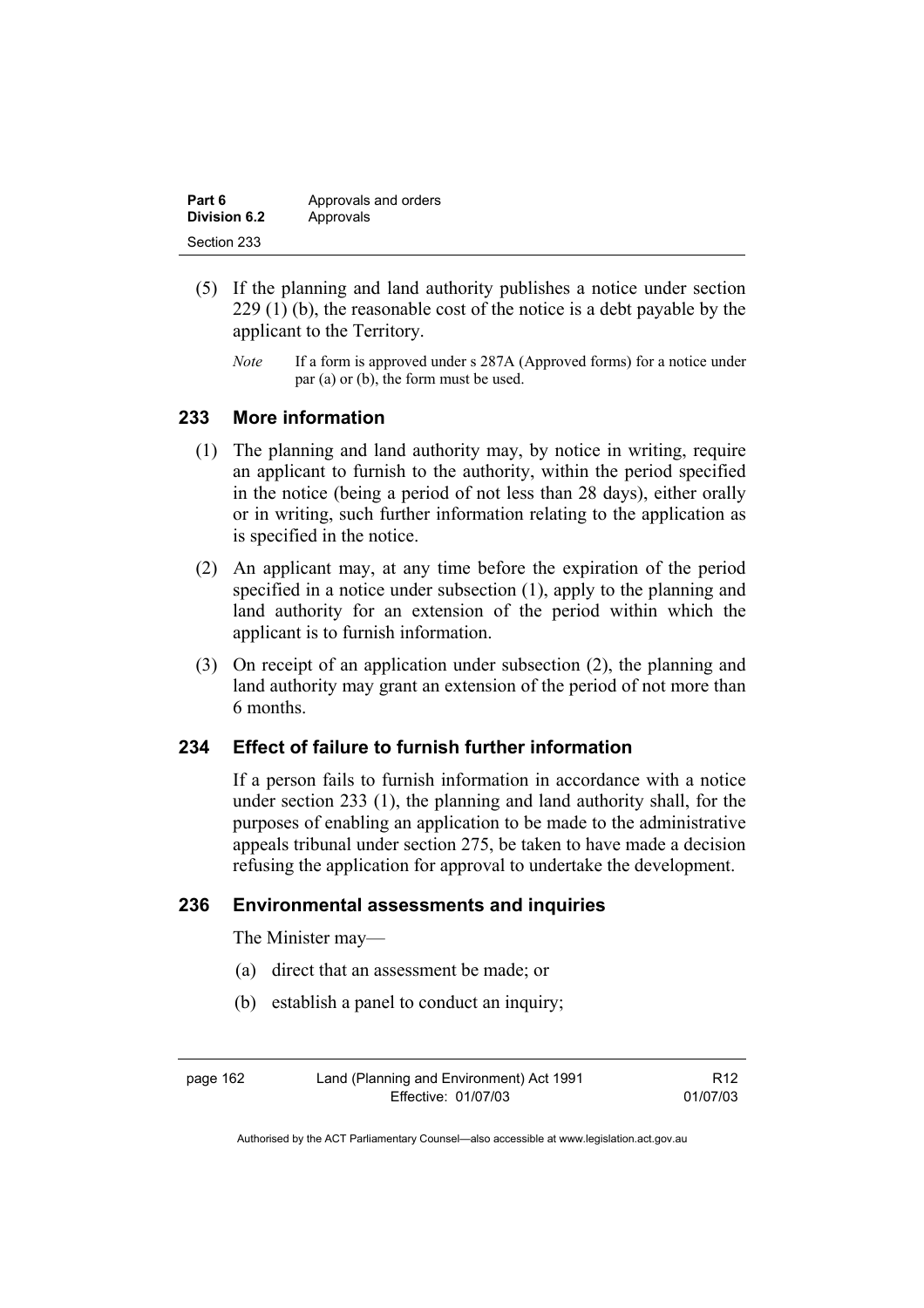about any aspect of an application.

# **Subdivision 6.2.2 Objections**

# **237 Objections—general**

- (1) Any person who may be affected by the approval of an application may, within the prescribed period (or that period as extended under this section), object to the grant of the approval.
- (2) The planning and land authority may, by notice published in a daily newspaper, extend or further extend the period allowed under subsection (1) for the objection to the grant of an approval of an application.
- (3) The power under subsection (2) may be exercised after the expiry of the period to be extended.
- (4) An objection shall be made to the planning and land authority in writing and shall set out the grounds of the objection.
- (5) The planning and land authority shall give an applicant for approval to undertake a development a copy of each objection to the application, and any other submission received by the authority in relation to the application, which has not been withdrawn.
- (6) In this section:

*person* includes an unincorporated association.

# **238 Inspection of objections**

The planning and land authority shall make a copy of each objection available for inspection by members of the public during office hours until the expiration of the period during which application may be made to the administrative appeals tribunal for a review of a decision in relation to the application.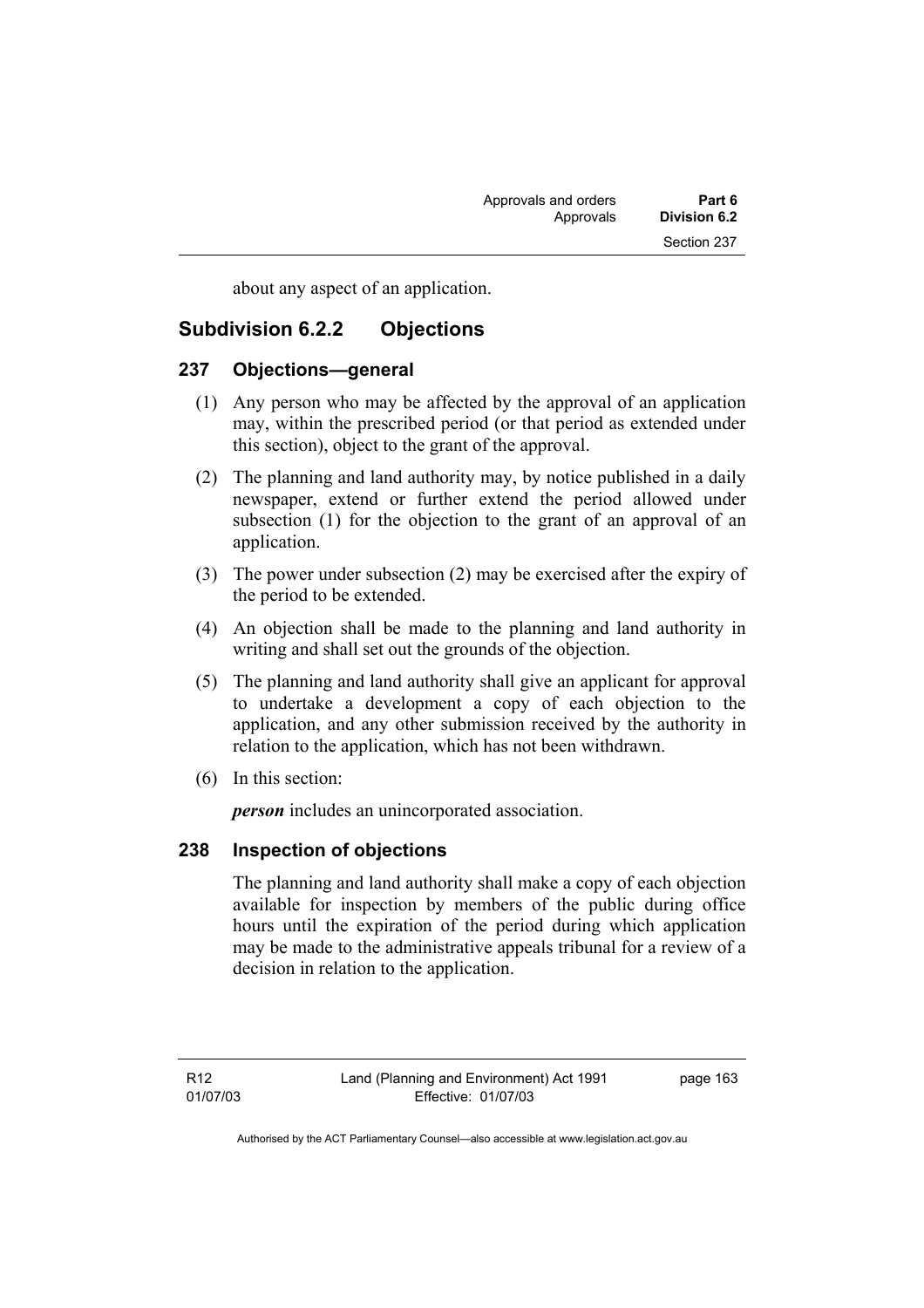| Part 6       | Approvals and orders |
|--------------|----------------------|
| Division 6.2 | Approvals            |
| Section 239  |                      |

# **239 Identity of objectors**

The planning and land authority may, on request by a person making an objection, exclude the identity of the objector from being made available under section 237 (5) or 238 if, in the authority's opinion, based on reasonable grounds, it would not be in the public interest for that identity to be published.

# **Subdivision 6.2.3 Approvals**

#### **242 Approvals—notices to applicants and registrar-general**

- (1) If an application is approved, the planning and land authority must give written notice—
	- (a) to the applicant; and
	- (b) if the application approved relates to a variation of a lease—to the registrar-general for notification under the *Land Titles Act 1925*.
	- *Note* An application may be approved under s 246A on reconsideration of an original refusal—see s 222 (1), def *approval*.
- (2) A notice to an applicant must state the date the approval takes effect.
	- *Note* For date of effect of an approval, see s 249 (When approvals take effect).

#### **243 Notification of approval or refusal of application**

- (1) If an application is approved, the planning and land authority must give each person who objected under section 237 (1) written notice of the approval.
	- *Note* An application may be approved under s 246A on reconsideration of an original refusal—see s 222 (1), def *approval*.
- (2) Subsection (1) does not apply to an approval for which the planning and land authority has issued a certificate that an environmental impact statement made, or an inquiry conducted, under part 4 has

| page 164 | Land (Planning and Environment) Act 1991 | R <sub>12</sub> |
|----------|------------------------------------------|-----------------|
|          | Effective: 01/07/03                      | 01/07/03        |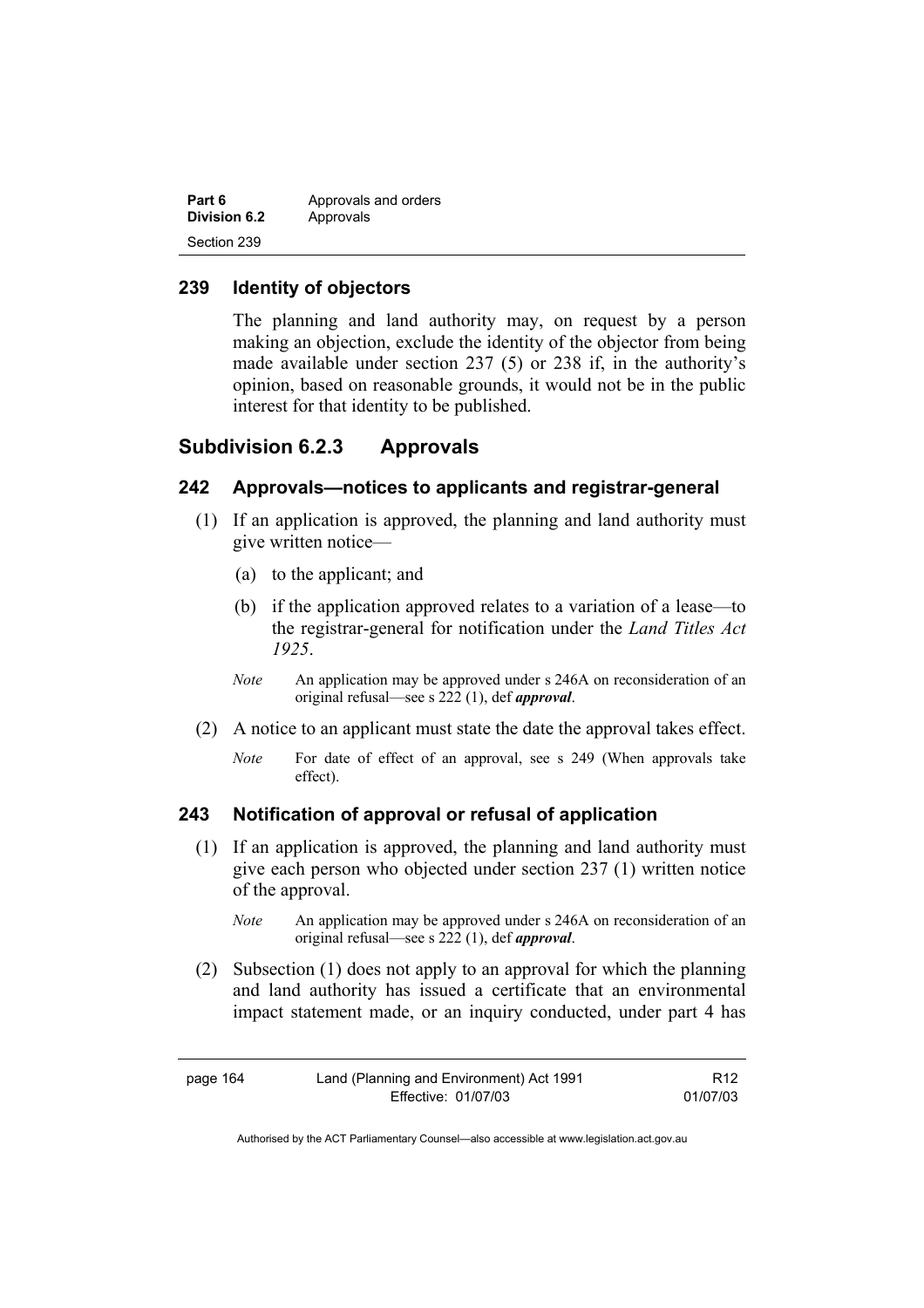substantially dealt with the matters forming the basis of the decision to approve the application.

- (3) A notice under subsection (1) must—
	- (a) contain—
		- (i) a description of the place to which the decision relates; and
		- (ii) a brief description of the development the subject of the decision; and
	- (b) set out the decision and the reasons for the decision; and
	- (c) specify—
		- (i) the place and times at which a copy of the application and the decision may be inspected; and
		- (ii) the manner in which application may be made to the administrative appeals tribunal for a review of the decision.
- (4) If an application is refused, the planning and land authority must give written notice of the refusal to the applicant and each person who objected under section 237 (1).
- (5) In this section:

*refused*, for an application, includes confirming a decision to refuse an application on reconsideration of the decision under subdivision 6.2.4.

- (6) A notice under subsection (4) shall set out the reasons for the decision.
- (7) A notice under subsection (1) or (4) must comply with the requirements of the code of practice in force under the *Administrative Appeals Tribunal Act 1989*, section 25B (1).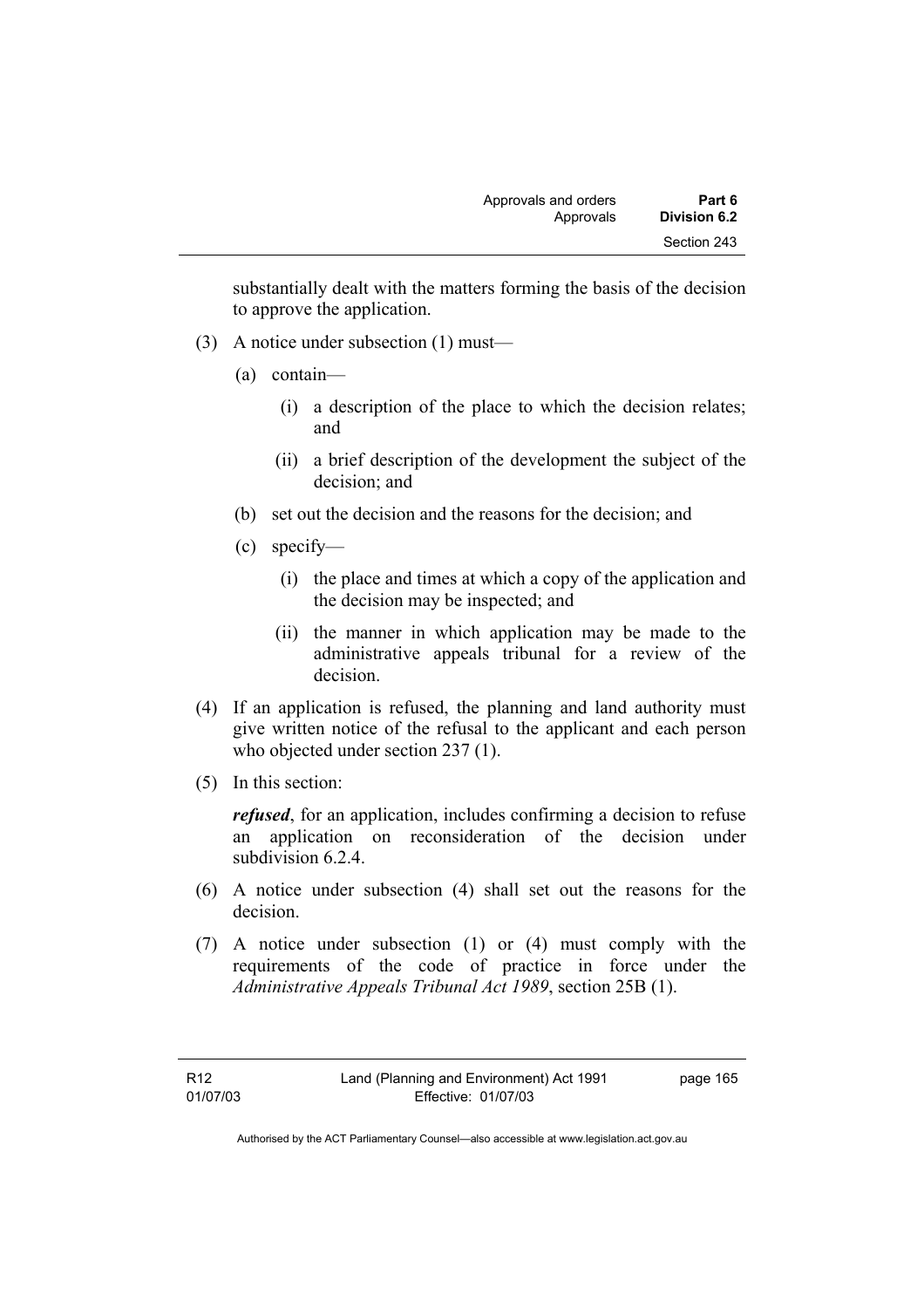| Part 6       | Approvals and orders |
|--------------|----------------------|
| Division 6.2 | Approvals            |
| Section 244  |                      |

## **244 Notification where more than 1 objector**

Where a number of persons make 1 objection, the planning and land authority is to be taken to have complied with section 243 (1) or (3), as the case may be, if he or she gives notice—

- (a) where the name and address of 1 of those persons have been given as the person to whom notice of the decision is to be given—to that person; or
- (b) where no name and address has so been given—to 1 of the persons who made that objection.

# **245 Conditional approvals**

- (1) An approval may be conditional.
- (2) The relevant authority—
	- (a) shall include in an approval any condition which is required to be included by the plan; and
	- (b) shall not include in an approval a condition inconsistent with a condition included under paragraph (a).
- (3) Without limiting the generality of subsection (1), the conditions subject to which an approval may be given may include a condition—
	- (a) that a development is to be carried out to the satisfaction of a specified person or body; or
	- (b) requiring a development to be carried out in stages within the periods specified in or under the approval; or
	- (c) specifying a period in which a development or any stage of a development is to be carried out; or
	- (d) that an approval does not take effect unless a specified approval is revoked, amended or given; or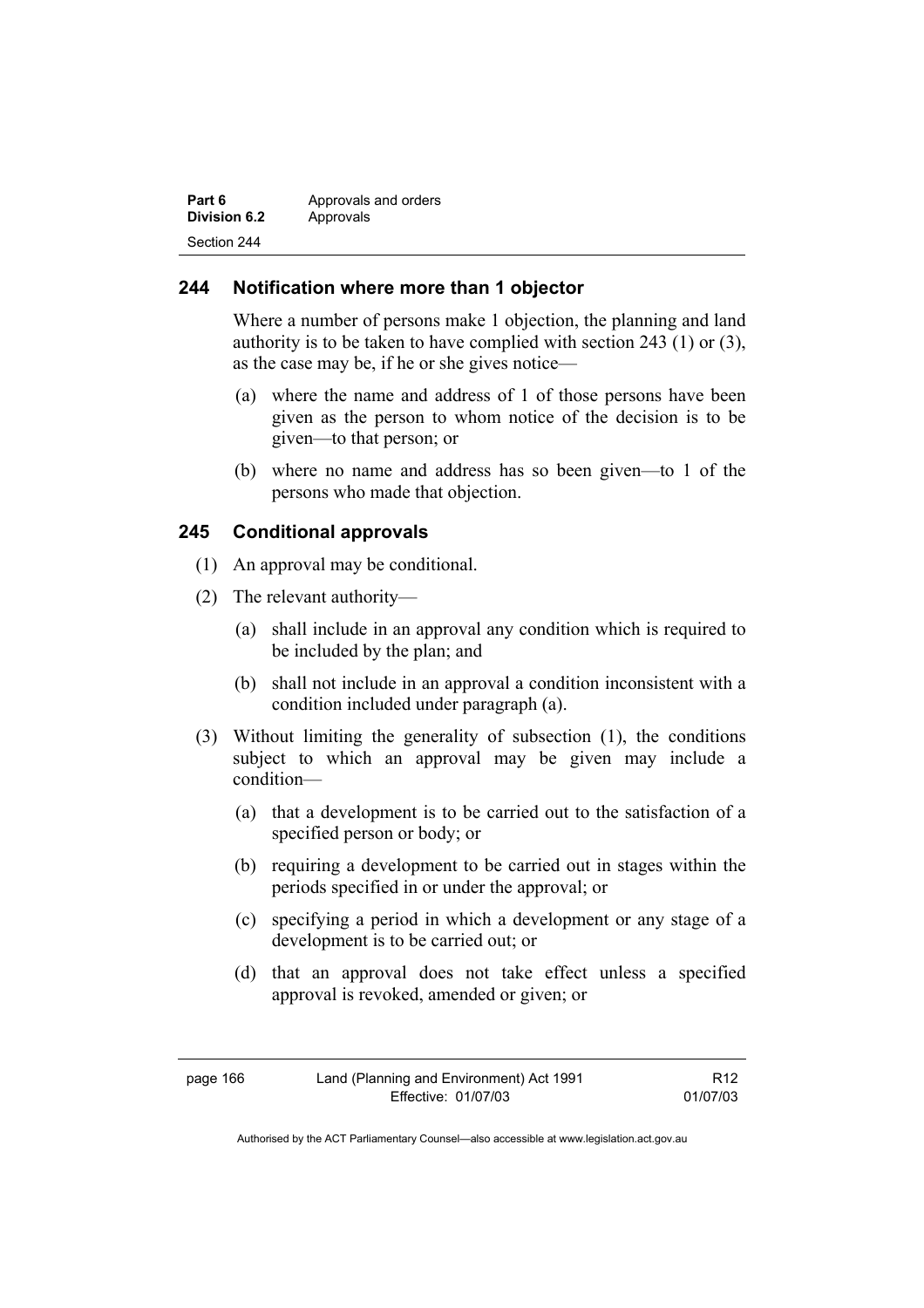- (e) in relation to an approval to carry out a development for a specified period—that—
	- (i) building works or other works carried out in or on a place the subject of the approval are to be removed at the expiration of that period; or
	- (ii) the place is to be restored to a specified state at the expiration of that period; or
- (f) that a bond be entered into securing performance against the conditions of an approval; or
- (g) that the applicant is to enter into an agreement with the Minister for the conservation of the heritage significance of places specified in the heritage places register; or
- (h) that a development be carried out to a specified standard; or
- (j) that specified works, services or facilities which the relevant authority considers reasonable in the circumstances—
	- (i) be provided by the applicant on or to a place the subject of the approval, or on or to another place; or
	- (ii) be paid for in whole or in part by the applicant; or
	- (iii) be provided on or to a place the subject of the approval by agreement between the applicant and the Minister responsible for the provision of the works, services or facilities; or
- (k) that plans, drawings or other documents be prepared by the applicant and lodged with the planning and land authority for approval before the development or a specified part of it is commenced; or
- (l) requiring changes to be made to any plan, drawing or other document forming part of the application for approval; or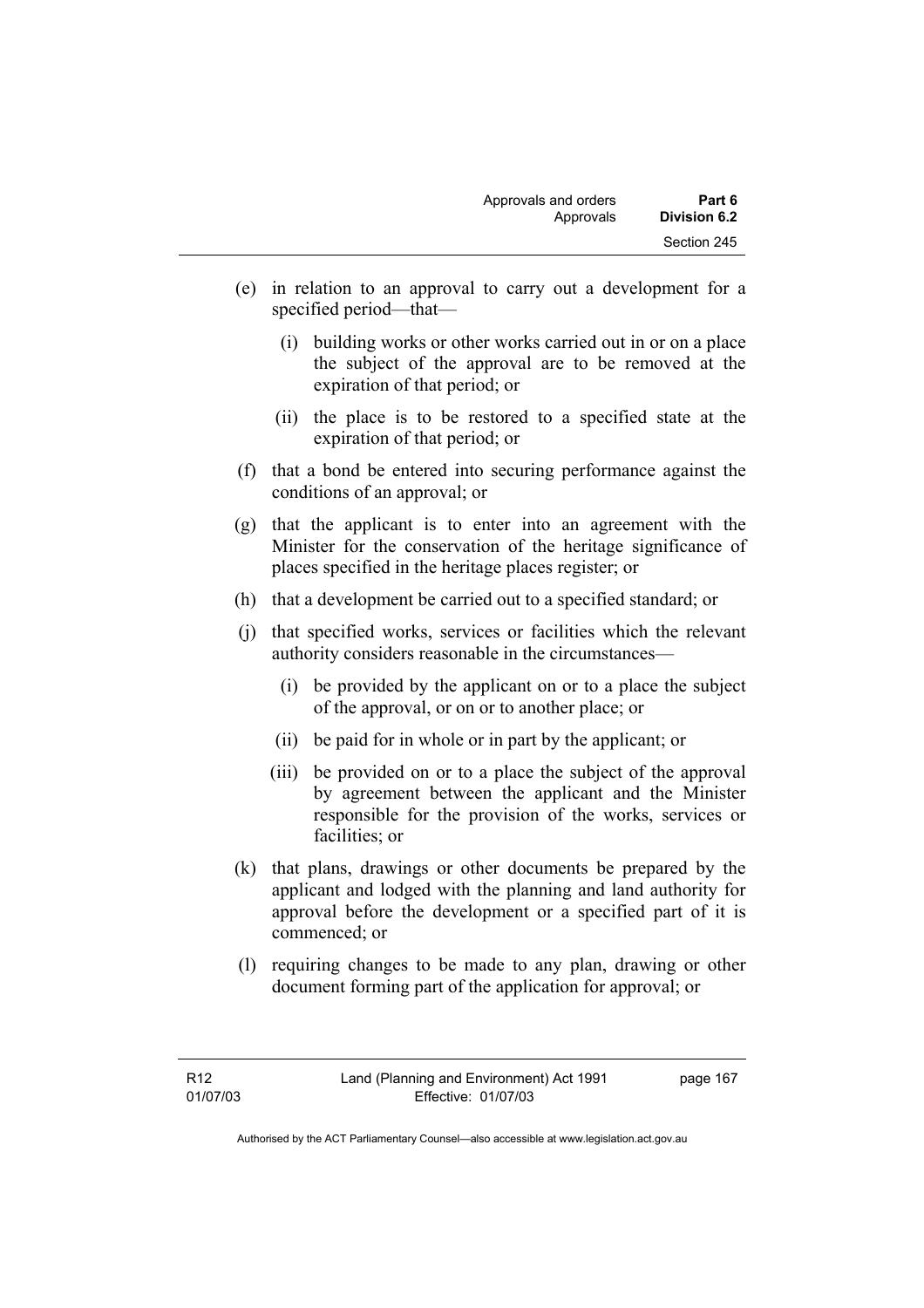| Part 6              | Approvals and orders |
|---------------------|----------------------|
| <b>Division 6.2</b> | Approvals            |
| Section 245A        |                      |

- (m) that the applicant give to the planning and land authority a further assessment by a valuer that complies with section 226 (1) (b).
- (4) The planning and land authority may approve an amendment to a plan, drawing or other document approved under subsection (3) (k) if the amendment is not inconsistent with section 230 (4) or an approval under subsection (3) (k).

# **Subdivision 6.2.4 Reconsideration of applications for approval**

#### **245A Definitions for subdiv 6.2.4**

In this subdivision:

*new application*—see section 246 (2). *original application*—see section 246 (1) (a).

*original decision*—see section 246 (1) (a).

# **246 Applications for reconsideration**

- (1) This section applies if—
	- (a) an application (the *original application*) has been approved or refused (the *original decision*) by the planning and land authority; and
	- (b) either—
		- (i) an application has not previously been made under this section for reconsideration of the original decision; or
		- (ii) an application has been previously made and the original decision was taken to be confirmed under section 246B (No action by planning and land authority within time).
- (2) The applicant for the original application may apply (the *new application*) for reconsideration of the original decision.

| page 168 | Land (Planning and Environment) Act 1991 | R <sub>12</sub> |
|----------|------------------------------------------|-----------------|
|          | Effective: 01/07/03                      | 01/07/03        |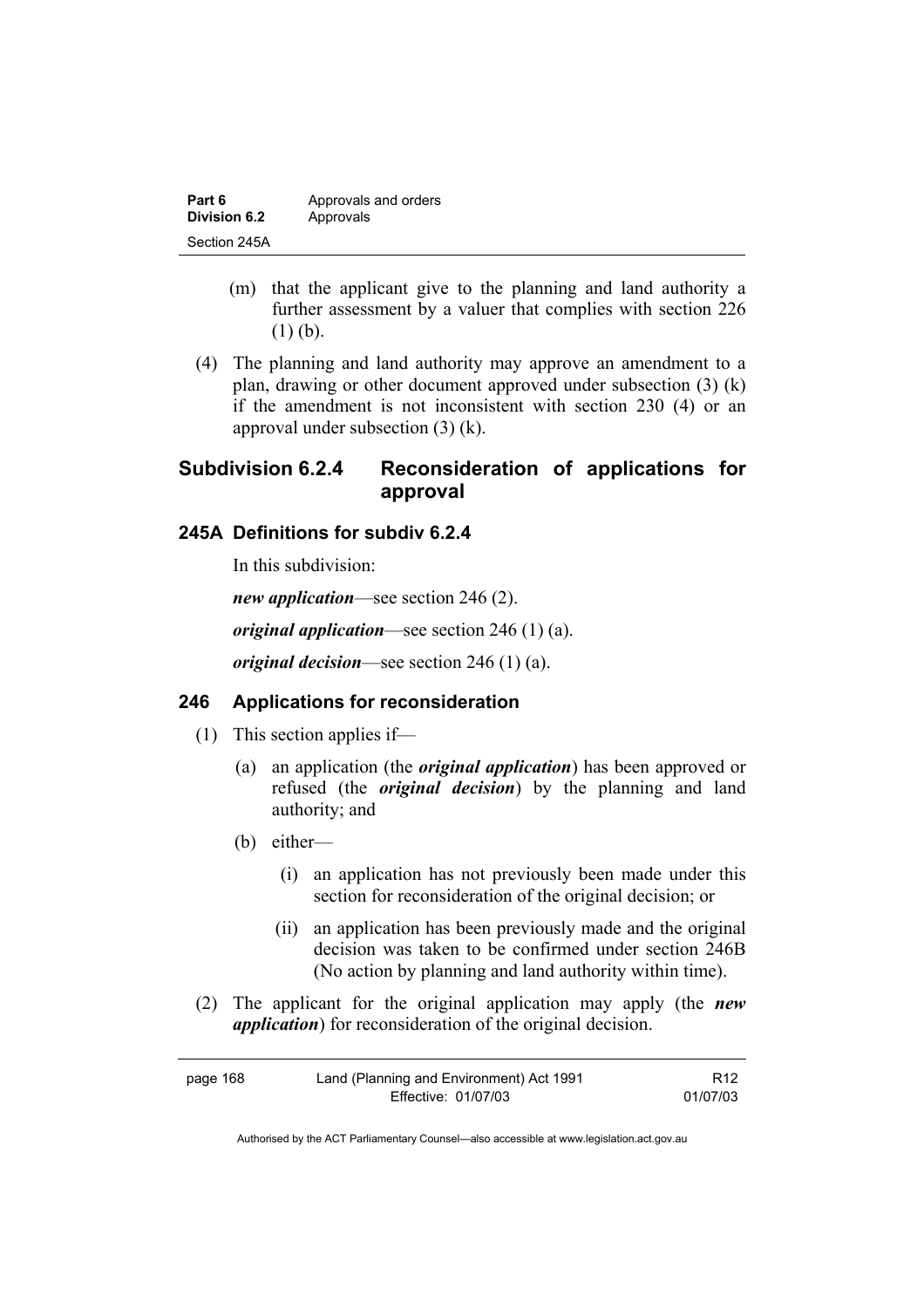- (3) The new application must be made within—
	- (a) 4 weeks after the day the applicant is told about the decision by the planning and land authority; or
	- (b) any longer period allowed by the planning and land authority, either before or after the end of the 4 weeks.
- (4) The application must set out the grounds on which reconsideration of the original decision is sought.
- (5) The making of the application for reconsideration of the original decision automatically stays the operation of the decision.

## **246A Reconsideration of decisions**

- (1) Within 4 weeks after the day the planning and land authority receives the new application, the authority must—
	- (a) reconsider the original decision; and
	- (b) after reconsideration—
		- (i) make any decision in substitution for the original decision that the authority could have made on the original application; or
		- (ii) confirm the original decision.
- (2) The 4 weeks mentioned in subsection (1) may be extended for a stated period by agreement between the planning and land authority and the applicant.
- (3) In reconsidering the original decision, the planning and land authority—
	- (a) need not give notice of the new application under section 229; but
	- (b) must give written notice of the new application to anyone who objected to the grant of approval for the original application, allow the person reasonable time (that is not shorter than 2

| R12      | Land (Planning and Environment) Act 1991 | page 169 |
|----------|------------------------------------------|----------|
| 01/07/03 | Effective: 01/07/03                      |          |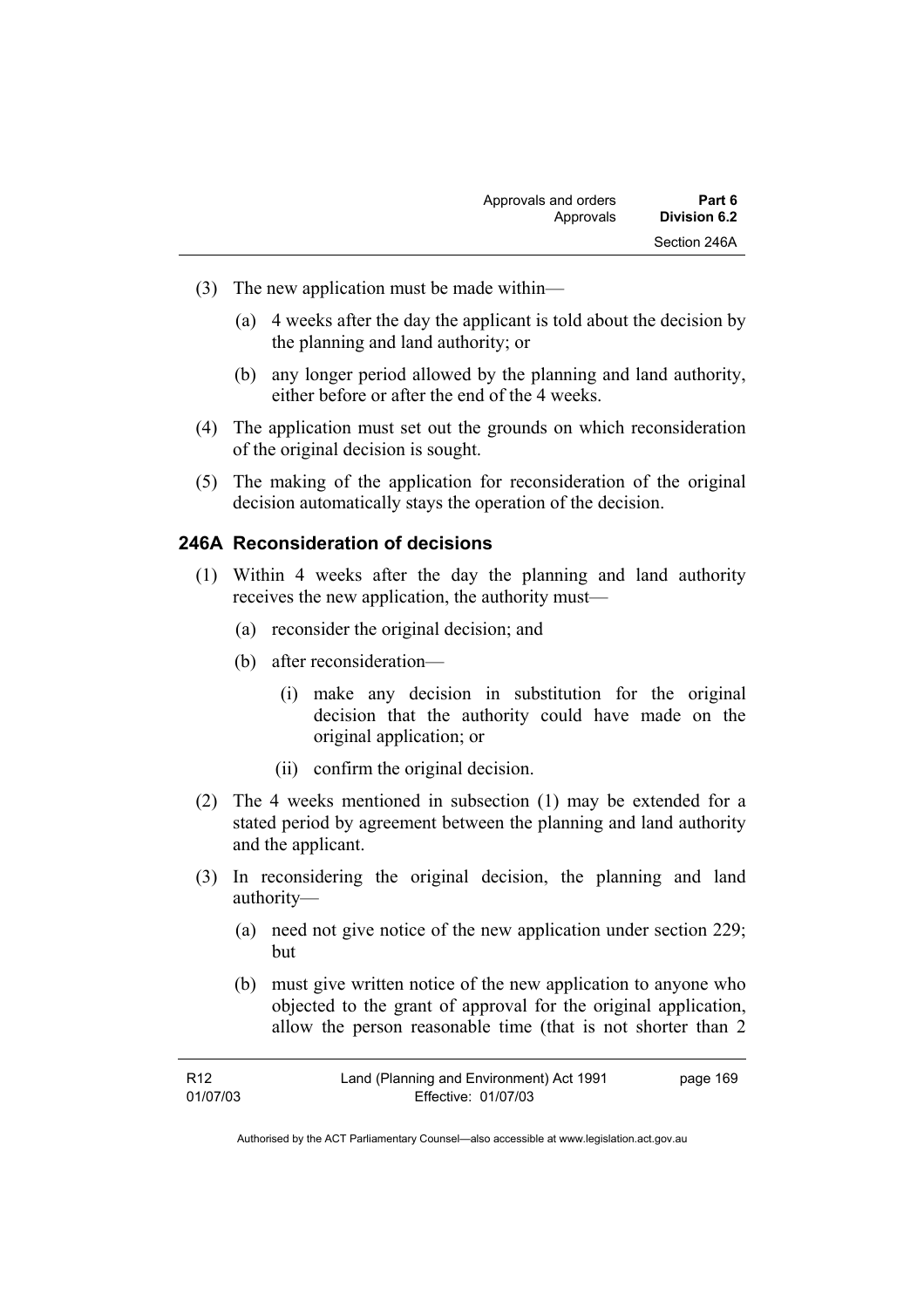| Part 6       | Approvals and orders |
|--------------|----------------------|
| Division 6.2 | Approvals            |
| Section 246B |                      |

weeks) to make a submission on the new application, and consider any submission made within the time allowed.

- (4) Also, in reconsidering the original decision, the planning and land authority—
	- (a) must consider any information available to it when it made the original decision and information given in the new application; and
	- (b) may consider any other relevant information.

#### **Examples of other relevant information**

- 1 information from submissions by objectors
- 2 information from an assessment or panel ordered under s 236
- *Note* An example is part of the Act, is not exhaustive and may extend, but does not limit, the meaning of the provision in which it appears (see *Legislation Act 2001*, s 126 and s 132).
- (5) The planning and land authority must ensure that, if the original decision is made on its behalf by a person (the *original decision-maker*), the authority or someone other than the original decision-maker reconsiders the decision.

## **246B No action by planning and land authority within time**

If the planning and land authority does not make a substitute decision, nor confirm the original decision, within the 4 weeks mentioned in section 246A, the planning and land authority is taken to have confirmed the original decision.

## **246C Notice of decision on reconsideration**

 (1) As soon as practicable after reconsidering the original decision, the planning and land authority must give written notice of the decision on the reconsideration to the applicant and anyone who was given notice of the new application under section 246A (3) (b).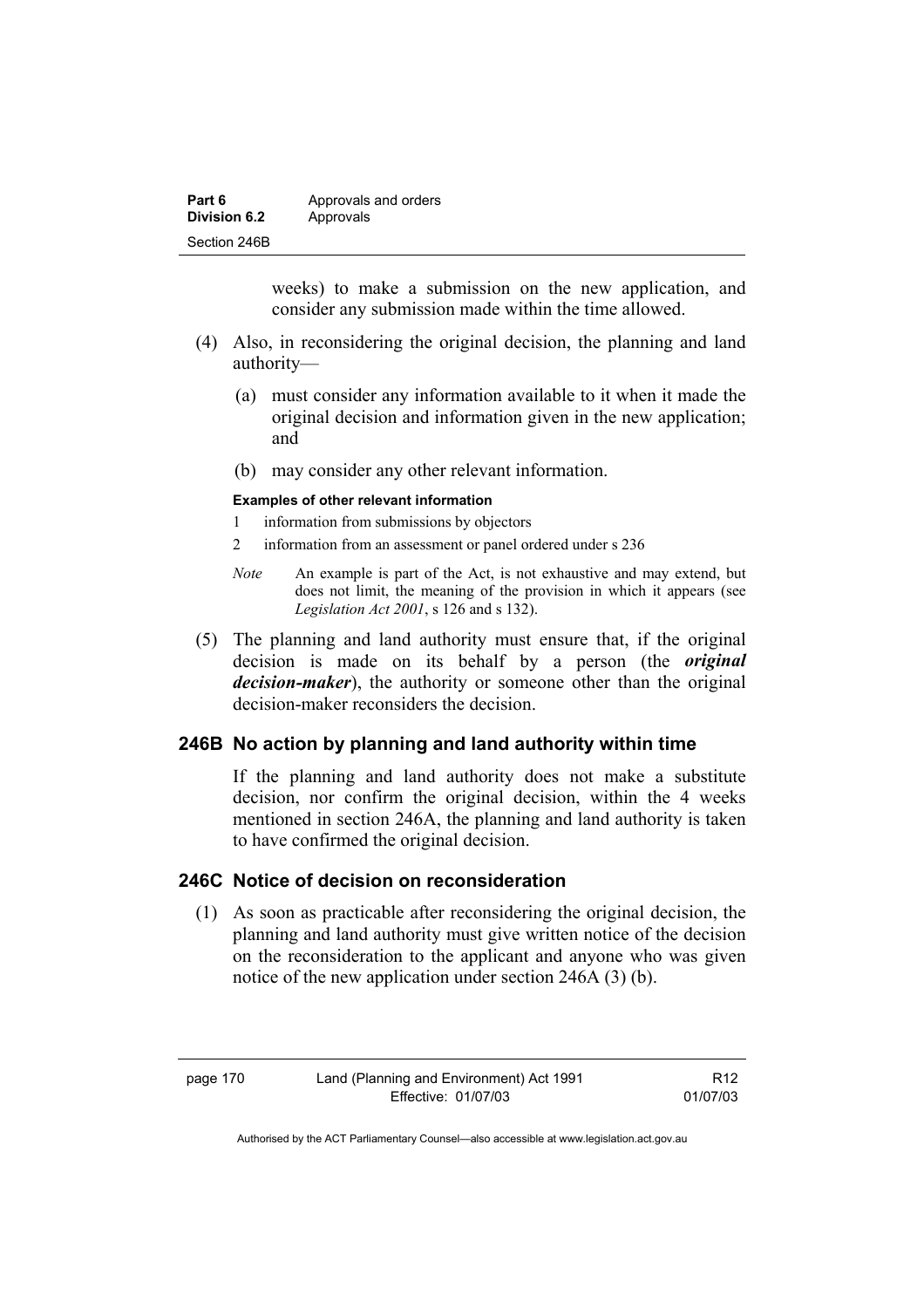| Approvals and orders | Part 6       |
|----------------------|--------------|
| Approvals            | Division 6.2 |
|                      | Section 247  |

 (2) The notice must be in accordance with the requirements of the code of practice in force under the *Administrative Appeals Tribunal Act 1989*, section 25B (1).

# **Subdivision 6.2.5 Approvals—miscellaneous**

#### **247 Minor amendments**

- (1) The lessee or an occupier of a place in respect of which an approval is in force may apply in writing to the planning and land authority for an amendment of it.
- (2) The planning and land authority may amend an approval, if satisfied that the amendment—
	- (a) does not change the effect of a condition subject to which the approval was given; and
	- (b) will not cause a significant increase in detriment to any person; and
	- (c) does not change the kind of development approved but only the activity permitted.
- (3) The planning and land authority shall give notice of an amendment—
	- (a) to the person who made the application to amend; and
	- (b) if that person is not the lessee or occupier of the place to which the approval relates—to the lessee; and
	- (c) to each person who had objected under section 237 (Objections—general) to the grant of the approval; and
	- (d) to any relevant Territory authority.
	- *Note* For how documents may be given, see *Legislation Act 2001*, pt 19.5.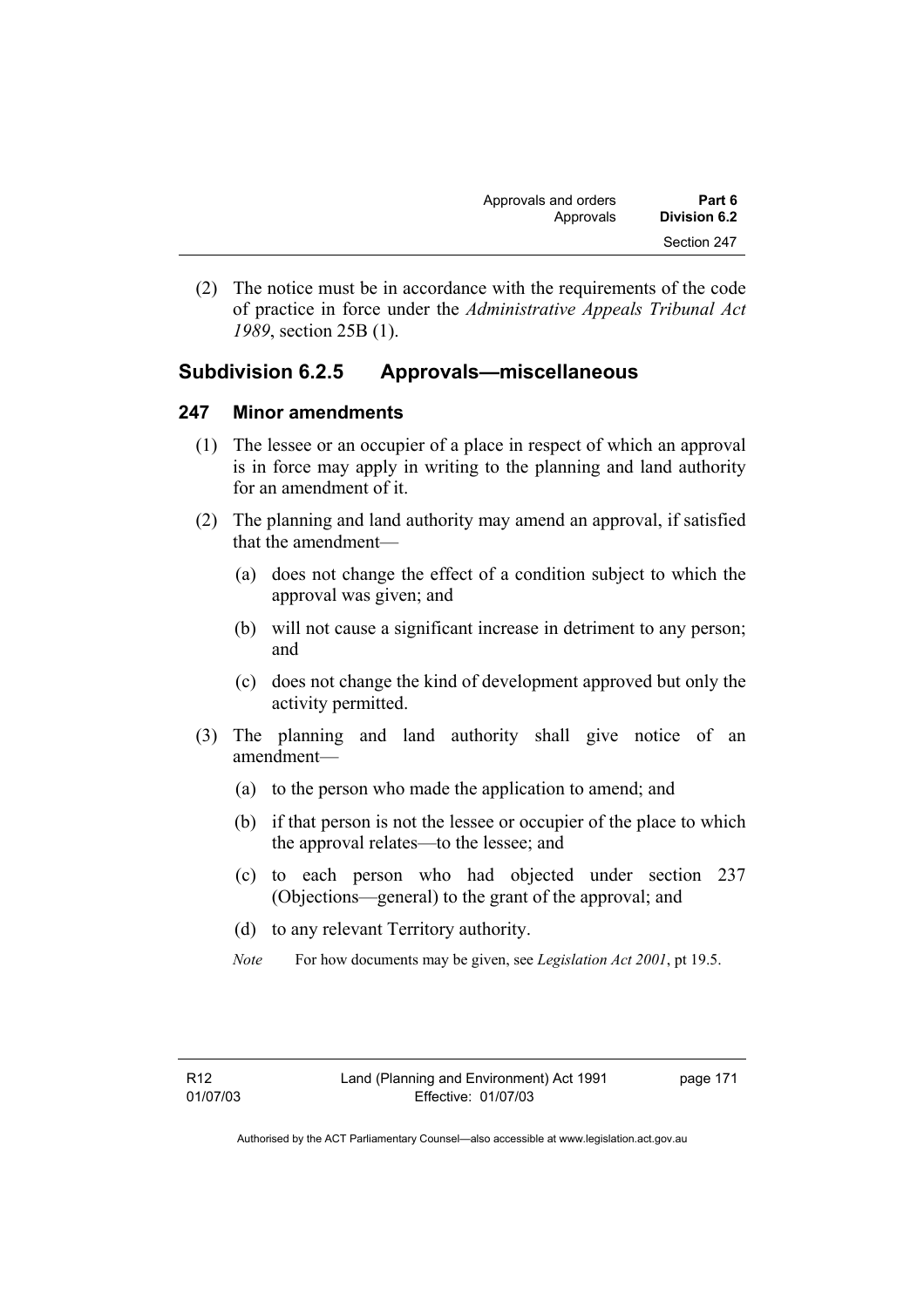| Part 6       | Approvals and orders |
|--------------|----------------------|
| Division 6.2 | Approvals            |
| Section 248  |                      |

#### **248 Corrections**

If the planning and land authority is satisfied that an approval contains a formal error, the authority must—

- (a) correct the approval; and
- (b) notify the applicant in writing.

#### **249 When approvals take effect**

- (1) This section is subject to sections 230 (4) and 245 (3) (d).
	- *Note* Section 230 (4) prevents an approval of a development application for an activity not permitted by the lease from taking effect until the lease is varied. Section 245 (3) (d) allows a condition to be included in an application for approval that the approval does not take effect until a specified approval is given, amended or varied.
- (2) An approval under section 230 (Approvals) takes effect—
	- (a) if no objection to the relevant application has been made under section 237—on the day the approval is given; or
	- (b) if an objection to the relevant application has been made under section 237 and no application has been made to the AAT for review of the decision within 4 weeks after the day of the decision—on the day after the end of the period of 4 weeks; or
	- (c) if application is made to the AAT for a review of the decision to grant the approval and the tribunal decides to confirm the decision (whether or not a condition is varied, omitted or imposed)—on the day the tribunal makes its decision.
- (3) An approval on reconsideration under division 6.2.4 takes effect on the day the decision granting the approval is given.
- (4) However, the operation of an approval mentioned in subsection (2) (a) or (3) is stayed if application is made to the AAT for review of the decision to grant the approval.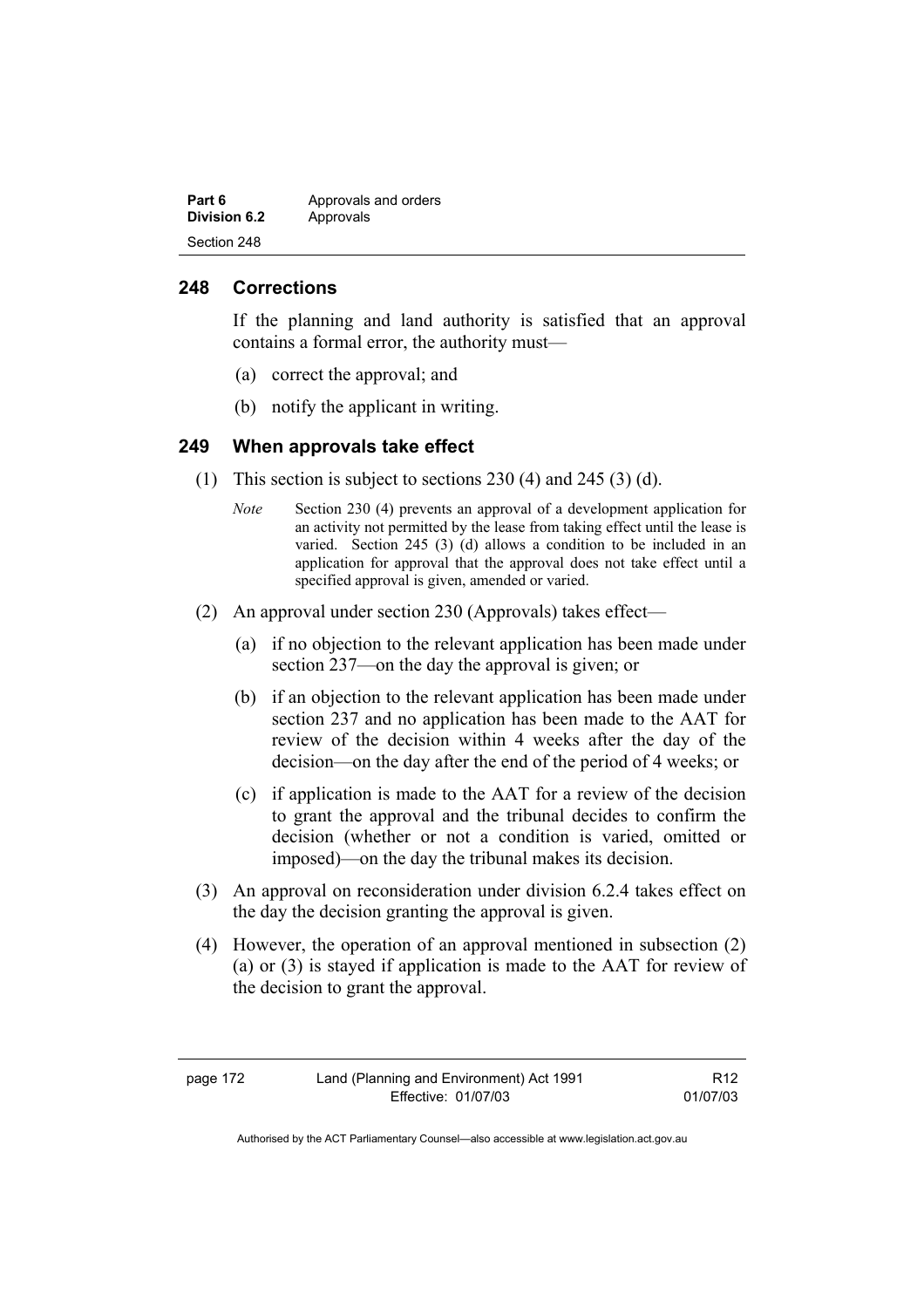(5) The stay of the operation of the approval remains in force until the application for review is decided by the tribunal.

# **250 Execution of approvals for variations of leases**

Subject to division 5.3, where an approval to undertake a development takes effect pursuant to section 249, being a development that consists of or includes a variation of a lease, the planning and land authority shall cause the lease to be varied in accordance with the terms of the approval.

# **251 Expiration of approvals**

- (1) An approval to undertake a development (other than a development that consists wholly of a variation of a lease) expires if—
	- (a) the development or any stage of the development is not commenced within the period specified in the approval; or
	- (b) the development or any stage of the development is not completed within the period specified in the approval; or
	- (c) if no period is specified in an approval for the commencement of the development or any stage of the development—the development or stage of development is not commenced within 2 years after the day the approval takes effect.
	- *Note* For when an approval takes effect, see section 249 (When approvals take effect).
- (2) The expiry of an approval does not affect anything done under the approval before the expiry.

# **252 Extension of time**

 (1) The lessee or occupier of a place in respect of which an approval to undertake a development (other than a development that consists wholly of a variation of a lease) applies (being an approval which specifies the date for the completion of the development or any stage of the development) may, before the expiration of the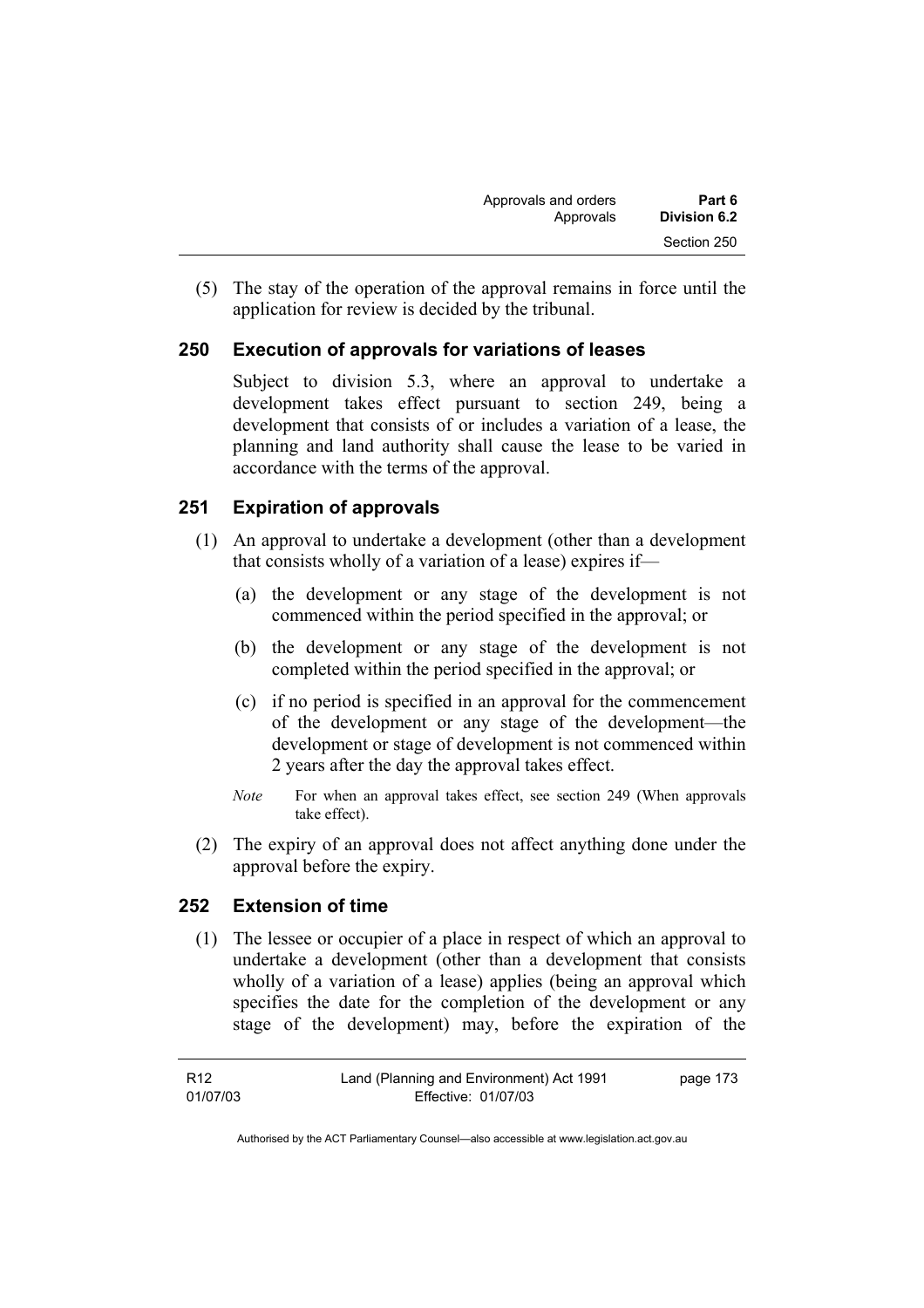| Part 6       | Approvals and orders |
|--------------|----------------------|
| Division 6.3 | Orders               |
| Section 253  |                      |

approval, apply to the planning and land authority for an extension of the period within which to complete the development or any stage of it.

 (2) On receipt of an application under subsection (1), the planning and land authority may extend the period within which the development, or the stage of the development, is to be completed.

## **253 Revocation of approval**

A relevant authority may revoke an approval given by the authority—

- (a) if satisfied that the approval was obtained by fraud or misrepresentation; or
- (b) where the approval is in respect of a place that is specified in the heritage places register or interim heritage places register if the applicant is convicted of an offence under this part.

# **Division 6.3 Orders**

## **254 Pest animals and pest plants**

- (1) The Environment Minister may, in writing—
	- (a) declare a class of animals to be pest animals; or
	- (b) declare a class of plants to be pest plants;

either generally or in a specified area.

(2) In subsection (1):

*animal* means any live vertebrate, but does not include a human being.

 (3) The Environment Minister shall not make a declaration under subsection (1) unless the Environment Minister has consulted with—

| page 174 | Land (Planning and Environment) Act 1991 | R <sub>12</sub> |
|----------|------------------------------------------|-----------------|
|          | Effective: 01/07/03                      | 01/07/03        |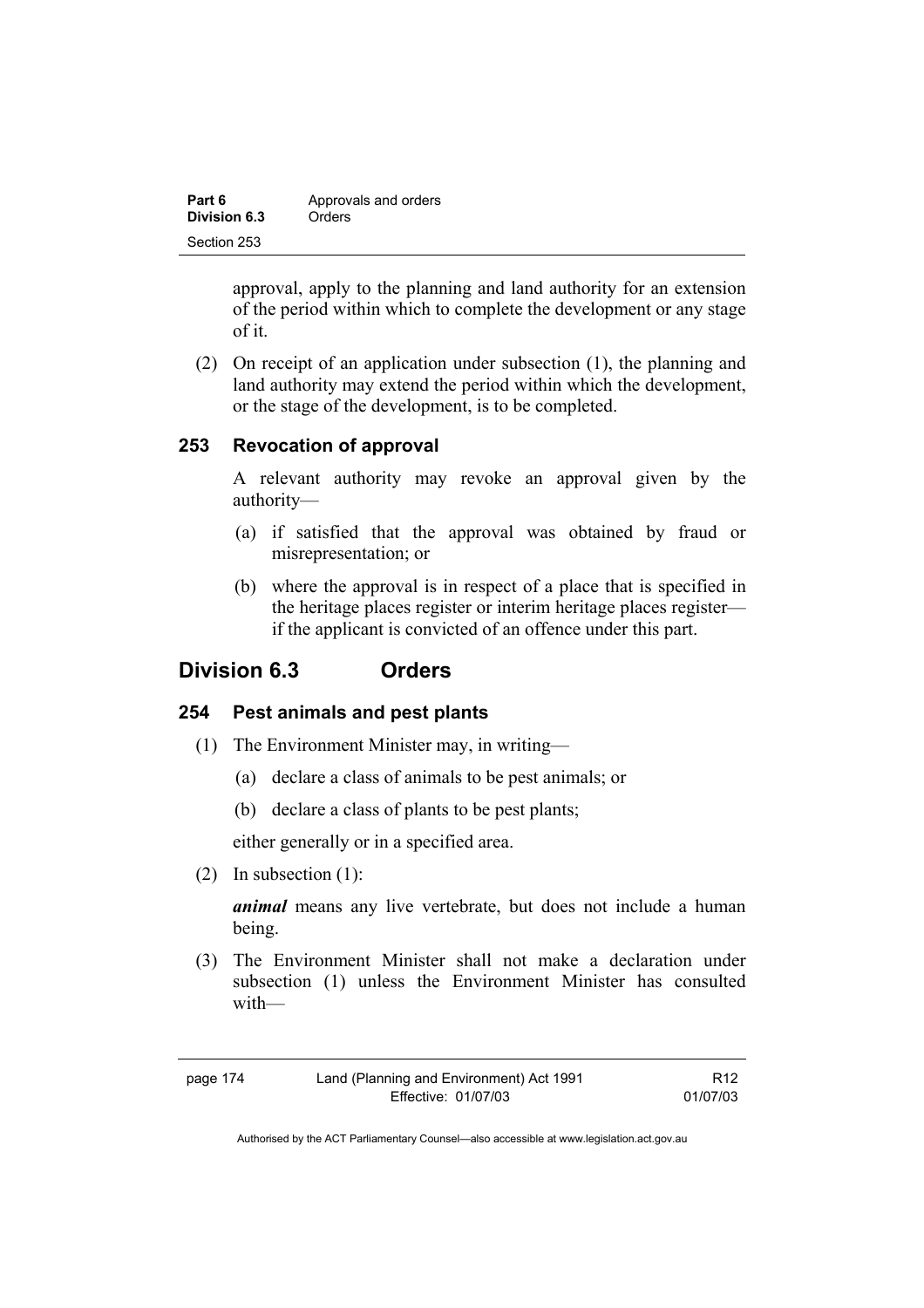| Approvals and orders | Part 6       |
|----------------------|--------------|
| Orders               | Division 6.3 |
|                      | Section 255  |

- (a) the flora and fauna committee established under the *Nature Conservation Act 1980*; and
- (b) in relation to a declaration proposed to be made under subsection (1) (a)—the animal welfare advisory committee established under the *Animal Welfare Act 1992*.
- (4) After making a declaration under subsection (1), the Environment Minister —
	- (a) shall cause to be prepared a plan for the control of the propagation of animals or plants of the relevant class; and
	- (b) if the declaration was made under subsection (1) (a)—may cause to be prepared a code of practice under the *Animal Welfare Act 1992* in relation to the animals of the relevant class.
- (5) A declaration under subsection (1) is a disallowable instrument.
	- *Note* A disallowable instrument must be notified, and presented to the Legislative Assembly, under the *Legislation Act 2001*.

#### **255 Offences—orders**

- (1) A person who, without reasonable excuse, contravenes an order commits an offence punishable, on conviction, by a fine not exceeding the amount specified in schedule 5 in relation to the activity in respect of which the order was made.
- (2) A Territory authority shall not, without reasonable excuse, contravene an order.

#### **256 Application for order**

- (1) A person may apply to the planning and land authority for an order against—
	- (a) the lessee or occupier of a place on which a controlled activity was, is being, or is to be, conducted; or

page 175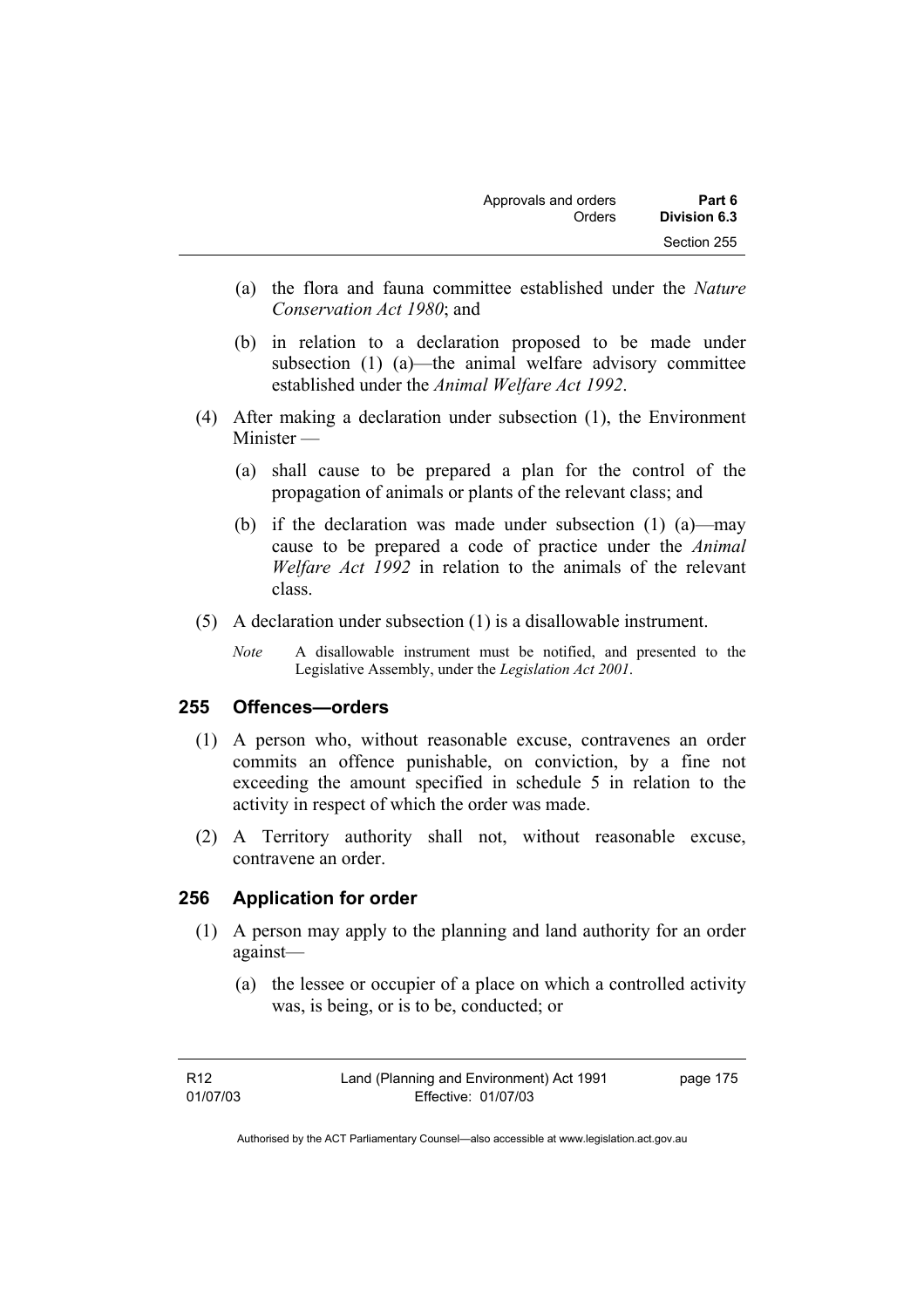| Part 6       | Approvals and orders |
|--------------|----------------------|
| Division 6.3 | Orders               |
| Section 256  |                      |

- (b) any person by whom or on whose behalf the activity was, is being, or is to be, conducted.
- (2) An application under subsection (1) must state the grounds on which the order is sought.
	- *Note* If a form is approved under s 287A (Approved forms) for an application, the form must be used.
- (3) On receiving an application under subsection (1), the planning and land authority shall give notice in writing of the application—
	- (a) to each person against whom an order is sought; and
	- (ab) in the case of an application for an order relating to a pest animal or pest plant—the conservator; and
	- (b) for an application relating to the parking of heavy vehicles on residential land under the regulations under the *Road Transport (Safety and Traffic Management) Act 1999*—to the Minister administering that Act.

*Note* For how documents may be given, see *Legislation Act 2001*, pt 19.5.

- (4) A notice under subsection (3) shall—
	- (a) contain a statement to the effect that the person to whom it is given may, within 7 days after the day on which he or she receives the notice, make submissions to the planning and land authority in relation to the making of the order; and
	- (b) have attached to it a copy of the application to which the notice relates.
- (4A) Before deciding whether to make an order the planning and land authority shall consider any submissions made—
	- (a) by a person against whom the order is sought; and
	- (ab) in the case of an application for an order relating to a pest animal or pest plant—the conservator; and

page 176 Land (Planning and Environment) Act 1991 Effective: 01/07/03

R12 01/07/03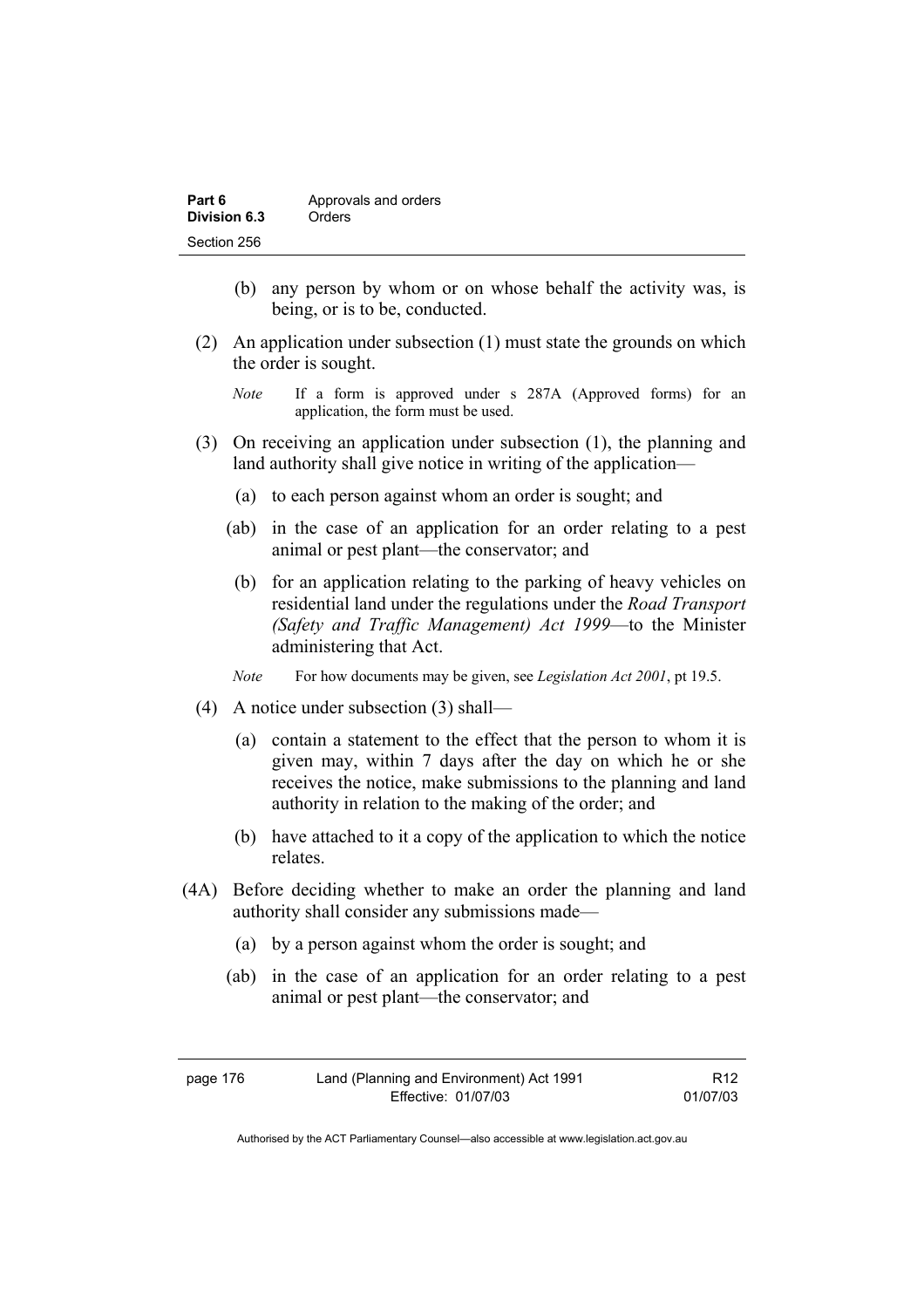| Approvals and orders | Part 6       |
|----------------------|--------------|
| Orders               | Division 6.3 |
|                      | Section 256  |

- (b) for an application for an order relating to the parking of heavy vehicles on residential land under the regulations under the *Road Transport (Safety and Traffic Management) Act 1999* by the Minister administering that Act.
- (4B) The planning and land authority shall determine an application under subsection (1) by—
	- (a) making the order; or
	- (b) refusing to make the order.
- (4BA) The planning and land authority shall refuse to make an order under subsection (4B) in relation to the controlled activity of using or managing land in a way that fails to control the propagation of a pest animal or pest plant if—
	- (a) there is a written agreement between the lessee or occupier of the land and the Environment Minister relating to control of the propagation of the relevant pest animal or pest plant; and
	- (b) the authority is satisfied that the lessee or occupier is giving effect to the agreement.
- (4C) If the planning and land authority makes an order under subsection (4B) that relates to the parking of a heavy vehicle on residential land under the *Road Transport (Safety and Traffic Management) Act 1999*, the authority must, as soon as practicable after the order is made, give a copy of the order to the Minister administering that Act.
- (4D) The Executive may, of its own motion, make an order under this section.
- (4E) An order under subsection (4D) shall be tabled in the Legislative Assembly within 3 sitting days after the date of the order.
	- (5) An order—
		- (a) shall specify—

page 177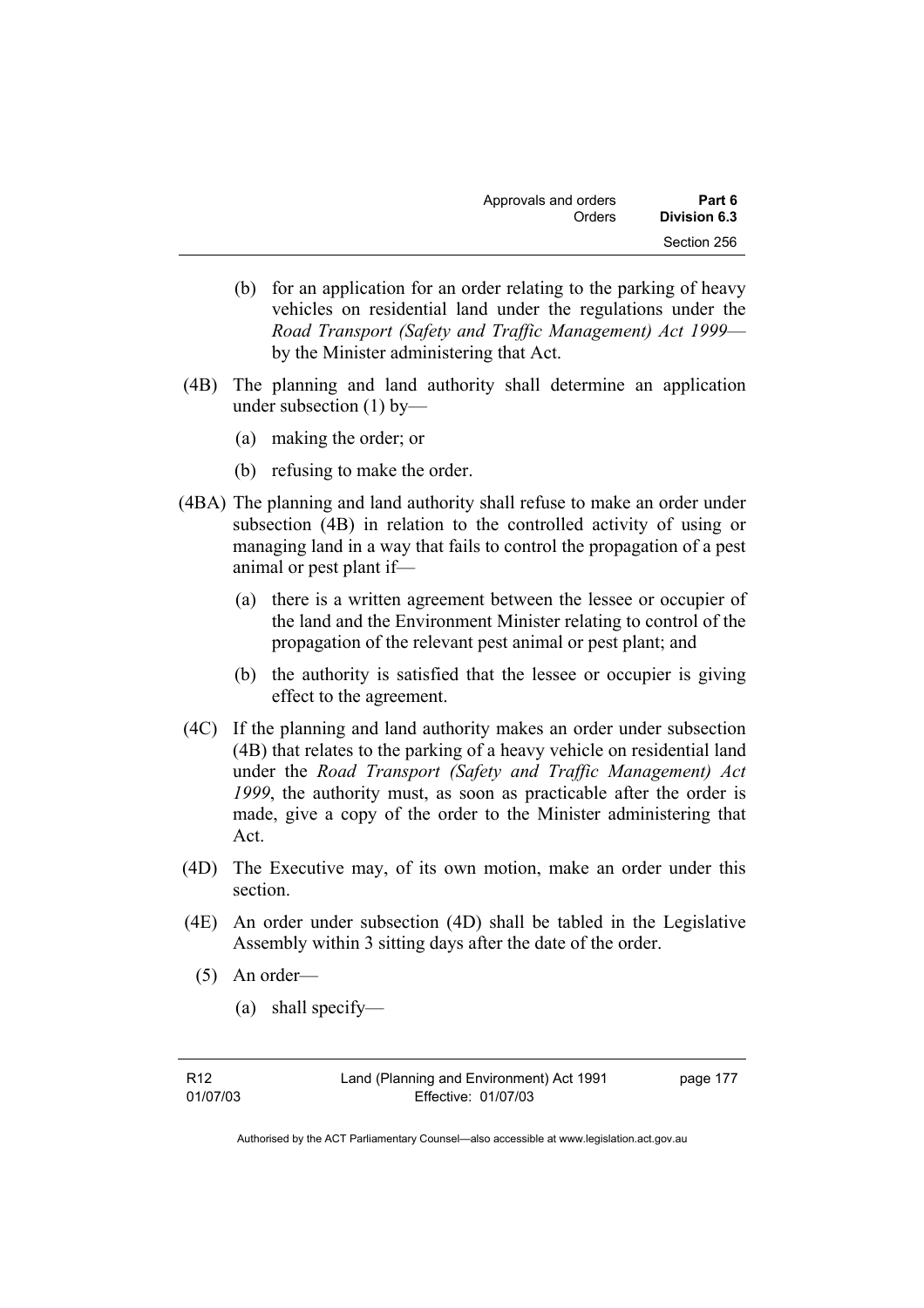- (i) the grounds on which the order is made; and
- (ii) its date of effect; and
- (b) may direct any person against whom it is made—
	- (i) not to commence a development without approval; or
	- (ii) to stop carrying out a development without approval; or
	- (iii) to stop, or not commence, a controlled activity other than a development; or
	- (iv) to comply with the terms of an approval to undertake a development; or
	- (v) to stop undertaking a development otherwise than in accordance with the conditions subject to which an approval to conduct the development was given; or
	- (vi) to demolish a building or structure, or a part of a building or structure, that has been constructed or erected without approval or permission required by an Act or regulations; or
	- (vii) to demolish a building or structure, or a part of a building or structure, that encroaches onto, over or under unleased Territory land without approval granted under an Act; or
	- (viii) to restore any land, building or structure that has been altered without approval or permission required by an Act or regulations; or
		- (ix) to replace with an identical building or structure any building or structure that has been demolished without approval or permission required by an Act or regulations; or
		- (x) to clean up a leasehold; or

Authorised by the ACT Parliamentary Counsel—also accessible at www.legislation.act.gov.au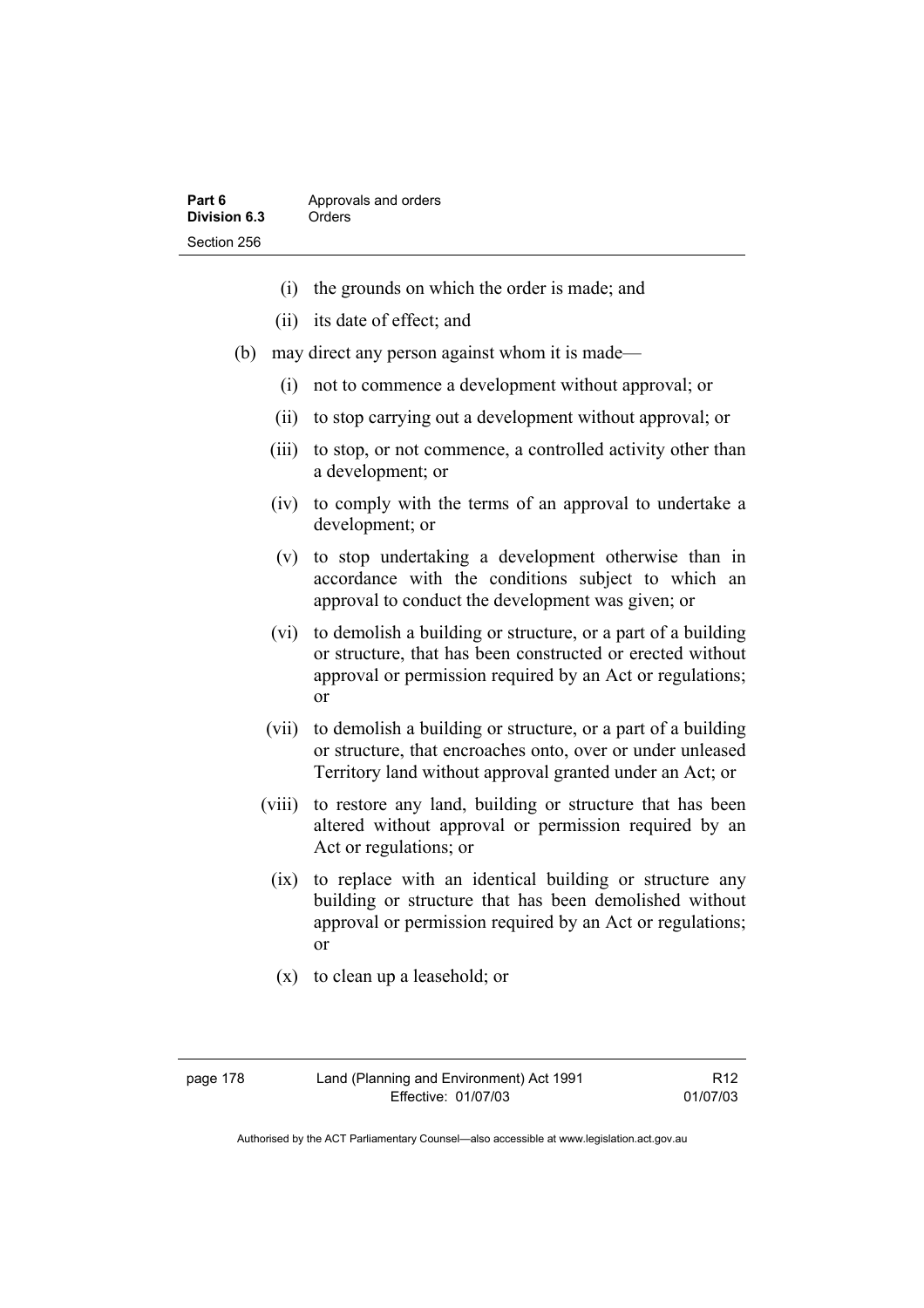- (xi) to prune in a manner specified in the order so much of a tree, sapling, plant or shrub as overhangs a public place; or
- (xii) to cease carrying out an activity that is likely to cause soil erosion or that involves—
	- (A) destroying, damaging, removing or otherwise interfering with vegetation (living or dead); or
	- (B) removing or otherwise interfering with soil;

that is—

- (C) between the banks of a watercourse; or
- (D) within 20m of a bank of a watercourse; or
- (E) on land having a slope of more than 18° from the horizontal; or
- (xiii) to manage land held under a rural lease in accordance with the land management agreement that applies to it; or
- (xiv) to comply with the relevant land management agreement by acting as directed by the order.
- (6) If the planning and land authority fails to make an order under subsection (4B) within the prescribed period, the authority is, for that subsection, to be taken to have refused to make an order.

# **256A Effect of certain orders**

An order under section 256 that relates to a pest animal or a pest plant is to be taken to be a licence under the *Nature Conservation Act 1980* for any action in relation to the animal or plant required to comply with the order.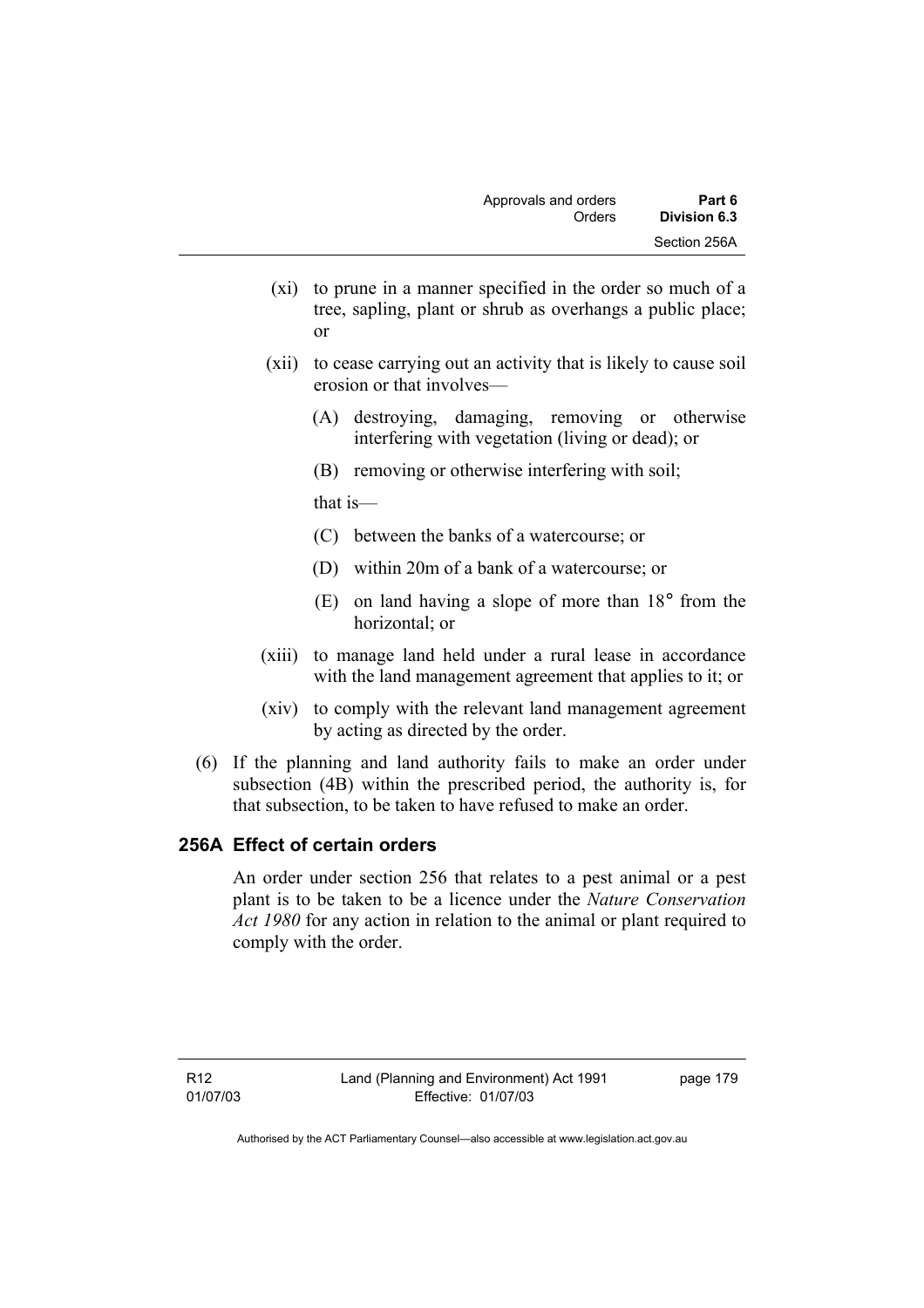| Part 6       | Approvals and orders |
|--------------|----------------------|
| Division 6.3 | Orders               |
| Section 257  |                      |

# **257 Notice of making of order**

- (1) If the planning and land authority makes an order under section 256, the authority must give notice of the making of the order to—
	- (a) any person to whom the order is directed; and
	- (b) the applicant; and
	- (c) the lessee and occupier of the place to which the order relates; and
	- (d) the registrar-general; and
	- (e) any other person whose interests are, in the opinion of the authority, adversely affected by the order.
	- *Note* For how documents may be given, see *Legislation Act 2001*, pt 19.5.
- (2) If the Executive makes an order under section 256 it shall cause notice of the making of the order to be given to—
	- (a) any person to whom the order is directed; and
	- (b) the lessee and occupier of the place to which the order relates; and
	- (c) the registrar-general; and
	- (d) any other person whose interests are, in the opinion of the Executive, adversely affected by the order.

## **258 Effect of order in certain circumstances**

If an order under section 256 has the effect of directing a person to refrain from conducting a controlled activity, the person to whom the order is directed is guilty of an offence under section 255 if the person contravenes the order at any time during the period between the date the order takes effect and the date on which it is revoked.

R12 01/07/03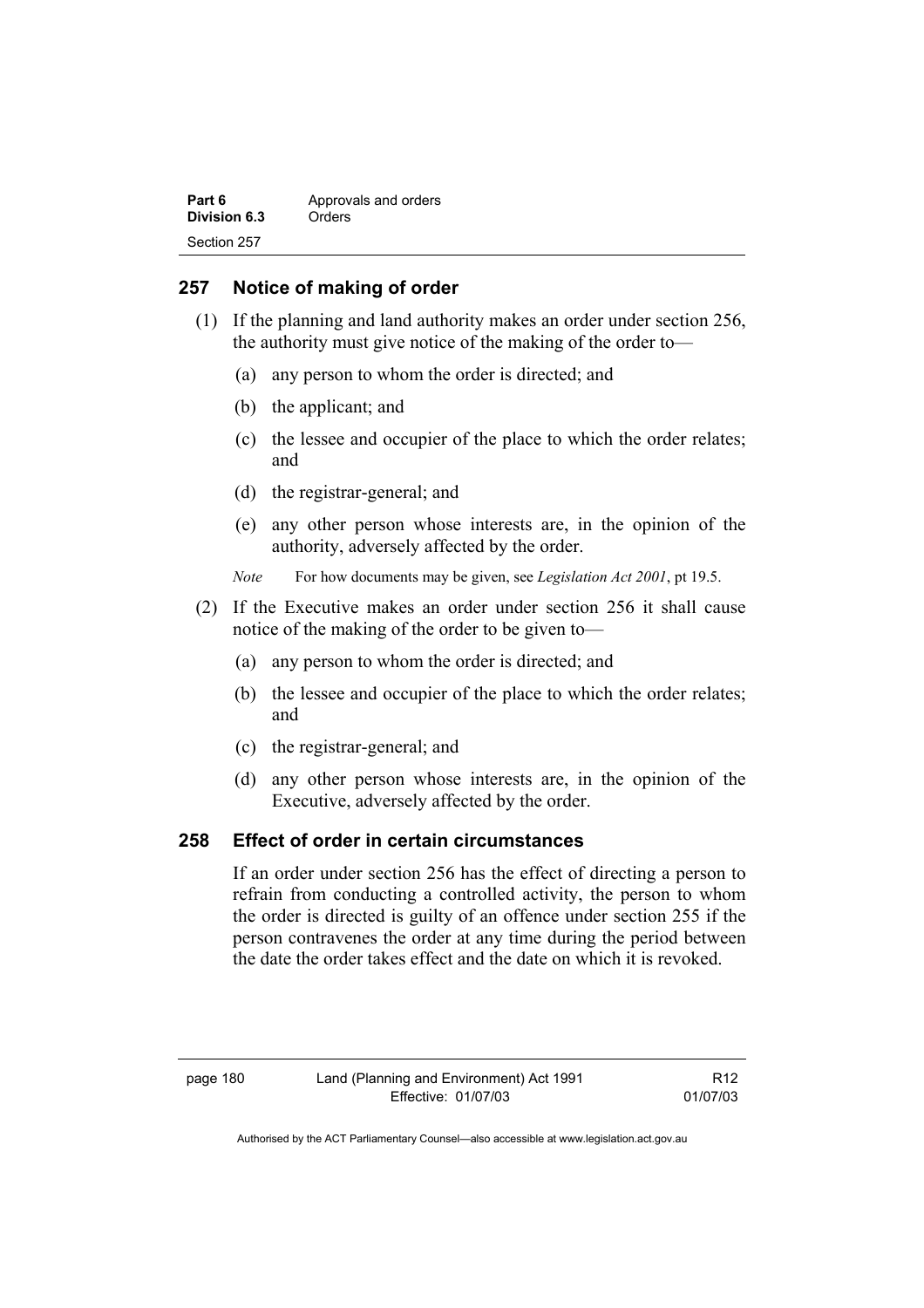| Approvals and orders | Part 6       |
|----------------------|--------------|
| Orders               | Division 6.3 |
|                      | Section 259  |

#### **259 Noncompliance**

- (1) Whether or not proceedings are instituted for an offence against this part, the planning and land authority may—
	- (a) direct that a person authorised by the authority enter a place on which a controlled activity is being conducted and carry out work or conduct an activity to which an order relates which was not carried out within the period specified in the order; or
	- (b) apply to the Supreme Court—
		- (i) for an injunction restraining any person from contravening an order; or
		- (ii) for an order requiring a person to do an act or thing in accordance with the terms of an approval.
- (2) The reasonable cost of work carried out under subsection (1) (a) is a debt payable by the person against whom the order was made to the Territory.
- (3) The planning and land authority shall not make a direction under subsection (1) (a)—
	- (a) if application is made to the administrative appeals tribunal for a review of the decision to make the order to which the proposed direction relates—unless the decision to make the order is upheld; or
	- (b) if no application is made to the administrative appeals tribunal —until the expiration of the period within which such an application may be made.

#### **260 Future owners or occupiers**

- (1) An order under this division may be expressed to bind any subsequent lessee or occupier of land to the same extent as if the order had been made against that subsequent occupier or lessee.
- (2) The planning and land authority must give the registrar-general—

| R12      | Land (Planning and Environment) Act 1991 | page 181 |
|----------|------------------------------------------|----------|
| 01/07/03 | Effective: 01/07/03                      |          |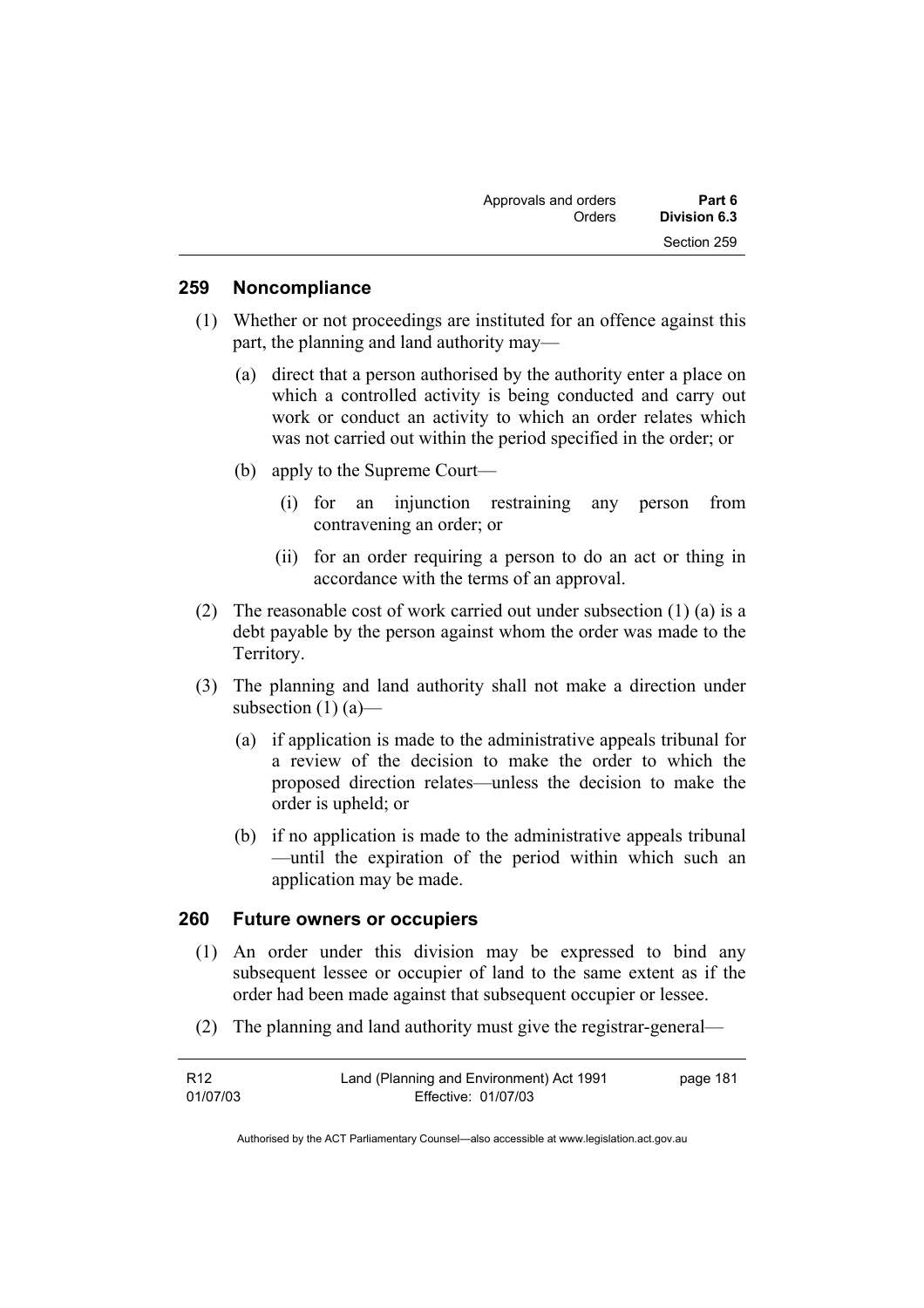| Part 6       | Approvals and orders |
|--------------|----------------------|
| Division 6.3 | Orders               |
| Section 261  |                      |

- (a) a copy of any order of the kind mentioned in subsection (1); and
- (b) written notice of any revocation of such an order.

## **261 Powers of Supreme Court**

- (1) The Supreme Court may, on application being made under section 259 (1) (b) or by any other person, grant an injunction restraining a person from engaging in conduct which would contravene an order and, if in the court's opinion it is desirable to do so, requiring the person to do any act or thing.
- (2) Where, in the opinion of the court, it is desirable to do so, the court may grant an interim injunction pending determination of an application under subsection (1).
- (3) The court may rescind or vary an injunction granted under subsection  $(1)$  or  $(2)$ .
- (4) The power of the court to grant an injunction restraining a person from engaging in conduct may be exercised—
	- (a) whether or not it appears to the court that the person intends to engage again, or to continue to engage, in conduct of that kind; and
	- (b) whether or not the person has previously engaged in conduct of that kind.
- (5) The power of the court to grant an injunction requiring a person to do an act or thing may be exercised—
	- (a) whether or not it appears to the court that the person intends to refuse or fail again, or to continue to refuse or fail, to do that act or thing; and
	- (b) whether or not the person has previously refused or failed to do that act or thing.

Authorised by the ACT Parliamentary Counsel—also accessible at www.legislation.act.gov.au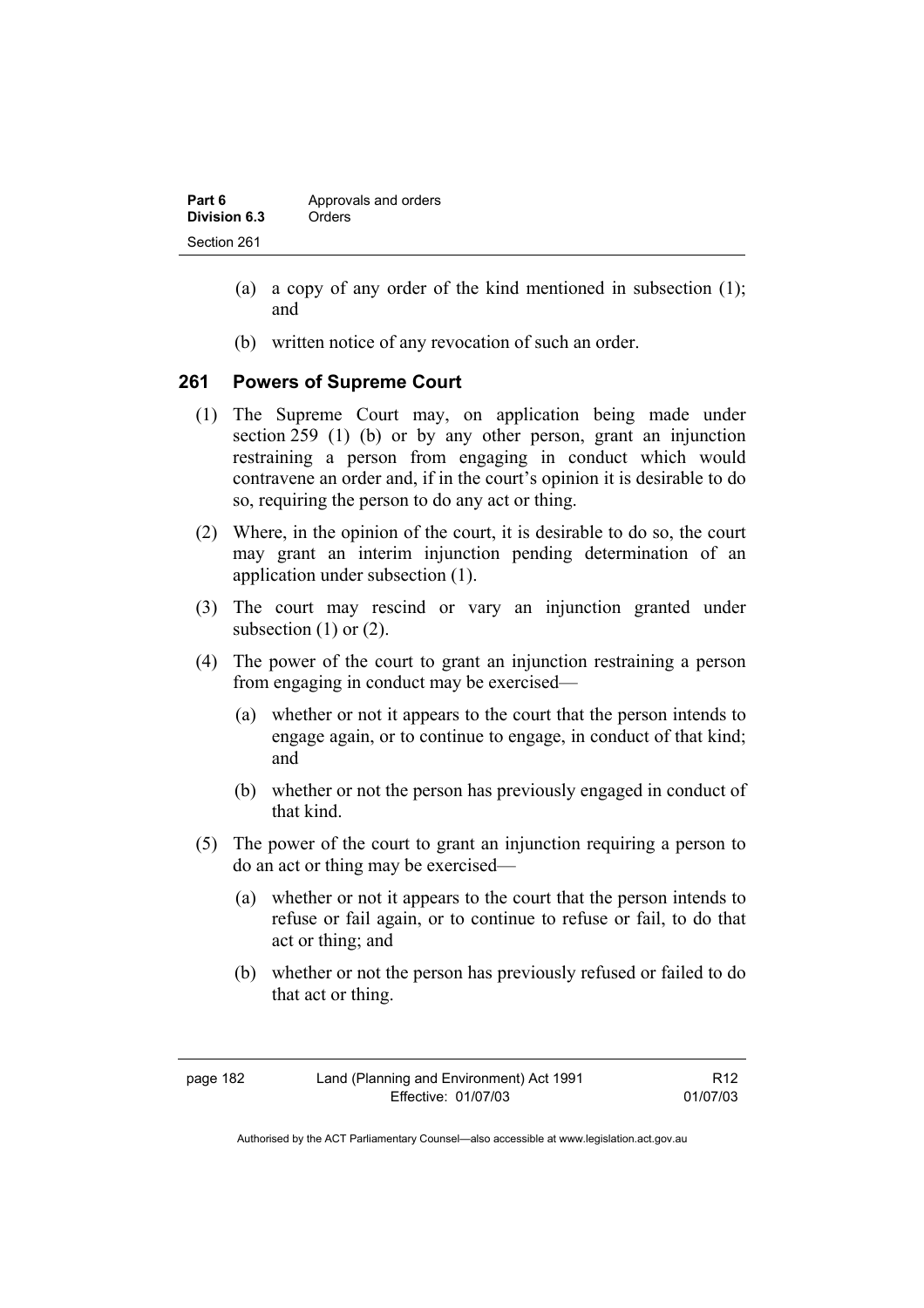# **Division 6.4 Enforcement**

# **Subdivision 6.4.1 Preliminary**

## **262 Definitions for div 6.4**

In this division:

*connected*—a thing is *connected* with an offence if—

- (a) the offence has been committed in relation to it; or
- (b) it will provide evidence of the commission of the offence; or
- (c) it was used, is being used, or is intended to be used, to commit the offence.

*occupier*, of premises, includes—

- (a) a person believed, on reasonable grounds, to be an occupier of the premises; and
- (b) a person apparently in charge of the premises.

*offence* includes an offence that there are reasonable grounds for believing has been, is being, or will be committed.

#### **263 Inspectors**

- (1) The planning and land authority may, in writing, appoint a person to be an inspector for this part.
- (2) An inspector shall, subject to this part and the regulations, perform such duties as the planning and land authority directs.

#### **264 Identity cards**

The planning and land authority shall issue to each inspector an identity card that specifies the name and appointment of the inspector and on which appears a recent photograph of the inspector.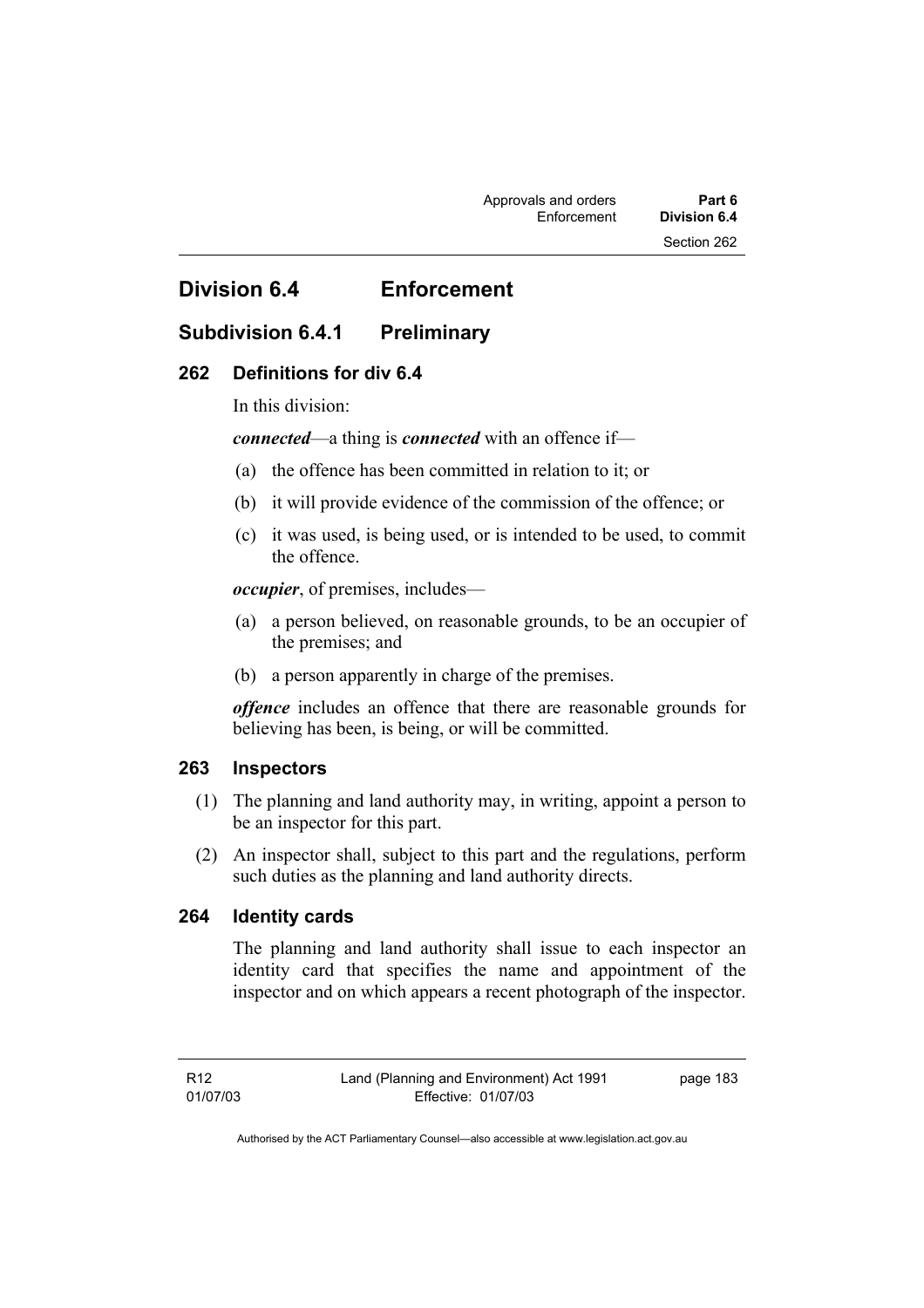| Part 6       | Approvals and orders |
|--------------|----------------------|
| Division 6.4 | Enforcement          |
| Section 265  |                      |

#### **265 Return of identity cards**

A person appointed to be an inspector shall not, without reasonable excuse, fail to return his or her identity card to the planning and land authority upon ceasing to be an inspector.

Maximum penalty: 1 penalty unit.

# **Subdivision 6.4.2 Inspection**

#### **266 Inspections etc**

For the purposes of ascertaining whether or not a controlled activity is being conducted in or on any place—

- (a) in accordance with an approval; or
- (b) without an approval; or
- (c) contrary to the conditions of an approval; or
- (d) in accordance with, or in contravention of, an order;

an inspector may enter the place—

- (e) with the consent of the occupier of the place; or
- (f) pursuant to a warrant issued under section 273; or
- (g) with such assistance and by such force as is reasonable, where the inspector believes on reasonable grounds that the circumstances are of such seriousness and urgency as to require the immediate exercise of those powers without the authority of a warrant issued under section 273;

and, subject to section 268, exercise any power referred to in section 269 if the inspector believes on reasonable grounds that a controlled activity is, or is intended to be, conducted in or on that place.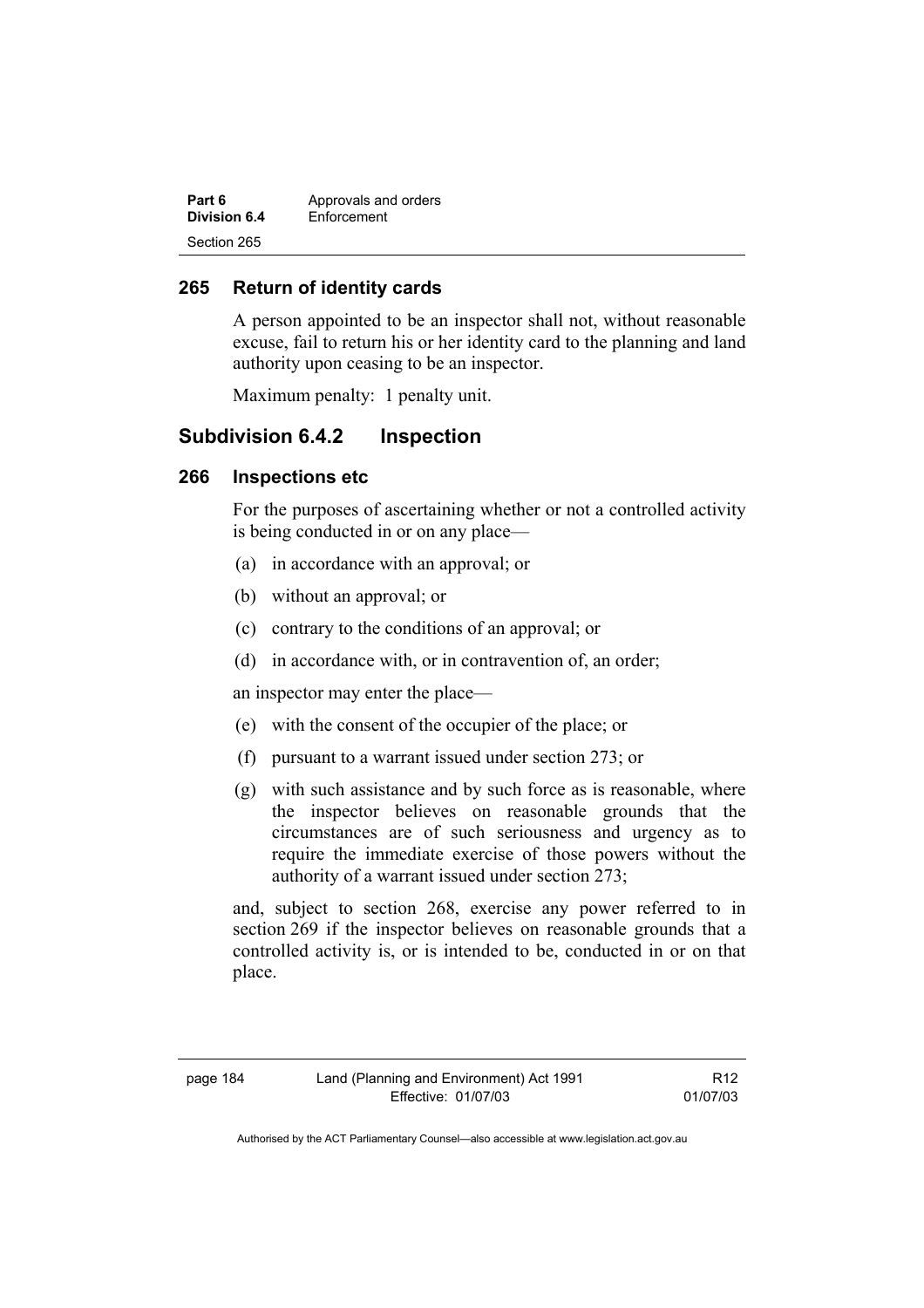| Approvals and orders | Part 6       |
|----------------------|--------------|
| Enforcement          | Division 6.4 |
|                      | Section 267  |

#### **267 Consent to entry**

- (1) Before seeking the consent of the occupier of a place for the purposes of section 266, an inspector shall inform the occupier that he or she may refuse to give that consent.
- (2) If an inspector obtains the occupier's consent for those purposes, the inspector shall ask the occupier to sign a written acknowledgment—
	- (a) that the occupier has been informed that he or she may refuse to give consent, for the purposes of section 266, for the inspector to enter the place and to exercise any power under section 269; and
	- (b) that the occupier has given the inspector that consent; and
	- (c) of the day on which, and the time at which, the consent was given.
- (3) Where it is material, in any proceedings, for a court to be satisfied that an occupier has consented for the purposes of section 266 and an acknowledgment, in accordance with subsection (2), signed by the occupier, is not produced in evidence, it shall be presumed that the occupier did not consent, but that presumption is rebuttable.

#### **268 Display of identity cards**

An inspector who enters a place under section 266 is not entitled to remain in or on the place if, on request by the occupier, the inspector does not show his or her identity card to the occupier.

#### **269 Powers of inspection**

- (1) Subject to this part, an inspector who enters a place under section 266 may—
	- (a) inspect, examine, take measurements of, or conduct tests concerning, the premises or a controlled activity conducted in or on that place; and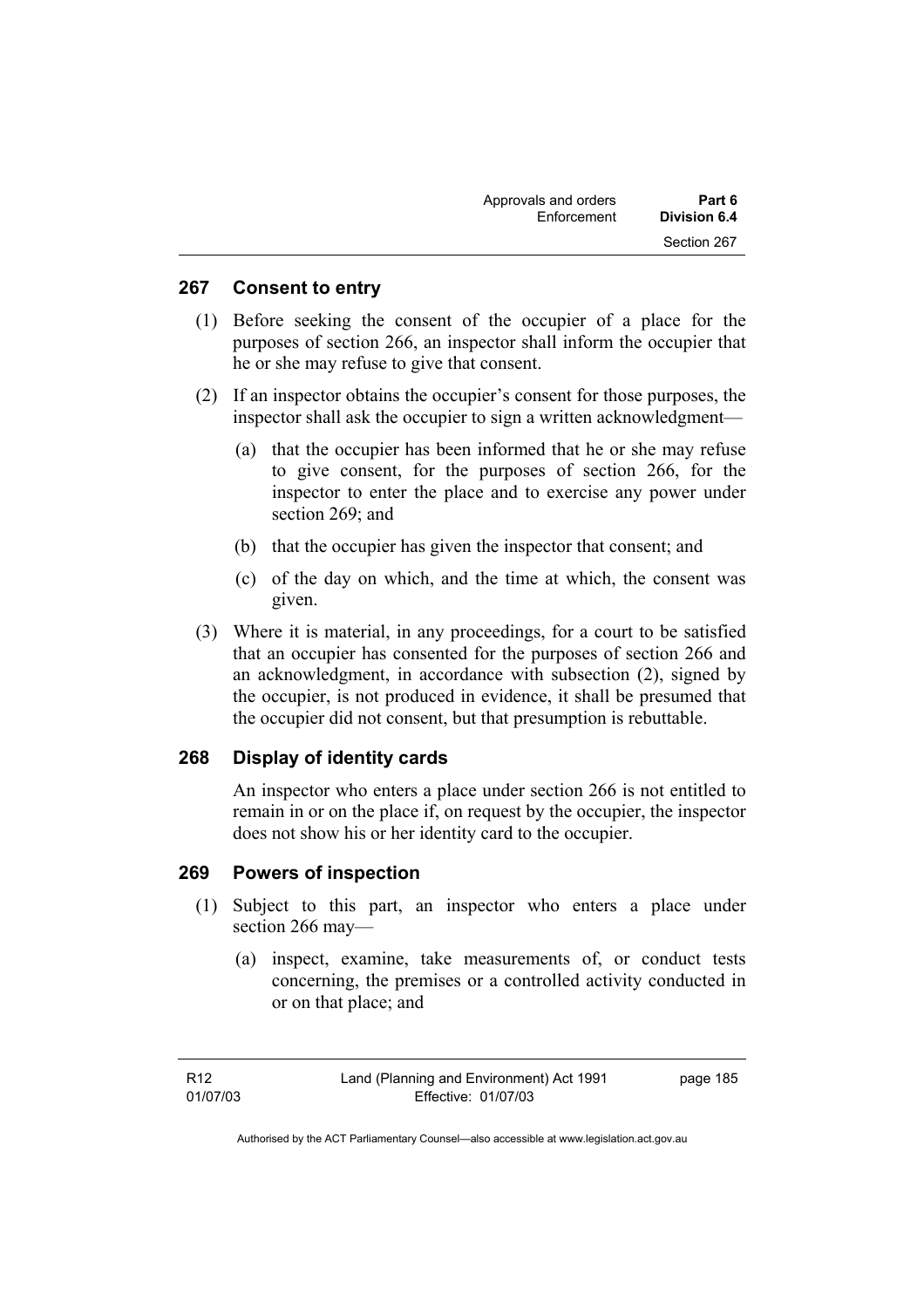| Part 6       | Approvals and orders |
|--------------|----------------------|
| Division 6.4 | Enforcement          |
| Section 270  |                      |

- (b) take such photographs, video recordings, or make such sketches or other recordings, as the inspector believes on reasonable grounds to be necessary; and
- (c) take samples of anything that the inspector believes on reasonable grounds is connected with an offence against this part; and
- (d) seize anything that the inspector believes on reasonable grounds to be connected with an offence against this part; and
- (e) inspect, make copies of, or take extracts from, any document in or on that place that the inspector believes on reasonable grounds is connected with an offence against this part; and
- (f) require any person in or on the place—
	- (i) to give the inspector such information; or
	- (ii) to produce to the inspector any document containing such information;

relating to the use of the place in connection with the conduct of a controlled activity; and

- (g) require any person in or on the place to answer questions; and
- (h) require any person on the premises to give the inspector such assistance as is reasonable to enable the inspector to exercise his or her powers under this section.
- (2) A person shall not, without reasonable excuse, fail to comply with a requirement made of the person under subsection  $(1)$   $(f)$ ,  $(g)$  or  $(h)$ .

Maximum penalty: 50 penalty units.

## **270 Work carried out at direction of inspector**

Where an authorised person enters land pursuant to section 259 (1) (a), the authorised person shall not carry out the work or conduct the

| Land (Planning and Environment) Act 1991<br>page 186 |                     | R <sub>12</sub> |
|------------------------------------------------------|---------------------|-----------------|
|                                                      | Effective: 01/07/03 | 01/07/03        |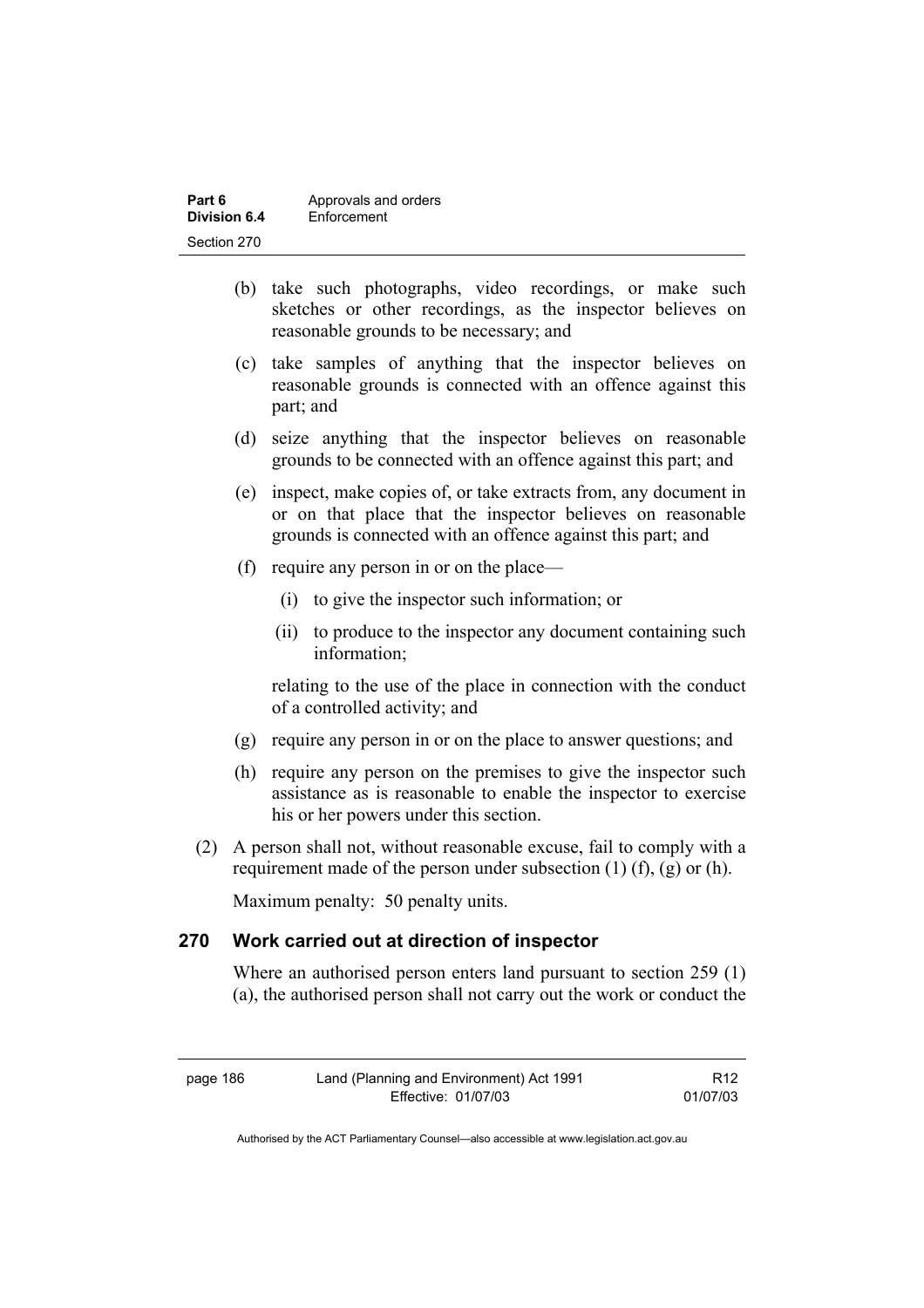controlled activity otherwise than in accordance with the directions of an inspector.

# **271 Taking samples**

An inspector who takes samples under section 269 (1) (c) shall—

- (a) ensure that the sample is such as to permit paragraph (c) to be complied with; and
- (b) give a receipt for the sample to the occupier of the place from which the sample was taken; and
- (c) divide the sample into 2 parts as nearly as practicable identical in size and composition to each other and each suitable for the purpose of analysis; and
- (d) place each of those parts in a separate container and seal each container; and
- (e) attach to each container a label bearing the signature of the inspector and particulars of the date and time when, and the place at which, the sample was taken; and
- (f) give 1 container to the occupier of the place.

# **272 Disposal of seized items**

- (1) Where a thing has been seized under section 269 (1) (d) and—
	- (a) a prosecution for an offence against this part in connection with that thing has not been instituted within 90 days after the day of seizure; or
	- (b) a person is so charged but is not convicted;

subject to subsection (2), the planning and land authority shall take all reasonably practical steps to give the thing to the person whom the authority reasonably believes to be entitled to it.

(2) Where a person is—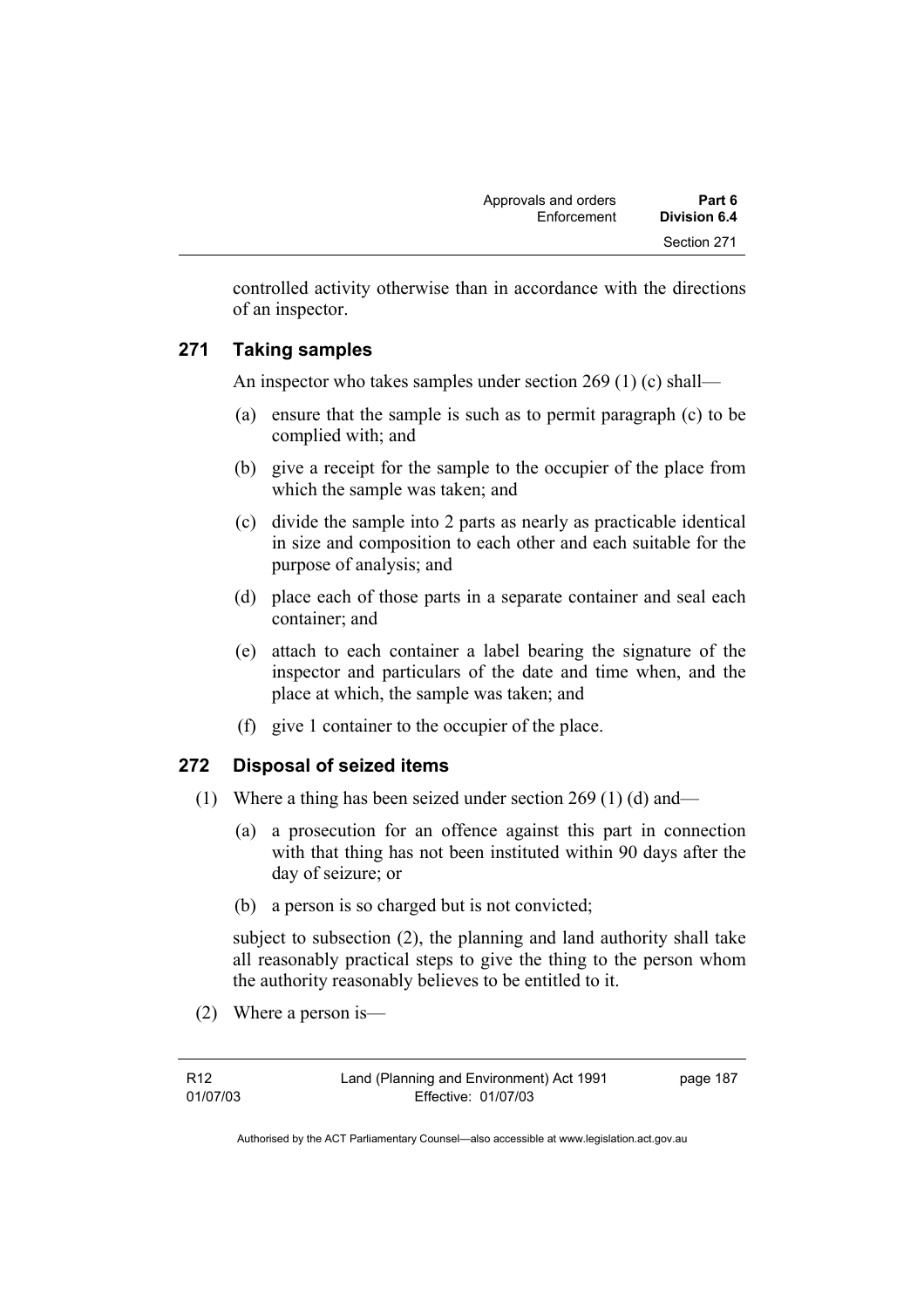| Part 6       | Approvals and orders |
|--------------|----------------------|
| Division 6.4 | Enforcement          |
| Section 273  |                      |

- (a) convicted of an offence against this part; or
- (b) dealt with under the *Crimes Act 1900*, section 402 in respect of an offence against this Act;

the court may order that anything seized under section 269 (1) (d) and connected with the offence—

- (c) be given to the person who appears to the court to be entitled to it; or
- (d) be forfeited to the Territory.

#### **273 Search warrants**

- (1) Where an inspector suspects on reasonable grounds that there is in or on any place a thing of a particular kind connected with a particular offence against this part or the regulations, the inspector may—
	- (a) lay before a magistrate an information on oath setting out those grounds; and
	- (b) apply for the issue of a warrant to search the place for things of that kind.
- (2) Where an application is made under subsection (1) for a warrant to search a place, a magistrate may, subject to subsection (3), issue a warrant authorising an inspector named in the warrant, with such assistance and by such force as is necessary and reasonable—
	- (a) to enter the place; and
	- (b) to ascertain whether or not a controlled activity is being conducted in or on the place; and
	- (c) to search the place for things of the kind specified in the warrant; and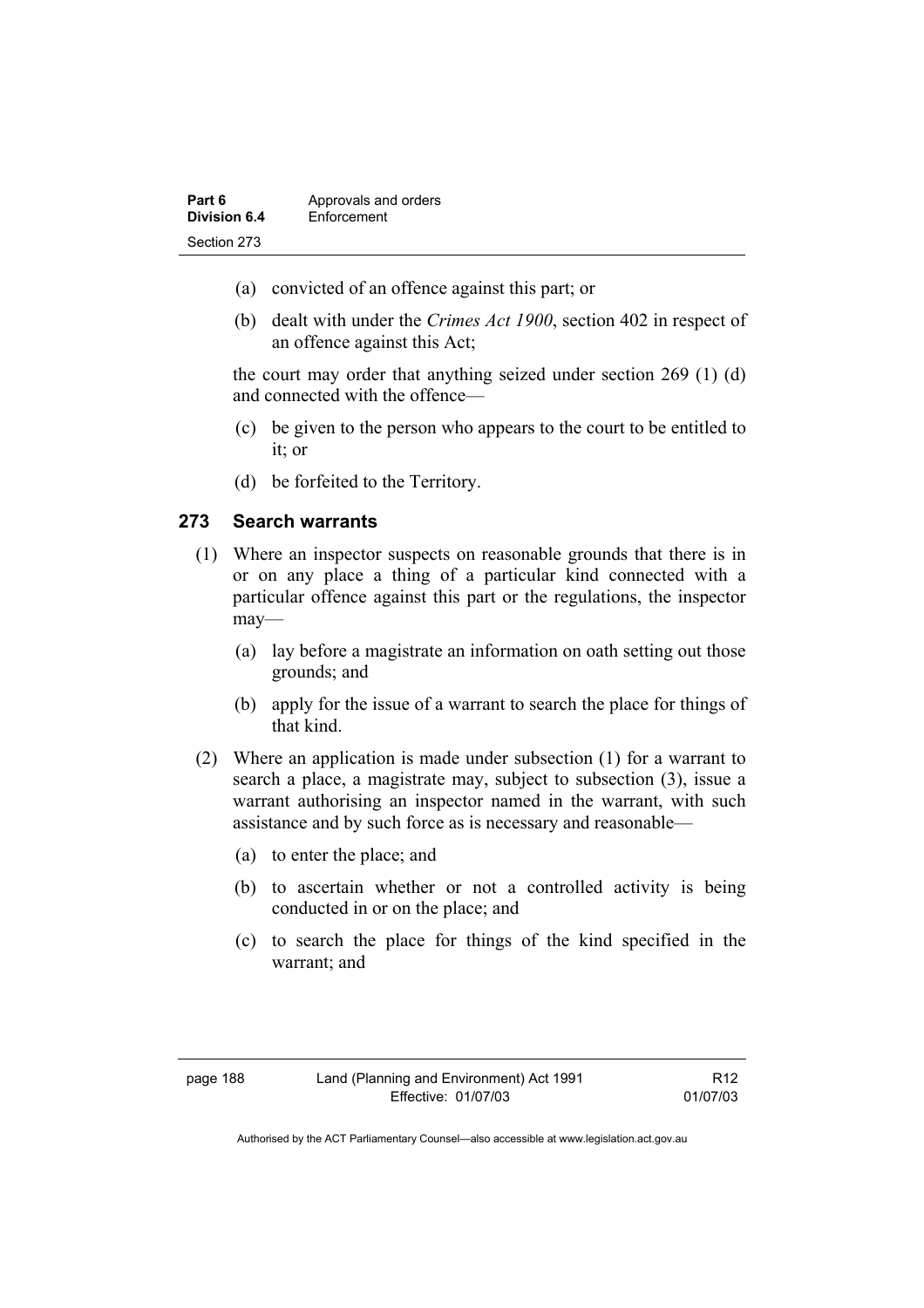| Approvals and orders | Part 6       |
|----------------------|--------------|
| Enforcement          | Division 6.4 |
|                      | Section 273  |

- (d) to seize anything found in the course of the search that the inspector believes on reasonable grounds to be a thing of that kind connected with the relevant offence.
- (3) A magistrate shall not issue a warrant under subsection (2) unless—
	- (a) the informant or another person has given the magistrate, either orally or by affidavit, any further information that the magistrate requires concerning the grounds on which the issue of the warrant is being sought; and
	- (b) the magistrate is satisfied that there are reasonable grounds for issuing the warrant.
- (4) A warrant shall—
	- (a) state the purpose for which it is issued; and
	- (b) specify the nature of the relevant offence; and
	- (c) specify particular hours during which the entry is authorised, or state that the entry is authorised at any time of the day or night; and
	- (d) include a description of the kinds of things in relation to which the powers under the warrant may be exercised; and
	- (e) specify the date, being a date not later than 28 days after the date of issue of the warrant, on which the warrant ceases to have effect.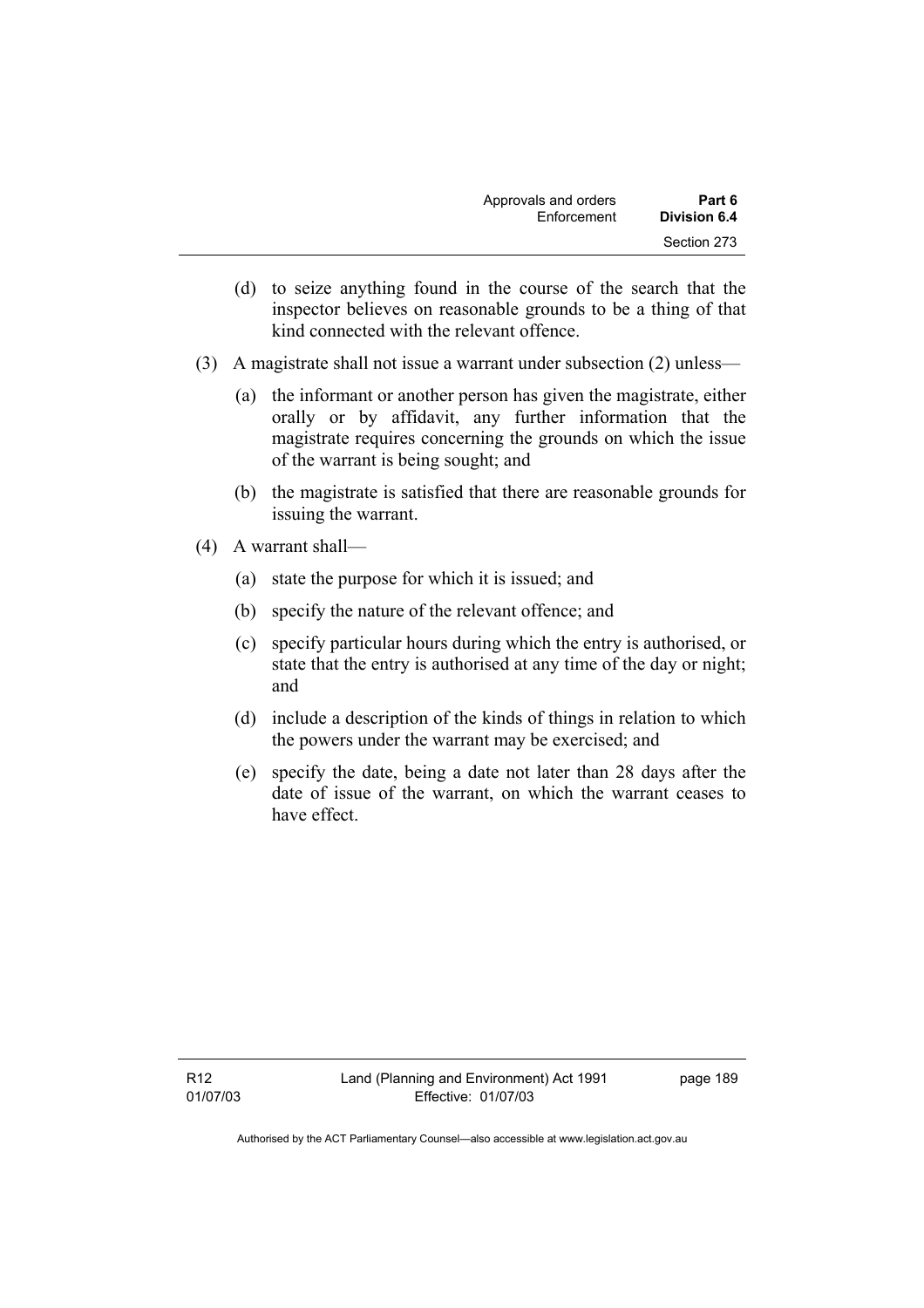| Part 6              | Approvals and orders |  |
|---------------------|----------------------|--|
| <b>Division 6.6</b> | Miscellaneous        |  |
| Section 274         |                      |  |

## **274 Obstruction of inspectors**

A person shall not, without reasonable excuse, obstruct or hinder an inspector in the exercise of his or her powers under this part.

Maximum penalty: 50 penalty units, imprisonment for 6 months or both.

# **Division 6.6 Miscellaneous**

## **Subdivision 6.6.1 Review of decisions**

#### **275 AAT review—general**

- (1) A person whose interests are affected by a decision mentioned in schedule 4, part 4.1, column 4 may apply to the AAT for review of the decision.
- (2) A person mentioned in schedule 4, part 4.1, column 2 who makes a decision mentioned in column 4 of the item mentioning the person must give written notice to people whose interests the person believes are affected by the decision.
- (3) The notice under subsection (2) must comply with the requirements of the code of practice in force under the *Administrative Appeals Tribunal Act 1989*, section 25B (1).

#### **275A Approvals subject to entity's satisfaction**

- (1) This section applies if—
	- (a) an approval given to a person contains a condition that a development is to be carried out to the satisfaction of an entity mentioned in the approval; and
	- (b) the entity decides that the development has not been carried out to its satisfaction.
	- *Note* Section 245 (3) (a) allows a relevant authority to impose a condition of the kind mentioned in s (1) (a).

| page 190 | Land (Planning and Environment) Act 1991 | R12      |
|----------|------------------------------------------|----------|
|          | Effective: 01/07/03                      | 01/07/03 |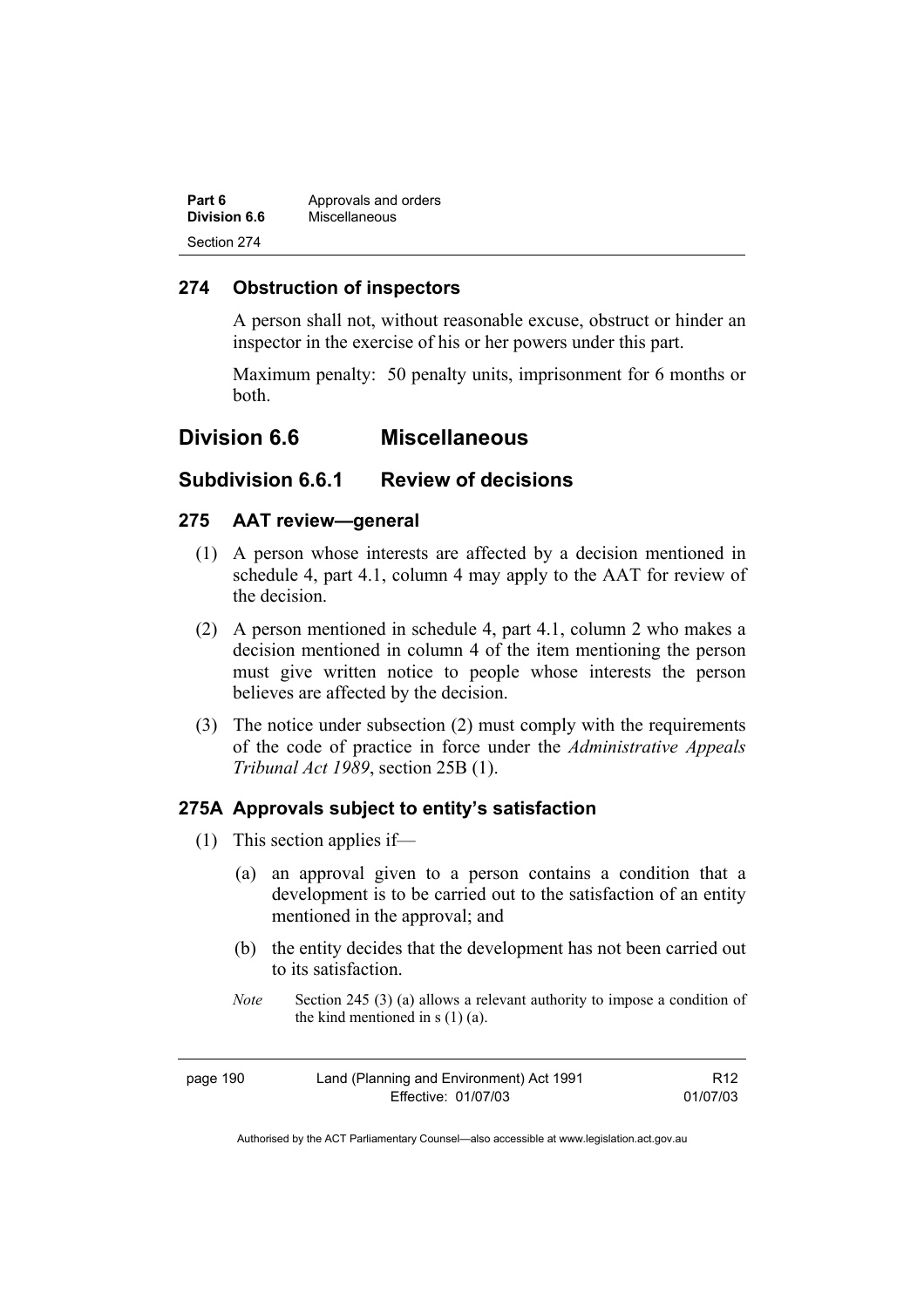- (2) The entity must give the person written notice of the decision.
- (3) The notice must be in accordance with the requirements of the code of practice in force under the *Administrative Appeals Tribunal Act 1989*, section 25B (1).
- (4) A person whose interests are affected by a decision mentioned in subsection (1) (b) may apply to the AAT for review of the decision.

#### **276 Review—objectors and third parties**

- (1) A person who is qualified under subsection (2) may apply to the AAT for review of a decision of the relevant authority to—
	- (a) approve an application under section 230 or 246A; or
	- (b) include a condition in an approval.

*Note* Section 245 deals with inclusion of conditions.

- (2) A person is qualified to make an application under subsection (1) if—
	- (a) the person objected to the grant of the approval of the relevant application to undertake development under section 237; or
	- (b) the AAT is satisfied that the person had reasonable grounds for not objecting within the prescribed period.
- (3) An application under subsection (1) must be made within 4 weeks after the day the person was notified of the decision.
- (4) A notice given under section 243 to a person who objected under section 237 shall be in accordance with the requirements of the code of practice in force under the *Administrative Appeals Tribunal Act 1989*, section 25B (1)*.*
- (5) At the hearing of a proceeding before the administrative appeals tribunal, the tribunal shall have regard to—
	- (a) any decisions or recommendations of a committee of the Legislative Assembly in relation to; and

| R12      | Land (Planning and Environment) Act 1991 | page 191 |
|----------|------------------------------------------|----------|
| 01/07/03 | Effective: 01/07/03                      |          |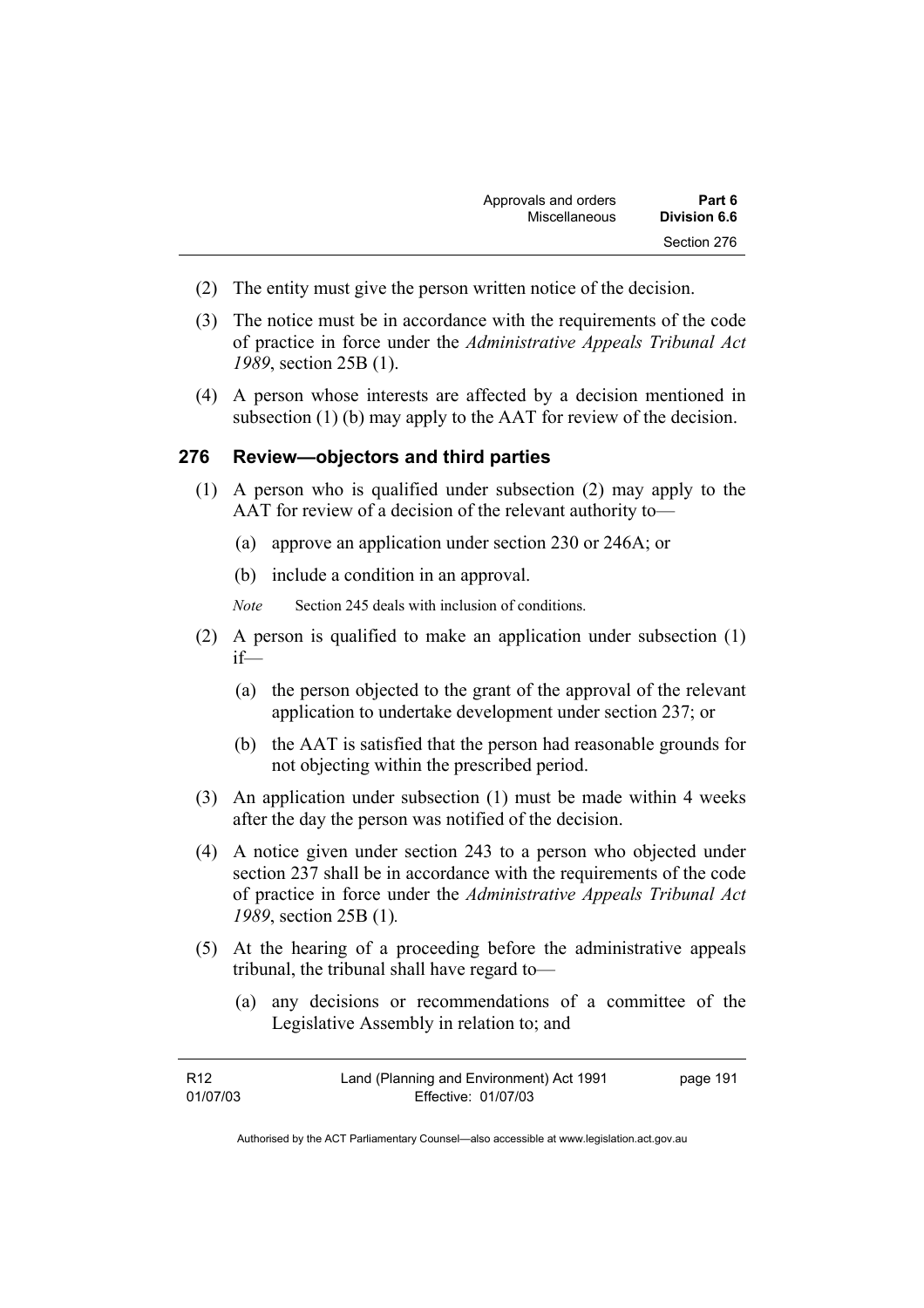| Part 6       | Approvals and orders |
|--------------|----------------------|
| Division 6.6 | Miscellaneous        |
| Section 277  |                      |

 (b) any environmental impact statement made, or inquiry conducted into;

a matter which is in issue in the hearing.

(6) In this section:

*person* includes an unincorporated association.

 (7) For this section, an organisation or association of persons, whether incorporated or not, shall be taken to have interests that are affected by a decision if the decision relates to a matter included in the objects or purposes of the organisation or association.

#### **277 Review—orders**

- (1) Application may be made to the administrative appeals tribunal for review of a decision of the Minister—
	- (a) making an order under section 256; or
	- (b) refusing to make an order under section 256; or
	- (c) making an order subject to a direction of a kind referred to in section 256 (5) (b).
- (2) A notice given to a person in accordance with section 257 (1) (a), (b), (c) or (e) shall be in accordance with the requirements of the code of practice in force under the *Administrative Appeals Tribunal Act 1989*, section 25B (1).

#### **278 Notification of objectors**

- (1) This section applies in relation to a decision mentioned in schedule 4, part 4.1.
- (2) The person who made the decision must, as soon as practicable, tell each person who, under section 237, objected to the application in relation to which the decision was made, in writing, about the application to the tribunal.

R12 01/07/03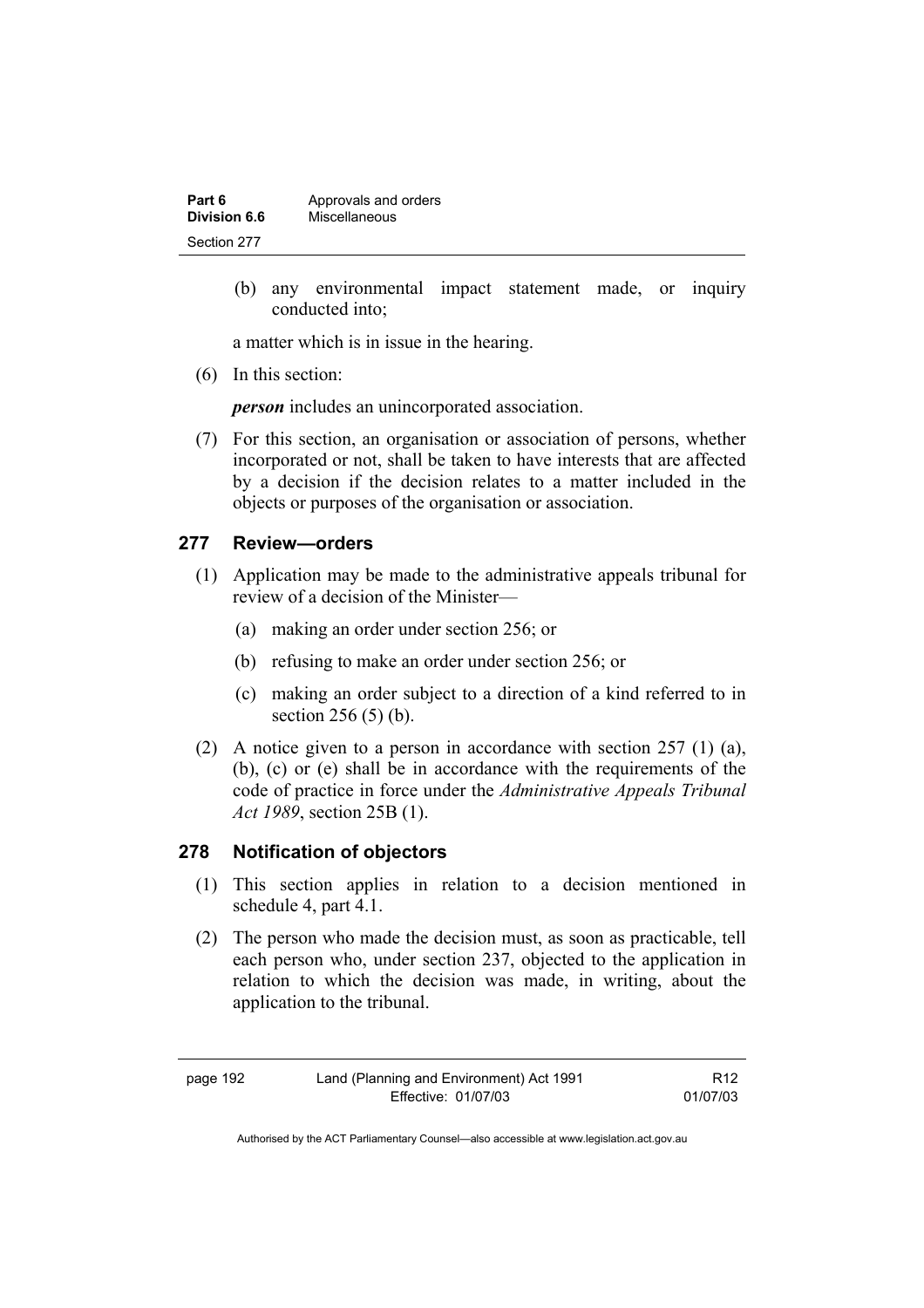| Approvals and orders | Part 6       |
|----------------------|--------------|
| Miscellaneous        | Division 6.6 |
|                      | Section 279  |

- (3) A notice under subsection (1) shall include a statement to the effect that the person to whom it is given is entitled, on application to the administrative appeals tribunal, to be made a party to the proceedings for the review.
- (4) In this section:

*applicant* means—

- (a) for a decision mentioned in schedule 4, part 4.1, items 1 to  $7$ the applicant for the decision; or
- (b) for a decision mentioned in schedule 4, part 4.1 item 8—the person to whom the approval was granted.

# **279 Notification of applicants**

- (1) Where an objector makes an application under section 276 for the review of a decision, the objector shall, at the same time, give notice to the person who made the application for approval of the decision in relation to which the objector has applied for review.
- (2) A notice under subsection (1) shall include a statement to the effect that the person to whom it is given is entitled, on application to the administrative appeals tribunal, to be made a party to the proceedings for the review.
- (3) In subsection (1):

*objector* means a person mentioned in section 276 (2).

# **279A Challenge to validity of certain decisions**

- (1) The validity of a decision made by the Minister on an application to which section section 229B (6) applies may not be questioned in any legal proceedings except those commenced within 28 days after the date of the decision.
- (2) In this section: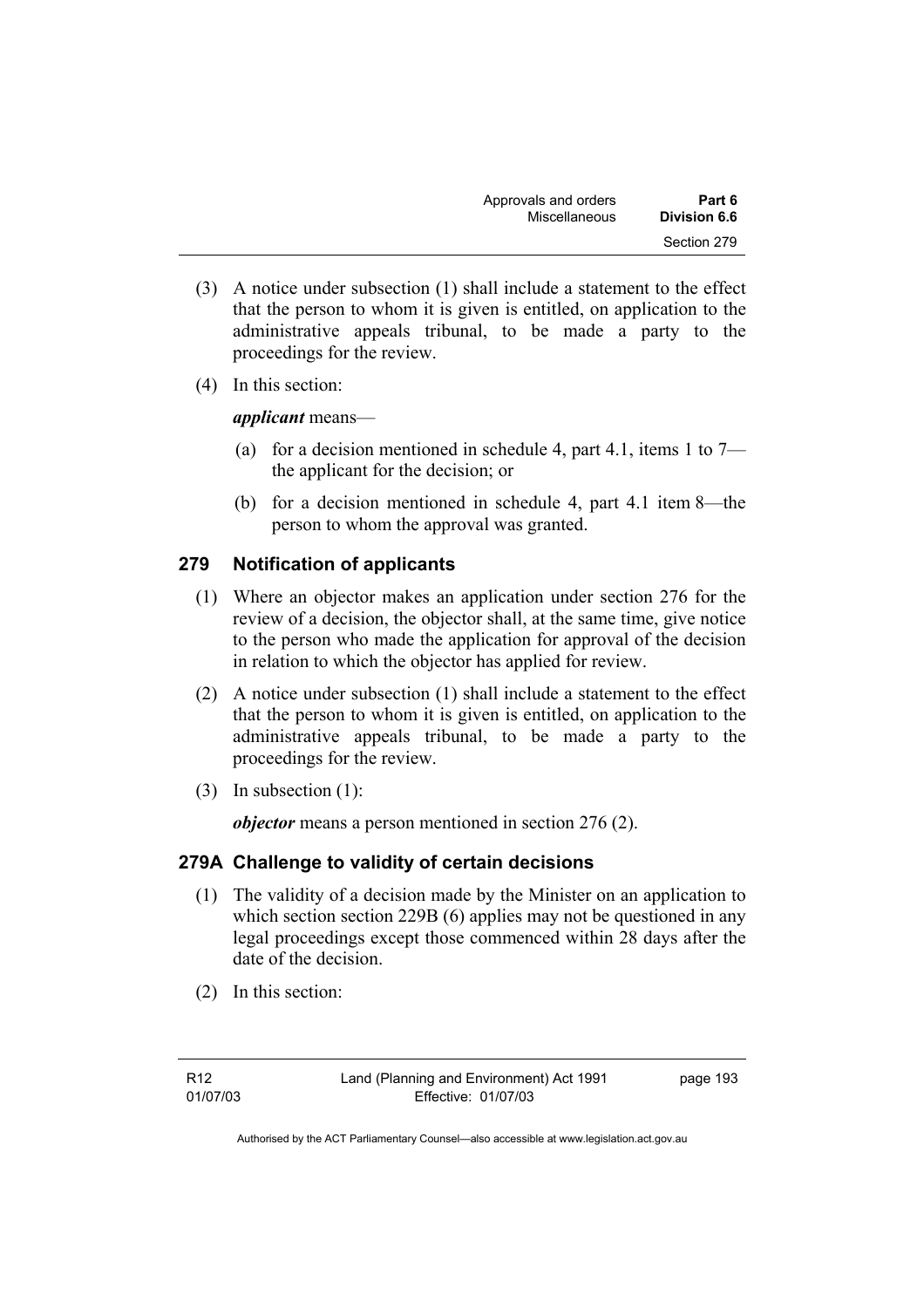| Part 6       | Approvals and orders |
|--------------|----------------------|
| Division 6.6 | Miscellaneous        |
| Section 282  |                      |

*legal proceedings* does not include an application to the administrative appeals tribunal.

## **Subdivision 6.6.2 General**

#### **282 Regulations**

- (1) The regulations may make provision for—
	- (a) the lodging of applications; and
	- (b) the form and conditions of a bond referred to in section 245 (3) (f), including the method of calculating the amount of the bond and the conditions of payment under the bond; and
	- (c) the exemption of the Territory or a Territory authority from the requirements of all or any of the provisions of this part; and
	- (d) the circumstances, whether generally or in a particular case, in which an exemption under paragraph (c) applies; and
	- (da) exempting a development of a kind specified in the regulations, either absolutely or subject to conditions, from the application of this part or any provision of this part; and
	- (e) exempting a controlled activity of a kind specified in the regulations, either absolutely or subject to conditions, from the application of this part or any provision of this part; and
	- (f) the extension of any period within which action is to be taken by the Minister, the planning and land authority or anyone else, under this part or the regulations.
- (2) The regulations may authorise the Minister to exempt from this part or any provision of this part a development that consists of the erection, fixing or displaying of a sign or advertising material on the land, otherwise than in accordance with a right to do so expressly given by a current licence granted under this Act or a current lease.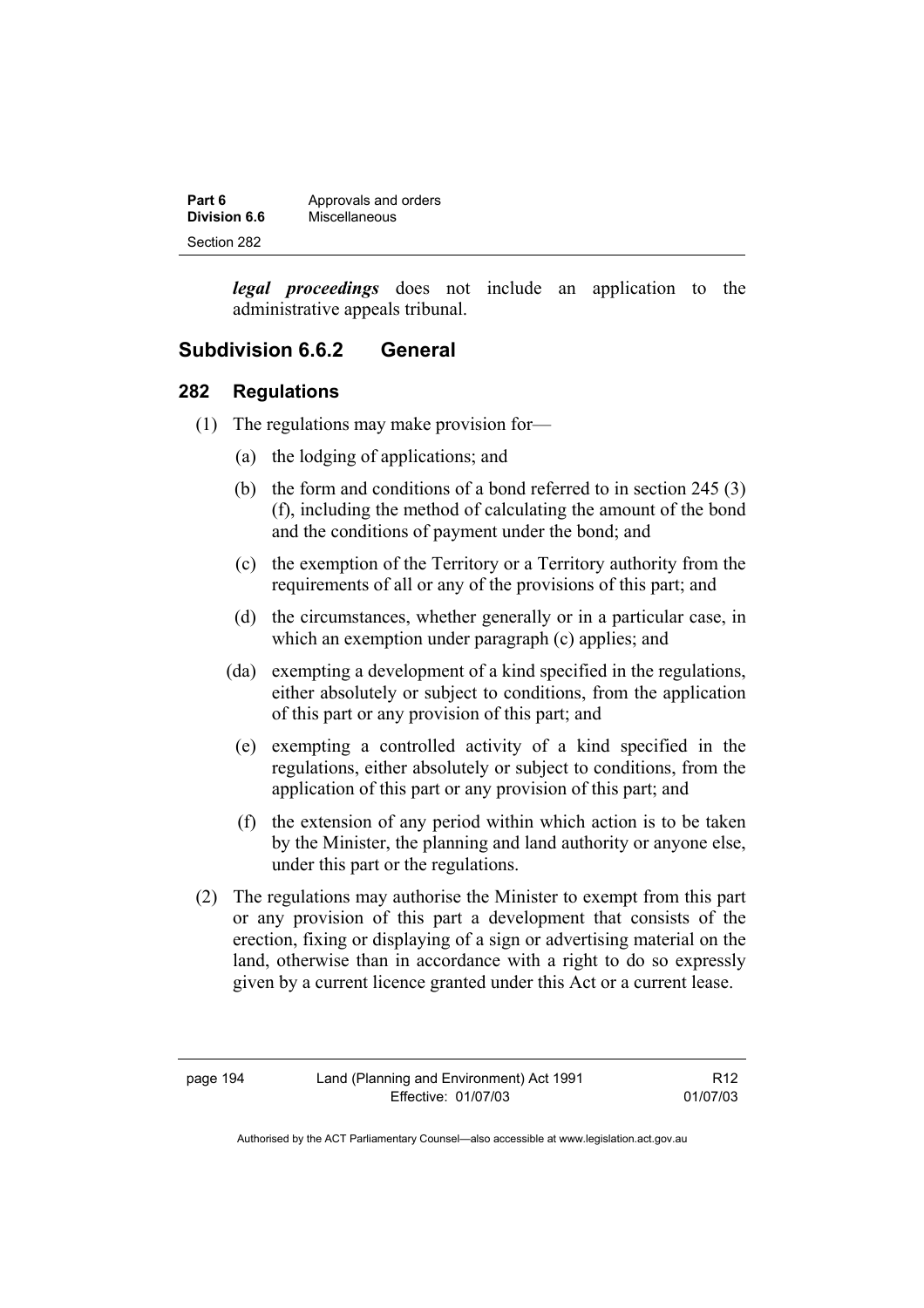| Approvals and orders | Part 6              |
|----------------------|---------------------|
| <b>Miscellaneous</b> | <b>Division 6.6</b> |
|                      | Section 282         |

- (3) An exemption under a regulation mentioned in subsection (2) is a disallowable instrument.
	- *Note* A disallowable instrument must be notified, and presented to the Legislative Assembly, under the *Legislation Act 2001*.
- (4) An exemption under subsection (1) or (2) that relates to a development mentioned in subsection (2) may be conditional.

R12 01/07/03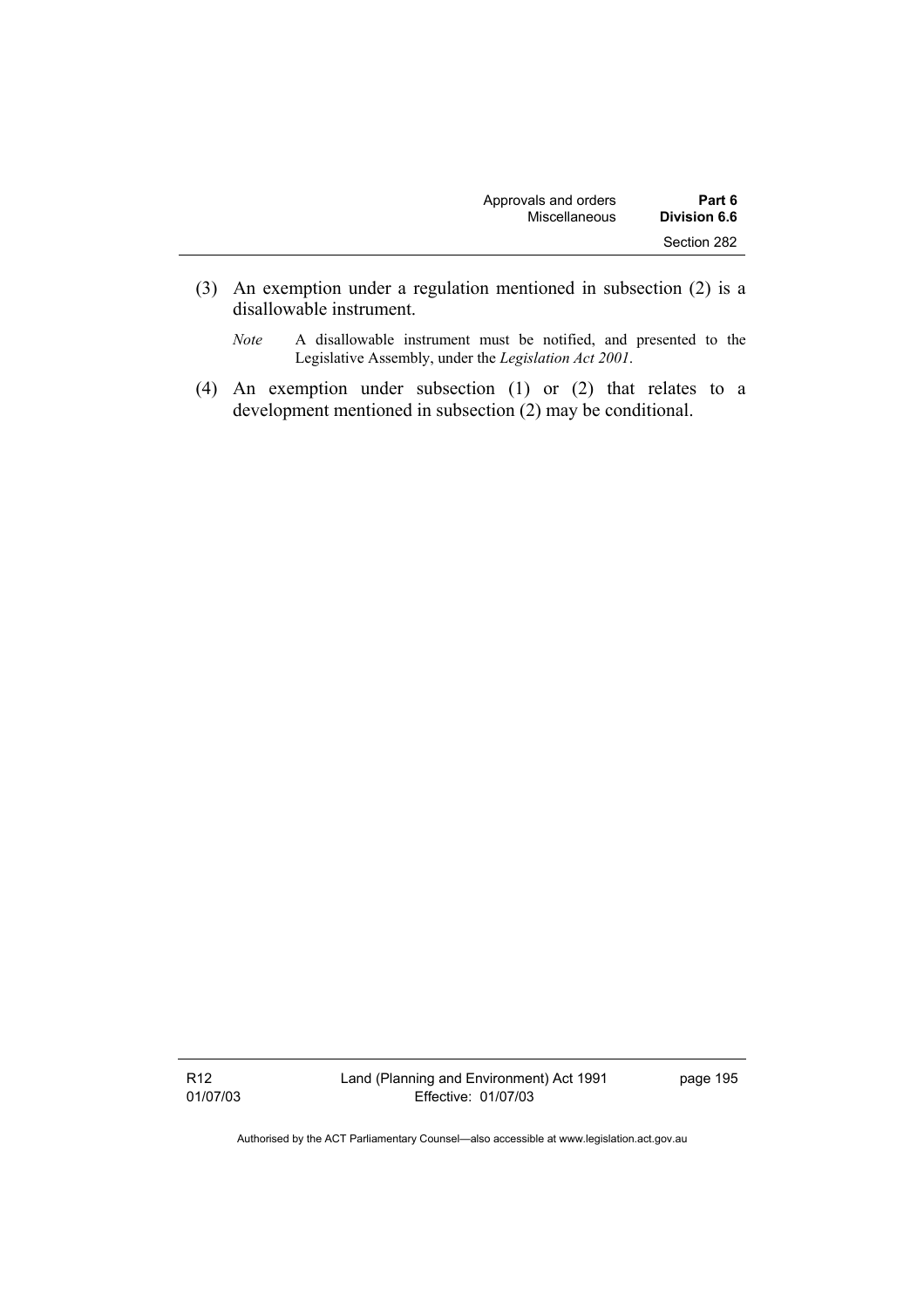#### **Part 7 Administrative appeals**

Section 282A

# **Part 7 Administrative appeals**

#### **282A AAT review of decisions**

- (1) Application may be made to the AAT for review of the following decisions:
	- (a) a decision mentioned in subsection (3) or (4);
	- (b) a decision not to register a place under section 69 (1) (b) or 73 (1) (b);
	- (c) a decision mentioned in schedule 4, part 4.2, column 4.
- (2) A person mentioned in schedule 4, part 4.2, column 2, who makes a decision mentioned in column 4 of the item in which the person is mentioned must give written notice to people whose interests the person believes are affected by the decision.
- (3) If the Environment Minister, under section 125 (5), fixes a maximum price for the sale by a proponent of a copy of a draft environmental impact statement, the Environment Minister must give written notice of the decision to the proponent.
- (4) If the planning and land authority decides to vary a land management agreement under a provision mentioned in section 186C (3), the authority must give written notice of the decision to the other party to the agreement.
- (5) A notice under subsection (2), (3) or (4) must comply with the requirements of the code of practice in force under the *Administrative Appeals Tribunal Act 1989*, section 25B (1).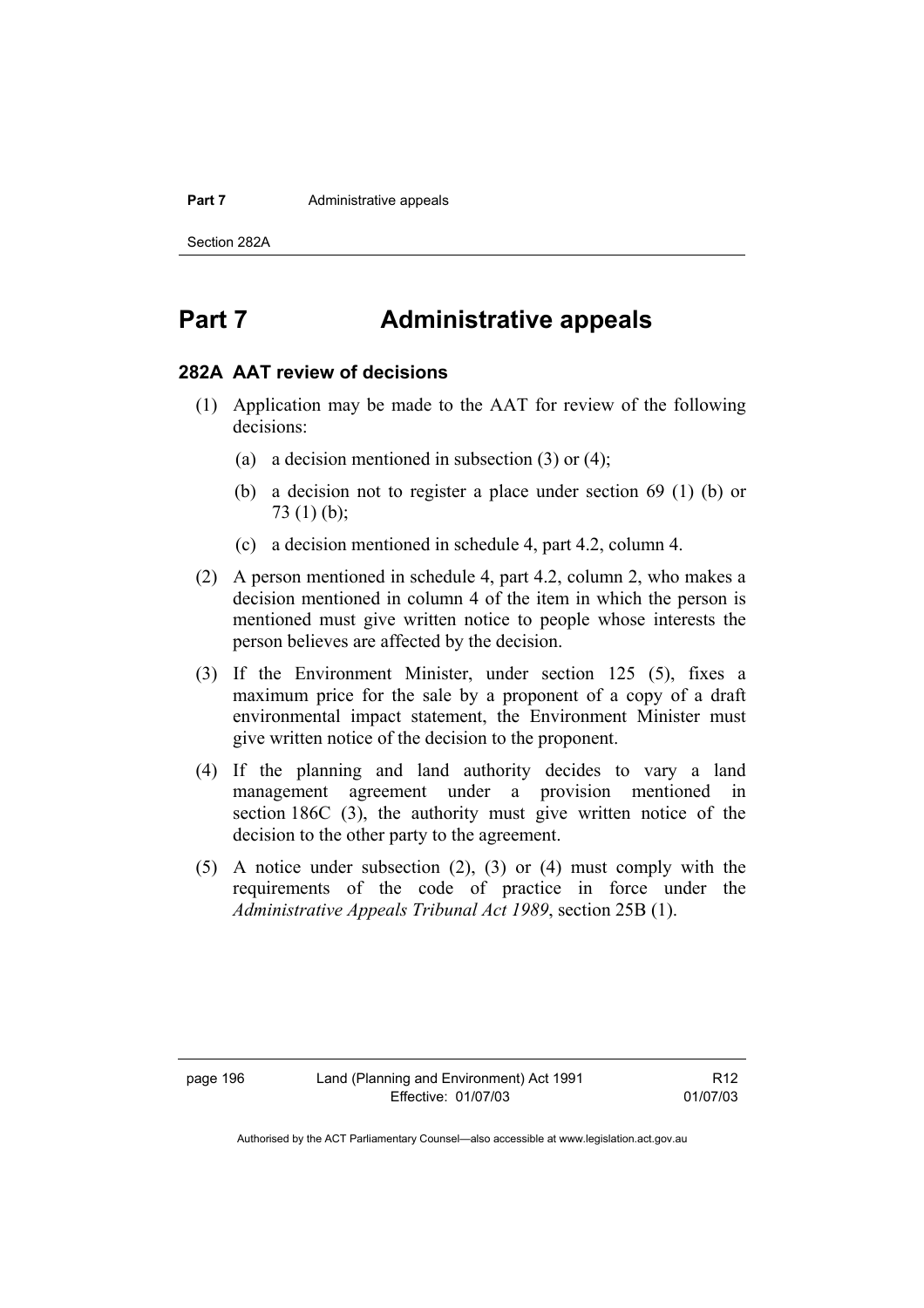# **Part 8 Miscellaneous**

#### **283 Persons authorised to exercise the powers of Executive**

- (1) The Executive may, in writing, authorise anybody to act on its behalf in the exercise of a function under part 2 (Planning) or part 5 (Land administration), other than a function under the following sections:
	- section 163 (4) (Leases to community organisations)
	- section 164 (3) (Special leases)
	- section 167 (1) (Eligibility for certain classes of leases)
	- section 178 (3) (Refund of amount paid for grant of lease).
- (2) Where the exercise of a function by the Executive in accordance with this part is dependent upon the opinion, belief or state of mind of the Executive in relation to a matter and a person has, pursuant to subsection (1), been authorised to exercise that function, the function may be exercised by the person so authorised upon his, her or its opinion, belief or state of mind in relation to the matter.

## **284 Power of administrative appeals tribunal and Supreme Court**

Where a person appeals, or purports to appeal, under this Act—

- (a) to the administrative appeals tribunal; or
- (b) against a determination or decision of the administrative appeals tribunal to the Supreme Court;

and it appears to the tribunal or court, as the case may be—

 (c) that the appeal, or purported appeal, or the decision, or the purported decision, against which the appeal, or purported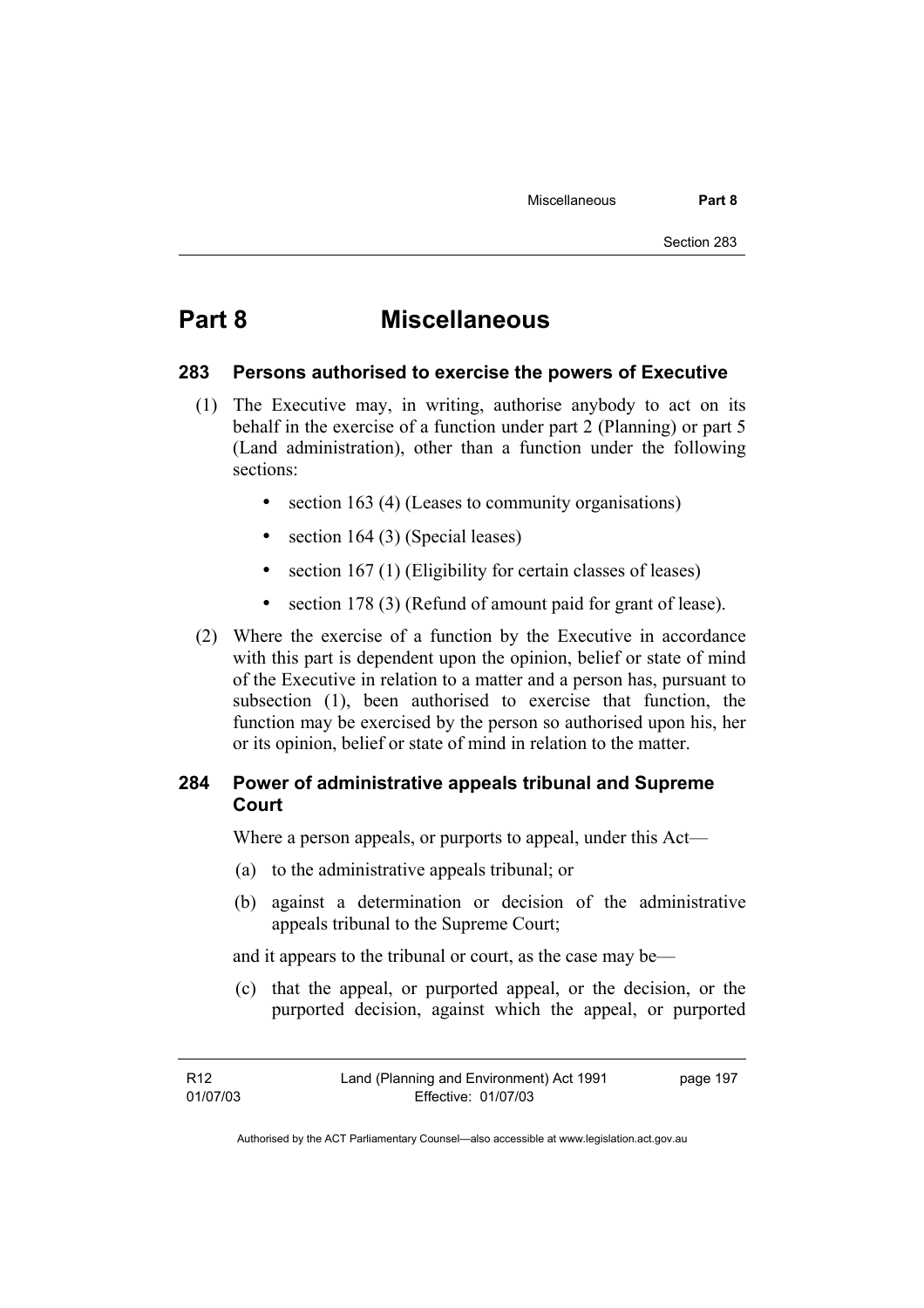#### **Part 8** Miscellaneous

Section 286

appeal, has been brought is affected by a failure to comply with a requirement of this Act; and

 (d) that to exercise the powers conferred by this section would not be unjust or inequitable;

the tribunal or court may order that, subject to any specified conditions, the requirement concerned be dispensed with to the necessary extent.

#### **286 Conduct of directors, servants and agents**

- (1) Where, for a prosecution for an offence against this Act, it is necessary to establish the state of mind of a body corporate or a natural person in relation to particular conduct, it is sufficient to show—
	- (a) that a director, servant or agent of the body, or a servant or agent of the person, had that state of mind; and
	- (b) that the conduct was engaged in by that director, servant or agent within the scope of his or her actual or apparent authority.
- (2) A reference in subsection (1) to the *state of mind* of a body or person includes a reference to—
	- (a) the knowledge, intention, opinion, belief or purpose of the body or person; and
	- (b) the body's or person's reasons for the intention, opinion, belief or purpose.
- (3) Any conduct engaged in on behalf of a body corporate or a natural person by a director, servant or agent of the body, or a servant or agent of the person, within the scope of his or her actual or apparent authority is to be taken, for a prosecution for an offence against this Act, to have been engaged in also by the body or person unless the body or person establishes that reasonable precautions were taken and due diligence was exercised to avoid the conduct.

| page 198 | Land (Planning and Environment) Act 1991 | R <sub>12</sub> |
|----------|------------------------------------------|-----------------|
|          | Effective: 01/07/03                      | 01/07/03        |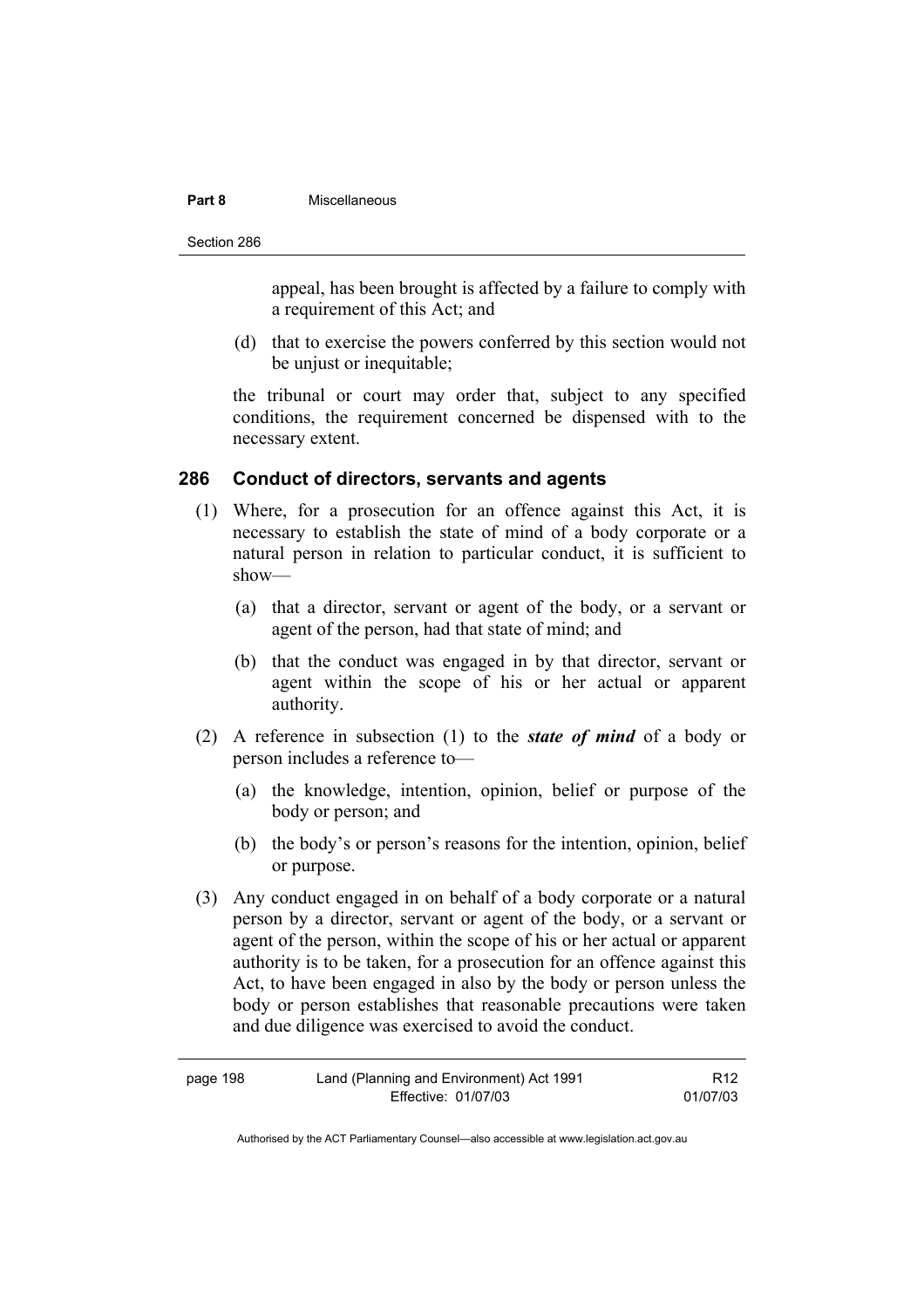- (4) Where—
	- (a) a natural person is convicted of an offence against this Act; and
	- (b) the person would not have been convicted of the offence if subsections (1) and (3) had not been enacted:

the person is not liable to be punished by imprisonment for that offence.

- (5) A reference in this section to a *director* of a body corporate includes a reference to a member of a body corporate incorporated for a public purpose by a law of the Territory, the Commonwealth, a State or another Territory.
- (6) A reference in this section to *engaging* in conduct includes a reference to failing or refusing to engage in conduct.

#### **287 Determination of fees**

- (1) The Minister may, in writing, determine fees for this Act.
	- *Note* The *Legislation Act 2001* contains provisions about the making of determinations and regulations relating to fees (see pt 6.3).
- (2) A determination is a disallowable instrument.
	- *Note* A disallowable instrument must be notified, and presented to the Legislative Assembly, under the *Legislation Act 2001*.

#### **287A Approved forms**

- (1) The Minister may, in writing, approve forms for section 186C (Land management agreements).
- (2) The planning and land authority may approve forms for any other provision of this Act.
- (3) If a form is approved for a particular purpose, the form must be used for that purpose.

*Note* For other provisions about forms, see *Legislation Act 2001*, s 255.

| R12      | Land (Planning and Environment) Act 1991 | page 199 |
|----------|------------------------------------------|----------|
| 01/07/03 | Effective: 01/07/03                      |          |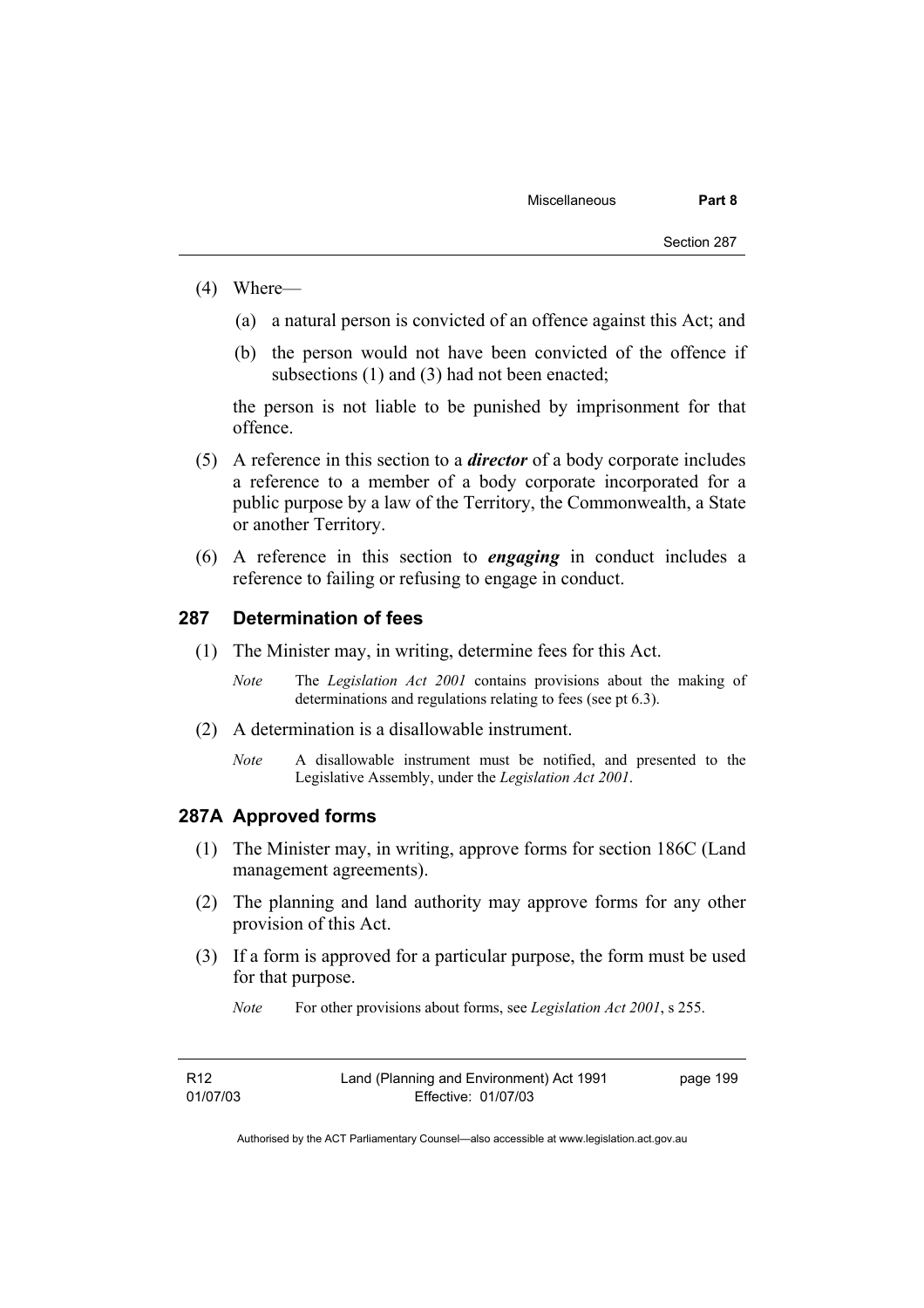#### **Part 8** Miscellaneous

Section 288

- (4) A form approved for section 186C is a disallowable instrument.
	- *Note* A disallowable instrument must be notified, and presented to the Legislative Assembly, under the *Legislation Act 2001*.
- (5) A form approved for any other provision is a notifiable instrument.
	- *Note* A notifiable instrument must be notified under the *Legislation Act 2001*.

#### **288 Regulation-making power**

- (1) The Executive may make regulations for this Act.
	- *Note* Regulations must be notified, and presented to the Legislative Assembly, under the *Legislation Act 2001*.
- (2) The regulations may prescribe offences for contraventions of the regulations and prescribe maximum penalties of not more than 10 penalty units for offences against the regulations.

page 200 Land (Planning and Environment) Act 1991 Effective: 01/07/03

R12 01/07/03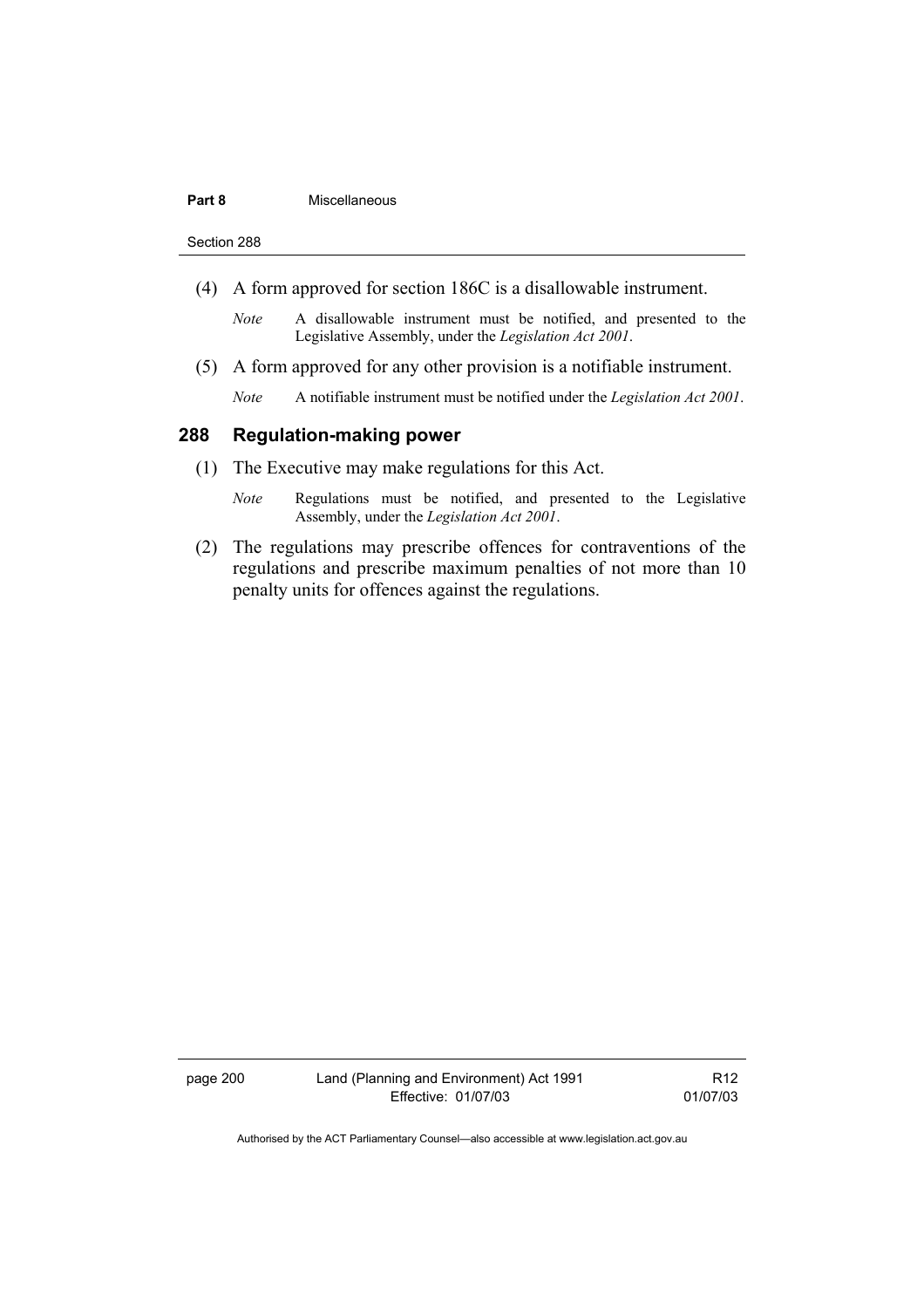# **Part 9 Transitional**

# **289 Status of leases and licences**

- (1) Subject to section 290, a lease or licence granted or continued, or purported to have been granted or continued, under a repealed Act and in force immediately before 2 April 1992 is taken, on and after that day, to have been granted under this Act.
- (2) In this section:

*repealed Act* means any of the following Acts:

- (a) the *Leases Act 1918* No 2;
- (b) the *Leases (Special Purposes) Act 1925* No 11;
- (c) the *City Area Leases Act 1936* No 31.

# **290 Continued application of certain repealed Acts and provisions**

- (1) Despite the repeal of the *Australian National University (Leases) Act 1967*, that Act continues to apply in relation to a lease granted under, or continued in force by, that Act and in force immediately before 2 April 1992.
- (2) Despite the repeal of the *Canberra College of Advanced Education (Leases) Act 1977* and subject to subsection (3), that Act continues to apply in relation to a lease granted under that Act and in force immediately before 2 April 1992.
- (3) For subsection (2), the *Canberra College of Advanced Education (Leases) Act 1977*, section 5 is taken to apply as if that section had been amended by omitting 'in perpetuity'.
- (4) Despite the repeal of the *Church Lands Leases Act 1924*, sections 5, 6, 8 and 10 of that Act continue to apply in relation to a lease

| R12      | Land (Planning and Environment) Act 1991 | page 201 |
|----------|------------------------------------------|----------|
| 01/07/03 | Effective: 01/07/03                      |          |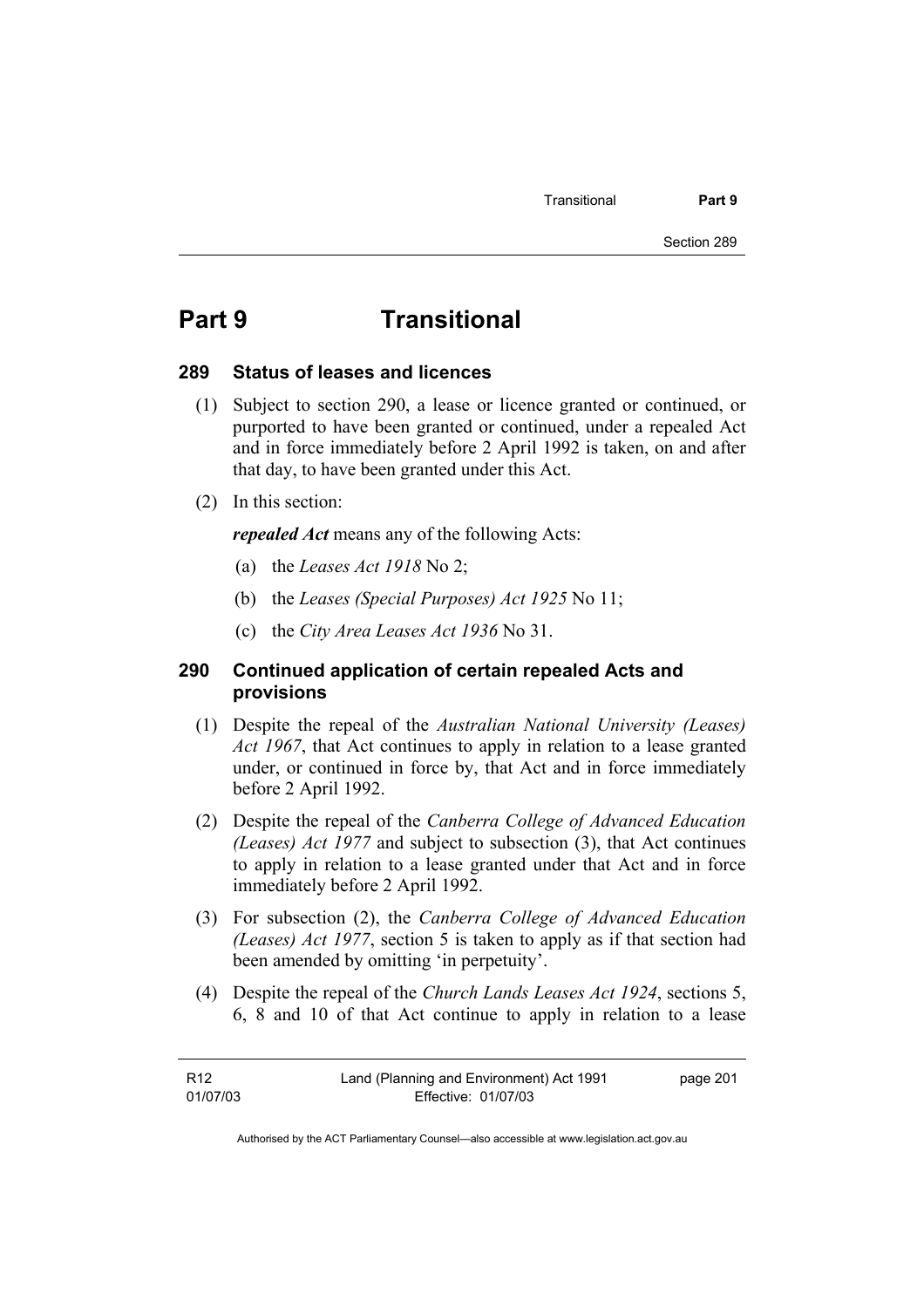### **Part 9 Transitional**

Section 290

granted under that Act and in force immediately before 2 April 1992.

- (5) In a continuing lease, a reference to *improvements* is a reference to improvements other than improvements by way of clearing, draining, grading, filling, excavating or levelling made by the Territory or the Commonwealth or the cost of which the Territory or the Commonwealth has paid.
- (6) Despite the repeal of the *City Area Leases Act 1936*, the following sections of that Act continue to apply:
	- (a) so far as the section relates to a continuing lease in which provision is made for the land comprised in the lease to be used for a purpose specified in section 8A (1) of that Act section 8A;
	- (b) so far as the section relates to a variation of a continuing lease in respect of which notice under section 18A of that Act was given before the commencement day—section 18B;
	- (c) so far as the section relates to a continuing lease in respect of which notice under the section was given before the commencement day—section 22;
	- (d) so far as the section relates to a continuing lease specified in section 28A (1) of that Act—section 28A;
	- (e) so far as the section relates to a continuing lease specified in section 28DA (1) of that Act—section 28DA;
	- (f) so far as the section relates to a sublease specified in section 30A (2) of that Act and in force immediately before 2 April 1992—section 30A.
- (7) Despite the repeal of the *Leases (Special Purposes) Act 1925*, sections 5AC, 5AD, 5A and 5B of that Act continue to apply in relation to a lease of Territory Land—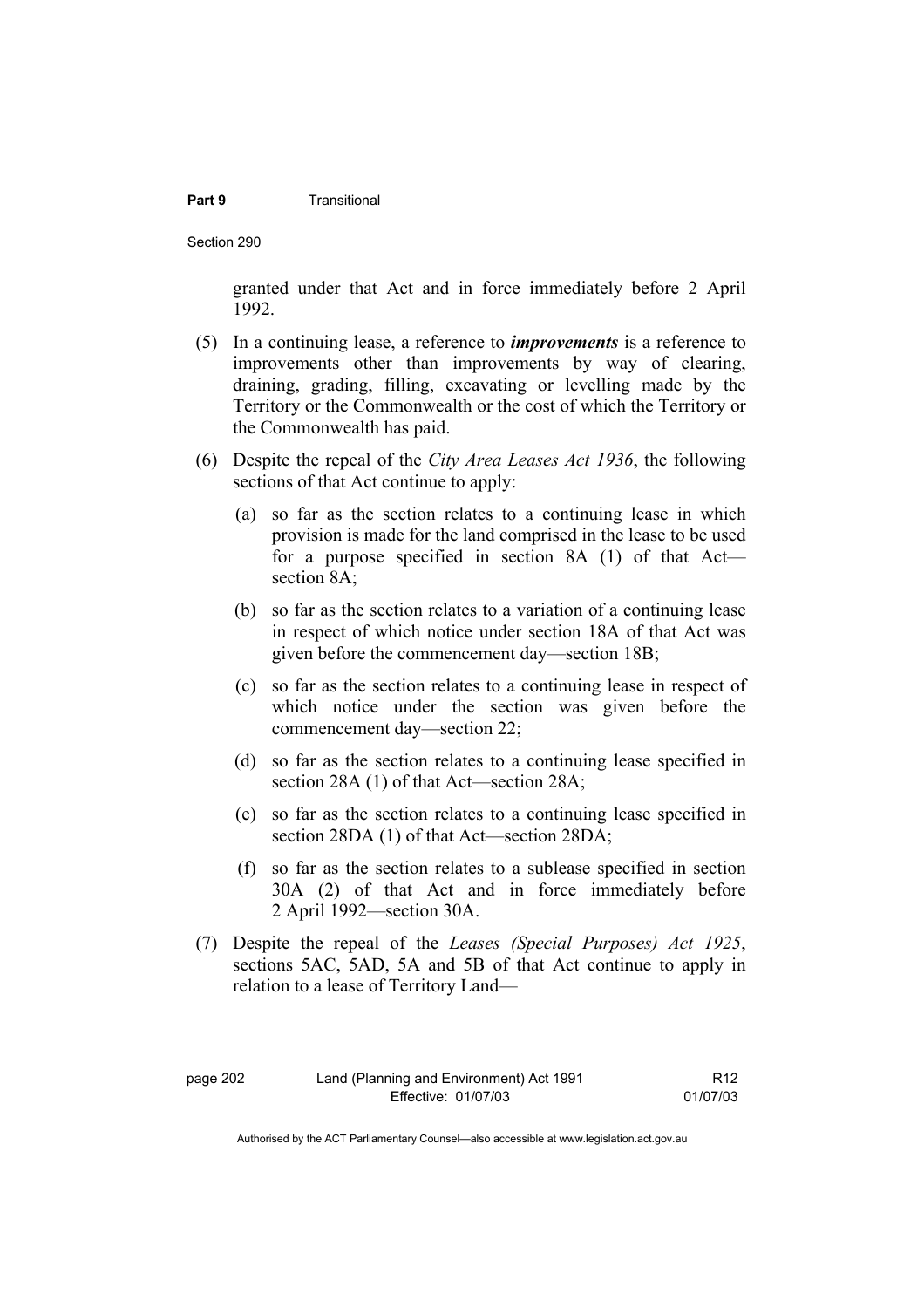- (a) granted under subsection 3 (2) of that Act as in force immediately before 11 May 1989; and
- (b) in force immediately before 2 April 1992.
- (8) Despite the repeal of the *Leases (Special Purposes) Act 1925*, section 5BA (6) of that Act continues to apply in relation to a lease granted under that Act and in force immediately before 2 April 1992.
- (9) In this section:

*continuing lease* means a lease granted or continued, or purported to have been granted or continued, under the *City Area Leases Act 1936* and to which section 289 of this Act applies.

# **291 Conversion of Commonwealth leases**

- (1) This section applies if—
	- (a) a declaration under the *Australian Capital Territory (Planning and Land Management) Act 1988* (Cwlth), section 27 (1) has been rescinded, revoked, amended or varied and as a consequence land that had been national land has ceased to be national land; and
	- (b) a lease had been granted under a prescribed law over all or part of that land and the lease was in force immediately before the rescission, revocation, amendment or variation of the declaration.
- (2) The lease is taken to have been granted under this Act from the day of the rescission, revocation, amendment or variation of the declaration.
- (3) In this section:

*prescribed law* means any of the following laws:

• *Leases Ordinance 1918*

R12 01/07/03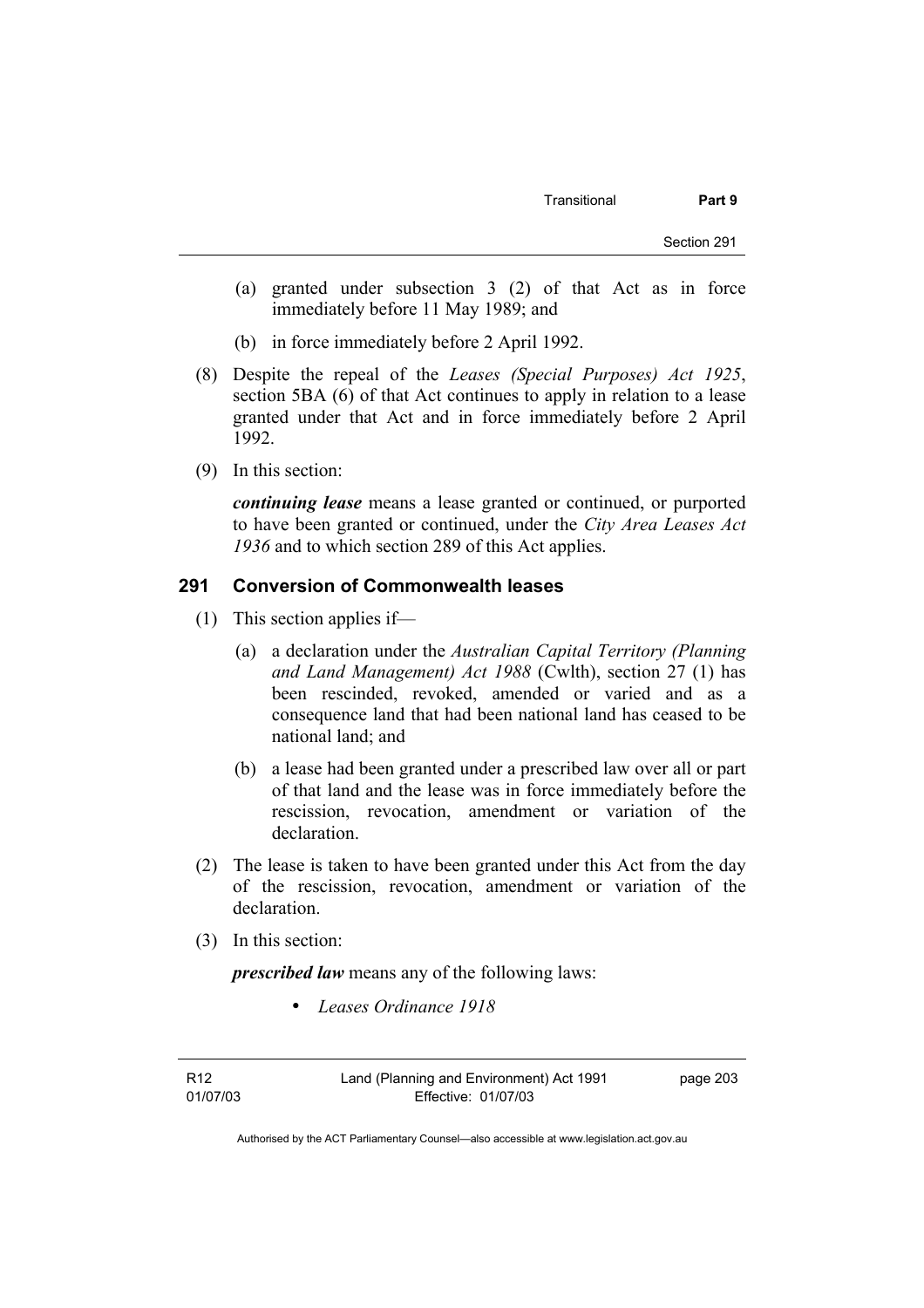#### **Part 9 Transitional**

Section 292

- *Leases (Special Purposes) Ordinance 1925*
- *City Area Leases Ordinance 1936*.

# **292 Consent under City Area Leases Ordinance 1936—s 28**

- (1) This section applies if a lessee has obtained the consent of the Minister under the *City Area Leases Ordinance 1936*, section 28 as in force at any time before 19 December 1973 to the assignment or transfer of a lease or an interest in the lease, either at law or in equity.
- (2) For section 180 (1) (Transfer of land subject to building and development provision), the consent is taken to be a consent under this Act, section 180 (2).
- (3) This section expires 1 year after it commences.
- (4) Subsections (1) and (2) are declared to be provisions to which the *Legislation Act 2001*, section 88 (Repeal does not end transitional or validating effect etc) applies.

# **293 Proceedings and evidence**

- (1) This section applies if—
	- (a) a provision of this Act, as in force immediately before the commencement of this section, expressly authorised or required the commissioner to do something; and
	- (b) after the commencement of this section, the thing may be done by another entity (the *substituted entity*).
- (2) For a proceeding begun in relation to the thing before the commencement of this section and to which the commissioner is a party, the substituted entity is substituted as a party.
- (3) A proceeding for a cause of action in relation to the thing may be brought against the substituted entity if, before the commencement of this section —

| Land (Planning and Environment) Act 1991<br>page 204 |                     | R <sub>12</sub> |
|------------------------------------------------------|---------------------|-----------------|
|                                                      | Effective: 01/07/03 | 01/07/03        |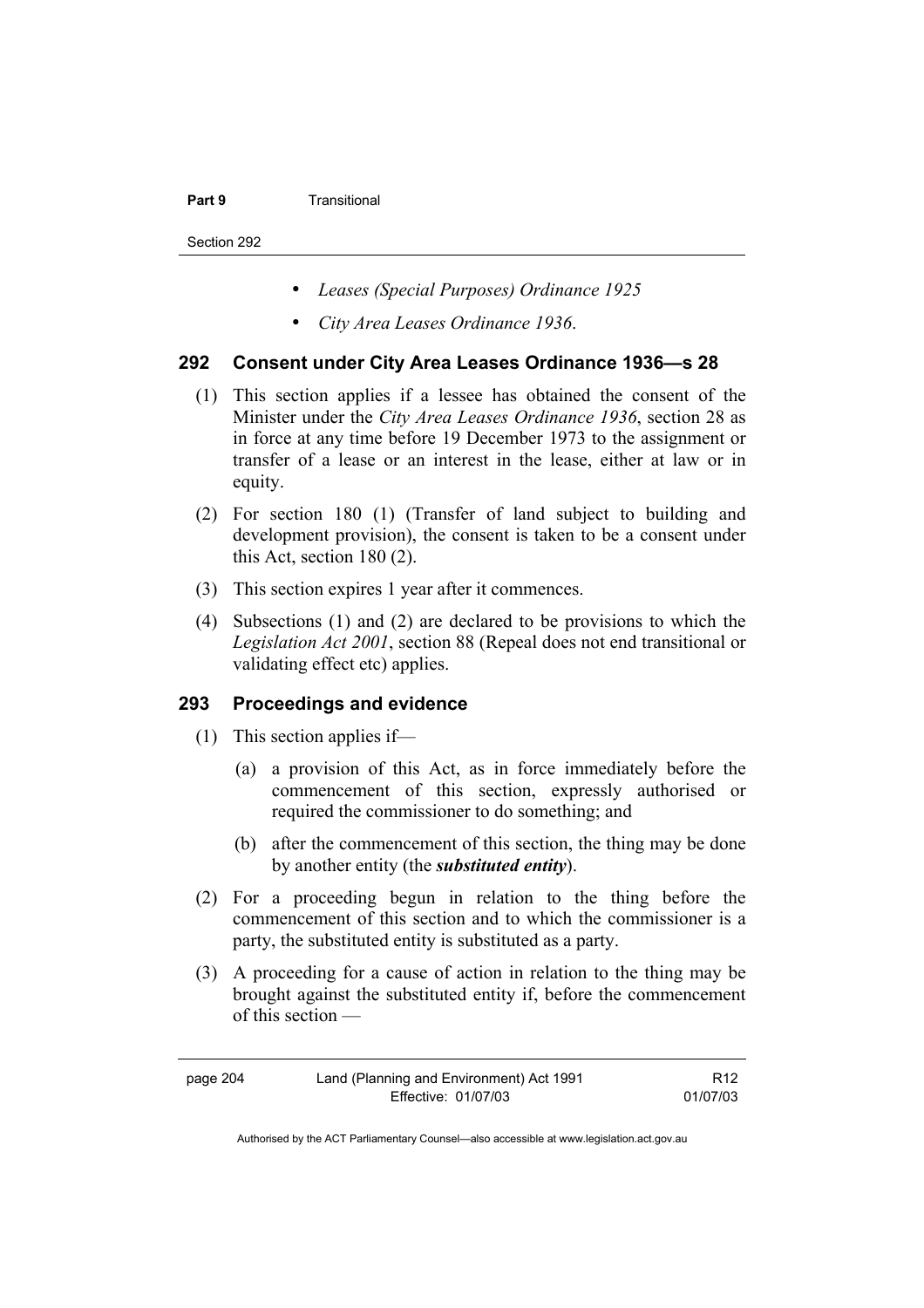- (a) the cause of action had accrued against the commissioner; and
- (b) a proceeding had not begun in relation to the cause of action; and
- (c) the limitation period for the cause of action had not ended.
- (4) The *Limitation Act 1985,* part 3 (Postponement of bar) applies to the beginning of a proceeding that may be brought by or against the substituted entity under this section as if the cause of action had been accrued by, or had accrued against, the entity.
- (5) The court or other entity in which, or before which, a proceeding may be or has been begun or continued under this section may give directions about the proceeding.
- (6) Any evidence that, apart from the abolition of the position of commissioner, would have been admissible for or against the commissioner is admissible for or against the substituted entity.
- (7) An order made in a proceeding by or against the commissioner before the commencement of this section may, after the commencement, be enforced by or against the substituted entity.
- (8) In this section:

*commissioner* means the commissioner under this Act as in force immediately before the commencement of this section.

*proceeding* means a civil or administrative proceeding, and includes a proceeding by way of appeal or review (including review under the *Ombudsman Act 1989*).

(9) This section expires 1 year after the day it commences.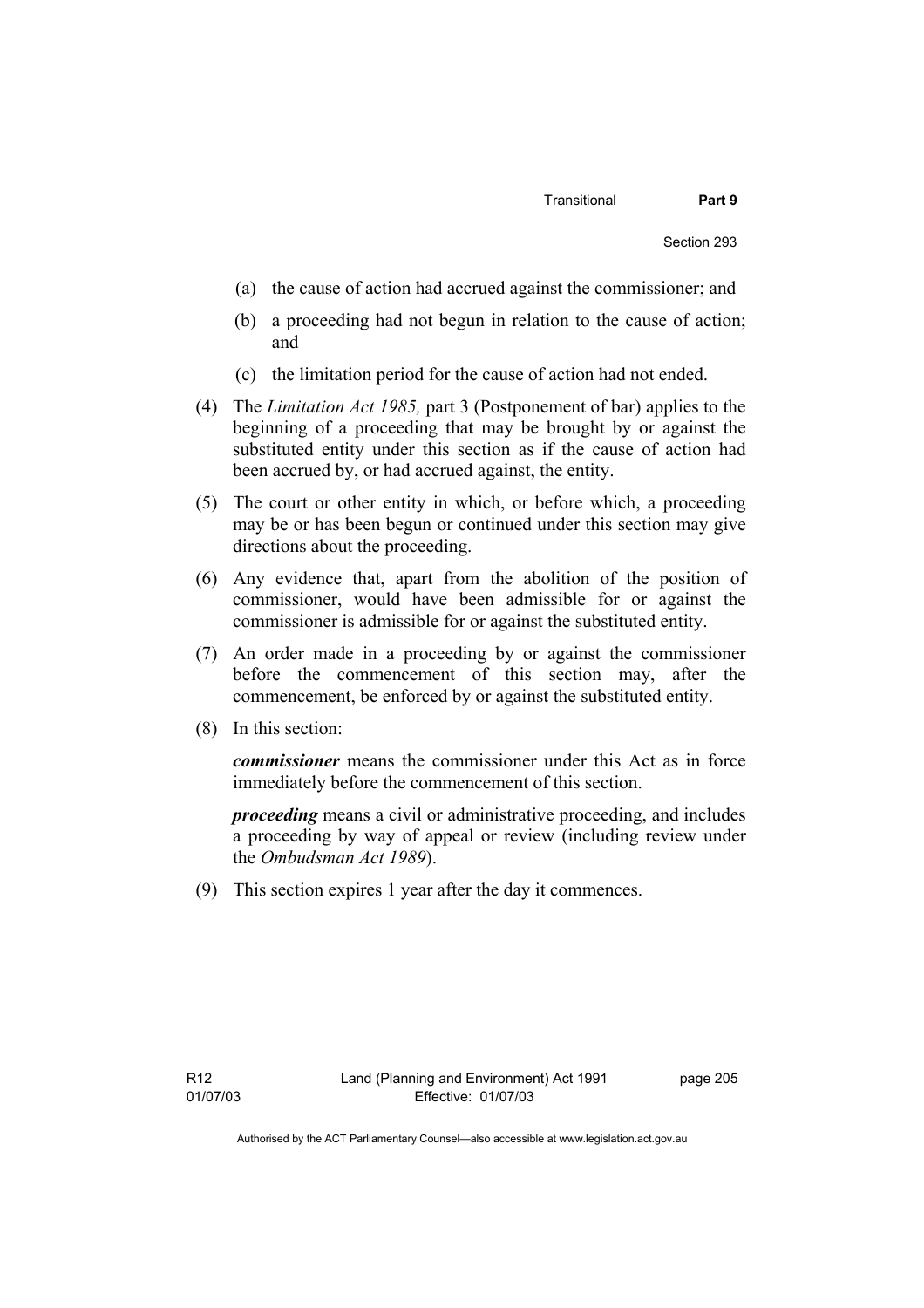# **U Schedule 1 Management objectives for public land**

| (see s 195)    |                                                                 |                |                                                                                                                                                                                                                          |
|----------------|-----------------------------------------------------------------|----------------|--------------------------------------------------------------------------------------------------------------------------------------------------------------------------------------------------------------------------|
| column 1       | column 2                                                        |                | column 3                                                                                                                                                                                                                 |
| item           | reserve                                                         |                | management objectives                                                                                                                                                                                                    |
| $\mathbf{1}$   | wilderness area                                                 | 1              | to conserve the natural<br>environment in a manner<br>ensuring that disturbance to<br>that environment is minimal                                                                                                        |
|                |                                                                 | 2              | to provide for the use of the<br>area (other than by vehicles<br>or other mechanised<br>equipment) for recreation by<br>limited numbers of people,<br>so as to ensure that<br>opportunities for solitude are<br>provided |
| $\overline{2}$ | national park                                                   | $\mathbf{1}$   | to conserve the natural<br>environment                                                                                                                                                                                   |
|                |                                                                 | $\overline{2}$ | to provide for public use of<br>the area for recreation,<br>education and research                                                                                                                                       |
| 3              | nature reserve                                                  | $\mathbf{1}$   | to conserve the natural<br>environment                                                                                                                                                                                   |
|                |                                                                 | $\overline{2}$ | to provide for public use of<br>the area for recreation,<br>education and research                                                                                                                                       |
| $\overline{4}$ | special purpose reserve                                         | $\mathbf{1}$   | to provide for public and<br>community use of the area<br>for recreation and education                                                                                                                                   |
| page 206       | Land (Planning and Environment) Act 1991<br>Effective: 01/07/03 |                | R <sub>12</sub><br>01/07/03                                                                                                                                                                                              |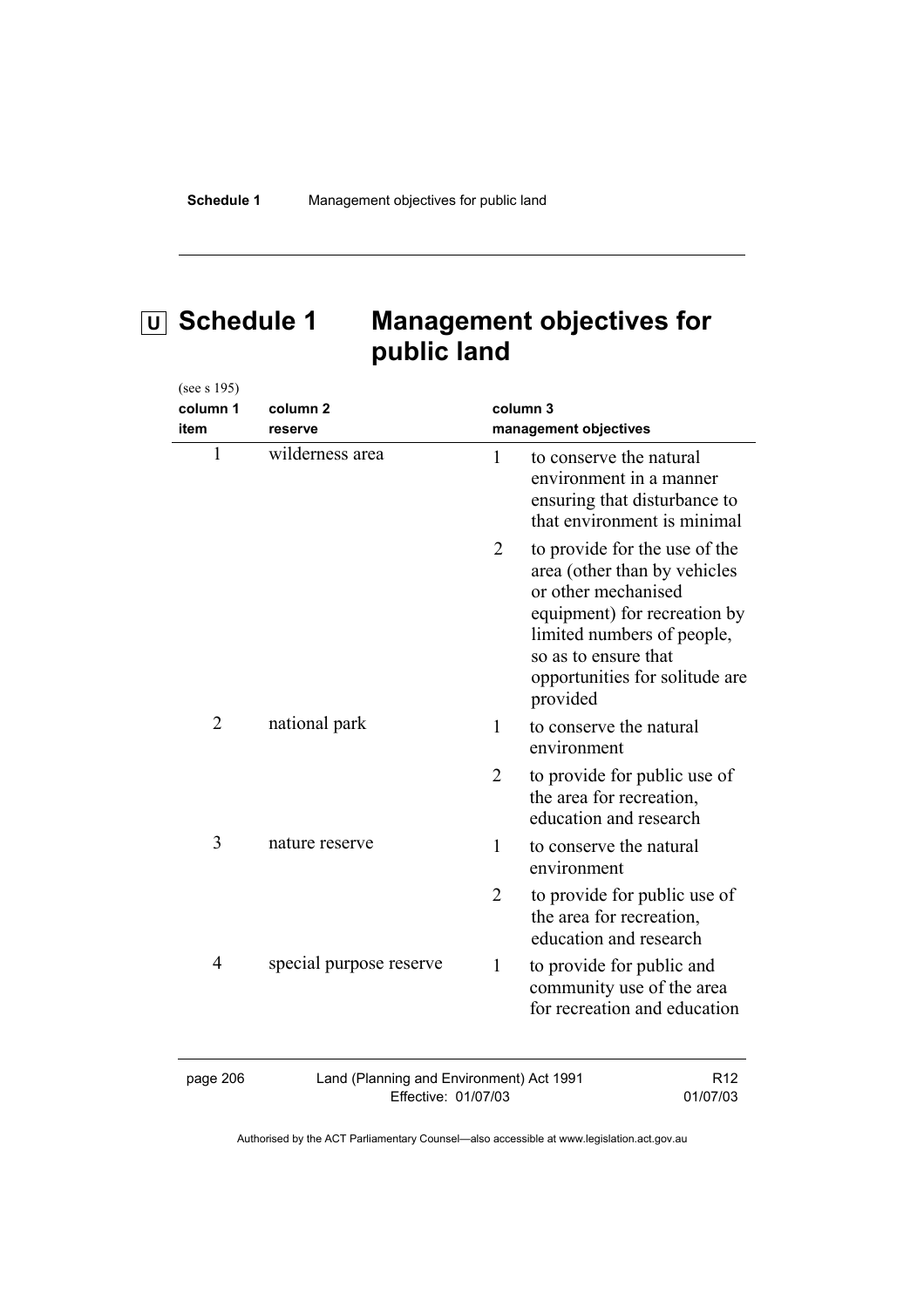# Management objectives for public land **Schedule 1**

| column 1<br>item | column <sub>2</sub><br>reserve |                | column 3<br>management objectives                                                                                       |
|------------------|--------------------------------|----------------|-------------------------------------------------------------------------------------------------------------------------|
| 5                | cemetery or burial ground      | 1              | to provide for the burial of<br>the dead and the storage of<br>the ashes of the dead                                    |
|                  |                                | $\overline{2}$ | to conserve the natural<br>environment                                                                                  |
| 6                | sport and recreation reserve   | $\mathbf{1}$   | to provide for public and<br>community use of the area<br>for sport and recreation                                      |
| 7                | urban open space               | $\mathbf{1}$   | to provide for public and<br>community use of the area                                                                  |
|                  |                                | $\overline{2}$ | to develop the area for public<br>and community use                                                                     |
| 8                | lake                           | 1              | to prevent and control floods<br>by providing a reservoir to<br>receive flows from rivers,<br>creeks and urban run-offs |
|                  |                                | $\overline{2}$ | to prevent and control<br>pollution of waterways                                                                        |
|                  |                                | 3              | to provide for public use of<br>the lake for recreation                                                                 |
|                  |                                | 4              | to provide a habitat for fauna<br>and flora                                                                             |

R12 01/07/03 Land (Planning and Environment) Act 1991 Effective: 01/07/03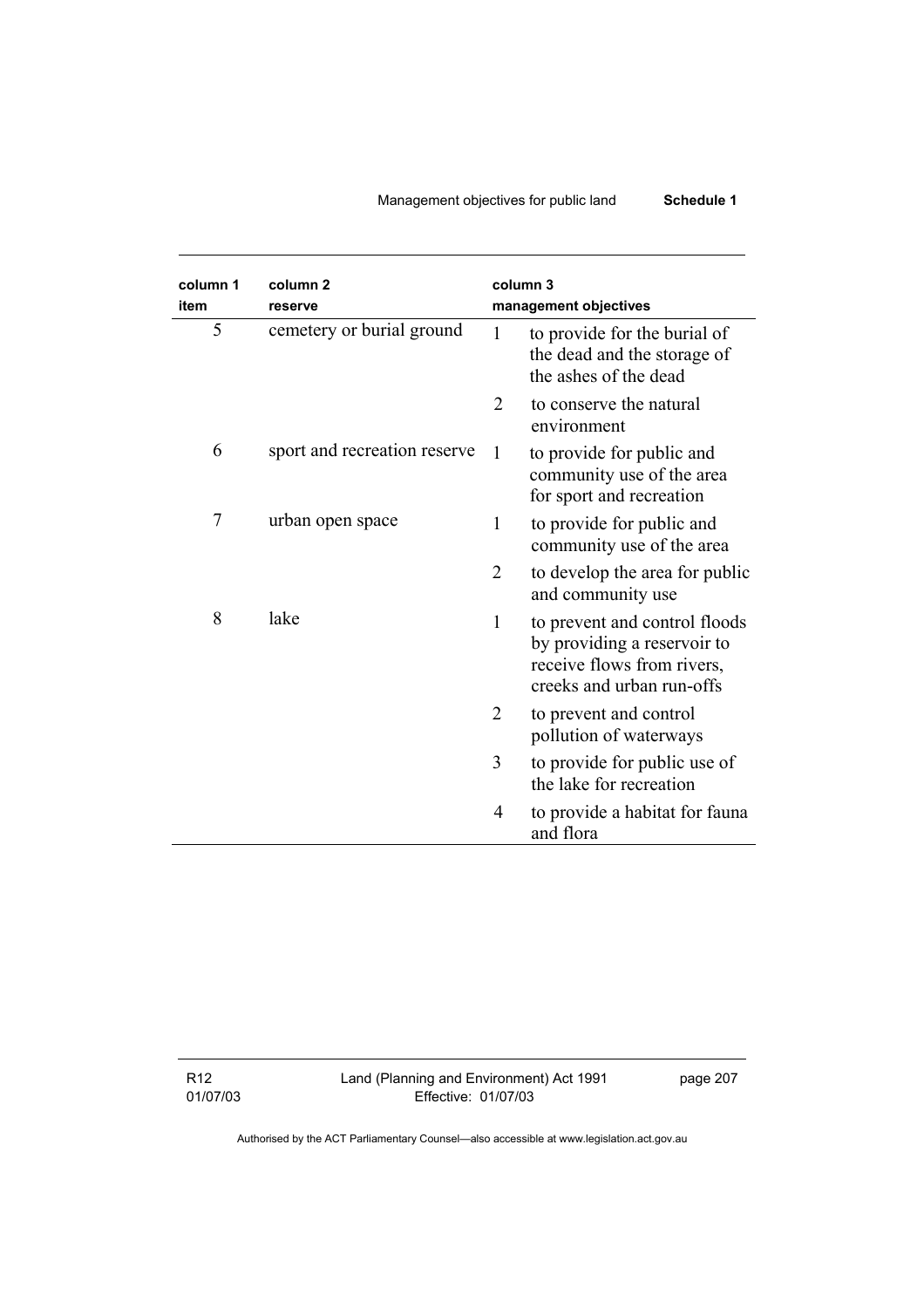# **Schedule 2 Criteria for assessment of heritage significance of places**

(see s 56)

- 1 Under the *Land (Planning and Environment) Act 1991*, section 56 the criteria for the assessment of the heritage significance of places are:
	- (a) a place which demonstrates a high degree of technical, creative achievement, or both by showing qualities of innovation or departure or representing a new achievement of its time; or
	- (b) a place which exhibits outstanding design or aesthetic qualities valued by the community or a cultural group; or
	- (c) a place which demonstrates a distinctive way of life, taste, tradition, religion, land use, custom, process, design or function which is no longer practised, is in danger or being lost, or is of exceptional interest; or
	- (d) a place which is highly valued by the community or a cultural group for reasons of strong or special religious, spiritual, cultural, educational or social associations; or
	- (e) a place which is the only know or only comparatively intact example of its type; or
	- (f) a place which is a notable example of a class of natural or cultural places or landscapes and which demonstrates the principal characteristics of that class; or
	- (g) a place which has strong or special associations with person, group, event, development or cultural phase which played a significant part in local or national history; or

R12 01/07/03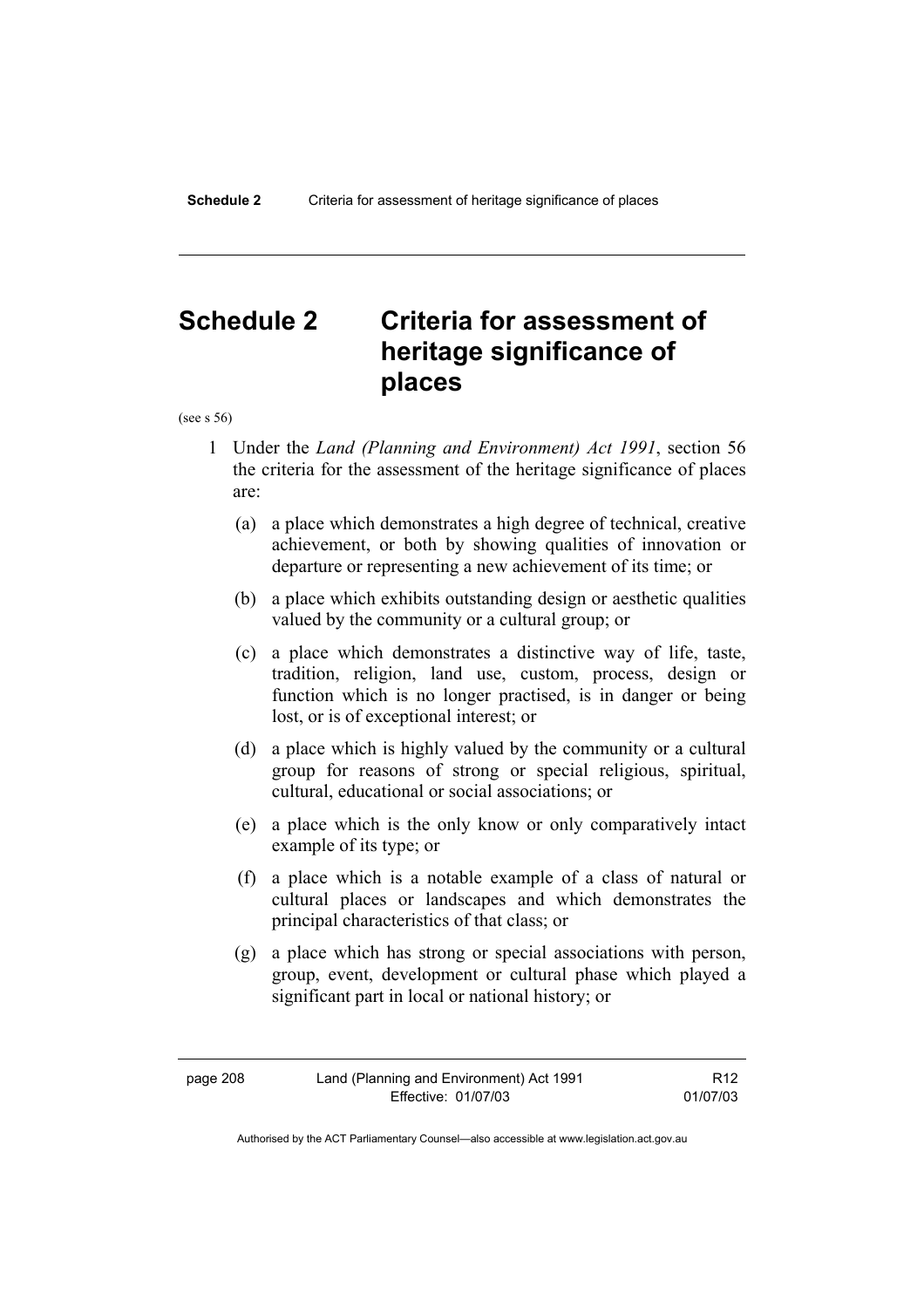- (h) a place which represents the evolution of a natural landscape, including significant geological features, landforms, biota or natural processes; or
- (i) a place which is a significant habitat or locality for the life cycle of native species; for rare, endangered or uncommon species, for species at the limits of their natural range, or for district occurrences of species; or
- (j) a place which exhibits unusual richness, diversity or significant transitions of flora, fauna or natural landscapes and their elements; or
- (k) a place which demonstrates a likelihood of providing information which will contribute significantly to a wider understanding of natural or cultural history, by virtue of its use as a research site, teaching site, type locality or benchmark site.

R12 01/07/03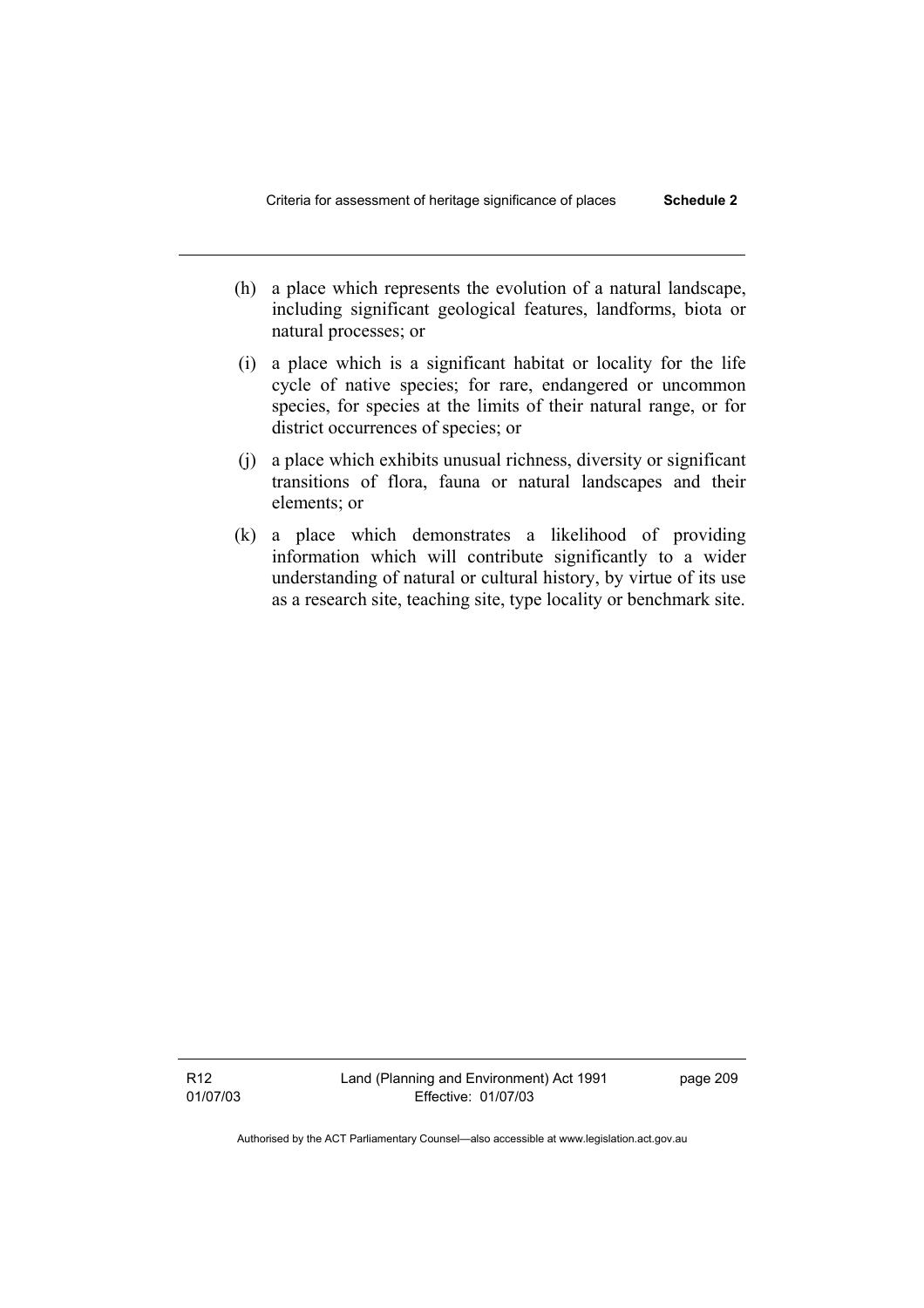# **Schedule 3 Content of preliminary assessments**

(see s 115)

- **1** The following format is to be used for a preliminary assessment required under section 115.
	- 1. **General Information**
	- 1.1 **Name and address of proponent** This is to include the details of any ACT government authority or agency.
	- 1.2 **Details of the contact** This is to include the contact officer within any ACT government authority or agency.
	- 1.3 **Status of the project** Advise the current position on the planning of the project, studies commenced or planned and the proposed targets for planning, development or construction.

# 1.4 **Location of the project**

- (a) project site description sufficient for precise location on a map or a map included to show the exact site location;
- (b) information on possible future extensions.

# 1.5 **Description of the project**

- (a) the type and form of the project including supporting developments including those not the responsibility of the proponent;
- (b) the purpose and need for the project, intended utilisation and operation of the facilities;
- (c) the relationship of the project with surrounding development, to connected facilities and services or to other proposed projects.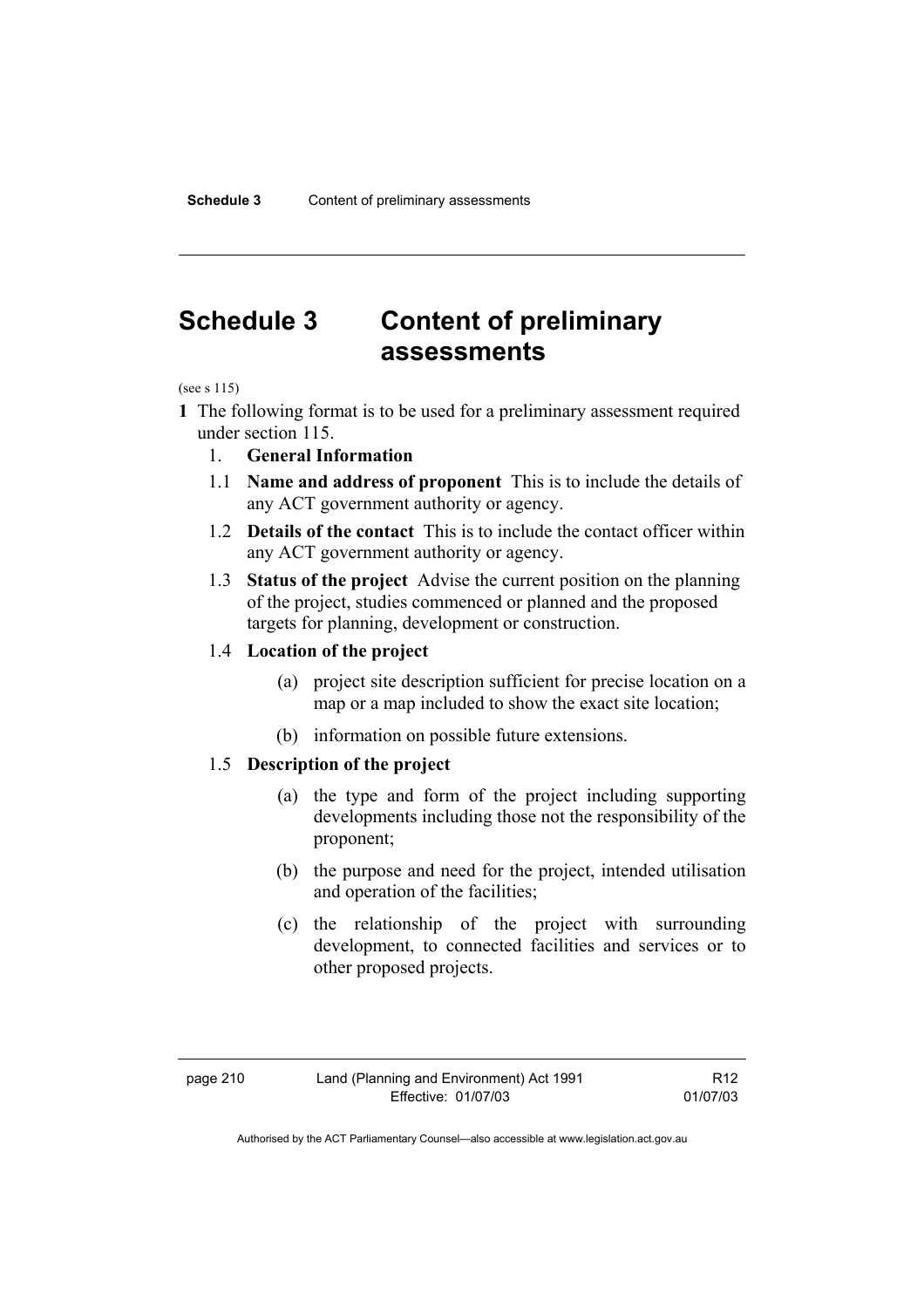# **2 Existing Environmental Conditions**

- 2.1 **Description of project site** A brief description of the overall appearance and current land use with mention made of any special features including the built and natural heritage factors (if any) of the site.
- 2.2 **Description of region surrounding the project site** Significant differences between the site and surrounding areas should be noted—eg variation in population density, watershed, proximity to watercourses and water bodies.
- 2.3 **Current land use policy and lease conditions of the site**
- **3 Potential Impact of the Project on the Environment** 
	- 3.1 **On the physical environment**
	- 3.2 **On the human environment**
	- 3.3 **On the non-human biological environment**
	- 3.4 **Potentially beneficial impacts**
- **4 Summary and Conclusions** 
	- 4.1 A summary of the potential benefits and disadvantages of the project. Can the benefits to the community be said to offset any unavoidable permanent or temporary adverse effects?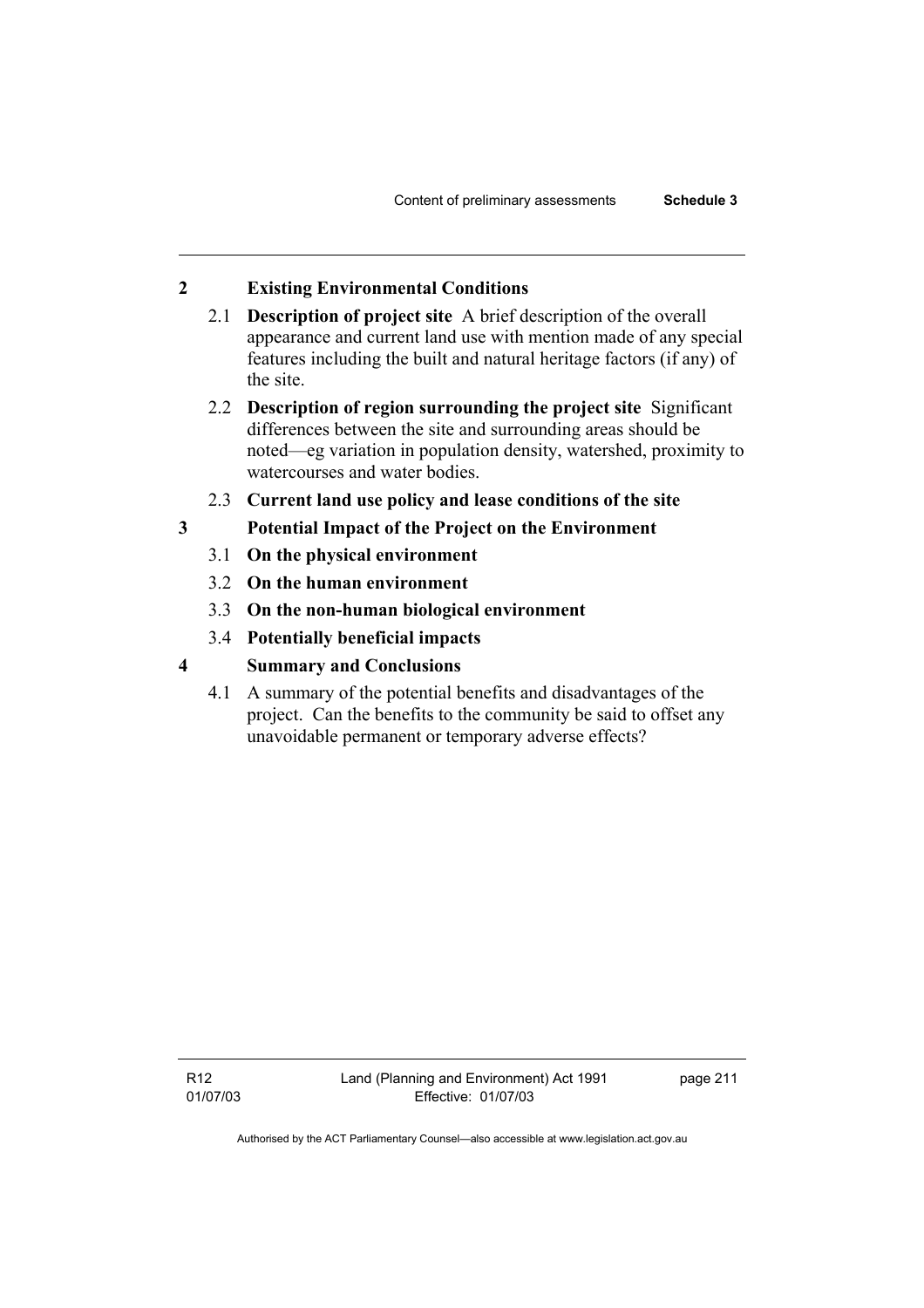# **Schedule 4 Decisions reviewable by AAT**

(see s 275, 282A)

# **Part 4.1 Reviewable decisions under part 6**

| column 1       | column <sub>2</sub>            | column 3          | column 4                                 |
|----------------|--------------------------------|-------------------|------------------------------------------|
| item           | decision-maker                 | section of<br>Act | decision                                 |
| 1              | planning and land<br>authority | 228(2)            | refusing to approve<br>application       |
| $\overline{2}$ | relevant authority             | 230               | refusing to approve<br>application       |
| 3              | planning and land<br>authority | 233(3)            | refusing to grant extension of<br>period |
| $\overline{4}$ | relevant authority             | 245               | giving approval subject to<br>condition  |
| 5              | planning and land<br>authority | 245(4)            | refusing to approve<br>amendment         |
| 6              | planning and land<br>authority | 246A              | refusing to approve<br>application       |
| $\overline{7}$ | planning and land<br>authority | 246A              | giving approval subject to<br>condition  |
| 8              | planning and land<br>authority | 247(2)            | refusing to amend approval               |

page 212 Land (Planning and Environment) Act 1991 Effective: 01/07/03

R12 01/07/03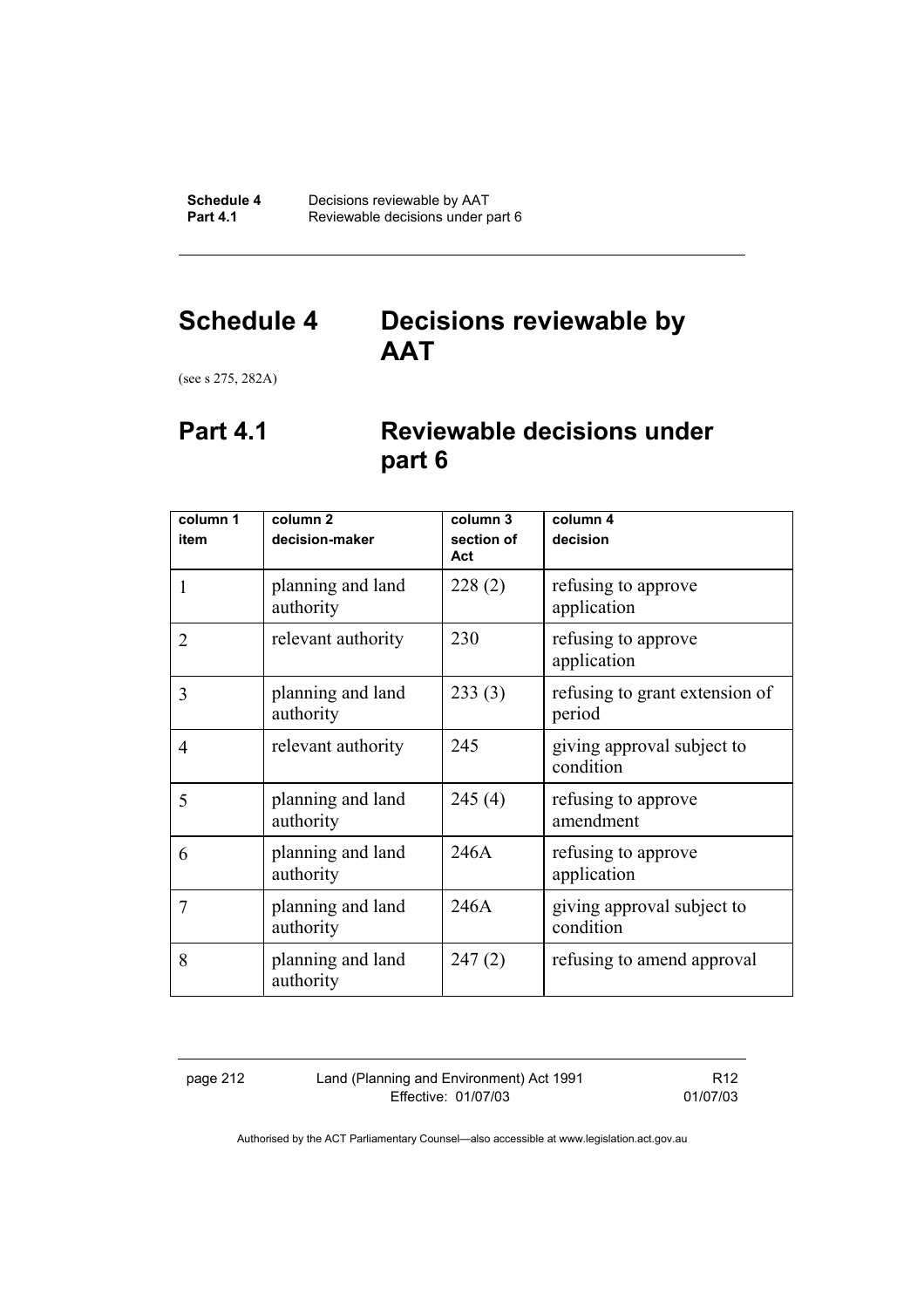Decisions reviewable by AAT **Schedule 4**  Other reviewable decisions **Part 4.2** 

| column 1<br>item | column 2<br>decision-maker     | column 3<br>section of<br>Act | column 4<br>decision      |
|------------------|--------------------------------|-------------------------------|---------------------------|
|                  | planning and land<br>authority | 252(2)                        | refusing to extend period |
| 10               | relevant authority             | 253                           | revoking approval         |

# **Part 4.2 Other reviewable decisions**

| column 1       | column <sub>2</sub> | column 3          | column 4                                                                                     |
|----------------|---------------------|-------------------|----------------------------------------------------------------------------------------------|
| item           | decision-maker      | section of<br>Act | decision                                                                                     |
| 1              | heritage council    | 59 $(3)$          | including provision in interim<br>heritage places register                                   |
| $\overline{2}$ | heritage council    | 59 $(3)$          | refusing application for<br>inclusion of provision in<br>interim heritage places register    |
| 3              | heritage council    | 62 $(1)$ (b)      | revision of interim heritage<br>places register by removal of<br>provision relating to entry |
| 4              | Minister            | 64                | acquiring place or object                                                                    |
| 5              | Minister            | 69 $(1)(a)$       | directing heritage council to<br>notify interim heritage places<br>register                  |
| 6              | Minister            | 73 $(1)(a)$       | directing heritage council to<br>notify interim heritage places<br>register                  |
| $\overline{7}$ | Minister            | 76(1)             | refusing to compensate                                                                       |
| 8              | Minister            | 82(1)             | declaring information to be<br>restricted information                                        |

R12 01/07/03 Land (Planning and Environment) Act 1991 Effective: 01/07/03 page 213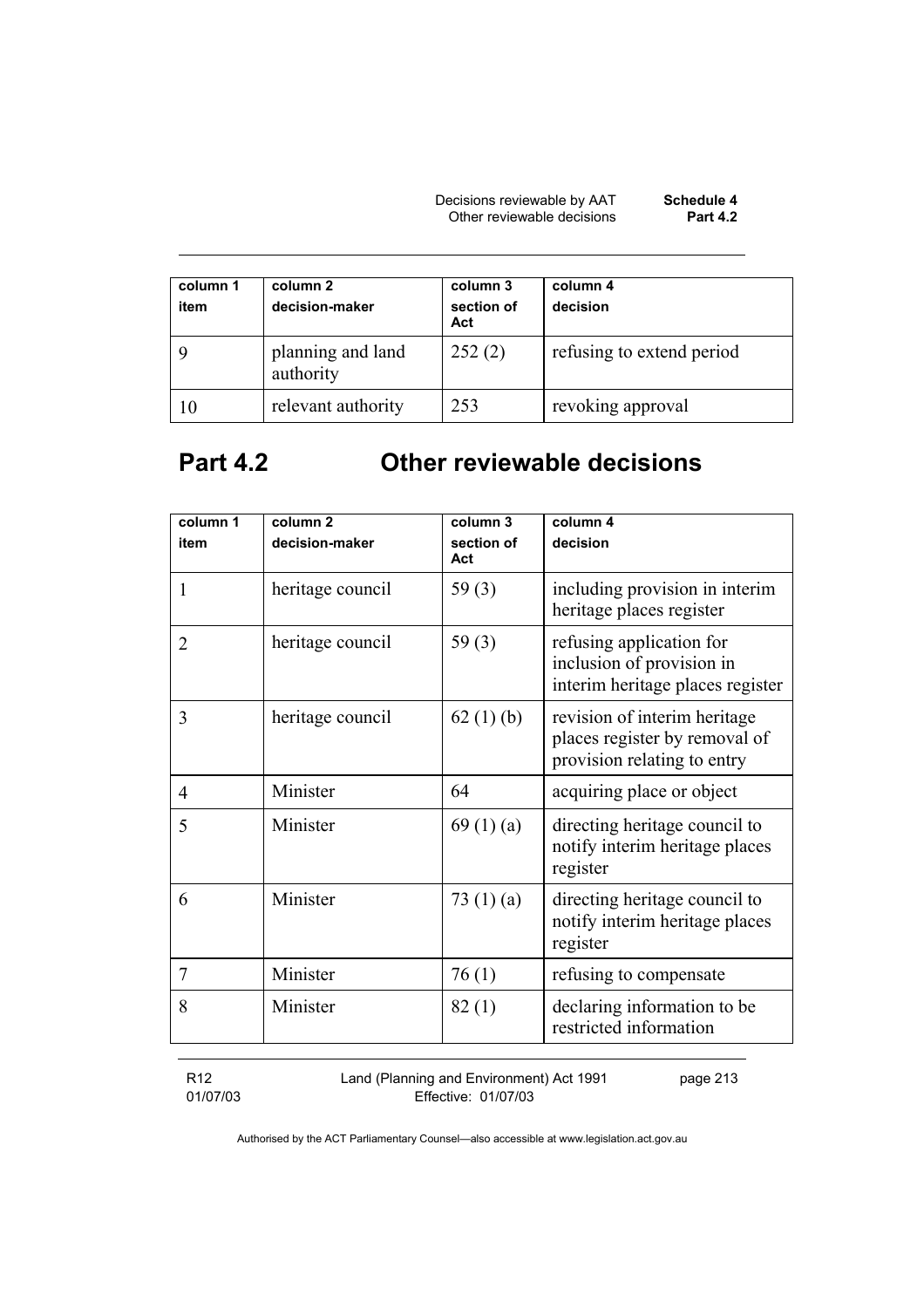### **Schedule 4** Decisions reviewable by AAT **Part 4.2 Other reviewable decisions**

| column 1<br>item | column <sub>2</sub><br>decision-maker | column 3<br>section of<br>Act | column 4<br>decision                                                                                              |
|------------------|---------------------------------------|-------------------------------|-------------------------------------------------------------------------------------------------------------------|
| 9                | heritage council                      | 84(2)                         | refusing to approve<br>publication of restricted<br>information about Aboriginal<br>place                         |
| 10               | planning and land<br>authority        | 167(3)                        | deciding that person not<br>eligible for grant of lease of<br>specified class                                     |
| 11               | planning and land<br>authority        | 167(5)                        | refusing to consent to<br>assignment, transfer or<br>subletting of lease or parting<br>of possession of leasehold |
| 12               | planning and land<br>authority        | 170(1)                        | terminating person's right to<br>grant of lease                                                                   |
| 13               | planning and land<br>authority        | 171(2)                        | refusing to grant further<br>residential lease                                                                    |
| 14               | planning and land<br>authority        | 171A(1)                       | refusing to grant further rural<br>lease                                                                          |
| 15               | planning and land<br>authority        | 172(2)                        | refusing to grant further lease<br>other than residential or rural<br>lease                                       |
| 16               | planning and land<br>authority        | 174(2)                        | determining market value of<br>improvements                                                                       |
| 17               | planning and land<br>authority        | 177(3)                        | confirming variation of rent                                                                                      |
| 18               | planning and land<br>authority        | 177(3)                        | on review of variation of rent,<br>substituting other variation                                                   |

page 214 Land (Planning and Environment) Act 1991 Effective: 01/07/03

R12 01/07/03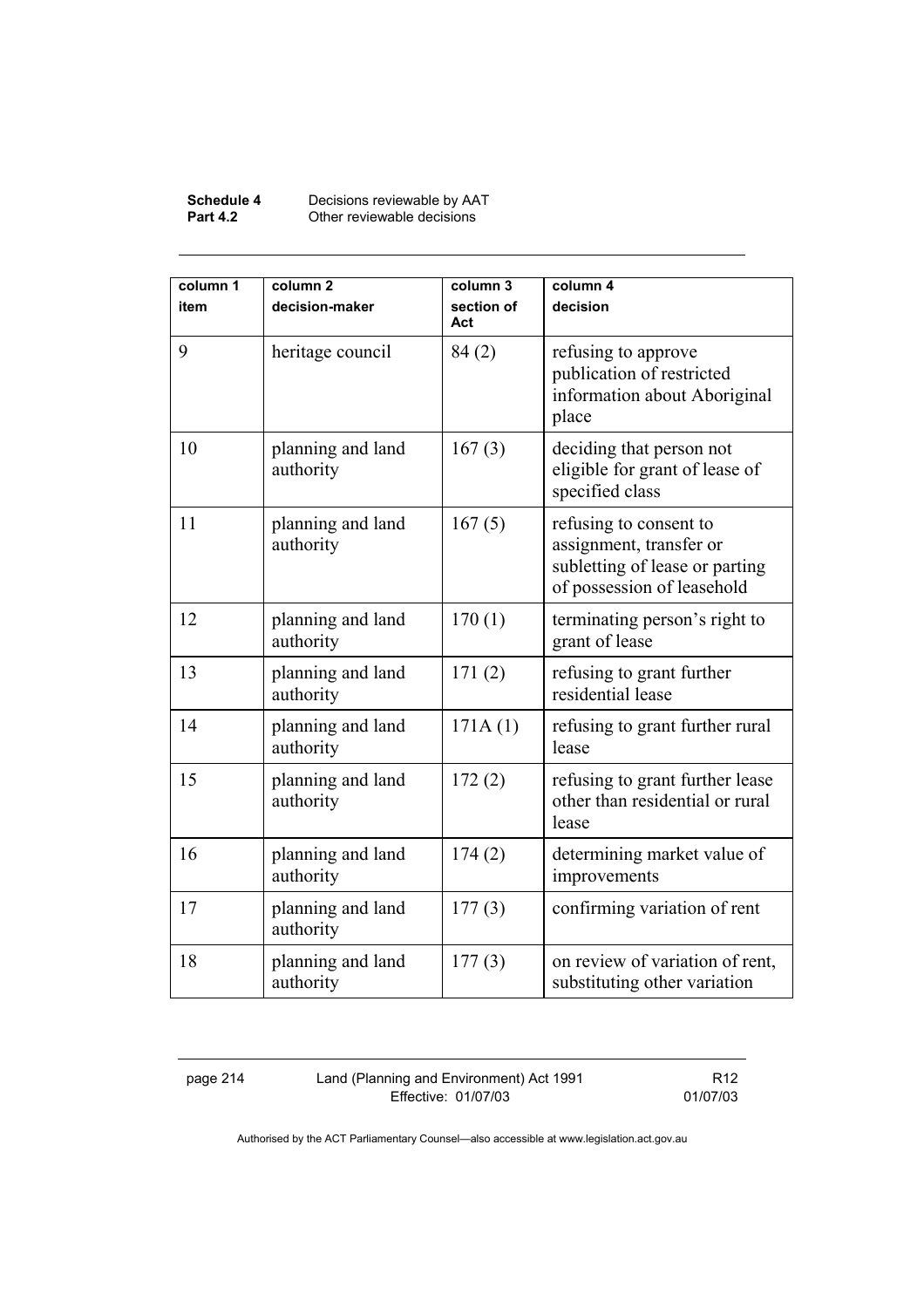Decisions reviewable by AAT **Schedule 4**  Other reviewable decisions **Part 4.2** 

| column 1<br>item | column <sub>2</sub><br>decision-maker | column 3<br>section of<br>Act | column 4<br>decision                                                                                                                                          |
|------------------|---------------------------------------|-------------------------------|---------------------------------------------------------------------------------------------------------------------------------------------------------------|
| 19               | planning and land<br>authority        | 178(1)                        | refusing to authorise payment<br>of amount                                                                                                                    |
| 20               | planning and land<br>authority        | 179(1)                        | refusing to issue certificate of<br>compliance                                                                                                                |
| 21               | planning and land<br>authority        | 179(2)                        | on application for certificate of<br>compliance under s 179 (1)-<br>issuing certificate that building<br>and development condition<br>partially complied with |
| 22               | planning and land<br>authority        | 179(2)                        | refusing to issue certificate<br>that building and development<br>condition partially complied<br>with                                                        |
| 23               | planning and land<br>authority        | 179(2)                        | issuing certificate of<br>compliance subject to<br>condition under s 179 (3)                                                                                  |
| 24               | planning and land<br>authority        | 180(2)                        | refusing to consent to<br>assignment or transfer of lease<br>or interest in lease                                                                             |
| 25               | planning and land<br>authority        | 184A(2)                       | determining change of use<br>charge for variation of<br>nominal rent lease                                                                                    |
| 26               | planning and land<br>authority        | 184C(1)                       | refusing to remit change of use<br>charge for variation of<br>nominal rent lease                                                                              |

R12 01/07/03 Land (Planning and Environment) Act 1991 Effective: 01/07/03

page 215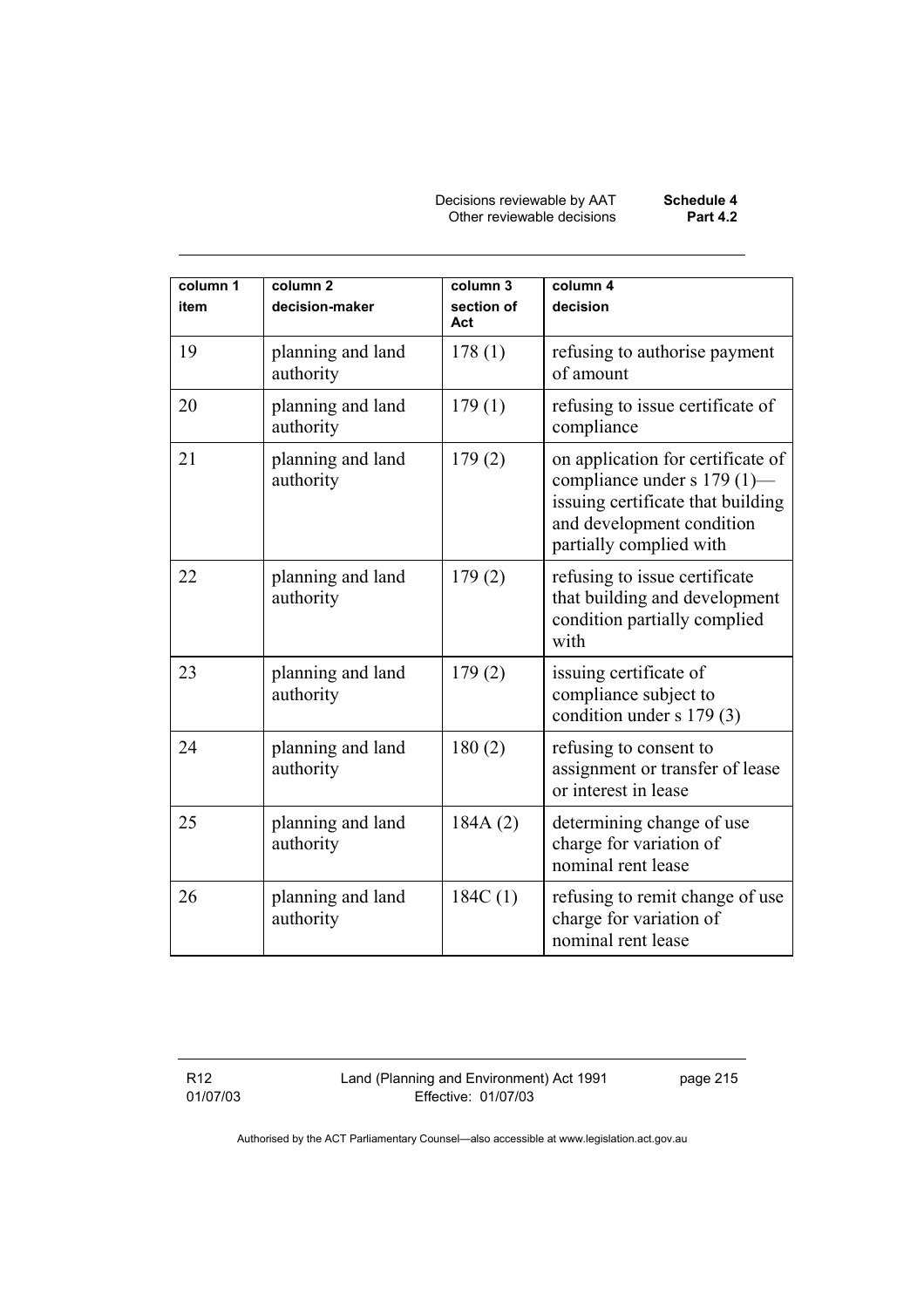### **Schedule 4** Decisions reviewable by AAT **Part 4.2 Other reviewable decisions**

| column 1<br>item | column <sub>2</sub><br>decision-maker | column 3<br>section of<br>Act | column 4<br>decision                                                                                               |
|------------------|---------------------------------------|-------------------------------|--------------------------------------------------------------------------------------------------------------------|
| 27               | planning and land<br>authority        | 184C(1)                       | remitting change of use charge<br>for variation of nominal rent<br>lease by amount less than<br>amount applied for |
| 28               | planning and land<br>authority        | 184C(2)                       | increasing change of use<br>charge for variation of<br>nominal rent lease                                          |
| 29               | planning and land<br>authority        | 184D(2)                       | reappraising rent payable<br>under rental lease                                                                    |
| 30               | planning and land<br>authority        | 186(1)(d)                     | determining amount payable<br>to reduce lease rent to nominal<br>rent                                              |
| 31               | planning and land<br>authority        | 187A(2)                       | determining change of use<br>charge for consolidation or<br>subdivision                                            |
| 32               | planning and land<br>authority        | 187C(1)                       | refusing to remit change of use<br>charge for consolidation or<br>subdivision                                      |
| 33               | planning and land<br>authority        | 187C(1)                       | remitting change of use charge<br>for consolidation or<br>subdivision by amount less<br>than amount applied for    |
| 34               | planning and land<br>authority        | 187C(2)                       | increasing change of use<br>charge for consolidation or<br>subdivision                                             |
| 35               | planning and land<br>authority        | 188(1)                        | terminating lease                                                                                                  |

page 216 Land (Planning and Environment) Act 1991 Effective: 01/07/03

R12 01/07/03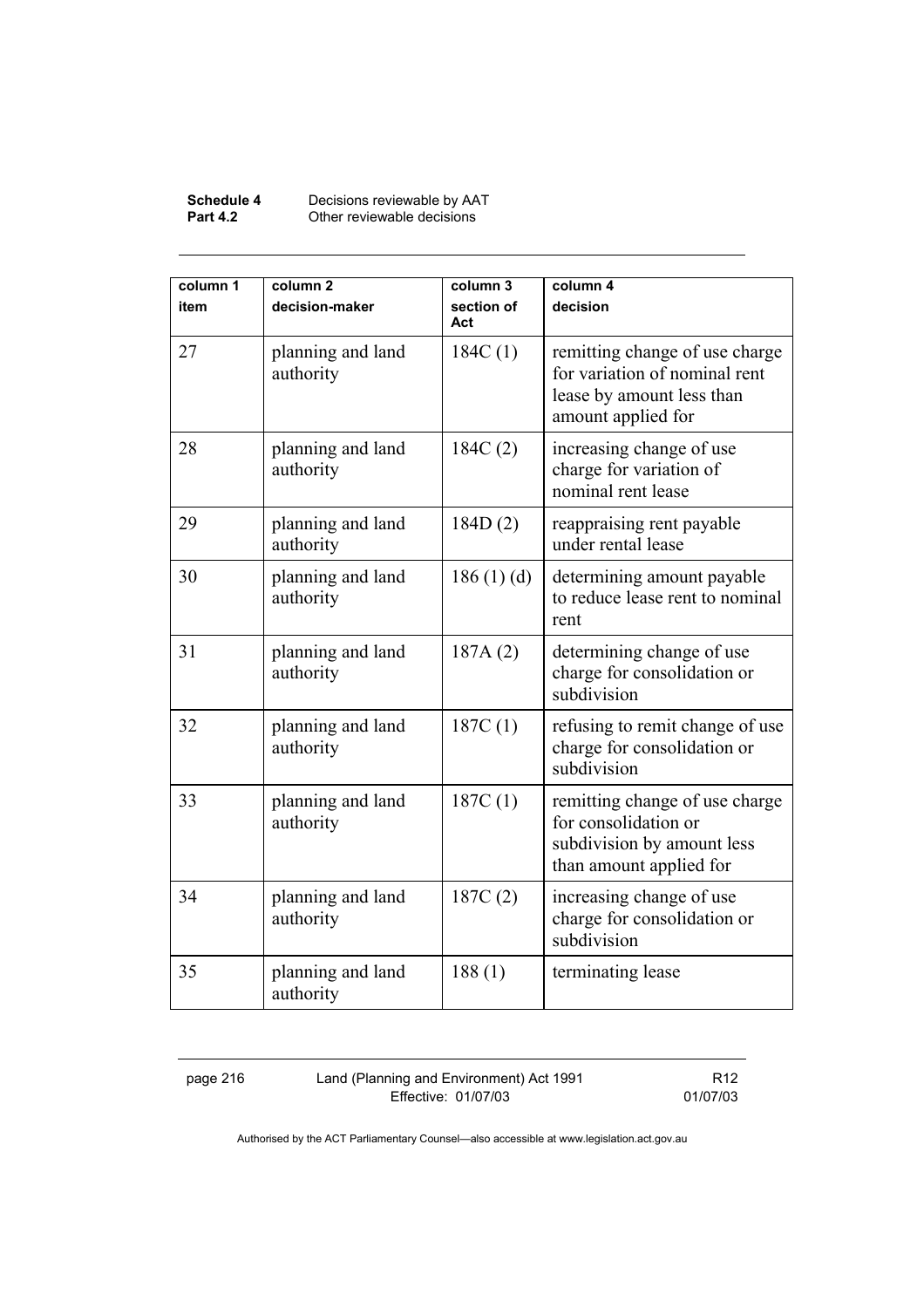Decisions reviewable by AAT **Schedule 4**  Other reviewable decisions **Part 4.2** 

| column 1<br>item | column <sub>2</sub><br>decision-maker | column 3<br>section of<br>Act | column 4<br>decision                                                         |
|------------------|---------------------------------------|-------------------------------|------------------------------------------------------------------------------|
| 36               | planning and land<br>authority        | 188(3)                        | terminating licence                                                          |
| 37               | planning and land<br>authority        | 214(1)                        | refusing consent to surrender<br>of lease or part of leasehold               |
| 38               | planning and land<br>authority        | 214(2)                        | accepting surrender of lease or<br>part of leasehold subject to<br>condition |
| 39               | planning and land<br>authority        | 219(1)                        | refusing to grant right to<br>extract minerals                               |

R12 01/07/03 Land (Planning and Environment) Act 1991 Effective: 01/07/03

page 217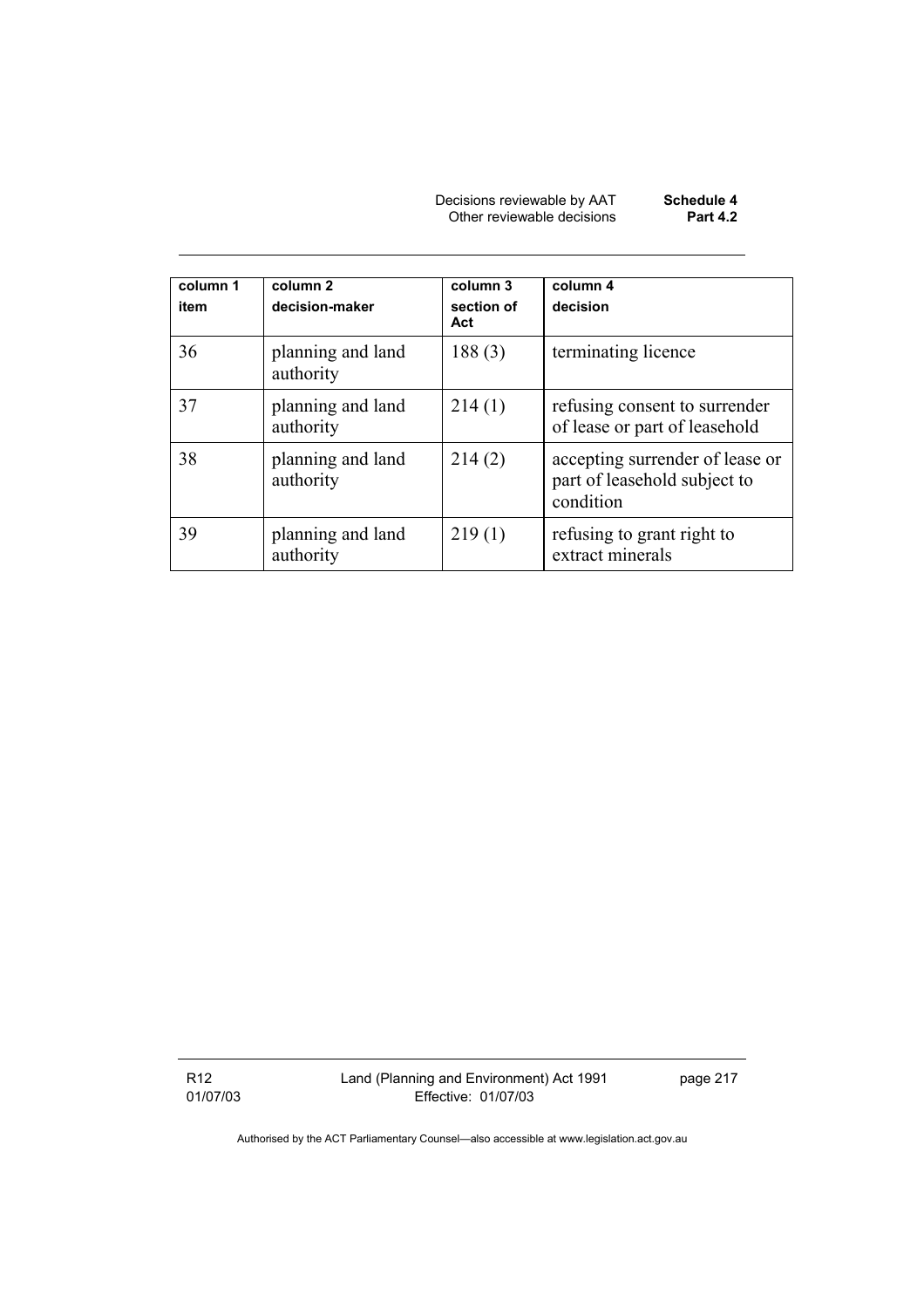# **Schedule 5 Activities subject to orders**

| (see s 4, s 255) |                                                                                                                                                                                                                                                       |                      |
|------------------|-------------------------------------------------------------------------------------------------------------------------------------------------------------------------------------------------------------------------------------------------------|----------------------|
| column 1         | column <sub>2</sub>                                                                                                                                                                                                                                   | column 3             |
| item             | activities                                                                                                                                                                                                                                            | penalty              |
| $\mathbf{1}$     | work affecting the requirements for<br>the conservation of the heritage<br>significance of places included in the<br>heritage places register or an interim<br>heritage places register conducted<br>otherwise than in accordance with an<br>approval | 200 penalty<br>units |
| $\overline{2}$   | failure to comply with-<br>(a) a lease; or<br>(b) if a lease is granted subject to<br>the lessee entering into a<br>development agreement and<br>the lessee has entered into such<br>an agreement-the<br>development agreement                        | 50 penalty<br>units  |
| 4                | failure to keep a leasehold clean                                                                                                                                                                                                                     | 50 penalty<br>units  |
| 5                | undertaking a development                                                                                                                                                                                                                             | 50 penalty<br>units  |
| 6                | having a building or structure that was<br>constructed or erected without<br>approval required by-<br>(a) division 6.2 of this Act; or<br>the Buildings (Design and<br>(b)<br>Siting) Act 1964.                                                       | 50 penalty<br>units  |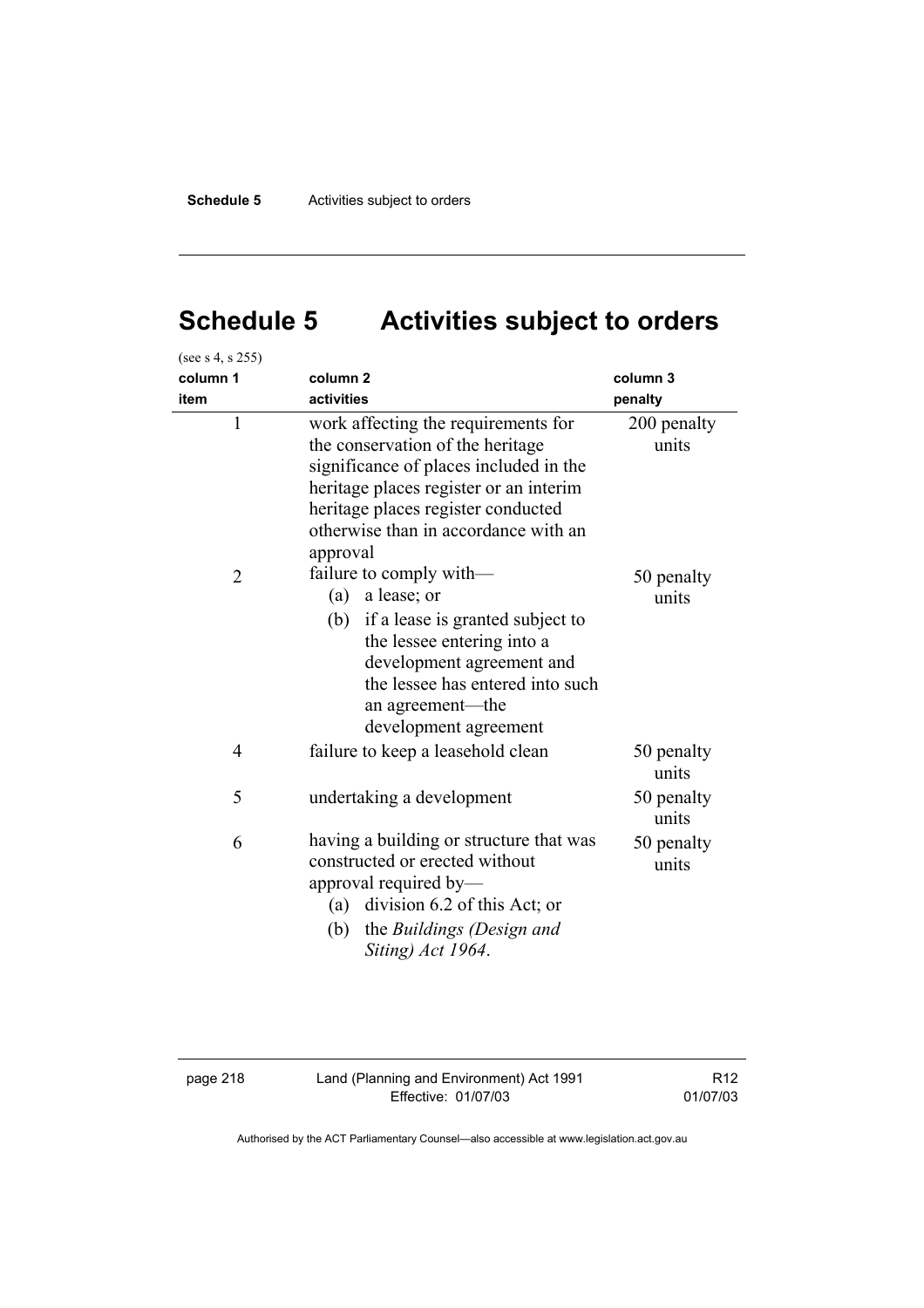# Activities subject to orders **Schedule 5**

| column 1 | column <sub>2</sub>                                                                                                                                                                                                                                                                           | column <sub>3</sub>  |
|----------|-----------------------------------------------------------------------------------------------------------------------------------------------------------------------------------------------------------------------------------------------------------------------------------------------|----------------------|
| item     | activities                                                                                                                                                                                                                                                                                    | penalty              |
| 9        | permitting a tree, sapling, plant or<br>shrub to overhang a public place so as<br>to obstruct or inconvenience a person<br>in that place                                                                                                                                                      | 5 penalty units      |
| 10       | an activity which is likely to cause soil<br>erosion, or an activity that involves<br>destroying, damaging, removing or<br>otherwise interfering with vegetation<br>(living or dead) or soil between the<br>banks, or within 20m of the bank, of a<br>watercourse, or on land with a slope of | 100 penalty<br>units |
| 11       | more than 18 <sup>0</sup> from the horizontal<br>using or managing land in a way that<br>fails to control the propagation of a<br>pest animal or pest plant                                                                                                                                   | 50 penalty<br>units  |
| 12       | parking a heavy vehicle on residential<br>land in contravention of a code of<br>practice in relation to the parking of<br>heavy vehicles under the Road<br>Transport (Safety and Traffic<br><b>Management</b> ) Regulations 1999                                                              | 20 penalty<br>units  |
| 13       | managing land held under a rural lease<br>other than in accordance with the land<br>management agreement that applies to<br>it                                                                                                                                                                | 50 penalty<br>units  |

R12 01/07/03 Land (Planning and Environment) Act 1991 Effective: 01/07/03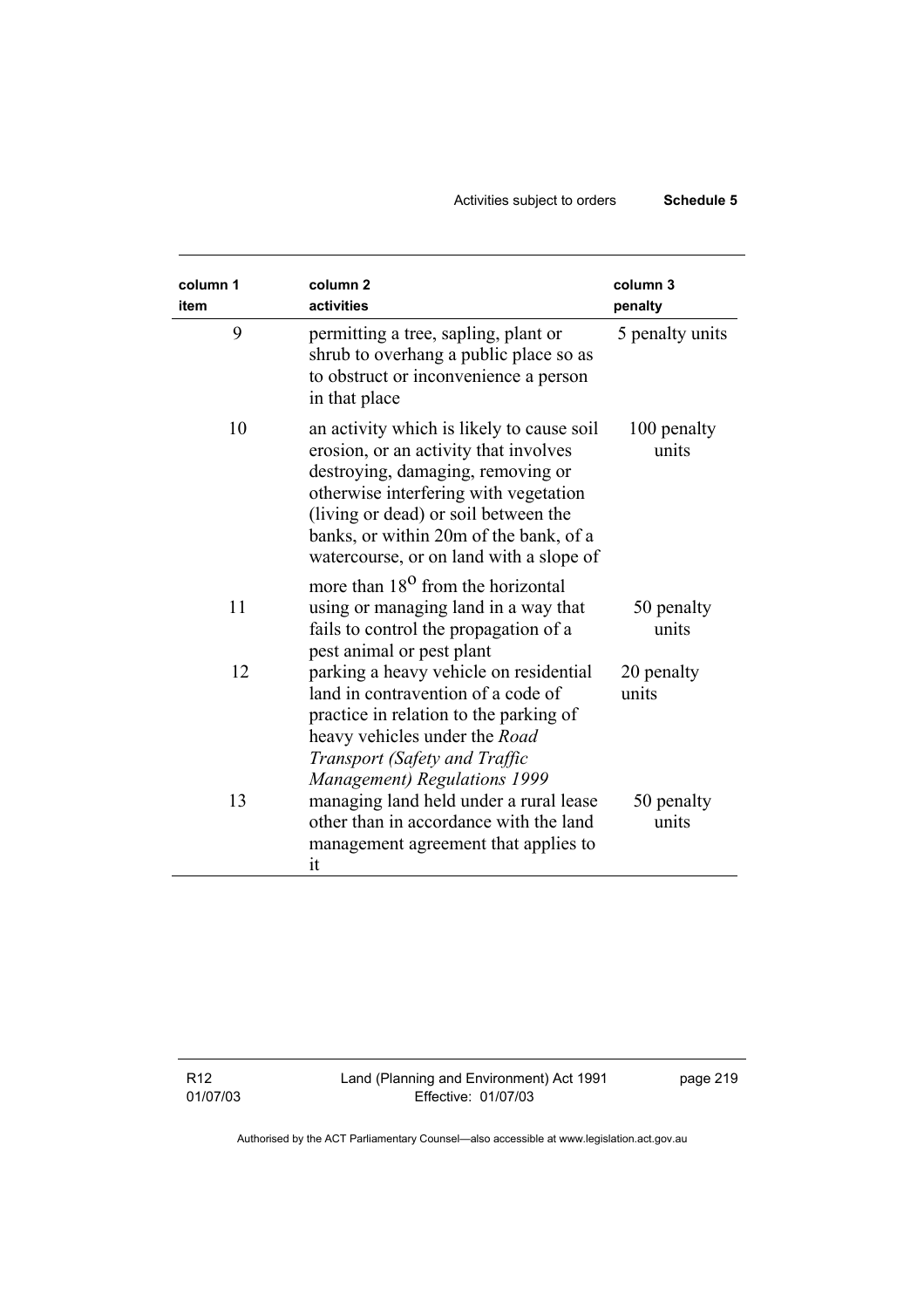# **U Dictionary**

(see s 2)

- *Note 1* The *Legislation Act 2001* contains definitions and other provisions relevant to this Act.
- *Note 2* In particular, the *Legislation Act 2001*, dict, pt 1, defines the following terms:
	- ΑΑΤ
	- administrative appeals tribunal
	- amend
	- appoint
	- change
	- conservator of flora and fauna
	- contravene
	- document
	- domestic partner (see s 169)
	- exercise
	- function
	- month
	- national capital authority
	- penalty unit
	- the Territory.

*Aboriginal object*, for part 3 (Heritage)—see section 52.

*Aboriginal place*, for part 3 (Heritage)—see section 52.

*Aboriginal tradition*, for part 3 (Heritage)—see section 52.

*application*, for part 6 (Approvals and orders)—see section 222.

*approval*, for part 6 (Approvals and orders)—see section 222.

*assessment* means an assessment made under division 4.3 (Assessments).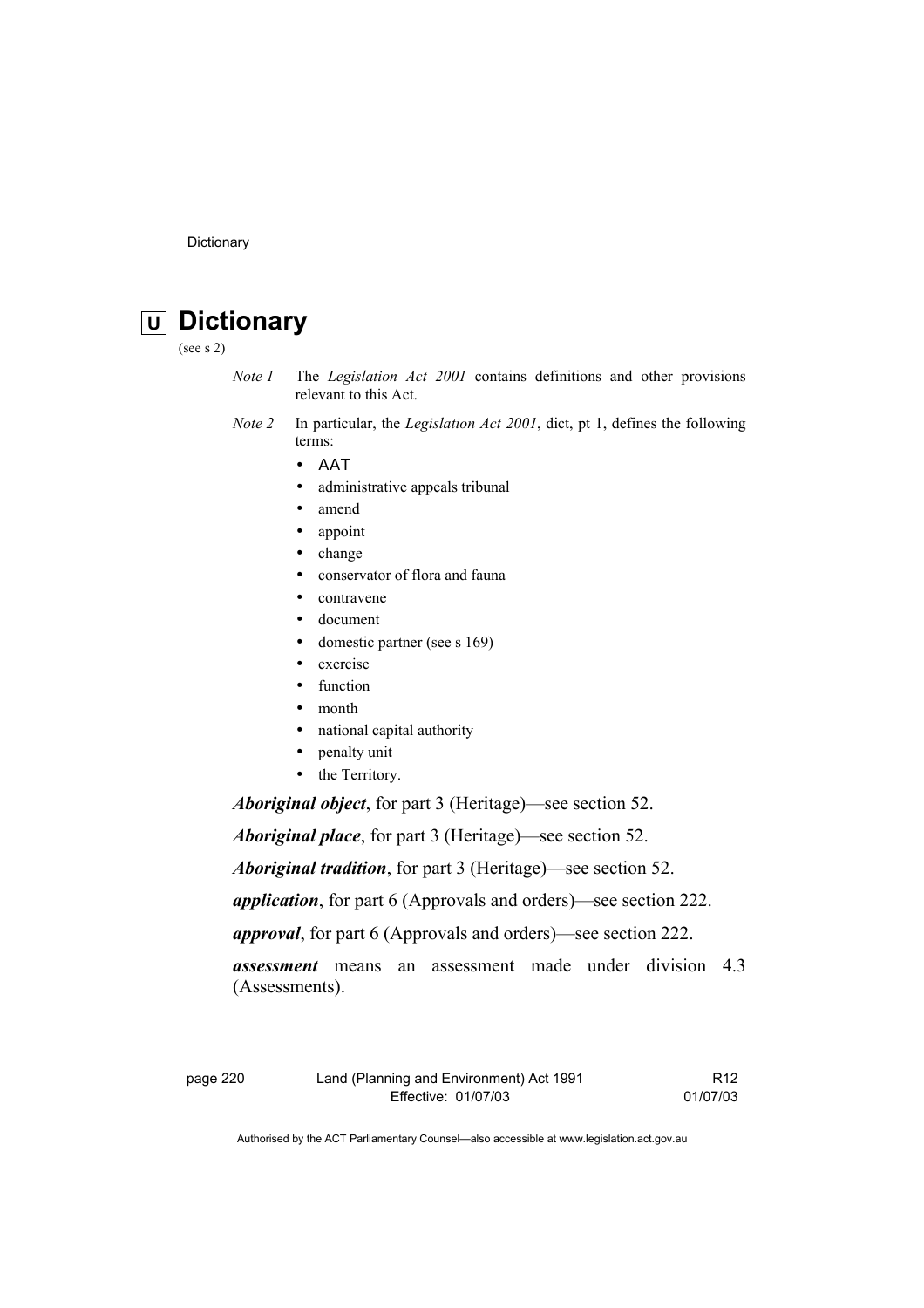*authorised person*, for subdivision 4.4.3 (Procedures and powers) see section 143.

*background papers*, for part 2 (Planning)—see section 5.

*building*, for part 6 (Approvals and orders)—see section 222.

*building and development provision*, for part 5 (Land administration)—see section 159.

*building work*, for part 6 (Approvals and orders)—see section 222.

*chairperson*, for division 3.7 (Australian Capital Territory Heritage Council)—see section 90.

*compensation*, for subdivision 3.5.4 (Compensation claims)—see section 74.

*Note* Sdiv 3.5.4 is about compensation claims in relation to Aboriginal heritage discoveries and places.

*connected*, with an offence, for division 6.4 (Enforcement)—see section 262.

*conservation*, for part 3 (Heritage)—see section 52.

*conservator* means the conservator of flora and fauna*.*

# *consolidation—*

- (a) for part 5 (Land administration)—see section 159; and
- (b) for part 6 (Approvals and orders)—see section 222.

*consultation notice*, for part 2 (Planning)—see section 19.

# *controlled activity* means—

- (a) an activity of a kind mentioned in schedule 5; or
- (b) an activity under another Act that is declared by that Act to be a controlled activity for schedule 5.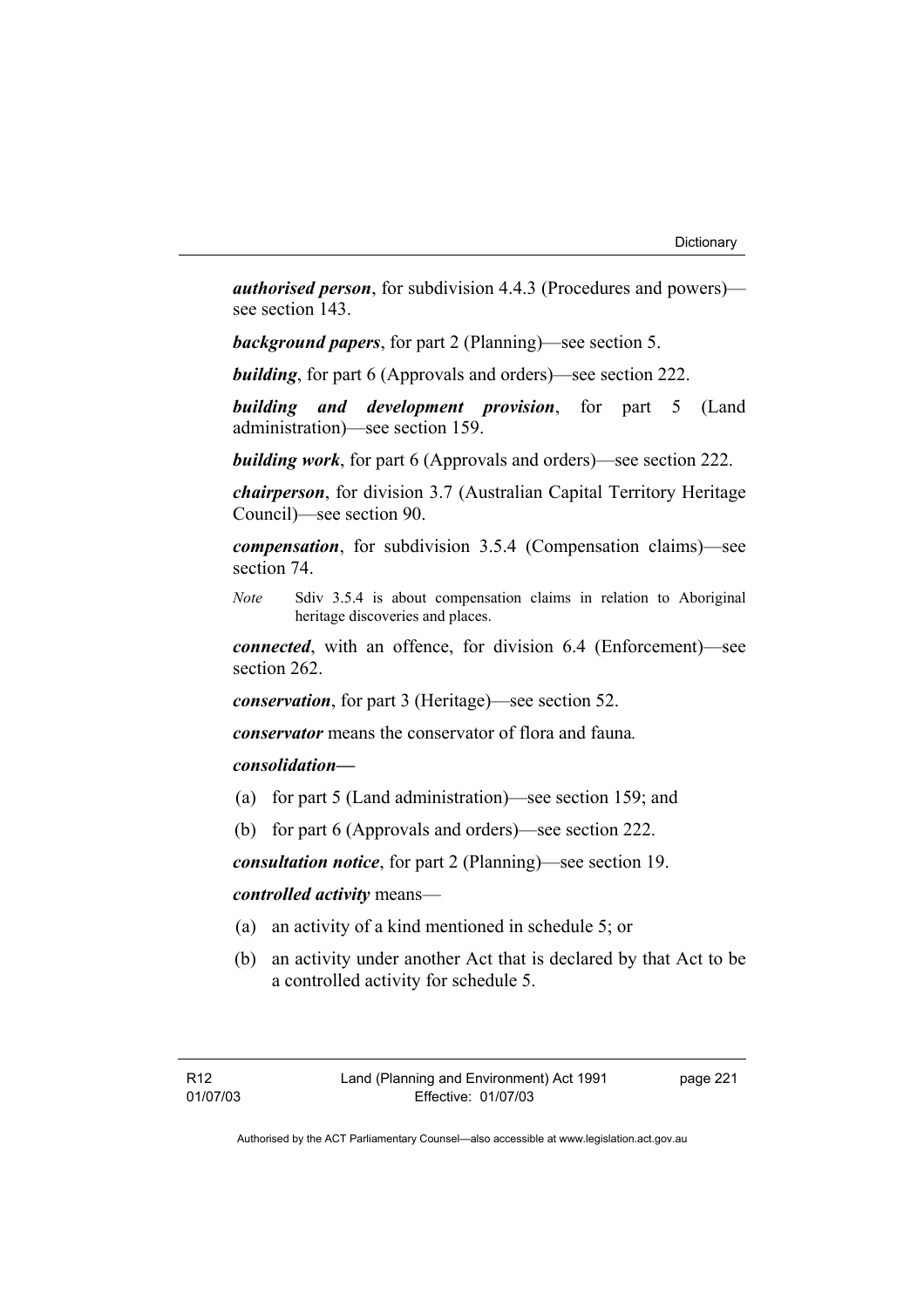*dealing*, for division 5.4 (Restrictions on rural leases)—see section 186B.

*defined decision*, for part 4 (Environmental assessments and inquiries)—see section 111.

*deputy chairperson*, for division 3.7 (Australian Capital Territory Heritage Council)—see section 90.

*development*, in relation to land—

- (a) for part 2 (Planning)—see section 5; and
- (b) for part 6 (Approvals and orders)—see section 222.

*discharge amount*, for division 5.4 (Restrictions on rural leases) see section 186B.

*draft plan variation*, for part 2 (Planning)—see section 5.

*earlier index number*, for division 5.4 (Restrictions on rural leases)—see section 186B.

*environmental impact*, for part 4 (Environmental assessments and inquiries)—see section 111.

*environmental impact statement*, for part 4 (Environmental assessments and inquiries)—see section 111.

*environmental report*, for part 2 (Planning)—see section 5.

*Environment Minister* means the Minister administering part 4 (Environmental assessments and inquiries).

*Executive*, for part 6 (Approvals and orders)—see section 222.

*expert member*, for division 3.7 (Australian Capital Territory Heritage Council)—see section 90.

*formal error* means—

- (a) a clerical error; or
- (b) an error arising from an accidental slip or omission; or

| page 222 | Land (Planning and Environment) Act 1991 | R <sub>12</sub> |
|----------|------------------------------------------|-----------------|
|          | Effective: 01/07/03                      | 01/07/03        |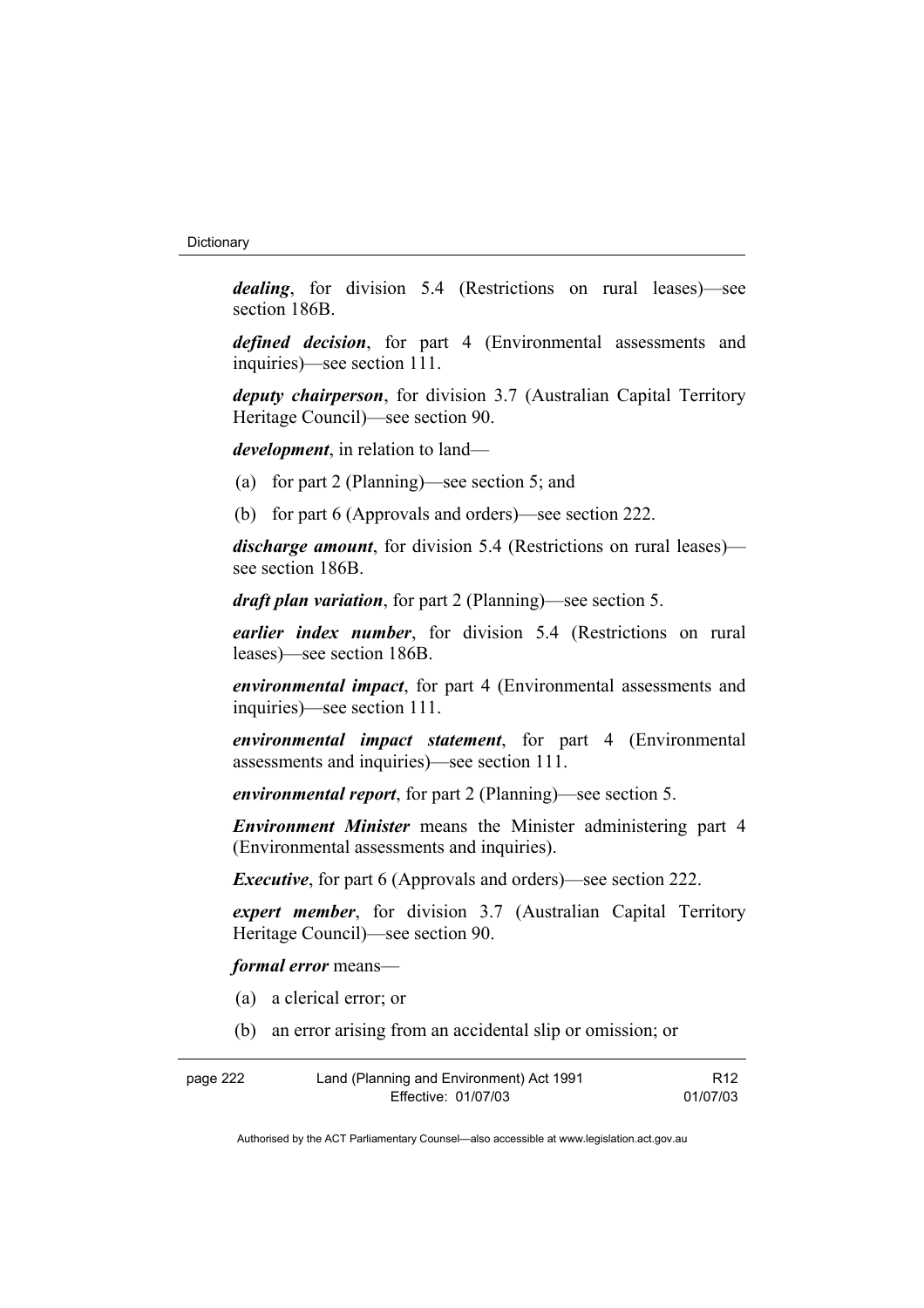(c) a defect of form.

*heritage council* means the Australian Capital Territory Heritage Council established under section 91.

*heritage object*, for part 3 (Heritage)—see section 52.

*heritage objects register*, for division 3.7 (Australian Capital Territory Heritage Council)—see section 90.

*heritage place*, for part 3 (Heritage)—see section 52.

*heritage places register* means the register of heritage places incorporated in the plan.

*heritage significance* means archaeological, historic, aesthetic, architectural, scientific, natural or social significance, or other special significance in relation to the environment, for the present community, and for future generations.

*holding period*, for division 5.4 (Restrictions on rural leases)—see section 186B.

*index number*, for division 5.4 (Restrictions on rural leases)—see section 186G.

*inquiry* means an inquiry conducted under division 4.4 (Inquiries).

*interim heritage places register*—see section 52.

*interim variation*, in relation to the heritage places register, for part 3 (Heritage)—see section 52.

*land*—

- (a) for part 2 (Planning)—see section 5; and
- (b) for part 4 (Environmental assessments and inquiries)—see section 111.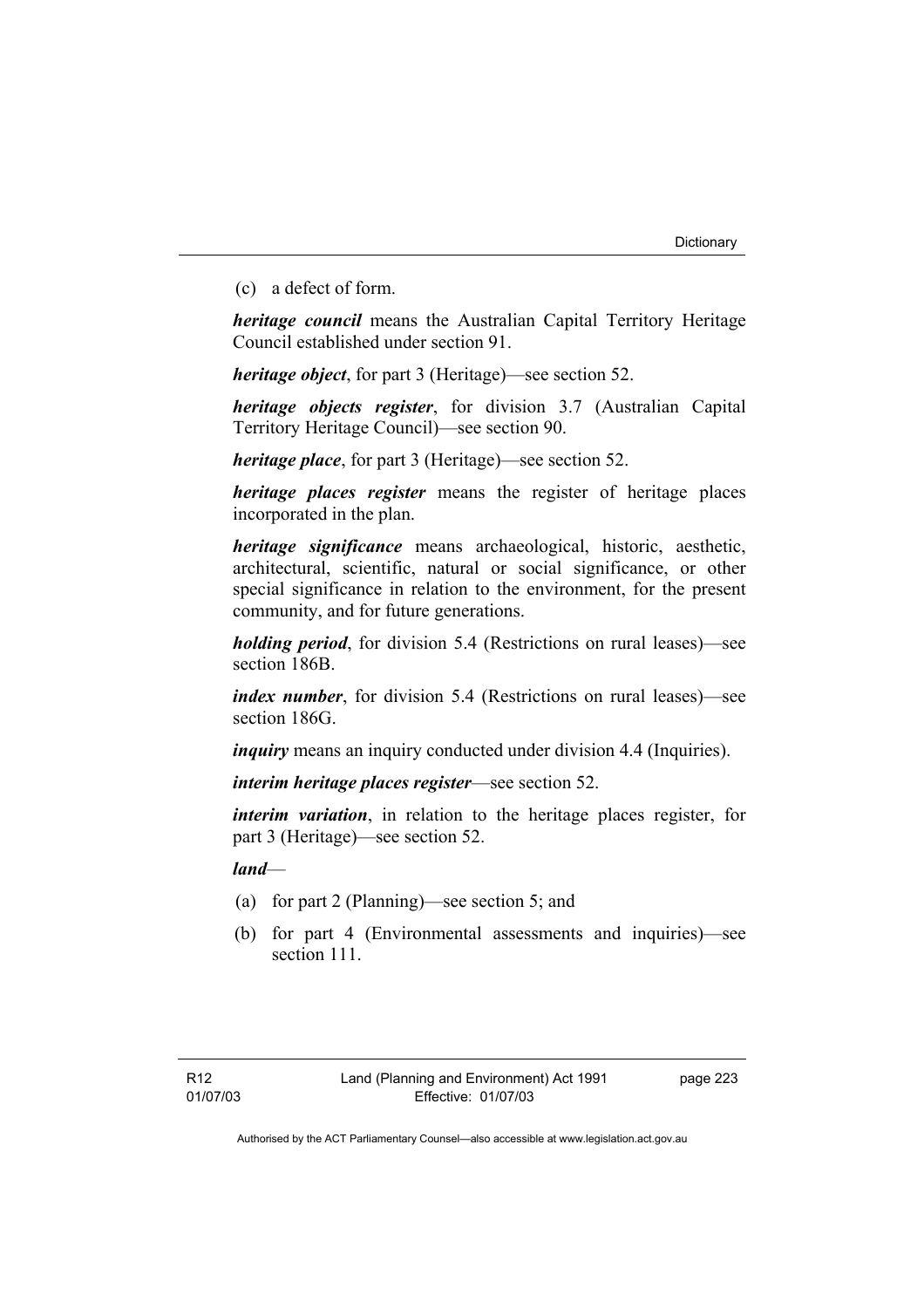*land management agreement* means an agreement under section 186C.

*Note* A reference to an instrument (including a land management agreement) includes a reference to the instrument as originally made and as amended (see *Legislation Act 2001*, s 102).

*later index number*, for division 5.4 (Restrictions on rural leases) see section 186B.

#### *lease—*

- (a) for part 5 (Land administration)—see section 159; and
- (b) for part 6 (Approvals and orders)—see section 222.

#### *lessee—*

- (a) for part 5 (Land administration)—see section 159; and
- (b) for part 6 (Approvals and orders)—see section 222.

*long lease*, for division 5.4 (Restrictions on rural leases)—see section 186B.

*market value*, for part 5 (Land administration)—see section 159.

*member*, for division 3.7 (Australian Capital Territory Heritage Council)—see section 90.

*national capital plan*, for part 2 (Planning)—see section 5.

*natural environment*, for schedule 1 (Management objectives for public land)—see section 195 (6).

*new application*, for subdivision 6.2.4 (Reconsideration of applications for approval)—see section 245A.

*newspaper* means a newspaper published and circulating in the ACT.

*nominal rent lease*, for part 5 (Land administration)—see section 159.

| page 224 | Land (Planning and Environment) Act 1991 | R <sub>12</sub> |
|----------|------------------------------------------|-----------------|
|          | Effective: 01/07/03                      | 01/07/03        |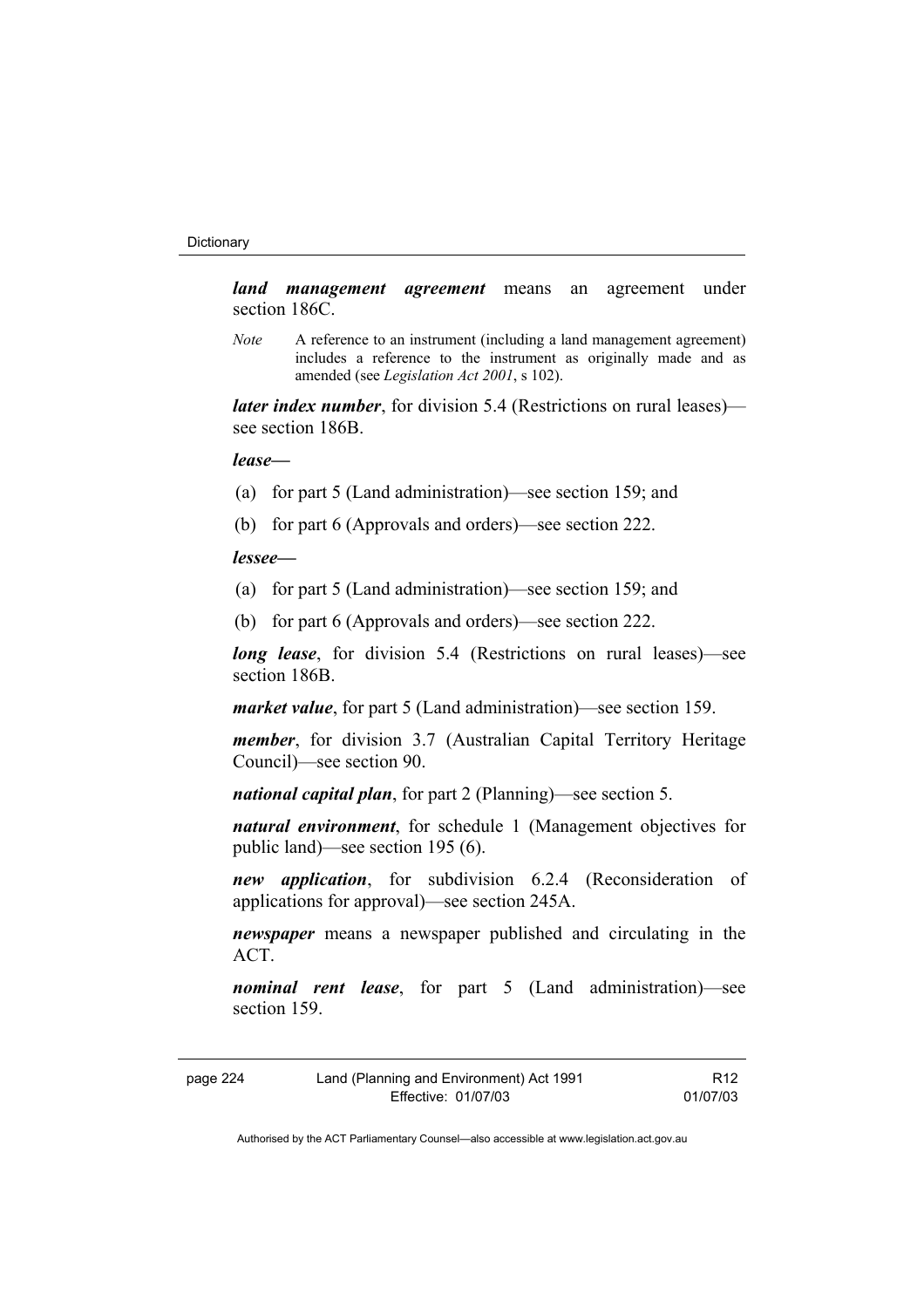*objection*, for part 6 (Approvals and orders)—see section 222.

*occupier*—

- (a) for subdivision 4.4.3 (Procedures and powers)—see section 143; and
- (b) for division 6.4 (Enforcement)—see section 262.

*offence*, for division 6.4 (Enforcement)—see section 262.

*order*, for part 6 (Approvals and orders)—see section 222.

*original application*, for subdivision 6.2.4 (Reconsideration of applications for approval)—see section 245A.

*original decision*, for subdivision 6.2.4 (Reconsideration of applications for approval)—see section 245A.

*panel*, for part 4 (Environmental assessments and inquiries)—see section 111.

*permanent member*, for division 3.7 (Australian Capital Territory Heritage Council)—see section 90.

*pest animal* means an animal in a class of animals declared to be pest animals under section 254 (1).

*pest plant* means a plant in a class of plants declared to be pest plants under section 254 (1).

*place*, for subdivision 4.4.3 (Procedures and powers)—see section 143.

*plan* means the Territory plan.

*Note* A reference to an instrument (including the plan) includes a reference to the instrument as originally made and as amended (see *Legislation Act 2001*, s 102).

*plan of management*, for division 5.7 (Public land)—see section 191.

R12 01/07/03 page 225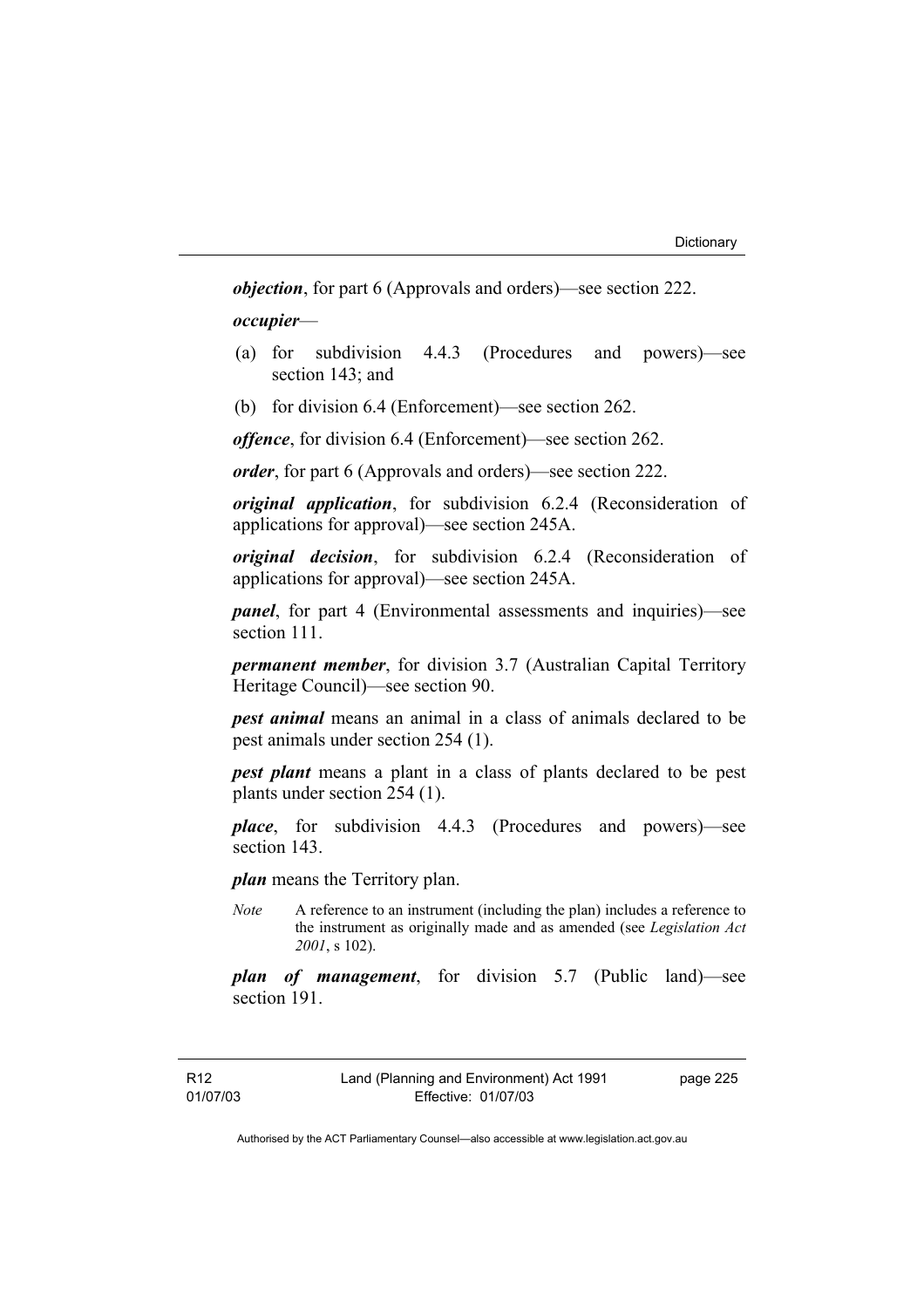*preliminary assessment*, for part 4 (Environmental assessments and inquiries)—see section 111.

*prescribed period*, for part 6 (Approvals and orders)—see section 222.

*proponent*, for part 4 (Environmental assessments and inquiries) see section 111.

*provision*, of a lease, for part 5 (Land administration)—see section 159.

*public car park*, for part 5 (Land administration)—see section 159.

*public environment report*, for part 4 (Environmental assessments and inquiries)—see section 111.

*public land* means land identified by the plan as public land.

*registered*, for division 3.5 (Aboriginal heritage)—see section 66.

*registered lease*, for part 5 (Land administration)—see section 159.

*registered proprietor*, for part 5 (Land administration)—see section 159.

*registration*, for division 3.5 (Aboriginal heritage)—see section 66.

*relevant Aboriginal organisation*, for part 3 (Heritage)—see section 52.

*relevant authority*, for part 6 (Approvals and orders)—see section 222.

*relevant Minister*, for part 4 (Environmental assessments and inquiries)—see section 111.

*rental lease*, for part 5 (Land administration)—see section 159.

*residential lease*, for part 5 (Land administration)—see section 159.

*restricted information*, for part 3 (Heritage)—see section 52.

*rural lease*, for part 5 (Land administration)—see section 159.

| page 226 | Land (Planning and Environment) Act 1991 | R <sub>12</sub> |
|----------|------------------------------------------|-----------------|
|          | Effective: 01/07/03                      | 01/07/03        |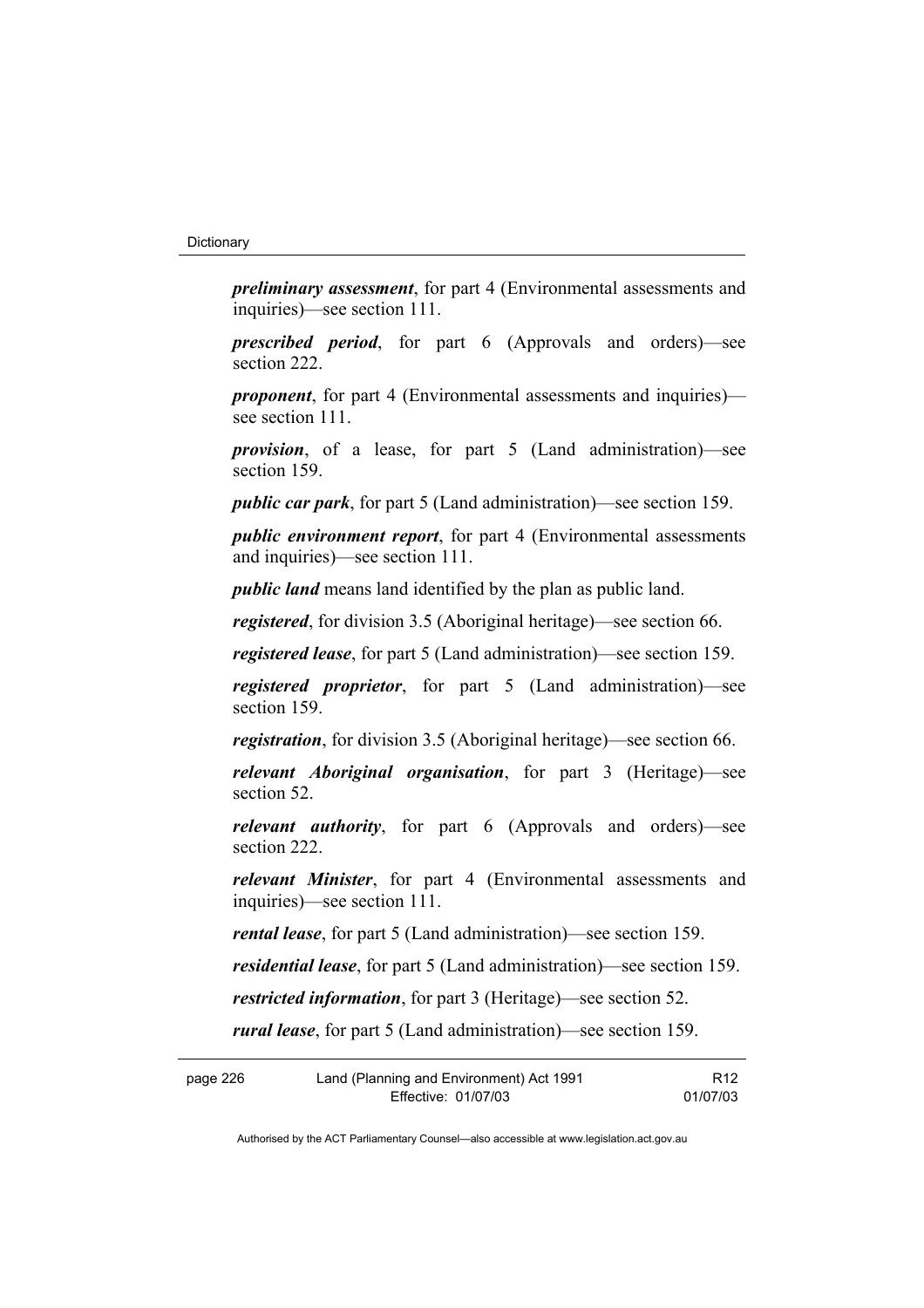*secretary*, for division 3.7 (Australian Capital Territory Heritage Council)—see section 90.

*short lease*, for division 5.4 (Restrictions on rural leases)—see section 186B.

*special Pialligo lease*, for division 5.4 (Restrictions on rural leases)—see section 186B.

*structure*, for part 6 (Approvals and orders)—see section 222.

#### *subdivision—*

- (a) for part 5 (Land administration)—see section 159; and
- (b) for part 6 (Approvals and orders)—see section 222.

*sublease*, for part 5 (Land administration)—see section 159.

*sublessee*, for part 5 (Land administration)—see section 159.

*Territory authority* means—

- (a) a body (whether or not incorporated) established by the Executive; or
- (b) the holder of a position established under an Act or by the Executive.

*unregistered*, for division 3.5 (Aboriginal heritage)—see section 66.

*variation*, for part 3 (Heritage)—see section 52.

*variation*, of a lease—

- (a) for division 5.3 (Variation of leases)—see section 184; and
- (b) for part 6 (Approvals and orders)—see section 223.

*variation*, of the plan, for part 2 (Planning)—see section 5.

*variation*, of a plan of management, for division 5.7 (Public land) see section 191.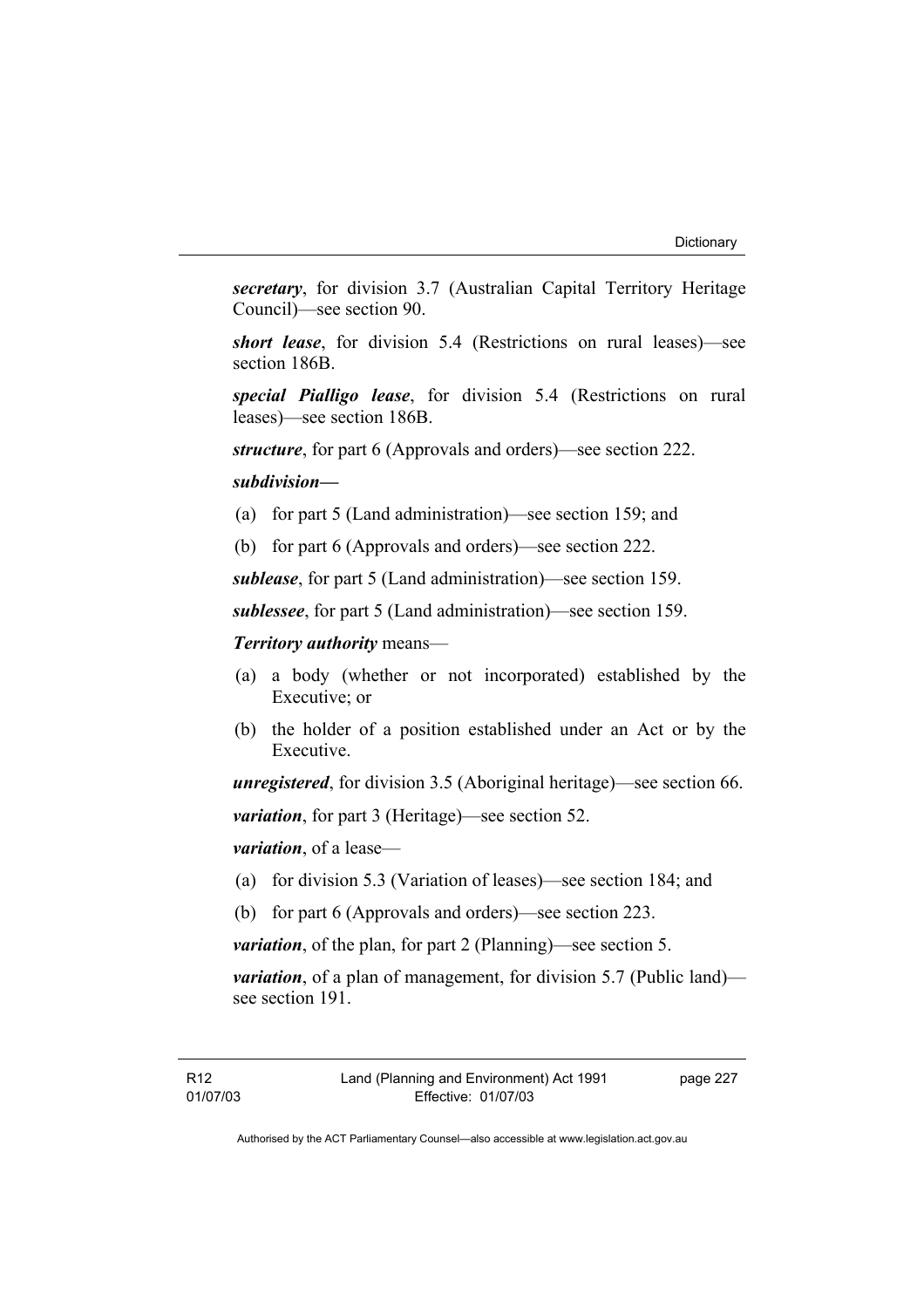1 About the endnotes

# **Endnotes**

# **1 About the endnotes**

Amending and modifying laws are annotated in the legislation history and the amendment history. Current modifications are not included in the republished law but are set out in the endnotes.

Not all editorial amendments made under the *Legislation Act 2001*, part 11.3 are annotated in the amendment history. Full details of any amendments can be obtained from the Parliamentary Counsel's Office.

Uncommenced amending laws and expiries are listed in the legislation history and the amendment history. These details are underlined. Uncommenced provisions and amendments are not included in the republished law but are set out in the last endnote.

If all the provisions of the law have been renumbered, a table of renumbered provisions gives details of previous and current numbering.

The endnotes also include a table of earlier republications.

If the republished law includes penalties, current information about penalty unit values appears on the republication inside front cover.

# **2 Abbreviation key**

| $am = amended$                             | $ord = ordinance$                         |
|--------------------------------------------|-------------------------------------------|
| $amdt = amendment$                         | orig = original                           |
| $ch = chapter$                             | $p = page$                                |
| $cl = clause$                              | par = paragraph                           |
| $def = definition$                         | pres = present                            |
| $dict = dictionary$                        | $prev = previous$                         |
| disallowed = disallowed by the Legislative | $(\text{prev})$ = previously              |
| Assembly                                   | $prov = provision$                        |
| $div = division$                           | $pt = part$                               |
| $exp = expires/expired$                    | $r = rule/subrule$                        |
| $Gaz = Gazette$                            | $reg = regulation/subregulation$          |
| $hdg =$ heading                            | $renum = renumbered$                      |
| IA = Interpretation Act 1967               | $reloc = relocated$                       |
| ins = inserted/added                       | $R[X]$ = Republication No                 |
| $LA =$ Legislation Act 2001                | $RI =$ reissue                            |
| $LR =$ legislation register                | s = section/subsection                    |
| LRA = Legislation (Republication) Act 1996 | $sch = schedule$                          |
| $mod = modified / modified$                | $sdiv = subdivision$                      |
| $No = number$                              | $sub =$ substituted                       |
| $num = numbered$                           | SL = Subordinate Law                      |
| $o = order$                                | underlining = whole or part not commenced |
| om = omitted/repealed                      | or to be expired                          |
|                                            |                                           |

page 228 Land (Planning and Environment) Act 1991 Effective: 01/07/03

R12 01/07/03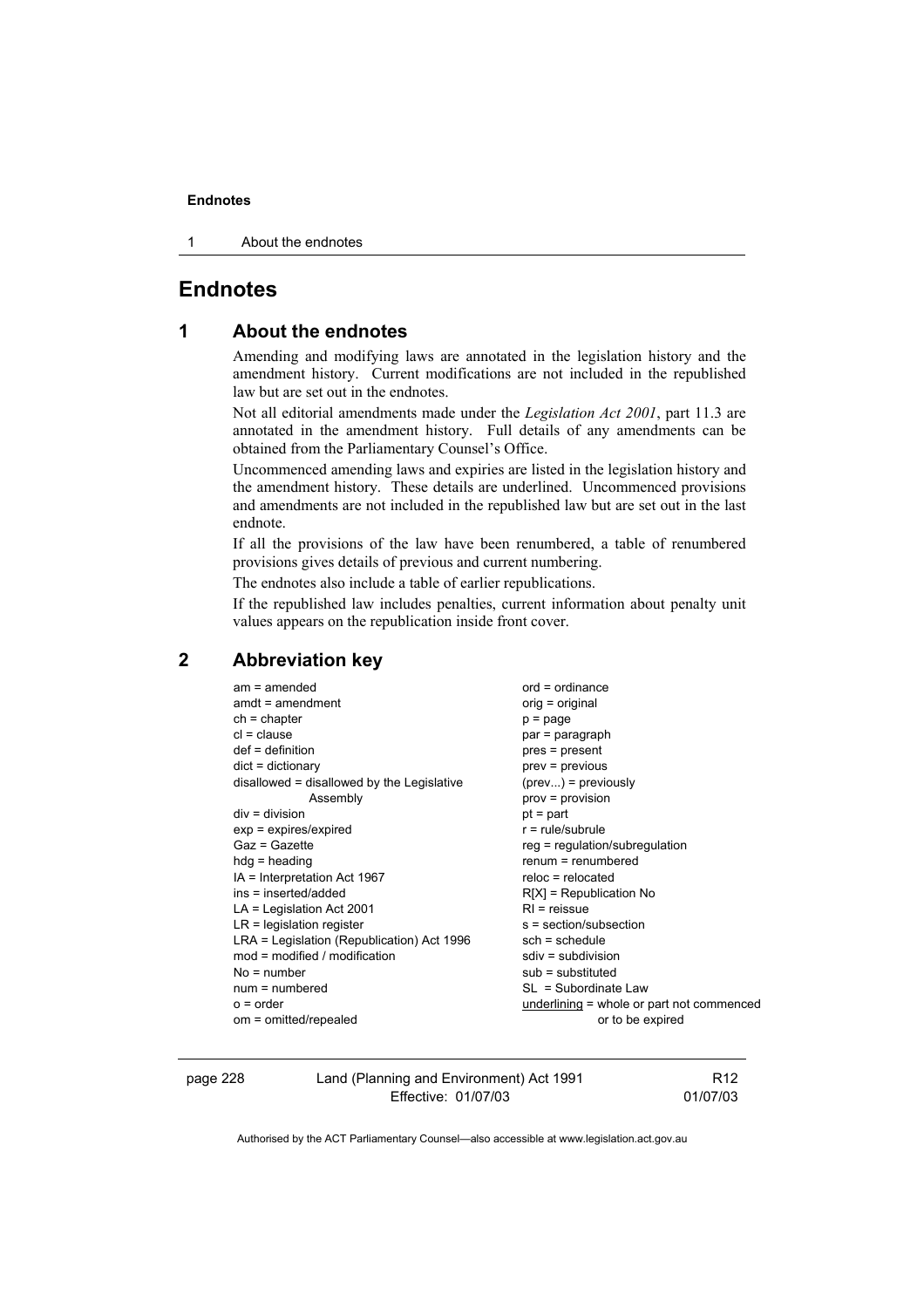# **3 Legislation history**

**Land (Planning and Environment) Act 1991 No 100**  notified 15 January 1992 s 1 and s 2 commenced 15 January 1992 remainder commenced 2 April 1992 as amended by **Land (Planning and Environment) (Amendment) Act 1992 No 32**  notified 3 July 1992 commenced 3 July 1992 **Land (Planning and Environment) (Amendment) Act 1993 No 11**  notified 1 March 1993 commenced 1 March 1993 **Acts Revision (Position of Crown) Act 1993 No 44 sch 2**  notified 27 August 1993 (Gaz 1993 No S165) sch 2 commenced 27 August 1993 (s 2) **Registrar-General (Consequential Provisions) Act 1993 No 64**  notified 6 September 1993 s 1, s 2 commenced 6 September 1993 remainder commenced 1 October 1993 (s 2 (2) and Gaz 1993 No S207) **Land (Planning and Environment) (Amendment) Act (No 2) 1993 No 75**  notified 2 November 1993 s 1, s 2 commenced 2 November 1993 remainder commenced 1 December 1993 (Gaz 1993 No S247) **Land (Planning and Environment) (Amendment) Act (No 3) 1993 No 77** 

notified 2 November 1993 s 1, s 2 commenced 2 November 1993

remainder commenced 1 December 1993 (Gaz 1993 No S243)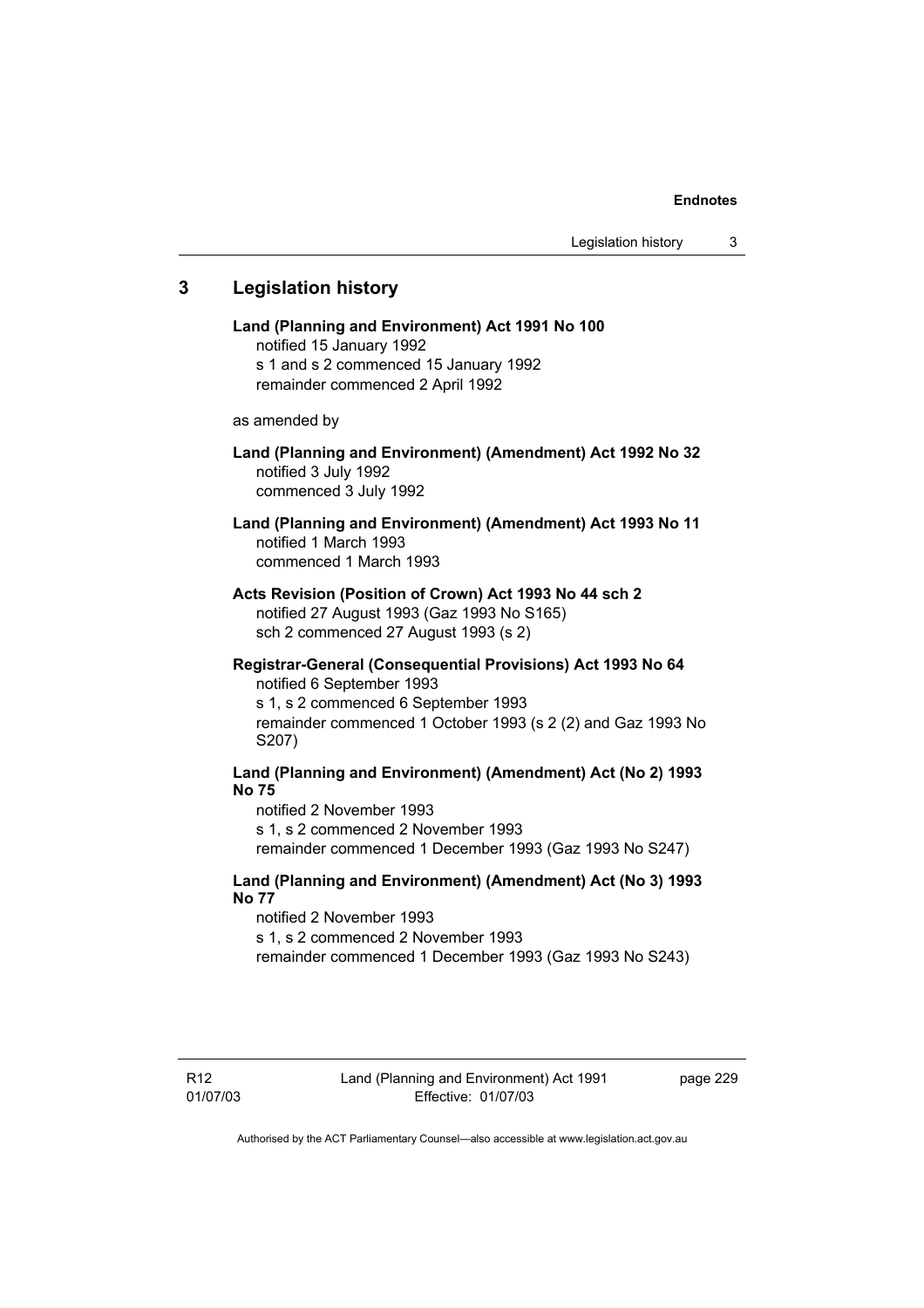3 Legislation history

| Real Property (Consequential Provisions) Act 1993 No 90<br>notified 17 December 1993<br>s 1, s 2 commenced 17 December 1993<br>remainder commenced 1 January 1994 (s 2 (2) and Gaz 1993 No<br>S270)             |
|-----------------------------------------------------------------------------------------------------------------------------------------------------------------------------------------------------------------|
| <b>Statute Law Revision Act 1994 No 26</b><br>notified 31 May 1994<br>commenced 31 May 1994                                                                                                                     |
| <b>Public Sector Management (Consequential and Transitional</b><br>Provisions) Act 1994 No 38<br>notified 30 June 1994<br>s 1, s 2 commenced 30 June 1994<br>remainder commenced 1 July 1994 (Gaz 1994 No S142) |
| Administrative Appeals (Consequential Amendments) Act 1994 No 60<br>notified 11 October 1994<br>s 1, s 2 commenced 11 October 1994<br>remainder commenced 14 November 1994 (s 2 (2) and Gaz 1994 No<br>S250)    |
| <b>Statute Law Revision (Penalties) Act 1994 No 81</b><br>notified 29 November 1994<br>s 1, s 2 commenced 29 November 1994<br>remainder commenced 29 November 1994 (Gaz 1994 No S269)                           |
| <b>Statutory Offices (Miscellaneous Provisions) Act 1994 No 97</b><br>notified 15 December 1994<br>s 1, s 2 commenced 15 December 1994<br>remainder commenced 15 December 1994 (Gaz 1994 No S293)               |
| Land (Planning and Environment) (Amendment) Act 1995 No 20<br>notified 5 September 1995<br>commenced 5 September 1995                                                                                           |
| Land (Planning and Environment) (Amendment) Act (No 2) 1995<br><b>No 21</b><br>notified 5 September 1995<br>ss 1-3 commenced 5 September 1995<br>remainder commenced 1 January 1996 (Gaz 1995 No S316)          |

page 230 Land (Planning and Environment) Act 1991 Effective: 01/07/03

R12 01/07/03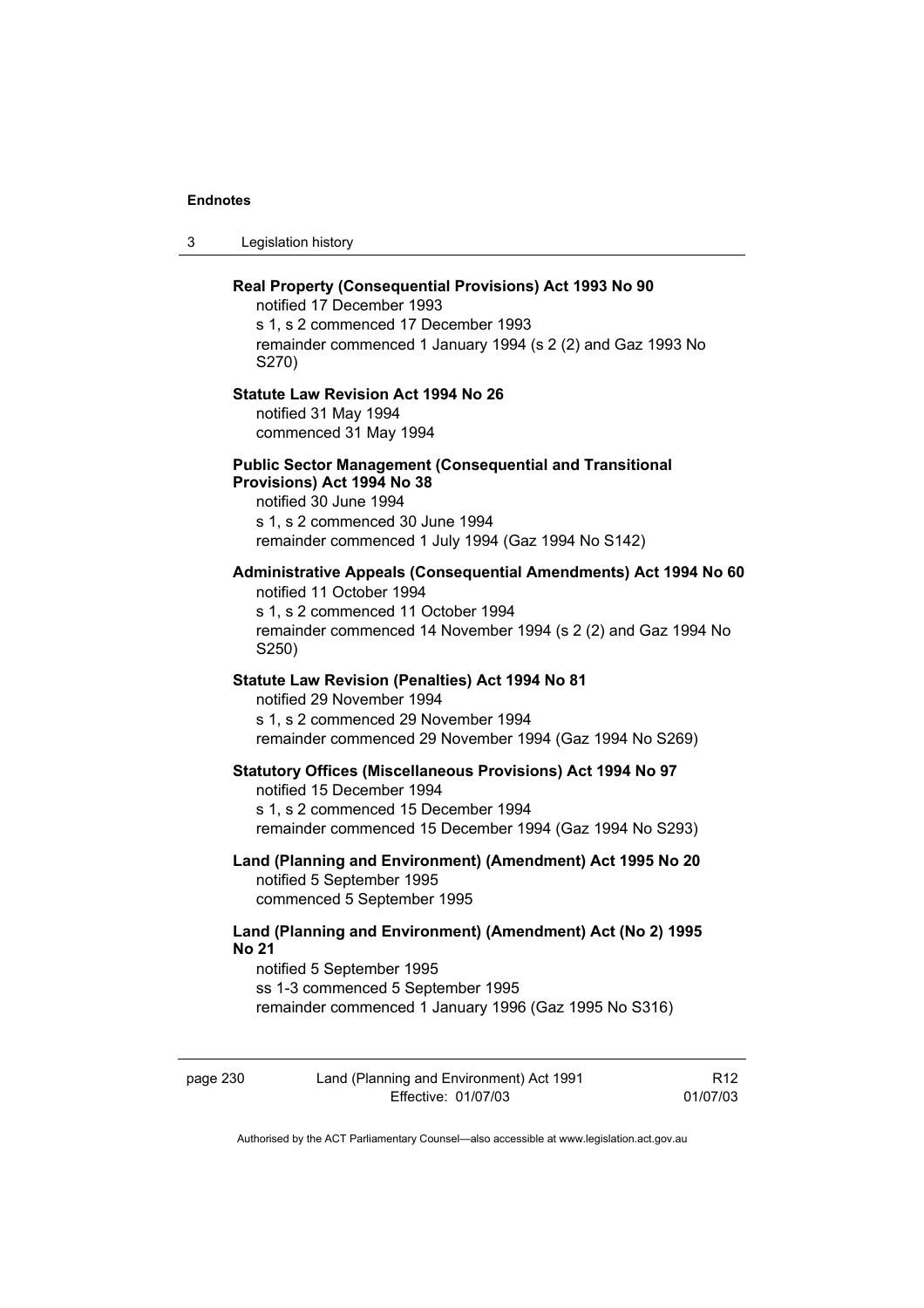# **Annual Reports (Government Agencies) (Consequential Provisions) Act 1995 No 25**

notified 5 September 1995 commenced 5 September 1995

# **Land Titles (Consequential Amendments) Act 1995 No 54**  notified 20 December 1995 commenced 20 June 1996 (s 2)

### **Remuneration Tribunal (Consequential and Transitional Provisions) Act 1995 No 56**

notified 20 December 1995 commenced 21 December 1995 (s 2 and Gaz 1995 No S315)

# **Gungahlin Development Authority (Consequential Provisions) Act 1996 No 39**

notified 10 July 1996 commenced 19 August 1996 (s 2 and Gaz 1996 No S212)

#### **Land (Planning and Environment) (Amendment) Act 1996 No 62**  notified 3 December 1996 commenced 3 December 1996

# **Land (Planning and Environment) (Amendment) Act (No 2) 1996 No 71**

notified 20 December 1996 ss 1-3 commenced 20 December 1996 remainder commenced 1 January 1997 (Gaz 1996 No S352)

### **Motor Traffic (Amendment) Act (No 3) 1996 No 83**

notified 20 December 1996 ss 1-3 commenced 20 December 1996 remainder commenced 1 January 1997 (Gaz 1996 No S353)

# **Land (Planning and Environment) (Amendment) Act (No 3) 1996 No 85**

notified 24 December 1996 s 1, s 2 commenced 24 December 1996 remainder commenced 24 June 1997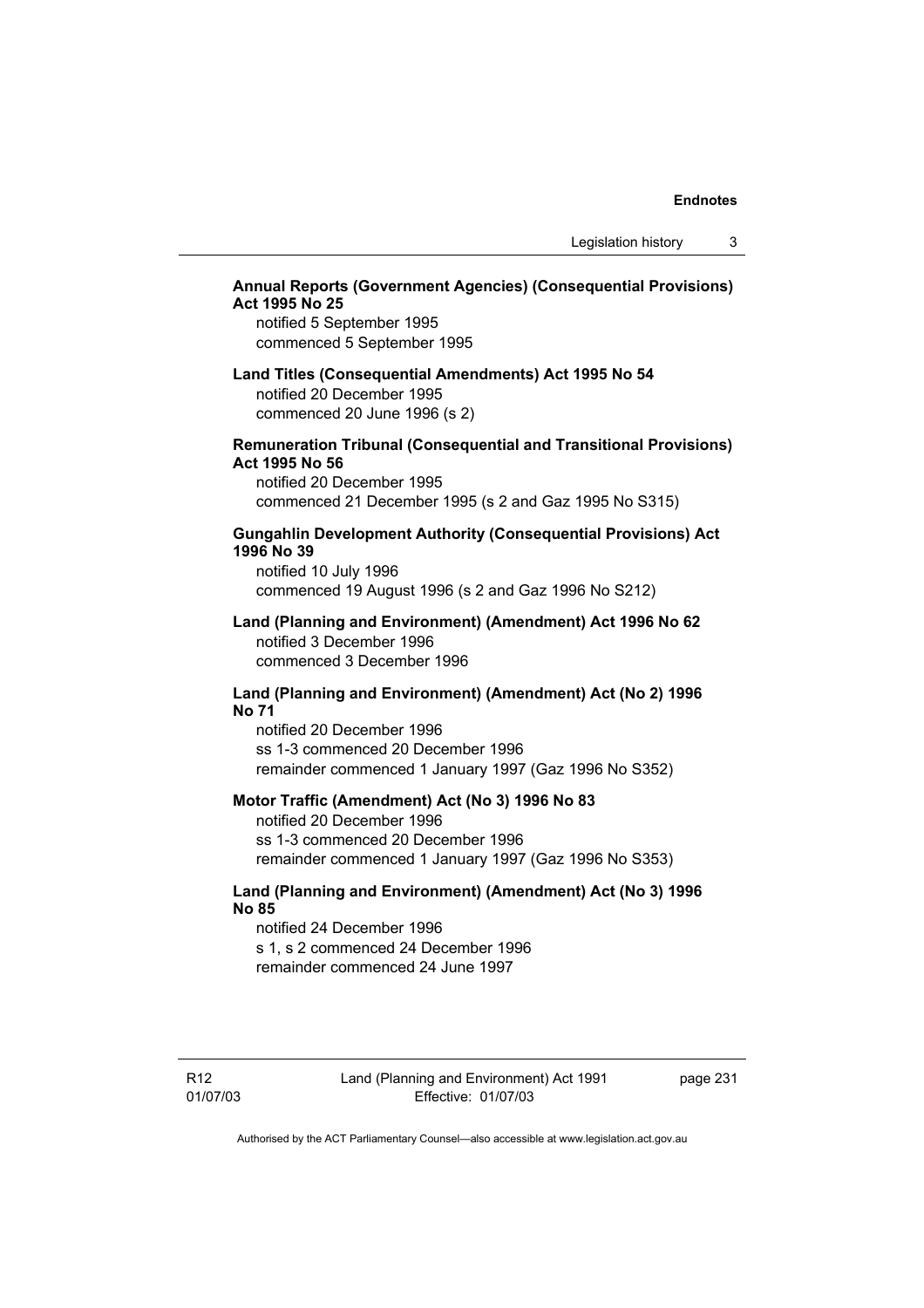| -3 | Legislation history |
|----|---------------------|
|----|---------------------|

# **Land (Planning and Environment) (Amendment) Act 1997 No 7**  notified 22 April 1997 ss 1-3 commenced 22 April 1997 remainder commenced 24 June 1997 (s 2 (2)) **Remuneration Tribunal (Consequential Amendments) Act 1997 No 41 (as am by Act 2002 No 49 amdt 3.222)**  notified 19 September 1997 commenced 24 September 1997 (s 2 as am by Act 2002 No 49 amdt 3.222) **Environment Protection (Consequential Provisions) Act 1997 No 93**  notified 1 December 1997 s 1, s 2 commenced 1 December 1997 remainder commenced 1 June 1998 **Land (Planning and Environment) (Amendment) Act (No 2) 1997 No 116**  notified 24 December 1997 commenced 24 December 1997 **Statute Law Revision (Penalties) Act 1998 No 54**  notified 27 November 1998 s 1, s 2 commenced 27 November 1998 remainder commenced 9 December 1998 (Gaz 1998 No 49) **Water Resources Act 1998 No 63 s 83**  notified 11 December 1998 (Gaz 1998 No S209) s 83 commenced 11 December 1998 **Land (Planning and Environment) (Amendment) Act 1998 No 65**  notified 23 December 1998 commenced 23 December 1998 **Land (Planning and Environment) (Amendment) Act 1999 No 40**  notified 16 July 1999 commenced 16 July 1999 **Land Planning and Environment Amendment Act (No 2) 1999 No 73**  notified 15 December 1999

commenced 15 December 1999

R12 01/07/03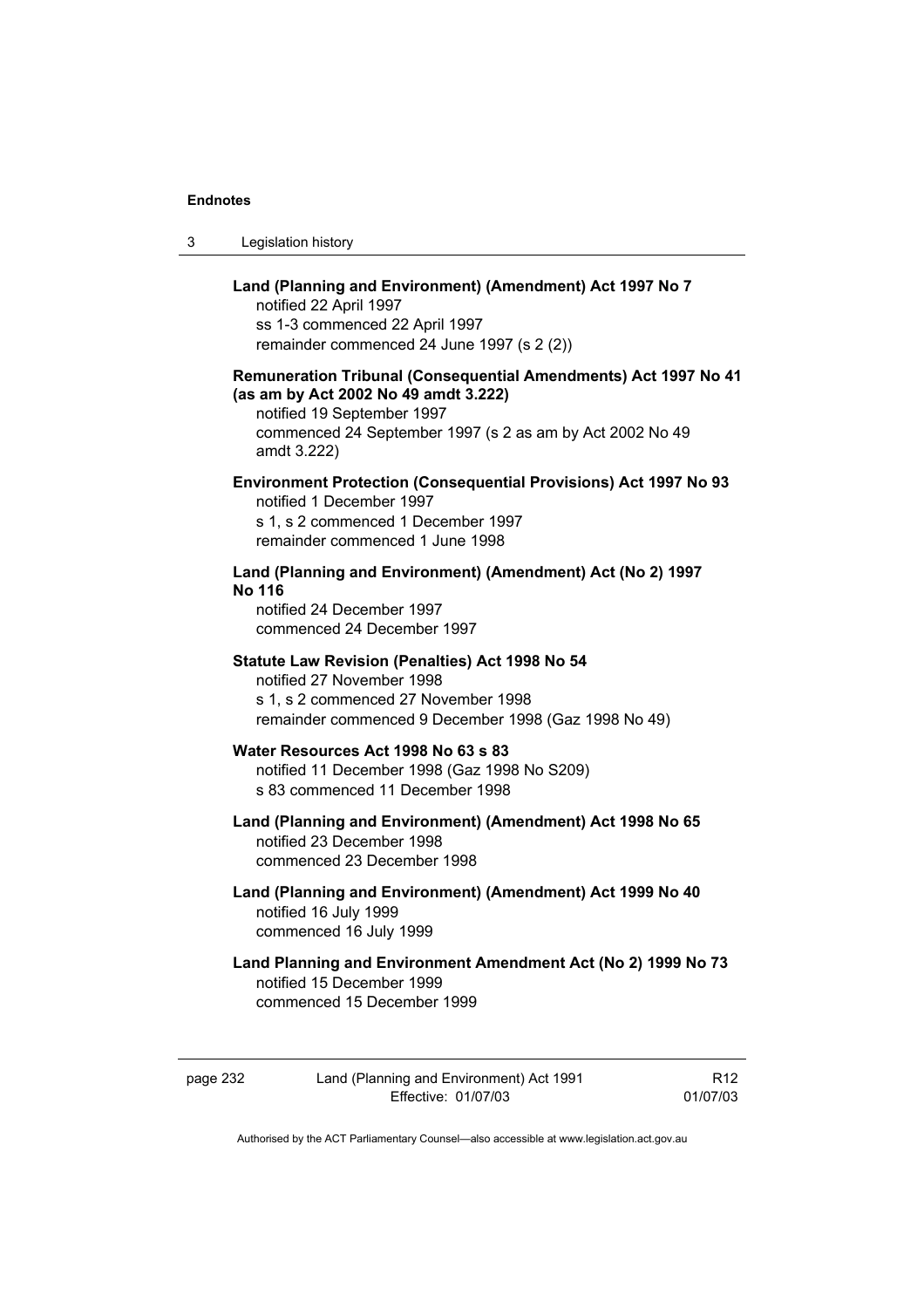| Road Transport Legislation Amendment Act 1999 No 79<br>notified 23 December 1999<br>commenced 1 March 2000 (s 2 and Gaz 2000 No S5)                                                                         |
|-------------------------------------------------------------------------------------------------------------------------------------------------------------------------------------------------------------|
| Land (Planning and Environment) Amendment Act (No 3) 1999 No 87<br>notified 23 December 1999<br>commenced 23 December 1999                                                                                  |
| Land (Planning and Environment) Amendment Act 2000 No 14<br>notified 31 March 2000<br>commenced 31 March 2000                                                                                               |
| Land (Planning and Environment) Amendment Act 2000 (No 2)<br>2000 No 15<br>notified 20 April 2000<br>commenced 20 April 2000                                                                                |
| Land (Planning and Environment) Amendment Act 2000 (No 3)<br>2000 No 37<br>notified 20 July 2000<br>s 1, s 2 commenced 20 July 2000<br>remainder commenced 24 July 2000 (Gaz 2000 No S39)                   |
| Land (Planning and Environment) Amendment Act 2000 (No 4)<br>2000 No 49<br>notified 28 September 2000<br>commenced 28 September 2000                                                                        |
| <b>Statute Law Amendment Act 2000 No 80</b><br>notified 21 December 2000<br>commenced 21 December 2000                                                                                                      |
| Land (Planning and Environment) Amendment Act 2001 No 1<br>notified 19 February 2001 (Gaz 2001 No S7)<br>s 1, s 2 commenced 19 February 2001 (IA s 10B)<br>remainder commenced 31 May 2001 (Gaz 2001 No 22) |
| Unit Titles Consequential Amendments Act 2001 No 17 sch 2<br>notified 5 April 2001 (Gaz 2001 No 14)<br>s 1, s 2 commenced 5 April 2001 (IA s 10B)<br>sch 2 commenced 5 October 2001 (s 2)                   |
|                                                                                                                                                                                                             |

R12 01/07/03 Land (Planning and Environment) Act 1991 Effective: 01/07/03

page 233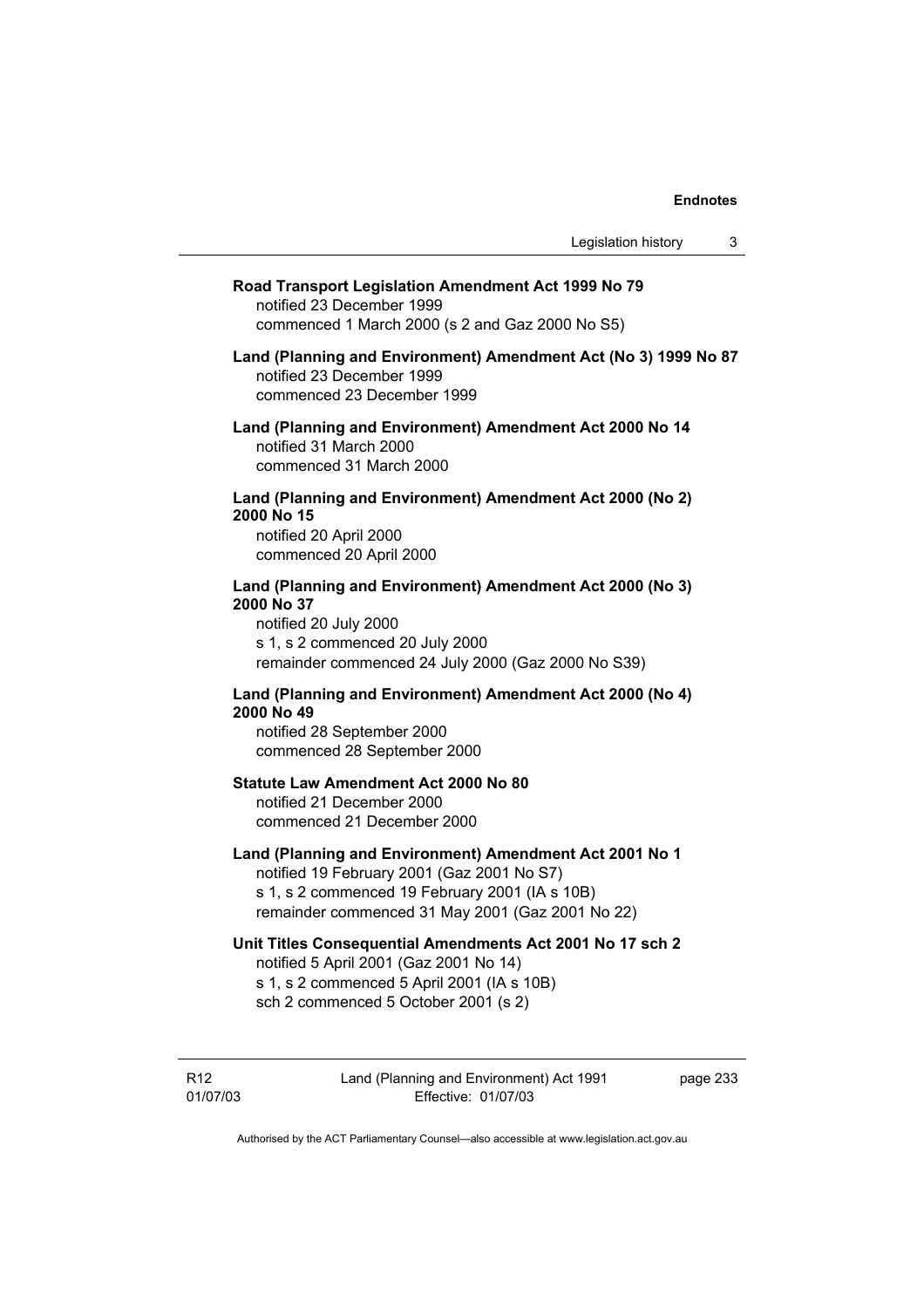3 Legislation history

### **Tree Protection (Interim Scheme) Act 2001 No 20 s 54**

notified 3 April 2001 (Gaz 2001 No S16) s 1, s 2 commenced 3 April 2001 (IA s 10B) s 54 taken to have commenced 29 March 2001 (s 2)

## **Land (Planning and Environment) Amendment Act 2001 (No 2) 2001 No 32**

notified 21 June 2001 (Gaz 2001 No S33) taken to have commenced 15 June 2001 (s 2)

### **Legislation (Consequential Amendments) Act 2001 No 44 pt 207**

notified 26 July 2001 (Gaz 2001 No 30)

s 1, s 2 commenced 26 July 2001 (IA s 10B) pt 207 commenced 12 September 2001 (s 2 and Gaz 2001 No S65)

### **Statute Law Amendment Act 2001 (No 2) 2001 No 56 pt 3.29**

notified 5 September 2001 (Gaz 2001 No S65) amdt 3.436 taken to have commenced 21 December 2000 (s 2 (2)) pt 3.29 remainder commenced 5 September 2001 (s 2 (1))

#### **Community Title Act 2001 No 58 s 101, s 102**

notified 10 September 2001 (Gaz 2001 No S66) s 1, s 2 commenced 10 September 2001 (IA s 10B) s 101, s 102 commenced 10 March 2002 (s 2 and LA s 79)

### **Land (Planning and Environment) Amendment Act 2001 (No 3) 2001 No 73**

notified LR 12 September 2001 commenced 12 September 2001 (s 2)

# **Land (Planning and Environment) Amendment Act 2001 (No 4) 2001 No 80**

notified 10 September 2001 (Gaz 2001 No S66) s 1, s 2 commenced 10 September 2001 (IA s 10B) s 3, s 4 commenced 10 September 2001 (s 2 (1)) remainder commenced 12 September 2001 (s 2 (2))

## **Legislation Amendment Act 2002 No 11 pt 2.32**

notified LR 27 May 2002

s 1, s 2 commenced 27 May 2002 (LA s 75)

pt 2.32 commenced 28 May 2002 (s 2 (1))

| page 234 | Land (Planning and Environment) Act 1991 | R12      |
|----------|------------------------------------------|----------|
|          | Effective: 01/07/03                      | 01/07/03 |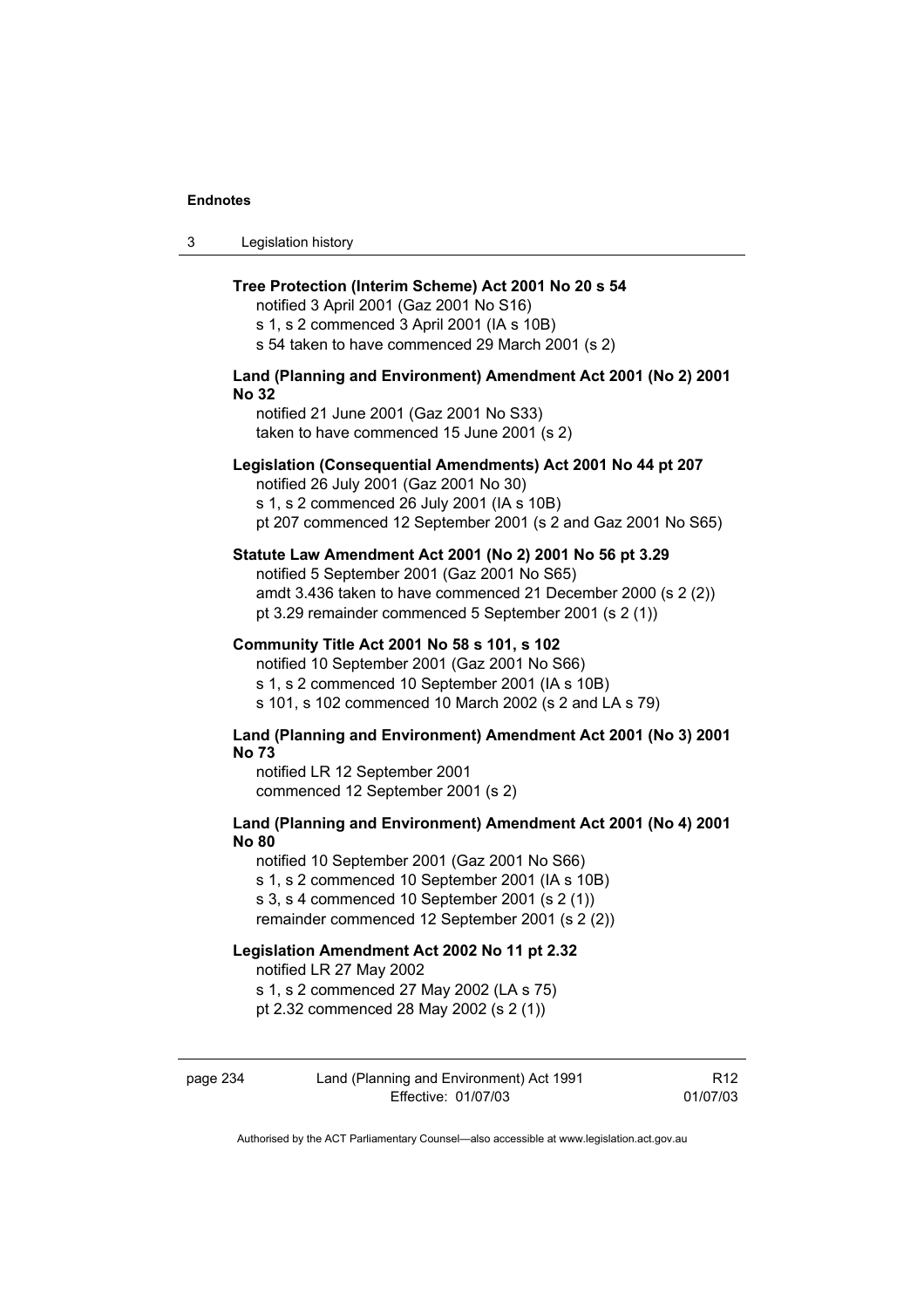### **Statute Law Amendment Act 2002 No 30 pt 3.38**

notified LR 16 September 2002 s 1, s 2 commenced 16 September 2002 (LA s 75)

pt 3.38 commenced 17 September 2002 (s 2 (1))

#### **Land (Planning and Environment) Amendment Act 2002 No 37**

notified LR 10 October 2002

s 1, s 2 commenced 10 October 2002 (LA s 75 (1)) remainder commenced 11 October 2002 (s 2)

### **Districts Act 2002 No 39 pt 1.4**

notified LR 10 October 2002

s 1, s 2 commenced 10 October 2002 (LA s 75 (1)) pt 1.4 commenced 11 October 2002 (s 2)

# **Statute Law Amendment Act 2002 (No 2) No 49 amdt 3.222**

notified LR 20 December 2002

s 1, s 2 taken to have commenced 7 October 1994 (LA s 75 (2)) amdt 3.222 commenced 24 September 1997 (s 2 (3))

*Note* This Act only amends the Remuneration Tribunal (Consequential Amendments) Act 1997 No 41.

### **Planning and Land (Consequential Amendments) 2002 A2002-56 sch 1**

notified LR 20 December 2002 s 1, s 2 commenced 20 December 2002 (LA s 75 (1)) sch 1 commenced 1 July 2003 (s 2 and see Planning and Land Act 2002 A2002-55, s 2)

#### **Cemeteries and Crematoria Act 2003 A2003-11 sch 1 pt 1.1**

notified LR 27 March 2003 s 1, s 2 commenced 27 March 2003 (LA s 75 (1)) sch 1 pt 1.1 awaiting commencement (s 2) *Note* default commencement 27 September 2003

### **Legislation (Gay, Lesbian and Transgender) Amendment Act 2003 A2003-14 sch 1 pt 1.20**

notified LR 27 March 2003 s 1, s 2 commenced 27 March 2003 (LA s 75 (1)) sch 1 pt 1.20 commenced 28 March 2003 (s 2)

R12 01/07/03 Land (Planning and Environment) Act 1991 Effective: 01/07/03

page 235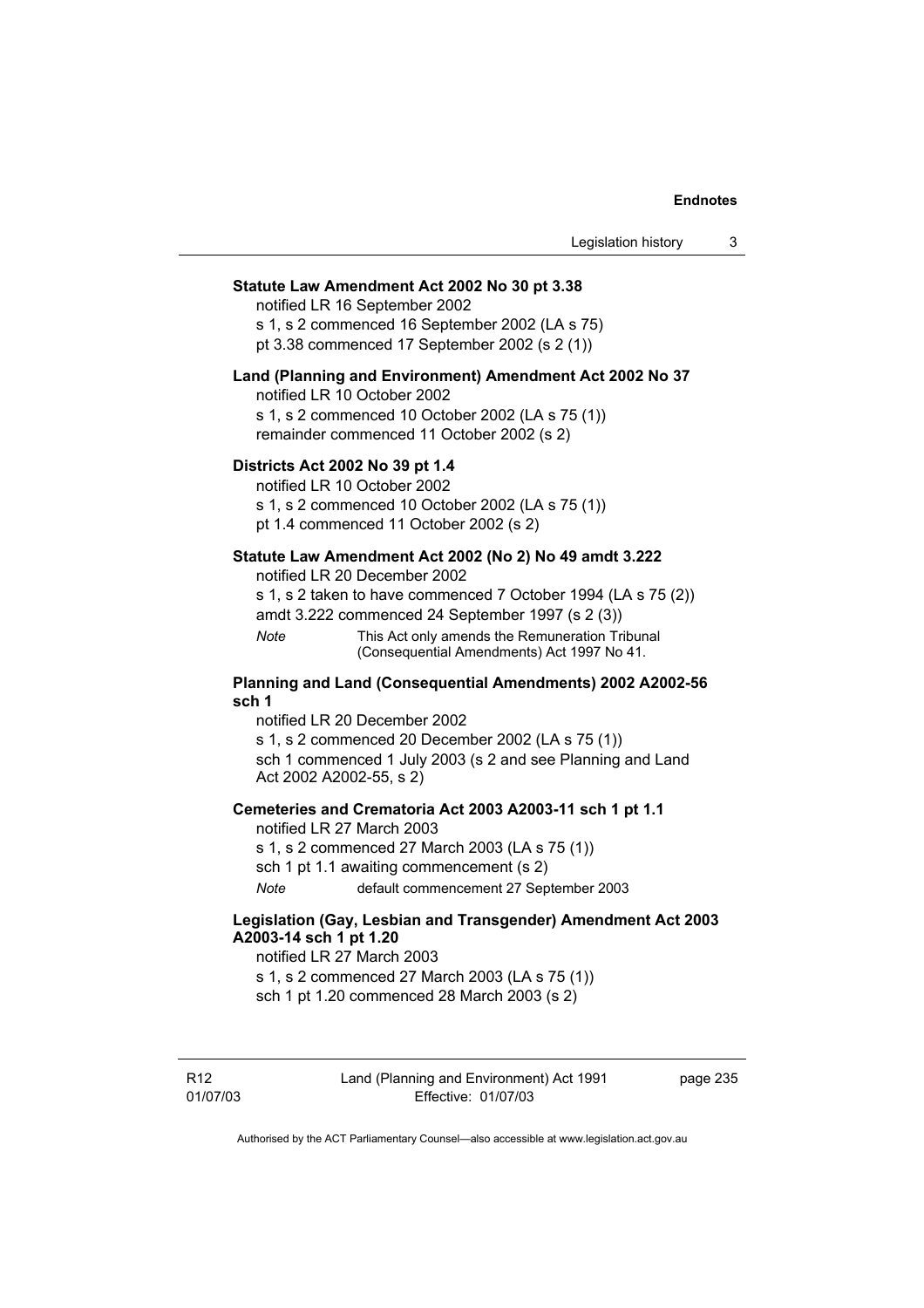4 Amendment history

# **Planning and Land Legislation Amendment Act 2003 A2003-30 sch 1 pt 1.1**

notified LR 30 June 2003 s 1, s 2 commenced 30 June 2003 (LA s 75 (1)) sch 1 pt 1.1 commenced 1 July 2003 (s 2 and see Planning and Land Act 2002 A2002-55, s 2)

# **4 Amendment history**

| <b>Name of Act</b><br>s 1  | sub 2002 No 30 amdt 3.404                                                                                                                                                                                                                                                                                                                                                                                                                                                                                                                                                                                                                                                                                                      |
|----------------------------|--------------------------------------------------------------------------------------------------------------------------------------------------------------------------------------------------------------------------------------------------------------------------------------------------------------------------------------------------------------------------------------------------------------------------------------------------------------------------------------------------------------------------------------------------------------------------------------------------------------------------------------------------------------------------------------------------------------------------------|
| <b>Dictionary</b><br>s 2   | om 2001 No 44 amdt 1.2333<br>ins 2002 No 30 amdt 3.404                                                                                                                                                                                                                                                                                                                                                                                                                                                                                                                                                                                                                                                                         |
| <b>Notes</b>               |                                                                                                                                                                                                                                                                                                                                                                                                                                                                                                                                                                                                                                                                                                                                |
| s 3                        | om 1993 No 44                                                                                                                                                                                                                                                                                                                                                                                                                                                                                                                                                                                                                                                                                                                  |
|                            | ins 2002 No 30 amdt 3.404                                                                                                                                                                                                                                                                                                                                                                                                                                                                                                                                                                                                                                                                                                      |
| <b>Definitions for Act</b> |                                                                                                                                                                                                                                                                                                                                                                                                                                                                                                                                                                                                                                                                                                                                |
| s 4                        | om 2002 No 30 amdt 3.404<br>def <i>appeals board</i> ins 1993 No 77 s 4<br>def commissioner ins 1996 No 85 s 4<br>def conservator am 1994 No 97 sch<br>def controlled activity am 1996 No 85 s 4<br>def determined fee om 2001 No 44 amdt 1.2334<br>def Environment Minister ins 1996 No 71 s 4<br>def Gungahlin central area ins 1996 No 39 s 8<br>def land management agreement ins 1999 No 73 s 4<br>sub 2001 No 44 amdt 1.2335<br>def <i>pest animal</i> ins 1997 No 7 s 4<br>def pest plant ins 1997 No 7 s 4<br>def <i>plan</i> sub 2001 No 44 amdt 1.2335<br>def <b>public land</b> ins 1996 No 85 s 4<br>def <i>public street</i> ins 1996 No 85 s 4<br>om 1999 No 79 sch 3<br>def <i>registrar</i> ins 1993 No 77 s 4 |
|                            | def <i>public works</i> om 1993 No 75 s 4                                                                                                                                                                                                                                                                                                                                                                                                                                                                                                                                                                                                                                                                                      |
| Preliminary<br>div 2.1 hdg | (prev pt 2 div 1 hdg) renum R6 LA                                                                                                                                                                                                                                                                                                                                                                                                                                                                                                                                                                                                                                                                                              |
|                            |                                                                                                                                                                                                                                                                                                                                                                                                                                                                                                                                                                                                                                                                                                                                |

page 236 Land (Planning and Environment) Act 1991 Effective: 01/07/03

R12 01/07/03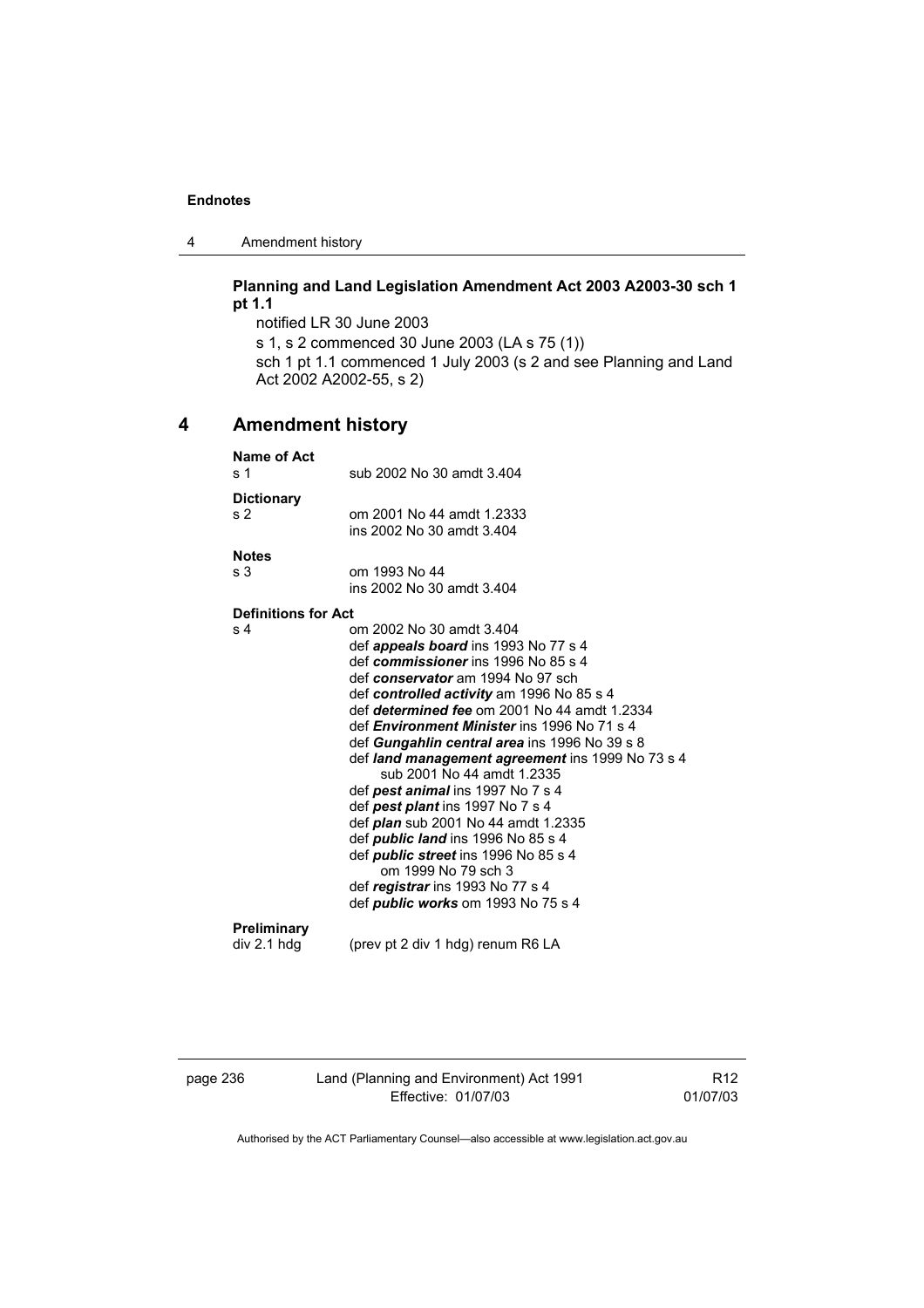R12 01/07/03 Land (Planning and Environment) Act 1991 Effective: 01/07/03 page 237 **Definitions for pt 2**  s 5 am 1996 Nos 71 and 85 def *background papers* am A2002-56 amdts 1.1-1.3, amdt 1.24 def *Commonwealth Planning Act* om 2002 No 30 amdt 3.405 def *consultation notice* ins 2002 No 30 amdt 3.406 def *draft plan variation* sub 2002 No 30 amdt 3.407, A2002-56 amdt 1.4 def *national authority* om 2002 No 30 amdt 3.408 def *national capital plan* sub 2002 No 30 amdt 3.409 **Stages and parts of the plan**  s 6 om 2002 No 30 amdt 3.410 **Territory plan—object and effect**  div 2.2 hdg (prev pt 2 div 2 hdg) renum R6 LA **Object**  s 7 am 1996 No 85; 2002 No 30 amdt 3.411 **Effect of plan**  s 8 am 1993 No 77; 1996 No 85 **Effect of draft plan variation**  s 9 am 1996 No 85; 2000 No 37 s 4; 2001 No 44 amdt 1.2336; R6 LA (see 2001 No 44 amdt 1.2337); 2002 No 30 amdt 3.412, amdt 3.413; ss renum R9 LA (see 2002 No 30 amdt 3.414); A2002-56 amdt 1.5, amdt 1.6 **Effect of interim heritage places register**  s 10 am A2002-56 amdt 1.23, amdt 1.24 **Territory plan—continuation and variation**  div 2.3 hdg (prev pt 2 div 3 hdg) renum R6 LA **Territory plan**  sdiv 2.3.1 hdg (prev pt 2 div 3 sdiv A hdg) renum R6 LA **Preparation of variations of Territory plan**  sdiv 2.3.2 hdg (prev pt 2 div 3 sdiv B hdg) renum R6 LA **Preparation of plan variations**  s 15 am 1996 No 85 sub A2002-56 amdt 1.7 **Consultation with conservator**  s 16 sub 1996 No 85 am A2002-56 amdt 1.24 **Heritage**  s 17 am 2001 No 44 amdt 1.2338, amdt 1.2339; 2002 No 30 amdt 3.415, amdt 3.508; A2002-56 amdt 1.24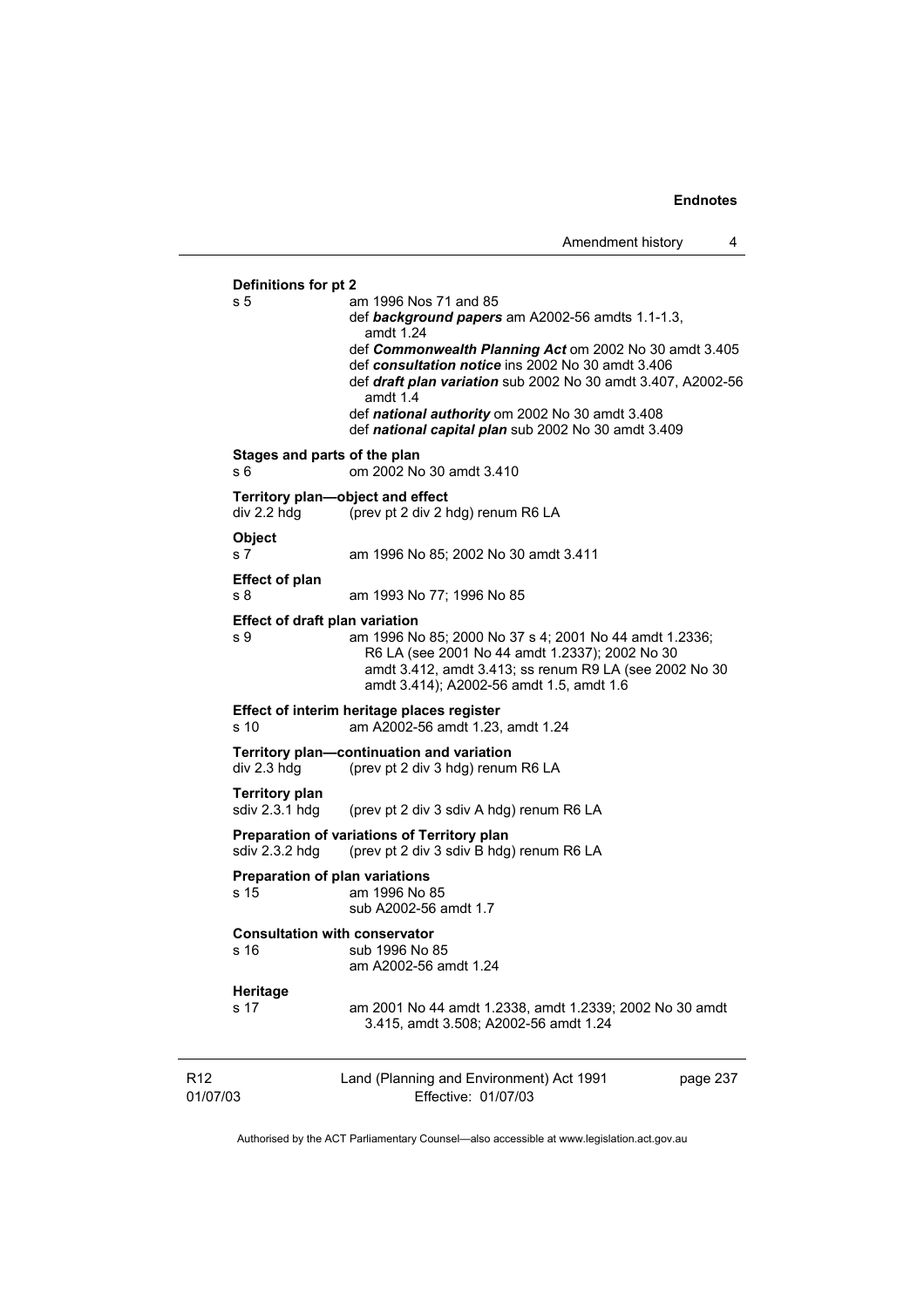| 4        | Amendment history                                                                       |                                                                                                                                                                                                                                    |                 |  |
|----------|-----------------------------------------------------------------------------------------|------------------------------------------------------------------------------------------------------------------------------------------------------------------------------------------------------------------------------------|-----------------|--|
|          | s 18                                                                                    | <b>Environmental reports and inquiries</b><br>am 2002 No 30 amdt 3.416; A2002-56 amdt 1.24                                                                                                                                         |                 |  |
|          | s 19                                                                                    | <b>Public consultation-notification</b><br>am 1993 No 75; 1996 No 85; 2000 No 37 s 5<br>sub 2001 No 44 amdt 1.2340<br>am 2002 No 30 amdt 3.417; A2002-56 amdt 1.8, amdt 1.23,<br>amdt 1.24                                         |                 |  |
|          | s 19A                                                                                   | Public consultation-notice of interim effect etc<br>ins 2001 No 44 amdt 1.2340<br>am 2002 No 30 amdt 3.418                                                                                                                         |                 |  |
|          | s 19B                                                                                   | Public consultation-availability of draft plan variation etc<br>ins 2001 No 44 amdt 1.2340<br>am 2002 No 30 amdt 3.419; A2002-56 amdt 1.9, amdt 1.10,<br>amdt 1.24; ss renum R12 LA (see A2002-56 amdt 1.11)                       |                 |  |
|          | s 19C                                                                                   | Draft plan variations that do not affect rights<br>ins 2001 No 44 amdt 1.2340<br>sub A2002-56 amdt 1.12                                                                                                                            |                 |  |
|          | s 20                                                                                    | Consultation with national capital authority<br>am 2002 No 30 amdt 3.420<br>sub A2002-56 amdt 1.12                                                                                                                                 |                 |  |
|          | s 21                                                                                    | <b>Public inspection of comments</b><br>am 1996 No 85; 2002 No 30 amdt 3.421<br>sub A2002-56 amdt 1.13                                                                                                                             |                 |  |
|          | s 22                                                                                    | Revision, deferral or withdrawal of draft plan variations<br>am 1996 No 85; 2001 No 44 amdts 1.2341-1.2345; R6 LA (see<br>2001 No 44 amdt 1.2346); 2002 No 30 amdt 3.422; A2002-56<br>amdt 1.23, amdt 1.24                         |                 |  |
|          | sdiv 2.3.3 hdg                                                                          | <b>Executive approval and consideration by Legislative Assembly</b><br>(prev pt 2 div 3 sdiv C hdg) renum R6 LA                                                                                                                    |                 |  |
|          | s 24                                                                                    | Submission of draft plan variation to Executive<br>am 1996 No 85; 2001 No 44 amdt 1.2347; 2002 No 30<br>amdt 3.422, amdt 3.423; A2002-56 amdt 1.23, amdt 1.24;<br>A2003-30 amdt 1.1; ss renum R12 LA (see A2003-30<br>amdt $1.2$ ) |                 |  |
|          | <b>Consideration by Legislative Assembly committee</b><br>s 25<br>am A2002-56 amdt 1.23 |                                                                                                                                                                                                                                    |                 |  |
|          | <b>Minister's powers</b><br>s 26 hdg<br>s 26                                            | sub A2002-56 amdt 1.14<br>am 1996 No 85; 2001 No 44 amdts 1.2348-1.2350; 2002 No 30<br>amdt 3.424; A2002-56 amdts 1.15-1.17, amdt 1.23,<br>amdt 1.24                                                                               |                 |  |
| page 238 |                                                                                         | Land (Planning and Environment) Act 1991<br>Effective: 01/07/03<br>01/07/03                                                                                                                                                        | R <sub>12</sub> |  |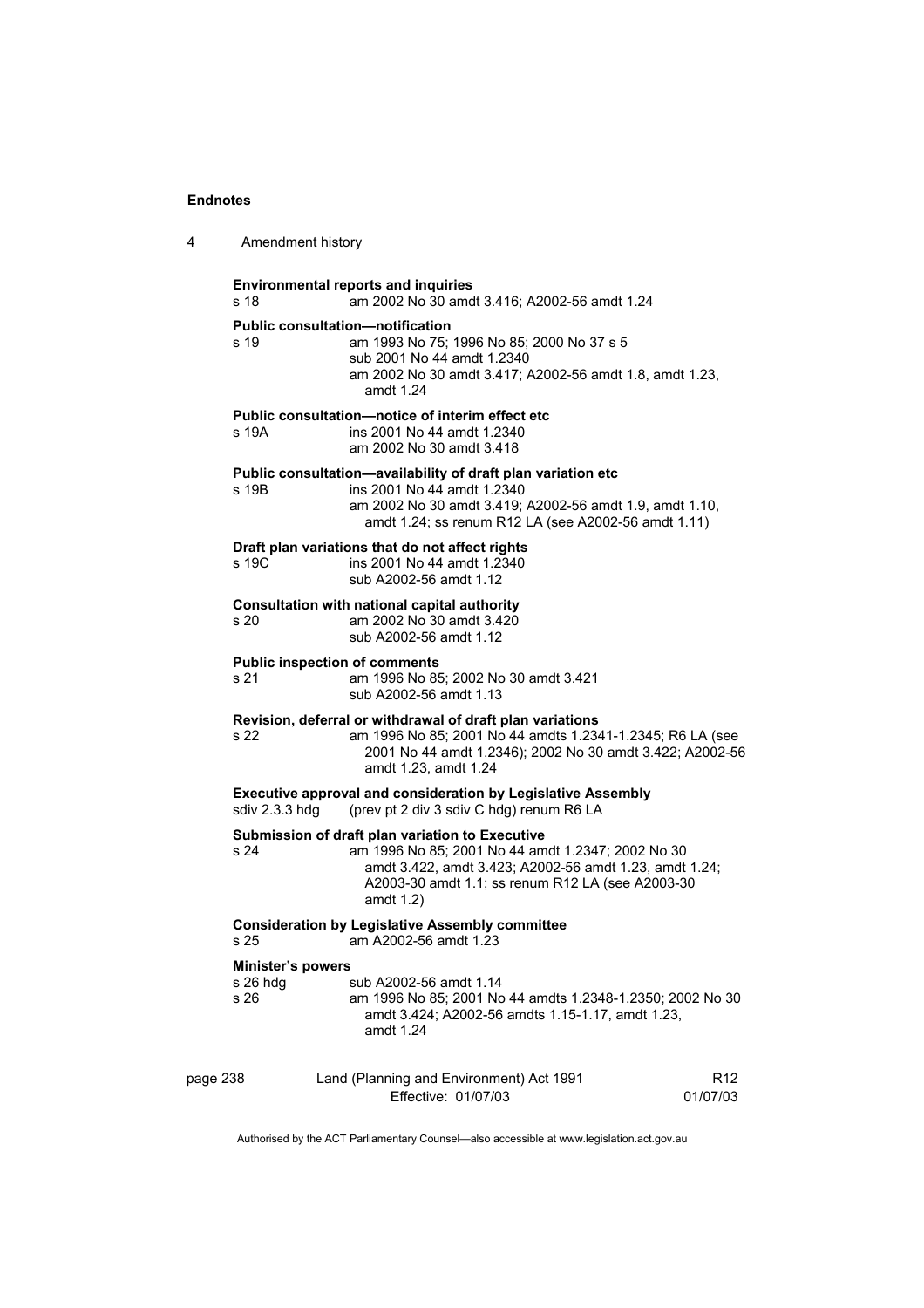|                             | Amendment history<br>4                                                                                                                                                                                                                                                                        |
|-----------------------------|-----------------------------------------------------------------------------------------------------------------------------------------------------------------------------------------------------------------------------------------------------------------------------------------------|
| s 27                        | Return of draft plan variation to authority<br>sub 2002 No 30 amdt 3.425<br>am A2002-56 amdt 1.18, amdt 1.19, amdt 1.23                                                                                                                                                                       |
| s 28.                       | Notice of revival of deferred draft plan variation<br>am 2001 No 44 amdt 1.2351, amdt 1.2352; A2002-56<br>amdt 1.20, amdt 1.23, amdt 1.24                                                                                                                                                     |
| s 29                        | <b>Consideration of plan variation by Legislative Assembly</b><br>am 1996 No 85; 2001 No 44 amdts 1.2353-1.2356, amdt<br>1.2358; R6 LA (see 2001 No 44 amdt 1.2357); 2002 No 30<br>amdts 3.426-3.430; ss renum R9 LA (see 2002 No 30<br>amdt 3.431); A2002-56 amdt 1.20, amdt 1.21, amdt 1.23 |
| s 30                        | <b>Rejection of plan variation by Legislative Assembly</b><br>om 2001 No 44 amdt 1.2359<br>ins 2001 No 44 amdt 1.2358<br>am A2002-56 amdt 1.21, amdt 1.24                                                                                                                                     |
| s 30A                       | Partial rejection of plan variation by Legislative Assembly<br>ins 2001 No 44 amdt 1.2358<br>am 2002 No 30 amdt 3.432                                                                                                                                                                         |
| s 30B                       | Partial rejection of plan variation-newspaper publication etc<br>ins 2001 No 44 amdt 1.2358<br>am A2002-56 amdt 1.21                                                                                                                                                                          |
|                             | <b>Plan variations-defined land</b><br>sdiv 2.3.4 hdg<br>(prev pt 2 div 3 sdiv D hdg) renum R6 LA                                                                                                                                                                                             |
| s 32                        | Plan variations in relation to defined land<br>am 1996 No 85; 2001 No 44 amdts 1.2360-1.2366; R6 LA (see<br>2001 No 44 amdt 1.2367); am A2002-56 amdt 1.24                                                                                                                                    |
|                             | <b>Australian Capital Territory Planning Authority</b><br>(prev pt 2 div 4 hdg) renum R6 LA<br>div 2.4 hdg<br>om A2002-56 amdt 1.22                                                                                                                                                           |
|                             | <b>Establishment, constitution, functions and powers</b><br>div 4 subdiv A hdg om 1996 No 85                                                                                                                                                                                                  |
| s 33                        | <b>Establishment of authority</b><br>am 1996 No 85<br>sub 2002 No 30 amdt 3.433<br>om A2002-56 amdt 1.22                                                                                                                                                                                      |
| s 34                        | <b>Constitution</b><br>om 1996 No 85                                                                                                                                                                                                                                                          |
| s 36                        | <b>Functions</b><br>am 2002 No 30 amdt 3.434, amdt 3.435<br>om A2002-56 amdt 1.22                                                                                                                                                                                                             |
| R <sub>12</sub><br>01/07/03 | Land (Planning and Environment) Act 1991<br>page 239<br>Effective: 01/07/03                                                                                                                                                                                                                   |

Authorised by the ACT Parliamentary Counsel—also accessible at www.legislation.act.gov.au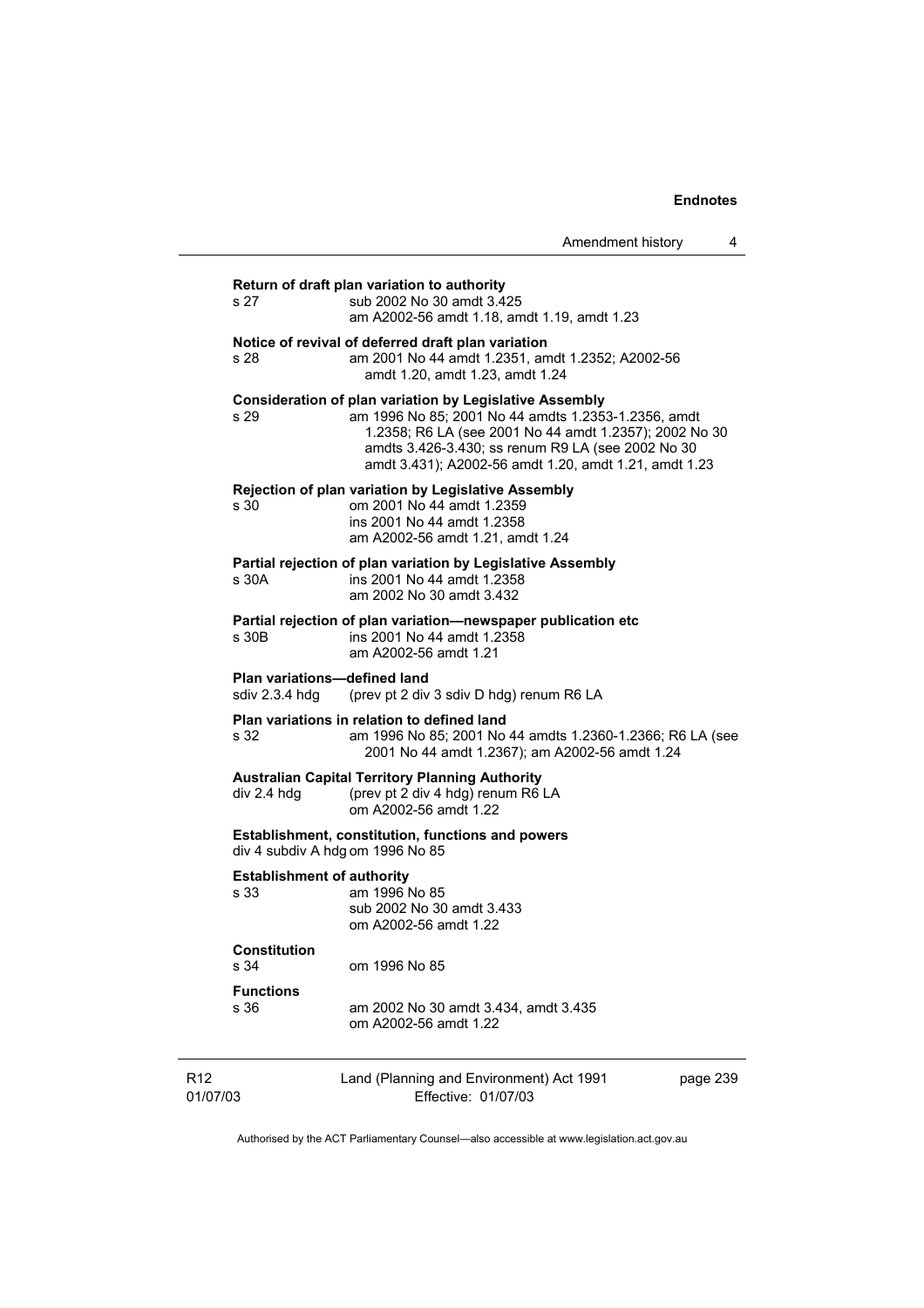| 4        | Amendment history                      |                                                                                                                                                                                |                             |
|----------|----------------------------------------|--------------------------------------------------------------------------------------------------------------------------------------------------------------------------------|-----------------------------|
|          | s 37                                   | <b>Executive policy directions</b><br>am 1995 No 25; 1996 No 85; 2001 No 44 amdt 1.2368; R6 LA<br>(see 2001 No 44 amdt 1.2369); 2002 No 30 amdt 3.436<br>om A2002-56 amdt 1.22 |                             |
|          | s 38                                   | Power to enter into contracts<br>am 1994 No 38<br>sub 2002 No 30 amdt 3.437<br>om A2002-56 amdt 1.22                                                                           |                             |
|          | <b>Annual report</b><br>s 39           | om 1995 No 25                                                                                                                                                                  |                             |
|          | <b>Delegation</b><br>s 40              | sub 2002 No 30 amdt 3.437<br>om A2002-56 amdt 1.22                                                                                                                             |                             |
|          | Staff<br>s 41                          | am 2002 No 30 amdt 3.438<br>om A2002-56 amdt 1.22                                                                                                                              |                             |
|          | s 42                                   | Effect of irregularity of appointment of chief planner<br>om 1996 No 85                                                                                                        |                             |
|          | <b>Chief planner</b>                   | div 4 subdiv B hdg om 1996 No 85                                                                                                                                               |                             |
|          | <b>Chief planner</b><br>s 43           | om 1996 No 85                                                                                                                                                                  |                             |
|          | <b>Acting chief planner</b><br>s 44    | om 1996 No 85                                                                                                                                                                  |                             |
|          | s 45                                   | <b>Remuneration and allowances</b><br>am 1994 No 38<br>om 1995 No 56                                                                                                           |                             |
|          | Leave of absence<br>s 46               | om 1996 No 85                                                                                                                                                                  |                             |
|          | <b>Disclosure of interests</b><br>s 47 | om 1996 No 85                                                                                                                                                                  |                             |
|          | s 48                                   | Other employment, remuneration, business etc<br>om 1996 No 85                                                                                                                  |                             |
|          | Resignation<br>s <sub>49</sub>         | om 1996 No 85                                                                                                                                                                  |                             |
|          | s 50                                   | <b>Termination of appointment</b><br>om 1996 No 85                                                                                                                             |                             |
|          | <b>Miscellaneous</b><br>div 2.5 hdg    | (prev pt 2 div 5 hdg) renum R6 LA                                                                                                                                              |                             |
| page 240 |                                        | Land (Planning and Environment) Act 1991<br>Effective: 01/07/03                                                                                                                | R <sub>12</sub><br>01/07/03 |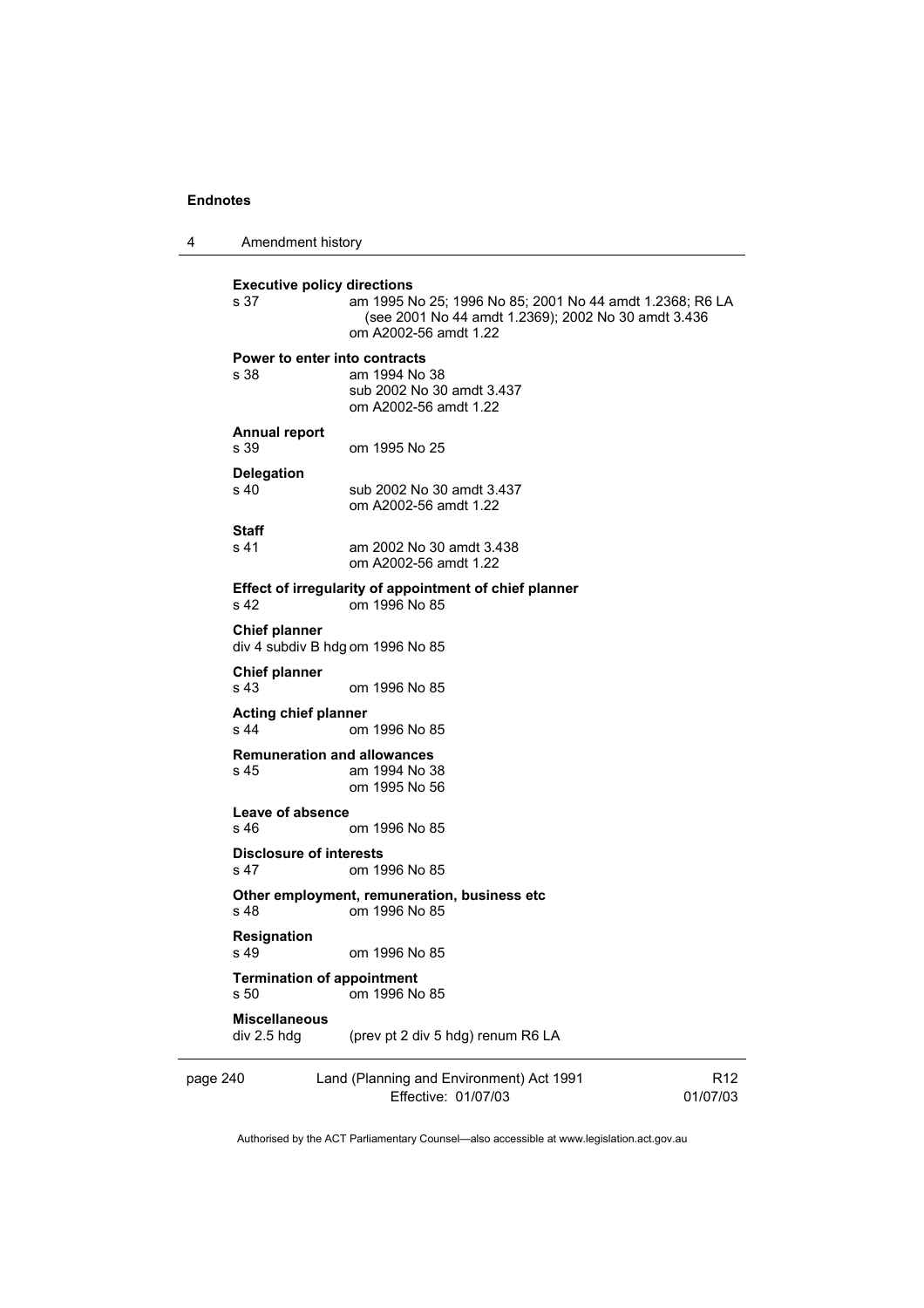# R12 01/07/03 Land (Planning and Environment) Act 1991 Effective: 01/07/03 page 241 **Preliminary**  (prev pt 3 div 1 hdg) renum R6 LA **Definitions for pt 3**  sub 2002 No 30 amdt 3.439 s 52 am 2002 No 30 amdt 3.440, amdt 3.442 def *interim heritage places register* ins 2001 No 44 amdt 1.2370 am 2002 No 30 amdt 3.441 def *interim variation* ins 2001 No 44 amdt 1.2371 **Compliance with requirements for consultation or notification**  s 53 om 2001 No 44 amdt 1.2372 ins 2002 No 30 amdt 3.443 **Heritages places register**  div 3.2 hdg (prev pt 3 div 2 hdg) renum R6 LA **Content of heritage places register**  s 54 am 2002 No 30 amdt 3.444, amdt 3.445 **Interim heritage places registers**  div 3.3 hdg (prev pt 3 div 3 hdg) renum R6 LA **Effect**  sdiv 3.3.1 hdg (prev pt 3 div 3 sdiv A hdg) renum R6 LA **Effect of interim registers**  s 55 am 2001 No 44 amdt 1.2373; 2002 No 30 amdt 3.446 **Preparation, notification and submission of registers**  sdiv 3.3.2 hdg (prev pt 3 div 3 sdiv B hdg) renum R6 LA **Application for inclusion of places in interim register**  s 59 am 1993 No 77; 1996 No 71 **Public notification**  s 60 am 1993 No 77; 1996 No 71; 2001 No 44 amdt 1.2374, amdt 1.2375; R6 LA (see 2001 No 44 amdt 1.2376); 2002 No 30 amdt 3.447, amdt 3.448 **Notification of lessees and occupiers**  s 61 am 2001 No 44 amdt 1.2377; 2002 No 30 amdt 3.508 **Revision of interim register**  s 62 am 1993 No 77; 1996 No 71; 2001 No 44 amdts 1.2378-1.2381; R6 LA (see 2001 No 44 amdt 1.2382); 2002 No 30 amdt 3.449, amdt 3.508 **Submission of interim register to planning and land authority**  s 63 hdg am A2002-56 amdt 1.25 s 63 am 1993 No 77; 1996 No 71; 2001 No 44 amdt 1.2383; A2002-56 amdt 1.25-1.29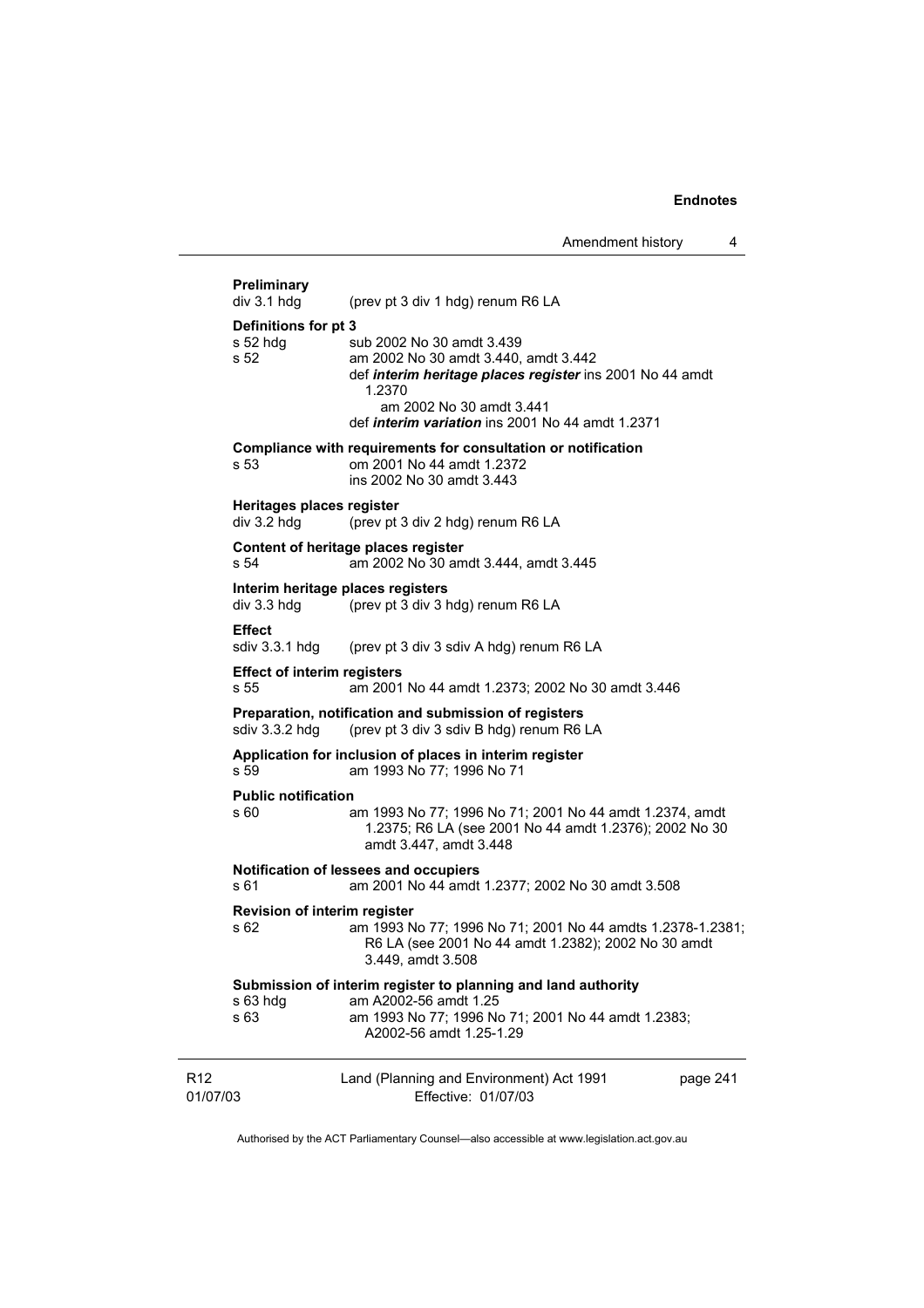4 Amendment history **Acquisition**  am A2002-56 amdt 1.30, amdt 1.31 **Acquisition of heritage places and objects**  div 3.4 hdg (prev pt 3 div 4 hdg) renum R6 LA **Notice of acquistion**  s 65 am 1993 No 77 om 1996 No 71 **Aboriginal heritage**  (prev pt 3 div 5 hdg) renum R6 LA **Preliminary**  sdiv 3.5.1 hdg (prev pt 3 div 5 sdiv A hdg) renum R6 LA **Definitions for div 3.5**  s 66 sub 2002 No 30 amdt 3.450 **Reporting discoveries of unregistered Aboriginal places**  sdiv 3.5.2 hdg (prev pt 3 div 5 sdiv B hdg) renum R6 LA **Reports**  s 67 am 1994 No 81 **Aboriginal heritage discoveries—consideration of reports**  s 68 am 2002 No 30 amdt 3.508 **Aboriginal heritage discoveries—Ministerial directions and declarations**  s 69 **am 1993 No 77; 1996 No 71; 2001 No 44 amdts 1.2384-1.2386;** 2002 No 30 amdts 3.451-3.454 **Protection of unregistered Aboriginal heritage**  subdiv 3.5.3 hdg (prev pt 3 div 5 subdiv C hdg) renum R6 LA **Damaging unregistered Aboriginal places**  s 70 am 1994 No 81 **Orders for protection of unregistered Aboriginal places—application of pt 6**  s 71 am 1993 No 77; A2002-56 amdt 1.31 **Orders—Ministerial directions and declarations**  s 73 am 1993 No 77; 1996 No 71; 2001 No 44 amdts 1.2387-1.2389; 2002 No 30 amdt 3.455, 3.456 **Compensation claims**<br>sdiv 3.5.4 hdg (prev (prev pt 3 div 5 sdiv D hdg) renum R6 LA **Application of sdiv 3.5.4**  s 75 am 2002 No 30 amdt 3.457 **Loss for which compensation is recoverable**  s 77 am 2002 No 30 amdt 3.458

| page 242 | Land (Planning and Environment) Act 1991 | R <sub>12</sub> |
|----------|------------------------------------------|-----------------|
|          | Effective: 01/07/03                      | 01/07/03        |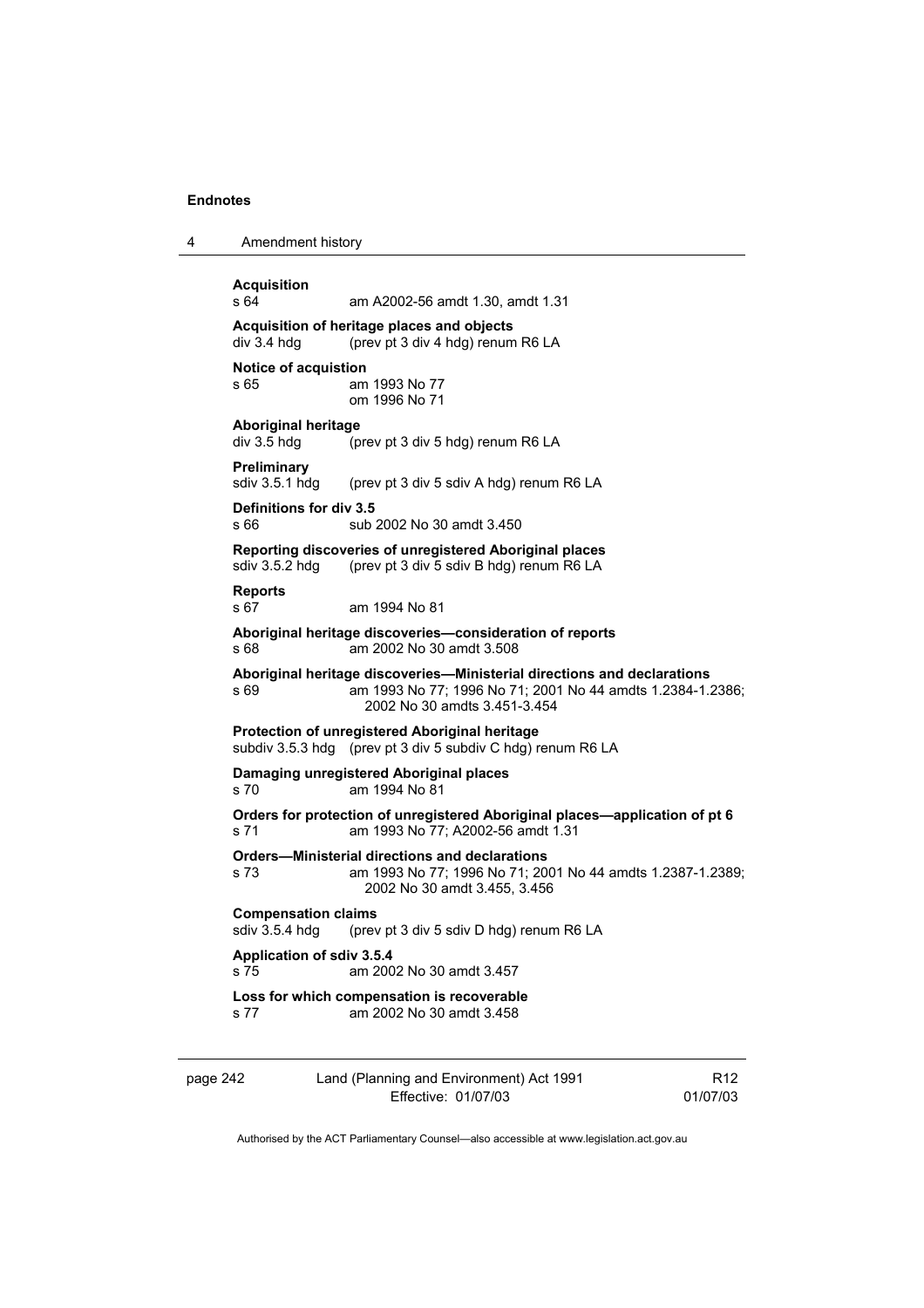**Consultation with applicants**  s 79 am 1996 No 71 **Notice of decisions about compensation**  s 80 am 1993 No 77 sub 1996 No 71 **Consultation in relation to registers**  sdiv 3.5.5 hdg (prev pt 3 div 5 sdiv E hdg) renum R6 LA **Consultation with Aboriginal organisations**  s 81 am 2002 No 30 amdt 3.459 **Restricted information**  sdiv 3.5.6 hdg (prev pt 3 div 5 sdiv F hdg) renum R6 LA **Restricted information**  s 82 am 1993 No 77; 1996 No 71; 2001 No 56 amdt 3.432; 2002 No 30 amdt 3.508 **Publication of restricted information generally**  s 84 am 1993 No 77; 1994 No 81; 1996 No 71 **Access to restricted information**  am 1996 No 71 **Administrative review**  pt 3 div 6 hdg om 1996 No 71 **Review of decisions**  am 1993 No 77 om 1996 No 71 **Public access to heritage information**  div 3.6 hdg (prev pt 3 div 7 hdg) renum R6 LA **Information about administrative action**  sdiv 3.6.1 hdg (prev pt 3 div 7 sdiv A hdg) renum R6 LA **Searching administrative records**  s 88 am 2001 No 44 amdt 1.2390, amdt 1.2391 **Access to heritage registers**  sdiv 3.6.2 hdg (prev pt 3 div 7 sdiv B hdg) renum R6 LA **Searching heritage registers**  s 89 am 2001 No 44 amdt 1.2392, amdt 1.2393 sub 2002 No 30 amdt 3.460 **Australian Capital Territory Heritage Council**  div 3.7 hdg (prev pt 3 div 8 hdg) renum R6 LA sub 2002 No 30 amdt 3.461

R12 01/07/03 Land (Planning and Environment) Act 1991 Effective: 01/07/03

page 243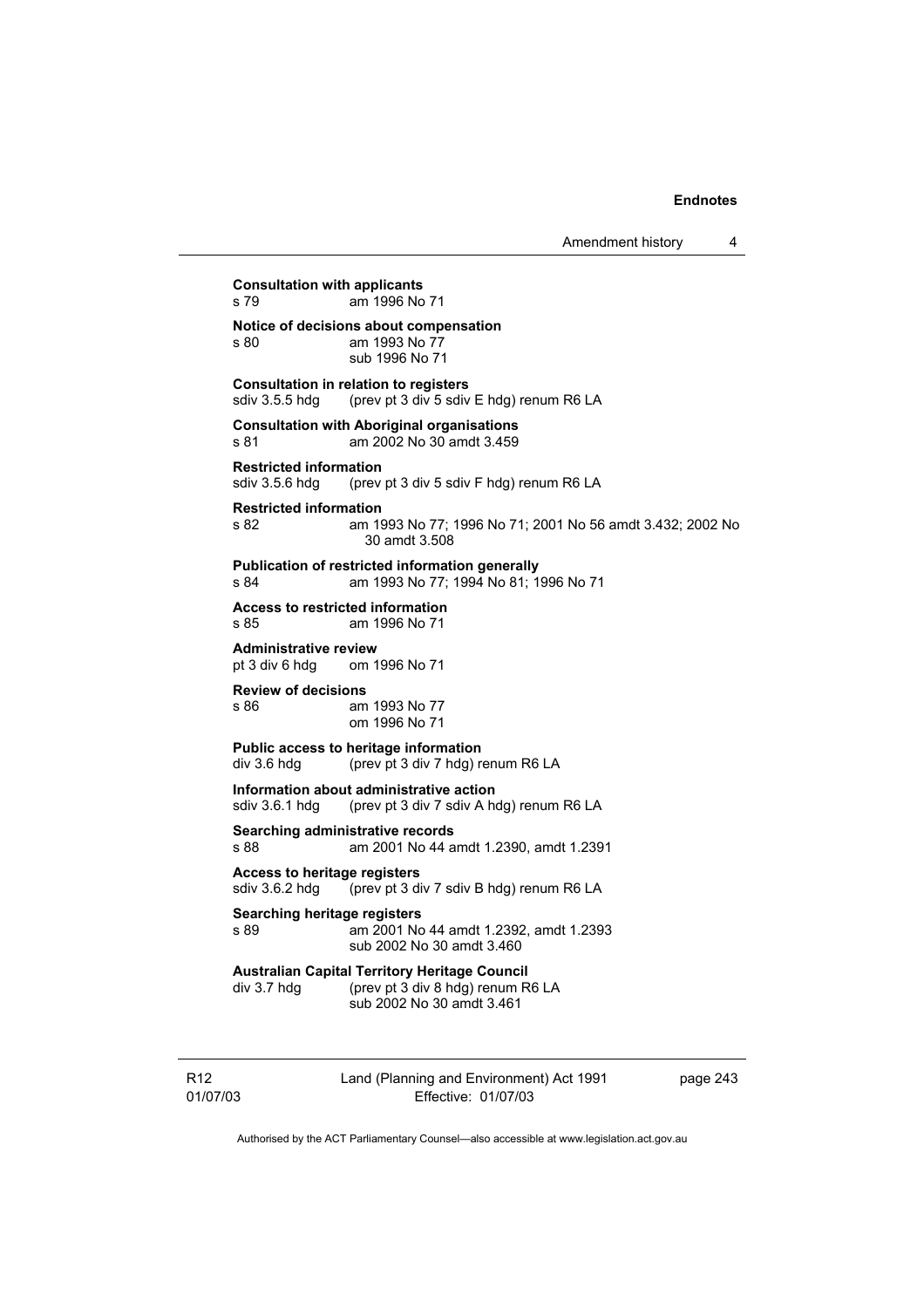4 Amendment history page 244 Land (Planning and Environment) Act 1991 Effective: 01/07/03 **Preliminary**<br>sdiv 3.7.1 hdg (prev pt 3 div 8 sdiv A hdg) renum R6 LA om 2002 No 30 amdt 3.461 **Definitions for div 3.7**  s 90 sub 2002 No 30 amdt 3.461 **Establishment, functions and powers**  sdiv 3.7.2 hdg (prev pt 3 div 8 sdiv B hdg) renum R6 LA om 2002 No 30 amdt 3.461 **Establishment of heritage council**  s 91 sub 2002 No 30 amdt 3.461 **Constitution**  sub 2002 No 30 amdt 3.461 am A2002-56 amdt 1.32 **Functions of heritage council**  s 93 am 1995 No 25; 2001 No 44 amdt 1.2394 sub 2002 No 30 amdt 3.461 **Ministerial directions**  s 94 sub 2002 No 30 amdt 3.461 **Deputies of permanent members**  om 1995 No 25 ins 2002 No 30 amdt 3.461 **Appointment of expert members**  s 96 sub 2002 No 30 amdt 3.461 **Constitution and meetings**<br>sdiv 3.7.3 hdg (prev pt 3 (prev pt  $3$  div  $8$  sdiv C hdg) renum R6 LA om 2002 No 30 amdt 3.461 **Term of appointment of expert members**  am 1996 No 85 sub 2002 No 30 amdt 3.461 **Conditions of appointment of expert members generally**  s 98 **Sub 2002 No 30 amdt 3.461 Chairperson, deputy chairperson and secretary**  s 99 sub 2002 No 30 amdt 3.461 Leave of absence<br>s 100 sub 2002 No 30 amdt 3.461 **Disclosure of interests**  sub 2002 No 30 amdt 3.461

R12 01/07/03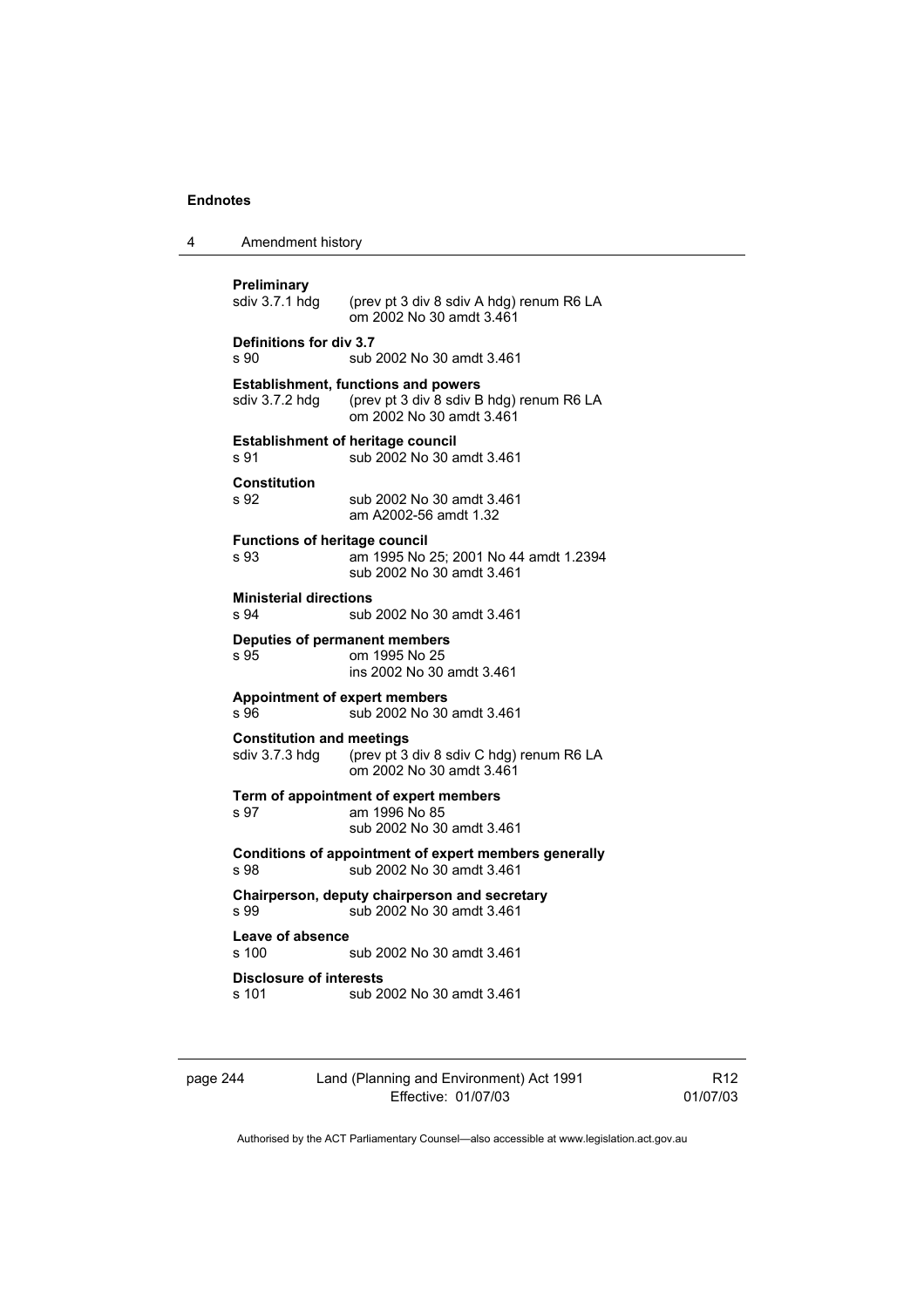Amendment history 4

R12 01/07/03 Land (Planning and Environment) Act 1991 Effective: 01/07/03 page 245 **Ending of appointments**  om 1997 No 41 ins 2002 No 30 amdt 3.461 **Calling meetings**  s 103 am 1997 No 41 sub 2002 No 30 amdt 3.461 **Procedure at meetings**  s 104 sub 2002 No 30 amdt 3.461 **Delegation to secretary**  s 105 sub 2002 No 30 amdt 3.461 **Termination of appointment**<br>s 106 om 2002 No om 2002 No 30 amdt 3.461 **Acting members**  s 107 om 2002 No 30 amdt 3.461 **Convening meetings**  s 108 om 2002 No 30 amdt 3.461 **Procedure at meetings**  om 2002 No 30 amdt 3.461 **Quorum**  om 2002 No 30 amdt 3.461 **Preliminary**  (prev pt 4 div 1 hdg) renum R6 LA div 4.1 note ins A2002-56 amdt 1.33 **Definitions for pt 4**  s 111 am 1996 No 71 **Preliminary assessments**  div 4.2 hdg (prev pt 4 div 2 hdg) renum R6 LA **Directions**  am 1996 No 85 **Submission to Minister**  s 116 am 1996 No 85; 2001 No 44 amdt 1.2395, amdt 1.2396 **Public inspection**  am 1993 No 77; 1996 No 71 sub 1996 No 85 am 2000 No 37 s 6; 2001 No 44 amdts 1.2397-1.2400; R6 LA (see 2001 No 44 amdt 1.2401); A2002-56 amdt 1.34 **Assessments**  div 4.3 hdg (prev pt 4 div 3 hdg) renum R6 LA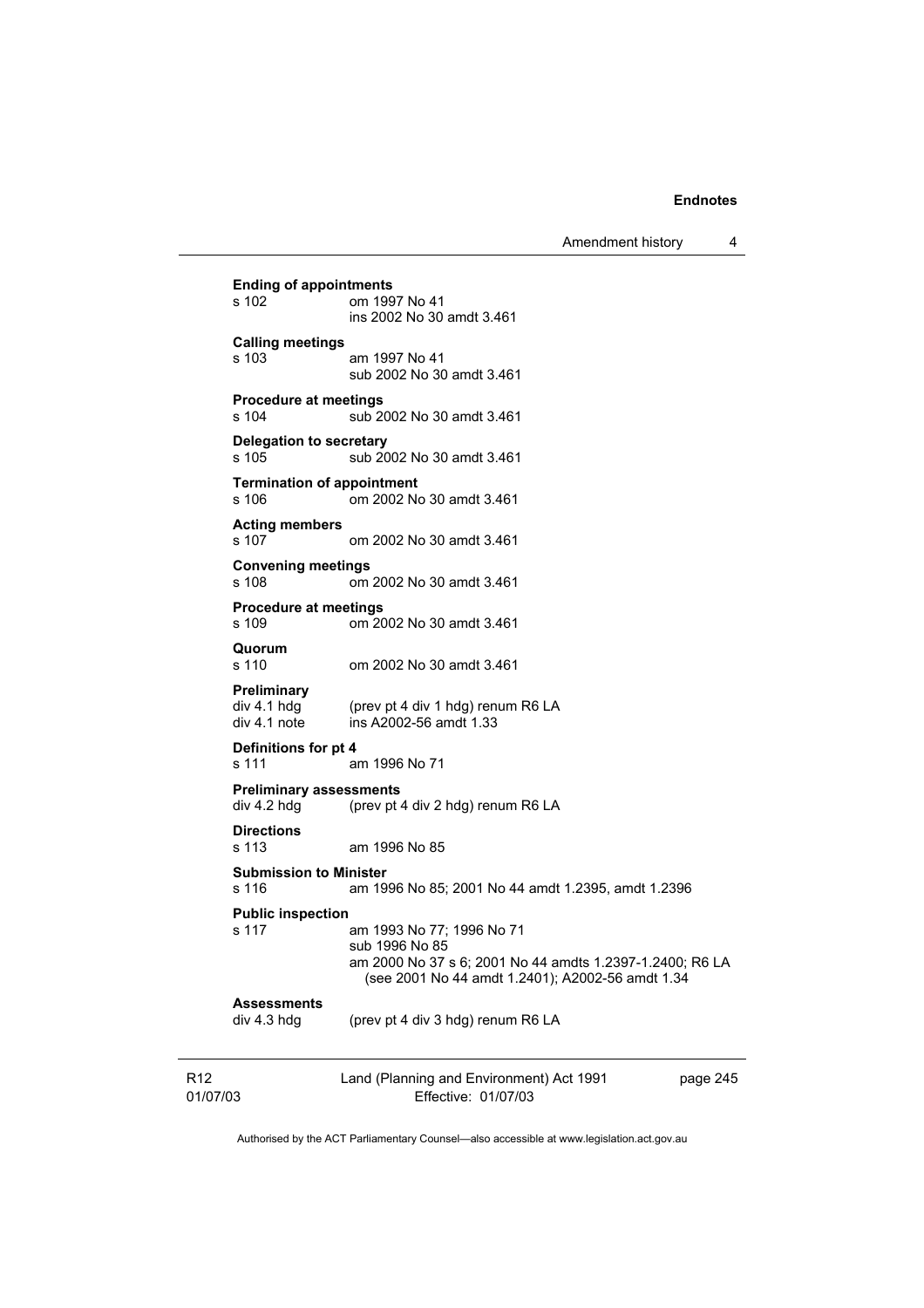| 4 | Amendment history                                 |                                                                                                                                                                                                                                          |
|---|---------------------------------------------------|------------------------------------------------------------------------------------------------------------------------------------------------------------------------------------------------------------------------------------------|
|   | Form and content<br>sdiv 4.3.1 hdg                | (prev pt 4 div 3 sdiv A hdg) renum R6 LA                                                                                                                                                                                                 |
|   | <b>Direction of assessments</b><br>sdiv 4.3.2 hdg | (prev pt 4 div 3 sdiv B hdg) renum R6 LA                                                                                                                                                                                                 |
|   | Decisions to direct assessments<br>s 121          | am 2000 No 37 s 7                                                                                                                                                                                                                        |
|   | <b>Directions</b><br>s 123                        | am 1996 No 85; 2001 No 44 amdt 1.2402, amdt 1.2403; R6 LA<br>(see 2001 No 44 amdt 1.2404)                                                                                                                                                |
|   | sdiv 4.3.3 hdg                                    | Preparation, evaluation and consideration by Legislative Assembly<br>(prev pt 4 div 3 sdiv C hdg) renum R6 LA                                                                                                                            |
|   | s 125                                             | Environmental impact statements-consultation and public inspection<br>am 1993 No 77; 1996 No 71; 2000 No 37 s 8; 2001 No 44<br>amdt .2405, amdt 1.2406; 2001 No 56 amdt 3.433; R6 LA<br>(see 2001 No 44 amdt 1.2407); A2002-56 amdt 1.35 |
|   | <b>Consultation</b><br>s 128                      | am 2001 No 44 amdts 1.2408-1.2410                                                                                                                                                                                                        |
|   | s 132                                             | Tabling in Legislative Assembly and public inspection<br>am 2001 No 44 amdt 1.2411; 2002 No 30 amdt 3.462                                                                                                                                |
|   | <b>Exclusion of material</b><br>s 133             | am 2002 No 30 amdt 3.463                                                                                                                                                                                                                 |
|   | <b>Exemptions</b><br>s 134                        | am 2001 No 44 amdts 1.2412-1.2414                                                                                                                                                                                                        |
|   | <b>Inquiries</b><br>div 4.4 hdg                   | (prev pt 4 div 4 hdg) renum R6 LA                                                                                                                                                                                                        |
|   | sdiv 4.4.1 hdg                                    | <b>Establishment of panels and terms of reference</b><br>(prev pt 4 div 4 sdiv A hdg) renum R6 LA                                                                                                                                        |
|   | Remuneration<br>s 137                             | om 1997 No 41                                                                                                                                                                                                                            |
|   | <b>Terms of reference</b><br>s 138                | am 2001 No 44 amdt 1.2415, amdt 1.2416                                                                                                                                                                                                   |
|   | <b>Notification</b><br>s 139                      | am 2001 No 44 amdt 1.2417, amdt 1.2418                                                                                                                                                                                                   |
|   | Inquiry reports<br>sdiv 4.4.2 hdg                 | (prev pt 4 div 4 sdiv B hdg) renum R6 LA                                                                                                                                                                                                 |
|   | s 141                                             | Tabling in Legislative Assembly and public inspection<br>am 2001 No 44 amdt 1.2419; 2002 No 30 amdt 3.464                                                                                                                                |
|   |                                                   |                                                                                                                                                                                                                                          |

| page 246 | Land (Planning and Environment) Act 1991 | R <sub>12</sub> |
|----------|------------------------------------------|-----------------|
|          | Effective: 01/07/03                      | 01/07/03        |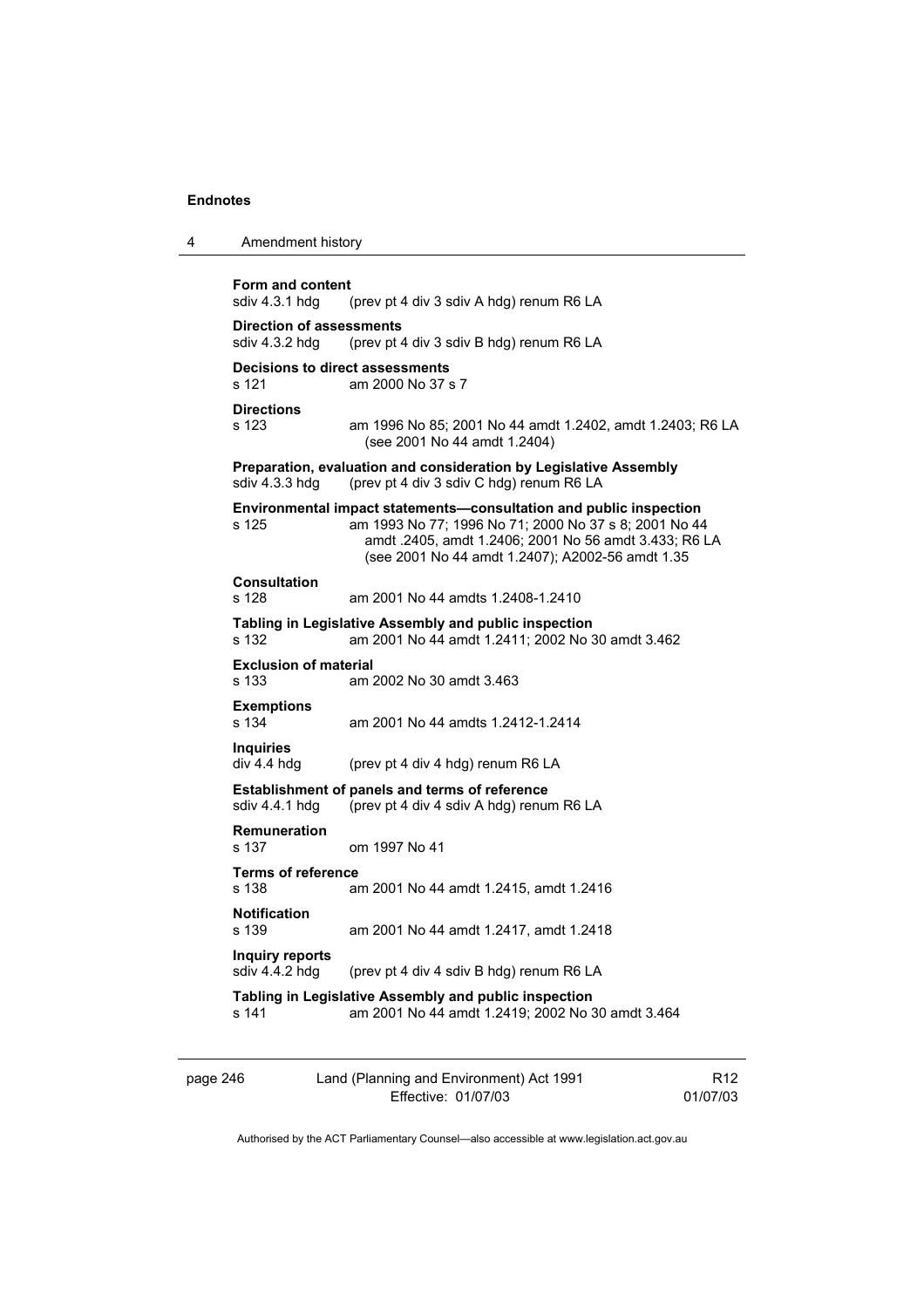**Exclusion of material**<br>**am** *i* am *i* am 2002 No 30 amdt 3.465, amdt 3.466 **Procedures and powers**  sdiv 4.4.3 hdg (prev pt 4 div 4 sdiv C hdg) renum R6 LA **Definitions for sdiv 4.4.3**  sub 2002 No 30 amdt 3.467 def *authorised person* sub 2002 No 30 amdt 3.467 def *occupier* ins 2002 No 30 amdt 3.467 def *place* sub 2002 No 30 amdt 3.467 **Notice of inquiry hearings**  s 144 am 2001 No 44 amdts 1.2420-1.2422 **General procedure**  s 146 am 2002 No 30 amdt 3.468 **Special hearings—consultation with interested persons**  s 147 am 2002 No 30 amdt 3.508 **Assessments for purpose of inquiries**  s 148 am 2002 No 30 amdt 3.469 **Witnesses—summons to appear**  s 149 am 1994 No 81 **Victimisation of witnesses**  s 150 am 1994 No 81 **Powers of search and inspection**  s 154 am 1994 No 81 **Obstructing or resisting authorised person**  s 155 am 1994 No 81 **Contempt**  s 156 am 1994 No 81; 2002 No 30 amdt 3.470 **Protection of panel members and witnesses**  s 157 am 2002 No 30 amdt 3.471 **Administrative review**  pt 4 div 5 hdg om 1996 No 71 **Review of decisions**  am 1993 No 77 om 1996 No 71 **Preliminary**  div 5.1 hdg (prev pt 5 div 1 hdg) renum R6 LA

R12 01/07/03 Land (Planning and Environment) Act 1991 Effective: 01/07/03

page 247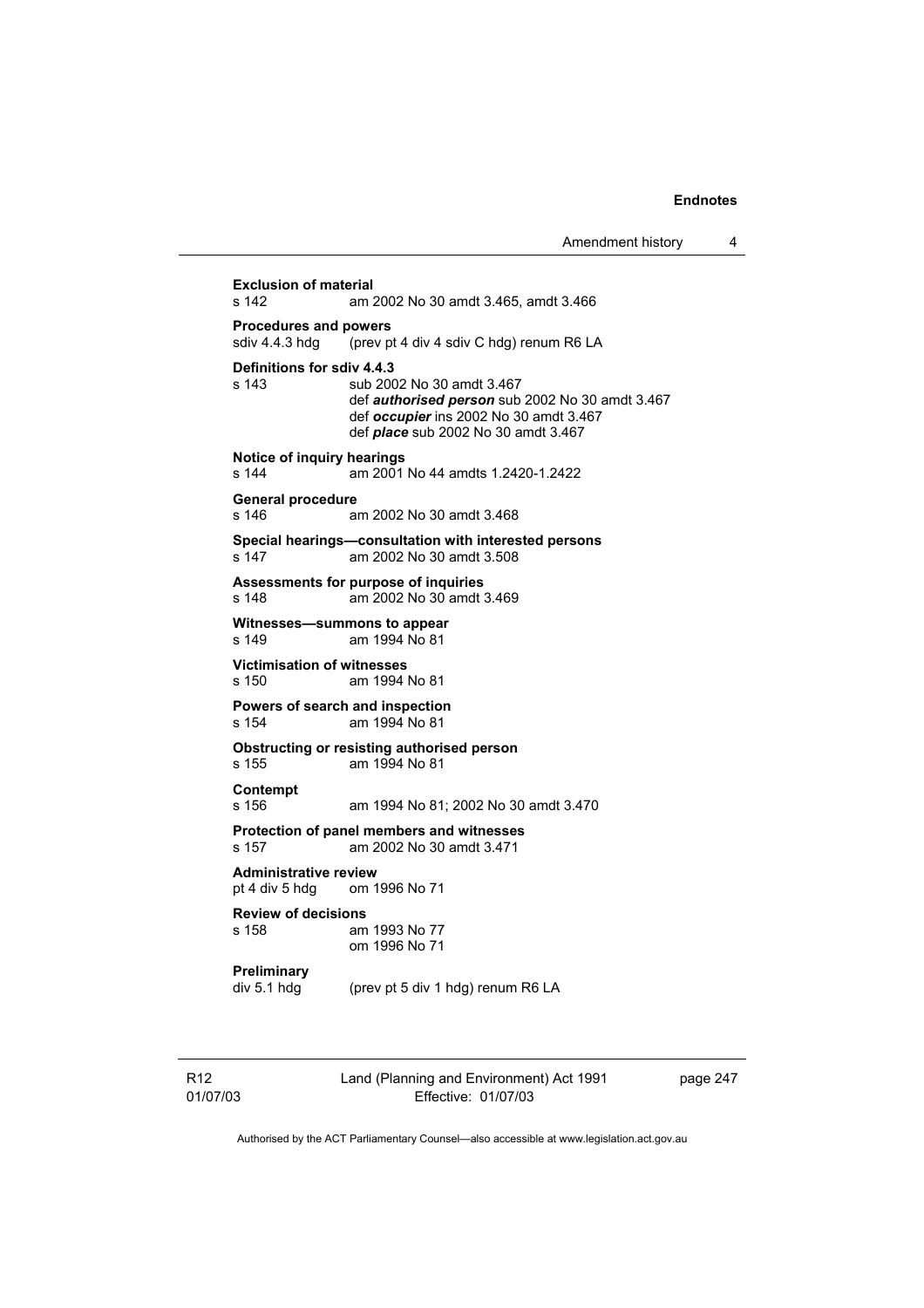4 Amendment history

|          | Definitions for pt 5<br>s 159 hdg<br>s 159 | sub 2002 No 30 amdt 3.472<br>am 1993 No 90; 1995 No 54; 1996 No 85; 1999 No 79 sch 3;<br>2001 No 17 amdt 2.9; 2002 No 30 amdt 3.473, amdt 3.477<br>def <i>lease</i> sub 2002 No 30 amdt 3.474<br>def <i>market value</i> ins 2002 No 30 amdt 3.475<br>def <i>provision</i> ins 2002 No 30 amdt 3.475<br>def repealed Act om 2002 No 30 amdt 3.476 |                             |
|----------|--------------------------------------------|---------------------------------------------------------------------------------------------------------------------------------------------------------------------------------------------------------------------------------------------------------------------------------------------------------------------------------------------------|-----------------------------|
|          | <b>Application</b><br>s 160                | am A2002-56 amdt 1.36                                                                                                                                                                                                                                                                                                                             |                             |
|          | Leases<br>div 5.2 hdg                      | (prev pt 5 div 2 hdg) renum R6 LA                                                                                                                                                                                                                                                                                                                 |                             |
|          | <b>Effect qualified</b><br>s 160A          | ins 1999 No 73 s 5                                                                                                                                                                                                                                                                                                                                |                             |
|          | s 160B                                     | Planning and land authority may grant leases<br>ins A2002-56 amdt 1.37                                                                                                                                                                                                                                                                            |                             |
|          | <b>Granting of leases</b><br>s 161         | am 1993 No 11; 1996 No 85; 2001 No 44 amdts 1.2423-1.2425;<br>R6 LA (see 2001 No 44 amdt 1.2426); A2002-56 amdt 1.38,<br>amdt 1.78                                                                                                                                                                                                                |                             |
|          | <b>Fees for granting leases</b><br>s 162   | om 2001 No 44 amdt 1.2427                                                                                                                                                                                                                                                                                                                         |                             |
|          | s 163                                      | Leases to community organisations<br>am 1993 No 11; 2001 No 44 amdt 1.2428, amdt 1.2429; 2002<br>No 30 amdt 3.478; A2002-56 amdt 1.39, amdt 1.78                                                                                                                                                                                                  |                             |
|          | <b>Special leases</b><br>s 164             | am 1993 No 11; 2001 No 44 amdt 1.2428, amdt 1.2429;<br>A2002-56 amdt 1.40, amdt 1.78                                                                                                                                                                                                                                                              |                             |
|          | s 165                                      | Authority to consider proposed leases<br>am 1993 No 11; 1996 No 39<br>om 1996 No 85                                                                                                                                                                                                                                                               |                             |
|          | s 166                                      | Inquiries and assessments in relation to granting of leases<br>am A2002-56 amdt 1.41, amdt 1.42                                                                                                                                                                                                                                                   |                             |
|          | s 166A                                     | Grants of leases after inquiries or assessments<br>ins A2002-56 amdt 1.42                                                                                                                                                                                                                                                                         |                             |
|          | s 167                                      | Eligibility for certain classes of leases<br>am 1996 No 85; 2001 No 44 amdt 1.2428, amdt 1.2429;<br>A2002-56 amdt 1.78                                                                                                                                                                                                                            |                             |
|          | s 168                                      | Authority need not grant lease<br>sub A2002-56 amdt 1.43                                                                                                                                                                                                                                                                                          |                             |
| page 248 |                                            | Land (Planning and Environment) Act 1991<br>Effective: 01/07/03                                                                                                                                                                                                                                                                                   | R <sub>12</sub><br>01/07/03 |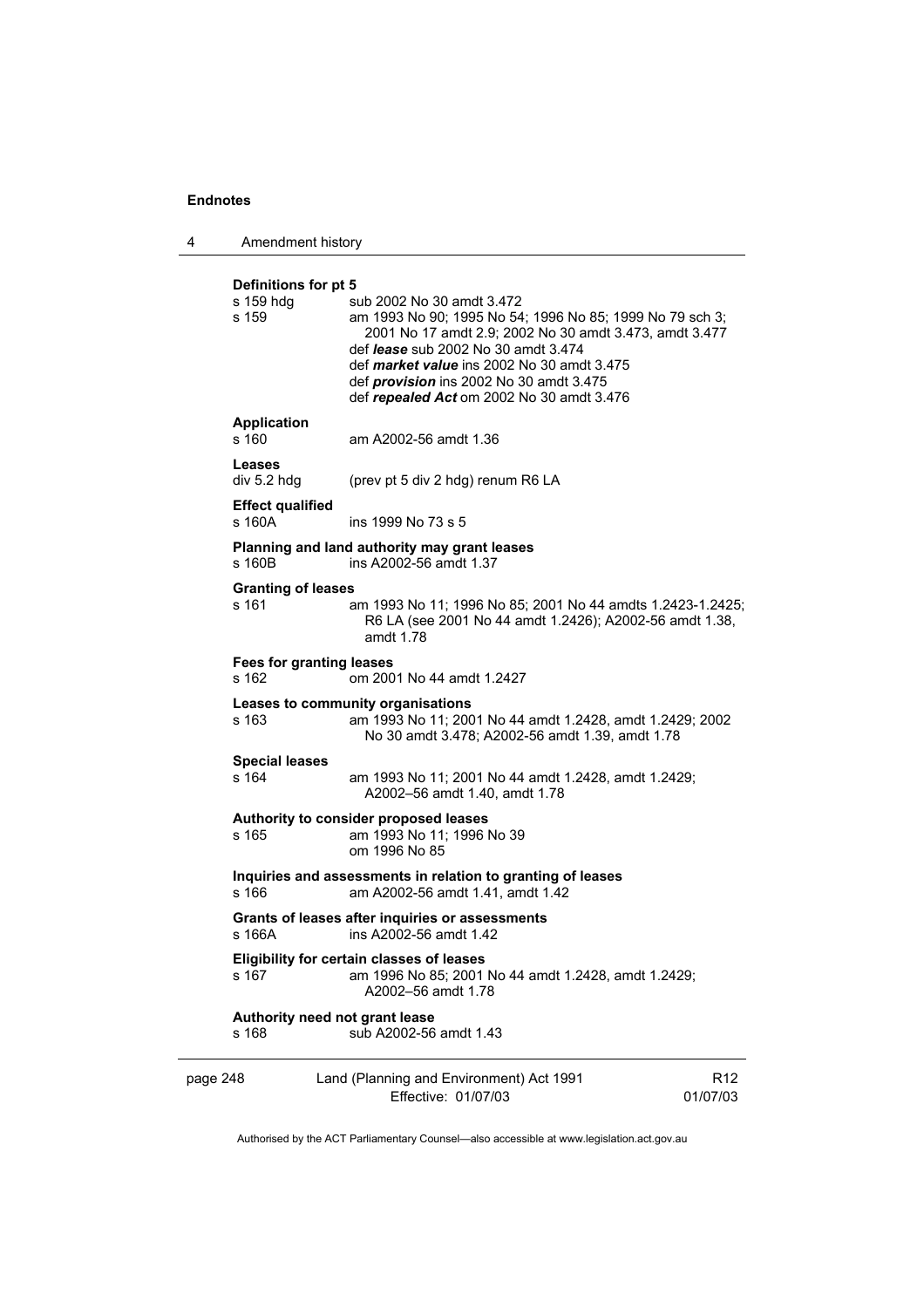|                             | <b>Payment for leases</b><br>s 169                                                           | am 2000 No 37 s 9; A2002-56 amdt 1.78                                                                                                                                     |          |  |  |
|-----------------------------|----------------------------------------------------------------------------------------------|---------------------------------------------------------------------------------------------------------------------------------------------------------------------------|----------|--|--|
|                             | Failure to accept and execute lease<br>am 2002 No 30 amdt 3.479; A2002-56 amdt 1.78<br>s 170 |                                                                                                                                                                           |          |  |  |
|                             | s 171                                                                                        | <b>Grant of further residential leases</b><br>am 1996 No 85; 2001 No 44 amdt 1.2429, amdt 1.2430<br>sub A2002-56 amdt 1.44                                                |          |  |  |
|                             | <b>Grant of further rural leases</b><br>s 171A                                               | ins 1996 No 85<br>am 1999 No 73 s 6; 2001 No 32 s 4, s 5; 2001 No 44<br>amdt 1.2429, amdt 1.2430; R6 LA (see 2001 No 32 s 6);<br>A2002-56 amdt 1.45, amdt 1.46, amdt 1.78 |          |  |  |
|                             | s 172                                                                                        | Grant of further leases for purposes other than residential or rural<br>am 1996 No 85; 2001 No 44 amdt 1.2429; amdt 1.2430<br>sub A2002-56 amdt 1.47                      |          |  |  |
|                             | <b>Grant of further lease—unit titles</b><br>s 172A                                          | ins 1996 No 85<br>sub 2001 No 17 amdt 2.10<br>am A2002-56 amdt 1.48, amdt 1.78                                                                                            |          |  |  |
|                             | s 172B                                                                                       | Grant of further lease-community title<br>ins 2001 No 58 s 102<br>am A2002-56 amdt 1.49, amdt 1.78                                                                        |          |  |  |
|                             | s 172C                                                                                       | No right to use, flow and control of water<br>(prev s 172B) ins 1998 No 63<br>renum 2001 No 58 s 101                                                                      |          |  |  |
|                             | s 173                                                                                        | Lessee's rights in respect of improvements<br>am 1996 No 85; A2002-56 amdts 1.50-1.54, amdt 1.78,<br>amdt 1.79; ss renum R12 LA (see A2002-56 amdt 1.55)                  |          |  |  |
|                             | s 174                                                                                        | Determination of value of improvements<br>am 1996 No 85; A2002-56 amdt 1.79                                                                                               |          |  |  |
|                             | Use of land for leased purpose<br>s 175                                                      | am 1996 No 85                                                                                                                                                             |          |  |  |
|                             | <b>Variation of rent</b><br>s 176                                                            | am A2002-56 amdt 1.79                                                                                                                                                     |          |  |  |
|                             | <b>Review of variations of rent</b><br>s 177                                                 | am A2002-56 amdt 1.56, amdt 1.79                                                                                                                                          |          |  |  |
|                             | s 178                                                                                        | Refund of amount paid for grant of lease<br>am 2001 No 44 amdt 1.2428, amdt 1.2429; A2002-56<br>amdt 1.79                                                                 |          |  |  |
| R <sub>12</sub><br>01/07/03 |                                                                                              | Land (Planning and Environment) Act 1991<br>Effective: 01/07/03                                                                                                           | page 249 |  |  |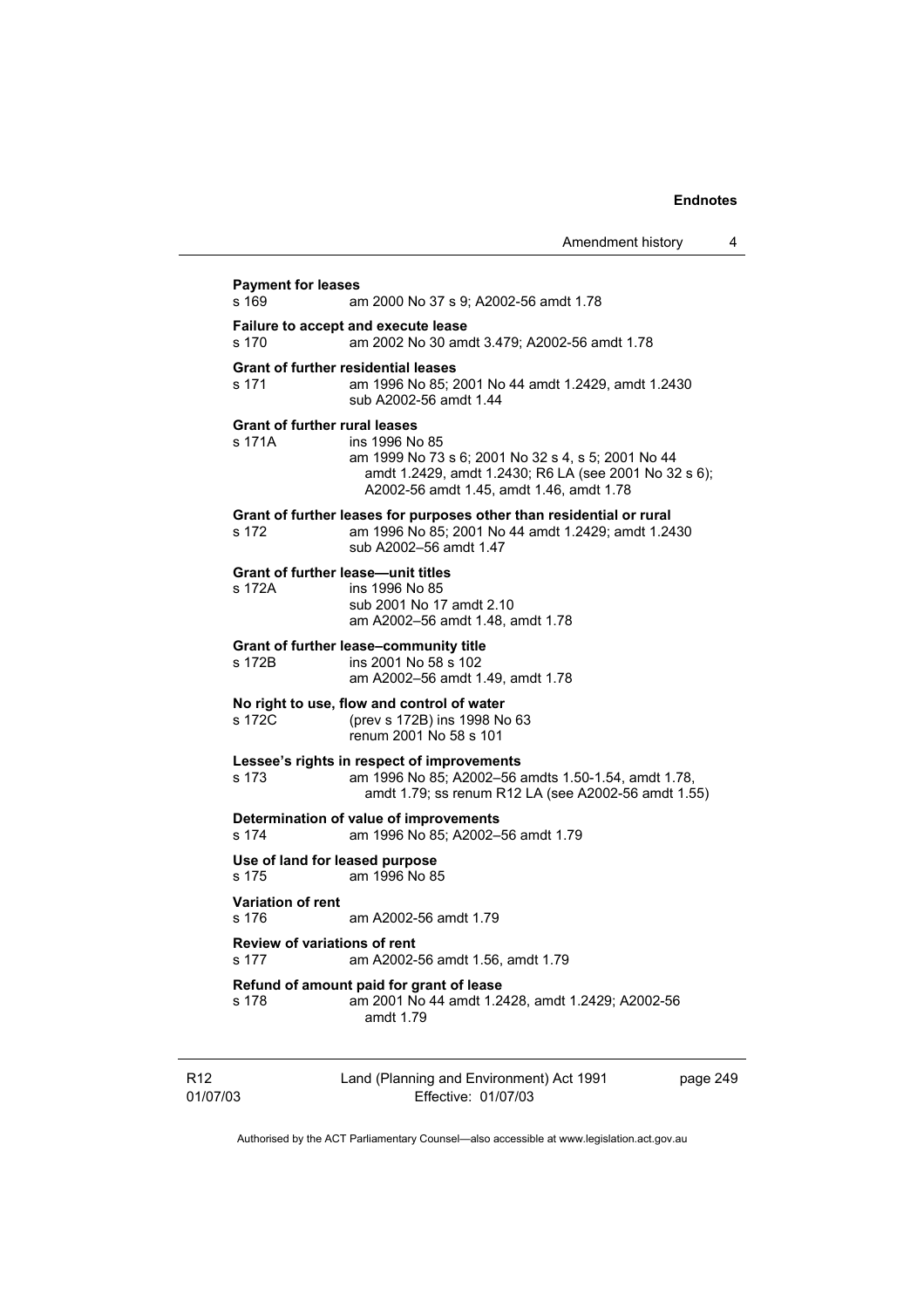4 Amendment history

| <b>Certificates of compliance</b><br>s 179  | am 1996 No 85; 2001 No 17 amdt 2.11; 2001 No 44<br>amdt 1.2431, amdt 1.2432; R6 LA (see 2001 No 44<br>amdt 1.2433); A2002-56 amdt 1.57, amdt 1.79                 |
|---------------------------------------------|-------------------------------------------------------------------------------------------------------------------------------------------------------------------|
| s 180                                       | Transfer of land subject to building and development provision<br>am 1996 No 85; 2001 No 44 amdt 1.2434, amdt 1.2435;<br>A2002-56 amdt 1.58, amdt 1.59, amdt 1.79 |
| s 181                                       | Mortgage of leasehold subject to building and development provision<br>am 1996 No 85                                                                              |
| s 183                                       | Power of lessee to sublet portion of building or land in certain cases<br>am 1995 No 20                                                                           |
| <b>Variation of leases</b><br>div 5.3 hdg   | (prev pt 5 div 3 hdg) renum R6 LA                                                                                                                                 |
| <b>Effect qualified</b><br>s 183A           | ins 1999 No 73 s 7                                                                                                                                                |
| s 184                                       | Application to surrender and regrant of leases<br>am 1996 No 62<br>sub 1996 No 85                                                                                 |
| s 184A                                      | Variation of nominal rent lease-change of use charge<br>ins 1996 No 85<br>am 2001 No 1 s 4; A2002-56 amdt 1.60, amdt 1.79                                         |
| s 184B                                      | New change of use charge formula<br>ins 1996 No 85<br>am 1998 No 65; 1999 No 40 s 4; 2000 No 14 s 4; 2000 No 49<br>s 4<br>om 2001 No 1 s 5                        |
| s 184C                                      | Change of use charge for variations of nominal rent leases<br>ins 1996 No 85<br>am 2000 No 49 s 5; 2001 No 1 s 6<br>sub 2001 No 80 s 3<br>am A2002-56 amdt 1.79   |
| <b>Variation of rental leases</b><br>s 184D | ins 1996 No 85<br>am A2002-56 amdt 1.61, amdt 1.78                                                                                                                |
| s 185                                       | Advice of rent payable on variation of a lease<br>am A2002-56 amdt 1.62, amdt 1.78                                                                                |
| Variation of lease to pay out rent<br>s 186 | am 1996 No 85; 2001 No 44 amdt 1.2436, amdt 1.2437;<br>A2002-56 amdt 1.79                                                                                         |
|                                             |                                                                                                                                                                   |

page 250 Land (Planning and Environment) Act 1991 Effective: 01/07/03

R12 01/07/03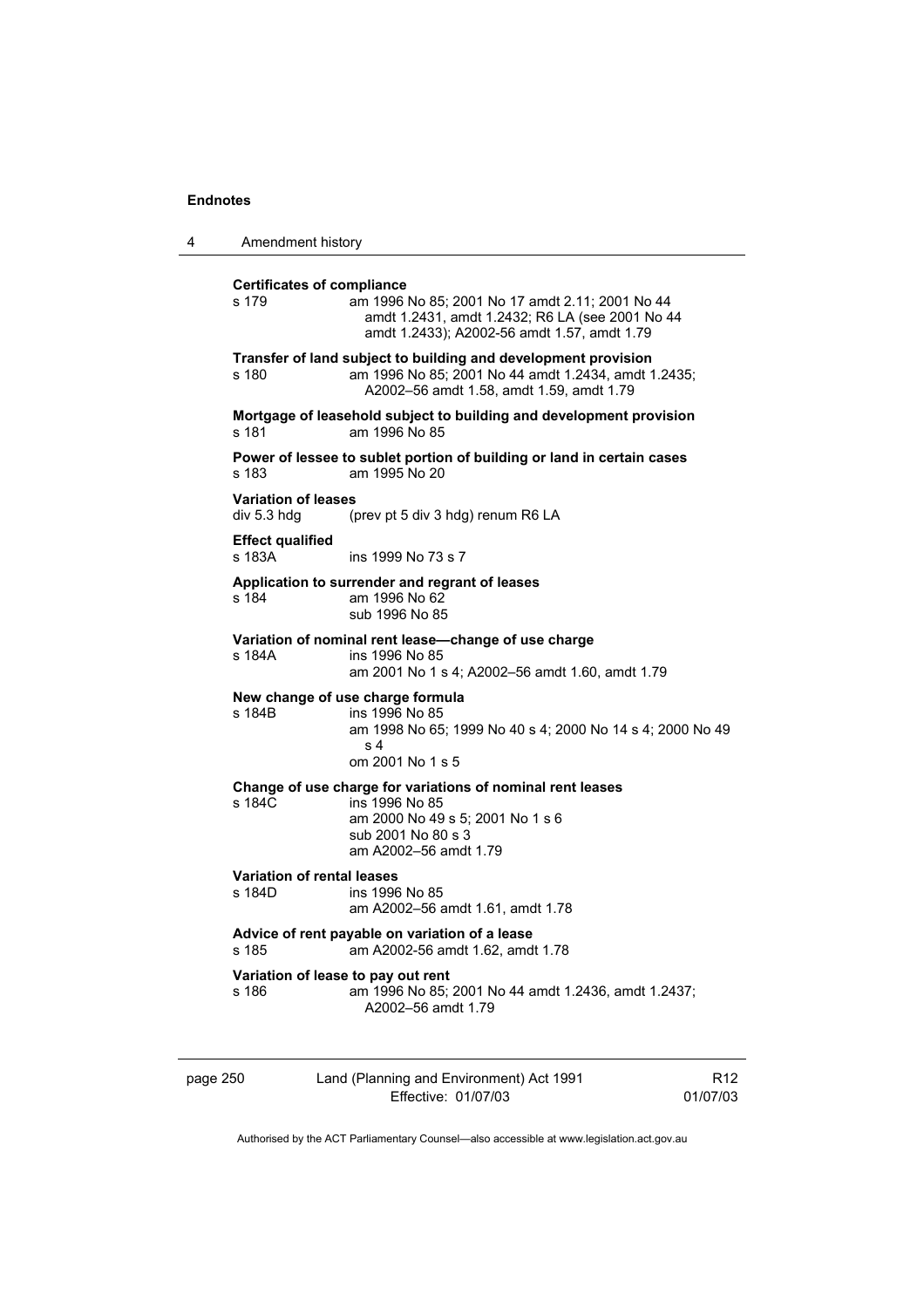| No variations to extend term<br>ins 1996 No 85<br>s 186A<br>am A2002-56 amdt 1.78                                                                                            |  |
|------------------------------------------------------------------------------------------------------------------------------------------------------------------------------|--|
| <b>Restrictions on rural leases</b><br>div 5.4 hdg<br>(prev pt 5 div 3AA hdg) ins 1999 No 73 s 8<br>renum R6 LA                                                              |  |
| Definitions for div 5.4<br>s 186B<br>ins 1999 No 73 s 8                                                                                                                      |  |
| Land management agreements<br>s 186C<br>ins 1999 No 73 s 8<br>am 2001 No 44 amdt 1.2438, amdt 1.2439; A2002-56<br>amdt 1.63, amdt 1.64, amdt 1.78                            |  |
| Dealings with rural leases<br>s 186D<br>ins 1999 No 73 s 8<br>am 2001 No 32 s 7; R6 LA (see 2001 No 32 s 8); A2002-56<br>amdt 1.65, amdt 1.78; A2003-14 amdt 1.67, amdt 1.68 |  |
| Discharge amount<br>s 186E<br>ins 1999 No 73 s 8                                                                                                                             |  |
| Discharge amount-special Pialligo leases<br>s 186F<br>ins 1999 No 73 s 8<br>am 2001 No 56 amdt 3.434                                                                         |  |
| Index numbers<br>s 186G<br>ins 1999 No 73 s 8                                                                                                                                |  |
| No subdivision or consolidation<br>s 186H<br>ins 1999 No 73 s 8<br>am A2002-56 amdt 1.78                                                                                     |  |
| <b>Consolidation and subdivision</b><br>div 5.5 hdg<br>(prev pt 5 div 3A hdg) ins 1996 No 85<br>renum R6 LA                                                                  |  |
| <b>Effect qualified</b><br>s 187AA<br>ins as s 187A 1999 No 73 s 9<br>renum 2000 No 80 amdt 3.8                                                                              |  |
| Application—nominal rent leases of Territory land<br>s 187<br>om 1993 No 75<br>ins 1996 No 85                                                                                |  |
| Consolidation and subdivision-change of use charge<br>s 187A<br>ins 1996 No 85<br>am 2001 No 1 s 7; A2002-56 amdt 1.66, amdt 1.79                                            |  |

R12 01/07/03 Land (Planning and Environment) Act 1991 Effective: 01/07/03

page 251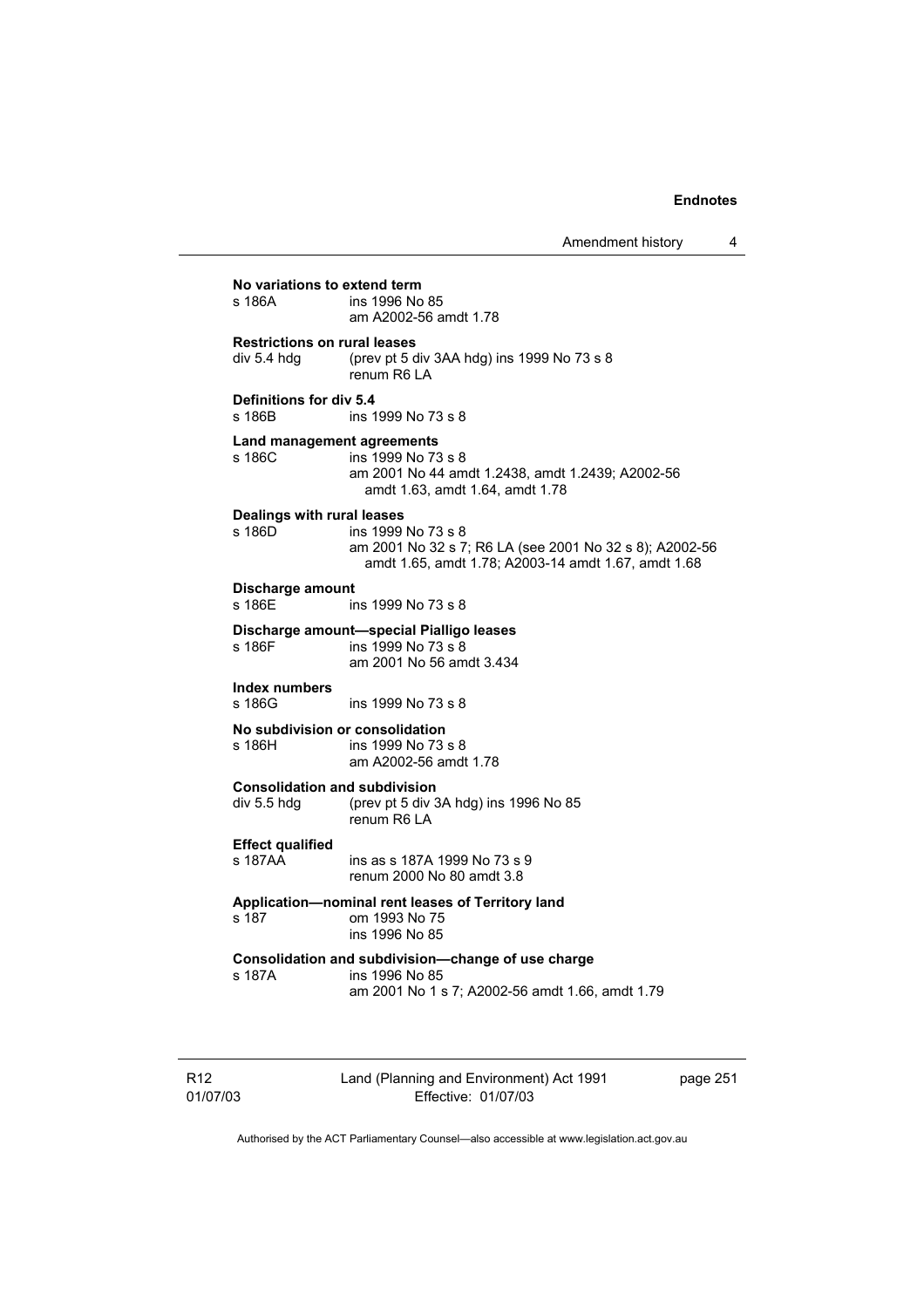4 Amendment history

page 252 Land (Planning and Environment) Act 1991 Effective: 01/07/03 R12 01/07/03 **New change of use charge formula**  s 187B ins 1996 No 85 am 1998 No 65; 1999 No 40 s 5; 2000 No 14 s 5; 2000 No 49 s 6 om 2001 No 1 s 8 **Change of use charge for consolidations and subdivisions**  s 187C ins 1996 No 85 am 2000 No 49 s 7; 2001 No 1 s 9 sub 2001 No 80 s 4 am A2002–56 amdt 1.79 **Recovery of land**  div 5.6 hdg (prev pt 5 div 4 hdg) renum R6 LA **Termination of leases**  s 188 am 1996 No 85; A2002-56 amdt 1.67, amdt 1.78, amdt 1.79 **How land may be recovered**  s 189 sub A2002-56 amdt 1.68 **Evidence of ending of lease**  s 190 sub A2002-56 amdt 1.68 **Public land**  div 5.7 hdg (prev pt 5 div 5 hdg) renum R6 LA **Preliminary**  sdiv 5.7.1 hdg (prev pt 5 div 5 sdiv A hdg) renum R6 LA **Definitions for div 5.7**  s 191 hdg sub 2002 No 30 amdt 3.480 **Public land**  sdiv 5.7.2 hdg (prev pt 5 div 5 sdiv B hdg) renum R6 LA **Recommendations to planning and land authority**  s 192 hdg am A2002-56 amdt 1.69<br>s 192 am 1996 No 85: A2002-8 am 1996 No 85; A2002-56 amdt 1.70 **Management of public land**  sdiv 5.7.3 hdg (prev pt 5 div 5 sdiv C hdg) renum R6 LA **Reserved areas**  am 1996 No 85 **Management objectives**  s 195 am 2001 No 44 amdt 1.2440; 2002 No 30 amdt 3.481 **Plans of management**<br>sdiv 5.7.4 hdg (prev (prev pt 5 div 5 sdiv D hdg) renum R6 LA **Public consultation**  s 200 am 2001 No 44 amdt 1.2441, amdt 1.2442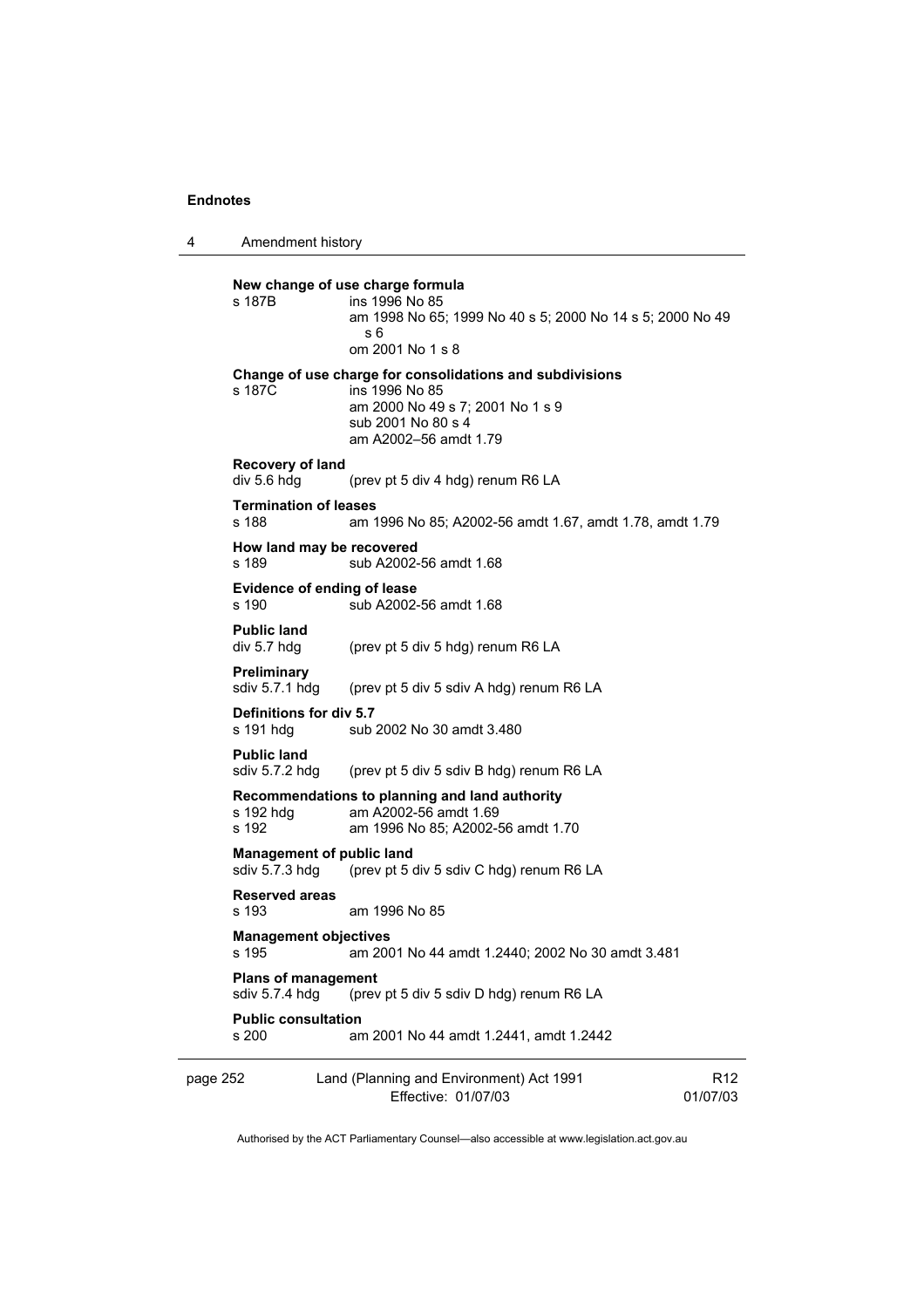|                             |                                                                                           |                                                                                                            | Amendment history | 4        |  |
|-----------------------------|-------------------------------------------------------------------------------------------|------------------------------------------------------------------------------------------------------------|-------------------|----------|--|
|                             | <b>Minister's powers</b><br>s 204                                                         | am 2001 No 44 amdts 1.2443-1.2446                                                                          |                   |          |  |
|                             |                                                                                           |                                                                                                            |                   |          |  |
|                             | Referral back to conservator<br>s 205                                                     | am 2001 No 44 amdt 1.2447, amdt 1.2448                                                                     |                   |          |  |
|                             | s 206                                                                                     | Notice of revival of deferred draft plan of management<br>sub 2001 No 44 amdt 1.2449                       |                   |          |  |
|                             | s 207                                                                                     | Notification, tabling, disallowance and date of effect<br>am 2001 No 44 amdt 1.2450, amdt 1.2451           |                   |          |  |
|                             | <b>Leases and licences</b><br>sdiv 5.7.5 hdg                                              | (prev pt 5 div 5 sdiv E hdg) renum R6 LA                                                                   |                   |          |  |
|                             | Leases-generally<br>s 208                                                                 | am A2002-56 amdt 1.78                                                                                      |                   |          |  |
|                             | <b>Grant of leases</b><br>s 209                                                           | am 1993 No 11, A2002-56 amdt 1.71                                                                          |                   |          |  |
|                             | <b>Licences</b><br>s 210                                                                  | am 1992 No 32; 1996 No 71; 2001 No 44 amdts 1.2452-1.2454;<br>A2002-56 amdt 1.78                           |                   |          |  |
|                             | s 211                                                                                     | Miner's rights in respect of public land<br>am 2002 No 30 amdt 3.482                                       |                   |          |  |
|                             | <b>Administrative review</b><br>pt 5 div 6 hdg                                            | om 1996 No 71                                                                                              |                   |          |  |
|                             | <b>Notice of decisions</b><br>s 212                                                       | am 1993 No 77<br>om 1996 No 71                                                                             |                   |          |  |
|                             | Review by appeals board<br>s 213                                                          | sub 1993 No 77<br>om 1996 No 71                                                                            |                   |          |  |
|                             | s 213A                                                                                    | Notice of decisions under s 174, s 177, s 178 or s 184<br>ins 1993 No 77<br>am 1994 No 60<br>om 1996 No 71 |                   |          |  |
|                             | s 213B                                                                                    | Review by administrative appeals tribunal<br>ins 1993 No 77<br>om 1996 No 71                               |                   |          |  |
|                             | Lessee may surrender lease wholly or in part<br>s 214<br>am A2002-56 amdt 1.72, amdt 1.78 |                                                                                                            |                   |          |  |
|                             | <b>Miscellaneous</b><br>div 5.8 hdg                                                       | (prev pt 5 div 7 hdg) renum R6 LA                                                                          |                   |          |  |
| R <sub>12</sub><br>01/07/03 |                                                                                           | Land (Planning and Environment) Act 1991<br>Effective: 01/07/03                                            |                   | page 253 |  |

Authorised by the ACT Parliamentary Counsel—also accessible at www.legislation.act.gov.au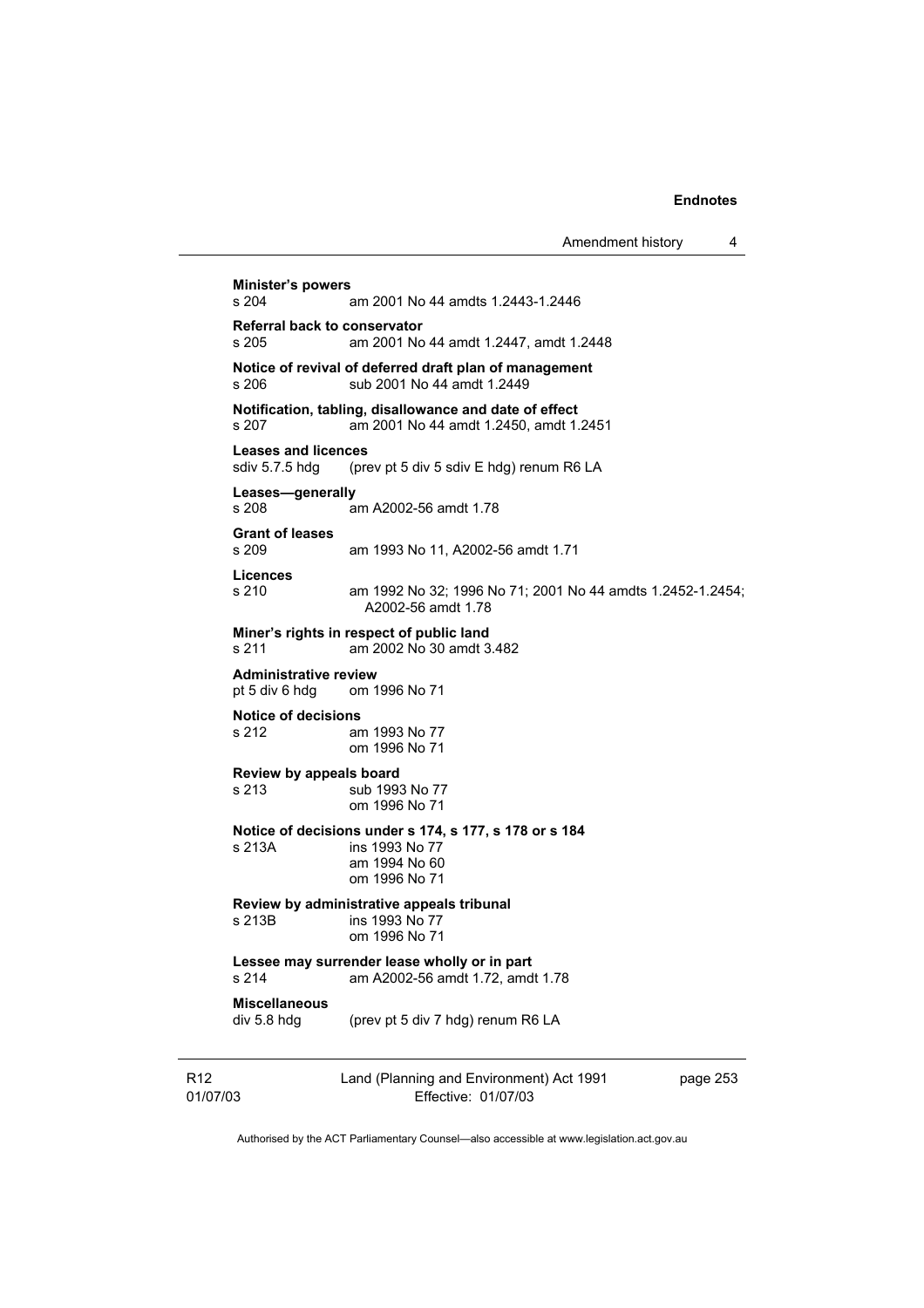| 4 | Amendment history                               |                                                                                                                                                                                                                                                                                                                                                                                                                                                                                                                                                                                      |
|---|-------------------------------------------------|--------------------------------------------------------------------------------------------------------------------------------------------------------------------------------------------------------------------------------------------------------------------------------------------------------------------------------------------------------------------------------------------------------------------------------------------------------------------------------------------------------------------------------------------------------------------------------------|
|   | s 215                                           | Reduction of rent and relief from provisions of lease<br>sub 2002 No 30 amdt 3.483<br>am A2002-56 amdt 1.78                                                                                                                                                                                                                                                                                                                                                                                                                                                                          |
|   | s 216                                           | Access to leased land from roads and road related areas<br>am 1996 No 85<br>sub 1999 No 79 sch 3<br>am A2002-56 amdt 1.73, amdt 1.74, amdt 1.78; ss renum R12<br>LA (see A2002-56 amdt 1.75)                                                                                                                                                                                                                                                                                                                                                                                         |
|   | <b>Notification of certain leases</b><br>s 216A | ins 1993 No 11<br>am 1996 No 85<br>sub 2002 No 30 amdt 3.484<br>am 2002 No 39 amdt 1.4<br>sub A2002-56 amdt 1.76                                                                                                                                                                                                                                                                                                                                                                                                                                                                     |
|   | s 217                                           | Licences in respect of land that is not public land<br>am 2001 No 44 amdts 1.2455-1.2457<br>am A2002-56 amdt 1.78                                                                                                                                                                                                                                                                                                                                                                                                                                                                    |
|   | <b>Rights to extract minerals</b><br>s 219      | am A2002-56 amdt 1.78                                                                                                                                                                                                                                                                                                                                                                                                                                                                                                                                                                |
|   | s 221                                           | False or misleading statements in relation to leases<br>am 1994 No 81<br>sub A2002-56 amdt 1.77                                                                                                                                                                                                                                                                                                                                                                                                                                                                                      |
|   | <b>Preliminary</b><br>div 6.1 hdg               | (prev pt 6 div 1 hdg) renum R6 LA                                                                                                                                                                                                                                                                                                                                                                                                                                                                                                                                                    |
|   | Definitions for pt 6<br>s 222 hdg<br>s 222      | sub 2002 No 30 amdt 3.485<br>am 1996 No 85; 1997 No 116; 2000 No 37 s 10; 2002 No 30<br>amdt 3.486, amdt 3.491<br>def approval sub A2002-56 amdt 1.80<br>def building work sub 2002 No 30 amdt 3.487<br>def consolidation sub 2002 No 30 amdt 3.487<br>def Executive ins 2002 No 30 amdt 3.488<br>def <i>lease</i> sub 2002 No 30 amdt 3.489<br>def <i>lessee</i> sub 2002 No 30 amdt 3.489<br>def original decision ins A2002-56 amdt 1.81<br>def relevant authority sub A2002-56 amdt 1.82<br>def subdivision sub 2002 No 30 amdt 3.489<br>def variation ins 2002 No 30 amdt 3.490 |
|   | Meaning of variation for pt 6<br>s 223          | om 1996 No 85<br>ins 2002 No 30 amdt 3.492                                                                                                                                                                                                                                                                                                                                                                                                                                                                                                                                           |

page 254 Land (Planning and Environment) Act 1991 Effective: 01/07/03

R12 01/07/03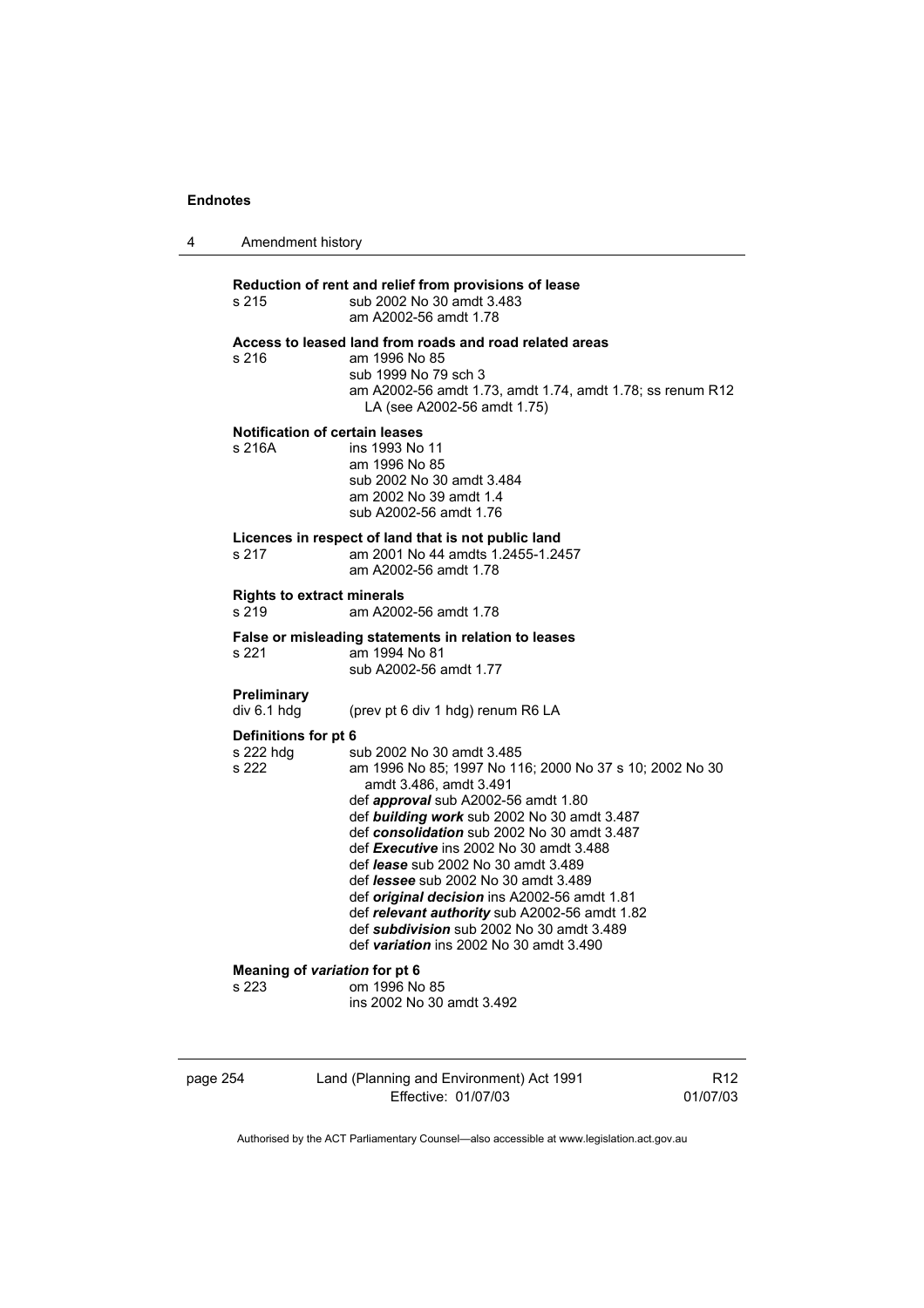# **Approvals**

(prev pt 6 div 2 hdg) renum R6 LA

#### **Preliminary**

pt 6 div 2 sdiv A hdg om 1996 No 85

# **Interpretation**

om 1996 No 85

#### **General**

sdiv 6.2.1 hdg (prev pt 6 div 2 sdiv B hdg) renum R6 LA

# **Offence—development**

am 1996 No 85

#### **Application to undertake development**

s 226 am 1996 No 85; 1999 No 73 s 10; 2001 No 44 amdts 1.2458- 1.2460; 2001 No 73 s 4, s 5; 2001 No 80 ss 5-7; R6 LA (see 2001 No 44 amdt 1.2461 and 2001 No 73 s 6); A2002-56 amdts 1.83-1.85, amdt 1.133, amdt. 1.134

### **Register of applications, approvals, orders and lease and development conditions**  s 227 hdg sub 2000 No 37 s 11

s 227 am 2000 No 37 s 11; 2001 No 44 amdt 1.2462, amdt 1.2463; R6 LA (see 2001 No 44 amdt 1.2464); A2002-56 amdt 1.86, amdt 1.87, amdt 1.134

#### **Restrictions on inspection of applications**

s 228 am 1996 No 85; A2002-56 amdt 1.88, amdt 1.134

#### **Notice of application**

s 229 am 1993 No 90; 1995 No 54; 1996 No 71; 1996 No 85; 1997 No 93; 2000 No 37 s 12; 2001 No 20 s 54; 2002 No 30 amdt 3.508; A2002-56 amdt 1.89, amdt 1.134; A2003-30 amdt 1.3

**Direction that applications to be submitted to Minister**  s 229A hdg sub 2001 No 44 amdt 1.2465<br>s 229A ins 1996 No 85 ins 1996 No 85 am 1999 No 87 s 3; 2001 No 44 amdts 1.2466-1.2472; R6 LA (see 2001 No 44 amdt 1.2473); 2002 No 30 amdt 3.493, amdt 3.494 sub A2002-56 amdt 1.90

#### **Minister may decide some applications**

s 229B ins A2002-56 amdt 1.90

#### **Approvals**

s 230 am 1993 No 77; 1996 No 71 sub 1996 No 85 am 2000 No 37 s 13

| R <sub>12</sub> | Land (Planning and Environment) Act 1991 | page 255 |
|-----------------|------------------------------------------|----------|
| 01/07/03        | Effective: 01/07/03                      |          |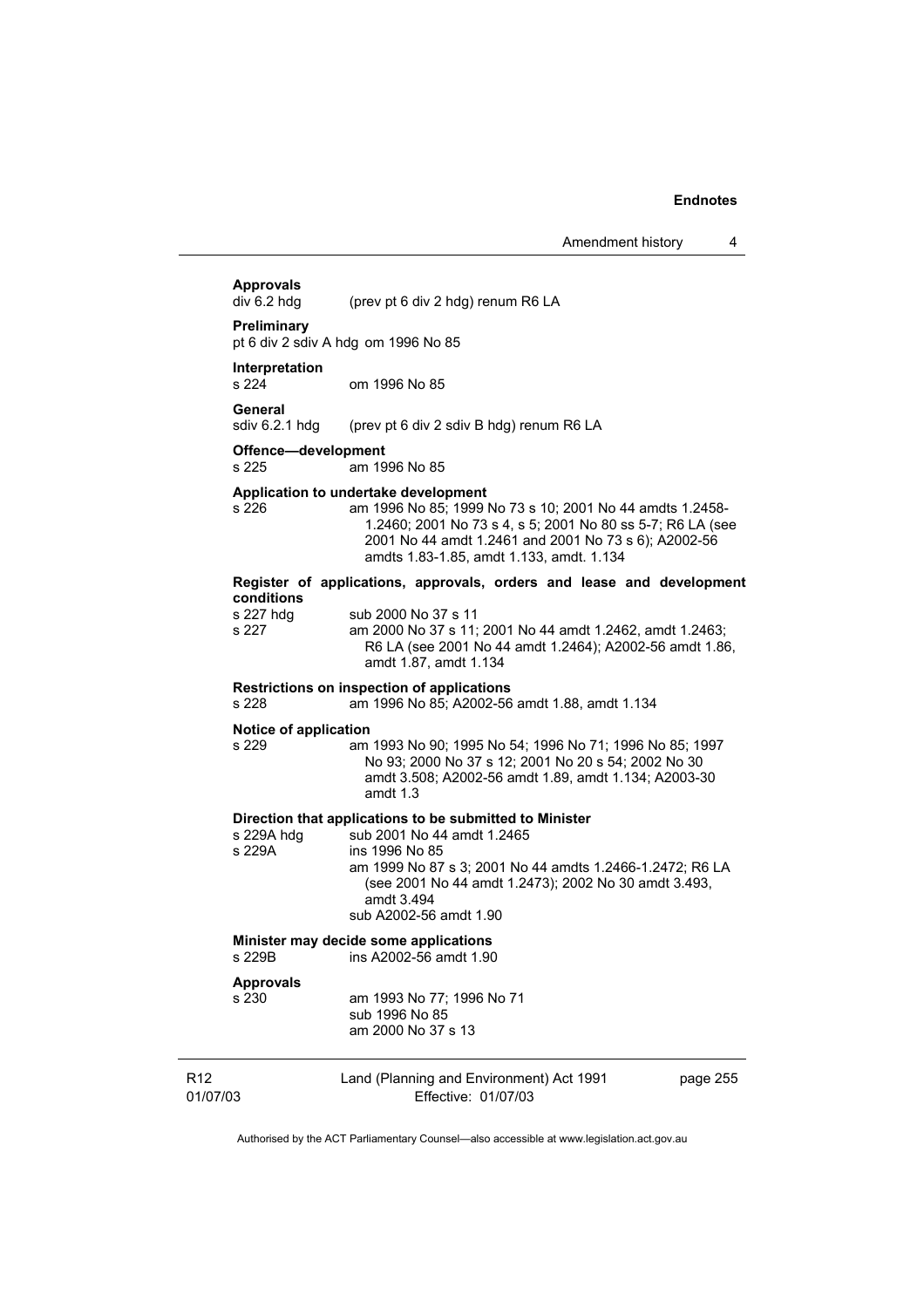4 Amendment history page 256 Land (Planning and Environment) Act 1991 Effective: 01/07/03 R12 01/07/03 **Matters to be considered**  s 231 am 1996 No 85; 2002 No 30 amdt 3.495; A2002-56 amdt 1.91, amdt 1.134, amdt 1.135 **Duty of applicants**  s 232 am 2001 No 44 amdt 1.2474, amdt 1.2475; 2002 No 30 amdt 3.508; A2002-56 amdt 1.92-1.94, amdt 1.134; ss renum R12 La (see A2002-56 amdt 1.95) **More information**  am 1996 No 85; A2002-56 amdt 1.135 **Effect of failure to furnish further information**  s 234 am 1996 No 85; A2002-56 amdt 1.135 **Duties of concurring authorities**  s 235 am 1996 No 39 om 1996 No 85 **Objections**<br>sdiv 6.2.2 hdq (prev pt 6 div 2 sdiv C hdg) renum R6 LA **Objections—general**  s 237 am 1996 No 85; 1997 No 116; 2000 No 37 s 14; A2002-56 amdt 1.96, amdt 1.134; ss renum R12 LA (see A2002-56 amdt 1.97) **Inspection of objections**  s 238 am 1993 No 77; 1996 No 71; A2002-56 amdt 1.134 **Identity of objectors**  s 239 am A2002-56 amdt 1.98, amdt 1.134 **Circumstances in which Executive approves applications, other than lease variations, subdivisions, consolidations**  om 1996 No 85 **Circumstances in which Executive approves applications for lease variations, subdivisions, consolidations**  om 1996 No 85 **Approvals**  sdiv 6.2.3 hdg (prev pt 6 div 2 sdiv D hdg) renum R6 LA **Approvals—notices to applicants and registrar-general**  s 242 am 1992 No 32; 1993 No 64 sub 1996 No 85; A2002-56 amdt 1.99 **Notification of approval or refusal of application**  s 243 am 1993 No 77; 1996 Nos 71 and 85; 2000 No 37 s 15; A2002-56 amdt 1.100, amdt 1.101, amdt 1.135; ss renum R12 LA (see A2002-56 amdt 1.102)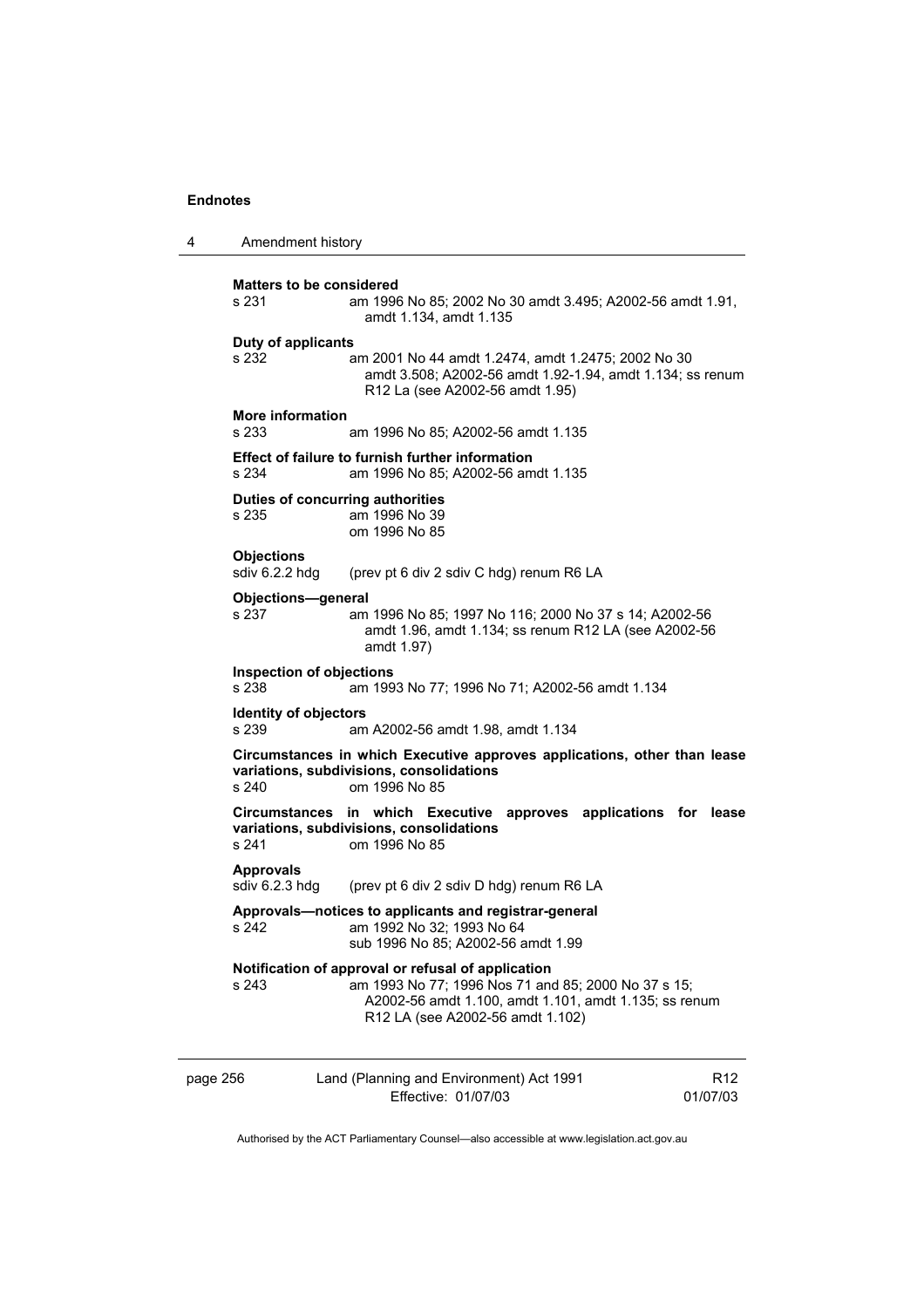| Amendment history |  |
|-------------------|--|
|-------------------|--|

Land (Planning and Environment) Act 1991 **Notification where more than 1 objector**  s 244 am 1996 No 85; A2002-56 amdt 1.103, amdt 1.134 **Conditional approvals**  s 245 am 1996 No 85; 2001 No 80 s 8, s 9; A2002-56 amdt 1.104-1.106, amdt 1.134 **Reconsideration of applications for approval**  sdiv 6.2.4 hdg ins A2002-56 amdt 1.107 **Definitions for subdiv 6.2.4**  s 245A ins A2002-56 amdt 1.107 def *new application* ins A2002-56 amdt 1.107 def *original application* ins A2002-56 amdt 1.107 def *original decision* ins A2002-56 amdt 1.107 **Applications for reconsideration**  s 246 om 1996 No 85 ins A2002-56 amdt 1.107 am A2003-30 amdt 1.4 **Reconsideration of decisions**  s 246A ins A2002-56 amdt 1.107 **No action by planning and land authority within time**  s 246B ins A2002-56 amdt 1.107 **Notice of decision on reconsideration**  s 246C ins A2002-56 amdt 1.107 **Approvals—miscellaneous**  sdiv 6.2.5 hdg ins A2002-56 amdt 1.107 **Minor amendments**  s 247 am 1996 No 85; 2002 No 30 amdt 3.508; 2002 No 37 ss 4-6; ss (4), (5) om R10 LA; pars renum R10 LA; A2002-56 amdt 1.108, amdt 1.135 **Corrections**  am 1996 No 85; A2002-56 amdt 1.109 **When approvals take effect**  s 249 sub 1993 No 77 am 1996 No 71; 1996 No 85; 2002 No 30 amdt 3.496 sub A2002-56 amdt 1.110 **Execution of approvals for variations of leases**  sub 1996 No 85 am A2002-56 amdt 1.133 **Expiration of approvals**  s 251 am 1996 No 85; A2002-56 amdt 1.111

R12 01/07/03

Effective: 01/07/03

page 257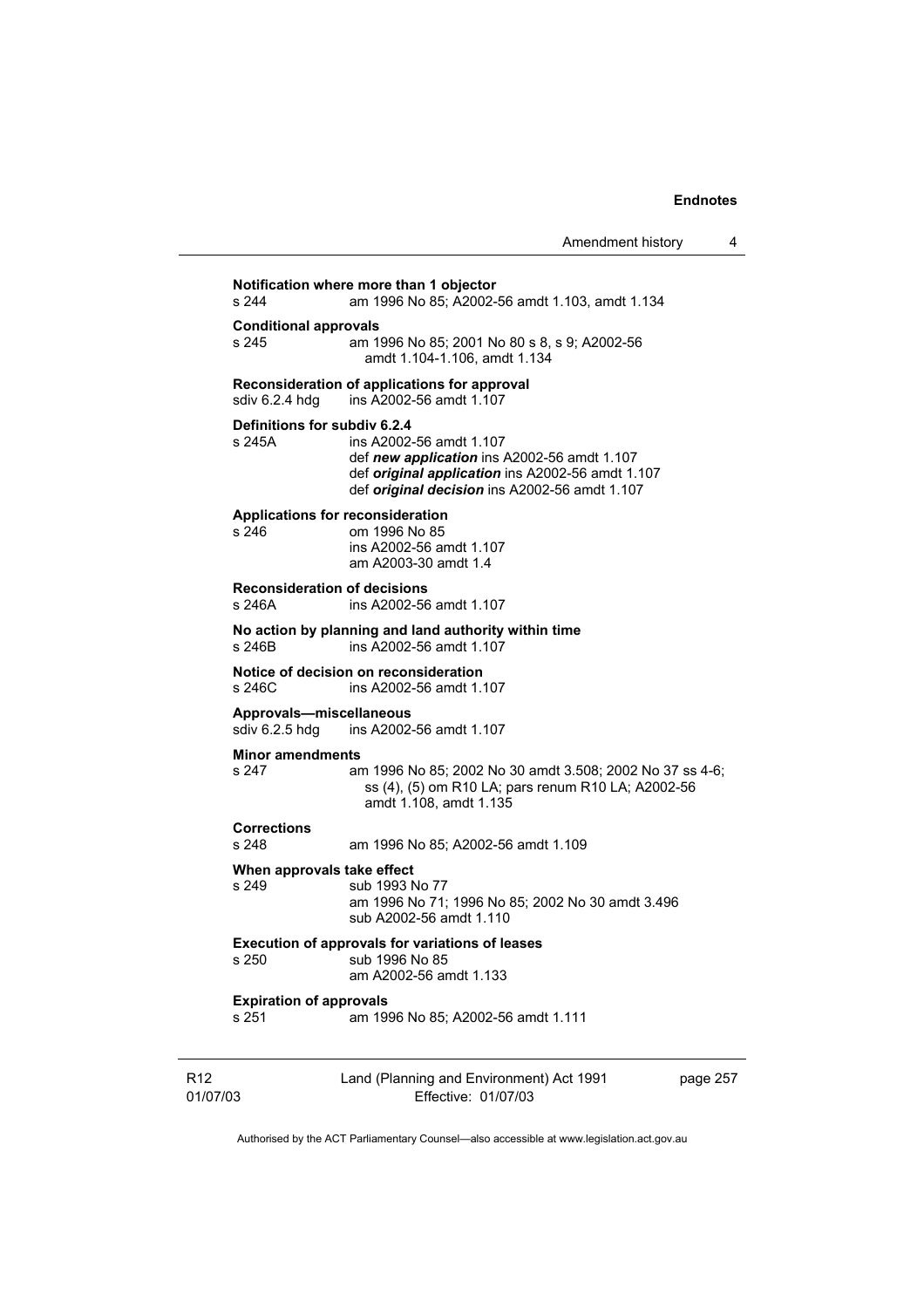| 4 | Amendment history |
|---|-------------------|
|---|-------------------|

| <b>Extension of time</b><br>s 252           | am 1996 No 85; A2002-56 amdt 1.134                                                                                                                                                              |                 |
|---------------------------------------------|-------------------------------------------------------------------------------------------------------------------------------------------------------------------------------------------------|-----------------|
| <b>Revocation of approval</b><br>s 253      | am A2002-56 amdt 1.112                                                                                                                                                                          |                 |
| <b>Orders</b><br>div 6.3 hdg                | (prev pt 6 div 3 hdg) renum R6 LA                                                                                                                                                               |                 |
| s 254                                       | Pest animals and pest plants<br>om 1996 No 85<br>ins 1997 No 7<br>am 2001 No 44 amdt 1.2476-1.2478; A2002-56 amdt 1.113                                                                         |                 |
| <b>Application for order</b><br>s 256       | am 1993 No 77; 1996 No 71; 1996 No 83; 1996 No 85; 1997<br>No 7; 1999 No 73 s 11; 1999 No 79 sch 3; 2001 No 44<br>amdt 1.2479; 2002 No 30 amdt 3.508; A2002-56<br>amdts 1.114-1.117, amdt 1.134 |                 |
| <b>Effect of certain orders</b><br>$s$ 256A | ins 1997 No 7                                                                                                                                                                                   |                 |
| s 257                                       | Notice of making of order<br>am 1993 Nos 64 and 77; 1996 No 71; 2002 No 30 amdt 3.508;<br>A2002-56 amdt 1.118, amdt 1.119, amdt 1.134                                                           |                 |
| s 258                                       | Effect of order in certain circumstances<br>am 1993 No 77; 1996 No 71; A2002-56 amdt 1.120                                                                                                      |                 |
| Noncompliance<br>s 259                      | am 1993 No 77; 1996 No 71; A2002-56 amdt 1.121, amdt 1.134                                                                                                                                      |                 |
| s 260                                       | <b>Future owners or occupiers</b><br>am 1993 Nos 64 and 77; 1996 No 71; A2002-56 amdt 1.122                                                                                                     |                 |
| <b>Enforcement</b><br>div 6.4 hdg           | (prev pt 6 div 4 hdg) renum R6 LA                                                                                                                                                               |                 |
| Preliminary<br>sdiv 6.4.1 hdg               | (prev pt 6 div 4 sdiv A hdg) renum R6 LA                                                                                                                                                        |                 |
| Definitions for div 6.4<br>s 262            | sub 2002 No 30 amdt 3.497<br>def connected ins 2002 No 30 amdt 3.497<br>def occupier ins 2002 No 30 amdt 3.497<br>def <i>offence</i> ins 2002 No 30 amdt 3.497                                  |                 |
| <b>Inspectors</b><br>s 263                  | am A2002-56 amdt 1.134                                                                                                                                                                          |                 |
| <b>Identity cards</b><br>s 264              | am A2002-56 amdt 1.134                                                                                                                                                                          |                 |
| page 258                                    | Land (Planning and Environment) Act 1991                                                                                                                                                        | R <sub>12</sub> |

Effective: 01/07/03

01/07/03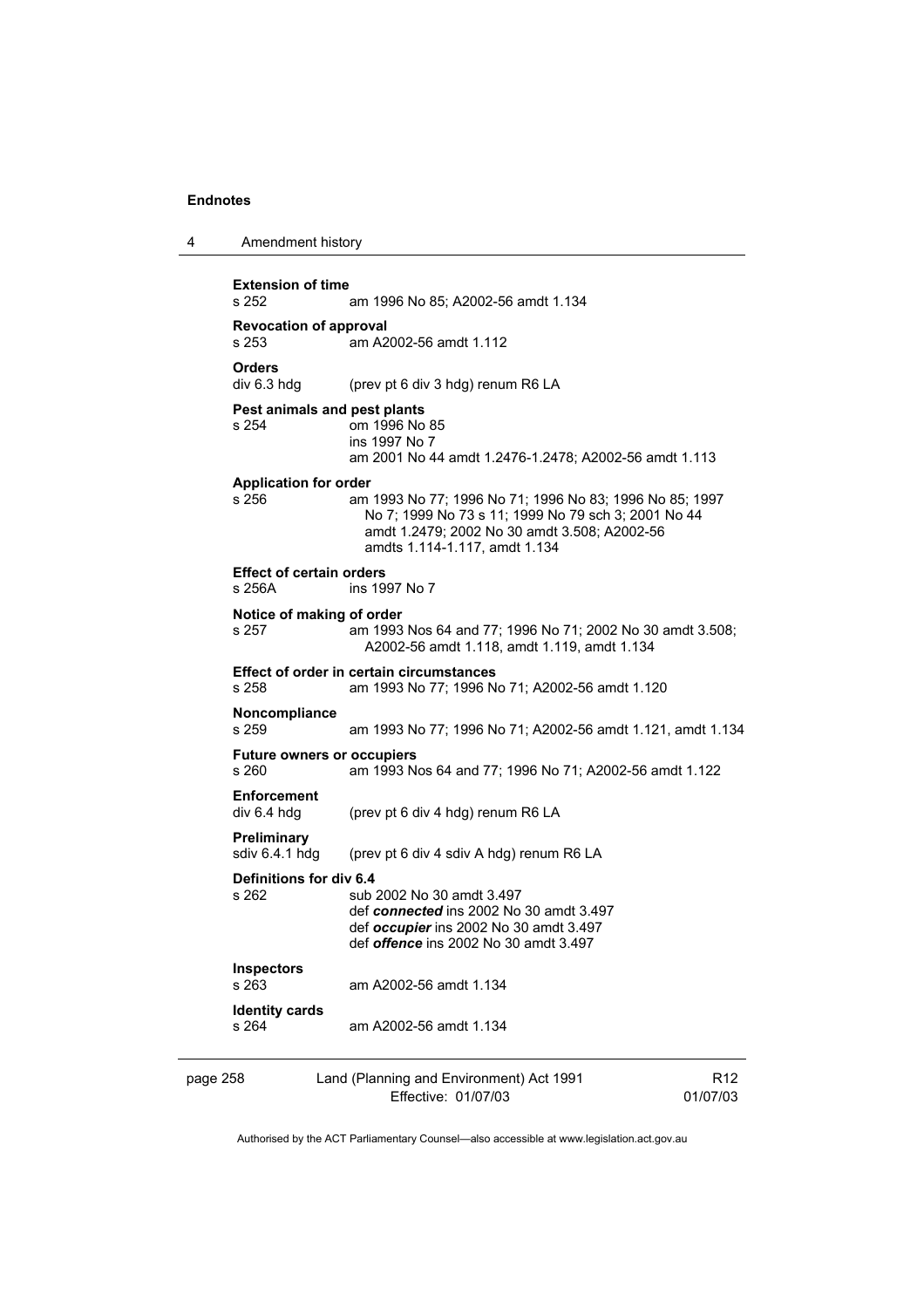|                             |                                           |                                                                                                                                               | Amendment history | 4        |
|-----------------------------|-------------------------------------------|-----------------------------------------------------------------------------------------------------------------------------------------------|-------------------|----------|
|                             | <b>Return of identity cards</b><br>s 265  | am 1994 No 81; A2002-56 amdt 1.134                                                                                                            |                   |          |
|                             | Inspection<br>sdiv 6.4.2 hdg              | (prev pt 6 div 4 sdiv B hdg) renum R6 LA                                                                                                      |                   |          |
|                             | <b>Powers of inspection</b><br>s 269      | am 1994 No 81                                                                                                                                 |                   |          |
|                             | Disposal of seized items<br>s 272         | am A2002-56 amdt 1.123, amdt 1.134                                                                                                            |                   |          |
|                             | <b>Obstruction of inspectors</b><br>s 274 | am 1994 No 81                                                                                                                                 |                   |          |
|                             | div 6.5 hdg                               | <b>Commissioner for land and planning</b><br>(prev pt 6 div 4A hdg) ins 1996 No 85<br>renum R6 LA<br>om A2002-56 amdt 1.124                   |                   |          |
|                             | s 274A                                    | <b>Commissioner for land and planning</b><br>ins 1996 No 85<br>am 2002 No 11 amdt 2.66<br>sub 2002 No 30 amdt 3.498<br>om A2002-56 amdt 1.124 |                   |          |
|                             | <b>Term of office</b><br>s 274B           | ins 1996 No 85<br>sub 2002 No 30 amdt 3.498<br>om A2002-56 amdt 1.124                                                                         |                   |          |
|                             | Leave of absence<br>s 274C                | ins 1996 No 85<br>sub 2002 No 30 amdt 3.498<br>om A2002-56 amdt 1.124                                                                         |                   |          |
|                             | Leave of absence<br>s 274D                | ins 1996 No 85<br>om 2002 No 30 amdt 3.498                                                                                                    |                   |          |
|                             | <b>Acting appointments</b><br>s 274E      | ins 1996 No 85<br>om 2002 No 30 amdt 3.498                                                                                                    |                   |          |
|                             | Resignation<br>s 274F                     | ins 1996 No 85<br>om 2002 No 30 amdt 3.498                                                                                                    |                   |          |
|                             | s 274G                                    | Suspension and removal of commissioner<br>ins 1996 No 85<br>am 2002 No 30 amdts 3.499-3.501<br>om A2002-56 amdt 1.124                         |                   |          |
| R <sub>12</sub><br>01/07/03 |                                           | Land (Planning and Environment) Act 1991<br>Effective: 01/07/03                                                                               |                   | page 259 |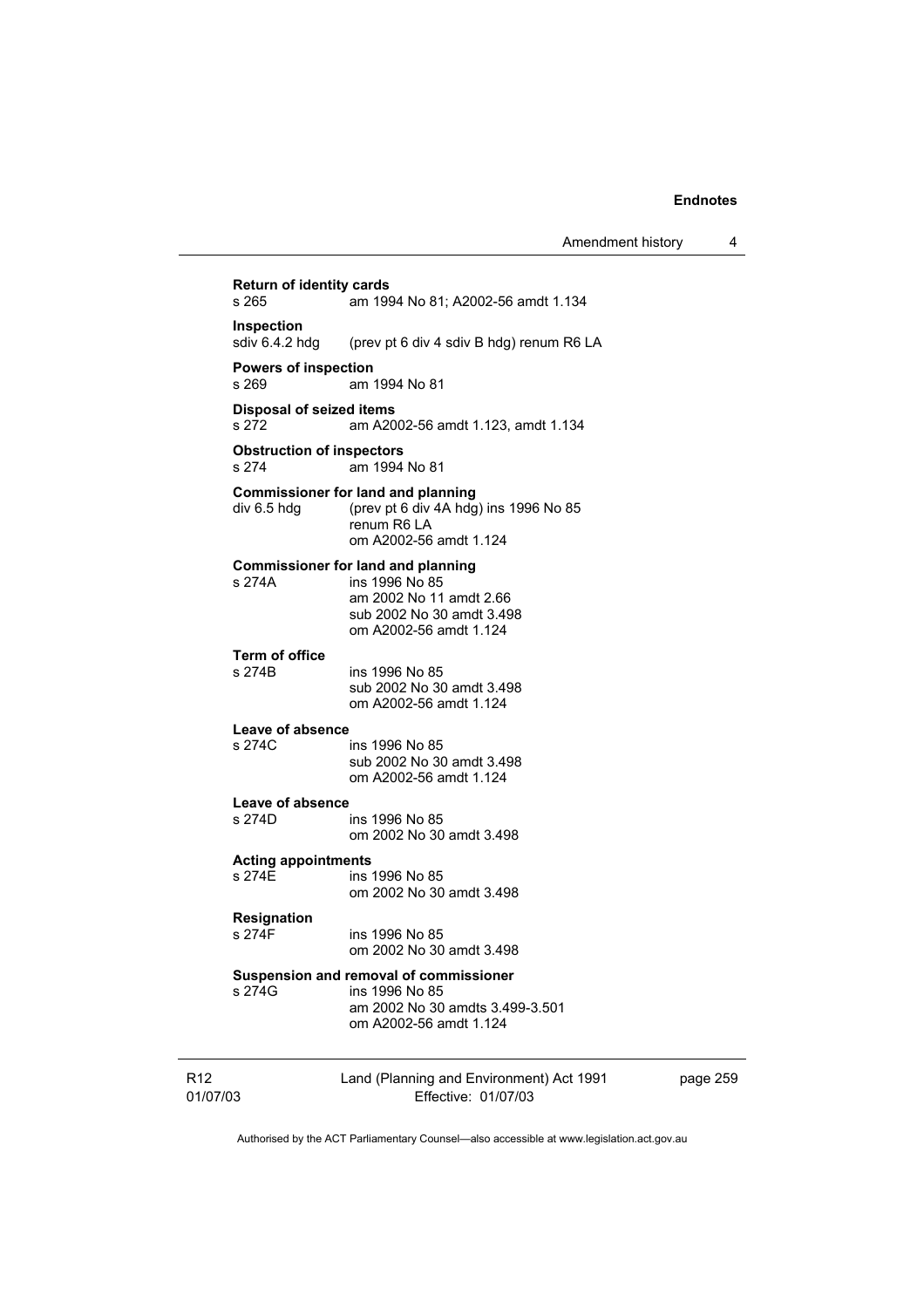| 4 | Amendment history |  |
|---|-------------------|--|
|---|-------------------|--|

# **Retirement**

ins 1996 No 85 om A2002-56 amdt 1.124

# **Delegation**

ins 1996 No 85 sub 2002 No 30 amdt 3.502 om A2002-56 amdt 1.124

# **Protection from suit**

ins 1996 No 85 am 2002 No 30 amdt 3.503 om A2002-56 amdt 1.124

# **Miscellaneous**

(prev pt 6 div 5 hdg) renum R6 LA

#### **Review of decisions**

sdiv 6.6.1 hdg (prev pt 6 div 5 sdiv A hdg) renum R6 LA

### **AAT review—general**

s 275 am 1993 No 77 sub 1996 No 71 am 1996 No 85 sub A2002-56 amdt 1.125

# **Approvals subject to entity's satisfaction**

s 275A ins A2002-56 amdt 1.125

### **Review—objectors and third parties**

s 276 am 1993 No 77; 1996 No 71; 1996 No 85; 1997 No 116; 2000 No 15 s 4; 2000 No 37 s 16; A2002-56 amdt 1.126; ss renum R12 LA (see A2002-56 amdt 1.127)

# **Review—orders**

am 1993 No 77 sub 1996 No 7

#### **Notification of objectors**

### s 278 am 1993 No 77; 1996 No 71; 1996 No 85; 2002 No 30 amdt 3.508; A2002-56 amdt 1.128, amdt 1.129; ss renum R12 LA (see A2002-56 amdt 1.130)

### **Notification of applicants**

s 279 am 1993 No 77; 1996 No 71; 1996 No 85

#### **Challenge to validity of certain decisions**

s 279A ins 1999 No 87 s 4 am A2002-56 amdt 1.131

| page 260 |
|----------|
|----------|

### 260 Land (Planning and Environment) Act 1991 Effective: 01/07/03

R12 01/07/03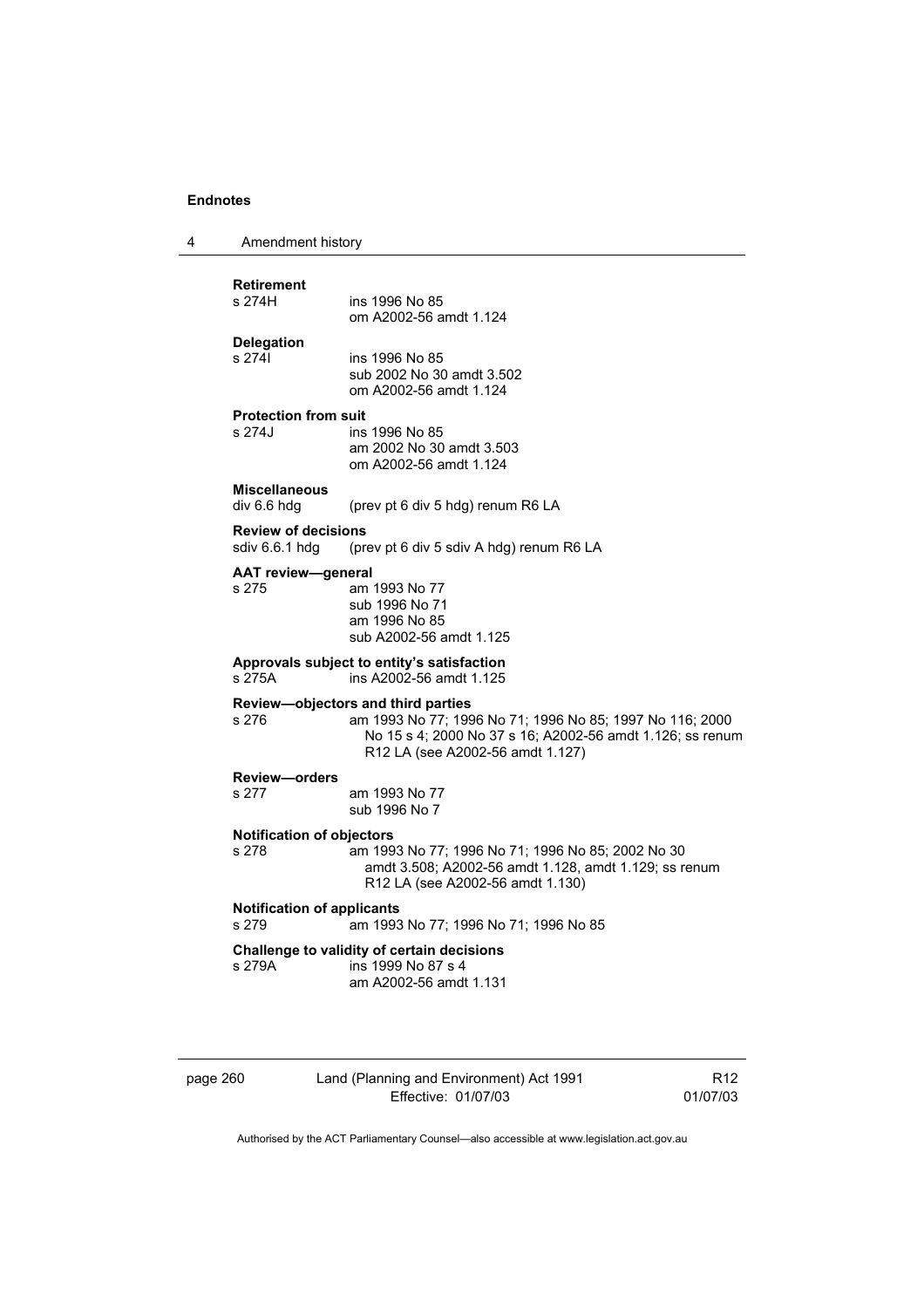| s 280                                     | Applicants and objectors may be made parties to proceedings<br>sub 1993 No 77<br>om 1996 No 71                                          |
|-------------------------------------------|-----------------------------------------------------------------------------------------------------------------------------------------|
| s 281                                     | Failure to comply with certain notification requirements<br>om 1996 No 71                                                               |
| General<br>sdiv 6.6.2 hdg                 | (prev pt 6 div 5 sdiv B hdg) renum R6 LA                                                                                                |
| <b>Regulations</b>                        | am 1992 No 32; 1996 No 85; 2000 No 37 s 17; 2001 No 44                                                                                  |
| s 282                                     | amdts 1.2480-1.2482; A2002-56 amdt 1.132                                                                                                |
| <b>Administrative appeals</b><br>pt 7 hdg | (prev pt 6A hdg) ins 1993 No 77<br>sub 1996 No 71<br>renum R6 LA                                                                        |
| Preliminary                               | ins 1993 No 77                                                                                                                          |
| pt 6A div 1 hdg                           | om 1996 No 71                                                                                                                           |
| <b>AAT review of decisions</b><br>s 282A  | ins 1993 No 77<br>sub 1996 No 71<br>am 1996 No 85; 1999 No 73 s 12; 2000 No 15 s 5; 2001 No 56<br>amdt 3.435<br>sub A2002-56 amdt 1.136 |
| pt 6A div 2 hdg                           | Establishment of land planning and appeals board<br>ins 1993 No 77<br>om 1996 No 71                                                     |
| <b>Establishment of board</b>             | ins 1993 No 77                                                                                                                          |
| s 282B                                    | om 1996 No 71                                                                                                                           |
| <b>Appointment of members</b>             | ins 1993 No 77                                                                                                                          |
| s 282C                                    | om 1996 No 71                                                                                                                           |
| <b>Remuneration and allowances</b>        | ins 1993 No 77                                                                                                                          |
| s 282D                                    | om 1996 No 71                                                                                                                           |
| <b>Acting appointments</b>                | ins 1993 No 77                                                                                                                          |
| s 282E                                    | om 1996 No 71                                                                                                                           |

R12 01/07/03 Land (Planning and Environment) Act 1991 Effective: 01/07/03

page 261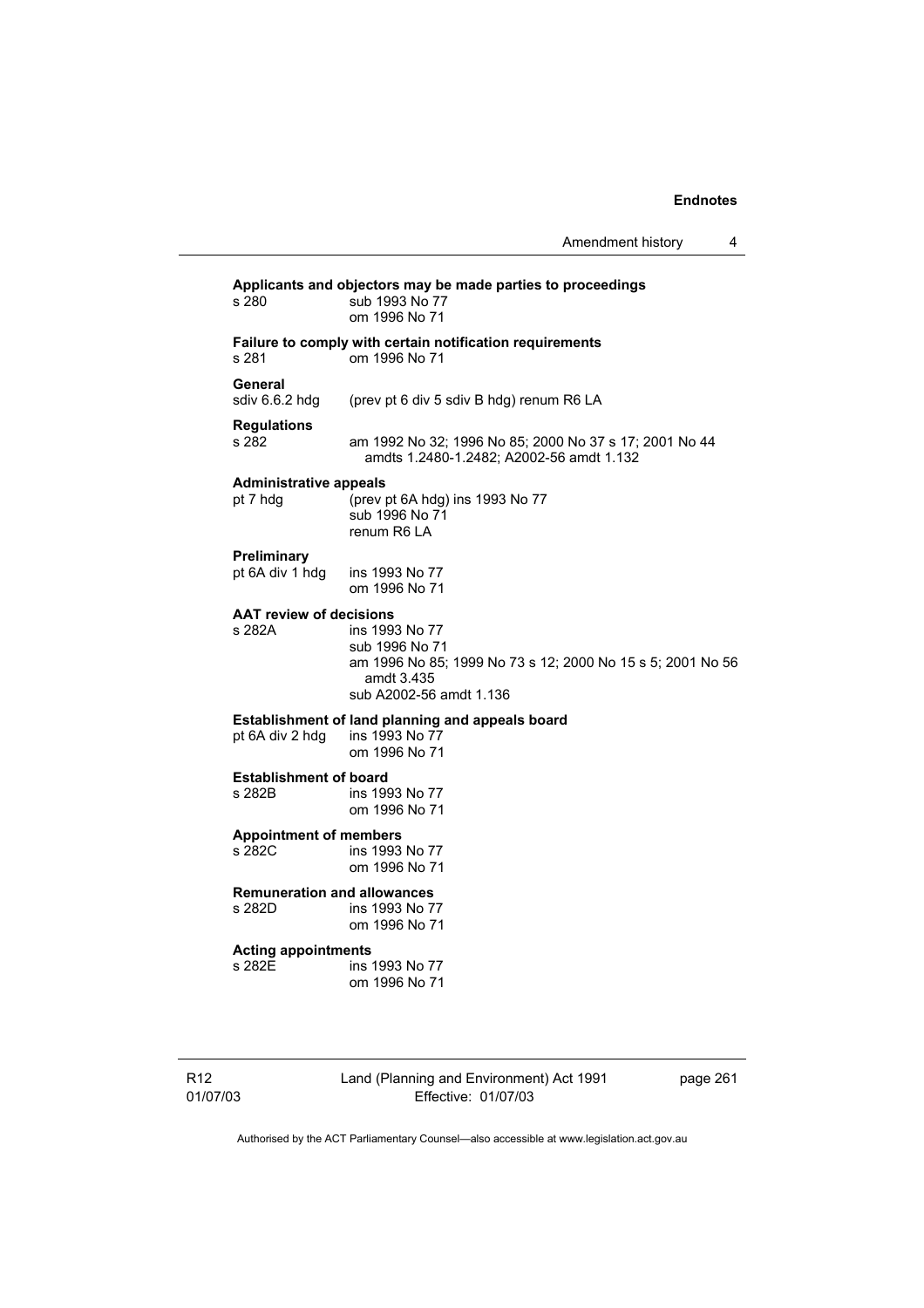|  | Amendment history |
|--|-------------------|
|--|-------------------|

| s 282F                               | Deputy chairperson to act for chairperson<br>ins 1993 No 77<br>om 1996 No 71       |
|--------------------------------------|------------------------------------------------------------------------------------|
| <b>Delegation</b>                    | ins 1993 No 77                                                                     |
| s 282G                               | om 1996 No 71                                                                      |
| Leave of absence                     | ins 1993 No 77                                                                     |
| s 282H                               | om 1996 No 71                                                                      |
| <b>Other terms and conditions</b>    | ins 1993 No 77                                                                     |
| s 282l                               | om 1996 No 71                                                                      |
| Resignation                          | ins 1993 No 77                                                                     |
| s 282J                               | om 1996 No 71                                                                      |
| <b>Removal from office</b>           | ins 1993 No 77                                                                     |
| s 282K                               | om 1996 No 71                                                                      |
| <b>Organisation of appeals board</b> | ins 1993 No 77                                                                     |
| pt 6A div 3 hdg                      | om 1996 No 71                                                                      |
| <b>Disclosure of interests</b>       | ins 1993 No 77                                                                     |
| s 282L                               | om 1996 No 71                                                                      |
| <b>Arrangement of business</b>       | ins 1993 No 77                                                                     |
| s 282M                               | om 1996 No 71                                                                      |
| <b>Constitution of appeals board</b> | ins 1993 No 77                                                                     |
| s 282N                               | om 1996 No 71                                                                      |
| <b>Member presiding</b>              | ins 1993 No 77                                                                     |
| s 282P                               | om 1996 No 71                                                                      |
| s 282Q                               | Member of appeals board ceasing to be available<br>ins 1993 No 77<br>om 1996 No 71 |
| <b>Places of sitting</b>             | ins 1993 No 77                                                                     |
| s 282R                               | om 1996 No 71                                                                      |
|                                      |                                                                                    |

page 262 Land (Planning and Environment) Act 1991 Effective: 01/07/03

R12 01/07/03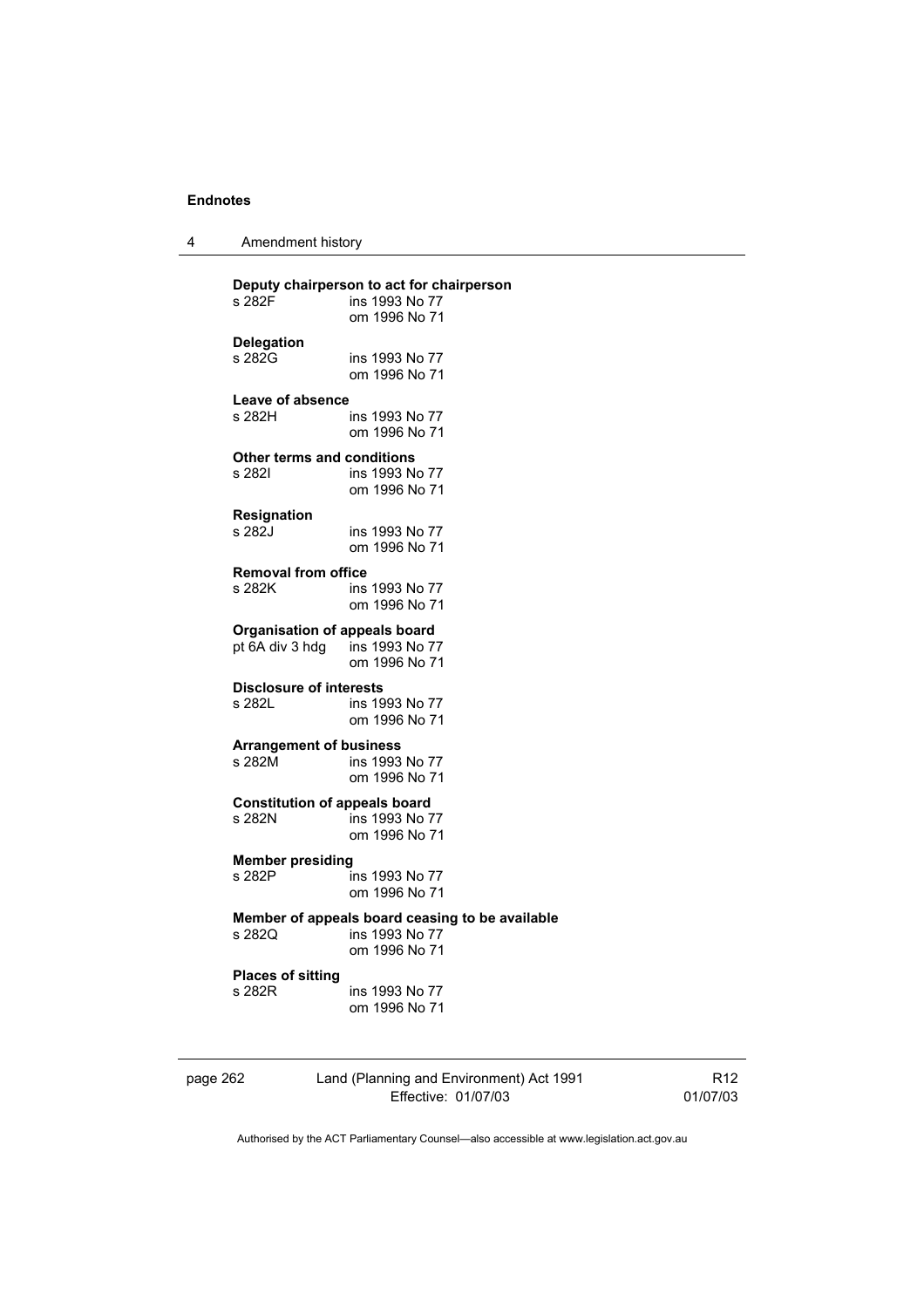Amendment history 4

**Review by the appeals board of decisions**  pt 6A div  $\frac{1}{4}$  hdg om 1996 No 71 **Reviewable decisions**  ins 1993 No 77 om 1996 No 71 **Persons who may apply to appeals board**  s 282T ins 1993 No 77 om 1996 No 71 **Manner of applying for review**  s 282U ins 1993 No 77 om 1996 No 71 **Parties to proceedings before appeals board**  s 282V ins 1993 No 77 om 1996 No 71 **Representation before appeals board**  ins 1993 No 77 om 1996 No 71 **Procedure of appeals board**<br>s 282X **ins 1993** No ins 1993 No 77 om 1996 No 71 **Conferences**  ins 1993 No 77 om 1996 No 71 **Hearings to be in public**  ins 1993 No 77 om 1996 No 71 **Lodging of material documents with appeals board**  s 282ZA ins 1993 No 77 om 1996 No 71 **Power of appeals board to obtain additional statements**  ins 1993 No 77 om 1996 No 71 **Opportunity to make submissions**  ins 1993 No 77 om 1996 No 71 **Powers of appeals board**  s 282ZD ins 1993 No 77 om 1996 No 71

R12 01/07/03 Land (Planning and Environment) Act 1991 Effective: 01/07/03

page 263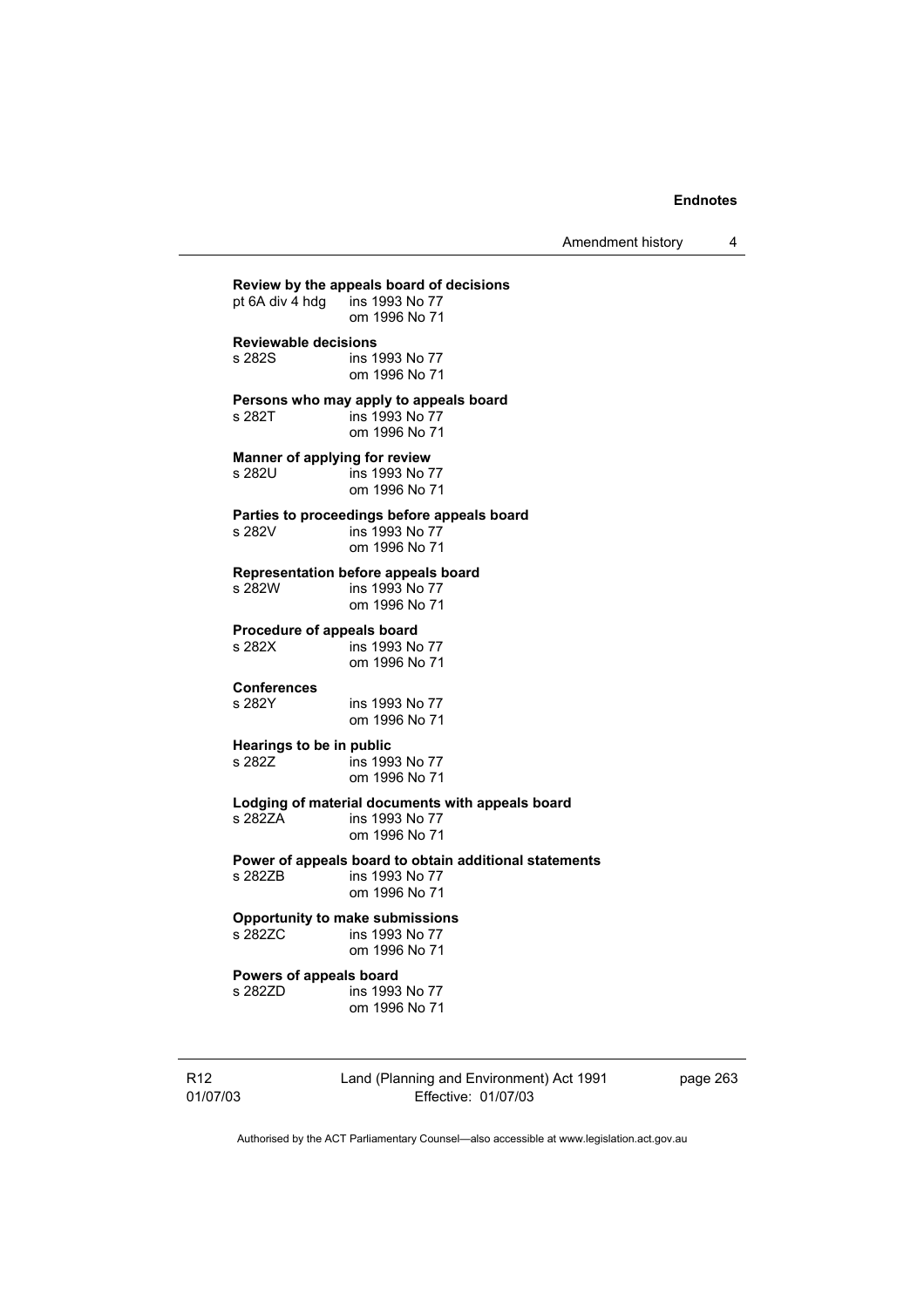4 Amendment history

| s 2827F                                 | Operation and implementation of a decision that is subject to review<br>ins 1993 No 77<br>om 1996 No 71 |                             |
|-----------------------------------------|---------------------------------------------------------------------------------------------------------|-----------------------------|
| s 282ZF                                 | Power of appeals board to dismiss application or strike out party<br>ins 1993 No 77<br>om 1996 No 71    |                             |
| s 282ZG                                 | Review by appeals board<br>ins 1993 No 77<br>om 1996 No 71                                              |                             |
| s 282ZH                                 | Return of documents etc at completion of proceeding<br>ins 1993 No 77<br>om 1996 No 71                  |                             |
| s 282ZI                                 | Appeals to Supreme Court from decisions of the appeals board<br>ins 1993 No 77<br>om 1996 No 71         |                             |
| s 282ZJ                                 | Operation and implementation of a decision that is subject to appeal<br>ins 1993 No 77<br>om 1996 No 71 |                             |
| s 282ZK                                 | Reference of questions of law to Supreme Court<br>ins 1993 No 77<br>om 1996 No 71                       |                             |
| Court                                   | Sending of documents to, and disclosure of documents by, the Supreme                                    |                             |
| s 282ZL                                 | ins 1993 No 77<br>om 1996 No 71                                                                         |                             |
| <b>Miscellaneous</b><br>pt 6A div 5 hdg | ins 1993 No 77<br>om 1996 No 71                                                                         |                             |
| s 282ZM                                 | Protection of members, representatives and witnesses<br>ins 1993 No 77<br>om 1996 No 71                 |                             |
| s 282ZN                                 | Failure of witness to attend<br>ins 1993 No 77<br>om 1996 No 71                                         |                             |
| s 282ZP                                 | <b>Refusal to answer questions</b><br>ins 1993 No 77<br>om 1996 No 71                                   |                             |
| s 282ZQ                                 | False or misleading evidence<br>ins 1993 No 77<br>om 1996 No 71                                         |                             |
| page 264                                | Land (Planning and Environment) Act 1991<br>Effective: 01/07/03                                         | R <sub>12</sub><br>01/07/03 |

Authorised by the ACT Parliamentary Counsel—also accessible at www.legislation.act.gov.au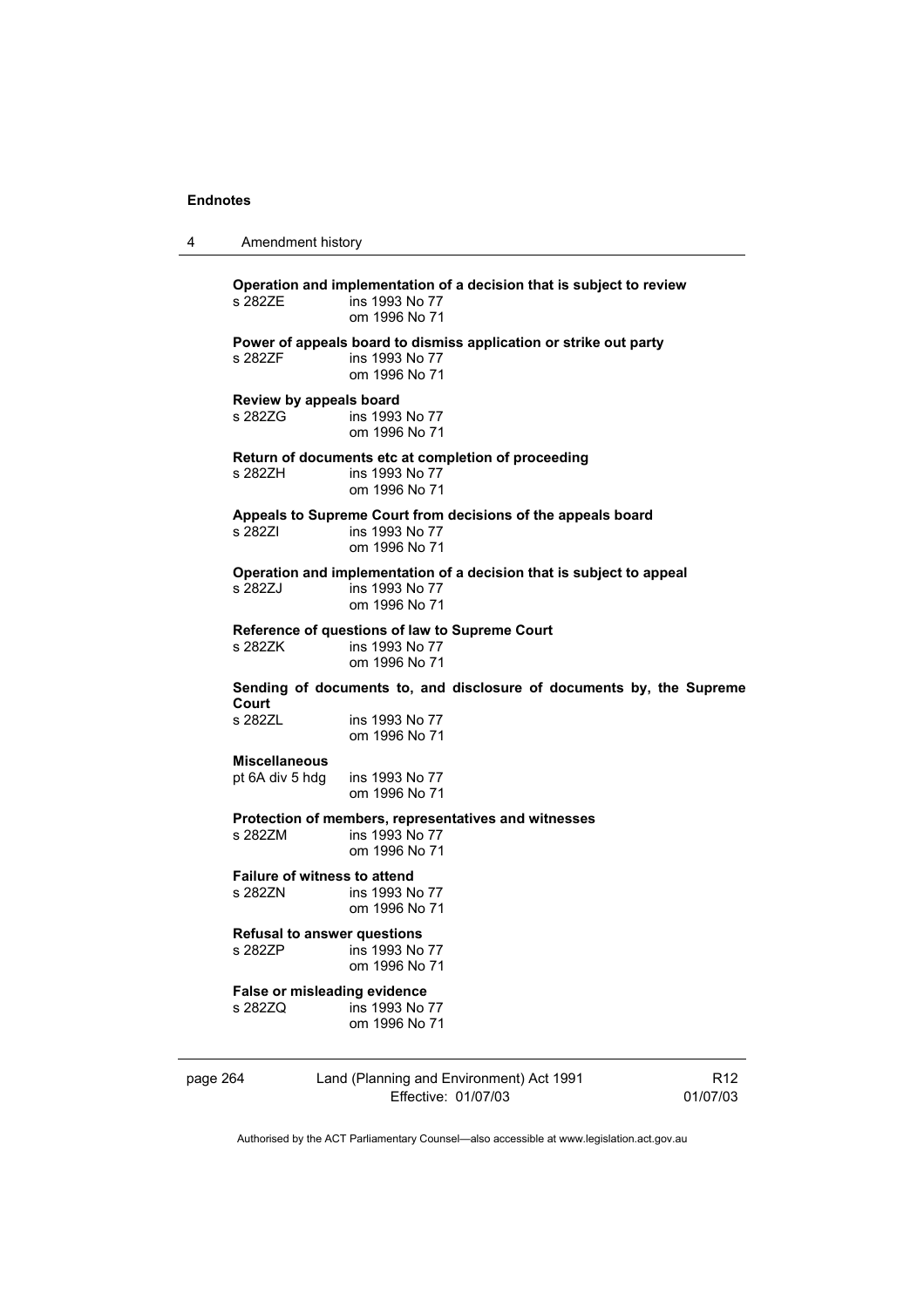# **Contempt of appeals board**<br>s 282ZR ins 1993 N ins 1993 No 77 om 1996 No 71 **Registry**  ins 1993 No 77 om 1996 No 71 **Registrar**  s 282ZT ins 1993 No 77 om 1996 No 71 **Giving of notices**  ins 1993 No 77 am 1994 No 38 om 1996 No 71 **Lodging of documents**  ins 1993 No 77 om 1996 No 71 **Miscellaneous**  pt 8 hdg (prev pt 7 hdg) renum R6 LA **Persons authorised to exercise the powers of Executive**  s 283 am 1996 No 39; 2002 No 30 amdt 3.504; A2002-56 amdt 1.137; A2003-30 amdt 1.5, amdt 1.6 **Power of administrative appeals tribunal and Supreme Court** s 284 sub 1993 No 77; 1996 No 71 sub 1993 No 77; 1996 No 71 **Corporations–penalites**  s 285 am 1994 No 26 om R5 LRA **Determination of fees**  s 287 sub 2001 No 44 amdt 1.2483 **Approved forms**  s 287A ins 2001 No 44 amdt 1.2483 am 2002 No 30 amdt 3.505 sub A2002-56 amdt 1.138 **Regulation-making power**  am 1994 No 81 sub 2001 No 44 amdt 1.2483 **Transitional**  pt 9 hdg (prev pt 8 hdg) ins 2000 No 80 amdt 3.9 renum R6 LA

| R12      |  |
|----------|--|
| 01/07/03 |  |

Land (Planning and Environment) Act 1991 Effective: 01/07/03

page 265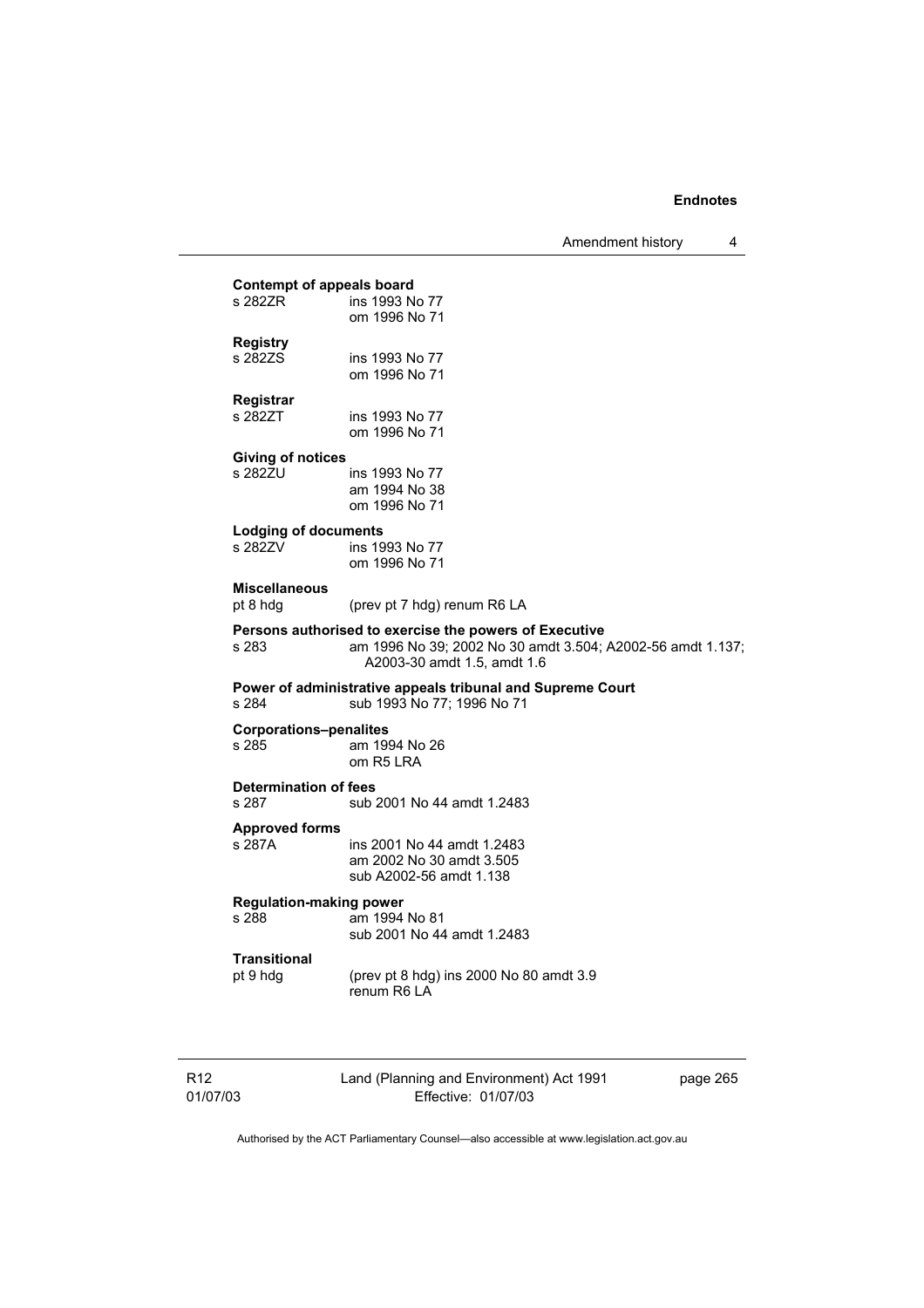| 4 | Amendment history                                                                                 |                                                                                                                                                                                                                                                                                                                                                                                                                                                                                                                     |  |  |
|---|---------------------------------------------------------------------------------------------------|---------------------------------------------------------------------------------------------------------------------------------------------------------------------------------------------------------------------------------------------------------------------------------------------------------------------------------------------------------------------------------------------------------------------------------------------------------------------------------------------------------------------|--|--|
|   | <b>Status of leases and licences</b><br>s 289                                                     | ins 2000 No 80 amdt 3.9<br>am 2002 No 30 amdt 3.506                                                                                                                                                                                                                                                                                                                                                                                                                                                                 |  |  |
|   | Continued application of certain repealed Acts and provisions<br>ins 2000 No 80 amdt 3.9<br>s 290 |                                                                                                                                                                                                                                                                                                                                                                                                                                                                                                                     |  |  |
|   | s 291                                                                                             | <b>Conversion of Commonwealth leases</b><br>ins 2001 No 56 amdt 3.436                                                                                                                                                                                                                                                                                                                                                                                                                                               |  |  |
|   | s 292                                                                                             | <b>Consent under City Area Leases Ordinance 1936-s 28</b><br>ins A2002-56 amdt 1.139<br>exp 1 July 2004 (s 292 (3))                                                                                                                                                                                                                                                                                                                                                                                                 |  |  |
|   | Proceedings and evidence<br>s 293                                                                 | ins A2003-30 amdt 1.7<br>exp 1 July 2004 (s 293 (9))                                                                                                                                                                                                                                                                                                                                                                                                                                                                |  |  |
|   | sch 1                                                                                             | Management objectives for public land<br>am A2003-11 amdt 1.1                                                                                                                                                                                                                                                                                                                                                                                                                                                       |  |  |
|   | Decisions reviewable by AAT<br>sch 4                                                              | am 1993 No 75; 1996 No 39<br>om 1996 No 85<br>ins A2002-56 amdt 1.140                                                                                                                                                                                                                                                                                                                                                                                                                                               |  |  |
|   | <b>Activities subject to orders</b><br>sch 5                                                      | am 1993 No 75; 1995 No 21; 1996 No 85; 1997 No 7; 1998 No<br>54; 1999 No 73 s 13; 1999 No 79 sch 3; 2000 No 37 s 18;<br>R <sub>6</sub> LA                                                                                                                                                                                                                                                                                                                                                                           |  |  |
|   | <b>Dictionary</b><br>dict                                                                         | ins 2002 No 30 amdt 3.507<br>am A2002-56 amdt 1.141; A2003-14 amdt 1.69<br>def Aboriginal project ins 2002 No 30 amdt 3.507<br>def Aboriginal place ins 2002 No 30 amdt 3.507<br>def Aboriginal tradition ins 2002 No 30 amdt 3.507<br>def <i>application</i> ins 2002 No 30 amdt 3.507<br>def approval ins 2002 No 30 amdt 3.507<br>def assessment ins 2002 No 30 amdt 3.507<br>def <i>authorised person</i> ins 2002 No 30 amdt 3.507<br>def <i>authority</i> ins 2002 No 30 amdt 3.507<br>om A2002-56 amdt 1.142 |  |  |

page 266 Land (Planning and Environment) Act 1991 Effective: 01/07/03

R12 01/07/03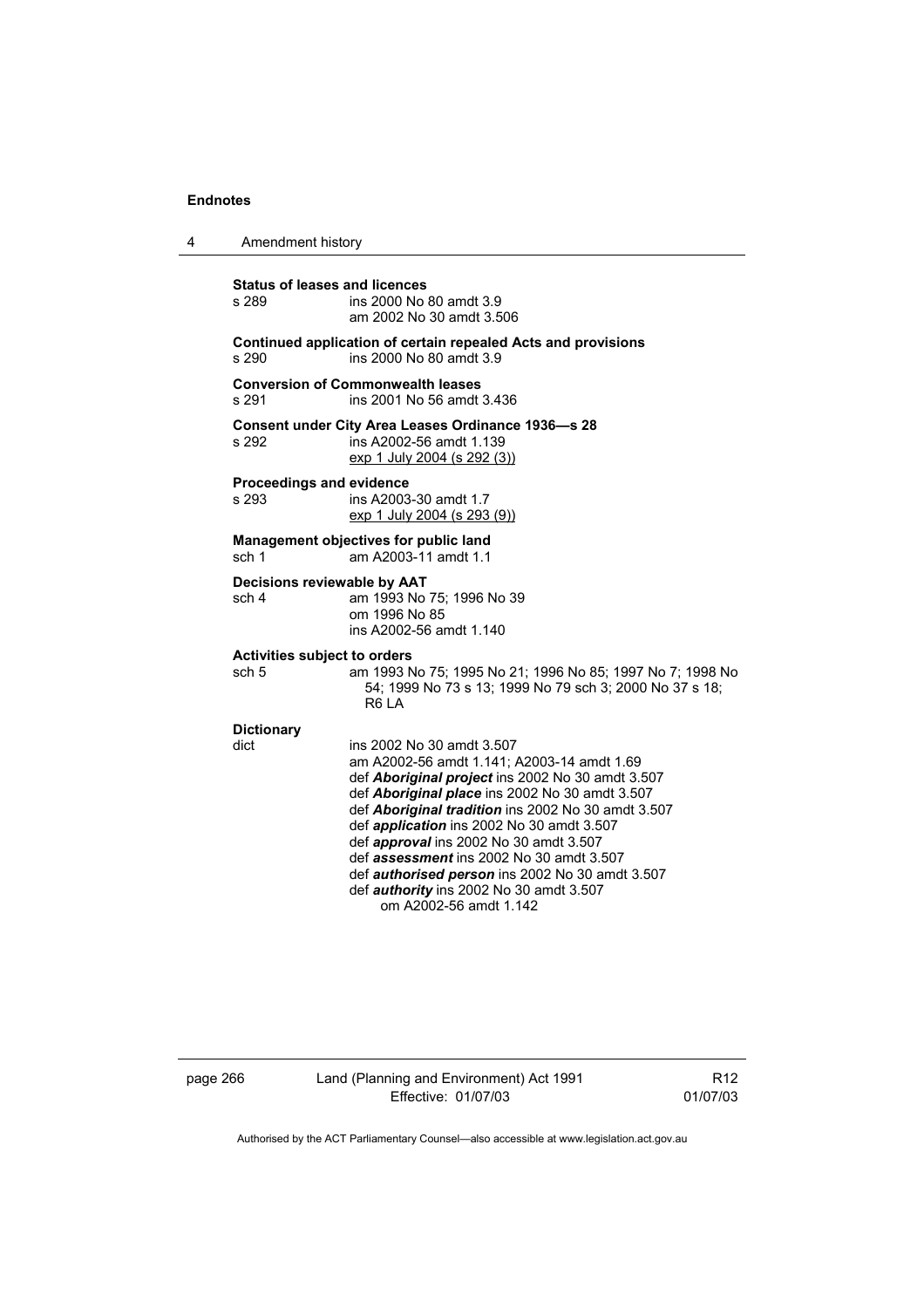def *background papers* ins 2002 No 30 amdt 3.507 def *building* ins 2002 No 30 amdt 3.507 def *building and development provision* ins 2002 No 30 amdt 3.507 def *building work* ins 2002 No 30 amdt 3.507 def *cemetery* ins A2003-11 amdt 1.2 def *chairperson* ins 2002 No 30 amdt 3.507 def *commissioner* ins 2002 No 30 amdt 3.507 om A2002-56 amdt 1.143 def *compensation* ins 2002 No 30 amdt 3.507 def *connected* ins 2002 No 30 amdt 3.507 def *conservation* ins 2002 No 30 amdt 3.507 def *conservator* ins 2002 No 30 amdt 3.507 def *consolidation* ins 2002 No 30 amdt 3.507 def *consultation notice* ins 2002 No 30 amdt 3.507 def *controlled activity* ins 2002 No 30 amdt 3.507 def *dealing* ins 2002 No 30 amdt 3.507 def *defined decision* ins 2002 No 30 amdt 3.507 def *deputy chairperson* ins 2002 No 30 amdt 3.507 def *development* ins 2002 No 30 amdt 3.507 def *discharge amount* ins 2002 No 30 amdt 3.507 def *draft plan variation* ins 2002 No 30 amdt 3.507 def *earlier index number* ins 2002 No 30 amdt 3.507 def *environmental impact* ins 2002 No 30 amdt 3.507 def *environmental impact statement* ins 2002 No 30 amdt 3.507 def *environmental report* ins 2002 No 30 amdt 3.507 def *Environment Minister* ins 2002 No 30 amdt 3.507 def *Executive* ins 2002 No 30 amdt 3.507 def *expert member* ins 2002 No 30 amdt 3.507 def *formal error* ins 2002 No 30 amdt 3.507 def *Gungahlin central area* ins 2002 No 30 amdt 3.507 om A2003-30 amdt 1.8 def *heritage council* ins 2002 No 30 amdt 3.507 def *heritage object* ins 2002 No 30 amdt 3.507 def *heritage objects register* ins 2002 No 30 amdt 3.507 def *heritage place* ins 2002 No 30 amdt 3.507 def *heritage places register* ins 2002 No 30 amdt 3.507 def *heritage significance* ins 2002 No 30 amdt 3.507 def *holding period* ins 2002 No 30 amdt 3.507 def *index number* ins 2002 No 30 amdt 3.507 def *inquiry* ins 2002 No 30 amdt 3.507 def *interim heritage places register* ins 2002 No 30 amdt 3.507 def *interim variation* ins 2002 No 30 amdt 3.507 def *land* ins 2002 No 30 amdt 3.507 def *land management agreement* ins 2002 No 30 amdt 3.507

R12 01/07/03 Land (Planning and Environment) Act 1991 Effective: 01/07/03

page 267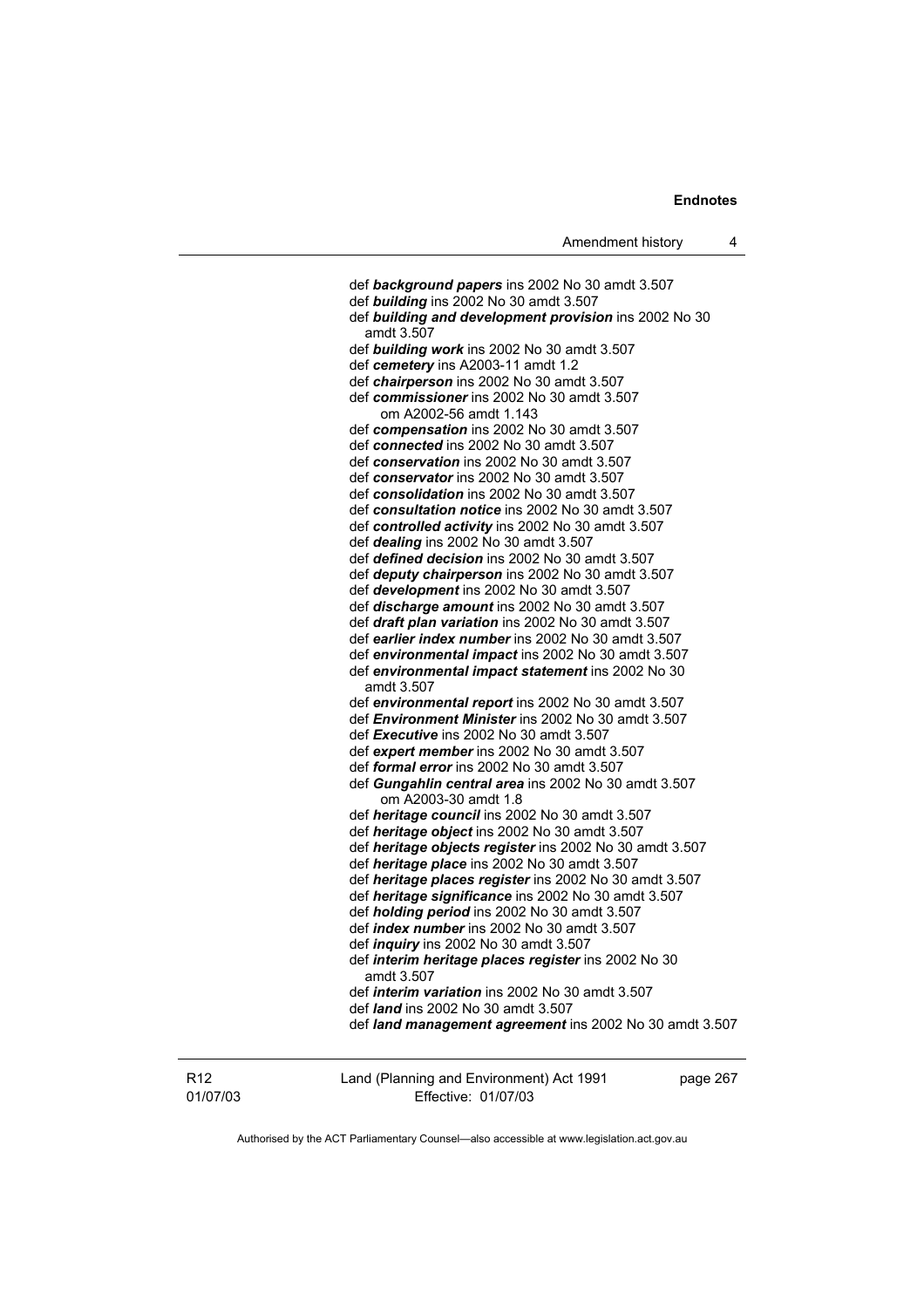4 Amendment history

 def *later index number* ins 2002 No 30 amdt 3.507 def *lease* ins 2002 No 30 amdt 3.507 def *lessee* ins 2002 No 30 amdt 3.507 def *long lease* ins 2002 No 30 amdt 3.507 def *market value* ins 2002 No 30 amdt 3.507 def *member* ins 2002 No 30 amdt 3.507 def *national capital plan* ins 2002 No 30 amdt 3.507 def *natural environment* ins 2002 No 30 amdt 3.507 def *new application* ins A2002-56 amdt 1.144 def *newspaper* ins 2002 No 30 amdt 3.507 def *nominal rent lease* ins 2002 No 30 amdt 3.507 def *objection* ins 2002 No 30 amdt 3.507 def *occupier* ins 2002 No 30 amdt 3.507 def *offence* ins 2002 No 30 amdt 3.507 def *order* ins 2002 No 30 amdt 3.507 def *original application* ins A2002-56 amdt 1.144 def *original decision* ins A2002-56 amdt 1.144 def *panel* ins 2002 No 30 amdt 3.507 def *permanent member* ins 2002 No 30 amdt 3.507 def *pest animal* ins 2002 No 30 amdt 3.507 def *pest plant* ins 2002 No 30 amdt 3.507 def *place* ins 2002 No 30 amdt 3.507 def *plan* ins 2002 No 30 amdt 3.507 def *plan of management* ins 2002 No 30 amdt 3.507 def *preliminary assessment* ins 2002 No 30 amdt 3.507 def *prescribed period* ins 2002 No 30 amdt 3.507 def *proponent* ins 2002 No 30 amdt 3.507 def *provision* ins 2002 No 30 amdt 3.507 def *public car park* ins 2002 No 30 amdt 3.507 def *public environment report* ins 2002 No 30 amdt 3.507 def *public land* ins 2002 No 30 amdt 3.507 def *registered* ins 2002 No 30 amdt 3.507 def *registered lease* ins 2002 No 30 amdt 3.507 def *registered proprietor* ins 2002 No 30 amdt 3.507 def *registration* ins 2002 No 30 amdt 3.507 def *relevant Aboriginal organisation* ins 2002 No 30 amdt 3.507 def *relevant authority* ins 2002 No 30 amdt 3.507 def *relevant Minister* ins 2002 No 30 amdt 3.507 def *rental lease* ins 2002 No 30 amdt 3.507 def *residential lease* ins 2002 No 30 amdt 3.507 def *restricted information* ins 2002 No 30 amdt 3.507 def *rural lease* ins 2002 No 30 amdt 3.507 def *secretary* ins 2002 No 30 amdt 3.507 def *short lease* ins 2002 No 30 amdt 3.507 def *special Pialligo lease* ins 2002 No 30 amdt 3.507 def *structure* ins 2002 No 30 amdt 3.507

page 268 Land (Planning and Environment) Act 1991 Effective: 01/07/03

R12 01/07/03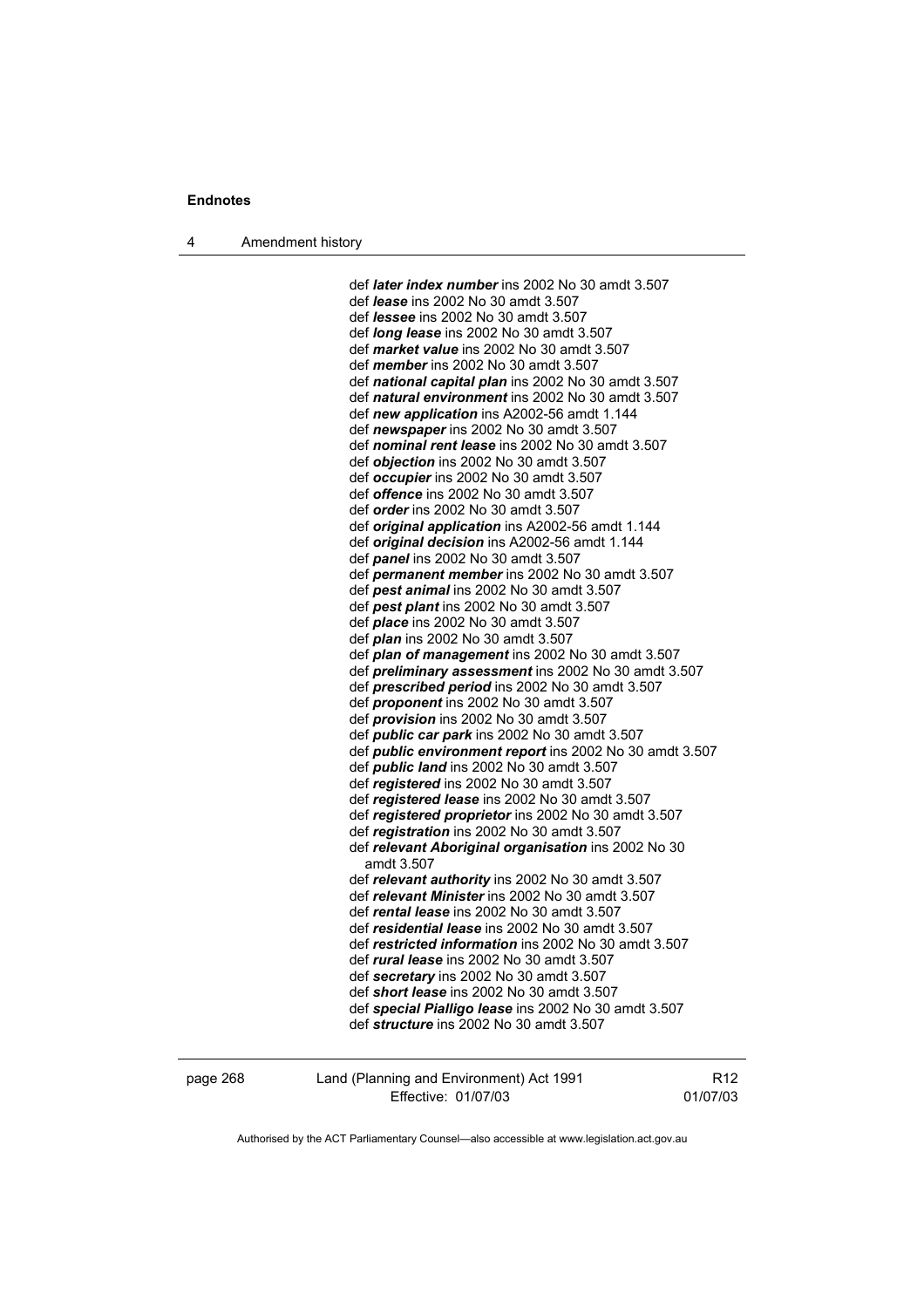def *subdivision* ins 2002 No 30 amdt 3.507 def *sublease* ins 2002 No 30 amdt 3.507 def *sublessee* ins 2002 No 30 amdt 3.507 def *Territory authority* ins 2002 No 30 amdt 3.507 def *unregistered* ins 2002 No 30 amdt 3.507 def *variation* ins 2002 No 30 amdt 3.507

# **5 Earlier republications**

Some earlier republications were not numbered. The number in column 1 refers to the publication order.

Since 12 September 2001 every authorised republication has been published in electronic pdf format on the ACT legislation register. A selection of authorised republications have also been published in printed format. These republications are marked with an asterisk  $(*)$  in column 1. Except for the footer, electronic and printed versions of an authorised republication are identical.

| <b>Republication No Amendments to</b>                 |                | <b>Republication date</b> |  |  |  |
|-------------------------------------------------------|----------------|---------------------------|--|--|--|
| 1                                                     | Act 1993 No 90 | 31 January 1994           |  |  |  |
| 2                                                     | Act 1994 No 97 | 28 February 1995          |  |  |  |
| 3                                                     | Act 1997 No 7  | 24 June 1997              |  |  |  |
| 4                                                     | Act 1998 No 65 | 28 February 1999          |  |  |  |
| 5                                                     | Act 2000 No 15 | 30 May 2000               |  |  |  |
| $6*$                                                  | Act 2001 No 80 | 5 October 2001            |  |  |  |
| 7                                                     | Act 2001 No 80 | 11 March 2002             |  |  |  |
| 8                                                     | Act 2002 No 11 | 28 May 2002               |  |  |  |
| 9                                                     | Act 2002 No 30 | 17 September 2002         |  |  |  |
| 10                                                    | Act 2002 No 39 | 11 October 2002           |  |  |  |
| 10 $(RI)$ $\ddagger$                                  | Act 2002 No 39 | 11 October 2002           |  |  |  |
| 11                                                    | A2003-14       | 28 March 2003             |  |  |  |
| ‡ includes retrospective amendments by Act 2002 No 49 |                |                           |  |  |  |

R12 01/07/03 page 269